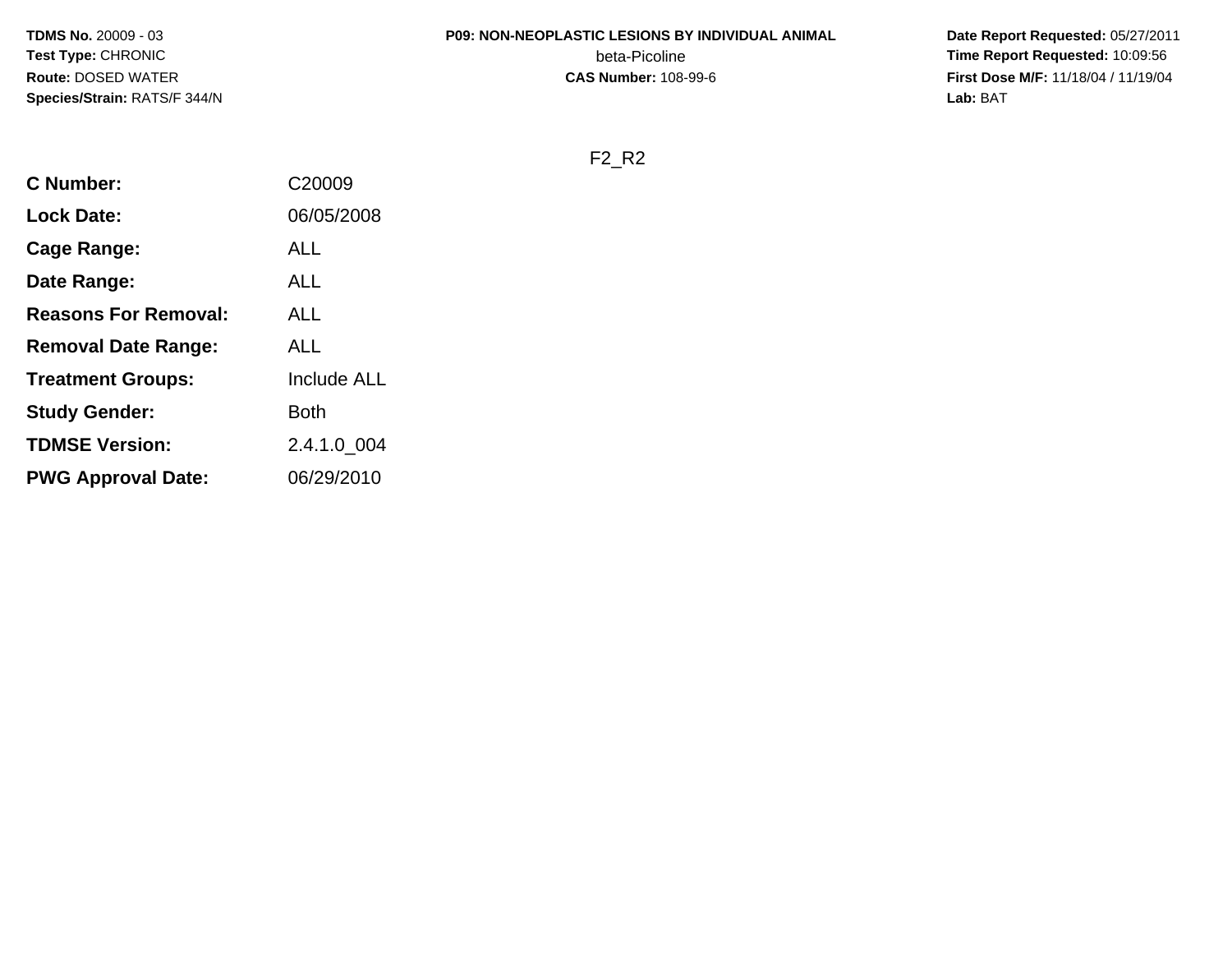## **P09: NON-NEOPLASTIC LESIONS BY INDIVIDUAL ANIMAL** beta-Picoline**beta-Picoline**<br> **CAS Number:** 108-99-6<br> **CAS Number:** 108-99-6<br> **CAS Number:** 108-99-6

 **Date Report Requested:** 05/27/2011 **First Dose M/F:** 11/18/04 / 11/19/04 Lab: BAT **Lab:** BAT

| <b>FISCHER 344 RATS MALE</b>                                                                       | DAY ON TEST      | $\frac{0}{7}$<br>$\frac{2}{7}$       | $\frac{0}{7}$<br>$\frac{2}{6}$                                       | $\mathbf 0$<br>$\overline{4}$<br>$\boldsymbol{9}$<br>$9\,$    | $\mathbf 0$<br>$\,6\,$<br>$\,6\,$<br>4                                           | $\begin{smallmatrix}0\\7\end{smallmatrix}$<br>$\frac{2}{6}$ | $\begin{array}{c} 0 \\ 6 \\ 7 \end{array}$<br>$6\phantom{1}$      | $\frac{0}{7}$<br>$\frac{2}{7}$                                          | $\begin{smallmatrix}0\\7\end{smallmatrix}$<br>$\frac{2}{7}$                     | $\frac{0}{7}$<br>6                                            | $\frac{0}{7}$<br>$\frac{2}{6}$                                              | $\frac{0}{7}$<br>$\frac{2}{7}$                                   | $\frac{0}{7}$<br>$\frac{2}{6}$                                            | $\frac{0}{7}$<br>$\frac{2}{7}$                   | $\begin{smallmatrix}0\\7\end{smallmatrix}$<br>$\frac{2}{7}$                          | $\begin{smallmatrix}0\\7\end{smallmatrix}$<br>$\begin{array}{c} 2 \\ 6 \end{array}$ | $\frac{0}{7}$<br>$\frac{2}{7}$                                         | 0<br>$\overline{4}$<br>$\,6\,$<br>$\overline{7}$                  | $\frac{0}{7}$<br>8                                         | $\begin{array}{c} 0 \\ 5 \\ 9 \\ 3 \end{array}$  | $\begin{array}{c} 0 \\ 2 \\ 7 \end{array}$<br>$\mathbf{3}$ | 0726                        | $\frac{0}{7}$<br>$\sqrt{2}$<br>$6\phantom{1}6$   | $\frac{0}{7}$<br>$\begin{array}{c} 2 \\ 6 \end{array}$ | $\frac{0}{7}$<br>$\frac{2}{6}$    | $\begin{smallmatrix}0\3\9\end{smallmatrix}$<br>$\mathbf{1}$ |                       |
|----------------------------------------------------------------------------------------------------|------------------|--------------------------------------|----------------------------------------------------------------------|---------------------------------------------------------------|----------------------------------------------------------------------------------|-------------------------------------------------------------|-------------------------------------------------------------------|-------------------------------------------------------------------------|---------------------------------------------------------------------------------|---------------------------------------------------------------|-----------------------------------------------------------------------------|------------------------------------------------------------------|---------------------------------------------------------------------------|--------------------------------------------------|--------------------------------------------------------------------------------------|-------------------------------------------------------------------------------------|------------------------------------------------------------------------|-------------------------------------------------------------------|------------------------------------------------------------|--------------------------------------------------|------------------------------------------------------------|-----------------------------|--------------------------------------------------|--------------------------------------------------------|-----------------------------------|-------------------------------------------------------------|-----------------------|
| $0$ mg/l                                                                                           | <b>ANIMAL ID</b> | $\mathbf 0$<br>0<br>0<br>$\mathbf 0$ | $\mathsf{O}\xspace$<br>$\overline{0}$<br>$\pmb{0}$<br>$\overline{2}$ | $\mathbf 0$<br>$\mathbf 0$<br>$\mathbf 0$<br>$\mathbf 0$<br>3 | $\pmb{0}$<br>$\mathbf 0$<br>$\mathbf 0$<br>$\mathbf 0$<br>$\boldsymbol{\Lambda}$ | 0<br>$\overline{0}$ <sub>0</sub><br>$\pmb{0}$<br>5          | $\begin{smallmatrix}0\\0\\0\end{smallmatrix}$<br>$\mathbf 0$<br>6 | $\pmb{0}$<br>$\overline{0}$ <sub>0</sub><br>$\pmb{0}$<br>$\overline{7}$ | $\mathbf 0$<br>$\begin{smallmatrix} 0\\0 \end{smallmatrix}$<br>$\mathbf 0$<br>8 | $\mathbf 0$<br>$\mathbf 0$<br>$\mathbf 0$<br>$\mathbf 0$<br>9 | 0<br>$\mathsf{O}\xspace$<br>$\mathsf{O}\xspace$<br>$\mathbf{1}$<br>$\Omega$ | $\begin{matrix} 0 \\ 0 \\ 0 \\ 1 \end{matrix}$<br>$\overline{1}$ | 0<br>$\ddot{\mathbf{0}}$<br>$\mathbf 0$<br>$\mathbf{1}$<br>$\overline{2}$ | 0<br>$\pmb{0}$<br>$\pmb{0}$<br>$\mathbf{1}$<br>3 | $\begin{smallmatrix}0\\0\\0\\0\end{smallmatrix}$<br>$\overline{1}$<br>$\overline{4}$ | 0<br>$\overline{0}$<br>$\mathsf 0$<br>$\mathbf{1}$<br>5                             | $\pmb{0}$<br>$\ddot{\mathbf{0}}$<br>$\mathbf 0$<br>$\overline{1}$<br>6 | 0<br>$\mathbf 0$<br>$\mathbf 0$<br>$\mathbf{1}$<br>$\overline{7}$ | $\pmb{0}$<br>$\mathbf 0$<br>$\pmb{0}$<br>$\mathbf{1}$<br>8 | 0<br>$\pmb{0}$<br>$\pmb{0}$<br>$\mathbf{1}$<br>9 | 0<br>$\mathbf 0$<br>$\mathbf 0$<br>$\sqrt{2}$<br>$\Omega$  | $\mathsf{O}\xspace$<br>0002 | $\mathbf 0$<br>0<br>$\mathbf 0$<br>$\frac{2}{2}$ | 0<br>$\mathbf 0$<br>$\mathbf 0$<br>$\frac{2}{3}$       | 0<br>$\mathbf 0$<br>$\frac{0}{2}$ | $\mathbf 0$<br>$\ddot{\mathbf{0}}$<br>$\frac{0}{2}$<br>5    | males<br>$($ cont $)$ |
| <b>ALIMENTARY SYSTEM</b>                                                                           |                  |                                      |                                                                      |                                                               |                                                                                  |                                                             |                                                                   |                                                                         |                                                                                 |                                                               |                                                                             |                                                                  |                                                                           |                                                  |                                                                                      |                                                                                     |                                                                        |                                                                   |                                                            |                                                  |                                                            |                             |                                                  |                                                        |                                   |                                                             |                       |
| Esophagus<br>Inflammation, Suppurative                                                             |                  |                                      |                                                                      |                                                               |                                                                                  |                                                             |                                                                   |                                                                         |                                                                                 |                                                               |                                                                             |                                                                  |                                                                           |                                                  |                                                                                      |                                                                                     |                                                                        |                                                                   |                                                            |                                                  |                                                            |                             |                                                  |                                                        |                                   | $\ddot{}$                                                   |                       |
| Intestine Large, Cecum<br><b>Necrosis</b>                                                          |                  |                                      |                                                                      |                                                               |                                                                                  |                                                             |                                                                   |                                                                         |                                                                                 |                                                               |                                                                             |                                                                  |                                                                           |                                                  |                                                                                      |                                                                                     |                                                                        |                                                                   |                                                            |                                                  |                                                            |                             |                                                  |                                                        |                                   |                                                             |                       |
| Intestine Large, Colon<br>Parasite Metazoan                                                        |                  |                                      |                                                                      |                                                               |                                                                                  |                                                             | $\div$                                                            | $\overline{c}$                                                          |                                                                                 |                                                               |                                                                             |                                                                  |                                                                           |                                                  |                                                                                      |                                                                                     |                                                                        |                                                                   |                                                            |                                                  |                                                            |                             |                                                  |                                                        |                                   | $\div$                                                      |                       |
| Intestine Large, Rectum<br>Parasite Metazoan                                                       |                  |                                      |                                                                      |                                                               |                                                                                  |                                                             |                                                                   |                                                                         |                                                                                 |                                                               |                                                                             |                                                                  |                                                                           |                                                  |                                                                                      |                                                                                     |                                                                        |                                                                   |                                                            |                                                  |                                                            |                             |                                                  |                                                        |                                   |                                                             |                       |
| Intestine Small, Duodenum                                                                          |                  |                                      |                                                                      |                                                               |                                                                                  |                                                             |                                                                   |                                                                         |                                                                                 |                                                               |                                                                             |                                                                  |                                                                           |                                                  |                                                                                      |                                                                                     |                                                                        |                                                                   |                                                            |                                                  |                                                            |                             |                                                  |                                                        |                                   | $+$                                                         |                       |
| Intestine Small, Ileum                                                                             |                  |                                      |                                                                      |                                                               |                                                                                  |                                                             |                                                                   |                                                                         |                                                                                 |                                                               |                                                                             |                                                                  |                                                                           |                                                  |                                                                                      |                                                                                     |                                                                        |                                                                   |                                                            |                                                  |                                                            |                             |                                                  |                                                        |                                   | $\ddot{}$                                                   |                       |
| Intestine Small, Jejunum<br>Inflammation, Chronic Active                                           |                  |                                      |                                                                      |                                                               |                                                                                  |                                                             |                                                                   |                                                                         |                                                                                 |                                                               |                                                                             |                                                                  |                                                                           |                                                  |                                                                                      | $\ddot{}$                                                                           | $+$                                                                    | A                                                                 |                                                            |                                                  |                                                            |                             |                                                  |                                                        |                                   | $\ddot{}$                                                   |                       |
| Liver<br>Angiectasis                                                                               |                  |                                      |                                                                      |                                                               |                                                                                  |                                                             |                                                                   |                                                                         |                                                                                 |                                                               |                                                                             |                                                                  | $\overline{2}$                                                            |                                                  |                                                                                      |                                                                                     |                                                                        |                                                                   |                                                            |                                                  |                                                            |                             |                                                  |                                                        |                                   |                                                             |                       |
| <b>Basophilic Focus</b><br>Clear Cell Focus<br>Degeneration, Cystic                                |                  |                                      | $X \times$<br>$\mathsf X$<br>$\overline{1}$                          |                                                               |                                                                                  | X<br>X                                                      |                                                                   |                                                                         | $X$ $X$                                                                         |                                                               |                                                                             | $X$ $X$                                                          | $\mathbf 1$                                                               |                                                  |                                                                                      | X                                                                                   |                                                                        |                                                                   | $\mathsf X$                                                |                                                  |                                                            |                             | $X$ $X$                                          |                                                        |                                   |                                                             |                       |
| <b>Eosinophilic Focus</b><br>Fatty Change<br>Hepatodiaphragmatic Nodule<br><b>Mixed Cell Focus</b> |                  | $\mathsf X$                          | $X$ $X$                                                              | $\overline{4}$                                                |                                                                                  |                                                             | 3                                                                 |                                                                         |                                                                                 |                                                               | X                                                                           |                                                                  | $\mathsf X$<br>$\overline{2}$                                             | $\boldsymbol{X}$<br>X                            |                                                                                      |                                                                                     |                                                                        |                                                                   | $\boldsymbol{\mathsf{X}}$                                  |                                                  | 3                                                          |                             |                                                  |                                                        | X                                 |                                                             |                       |
|                                                                                                    |                  |                                      |                                                                      |                                                               |                                                                                  |                                                             |                                                                   |                                                                         |                                                                                 |                                                               |                                                                             |                                                                  |                                                                           |                                                  |                                                                                      |                                                                                     |                                                                        |                                                                   |                                                            |                                                  |                                                            |                             |                                                  |                                                        |                                   |                                                             |                       |

\* .. Total animals with tissue examined microscopically; Total animals with lesion and mean severity grade

+ .. Tissue examined microscopically

X .. Lesion present

I .. Insufficient tissue

M .. Missing tissue

A .. Autolysis precludes evaluation

1-4 .. Lesion qualified as:<br>1) Minimal 3) Moderate BLANK .. Not examined microscopically 2) Mild 4) Marked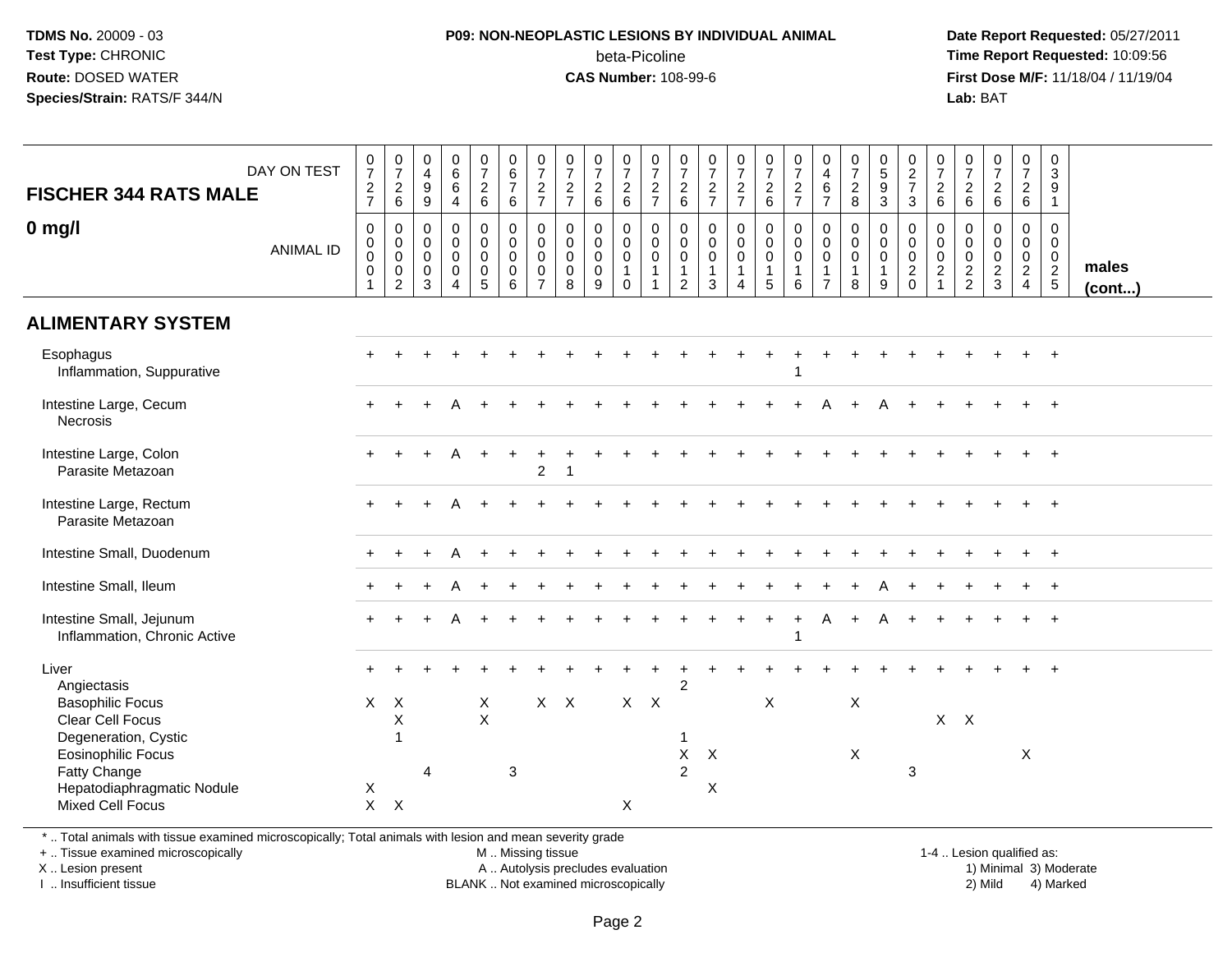### **P09: NON-NEOPLASTIC LESIONS BY INDIVIDUAL ANIMAL** beta-Picoline**beta-Picoline**<br> **CAS Number:** 108-99-6<br> **CAS Number:** 108-99-6<br> **CAS Number:** 108-99-6

 **Date Report Requested:** 05/27/2011 **First Dose M/F:** 11/18/04 / 11/19/04 Lab: BAT **Lab:** BAT

| <b>FISCHER 344 RATS MALE</b>                                                                                                  | DAY ON TEST      | $\frac{0}{7}$<br>$\frac{2}{7}$                                 | $\frac{0}{7}$<br>$^2\phantom{1}6$                                    | $\begin{smallmatrix}0\\4\end{smallmatrix}$<br>$\boldsymbol{9}$<br>$\boldsymbol{9}$ | $\begin{array}{c} 0 \\ 6 \end{array}$<br>6<br>$\overline{a}$               | $\frac{0}{7}$<br>$\frac{2}{6}$            | $\begin{array}{c} 0 \\ 6 \\ 7 \end{array}$<br>6                 | $\begin{smallmatrix}0\\7\end{smallmatrix}$<br>$\frac{2}{7}$                | $\frac{0}{7}$<br>$\frac{2}{7}$ | $\frac{0}{7}$<br>$^2\phantom{1}6$               | $\frac{0}{7}$<br>$^2\phantom{1}6$                              | $\frac{0}{7}$<br>$\frac{2}{7}$                                              | $\frac{0}{7}$<br>$\frac{2}{6}$             | $\frac{0}{7}$<br>$\frac{2}{7}$                           | $\frac{0}{7}$<br>$\frac{2}{7}$                             | $\frac{0}{7}$<br>$\frac{2}{6}$            | $\frac{0}{7}$<br>$\frac{2}{7}$                             | $\pmb{0}$<br>$\overline{4}$<br>$\,6$<br>$\overline{7}$              | $\frac{0}{7}$<br>$\sqrt{2}$<br>8                    | $\begin{array}{c} 0 \\ 5 \\ 9 \end{array}$<br>3 | $\begin{array}{c} 0 \\ 2 \\ 7 \end{array}$<br>$\mathbf{3}$ | $\frac{0}{7}$<br>$^2\phantom{1}6$                             | $\frac{0}{7}$<br>$^2\phantom{1}6$      | $\frac{0}{7}$<br>$\sqrt{2}$<br>$\,6\,$       | $\begin{smallmatrix}0\\7\end{smallmatrix}$<br>$\frac{2}{6}$         | $\mathbf 0$<br>$\overline{3}$<br>9<br>$\overline{1}$                              |                       |
|-------------------------------------------------------------------------------------------------------------------------------|------------------|----------------------------------------------------------------|----------------------------------------------------------------------|------------------------------------------------------------------------------------|----------------------------------------------------------------------------|-------------------------------------------|-----------------------------------------------------------------|----------------------------------------------------------------------------|--------------------------------|-------------------------------------------------|----------------------------------------------------------------|-----------------------------------------------------------------------------|--------------------------------------------|----------------------------------------------------------|------------------------------------------------------------|-------------------------------------------|------------------------------------------------------------|---------------------------------------------------------------------|-----------------------------------------------------|-------------------------------------------------|------------------------------------------------------------|---------------------------------------------------------------|----------------------------------------|----------------------------------------------|---------------------------------------------------------------------|-----------------------------------------------------------------------------------|-----------------------|
| $0$ mg/l                                                                                                                      | <b>ANIMAL ID</b> | $\,0\,$<br>$\pmb{0}$<br>$\pmb{0}$<br>$\pmb{0}$<br>$\mathbf{1}$ | $\mathbf 0$<br>$\pmb{0}$<br>$\pmb{0}$<br>$\pmb{0}$<br>$\overline{c}$ | 0<br>0<br>$\mathbf 0$<br>0<br>3                                                    | $\mathbf 0$<br>$\mathbf 0$<br>$\mathbf 0$<br>$\mathbf 0$<br>$\overline{4}$ | 0<br>$\mathbf 0$<br>$\mathbf 0$<br>0<br>5 | $\pmb{0}$<br>$\mathsf{O}\xspace$<br>$\pmb{0}$<br>$\pmb{0}$<br>6 | $\mathbf 0$<br>$\mathbf 0$<br>$\mathbf 0$<br>$\mathbf 0$<br>$\overline{7}$ | 0<br>0<br>0<br>0<br>8          | 0<br>$\pmb{0}$<br>$\pmb{0}$<br>$\mathbf 0$<br>9 | 0<br>$\pmb{0}$<br>$\mathbf 0$<br>$\overline{1}$<br>$\mathbf 0$ | $\mathbf 0$<br>$\mathbf 0$<br>$\mathbf 0$<br>$\overline{1}$<br>$\mathbf{1}$ | 0<br>$\pmb{0}$<br>0<br>1<br>$\overline{2}$ | $\pmb{0}$<br>$\pmb{0}$<br>$\pmb{0}$<br>$\mathbf{1}$<br>3 | $\mathbf 0$<br>$\pmb{0}$<br>$\pmb{0}$<br>$\mathbf{1}$<br>4 | 0<br>$\mathbf 0$<br>$\mathbf 0$<br>1<br>5 | $\pmb{0}$<br>$\pmb{0}$<br>$\pmb{0}$<br>$\overline{1}$<br>6 | $\mathbf 0$<br>$\mathbf 0$<br>0<br>$\overline{1}$<br>$\overline{7}$ | $\mathbf 0$<br>$\mathbf 0$<br>$\mathbf 0$<br>1<br>8 | 0<br>$\pmb{0}$<br>0<br>$\mathbf{1}$<br>9        | 0<br>$\mathbf 0$<br>$\pmb{0}$<br>$\frac{2}{0}$             | 0<br>$\pmb{0}$<br>$\pmb{0}$<br>$\overline{2}$<br>$\mathbf{1}$ | 0<br>0<br>$\mathbf 0$<br>$\frac{2}{2}$ | 0<br>$\pmb{0}$<br>$\pmb{0}$<br>$\frac{2}{3}$ | 0<br>$\mathbf 0$<br>$\mathbf 0$<br>$\overline{2}$<br>$\overline{4}$ | $\mathbf 0$<br>$\mathbf 0$<br>$\overline{0}$<br>$\overline{2}$<br>$5\phantom{.0}$ | males<br>$($ cont $)$ |
| <b>Necrosis</b><br>Vacuolization Cytoplasmic<br>Bile Duct, Hyperplasia<br>Centrilobular, Necrosis<br>Periportal, Inflammation |                  | $\overline{2}$                                                 | $\frac{2}{3}$<br>2                                                   |                                                                                    | 3<br>$\overline{2}$                                                        | $\mathbf{3}$                              | -1                                                              | $\mathbf{1}$                                                               | $\overline{c}$                 | $\overline{1}$<br>$\overline{2}$                | $\frac{2}{2}$                                                  | $\mathbf{1}$<br>$\overline{3}$                                              | $\frac{2}{3}$                              | $\overline{3}$                                           | $\frac{1}{2}$                                              | $\overline{2}$                            | $\frac{2}{2}$                                              |                                                                     | $\overline{2}$                                      |                                                 |                                                            | $\mathbf 1$<br>$\overline{2}$                                 | $\overline{1}$                         | $\overline{2}$                               | $\overline{2}$                                                      |                                                                                   |                       |
| Mesentery<br>Fat, Necrosis                                                                                                    |                  |                                                                |                                                                      |                                                                                    |                                                                            |                                           | $+$                                                             |                                                                            | $\ddot{}$<br>$\overline{2}$    |                                                 |                                                                |                                                                             |                                            |                                                          |                                                            |                                           |                                                            |                                                                     |                                                     |                                                 | $+$                                                        |                                                               |                                        |                                              |                                                                     |                                                                                   |                       |
| Pancreas<br>Cyst<br>Hyperplasia<br>Acinus, Atrophy                                                                            |                  |                                                                |                                                                      |                                                                                    |                                                                            | 1                                         |                                                                 |                                                                            |                                |                                                 |                                                                |                                                                             | $\mathbf{1}$                               | $\overline{1}$                                           | $\overline{1}$                                             | 1                                         |                                                            |                                                                     |                                                     | 3                                               |                                                            | $\mathbf{1}$                                                  | $\overline{1}$                         |                                              |                                                                     | 1                                                                                 |                       |
| Salivary Glands                                                                                                               |                  |                                                                |                                                                      |                                                                                    |                                                                            |                                           |                                                                 |                                                                            |                                |                                                 |                                                                |                                                                             |                                            |                                                          |                                                            |                                           |                                                            |                                                                     |                                                     |                                                 |                                                            |                                                               |                                        |                                              |                                                                     | $\ddot{}$                                                                         |                       |
| Stomach, Forestomach<br>Erosion<br>Fibrosis<br>Hyperplasia, Squamous<br>Ulcer                                                 |                  |                                                                |                                                                      | 3<br>4<br>4                                                                        |                                                                            |                                           |                                                                 |                                                                            |                                | $\mathbf{1}$                                    |                                                                |                                                                             | 4                                          | $\overline{c}$<br>3                                      |                                                            |                                           |                                                            |                                                                     |                                                     |                                                 |                                                            | $\ensuremath{\mathsf{3}}$                                     |                                        |                                              |                                                                     |                                                                                   |                       |
| Stomach, Glandular<br>Erosion<br>Fibrosis<br>Hyperplasia<br>Inflammation, Chronic Active                                      |                  |                                                                |                                                                      |                                                                                    |                                                                            |                                           |                                                                 |                                                                            |                                |                                                 |                                                                |                                                                             |                                            | $\overline{2}$                                           |                                                            |                                           |                                                            |                                                                     | $\overline{2}$                                      |                                                 |                                                            |                                                               |                                        |                                              |                                                                     | $\ddot{}$                                                                         |                       |

## **CARDIOVASCULAR SYSTEM**

\* .. Total animals with tissue examined microscopically; Total animals with lesion and mean severity grade

+ .. Tissue examined microscopically

X .. Lesion present

I .. Insufficient tissue

 M .. Missing tissueA .. Autolysis precludes evaluation

1-4 .. Lesion qualified as:<br>1) Minimal 3) Moderate BLANK .. Not examined microscopically 2) Mild 4) Marked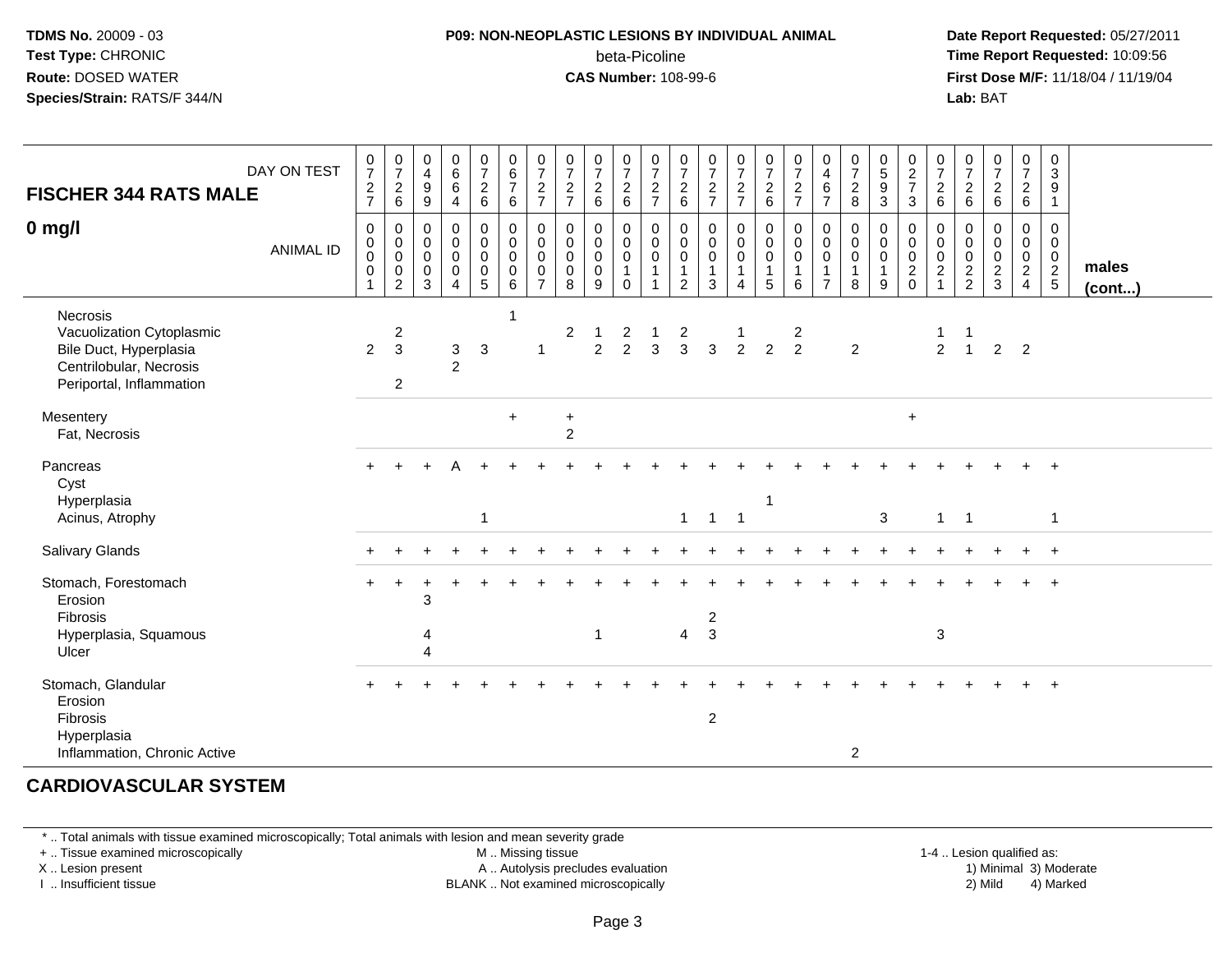## **P09: NON-NEOPLASTIC LESIONS BY INDIVIDUAL ANIMAL** beta-Picoline**beta-Picoline**<br> **CAS Number:** 108-99-6<br> **CAS Number:** 108-99-6<br> **CAS Number:** 108-99-6

 **Date Report Requested:** 05/27/2011 **First Dose M/F:** 11/18/04 / 11/19/04 Lab: BAT **Lab:** BAT

| DAY ON TEST<br><b>FISCHER 344 RATS MALE</b>                                                              | $\frac{0}{7}$<br>$\frac{2}{7}$                                                         | $\begin{smallmatrix}0\\7\end{smallmatrix}$<br>$\overline{a}$<br>6 | 0<br>$\overline{4}$<br>9<br>9            | $_{6}^{\rm 0}$<br>$\,6\,$<br>$\overline{4}$                                    | $\frac{0}{7}$<br>$\overline{2}$<br>$\,6\,$                     | $\begin{array}{c} 0 \\ 6 \end{array}$<br>$\boldsymbol{7}$<br>$6\phantom{1}$ | $\frac{0}{7}$<br>$\overline{c}$<br>$\overline{7}$ | $\frac{0}{7}$<br>$\overline{c}$<br>$\overline{7}$           | $\frac{0}{7}$<br>$\overline{a}$<br>6                      | $\frac{0}{7}$<br>$\frac{2}{6}$                           | $\frac{0}{7}$<br>$\frac{2}{7}$                         | $\frac{0}{7}$<br>$\frac{2}{6}$                            | $\frac{0}{7}$<br>$\frac{2}{7}$                                            | $\frac{0}{7}$<br>$rac{2}{7}$                      | $\frac{0}{7}$<br>$\frac{2}{6}$                                                     | $\begin{smallmatrix}0\\7\end{smallmatrix}$<br>$\frac{2}{7}$                      | $\pmb{0}$<br>$\overline{4}$<br>$\,6\,$<br>$\overline{7}$ | $\frac{0}{7}$<br>$\boldsymbol{2}$<br>8           | $\begin{array}{c} 0 \\ 5 \end{array}$<br>$\boldsymbol{9}$<br>$\mathbf{3}$ | $\pmb{0}$<br>$\frac{2}{7}$<br>$\mathbf{3}$                                 | $\frac{0}{7}$<br>$\frac{2}{6}$                    | $\frac{0}{7}$<br>$\begin{array}{c} 2 \\ 6 \end{array}$ | $\frac{0}{7}$<br>$\overline{c}$<br>6           | 0<br>$\overline{7}$<br>$\overline{2}$<br>$6\phantom{a}$  | $\pmb{0}$<br>$\sqrt{3}$<br>9<br>$\overline{1}$ |                 |
|----------------------------------------------------------------------------------------------------------|----------------------------------------------------------------------------------------|-------------------------------------------------------------------|------------------------------------------|--------------------------------------------------------------------------------|----------------------------------------------------------------|-----------------------------------------------------------------------------|---------------------------------------------------|-------------------------------------------------------------|-----------------------------------------------------------|----------------------------------------------------------|--------------------------------------------------------|-----------------------------------------------------------|---------------------------------------------------------------------------|---------------------------------------------------|------------------------------------------------------------------------------------|----------------------------------------------------------------------------------|----------------------------------------------------------|--------------------------------------------------|---------------------------------------------------------------------------|----------------------------------------------------------------------------|---------------------------------------------------|--------------------------------------------------------|------------------------------------------------|----------------------------------------------------------|------------------------------------------------|-----------------|
| $0$ mg/l<br><b>ANIMAL ID</b>                                                                             | $\pmb{0}$<br>$\begin{smallmatrix} 0\\0 \end{smallmatrix}$<br>$\pmb{0}$<br>$\mathbf{1}$ | 0<br>$\mathbf 0$<br>$\mathbf 0$<br>$\mathbf 0$<br>$\overline{2}$  | 0<br>0<br>0<br>$\pmb{0}$<br>$\mathbf{3}$ | $\mathbf 0$<br>$\pmb{0}$<br>$\mathsf{O}\xspace$<br>$\pmb{0}$<br>$\overline{4}$ | 0<br>$\mathbf 0$<br>$\mathbf 0$<br>$\pmb{0}$<br>$\overline{5}$ | $\pmb{0}$<br>$\mathbf 0$<br>$\mathbf 0$<br>$\mathbf 0$<br>$6\phantom{1}6$   | 0<br>0<br>$\mathbf 0$<br>0<br>$\overline{7}$      | $\mathbf 0$<br>$\mathbf 0$<br>$\mathbf 0$<br>$\pmb{0}$<br>8 | 0<br>$\mathsf{O}\xspace$<br>$\pmb{0}$<br>$\mathbf 0$<br>9 | 0<br>$\pmb{0}$<br>$\pmb{0}$<br>$\mathbf{1}$<br>$\pmb{0}$ | 0<br>$\mathbf 0$<br>$\overline{0}$<br>$\mathbf 1$<br>1 | 0<br>0<br>$\mathbf 0$<br>$\overline{1}$<br>$\overline{c}$ | $\mathbf 0$<br>$\mathbf 0$<br>$\mathbf 0$<br>$\mathbf{1}$<br>$\mathbf{3}$ | 0<br>$\mathbf 0$<br>$\mathsf{O}\xspace$<br>1<br>4 | $\mathbf 0$<br>$\pmb{0}$<br>$\ddot{\mathbf{0}}$<br>$\mathbf{1}$<br>$5\phantom{.0}$ | $\pmb{0}$<br>$\pmb{0}$<br>$\mathsf{O}\xspace$<br>$\mathbf{1}$<br>$6\phantom{1}6$ | 0<br>$\mathbf 0$<br>$\mathbf 0$<br>$\overline{7}$        | 0<br>$\pmb{0}$<br>$\pmb{0}$<br>$\mathbf{1}$<br>8 | 0<br>$\mathbf 0$<br>$\mathbf 0$<br>1<br>9                                 | $\mathbf 0$<br>$\mathbf 0$<br>$\mathbf 0$<br>$\overline{c}$<br>$\mathbf 0$ | 0<br>$\mathbf 0$<br>$\mathbf 0$<br>$\overline{c}$ | 0<br>$\mathbf 0$<br>0<br>$\frac{2}{2}$                 | 0<br>$\mathsf 0$<br>$\pmb{0}$<br>$\frac{2}{3}$ | 0<br>$\mathbf 0$<br>$\ddot{\mathbf{0}}$<br>$\frac{2}{4}$ | 0<br>$\pmb{0}$<br>$\pmb{0}$<br>$\frac{2}{5}$   | males<br>(cont) |
| <b>Blood Vessel</b>                                                                                      |                                                                                        |                                                                   |                                          |                                                                                |                                                                |                                                                             |                                                   |                                                             |                                                           |                                                          |                                                        |                                                           |                                                                           |                                                   |                                                                                    |                                                                                  |                                                          |                                                  |                                                                           |                                                                            |                                                   |                                                        |                                                | $\ddot{}$                                                | $+$                                            |                 |
| Heart<br>Cardiomyopathy<br>Atrium, Thrombosis                                                            | 2                                                                                      | 3                                                                 | 2                                        | 3<br>3                                                                         | 3<br>$\overline{1}$                                            | 3<br>$\mathbf{3}$                                                           | 3                                                 | 3                                                           | 3                                                         | 3                                                        | 2                                                      | 3                                                         | 3                                                                         | $\overline{2}$                                    | $\overline{2}$                                                                     | $\overline{2}$                                                                   | $\overline{c}$                                           | 3                                                | $\overline{2}$                                                            | 1                                                                          | 3                                                 | 2                                                      | $\overline{2}$                                 | $\overline{2}$                                           | $\ddot{}$<br>$\overline{1}$                    |                 |
| <b>ENDOCRINE SYSTEM</b>                                                                                  |                                                                                        |                                                                   |                                          |                                                                                |                                                                |                                                                             |                                                   |                                                             |                                                           |                                                          |                                                        |                                                           |                                                                           |                                                   |                                                                                    |                                                                                  |                                                          |                                                  |                                                                           |                                                                            |                                                   |                                                        |                                                |                                                          |                                                |                 |
| <b>Adrenal Cortex</b><br><b>Accessory Adrenal Cortical Nodule</b><br>Hyperplasia<br>Necrosis             |                                                                                        |                                                                   |                                          |                                                                                | $\overline{\mathbf{1}}$                                        |                                                                             |                                                   | $\mathbf{1}$                                                | $\overline{2}$                                            | $\overline{\phantom{0}}$ 1                               |                                                        |                                                           | $\mathbf{3}$                                                              |                                                   |                                                                                    |                                                                                  |                                                          | $\overline{1}$                                   |                                                                           |                                                                            |                                                   | $\overline{1}$                                         | $2 \quad 1$                                    |                                                          |                                                |                 |
| Vacuolization Cytoplasmic                                                                                |                                                                                        |                                                                   |                                          |                                                                                |                                                                |                                                                             | $\boldsymbol{2}$                                  |                                                             |                                                           |                                                          | $\overline{1}$                                         |                                                           |                                                                           |                                                   |                                                                                    |                                                                                  |                                                          |                                                  |                                                                           |                                                                            | 2                                                 |                                                        |                                                |                                                          |                                                |                 |
| Adrenal Medulla<br>Hyperplasia                                                                           |                                                                                        |                                                                   |                                          |                                                                                |                                                                |                                                                             |                                                   |                                                             |                                                           | $\overline{c}$                                           |                                                        |                                                           |                                                                           |                                                   | $\overline{c}$                                                                     |                                                                                  |                                                          |                                                  |                                                                           |                                                                            | $\boldsymbol{2}$                                  |                                                        |                                                | $\ddot{}$                                                | $+$                                            |                 |
| Islets, Pancreatic<br>Hyperplasia                                                                        |                                                                                        |                                                                   |                                          |                                                                                |                                                                |                                                                             |                                                   |                                                             |                                                           |                                                          |                                                        |                                                           |                                                                           |                                                   |                                                                                    |                                                                                  |                                                          |                                                  |                                                                           |                                                                            |                                                   |                                                        |                                                |                                                          | $\ddot{}$                                      |                 |
| Parathyroid Gland<br>Hyperplasia                                                                         |                                                                                        |                                                                   |                                          |                                                                                |                                                                |                                                                             |                                                   |                                                             |                                                           |                                                          |                                                        |                                                           |                                                                           |                                                   |                                                                                    |                                                                                  |                                                          |                                                  |                                                                           |                                                                            |                                                   |                                                        |                                                |                                                          |                                                |                 |
| <b>Pituitary Gland</b><br>Cyst<br>Metaplasia, Osseous                                                    |                                                                                        |                                                                   |                                          |                                                                                |                                                                |                                                                             |                                                   |                                                             |                                                           |                                                          |                                                        |                                                           |                                                                           |                                                   |                                                                                    |                                                                                  |                                                          |                                                  |                                                                           |                                                                            |                                                   |                                                        |                                                |                                                          | $\ddot{}$                                      |                 |
| Pars Distalis, Hyperplasia                                                                               |                                                                                        | 3                                                                 |                                          |                                                                                |                                                                | 3                                                                           |                                                   |                                                             | $\overline{c}$                                            |                                                          |                                                        |                                                           |                                                                           | 2                                                 |                                                                                    | $\overline{2}$                                                                   |                                                          |                                                  | 1                                                                         |                                                                            |                                                   |                                                        |                                                | $\overline{2}$                                           |                                                |                 |
| <b>Thyroid Gland</b><br>Congestion                                                                       |                                                                                        |                                                                   |                                          |                                                                                |                                                                |                                                                             |                                                   |                                                             |                                                           |                                                          |                                                        |                                                           |                                                                           |                                                   |                                                                                    |                                                                                  |                                                          |                                                  |                                                                           |                                                                            |                                                   |                                                        |                                                | $\ddot{}$                                                | $+$                                            |                 |
| *  Total animals with tissue examined microscopically; Total animals with lesion and mean severity grade |                                                                                        |                                                                   |                                          |                                                                                |                                                                |                                                                             |                                                   |                                                             |                                                           |                                                          |                                                        |                                                           |                                                                           |                                                   |                                                                                    |                                                                                  |                                                          |                                                  |                                                                           |                                                                            |                                                   |                                                        |                                                |                                                          |                                                |                 |

+ .. Tissue examined microscopically

X .. Lesion present

I .. Insufficient tissue

M .. Missing tissue

BLANK .. Not examined microscopically

1-4 .. Lesion qualified as:<br>1) Minimal 3) Moderate A .. Autolysis precludes evaluation 19 and 10 minimal 3) Moderate 1 and 20 minimal 3) Moderate 19 minimal 3) Moderat<br>19 and 19 and 19 and 19 and 19 and 19 and 19 and 19 and 19 and 19 and 19 and 19 and 19 and 19 and 19 and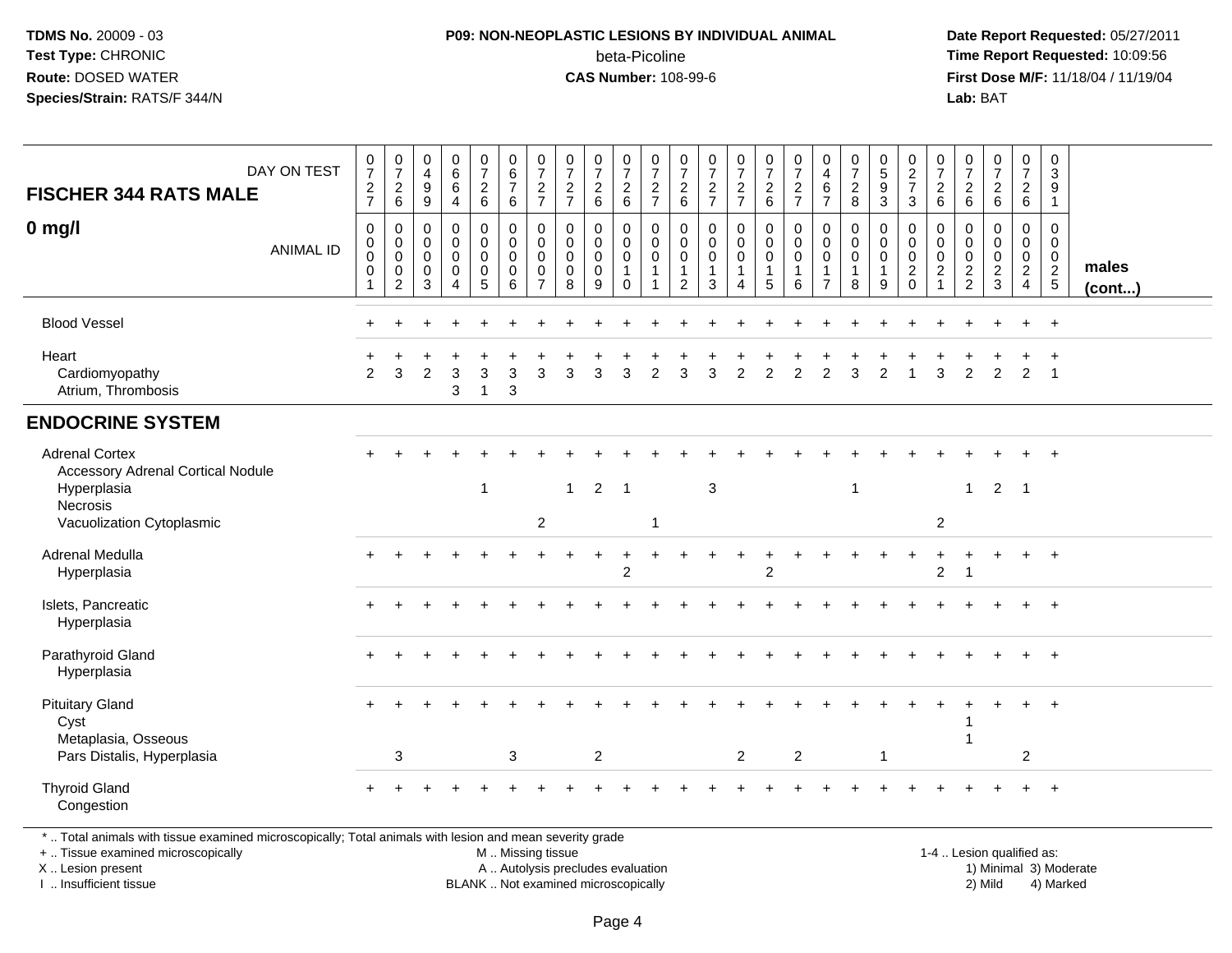## **P09: NON-NEOPLASTIC LESIONS BY INDIVIDUAL ANIMAL**beta-Picoline<br>CAS Number: 108-99-6

| <b>FISCHER 344 RATS MALE</b>                                                                                                                                                                  | DAY ON TEST      | $\frac{0}{7}$<br>$\frac{2}{7}$                                 | $\frac{0}{7}$<br>$\boldsymbol{2}$<br>$6\phantom{a}$                  | 0<br>$\overline{4}$<br>9<br>9                                 | $\begin{array}{c} 0 \\ 6 \end{array}$<br>6<br>$\overline{4}$                     | 0<br>$\overline{7}$<br>$\boldsymbol{2}$<br>$\,6\,$ | 0<br>$\,6\,$<br>$\overline{7}$<br>6                                                           | 0<br>$\overline{7}$<br>$\overline{c}$<br>$\overline{7}$              | $\frac{0}{7}$<br>$\frac{2}{7}$                            | $\frac{0}{7}$<br>$\overline{c}$<br>6                          | $\frac{0}{7}$<br>$\begin{array}{c} 2 \\ 6 \end{array}$    | 0<br>$\overline{7}$<br>$\frac{2}{7}$                        | $\frac{0}{7}$<br>$\begin{array}{c} 2 \\ 6 \end{array}$           | $\frac{0}{7}$<br>$\frac{2}{7}$                                 | 0<br>$\overline{7}$<br>$\frac{2}{7}$                                        | $\begin{array}{c} 0 \\ 7 \end{array}$<br>$\boldsymbol{2}$<br>6 | 0<br>$\overline{7}$<br>$\overline{2}$<br>$\overline{7}$ | $\begin{smallmatrix}0\\4\end{smallmatrix}$<br>6<br>$\overline{7}$        | $\frac{0}{7}$<br>$\overline{c}$<br>8                 | $\begin{array}{c} 0 \\ 5 \\ 9 \end{array}$<br>$\overline{3}$ | 0<br>$\frac{2}{7}$<br>$\mathbf{3}$                                  | $\frac{0}{7}$<br>$^2\phantom{1}6$                                         | $\frac{0}{7}$<br>$\overline{2}$<br>$6\phantom{1}6$ | 0<br>$\overline{7}$<br>$\sqrt{2}$<br>$\,6\,$               | 0<br>$\overline{7}$<br>$\overline{c}$<br>$\,6\,$                              | 0<br>$\mathbf{3}$<br>9<br>$\mathbf{1}$                                          |  |
|-----------------------------------------------------------------------------------------------------------------------------------------------------------------------------------------------|------------------|----------------------------------------------------------------|----------------------------------------------------------------------|---------------------------------------------------------------|----------------------------------------------------------------------------------|----------------------------------------------------|-----------------------------------------------------------------------------------------------|----------------------------------------------------------------------|-----------------------------------------------------------|---------------------------------------------------------------|-----------------------------------------------------------|-------------------------------------------------------------|------------------------------------------------------------------|----------------------------------------------------------------|-----------------------------------------------------------------------------|----------------------------------------------------------------|---------------------------------------------------------|--------------------------------------------------------------------------|------------------------------------------------------|--------------------------------------------------------------|---------------------------------------------------------------------|---------------------------------------------------------------------------|----------------------------------------------------|------------------------------------------------------------|-------------------------------------------------------------------------------|---------------------------------------------------------------------------------|--|
| $0$ mg/l                                                                                                                                                                                      | <b>ANIMAL ID</b> | $\mathbf 0$<br>0<br>$\pmb{0}$<br>$\mathbf 0$<br>$\overline{1}$ | $\mathbf 0$<br>$\mathbf 0$<br>$\pmb{0}$<br>$\,0\,$<br>$\overline{2}$ | $\mathbf 0$<br>$\mathbf 0$<br>$\mathbf 0$<br>$\mathbf 0$<br>3 | $\mathbf 0$<br>$\mathbf 0$<br>$\mathbf 0$<br>$\pmb{0}$<br>$\boldsymbol{\Lambda}$ | 0<br>$\mathbf 0$<br>0<br>$\mathbf 0$<br>$\sqrt{5}$ | $\mathbf 0$<br>$\mathbf 0$<br>$\mathbf 0$<br>$\pmb{0}$<br>6                                   | $\Omega$<br>$\Omega$<br>$\mathbf 0$<br>$\mathbf 0$<br>$\overline{7}$ | $\mathbf 0$<br>$\mathbf 0$<br>$\pmb{0}$<br>$\pmb{0}$<br>8 | $\mathbf 0$<br>$\mathbf 0$<br>$\mathbf 0$<br>$\mathbf 0$<br>9 | 0<br>$\mathsf{O}\xspace$<br>$\pmb{0}$<br>1<br>$\mathbf 0$ | $\mathbf 0$<br>$\mathbf 0$<br>$\mathsf 0$<br>$\overline{1}$ | $\mathbf 0$<br>$\mathbf 0$<br>$\mathbf 0$<br>$\overline{1}$<br>2 | $\mathbf 0$<br>$\mathbf 0$<br>$\mathbf 0$<br>$\mathbf{1}$<br>3 | $\mathbf 0$<br>$\mathbf 0$<br>$\mathbf 0$<br>$\mathbf{1}$<br>$\overline{4}$ | $\mathbf 0$<br>$\mathbf 0$<br>$\mathbf 0$<br>$\mathbf{1}$<br>5 | 0<br>0<br>$\mathbf 0$<br>$\mathbf{1}$<br>6              | $\Omega$<br>$\mathbf 0$<br>$\mathbf 0$<br>$\mathbf{1}$<br>$\overline{7}$ | 0<br>$\mathbf 0$<br>$\mathbf 0$<br>$\mathbf{1}$<br>8 | 0<br>0<br>$\mathbf 0$<br>$\mathbf{1}$<br>$9\,$               | $\mathbf 0$<br>$\Omega$<br>$\mathsf 0$<br>$\sqrt{2}$<br>$\mathbf 0$ | $\mathbf 0$<br>$\mathbf 0$<br>$\mathbf 0$<br>$\sqrt{2}$<br>$\overline{1}$ | $\mathbf 0$<br>$\mathbf 0$<br>0<br>$\frac{2}{2}$   | $\mathbf 0$<br>$\mathbf 0$<br>$\mathbf 0$<br>$\frac{2}{3}$ | $\mathbf 0$<br>$\mathbf 0$<br>$\mathbf 0$<br>$\overline{2}$<br>$\overline{4}$ | $\Omega$<br>$\mathbf 0$<br>$\boldsymbol{0}$<br>males<br>$\frac{2}{5}$<br>(cont) |  |
| C-cell, Hyperplasia                                                                                                                                                                           |                  |                                                                |                                                                      |                                                               |                                                                                  |                                                    |                                                                                               |                                                                      |                                                           |                                                               | $\mathbf{1}$                                              |                                                             |                                                                  |                                                                |                                                                             |                                                                | $\mathbf{1}$                                            |                                                                          |                                                      |                                                              |                                                                     |                                                                           |                                                    |                                                            |                                                                               |                                                                                 |  |
| <b>GENERAL BODY SYSTEM</b>                                                                                                                                                                    |                  |                                                                |                                                                      |                                                               |                                                                                  |                                                    |                                                                                               |                                                                      |                                                           |                                                               |                                                           |                                                             |                                                                  |                                                                |                                                                             |                                                                |                                                         |                                                                          |                                                      |                                                              |                                                                     |                                                                           |                                                    |                                                            |                                                                               |                                                                                 |  |
| Peritoneum                                                                                                                                                                                    |                  |                                                                |                                                                      |                                                               |                                                                                  |                                                    |                                                                                               |                                                                      |                                                           |                                                               |                                                           |                                                             |                                                                  | $\ddot{}$                                                      |                                                                             |                                                                |                                                         |                                                                          |                                                      |                                                              |                                                                     |                                                                           |                                                    |                                                            |                                                                               |                                                                                 |  |
| <b>GENITAL SYSTEM</b>                                                                                                                                                                         |                  |                                                                |                                                                      |                                                               |                                                                                  |                                                    |                                                                                               |                                                                      |                                                           |                                                               |                                                           |                                                             |                                                                  |                                                                |                                                                             |                                                                |                                                         |                                                                          |                                                      |                                                              |                                                                     |                                                                           |                                                    |                                                            |                                                                               |                                                                                 |  |
| Epididymis                                                                                                                                                                                    |                  |                                                                |                                                                      |                                                               |                                                                                  |                                                    |                                                                                               |                                                                      |                                                           |                                                               |                                                           |                                                             |                                                                  |                                                                |                                                                             |                                                                |                                                         |                                                                          |                                                      |                                                              |                                                                     |                                                                           |                                                    |                                                            |                                                                               |                                                                                 |  |
| <b>Preputial Gland</b><br>Inflammation                                                                                                                                                        |                  |                                                                |                                                                      |                                                               | $\overline{2}$                                                                   | 3                                                  |                                                                                               |                                                                      |                                                           | $\overline{c}$                                                |                                                           |                                                             |                                                                  |                                                                |                                                                             |                                                                |                                                         |                                                                          | 3                                                    |                                                              |                                                                     |                                                                           |                                                    |                                                            |                                                                               | $\ddot{}$                                                                       |  |
| Prostate<br>Hyperplasia<br>Hyperplasia, Adenomatous<br>Inflammation                                                                                                                           |                  | $\ddot{}$<br>2                                                 | $\div$                                                               |                                                               |                                                                                  |                                                    | $\overline{1}$                                                                                |                                                                      |                                                           |                                                               |                                                           | -1                                                          | 2<br>$\overline{1}$                                              |                                                                |                                                                             |                                                                |                                                         |                                                                          |                                                      |                                                              |                                                                     |                                                                           | -1                                                 |                                                            |                                                                               | $\div$                                                                          |  |
| <b>Seminal Vesicle</b>                                                                                                                                                                        |                  |                                                                |                                                                      | 2                                                             |                                                                                  | 3                                                  |                                                                                               |                                                                      | 3                                                         |                                                               |                                                           |                                                             |                                                                  |                                                                |                                                                             |                                                                | $\overline{c}$                                          |                                                                          | $\overline{c}$                                       |                                                              |                                                                     | $\overline{2}$                                                            |                                                    |                                                            | $\overline{2}$                                                                | $\ddot{+}$                                                                      |  |
| <b>Testes</b><br>Atrophy<br>Inflammation, Chronic Active<br>Interstitial Cell, Hyperplasia                                                                                                    |                  | $\mathbf{1}$                                                   |                                                                      |                                                               |                                                                                  |                                                    |                                                                                               |                                                                      |                                                           |                                                               |                                                           |                                                             | 3<br>$\overline{2}$                                              |                                                                |                                                                             |                                                                |                                                         |                                                                          | $\mathbf{1}$                                         |                                                              | 3                                                                   |                                                                           | $\overline{1}$                                     | 4<br>$\overline{c}$                                        | -1                                                                            |                                                                                 |  |
| <b>HEMATOPOIETIC SYSTEM</b>                                                                                                                                                                   |                  |                                                                |                                                                      |                                                               |                                                                                  |                                                    |                                                                                               |                                                                      |                                                           |                                                               |                                                           |                                                             |                                                                  |                                                                |                                                                             |                                                                |                                                         |                                                                          |                                                      |                                                              |                                                                     |                                                                           |                                                    |                                                            |                                                                               |                                                                                 |  |
| <b>Bone Marrow</b>                                                                                                                                                                            |                  |                                                                |                                                                      |                                                               |                                                                                  |                                                    |                                                                                               |                                                                      |                                                           |                                                               |                                                           |                                                             |                                                                  |                                                                |                                                                             |                                                                |                                                         |                                                                          |                                                      |                                                              |                                                                     |                                                                           |                                                    |                                                            |                                                                               |                                                                                 |  |
| Lymph Node<br>Congestion                                                                                                                                                                      |                  |                                                                |                                                                      | $\ddot{}$                                                     | $\overline{+}$<br>3                                                              |                                                    |                                                                                               |                                                                      |                                                           |                                                               |                                                           |                                                             |                                                                  | $\div$                                                         |                                                                             | $+$                                                            |                                                         | $\ddot{}$                                                                |                                                      |                                                              |                                                                     |                                                                           |                                                    |                                                            |                                                                               | $\ddot{}$                                                                       |  |
| *  Total animals with tissue examined microscopically; Total animals with lesion and mean severity grade<br>+  Tissue examined microscopically<br>X  Lesion present<br>I. Insufficient tissue |                  |                                                                |                                                                      |                                                               |                                                                                  |                                                    | M  Missing tissue<br>A  Autolysis precludes evaluation<br>BLANK  Not examined microscopically |                                                                      |                                                           |                                                               |                                                           |                                                             |                                                                  |                                                                |                                                                             |                                                                |                                                         |                                                                          |                                                      |                                                              |                                                                     |                                                                           |                                                    | 1-4  Lesion qualified as:<br>2) Mild                       |                                                                               | 1) Minimal 3) Moderate<br>4) Marked                                             |  |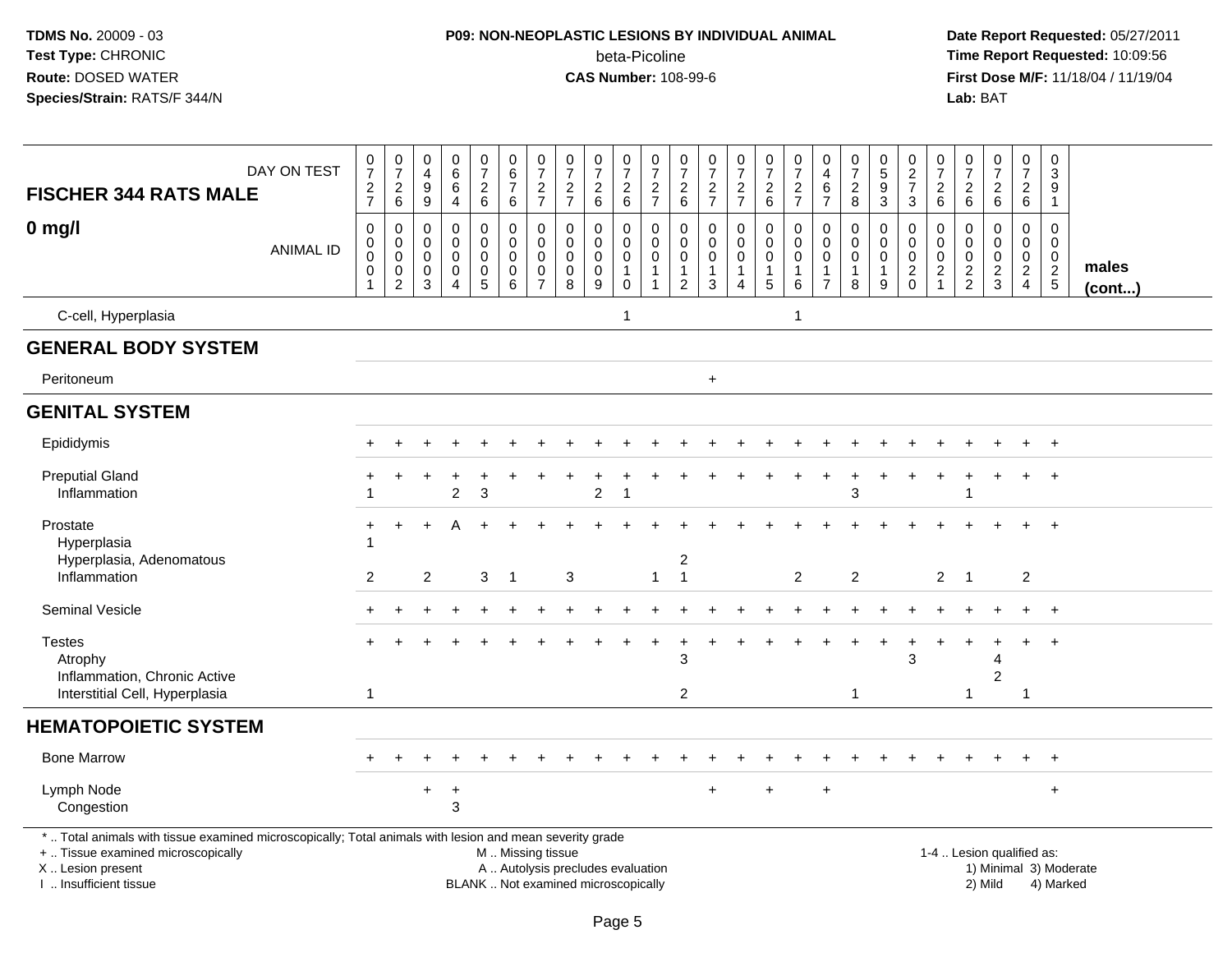## **P09: NON-NEOPLASTIC LESIONS BY INDIVIDUAL ANIMAL**beta-Picoline<br>CAS Number: 108-99-6

| DAY ON TEST<br><b>FISCHER 344 RATS MALE</b>                                                                                                                                                   | $\frac{0}{7}$<br>$\frac{2}{7}$       | $\frac{0}{7}$<br>$\frac{2}{6}$                             | 0<br>$\overline{4}$<br>$\boldsymbol{9}$<br>$\mathsf g$ | $\boldsymbol{0}$<br>$6\phantom{a}$<br>$\,6$<br>$\overline{4}$            | $\frac{0}{7}$<br>$\overline{c}$<br>6                             | $_{6}^{\rm 0}$<br>$\overline{7}$<br>6                                     | $\frac{0}{7}$<br>$\frac{2}{7}$                           | $\begin{smallmatrix}0\\7\end{smallmatrix}$<br>$\frac{2}{7}$              | $\begin{array}{c} 0 \\ 7 \end{array}$<br>$\boldsymbol{2}$<br>$6\phantom{a}$ | $\begin{array}{c} 0 \\ 7 \end{array}$<br>$\boldsymbol{2}$<br>$\,6\,$ | $\frac{0}{7}$<br>$rac{2}{7}$                                                   | $\frac{0}{7}$<br>$\frac{2}{6}$                                 | $\begin{array}{c} 0 \\ 7 \end{array}$<br>$\frac{2}{7}$       | $\frac{0}{7}$<br>$\frac{2}{7}$                                  | 0726                                                                         | $\begin{array}{c} 0 \\ 7 \end{array}$<br>$\frac{2}{7}$     | $\pmb{0}$<br>$\frac{4}{6}$<br>$\overline{7}$                    | $\begin{array}{c} 0 \\ 7 \end{array}$<br>$\boldsymbol{2}$<br>$\,8\,$ | 0<br>$\overline{5}$<br>$\boldsymbol{9}$<br>$\mathbf{3}$ | $\pmb{0}$<br>$\overline{2}$<br>$\overline{7}$<br>$\mathbf{3}$           | 0<br>$\overline{7}$<br>$\overline{c}$<br>$\,6\,$        | $\frac{0}{7}$<br>$^2$ 6                       | $\frac{0}{7}$<br>$\overline{c}$<br>$\,6\,$                     | $\begin{array}{c} 0 \\ 7 \end{array}$<br>$\frac{2}{6}$              | $\mathbf 0$<br>$\overline{3}$<br>$\boldsymbol{9}$<br>$\mathbf{1}$ |                        |
|-----------------------------------------------------------------------------------------------------------------------------------------------------------------------------------------------|--------------------------------------|------------------------------------------------------------|--------------------------------------------------------|--------------------------------------------------------------------------|------------------------------------------------------------------|---------------------------------------------------------------------------|----------------------------------------------------------|--------------------------------------------------------------------------|-----------------------------------------------------------------------------|----------------------------------------------------------------------|--------------------------------------------------------------------------------|----------------------------------------------------------------|--------------------------------------------------------------|-----------------------------------------------------------------|------------------------------------------------------------------------------|------------------------------------------------------------|-----------------------------------------------------------------|----------------------------------------------------------------------|---------------------------------------------------------|-------------------------------------------------------------------------|---------------------------------------------------------|-----------------------------------------------|----------------------------------------------------------------|---------------------------------------------------------------------|-------------------------------------------------------------------|------------------------|
| $0$ mg/l<br><b>ANIMAL ID</b>                                                                                                                                                                  | $\mathbf 0$<br>0<br>$\mathbf 0$<br>0 | $\mathbf 0$<br>$\mathbf 0$<br>$\mathbf 0$<br>$\frac{0}{2}$ | $\mathbf 0$<br>0<br>$\mathbf 0$<br>0<br>3              | $\mathbf 0$<br>$\mathbf 0$<br>$\mathbf 0$<br>$\pmb{0}$<br>$\overline{4}$ | $\mathbf 0$<br>$\mathbf 0$<br>$\mathbf 0$<br>0<br>$\overline{5}$ | 0<br>$\mathsf{O}$<br>$\mathsf 0$<br>$\begin{array}{c} 0 \\ 6 \end{array}$ | $\mathbf 0$<br>0<br>$\mathsf{O}\xspace$<br>$\frac{0}{7}$ | $\mathbf 0$<br>$\mathbf 0$<br>$\mathbf 0$<br>$\mathbf 0$<br>8            | $\mathbf 0$<br>$\mathbf 0$<br>$\mathbf 0$<br>0<br>9                         | 0<br>0<br>$\mathbf 0$<br>$\mathbf{1}$<br>$\mathbf 0$                 | $\mathbf 0$<br>$\mathbf 0$<br>$\overline{0}$<br>$\mathbf{1}$<br>$\overline{1}$ | $\mathbf 0$<br>$\mathbf 0$<br>$\mathbf 0$<br>$\mathbf{1}$<br>2 | $\mathbf 0$<br>$\mathbf 0$<br>$\pmb{0}$<br>$\mathbf{1}$<br>3 | 0<br>$\mathbf 0$<br>$\pmb{0}$<br>$\mathbf{1}$<br>$\overline{A}$ | $\mathbf 0$<br>$\mathbf 0$<br>$\mathbf 0$<br>$\mathbf{1}$<br>$5\phantom{.0}$ | $\mathbf 0$<br>$\pmb{0}$<br>$\pmb{0}$<br>$\mathbf{1}$<br>6 | $\mathbf 0$<br>0<br>$\pmb{0}$<br>$\mathbf{1}$<br>$\overline{7}$ | $\mathbf{0}$<br>$\mathbf 0$<br>$\mathbf 0$<br>$\mathbf{1}$<br>8      | $\mathbf 0$<br>0<br>$\pmb{0}$<br>$\mathbf{1}$<br>$9\,$  | $\Omega$<br>$\mathbf 0$<br>$\mathbf 0$<br>$\overline{c}$<br>$\mathbf 0$ | 0<br>0<br>$\mathbf 0$<br>$\overline{c}$<br>$\mathbf{1}$ | 0<br>$\Omega$<br>$\mathsf 0$<br>$\frac{2}{2}$ | $\mathbf 0$<br>$\mathbf 0$<br>$\pmb{0}$<br>$\overline{c}$<br>3 | $\mathbf 0$<br>0<br>$\mathbf 0$<br>$\overline{c}$<br>$\overline{4}$ | $\mathbf 0$<br>$\mathbf 0$<br>$\mathbf 0$<br>$\frac{2}{5}$        | males<br>(cont)        |
| Hyperplasia, Lymphoid<br>Mediastinal, Congestion<br>Mediastinal, Ectasia<br>Mediastinal, Hyperplasia                                                                                          |                                      |                                                            | 3                                                      | 3                                                                        |                                                                  |                                                                           |                                                          |                                                                          |                                                                             |                                                                      |                                                                                |                                                                |                                                              |                                                                 |                                                                              |                                                            |                                                                 |                                                                      |                                                         |                                                                         |                                                         |                                               |                                                                |                                                                     | 3                                                                 |                        |
| Lymph Node, Mandibular                                                                                                                                                                        | м                                    | M                                                          | М                                                      | M                                                                        | M                                                                | M                                                                         | M                                                        | м                                                                        | M                                                                           | M                                                                    | M                                                                              | M                                                              | M                                                            | M                                                               | M                                                                            | M                                                          | M                                                               | M                                                                    | M                                                       | M                                                                       | M                                                       |                                               | M M                                                            | M M                                                                 |                                                                   |                        |
| Lymph Node, Mesenteric<br>Congestion                                                                                                                                                          |                                      |                                                            |                                                        | 3                                                                        |                                                                  |                                                                           |                                                          |                                                                          |                                                                             |                                                                      |                                                                                |                                                                |                                                              |                                                                 |                                                                              |                                                            |                                                                 |                                                                      |                                                         |                                                                         |                                                         |                                               |                                                                |                                                                     | $+$                                                               |                        |
| Spleen<br>Hematopoietic Cell Proliferation<br>Lymphoid Follicle, Hyperplasia                                                                                                                  |                                      |                                                            |                                                        |                                                                          |                                                                  |                                                                           |                                                          |                                                                          | 4                                                                           |                                                                      |                                                                                |                                                                |                                                              |                                                                 |                                                                              |                                                            |                                                                 |                                                                      |                                                         |                                                                         |                                                         |                                               |                                                                | $\ddot{}$                                                           | $+$                                                               |                        |
| Thymus                                                                                                                                                                                        | $+$                                  |                                                            |                                                        |                                                                          |                                                                  |                                                                           |                                                          |                                                                          |                                                                             |                                                                      |                                                                                |                                                                |                                                              |                                                                 |                                                                              |                                                            |                                                                 |                                                                      |                                                         |                                                                         |                                                         |                                               |                                                                | $\pm$                                                               | $+$                                                               |                        |
| <b>INTEGUMENTARY SYSTEM</b>                                                                                                                                                                   |                                      |                                                            |                                                        |                                                                          |                                                                  |                                                                           |                                                          |                                                                          |                                                                             |                                                                      |                                                                                |                                                                |                                                              |                                                                 |                                                                              |                                                            |                                                                 |                                                                      |                                                         |                                                                         |                                                         |                                               |                                                                |                                                                     |                                                                   |                        |
| <b>Mammary Gland</b><br>Galactocele<br>Hyperplasia                                                                                                                                            | $\overline{2}$                       |                                                            |                                                        |                                                                          |                                                                  |                                                                           |                                                          | $\overline{c}$<br>1                                                      |                                                                             |                                                                      |                                                                                | $\overline{c}$                                                 | $\overline{2}$                                               |                                                                 |                                                                              |                                                            |                                                                 |                                                                      |                                                         |                                                                         |                                                         |                                               | $\overline{1}$                                                 | $\pm$                                                               | $+$                                                               |                        |
| <b>Skin</b><br><b>Cyst Epithelial Inclusion</b><br>Hyperplasia, Squamous<br>Inflammation, Suppurative<br>Inflammation, Chronic Active                                                         |                                      |                                                            |                                                        |                                                                          |                                                                  |                                                                           |                                                          |                                                                          |                                                                             |                                                                      |                                                                                |                                                                |                                                              |                                                                 |                                                                              | $\overline{1}$                                             |                                                                 | $\mathbf{3}$                                                         |                                                         |                                                                         |                                                         |                                               |                                                                |                                                                     | $\overline{+}$                                                    |                        |
| <b>MUSCULOSKELETAL SYSTEM</b>                                                                                                                                                                 |                                      |                                                            |                                                        |                                                                          |                                                                  |                                                                           |                                                          |                                                                          |                                                                             |                                                                      |                                                                                |                                                                |                                                              |                                                                 |                                                                              |                                                            |                                                                 |                                                                      |                                                         |                                                                         |                                                         |                                               |                                                                |                                                                     |                                                                   |                        |
| <b>Bone</b>                                                                                                                                                                                   |                                      |                                                            |                                                        |                                                                          |                                                                  |                                                                           |                                                          |                                                                          |                                                                             |                                                                      |                                                                                |                                                                |                                                              |                                                                 |                                                                              |                                                            |                                                                 |                                                                      |                                                         |                                                                         |                                                         |                                               |                                                                | $+$                                                                 | $+$                                                               |                        |
| *  Total animals with tissue examined microscopically; Total animals with lesion and mean severity grade<br>+  Tissue examined microscopically<br>X  Lesion present<br>I. Insufficient tissue |                                      |                                                            |                                                        |                                                                          |                                                                  | M  Missing tissue                                                         |                                                          | A  Autolysis precludes evaluation<br>BLANK  Not examined microscopically |                                                                             |                                                                      |                                                                                |                                                                |                                                              |                                                                 |                                                                              |                                                            |                                                                 |                                                                      |                                                         |                                                                         |                                                         |                                               | 1-4  Lesion qualified as:<br>2) Mild                           |                                                                     | 4) Marked                                                         | 1) Minimal 3) Moderate |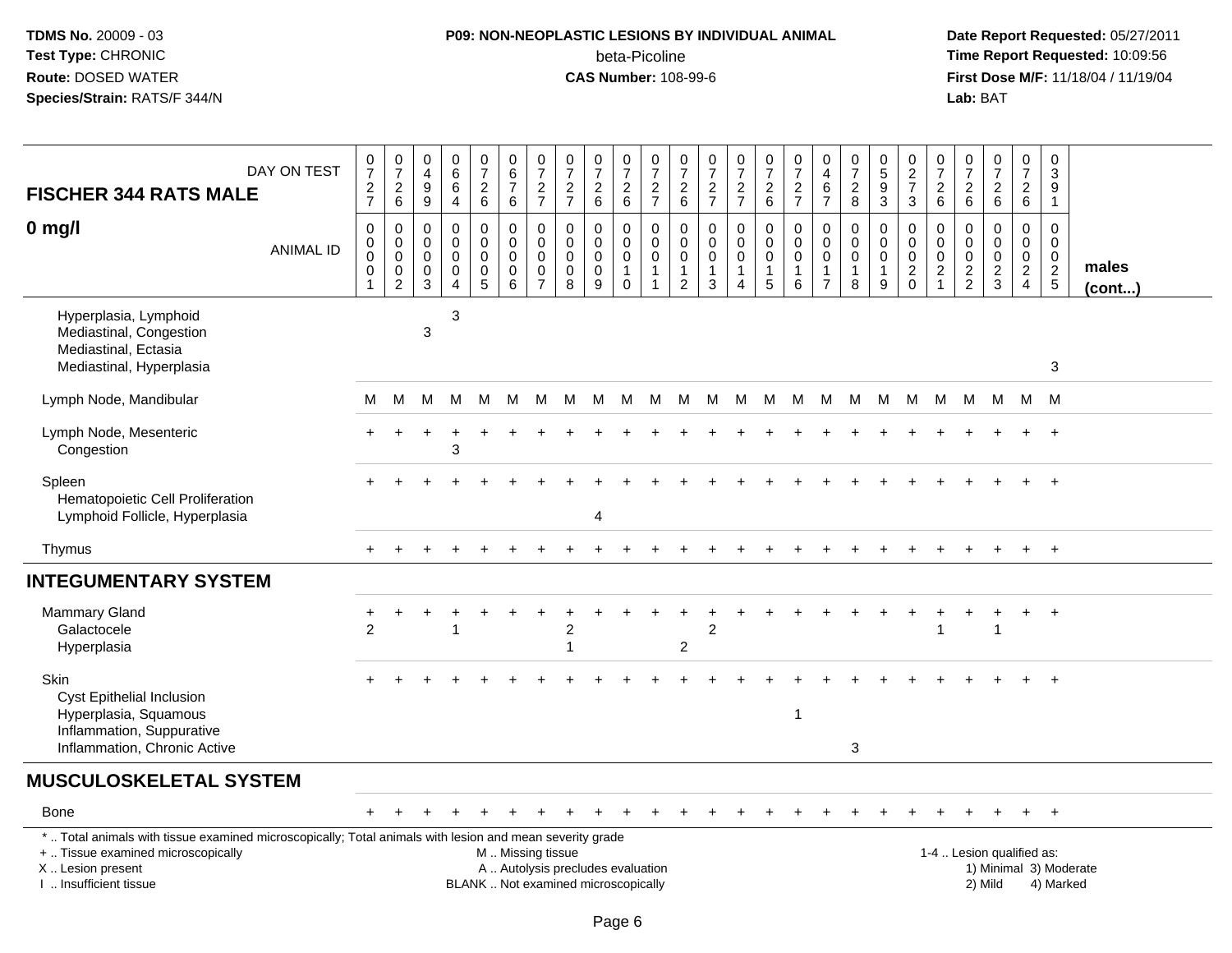### **P09: NON-NEOPLASTIC LESIONS BY INDIVIDUAL ANIMAL** beta-Picoline**beta-Picoline**<br> **CAS Number:** 108-99-6<br> **CAS Number:** 108-99-6<br> **CAS Number:** 108-99-6

 **Date Report Requested:** 05/27/2011 **First Dose M/F:** 11/18/04 / 11/19/04 Lab: BAT **Lab:** BAT

| 0<br>DAY ON TEST<br>$\overline{7}$           | 0<br>$\overline{7}$                                    | $\mathbf 0$                                         | 0                                                                        |                                         | 0                                                                | $\boldsymbol{0}$                                             | 0                                                  | $\pmb{0}$                                                     |                                                     |                                                 |                                                       |                                                                  |                                                                           |                                            |                                                      |                                                         |                                                          |                                                             |                                                                             |                                                                            |                                                                  |                                                     |                                                                        |                                                                      |                       |
|----------------------------------------------|--------------------------------------------------------|-----------------------------------------------------|--------------------------------------------------------------------------|-----------------------------------------|------------------------------------------------------------------|--------------------------------------------------------------|----------------------------------------------------|---------------------------------------------------------------|-----------------------------------------------------|-------------------------------------------------|-------------------------------------------------------|------------------------------------------------------------------|---------------------------------------------------------------------------|--------------------------------------------|------------------------------------------------------|---------------------------------------------------------|----------------------------------------------------------|-------------------------------------------------------------|-----------------------------------------------------------------------------|----------------------------------------------------------------------------|------------------------------------------------------------------|-----------------------------------------------------|------------------------------------------------------------------------|----------------------------------------------------------------------|-----------------------|
| $\frac{2}{7}$                                | $\sqrt{2}$<br>$\,6\,$                                  | $\overline{4}$<br>9<br>9                            | 6<br>6<br>$\overline{4}$                                                 | $\frac{0}{7}$<br>$\overline{c}$<br>6    | $6 \over 7$<br>$\,6\,$                                           | $\overline{7}$<br>$\frac{2}{7}$                              | $\overline{7}$<br>$\overline{c}$<br>$\overline{7}$ | $\overline{7}$<br>$\boldsymbol{2}$<br>6                       | 0<br>$\overline{7}$<br>$\overline{\mathbf{c}}$<br>6 | 0<br>$\overline{7}$<br>$\frac{2}{7}$            | 0<br>$\overline{7}$<br>$\overline{c}$<br>$\,6\,$      | 0<br>$\overline{7}$<br>$\overline{\mathbf{c}}$<br>$\overline{7}$ | $\frac{0}{7}$<br>$\frac{2}{7}$                                            | $\frac{0}{7}$<br>$\frac{2}{6}$             | 0<br>$\boldsymbol{7}$<br>$\frac{2}{7}$               | 0<br>$\overline{\mathbf{4}}$<br>$\,6$<br>$\overline{7}$ | 0<br>$\overline{7}$<br>$\boldsymbol{2}$<br>8             | 0<br>$\sqrt{5}$<br>$\overline{9}$<br>$\mathbf{3}$           | 0<br>$\frac{2}{7}$<br>3                                                     | 0<br>$\overline{7}$<br>$\boldsymbol{2}$<br>6                               | 0<br>$\overline{7}$<br>$\overline{c}$<br>6                       | 0<br>$\overline{7}$<br>$\overline{c}$<br>6          | $\frac{0}{7}$<br>$\overline{a}$<br>6                                   | 0<br>$\mathbf{3}$<br>9<br>$\mathbf{1}$                               |                       |
| 0<br>0<br>$\pmb{0}$<br>$\mathbf 0$           | 0<br>$\boldsymbol{0}$<br>$\mathbf 0$<br>$\pmb{0}$<br>2 | 0<br>$\mathbf 0$<br>$\mathbf 0$<br>$\mathbf 0$<br>3 | $\mathbf 0$<br>$\mathbf 0$<br>$\mathbf 0$<br>$\pmb{0}$<br>$\overline{A}$ | 0<br>0<br>$\mathbf 0$<br>$\pmb{0}$<br>5 | 0<br>$\mathbf 0$<br>$\mathbf 0$<br>$\mathbf 0$<br>$6\phantom{1}$ | 0<br>$\mathbf 0$<br>$\pmb{0}$<br>$\pmb{0}$<br>$\overline{7}$ | $\Omega$<br>0<br>$\mathbf 0$<br>0<br>8             | $\mathbf 0$<br>$\mathbf 0$<br>$\mathbf 0$<br>$\mathbf 0$<br>9 | 0<br>$\mathbf 0$<br>$\mathbf 0$<br>1<br>$\Omega$    | 0<br>$\mathbf 0$<br>$\mathbf 0$<br>$\mathbf{1}$ | 0<br>0<br>$\pmb{0}$<br>$\mathbf{1}$<br>$\overline{2}$ | 0<br>0<br>0<br>$\mathbf{1}$<br>3                                 | 0<br>$\pmb{0}$<br>$\mathbf 0$<br>$\mathbf{1}$<br>$\boldsymbol{\varDelta}$ | 0<br>0<br>$\mathbf 0$<br>$\mathbf{1}$<br>5 | $\mathbf 0$<br>0<br>$\mathbf 0$<br>$\mathbf{1}$<br>6 | 0<br>0<br>0<br>$\mathbf{1}$<br>$\overline{7}$           | $\Omega$<br>$\Omega$<br>$\mathbf 0$<br>$\mathbf{1}$<br>8 | $\Omega$<br>$\mathbf 0$<br>$\mathbf 0$<br>$\mathbf{1}$<br>9 | $\mathbf{0}$<br>$\mathbf 0$<br>$\mathbf 0$<br>$\overline{c}$<br>$\mathbf 0$ | $\Omega$<br>$\mathbf 0$<br>$\mathbf 0$<br>$\overline{c}$<br>$\overline{1}$ | $\Omega$<br>0<br>$\mathbf 0$<br>$\overline{2}$<br>$\overline{2}$ | $\Omega$<br>0<br>$\mathbf 0$<br>$\overline{a}$<br>3 | $\overline{0}$<br>0<br>$\mathbf 0$<br>$\overline{a}$<br>$\overline{4}$ | 0<br>$\mathbf 0$<br>$\mathbf 0$<br>$\overline{2}$<br>$5\phantom{.0}$ | males<br>$($ cont $)$ |
|                                              |                                                        |                                                     |                                                                          |                                         |                                                                  |                                                              |                                                    |                                                               |                                                     |                                                 |                                                       |                                                                  |                                                                           |                                            |                                                      |                                                         |                                                          |                                                             |                                                                             |                                                                            |                                                                  |                                                     |                                                                        |                                                                      |                       |
|                                              |                                                        |                                                     |                                                                          |                                         |                                                                  |                                                              |                                                    |                                                               |                                                     |                                                 |                                                       |                                                                  |                                                                           |                                            |                                                      |                                                         |                                                          |                                                             |                                                                             |                                                                            |                                                                  |                                                     |                                                                        |                                                                      |                       |
| $\overline{2}$                               |                                                        | 4                                                   |                                                                          |                                         |                                                                  |                                                              | 2                                                  |                                                               |                                                     |                                                 | 3                                                     |                                                                  |                                                                           |                                            |                                                      |                                                         |                                                          | $\overline{2}$                                              |                                                                             |                                                                            |                                                                  |                                                     |                                                                        | $+$                                                                  |                       |
|                                              |                                                        |                                                     |                                                                          |                                         |                                                                  |                                                              |                                                    |                                                               |                                                     |                                                 |                                                       |                                                                  |                                                                           |                                            |                                                      |                                                         |                                                          |                                                             |                                                                             |                                                                            |                                                                  |                                                     |                                                                        |                                                                      |                       |
| $\overline{2}$                               | 3                                                      |                                                     |                                                                          |                                         |                                                                  |                                                              | 2                                                  |                                                               |                                                     |                                                 |                                                       |                                                                  |                                                                           |                                            |                                                      |                                                         |                                                          |                                                             |                                                                             | $\overline{1}$                                                             |                                                                  |                                                     | $\overline{2}$                                                         |                                                                      |                       |
|                                              |                                                        |                                                     |                                                                          |                                         | $\mathbf{1}$                                                     | 2<br>3<br>$\overline{2}$                                     | $\overline{1}$<br>$\overline{c}$                   |                                                               | $\mathbf{1}$<br>1                                   | $\overline{\mathbf{c}}$<br>3<br>$\overline{2}$  |                                                       | $\mathbf{3}$<br>$\overline{2}$                                   |                                                                           |                                            | 3<br>$\overline{2}$                                  | $\overline{1}$                                          |                                                          |                                                             |                                                                             |                                                                            |                                                                  |                                                     | $\overline{c}$                                                         | $\ddot{}$                                                            |                       |
|                                              |                                                        |                                                     |                                                                          |                                         |                                                                  |                                                              |                                                    |                                                               |                                                     |                                                 |                                                       |                                                                  |                                                                           |                                            |                                                      | $\overline{2}$                                          |                                                          |                                                             |                                                                             |                                                                            |                                                                  |                                                     |                                                                        |                                                                      |                       |
|                                              |                                                        |                                                     |                                                                          |                                         |                                                                  |                                                              |                                                    | $\overline{2}$                                                |                                                     |                                                 |                                                       |                                                                  |                                                                           |                                            |                                                      |                                                         |                                                          |                                                             |                                                                             |                                                                            |                                                                  |                                                     | $\ddot{}$                                                              | $+$                                                                  |                       |
| Respiratory Epithelium, Degeneration, Cystic | <b>ANIMAL ID</b>                                       |                                                     |                                                                          |                                         |                                                                  |                                                              |                                                    |                                                               |                                                     |                                                 |                                                       |                                                                  |                                                                           |                                            |                                                      |                                                         | $\overline{2}$                                           |                                                             |                                                                             |                                                                            |                                                                  |                                                     |                                                                        |                                                                      |                       |

#### Ear

\* .. Total animals with tissue examined microscopically; Total animals with lesion and mean severity grade

+ .. Tissue examined microscopically

X .. Lesion present

I .. Insufficient tissue

 M .. Missing tissueA .. Autolysis precludes evaluation

1-4 .. Lesion qualified as:<br>1) Minimal 3) Moderate BLANK .. Not examined microscopically 2) Mild 4) Marked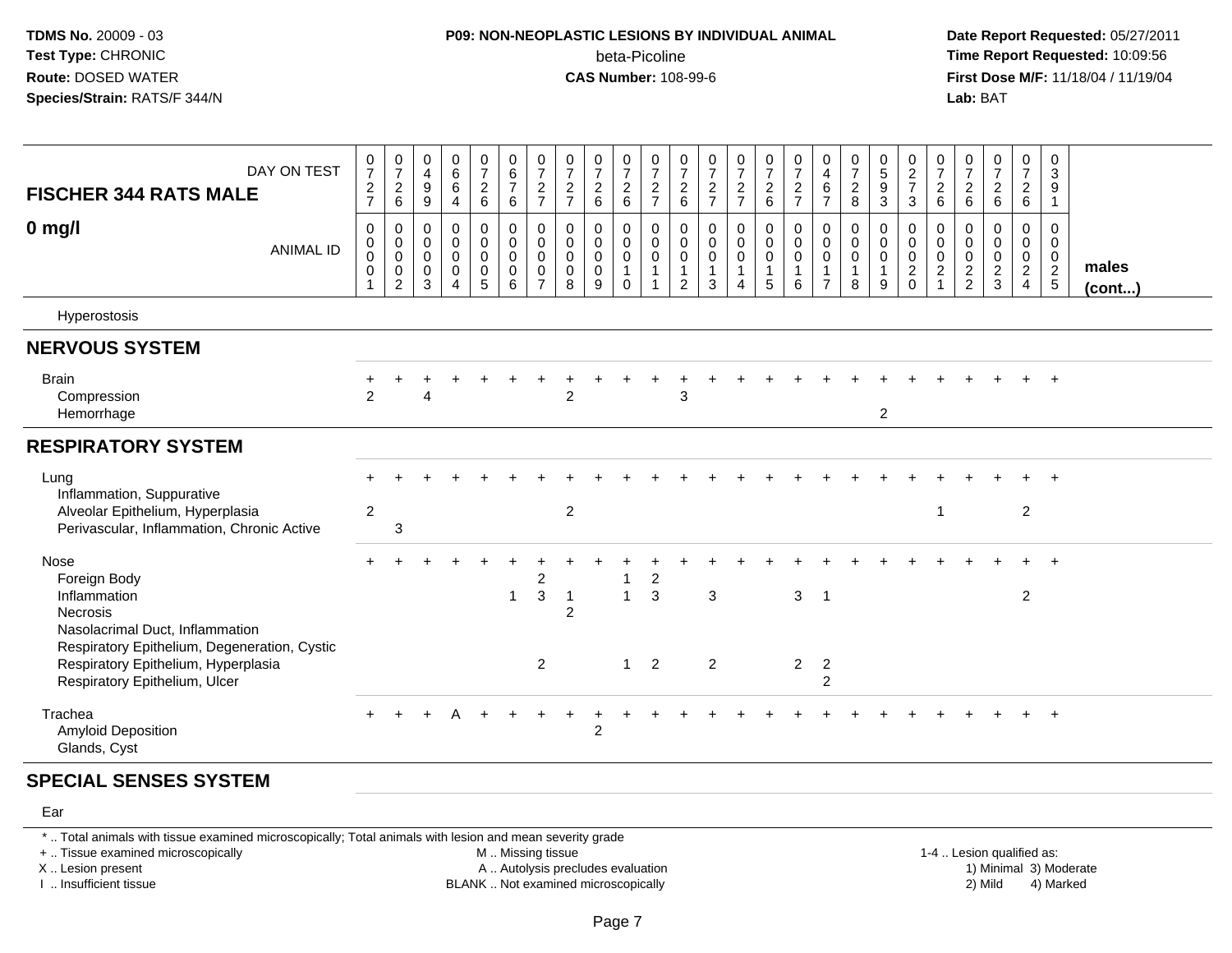### **P09: NON-NEOPLASTIC LESIONS BY INDIVIDUAL ANIMAL** beta-Picoline**beta-Picoline**<br> **CAS Number:** 108-99-6<br> **CAS Number:** 108-99-6<br> **CAS Number:** 108-99-6

 **Date Report Requested:** 05/27/2011 **First Dose M/F:** 11/18/04 / 11/19/04 Lab: BAT **Lab:** BAT

| DAY ON TEST<br><b>FISCHER 344 RATS MALE</b>                                                     |                  | $\frac{0}{7}$<br>$\frac{2}{7}$             | $\frac{0}{7}$<br>$\boldsymbol{2}$<br>$\,6$                                 | $\mathbf 0$<br>$\overline{4}$<br>9<br>9                  | $\begin{array}{c} 0 \\ 6 \\ 6 \end{array}$<br>4 | $\frac{0}{7}$<br>$\begin{array}{c} 2 \\ 6 \end{array}$               | $_{6}^{\rm 0}$<br>$\overline{7}$<br>$\,6$             | $\frac{0}{7}$<br>$\overline{c}$<br>$\overline{7}$            | $\begin{array}{c} 0 \\ 7 \end{array}$<br>$\frac{2}{7}$ | $\frac{0}{7}$<br>$\overline{c}$<br>$\,6\,$ | $\frac{0}{7}$<br>$^2$ 6            | $\frac{0}{7}$<br>$\frac{2}{7}$                   | $\frac{0}{7}$<br>$^2\phantom{1}6$  | $\frac{0}{7}$<br>$\frac{2}{7}$                           | $\frac{0}{7}$<br>$\frac{2}{7}$               | $\begin{array}{c} 0 \\ 7 \end{array}$<br>$\frac{2}{6}$         | $\frac{0}{7}$<br>$\frac{2}{7}$                         | 0<br>$\overline{4}$<br>6<br>$\overline{7}$    | $\frac{0}{7}$<br>$\frac{2}{8}$           | $\begin{array}{c} 0 \\ 5 \\ 9 \end{array}$<br>3 | $\begin{array}{c} 0 \\ 2 \\ 7 \end{array}$<br>$\mathbf{3}$    | $\frac{0}{7}$<br>$\overline{c}$<br>6              | $\frac{0}{7}$<br>$\frac{2}{6}$                          | $\frac{0}{7}$<br>$\frac{2}{6}$               | 0<br>$\boldsymbol{7}$<br>$\frac{2}{6}$ | $\pmb{0}$<br>$\sqrt{3}$<br>9<br>$\overline{1}$ |                 |
|-------------------------------------------------------------------------------------------------|------------------|--------------------------------------------|----------------------------------------------------------------------------|----------------------------------------------------------|-------------------------------------------------|----------------------------------------------------------------------|-------------------------------------------------------|--------------------------------------------------------------|--------------------------------------------------------|--------------------------------------------|------------------------------------|--------------------------------------------------|------------------------------------|----------------------------------------------------------|----------------------------------------------|----------------------------------------------------------------|--------------------------------------------------------|-----------------------------------------------|------------------------------------------|-------------------------------------------------|---------------------------------------------------------------|---------------------------------------------------|---------------------------------------------------------|----------------------------------------------|----------------------------------------|------------------------------------------------|-----------------|
| $0 \text{ mg/l}$                                                                                | <b>ANIMAL ID</b> | 0<br>$\pmb{0}$<br>$\pmb{0}$<br>$\mathbf 0$ | $\,0\,$<br>$\begin{smallmatrix}0\\0\\0\end{smallmatrix}$<br>$\overline{c}$ | 0<br>$\pmb{0}$<br>$\pmb{0}$<br>$\pmb{0}$<br>$\mathbf{3}$ | $_{\rm 0}^{\rm 0}$<br>$\overline{0}$<br>4       | 0<br>$\mathsf{O}\xspace$<br>$\pmb{0}$<br>$\pmb{0}$<br>$\overline{5}$ | $\pmb{0}$<br>$\pmb{0}$<br>$\pmb{0}$<br>$\pmb{0}$<br>6 | 0<br>$\mathbf 0$<br>$\pmb{0}$<br>$\pmb{0}$<br>$\overline{ }$ | 0<br>$\pmb{0}$<br>$\pmb{0}$<br>$\mathbf 0$<br>8        | 0<br>$\pmb{0}$<br>$\pmb{0}$<br>0<br>9      | 0<br>$\mathbf 0$<br>$\pmb{0}$<br>0 | $\begin{smallmatrix}0\\0\\0\\0\end{smallmatrix}$ | 0<br>$\mathbf 0$<br>$\pmb{0}$<br>2 | $\pmb{0}$<br>$\pmb{0}$<br>$\pmb{0}$<br>$\mathbf{1}$<br>3 | $\mathbf 0$<br>$\mathsf{O}\xspace$<br>0<br>4 | 0<br>$\mathbf 0$<br>$\mathsf{O}\xspace$<br>$\overline{1}$<br>5 | $_{\rm 0}^{\rm 0}$<br>$\mathbf 0$<br>$\mathbf{1}$<br>6 | 0<br>$\pmb{0}$<br>$\pmb{0}$<br>$\overline{ }$ | $\pmb{0}$<br>$\pmb{0}$<br>$\pmb{0}$<br>8 | 0<br>$\pmb{0}$<br>0<br>9                        | $\begin{smallmatrix} 0\\0 \end{smallmatrix}$<br>$\frac{0}{2}$ | 0<br>$\mathbf 0$<br>$\mathbf 0$<br>$\overline{c}$ | $\pmb{0}$<br>$\begin{array}{c} 0 \\ 2 \\ 2 \end{array}$ | 0<br>$\pmb{0}$<br>$\pmb{0}$<br>$\frac{2}{3}$ | 0<br>0<br>$\frac{0}{2}$                | 0<br>$\mathbf 0$<br>$\frac{0}{2}$              | males<br>(cont) |
| Cyst<br>Hyperplasia, Squamous                                                                   |                  |                                            |                                                                            |                                                          |                                                 |                                                                      |                                                       |                                                              |                                                        |                                            |                                    |                                                  |                                    |                                                          |                                              |                                                                |                                                        |                                               |                                          |                                                 |                                                               |                                                   |                                                         |                                              |                                        |                                                |                 |
| Eye<br>Cataract<br>Cornea, Inflammation, Chronic Active<br>Sclera, Inflammation, Chronic Active |                  | $+$                                        |                                                                            |                                                          |                                                 |                                                                      | $\overline{2}$                                        |                                                              |                                                        |                                            |                                    |                                                  |                                    |                                                          |                                              |                                                                |                                                        |                                               |                                          |                                                 |                                                               |                                                   |                                                         |                                              | $+$                                    | $+$                                            |                 |
| Harderian Gland<br>Hyperplasia                                                                  |                  |                                            |                                                                            |                                                          |                                                 |                                                                      |                                                       |                                                              |                                                        |                                            |                                    |                                                  |                                    |                                                          |                                              |                                                                |                                                        |                                               |                                          |                                                 |                                                               |                                                   |                                                         |                                              | $^+$                                   | $+$                                            |                 |
| Zymbal's Gland                                                                                  |                  |                                            |                                                                            |                                                          |                                                 |                                                                      |                                                       |                                                              |                                                        |                                            |                                    |                                                  |                                    |                                                          |                                              |                                                                |                                                        |                                               |                                          |                                                 |                                                               |                                                   |                                                         |                                              |                                        |                                                |                 |
| <b>URINARY SYSTEM</b>                                                                           |                  |                                            |                                                                            |                                                          |                                                 |                                                                      |                                                       |                                                              |                                                        |                                            |                                    |                                                  |                                    |                                                          |                                              |                                                                |                                                        |                                               |                                          |                                                 |                                                               |                                                   |                                                         |                                              |                                        |                                                |                 |
| Kidney<br>Nephropathy                                                                           |                  | 4                                          | $\overline{2}$                                                             |                                                          | 2                                               | 4                                                                    | 3                                                     | 3                                                            |                                                        |                                            | 3                                  | 3                                                |                                    |                                                          | 2                                            |                                                                |                                                        |                                               | 2                                        | 2                                               |                                                               | 4                                                 | 3                                                       | 4                                            | 3                                      | $\overline{2}$                                 |                 |
| Urinary Bladder                                                                                 |                  |                                            |                                                                            |                                                          |                                                 |                                                                      |                                                       |                                                              |                                                        |                                            |                                    |                                                  |                                    |                                                          |                                              |                                                                |                                                        |                                               |                                          |                                                 |                                                               |                                                   |                                                         |                                              | $\ddot{}$                              | $^{+}$                                         |                 |

\* .. Total animals with tissue examined microscopically; Total animals with lesion and mean severity grade

+ .. Tissue examined microscopically

X .. Lesion present

I .. Insufficient tissue

M .. Missing tissue

Lesion present A .. Autolysis precludes evaluation 1) Minimal 3) Moderate

1-4 .. Lesion qualified as:<br>1) Minimal 3) Moderate BLANK .. Not examined microscopically 2) Mild 4) Marked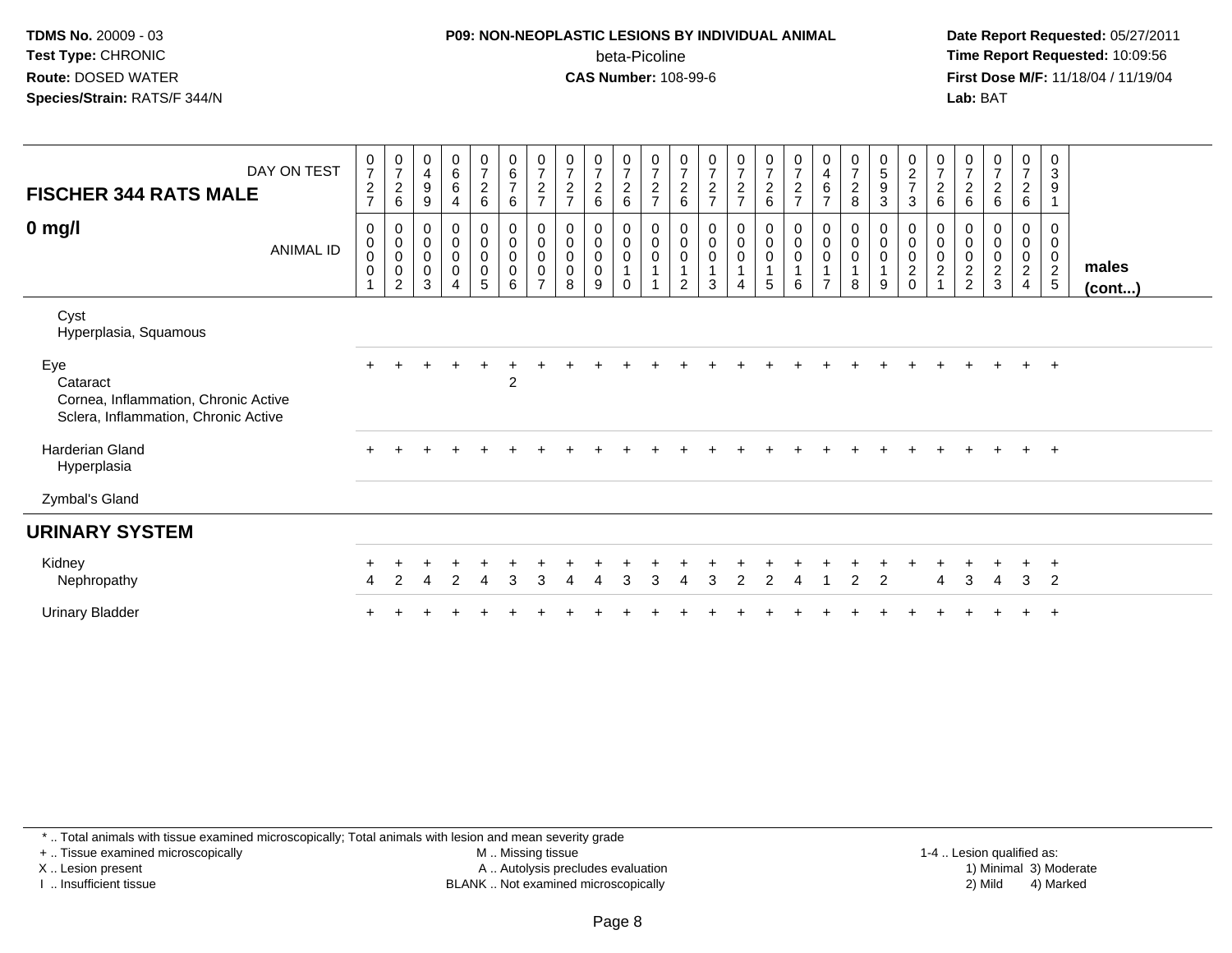### **P09: NON-NEOPLASTIC LESIONS BY INDIVIDUAL ANIMAL** beta-Picoline**beta-Picoline**<br> **CAS Number:** 108-99-6<br> **CAS Number:** 108-99-6<br> **CAS Number:** 108-99-6

 **Date Report Requested:** 05/27/2011 **First Dose M/F:** 11/18/04 / 11/19/04 Lab: BAT **Lab:** BAT

| DAY ON TEST<br><b>FISCHER 344 RATS MALE</b>                                                                                                                     | $\frac{0}{7}$<br>$_{8}^2$ | $\frac{0}{7}$<br>$\overline{c}$<br>$6\phantom{a}$                   | $\begin{array}{c} 0 \\ 5 \end{array}$<br>0<br>$\overline{4}$ | $\frac{0}{7}$<br>$\frac{2}{7}$                            | $\begin{smallmatrix}0\\7\end{smallmatrix}$<br>$\frac{2}{8}$   | 0<br>$\,6\,$<br>$\bf 8$<br>$\overline{5}$                       | $\begin{array}{c} 0 \\ 6 \\ 7 \end{array}$<br>$\,6\,$                                  | $\frac{0}{7}$<br>$^2\phantom{1}6$                              | $\frac{0}{7}$<br>$\overline{c}$<br>8                                                            | $\begin{array}{c} 0 \\ 6 \\ 5 \end{array}$<br>$\overline{4}$                              | $\frac{0}{7}$<br>$\frac{2}{7}$                               | $\frac{0}{7}$<br>$\frac{2}{7}$                                          | $\begin{smallmatrix}0\\7\end{smallmatrix}$<br>$_{\rm 8}^2$                   | $_0^0$<br>$\mathbf{1}$<br>6                                           | $\begin{array}{c} 0 \\ 6 \\ 7 \end{array}$<br>$\overline{7}$                   | 0726                                                                                  | $\begin{matrix} 0 \\ 6 \\ 5 \end{matrix}$<br>$\overline{8}$                        | $\frac{0}{7}$<br>$\frac{2}{7}$                                               | $\frac{0}{7}$<br>3                                     | 0726                                                                                          | $\frac{0}{7}$<br>$\frac{2}{7}$                          | $\frac{0}{7}$<br>$^2\phantom{1}6$                         | $\begin{matrix}0\\6\\8\end{matrix}$<br>$\overline{3}$             | $\frac{0}{7}$<br>$\overline{2}$<br>8                   | $\mathbf 0$<br>6<br>$\mathbf{0}$<br>$\mathbf 0$                           |          |                                                                             |            |
|-----------------------------------------------------------------------------------------------------------------------------------------------------------------|---------------------------|---------------------------------------------------------------------|--------------------------------------------------------------|-----------------------------------------------------------|---------------------------------------------------------------|-----------------------------------------------------------------|----------------------------------------------------------------------------------------|----------------------------------------------------------------|-------------------------------------------------------------------------------------------------|-------------------------------------------------------------------------------------------|--------------------------------------------------------------|-------------------------------------------------------------------------|------------------------------------------------------------------------------|-----------------------------------------------------------------------|--------------------------------------------------------------------------------|---------------------------------------------------------------------------------------|------------------------------------------------------------------------------------|------------------------------------------------------------------------------|--------------------------------------------------------|-----------------------------------------------------------------------------------------------|---------------------------------------------------------|-----------------------------------------------------------|-------------------------------------------------------------------|--------------------------------------------------------|---------------------------------------------------------------------------|----------|-----------------------------------------------------------------------------|------------|
| $0 \text{ mg/l}$<br><b>ANIMAL ID</b>                                                                                                                            | $\mathbf 0$<br>00026      | $\pmb{0}$<br>$\mathsf{O}\xspace$<br>$\overline{0}$<br>$\frac{2}{7}$ | 0<br>0<br>$\mathbf 0$<br>$_{\rm 8}^2$                        | $\pmb{0}$<br>$\overline{0}$ <sub>0</sub><br>$\frac{2}{9}$ | 0<br>$\mathbf 0$<br>$\mathbf 0$<br>$\mathsf 3$<br>$\mathbf 0$ | $\pmb{0}$<br>$\overline{0}$<br>$\mathbf 0$<br>$\mathbf{3}$<br>1 | $\pmb{0}$<br>$\ddot{\mathbf{0}}$<br>$\overline{0}$<br>$\overline{3}$<br>$\overline{2}$ | $\mathbf 0$<br>$\mathbf 0$<br>$\mathbf 0$<br>$\mathbf{3}$<br>3 | $\pmb{0}$<br>$\mathsf{O}\xspace$<br>$\mathsf{O}\xspace$<br>$\sqrt{3}$<br>$\boldsymbol{\Lambda}$ | $\mathbf 0$<br>$\mathsf{O}\xspace$<br>$\mathsf{O}\xspace$<br>$\sqrt{3}$<br>$\overline{5}$ | 0<br>$\mathbf 0$<br>$\mathbf 0$<br>$\overline{3}$<br>$\,6\,$ | $\pmb{0}$<br>$\mathbf 0$<br>$\mathbf 0$<br>$\sqrt{3}$<br>$\overline{7}$ | $\pmb{0}$<br>$\ddot{\mathbf{0}}$<br>$\ddot{\mathbf{0}}$<br>$\mathbf{3}$<br>8 | $\mathbf 0$<br>$\overline{0}$<br>$\ddot{\mathbf{0}}$<br>$\frac{3}{9}$ | $\begin{smallmatrix}0\0\0\0\end{smallmatrix}$<br>$\overline{4}$<br>$\mathsf 0$ | $\begin{smallmatrix} 0\\0 \end{smallmatrix}$<br>$\overline{0}$<br>$\overline{4}$<br>1 | $\boldsymbol{0}$<br>$\mathsf 0$<br>$\mathbf 0$<br>$\overline{4}$<br>$\overline{2}$ | $\pmb{0}$<br>$\ddot{\mathbf{0}}$<br>$\ddot{\mathbf{0}}$<br>4<br>$\mathbf{3}$ | 0<br>$\mathbf 0$<br>$\mathbf 0$<br>$\overline{4}$<br>4 | $\begin{smallmatrix}0\\0\\0\\0\end{smallmatrix}$<br>$\overline{\mathbf{4}}$<br>$\overline{5}$ | $\pmb{0}$<br>$\overline{0}$<br>$\overline{0}$<br>4<br>6 | 0<br>0<br>$\mathbf 0$<br>$\overline{4}$<br>$\overline{7}$ | $\mathbf 0$<br>$\overline{0}$ <sub>0</sub><br>$\overline{4}$<br>8 | 0<br>$\mathbf 0$<br>$\mathbf 0$<br>$\overline{4}$<br>9 | $\pmb{0}$<br>$\mathbf 0$<br>$\mathbf 0$<br>$5\phantom{.0}$<br>$\mathbf 0$ | * TOTALS |                                                                             |            |
| <b>ALIMENTARY SYSTEM</b>                                                                                                                                        |                           |                                                                     |                                                              |                                                           |                                                               |                                                                 |                                                                                        |                                                                |                                                                                                 |                                                                                           |                                                              |                                                                         |                                                                              |                                                                       |                                                                                |                                                                                       |                                                                                    |                                                                              |                                                        |                                                                                               |                                                         |                                                           |                                                                   |                                                        |                                                                           |          |                                                                             |            |
| Esophagus<br>Inflammation, Suppurative                                                                                                                          |                           |                                                                     |                                                              |                                                           |                                                               |                                                                 |                                                                                        |                                                                |                                                                                                 |                                                                                           |                                                              |                                                                         |                                                                              |                                                                       |                                                                                |                                                                                       |                                                                                    |                                                                              |                                                        |                                                                                               |                                                         |                                                           |                                                                   |                                                        | $+$                                                                       | 50       | 1 1.0                                                                       |            |
| Intestine Large, Cecum<br><b>Necrosis</b>                                                                                                                       |                           |                                                                     |                                                              |                                                           |                                                               |                                                                 |                                                                                        |                                                                |                                                                                                 |                                                                                           |                                                              |                                                                         |                                                                              |                                                                       |                                                                                |                                                                                       |                                                                                    |                                                                              |                                                        |                                                                                               |                                                         |                                                           |                                                                   | $\ddot{}$                                              | $+$<br>$\overline{c}$                                                     | 45       | $12.0$                                                                      |            |
| Intestine Large, Colon<br>Parasite Metazoan                                                                                                                     |                           |                                                                     |                                                              |                                                           |                                                               |                                                                 |                                                                                        |                                                                |                                                                                                 |                                                                                           |                                                              |                                                                         |                                                                              |                                                                       |                                                                                |                                                                                       |                                                                                    |                                                                              |                                                        |                                                                                               |                                                         |                                                           |                                                                   | +                                                      | $\ddot{}$<br>1                                                            | 47       | 3, 1.3                                                                      |            |
| Intestine Large, Rectum<br>Parasite Metazoan                                                                                                                    | $+$                       |                                                                     |                                                              |                                                           |                                                               |                                                                 |                                                                                        |                                                                |                                                                                                 | A                                                                                         | $+$                                                          | $\ddot{}$<br>$\overline{2}$                                             |                                                                              |                                                                       |                                                                                |                                                                                       |                                                                                    |                                                                              |                                                        |                                                                                               |                                                         |                                                           |                                                                   |                                                        | $+$                                                                       | 47       | 2, 1.5                                                                      |            |
| Intestine Small, Duodenum                                                                                                                                       |                           |                                                                     |                                                              |                                                           |                                                               |                                                                 |                                                                                        |                                                                |                                                                                                 |                                                                                           |                                                              |                                                                         |                                                                              |                                                                       |                                                                                |                                                                                       |                                                                                    |                                                                              |                                                        |                                                                                               |                                                         |                                                           |                                                                   |                                                        | $+$                                                                       | 48       |                                                                             |            |
| Intestine Small, Ileum                                                                                                                                          |                           |                                                                     |                                                              |                                                           |                                                               |                                                                 |                                                                                        |                                                                |                                                                                                 |                                                                                           |                                                              |                                                                         |                                                                              |                                                                       |                                                                                |                                                                                       |                                                                                    |                                                                              |                                                        |                                                                                               |                                                         |                                                           |                                                                   |                                                        | $+$                                                                       | 46       |                                                                             |            |
| Intestine Small, Jejunum<br>Inflammation, Chronic Active                                                                                                        |                           |                                                                     |                                                              |                                                           |                                                               |                                                                 |                                                                                        |                                                                |                                                                                                 |                                                                                           |                                                              |                                                                         |                                                                              |                                                                       |                                                                                |                                                                                       |                                                                                    |                                                                              |                                                        |                                                                                               |                                                         |                                                           |                                                                   |                                                        | $+$                                                                       | 45       | 1 1.0                                                                       |            |
| Liver<br>Angiectasis<br><b>Basophilic Focus</b><br>Clear Cell Focus<br>Degeneration, Cystic<br>Eosinophilic Focus<br>Fatty Change<br>Hepatodiaphragmatic Nodule | $\overline{1}$            | X                                                                   | 3                                                            |                                                           | X<br>$\pmb{\times}$<br>X                                      |                                                                 |                                                                                        | $\boldsymbol{\mathsf{X}}$<br>$\boldsymbol{\mathsf{X}}$         | $X$ $X$                                                                                         |                                                                                           |                                                              | $\mathsf X$<br>$\mathsf{X}$                                             | $\boldsymbol{\mathsf{X}}$                                                    |                                                                       |                                                                                | $\boldsymbol{\mathsf{X}}$<br>$\mathsf{X}$                                             | 3                                                                                  | $\pmb{\times}$                                                               |                                                        | X                                                                                             | $X$ $X$                                                 |                                                           | $\overline{1}$                                                    | X<br>$\sf X$<br>X                                      | $+$                                                                       | 50       | $12.0$<br>15<br>13<br>$\mathbf{3}$<br>$\overline{7}$<br>$\overline{7}$<br>4 | 1.0<br>2.7 |
| Mixed Cell Focus                                                                                                                                                |                           |                                                                     |                                                              |                                                           | $\sf X$                                                       |                                                                 | $\boldsymbol{\mathsf{X}}$                                                              |                                                                |                                                                                                 |                                                                                           |                                                              |                                                                         |                                                                              |                                                                       |                                                                                |                                                                                       |                                                                                    |                                                                              |                                                        |                                                                                               |                                                         |                                                           |                                                                   | $\mathsf{X}$                                           |                                                                           |          | 6                                                                           |            |

\* .. Total animals with tissue examined microscopically; Total animals with lesion and mean severity grade

+ .. Tissue examined microscopically

X .. Lesion present

I .. Insufficient tissue

M .. Missing tissue

A .. Autolysis precludes evaluation 19 (1999) 1999 10: 12 (1999) 1999 10: 12 (1999) A .. Autolysis precludes evaluation 1999 10: 13 (1999) 1999 10: 13 (1999) 1999 10: 13 (1999) 1999 10: 13 (1999) 1999 10: 13 (1999) 1999 10

BLANK .. Not examined microscopically

1-4 .. Lesion qualified as:<br>1) Minimal 3) Moderate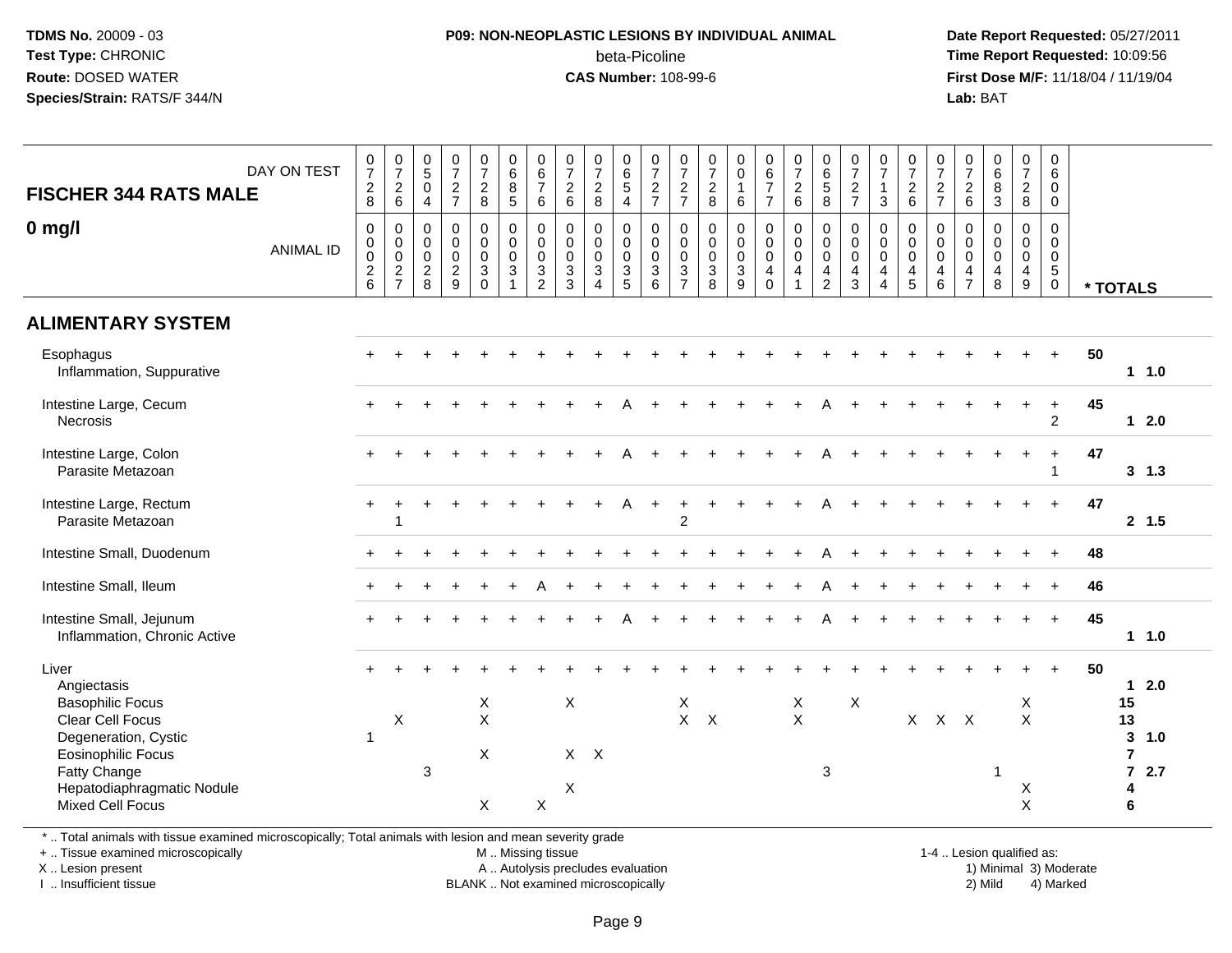### **P09: NON-NEOPLASTIC LESIONS BY INDIVIDUAL ANIMAL** beta-Picoline**beta-Picoline**<br> **CAS Number:** 108-99-6<br> **CAS Number:** 108-99-6<br> **CAS Number:** 108-99-6

 **Date Report Requested:** 05/27/2011 **First Dose M/F:** 11/18/04 / 11/19/04 Lab: BAT **Lab:** BAT

| <b>FISCHER 344 RATS MALE</b>                                                                                           | DAY ON TEST      | $\begin{smallmatrix}0\\7\end{smallmatrix}$<br>$\frac{2}{8}$ | $\begin{array}{c} 0 \\ 7 \end{array}$<br>$\sqrt{2}$<br>$\,6\,$ | $\begin{array}{c} 0 \\ 5 \end{array}$<br>0<br>$\overline{4}$ | $\frac{0}{7}$<br>$\overline{c}$<br>$\overline{7}$ | $\frac{0}{7}$<br>$\boldsymbol{2}$<br>$\,8\,$                                      | $\begin{array}{c} 0 \\ 6 \end{array}$<br>$\overline{8}$<br>$\overline{5}$ | $\begin{array}{c} 0 \\ 6 \end{array}$<br>$\overline{7}$<br>$\,6\,$      | $\frac{0}{7}$<br>$\overline{c}$<br>6                         | $\frac{0}{7}$<br>$\boldsymbol{2}$<br>8                            | $\begin{array}{c} 0 \\ 6 \\ 5 \end{array}$<br>$\overline{4}$ | $\begin{smallmatrix}0\\7\end{smallmatrix}$<br>$\frac{2}{7}$ | $\frac{0}{7}$<br>$\frac{2}{7}$                                            | $\frac{0}{7}$<br>$\boldsymbol{2}$<br>8 | $_{\rm 0}^{\rm 0}$<br>$\,6\,$                            | $\begin{array}{c} 0 \\ 6 \\ 7 \end{array}$<br>$\overline{7}$        | $\begin{array}{c} 0 \\ 7 \end{array}$<br>$\begin{array}{c} 2 \\ 6 \end{array}$ | $\begin{array}{c} 0 \\ 6 \end{array}$<br>$\sqrt{5}$<br>$\,8\,$                | $\frac{0}{7}$<br>$\frac{2}{7}$            | $\frac{0}{7}$<br>$\mathbf{1}$<br>$\mathfrak{Z}$                           | $\frac{0}{7}$<br>$\overline{c}$<br>$\,6$                               | $\frac{0}{7}$<br>$\frac{2}{7}$ | $\frac{0}{7}$<br>$\boldsymbol{2}$<br>$\,6\,$                                   | $\begin{array}{c} 0 \\ 6 \end{array}$<br>$\bf 8$<br>3 | $\begin{array}{c} 0 \\ 7 \end{array}$<br>$\frac{2}{8}$         | $\pmb{0}$<br>$\overline{6}$<br>$\pmb{0}$<br>$\mathsf 0$      |          |                                                        |  |
|------------------------------------------------------------------------------------------------------------------------|------------------|-------------------------------------------------------------|----------------------------------------------------------------|--------------------------------------------------------------|---------------------------------------------------|-----------------------------------------------------------------------------------|---------------------------------------------------------------------------|-------------------------------------------------------------------------|--------------------------------------------------------------|-------------------------------------------------------------------|--------------------------------------------------------------|-------------------------------------------------------------|---------------------------------------------------------------------------|----------------------------------------|----------------------------------------------------------|---------------------------------------------------------------------|--------------------------------------------------------------------------------|-------------------------------------------------------------------------------|-------------------------------------------|---------------------------------------------------------------------------|------------------------------------------------------------------------|--------------------------------|--------------------------------------------------------------------------------|-------------------------------------------------------|----------------------------------------------------------------|--------------------------------------------------------------|----------|--------------------------------------------------------|--|
| $0$ mg/l                                                                                                               | <b>ANIMAL ID</b> | 0<br>$\boldsymbol{0}$<br>$\pmb{0}$<br>$\frac{2}{6}$         | $\mathbf 0$<br>$\mathsf{O}\xspace$<br>$\frac{0}{2}$            | 0<br>0<br>0<br>$\sqrt{2}$<br>8                               | 0<br>$\pmb{0}$<br>0<br>$\frac{2}{9}$              | $\mathbf 0$<br>$\pmb{0}$<br>$\pmb{0}$<br>$\ensuremath{\mathsf{3}}$<br>$\mathbf 0$ | 0<br>$\overline{0}$<br>$\pmb{0}$<br>$\sqrt{3}$<br>$\overline{1}$          | $\mathbf 0$<br>$\pmb{0}$<br>$\mathbf 0$<br>$\sqrt{3}$<br>$\overline{2}$ | $\mathbf 0$<br>$\pmb{0}$<br>$\mathbf 0$<br>$\mathbf{3}$<br>3 | 0<br>$\mathbf 0$<br>$\mathbf 0$<br>$\mathbf{3}$<br>$\overline{4}$ | 0<br>$\pmb{0}$<br>$\pmb{0}$<br>$\frac{3}{5}$                 | 0<br>$\boldsymbol{0}$<br>$\mathbf 0$<br>$\sqrt{3}$<br>6     | $\mathbf 0$<br>$\mathsf{O}\xspace$<br>0<br>$\mathbf{3}$<br>$\overline{7}$ | 0<br>0<br>0<br>3<br>8                  | $\mathbf 0$<br>$\pmb{0}$<br>$\pmb{0}$<br>$\sqrt{3}$<br>9 | $\mathbf 0$<br>$\pmb{0}$<br>$\pmb{0}$<br>$\overline{4}$<br>$\Omega$ | 0<br>$\mathbf 0$<br>$\mathbf 0$<br>$\overline{4}$                              | $\mathbf 0$<br>$\mathbf 0$<br>$\mathbf 0$<br>$\overline{4}$<br>$\overline{c}$ | $\Omega$<br>0<br>0<br>$\overline{4}$<br>3 | $\mathbf 0$<br>$\pmb{0}$<br>$\pmb{0}$<br>$\overline{4}$<br>$\overline{4}$ | $\mathbf 0$<br>$\pmb{0}$<br>$\mathsf{O}\xspace$<br>$\overline{4}$<br>5 | 0<br>0<br>0<br>4<br>6          | $\mathbf{0}$<br>$\mathbf 0$<br>$\mathbf 0$<br>$\overline{4}$<br>$\overline{7}$ | $\mathbf 0$<br>0<br>0<br>4<br>8                       | $\mathbf 0$<br>$\mathbf 0$<br>$\pmb{0}$<br>$\overline{4}$<br>9 | $\mathbf 0$<br>0<br>$\mathbf 0$<br>$\sqrt{5}$<br>$\mathbf 0$ | * TOTALS |                                                        |  |
| Necrosis<br>Vacuolization Cytoplasmic<br>Bile Duct, Hyperplasia<br>Centrilobular, Necrosis<br>Periportal, Inflammation |                  | $\overline{c}$<br>$\overline{2}$                            | $\overline{1}$<br>$\overline{2}$                               |                                                              | $\overline{2}$                                    | $\overline{1}$                                                                    | $\overline{2}$                                                            | $\overline{1}$                                                          | $\overline{2}$                                               |                                                                   | 1<br>$\overline{2}$                                          | 1<br>$\overline{2}$                                         | 2                                                                         | $\mathbf{3}$                           |                                                          | 3                                                                   | 3                                                                              | 3                                                                             | 3                                         | 3                                                                         | 3                                                                      | 3                              | 3                                                                              | 3                                                     | $\overline{c}$<br>3                                            | $\mathbf{1}$<br>$\overline{1}$                               |          | 2 1.0<br>15<br>1.5<br>2.3<br>40<br>2.0<br>1.<br>$12.0$ |  |
| Mesentery<br>Fat, Necrosis                                                                                             |                  |                                                             |                                                                |                                                              |                                                   |                                                                                   |                                                                           |                                                                         |                                                              |                                                                   |                                                              |                                                             |                                                                           |                                        |                                                          |                                                                     |                                                                                | $\ddot{}$                                                                     |                                           |                                                                           |                                                                        |                                |                                                                                |                                                       |                                                                |                                                              | 4        | $12.0$                                                 |  |
| Pancreas<br>Cyst<br>Hyperplasia<br>Acinus, Atrophy                                                                     |                  |                                                             | $\mathbf{1}$                                                   |                                                              | $\mathbf{1}$                                      | $\overline{1}$                                                                    |                                                                           | $\overline{1}$                                                          | $\overline{1}$                                               |                                                                   |                                                              |                                                             | $\overline{2}$                                                            | $\overline{1}$                         |                                                          |                                                                     | $\overline{2}$                                                                 |                                                                               |                                           |                                                                           | 3                                                                      | $\overline{c}$                 |                                                                                | $\overline{2}$                                        |                                                                | $\ddot{}$                                                    | 49       | $1 \quad 2.0$<br>$2$ 1.5<br>18 1.3                     |  |
| Salivary Glands                                                                                                        |                  |                                                             |                                                                |                                                              |                                                   |                                                                                   |                                                                           |                                                                         |                                                              |                                                                   |                                                              |                                                             |                                                                           |                                        |                                                          |                                                                     |                                                                                |                                                                               |                                           |                                                                           |                                                                        |                                |                                                                                |                                                       |                                                                |                                                              | 50       |                                                        |  |
| Stomach, Forestomach<br>Erosion<br>Fibrosis<br>Hyperplasia, Squamous<br>Ulcer                                          |                  |                                                             |                                                                | $\overline{2}$                                               |                                                   | $\overline{2}$                                                                    | $\overline{2}$                                                            | $\mathbf{3}$<br>3                                                       | $\overline{1}$                                               |                                                                   |                                                              |                                                             |                                                                           |                                        | $\sqrt{3}$                                               |                                                                     |                                                                                | $\overline{1}$                                                                |                                           |                                                                           |                                                                        | $\overline{2}$                 | $\overline{\phantom{0}}$ 1                                                     |                                                       |                                                                | $\ddot{}$<br>$\mathbf{1}$                                    | 50       | 13.0<br>2.0<br>1<br>15<br>2.2<br>2, 3.5                |  |
| Stomach, Glandular<br>Erosion<br>Fibrosis<br>Hyperplasia<br>Inflammation, Chronic Active                               |                  | $+$                                                         | +<br>1                                                         | 1                                                            |                                                   |                                                                                   |                                                                           |                                                                         |                                                              | -1                                                                |                                                              | $\overline{\mathbf{c}}$                                     | $\boldsymbol{2}$                                                          |                                        |                                                          |                                                                     |                                                                                |                                                                               |                                           |                                                                           |                                                                        |                                |                                                                                |                                                       |                                                                | $\ddot{}$                                                    | 50       | $1 \t1.0$<br>2.0<br>2.0<br>1<br>4 1.5                  |  |

## **CARDIOVASCULAR SYSTEM**

\* .. Total animals with tissue examined microscopically; Total animals with lesion and mean severity grade

+ .. Tissue examined microscopically

X .. Lesion present

I .. Insufficient tissue

 M .. Missing tissueA .. Autolysis precludes evaluation

1-4 .. Lesion qualified as:<br>1) Minimal 3) Moderate BLANK .. Not examined microscopically 2) Mild 4) Marked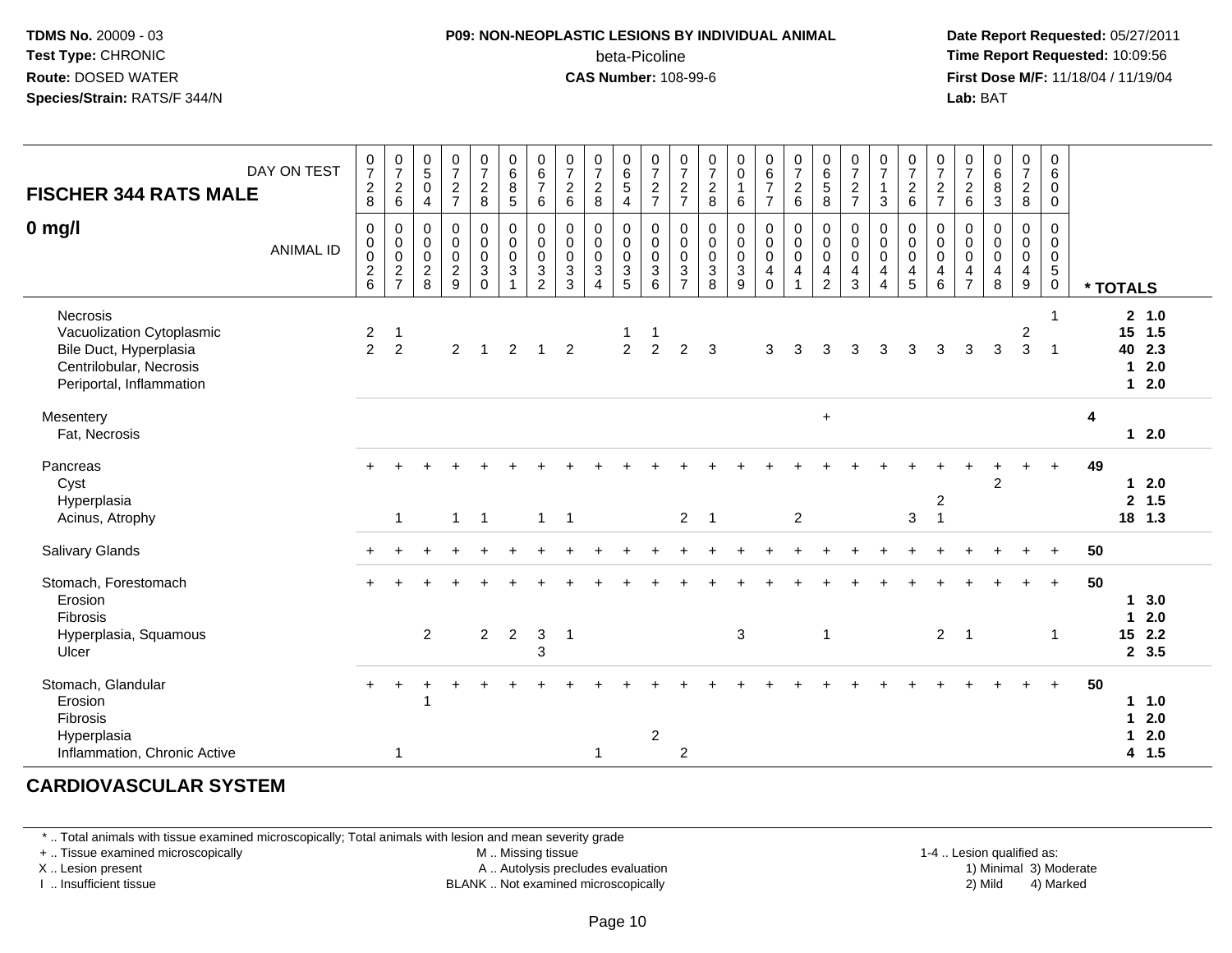### **P09: NON-NEOPLASTIC LESIONS BY INDIVIDUAL ANIMAL** beta-Picoline**beta-Picoline**<br> **CAS Number:** 108-99-6<br> **CAS Number:** 108-99-6<br> **CAS Number:** 108-99-6

 **Date Report Requested:** 05/27/2011 **First Dose M/F:** 11/18/04 / 11/19/04 Lab: BAT **Lab:** BAT

| DAY ON TEST<br><b>FISCHER 344 RATS MALE</b><br>$0$ mg/l<br><b>ANIMAL ID</b>                                        | $\frac{0}{7}$<br>$_{8}^{\rm 2}$<br>$\pmb{0}$<br>00026 | $\frac{0}{7}$<br>$^2\phantom{1}6$<br>0<br>00027 | $\begin{array}{c} 0 \\ 5 \end{array}$<br>$\mathbf 0$<br>$\overline{4}$<br>$\mathbf 0$<br>$\begin{smallmatrix} 0\\0 \end{smallmatrix}$<br>$\frac{2}{8}$ | $\frac{0}{7}$<br>$\frac{2}{7}$<br>$\pmb{0}$<br>$\mathbf 0$<br>$\mathsf{O}\xspace$<br>$\overline{2}$<br>9 | $\frac{0}{7}$<br>$\overline{2}$<br>$\bf 8$<br>0<br>$\mathbf 0$<br>$\mathbf 0$<br>3<br>$\Omega$ | $\begin{matrix} 0 \\ 6 \\ 8 \end{matrix}$<br>$\sqrt{5}$<br>$\pmb{0}$<br>$\overline{0}$<br>0<br>$\overline{3}$<br>$\mathbf{1}$ | $\begin{array}{c} 0 \\ 6 \\ 7 \end{array}$<br>$6\phantom{1}$<br>$\mathbf 0$<br>$\ddot{\mathbf{0}}$<br>$\ddot{\mathbf{0}}$<br>$\mathbf 3$<br>$\overline{2}$ | $\begin{array}{c} 0 \\ 7 \\ 2 \end{array}$<br>$\,6\,$<br>0<br>$\pmb{0}$<br>$\mathsf{O}\xspace$<br>$\ensuremath{\mathsf{3}}$<br>3 | $\begin{array}{c} 0 \\ 7 \\ 2 \\ 8 \end{array}$<br>$\pmb{0}$<br>$\pmb{0}$<br>$\overline{0}$<br>$\overline{3}$<br>$\Delta$ | $\begin{matrix} 0 \\ 6 \\ 5 \end{matrix}$<br>4<br>$\pmb{0}$<br>$\mathbf 0$<br>$\mathbf 0$<br>$\ensuremath{\mathsf{3}}$<br>5 | $\frac{0}{7}$<br>$\frac{2}{7}$<br>$\pmb{0}$<br>$\overline{0}$<br>$\overline{0}$<br>$\mathbf{3}$<br>6 | $\frac{0}{7}$<br>$\frac{2}{7}$<br>0<br>$\pmb{0}$<br>$\mathbf 0$<br>$\ensuremath{\mathsf{3}}$<br>$\overline{7}$ | 0728<br>$\pmb{0}$<br>$\overline{0}$ <sub>0</sub><br>$\ensuremath{\mathsf{3}}$<br>8 | $_{\rm 0}^{\rm 0}$<br>$\mathbf{1}$<br>6<br>$\pmb{0}$<br>$\pmb{0}$<br>$\frac{0}{3}$<br>9 | $\begin{array}{c} 0 \\ 6 \\ 7 \end{array}$<br>$\overline{7}$<br>$\mathsf{O}$<br>$\overline{0}$<br>$\ddot{\mathbf{0}}$<br>4<br>$\Omega$ | 0726<br>$\mathbf 0$<br>$\overline{0}$<br>$\overline{0}$<br>$\overline{4}$<br>$\overline{1}$ | $\begin{matrix} 0 \\ 6 \\ 5 \end{matrix}$<br>8<br>0<br>$\pmb{0}$<br>$\mathbf 0$<br>$\overline{4}$<br>$\overline{2}$ | $\begin{array}{c} 0 \\ 7 \\ 2 \end{array}$<br>$\overline{7}$<br>$\pmb{0}$<br>$\overline{0}$<br>$\ddot{\mathbf{0}}$<br>$\overline{4}$<br>3 | $\frac{0}{7}$<br>$\mathbf{1}$<br>3<br>0<br>$\mathbf 0$<br>$\ddot{\mathbf{0}}$<br>4<br>4 | $\begin{array}{c} 0 \\ 7 \\ 2 \end{array}$<br>$6\phantom{1}$<br>0<br>$\mathbf 0$<br>$\tilde{0}$<br>4<br>5 | $\frac{0}{7}$<br>$\frac{2}{7}$<br>$\mathbf 0$<br>$\mathbf 0$<br>$\overline{0}$<br>$\overline{a}$<br>6 | $\begin{array}{c} 0 \\ 7 \end{array}$<br>$\frac{2}{6}$<br>$\mathbf 0$<br>$\pmb{0}$<br>$\overline{0}$<br>$\overline{4}$<br>$\overline{7}$ | $\begin{matrix}0\\6\\8\end{matrix}$<br>$\mathbf 3$<br>0<br>$\mathbf 0$<br>$\pmb{0}$<br>$\overline{4}$<br>8 | $\begin{array}{c} 0 \\ 7 \\ 2 \\ 8 \end{array}$<br>$\pmb{0}$<br>$\pmb{0}$<br>$\frac{0}{4}$<br>9 | $_{6}^{\rm 0}$<br>$\mathbf 0$<br>$\mathbf 0$<br>$\mathsf 0$<br>$\mathsf{O}\xspace$<br>$\ddot{\mathbf{0}}$<br>$\overline{5}$<br>$\mathbf 0$ |    |                        |                               |
|--------------------------------------------------------------------------------------------------------------------|-------------------------------------------------------|-------------------------------------------------|--------------------------------------------------------------------------------------------------------------------------------------------------------|----------------------------------------------------------------------------------------------------------|------------------------------------------------------------------------------------------------|-------------------------------------------------------------------------------------------------------------------------------|------------------------------------------------------------------------------------------------------------------------------------------------------------|----------------------------------------------------------------------------------------------------------------------------------|---------------------------------------------------------------------------------------------------------------------------|-----------------------------------------------------------------------------------------------------------------------------|------------------------------------------------------------------------------------------------------|----------------------------------------------------------------------------------------------------------------|------------------------------------------------------------------------------------|-----------------------------------------------------------------------------------------|----------------------------------------------------------------------------------------------------------------------------------------|---------------------------------------------------------------------------------------------|---------------------------------------------------------------------------------------------------------------------|-------------------------------------------------------------------------------------------------------------------------------------------|-----------------------------------------------------------------------------------------|-----------------------------------------------------------------------------------------------------------|-------------------------------------------------------------------------------------------------------|------------------------------------------------------------------------------------------------------------------------------------------|------------------------------------------------------------------------------------------------------------|-------------------------------------------------------------------------------------------------|--------------------------------------------------------------------------------------------------------------------------------------------|----|------------------------|-------------------------------|
|                                                                                                                    |                                                       |                                                 |                                                                                                                                                        |                                                                                                          |                                                                                                |                                                                                                                               |                                                                                                                                                            |                                                                                                                                  |                                                                                                                           |                                                                                                                             |                                                                                                      |                                                                                                                |                                                                                    |                                                                                         |                                                                                                                                        |                                                                                             |                                                                                                                     |                                                                                                                                           |                                                                                         |                                                                                                           |                                                                                                       |                                                                                                                                          |                                                                                                            |                                                                                                 |                                                                                                                                            |    | * TOTALS               |                               |
| <b>Blood Vessel</b>                                                                                                |                                                       |                                                 |                                                                                                                                                        |                                                                                                          |                                                                                                |                                                                                                                               |                                                                                                                                                            |                                                                                                                                  |                                                                                                                           |                                                                                                                             |                                                                                                      |                                                                                                                |                                                                                    |                                                                                         |                                                                                                                                        |                                                                                             |                                                                                                                     |                                                                                                                                           |                                                                                         |                                                                                                           |                                                                                                       |                                                                                                                                          |                                                                                                            |                                                                                                 | $+$                                                                                                                                        | 50 |                        |                               |
| Heart<br>Cardiomyopathy<br>Atrium, Thrombosis                                                                      | 3                                                     | $\overline{2}$                                  | $\overline{2}$                                                                                                                                         | $\overline{2}$                                                                                           | 3                                                                                              | $\overline{2}$                                                                                                                | $\overline{2}$                                                                                                                                             | 3                                                                                                                                | $\overline{2}$                                                                                                            | $\overline{c}$                                                                                                              | $\overline{2}$                                                                                       | 3                                                                                                              | 3                                                                                  |                                                                                         | 3                                                                                                                                      | 3                                                                                           | 3<br>$\overline{2}$                                                                                                 | $\mathsf 3$                                                                                                                               | $\mathbf{3}$                                                                            | $\overline{2}$                                                                                            | $\mathbf{3}$                                                                                          | 3                                                                                                                                        | 3                                                                                                          | $\ddot{}$<br>$\mathbf{3}$                                                                       | $\ddot{}$<br>$\mathbf{3}$<br>$\overline{2}$                                                                                                | 50 | 49 2.5                 | 52.2                          |
| <b>ENDOCRINE SYSTEM</b>                                                                                            |                                                       |                                                 |                                                                                                                                                        |                                                                                                          |                                                                                                |                                                                                                                               |                                                                                                                                                            |                                                                                                                                  |                                                                                                                           |                                                                                                                             |                                                                                                      |                                                                                                                |                                                                                    |                                                                                         |                                                                                                                                        |                                                                                             |                                                                                                                     |                                                                                                                                           |                                                                                         |                                                                                                           |                                                                                                       |                                                                                                                                          |                                                                                                            |                                                                                                 |                                                                                                                                            |    |                        |                               |
| <b>Adrenal Cortex</b><br>Accessory Adrenal Cortical Nodule<br>Hyperplasia<br>Necrosis<br>Vacuolization Cytoplasmic | 1                                                     |                                                 |                                                                                                                                                        |                                                                                                          | -1                                                                                             |                                                                                                                               |                                                                                                                                                            | $\mathbf{1}$                                                                                                                     | $\overline{1}$                                                                                                            | $\overline{1}$                                                                                                              | $\overline{1}$                                                                                       |                                                                                                                | $\overline{1}$                                                                     |                                                                                         |                                                                                                                                        | $\overline{\mathbf{1}}$                                                                     |                                                                                                                     |                                                                                                                                           |                                                                                         | -1                                                                                                        |                                                                                                       |                                                                                                                                          | $\overline{2}$                                                                                             | $\overline{1}$                                                                                  | $\overline{c}$                                                                                                                             | 50 | 20<br>$\mathbf{1}$     | 2 1.0<br>1.3<br>2.0<br>3, 1.7 |
| Adrenal Medulla<br>Hyperplasia                                                                                     | $\mathbf{1}$                                          |                                                 |                                                                                                                                                        |                                                                                                          |                                                                                                |                                                                                                                               |                                                                                                                                                            |                                                                                                                                  |                                                                                                                           |                                                                                                                             | 1                                                                                                    |                                                                                                                | -1                                                                                 |                                                                                         | $\overline{\mathbf{A}}$                                                                                                                |                                                                                             |                                                                                                                     |                                                                                                                                           |                                                                                         |                                                                                                           | $\overline{1}$                                                                                        | -1                                                                                                                                       |                                                                                                            | $\mathbf{1}$                                                                                    | $\ddot{}$                                                                                                                                  | 50 | $12$ 1.3               |                               |
| Islets, Pancreatic<br>Hyperplasia                                                                                  |                                                       |                                                 |                                                                                                                                                        |                                                                                                          |                                                                                                |                                                                                                                               |                                                                                                                                                            |                                                                                                                                  |                                                                                                                           |                                                                                                                             |                                                                                                      |                                                                                                                |                                                                                    |                                                                                         |                                                                                                                                        |                                                                                             |                                                                                                                     |                                                                                                                                           | $\overline{2}$                                                                          |                                                                                                           |                                                                                                       |                                                                                                                                          |                                                                                                            | $+$                                                                                             | $+$                                                                                                                                        | 50 |                        | $12.0$                        |
| Parathyroid Gland<br>Hyperplasia                                                                                   |                                                       |                                                 |                                                                                                                                                        |                                                                                                          |                                                                                                |                                                                                                                               |                                                                                                                                                            |                                                                                                                                  |                                                                                                                           |                                                                                                                             |                                                                                                      |                                                                                                                |                                                                                    |                                                                                         |                                                                                                                                        |                                                                                             |                                                                                                                     |                                                                                                                                           |                                                                                         |                                                                                                           |                                                                                                       |                                                                                                                                          |                                                                                                            |                                                                                                 | $\ddot{}$                                                                                                                                  | 50 |                        | 1 1.0                         |
| <b>Pituitary Gland</b><br>Cyst<br>Metaplasia, Osseous<br>Pars Distalis, Hyperplasia                                | $\mathbf{1}$                                          |                                                 |                                                                                                                                                        |                                                                                                          | $\mathbf{1}$                                                                                   |                                                                                                                               |                                                                                                                                                            |                                                                                                                                  | $\mathbf{3}$                                                                                                              |                                                                                                                             |                                                                                                      | $\overline{2}$<br>$\mathbf{1}$                                                                                 |                                                                                    |                                                                                         | $\overline{2}$                                                                                                                         |                                                                                             |                                                                                                                     | $\overline{2}$                                                                                                                            | $\overline{1}$                                                                          | $\mathbf{1}$                                                                                              | 2                                                                                                     |                                                                                                                                          |                                                                                                            |                                                                                                 |                                                                                                                                            | 50 | $\mathbf{1}$<br>16 1.8 | 2, 1.5<br>1.0                 |
| <b>Thyroid Gland</b><br>Congestion                                                                                 |                                                       |                                                 |                                                                                                                                                        |                                                                                                          |                                                                                                |                                                                                                                               |                                                                                                                                                            |                                                                                                                                  |                                                                                                                           |                                                                                                                             |                                                                                                      |                                                                                                                |                                                                                    |                                                                                         |                                                                                                                                        |                                                                                             |                                                                                                                     |                                                                                                                                           |                                                                                         |                                                                                                           |                                                                                                       |                                                                                                                                          |                                                                                                            |                                                                                                 | $+$                                                                                                                                        | 50 |                        | $1 1.0$                       |

\* .. Total animals with tissue examined microscopically; Total animals with lesion and mean severity grade

+ .. Tissue examined microscopically

X .. Lesion present

I .. Insufficient tissue

 M .. Missing tissueA .. Autolysis precludes evaluation

BLANK .. Not examined microscopically 2) Mild 4) Marked

1-4 .. Lesion qualified as: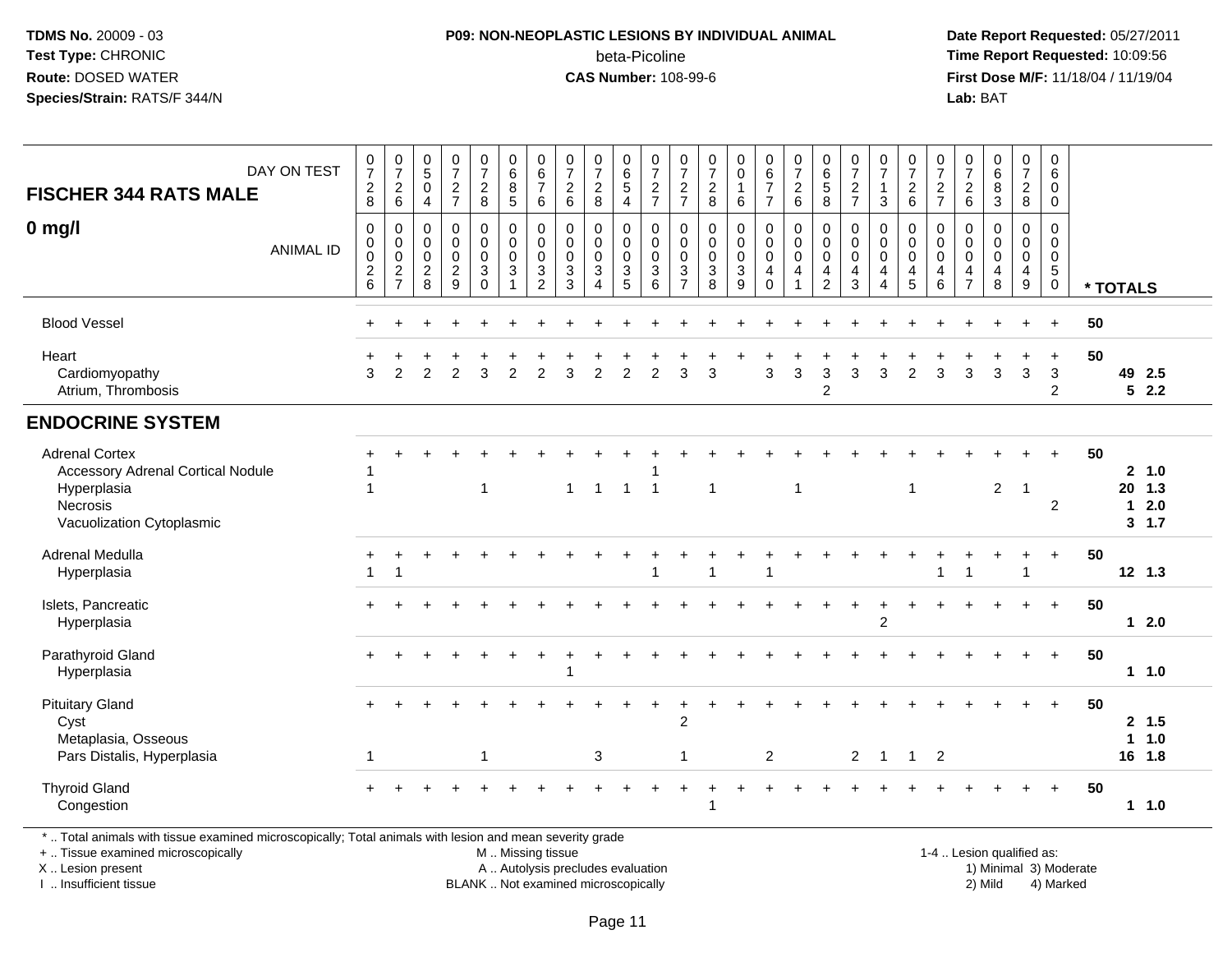## **P09: NON-NEOPLASTIC LESIONS BY INDIVIDUAL ANIMAL**beta-Picoline<br>CAS Number: 108-99-6

| <b>FISCHER 344 RATS MALE</b>                                                                                                                                                                  | DAY ON TEST      | $\begin{smallmatrix}0\\7\end{smallmatrix}$<br>$_{8}^2$ | $\begin{array}{c} 0 \\ 7 \end{array}$<br>$\sqrt{2}$<br>6 | $\begin{array}{c} 0 \\ 5 \end{array}$<br>$\mathbf 0$<br>$\overline{4}$ | $\begin{array}{c} 0 \\ 7 \end{array}$<br>$\mathbf 2$<br>$\overline{7}$ | $\frac{0}{7}$<br>$\frac{2}{8}$                    | $_{6}^{\rm 0}$<br>8<br>$\sqrt{5}$                                            | $\begin{array}{c} 0 \\ 6 \end{array}$<br>$\overline{7}$<br>$\,6\,$ | $\frac{0}{7}$<br>$^2\phantom{1}6$                                        | $\begin{array}{c} 0 \\ 7 \end{array}$<br>$\sqrt{2}$<br>8                                  | $\begin{array}{c} 0 \\ 6 \end{array}$<br>$\overline{5}$<br>$\overline{4}$ | $\,0\,$<br>$\overline{7}$<br>$\frac{2}{7}$              | $\frac{0}{7}$<br>$\boldsymbol{2}$<br>$\overline{7}$ | $\frac{0}{7}$<br>$\sqrt{2}$<br>8                 | $\pmb{0}$<br>$\overline{0}$<br>1<br>$\,6\,$                                              | $\begin{array}{c} 0 \\ 6 \end{array}$<br>$\overline{7}$<br>$\overline{7}$ | $\begin{array}{c} 0 \\ 7 \end{array}$<br>$\sqrt{2}$<br>6       | $\begin{array}{c} 0 \\ 6 \end{array}$<br>$\mathbf 5$<br>8     | $\frac{0}{7}$<br>$\sqrt{2}$<br>$\overline{7}$            | $\frac{0}{7}$<br>$\mathbf{1}$<br>3                                         | $\frac{0}{7}$<br>$\overline{c}$<br>6           | $\begin{array}{c} 0 \\ 7 \end{array}$<br>$\frac{2}{7}$ | $\begin{array}{c} 0 \\ 7 \end{array}$<br>$^2\phantom{1}6$ | $\begin{array}{c} 0 \\ 6 \end{array}$<br>$\overline{8}$<br>3        | $\frac{0}{7}$<br>$\overline{a}$<br>8                     | $\mathbf 0$<br>6<br>$\mathbf 0$<br>0                                     |                                     |              |                      |                          |
|-----------------------------------------------------------------------------------------------------------------------------------------------------------------------------------------------|------------------|--------------------------------------------------------|----------------------------------------------------------|------------------------------------------------------------------------|------------------------------------------------------------------------|---------------------------------------------------|------------------------------------------------------------------------------|--------------------------------------------------------------------|--------------------------------------------------------------------------|-------------------------------------------------------------------------------------------|---------------------------------------------------------------------------|---------------------------------------------------------|-----------------------------------------------------|--------------------------------------------------|------------------------------------------------------------------------------------------|---------------------------------------------------------------------------|----------------------------------------------------------------|---------------------------------------------------------------|----------------------------------------------------------|----------------------------------------------------------------------------|------------------------------------------------|--------------------------------------------------------|-----------------------------------------------------------|---------------------------------------------------------------------|----------------------------------------------------------|--------------------------------------------------------------------------|-------------------------------------|--------------|----------------------|--------------------------|
| $0$ mg/l                                                                                                                                                                                      | <b>ANIMAL ID</b> | 0<br>$\mathbf 0$<br>$\pmb{0}$<br>$\frac{2}{6}$         | $\mathbf 0$<br>$\pmb{0}$<br>$\pmb{0}$<br>$\frac{2}{7}$   | $\mathbf 0$<br>$\mathbf 0$<br>$\mathbf 0$<br>$\frac{2}{8}$             | $\mathbf 0$<br>$\Omega$<br>$\mathbf 0$<br>$\frac{2}{9}$                | 0<br>$\mathbf 0$<br>0<br>$\mathbf{3}$<br>$\Omega$ | $\mathbf 0$<br>$\mathbf 0$<br>0<br>$\ensuremath{\mathsf{3}}$<br>$\mathbf{1}$ | $\mathbf 0$<br>$\mathbf 0$<br>$\pmb{0}$<br>$\frac{3}{2}$           | $\mathbf 0$<br>$\mathbf 0$<br>0<br>$\frac{3}{3}$                         | $\mathbf 0$<br>$\mathbf{0}$<br>$\mathbf 0$<br>$\ensuremath{\mathsf{3}}$<br>$\overline{4}$ | 0<br>$\mathbf 0$<br>$\pmb{0}$<br>$\frac{3}{5}$                            | 0<br>$\mathbf 0$<br>0<br>$\ensuremath{\mathsf{3}}$<br>6 | 0<br>$\Omega$<br>$\mathbf 0$<br>$\frac{3}{7}$       | $\mathbf 0$<br>$\mathbf 0$<br>0<br>$\frac{3}{8}$ | $\mathbf 0$<br>$\mathbf 0$<br>$\pmb{0}$<br>$\ensuremath{\mathsf{3}}$<br>$\boldsymbol{9}$ | $\mathbf 0$<br>$\mathbf 0$<br>$\mathbf 0$<br>$\overline{4}$<br>$\pmb{0}$  | 0<br>$\Omega$<br>$\mathbf 0$<br>$\overline{4}$<br>$\mathbf{1}$ | $\mathbf 0$<br>$\Omega$<br>$\mathbf 0$<br>4<br>$\overline{2}$ | $\mathbf 0$<br>$\mathbf 0$<br>$\pmb{0}$<br>$\frac{4}{3}$ | $\mathbf 0$<br>$\Omega$<br>$\mathbf 0$<br>$\overline{4}$<br>$\overline{4}$ | 0<br>$\pmb{0}$<br>$\mathbf 0$<br>$\frac{4}{5}$ | $\mathbf 0$<br>$\Omega$<br>$\mathsf 0$<br>4<br>$\,6\,$ | $\mathbf 0$<br>$\Omega$<br>$\mathbf 0$<br>$\frac{4}{7}$   | $\mathbf 0$<br>$\Omega$<br>$\mathbf 0$<br>$\overline{4}$<br>$\,8\,$ | $\mathbf 0$<br>$\mathbf 0$<br>0<br>4<br>$\boldsymbol{9}$ | $\mathbf 0$<br>$\pmb{0}$<br>$\mathbf 0$<br>$\overline{5}$<br>$\mathbf 0$ |                                     | * TOTALS     |                      |                          |
| C-cell, Hyperplasia                                                                                                                                                                           |                  |                                                        |                                                          |                                                                        |                                                                        |                                                   | $\overline{2}$                                                               |                                                                    |                                                                          |                                                                                           |                                                                           |                                                         |                                                     | $\mathbf{1}$                                     |                                                                                          |                                                                           |                                                                |                                                               | $\overline{2}$                                           |                                                                            |                                                | $\overline{1}$                                         |                                                           |                                                                     |                                                          |                                                                          |                                     |              |                      | $6$ 1.3                  |
| <b>GENERAL BODY SYSTEM</b>                                                                                                                                                                    |                  |                                                        |                                                          |                                                                        |                                                                        |                                                   |                                                                              |                                                                    |                                                                          |                                                                                           |                                                                           |                                                         |                                                     |                                                  |                                                                                          |                                                                           |                                                                |                                                               |                                                          |                                                                            |                                                |                                                        |                                                           |                                                                     |                                                          |                                                                          |                                     |              |                      |                          |
| Peritoneum                                                                                                                                                                                    |                  |                                                        |                                                          |                                                                        |                                                                        |                                                   |                                                                              |                                                                    |                                                                          |                                                                                           |                                                                           |                                                         |                                                     |                                                  |                                                                                          |                                                                           |                                                                | $\ddot{}$                                                     |                                                          |                                                                            |                                                |                                                        |                                                           |                                                                     |                                                          |                                                                          |                                     | $\mathbf{2}$ |                      |                          |
| <b>GENITAL SYSTEM</b>                                                                                                                                                                         |                  |                                                        |                                                          |                                                                        |                                                                        |                                                   |                                                                              |                                                                    |                                                                          |                                                                                           |                                                                           |                                                         |                                                     |                                                  |                                                                                          |                                                                           |                                                                |                                                               |                                                          |                                                                            |                                                |                                                        |                                                           |                                                                     |                                                          |                                                                          |                                     |              |                      |                          |
| Epididymis                                                                                                                                                                                    |                  |                                                        |                                                          |                                                                        |                                                                        |                                                   |                                                                              |                                                                    |                                                                          |                                                                                           |                                                                           |                                                         |                                                     |                                                  |                                                                                          |                                                                           |                                                                |                                                               |                                                          |                                                                            |                                                |                                                        |                                                           |                                                                     |                                                          |                                                                          |                                     | 50           |                      |                          |
| <b>Preputial Gland</b><br>Inflammation                                                                                                                                                        |                  |                                                        | 2                                                        |                                                                        | $\mathfrak{p}$                                                         |                                                   | $\div$                                                                       | $\overline{2}$                                                     |                                                                          |                                                                                           |                                                                           | 1                                                       | $\overline{2}$                                      |                                                  |                                                                                          |                                                                           |                                                                |                                                               |                                                          |                                                                            |                                                |                                                        |                                                           |                                                                     |                                                          | $\div$                                                                   |                                     | 50           |                      | 15 1.7                   |
| Prostate<br>Hyperplasia<br>Hyperplasia, Adenomatous<br>Inflammation                                                                                                                           |                  | $\div$                                                 | $\overline{2}$                                           | $\mathbf{1}$                                                           | 2                                                                      | $\overline{1}$                                    | 3                                                                            | $\overline{2}$                                                     | $\overline{2}$                                                           |                                                                                           | 3                                                                         | $\overline{1}$                                          |                                                     | $\overline{2}$                                   |                                                                                          | $\mathbf{1}$                                                              | $\overline{1}$                                                 |                                                               | $\mathbf 1$                                              | $\overline{1}$                                                             |                                                | $\mathbf{1}$                                           | $\overline{1}$                                            | $\overline{2}$                                                      | $\overline{2}$                                           | $+$<br>$\overline{1}$                                                    |                                     | 49           | $\mathbf{1}$         | $1 1.0$<br>2.0<br>31 1.7 |
| <b>Seminal Vesicle</b>                                                                                                                                                                        |                  |                                                        |                                                          |                                                                        |                                                                        |                                                   |                                                                              |                                                                    |                                                                          |                                                                                           |                                                                           |                                                         |                                                     |                                                  |                                                                                          |                                                                           |                                                                |                                                               |                                                          |                                                                            |                                                |                                                        |                                                           |                                                                     |                                                          | $+$                                                                      |                                     | 50           |                      |                          |
| <b>Testes</b><br>Atrophy<br>Inflammation, Chronic Active<br>Interstitial Cell, Hyperplasia                                                                                                    |                  |                                                        |                                                          |                                                                        |                                                                        |                                                   |                                                                              |                                                                    | $\overline{2}$                                                           |                                                                                           |                                                                           | $\overline{1}$                                          |                                                     |                                                  |                                                                                          | $\overline{1}$                                                            |                                                                |                                                               | $\mathbf{1}$                                             |                                                                            |                                                | 2                                                      |                                                           | $\mathbf{1}$                                                        | $\overline{1}$                                           |                                                                          |                                     | 50           | $\blacktriangleleft$ | 3.3.3<br>2.0<br>$12$ 1.3 |
| <b>HEMATOPOIETIC SYSTEM</b>                                                                                                                                                                   |                  |                                                        |                                                          |                                                                        |                                                                        |                                                   |                                                                              |                                                                    |                                                                          |                                                                                           |                                                                           |                                                         |                                                     |                                                  |                                                                                          |                                                                           |                                                                |                                                               |                                                          |                                                                            |                                                |                                                        |                                                           |                                                                     |                                                          |                                                                          |                                     |              |                      |                          |
| <b>Bone Marrow</b>                                                                                                                                                                            |                  |                                                        |                                                          |                                                                        |                                                                        |                                                   |                                                                              |                                                                    |                                                                          |                                                                                           |                                                                           |                                                         |                                                     |                                                  |                                                                                          |                                                                           |                                                                |                                                               |                                                          |                                                                            |                                                |                                                        |                                                           |                                                                     |                                                          |                                                                          |                                     | 50           |                      |                          |
| Lymph Node<br>Congestion                                                                                                                                                                      |                  |                                                        |                                                          |                                                                        |                                                                        |                                                   |                                                                              |                                                                    |                                                                          | $\ddot{}$                                                                                 |                                                                           |                                                         |                                                     |                                                  |                                                                                          |                                                                           |                                                                |                                                               | $+$                                                      | $+$                                                                        |                                                |                                                        |                                                           |                                                                     |                                                          |                                                                          |                                     | 9            |                      | 13.0                     |
| *  Total animals with tissue examined microscopically; Total animals with lesion and mean severity grade<br>+  Tissue examined microscopically<br>X  Lesion present<br>I. Insufficient tissue |                  |                                                        |                                                          |                                                                        |                                                                        |                                                   | M  Missing tissue                                                            |                                                                    | A  Autolysis precludes evaluation<br>BLANK  Not examined microscopically |                                                                                           |                                                                           |                                                         |                                                     |                                                  |                                                                                          |                                                                           |                                                                |                                                               |                                                          |                                                                            |                                                |                                                        |                                                           | 1-4  Lesion qualified as:<br>2) Mild                                |                                                          |                                                                          | 1) Minimal 3) Moderate<br>4) Marked |              |                      |                          |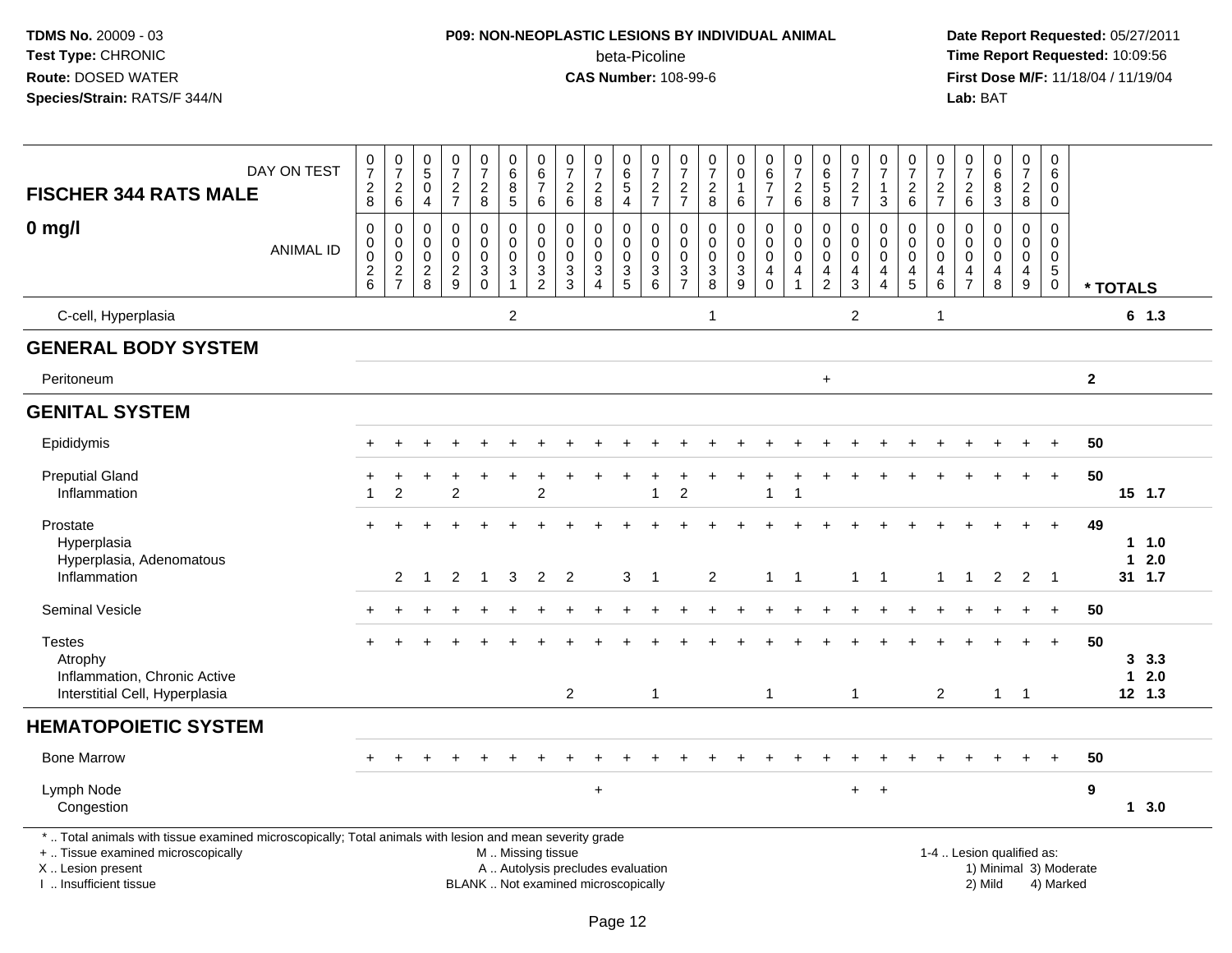## **P09: NON-NEOPLASTIC LESIONS BY INDIVIDUAL ANIMAL**beta-Picoline<br>CAS Number: 108-99-6

| DAY ON TEST<br><b>FISCHER 344 RATS MALE</b>                                                                                                                                                   | 0<br>$\overline{7}$<br>$\overline{c}$<br>8             | $\frac{0}{7}$<br>$\overline{2}$<br>$6\phantom{a}$ | $\begin{array}{c} 0 \\ 5 \end{array}$<br>$\overline{0}$<br>$\overline{4}$ | 0<br>$\overline{7}$<br>$\overline{c}$<br>$\overline{7}$ | $\begin{smallmatrix}0\\7\end{smallmatrix}$<br>$\frac{2}{8}$       | $\begin{array}{c} 0 \\ 6 \end{array}$<br>$\overline{8}$<br>$\overline{5}$ | 0<br>6<br>$\overline{7}$<br>$6\phantom{1}6$                | $\frac{0}{7}$<br>$\overline{c}$<br>$\,6\,$                               | $\begin{array}{c} 0 \\ 7 \\ 2 \\ 8 \end{array}$      | $\begin{array}{c} 0 \\ 6 \\ 5 \end{array}$<br>$\overline{4}$ | $\pmb{0}$<br>$\overline{7}$<br>$\frac{2}{7}$   | $\begin{array}{c} 0 \\ 7 \end{array}$<br>$\frac{2}{7}$   | $\frac{0}{7}$<br>$\frac{2}{8}$                                                 | $\pmb{0}$<br>$\mathbf 0$<br>$\mathbf{1}$<br>$\,6\,$                       | $\begin{array}{c} 0 \\ 6 \end{array}$<br>$\overline{7}$<br>$\overline{7}$ | $\begin{array}{c} 0 \\ 7 \end{array}$<br>$\overline{c}$<br>6                      | 0<br>6<br>5<br>8                               | 0<br>$\overline{7}$<br>$\boldsymbol{2}$<br>$\overline{7}$ | $\frac{0}{7}$<br>1<br>$\mathfrak{Z}$                                                 | $\mathbf 0$<br>$\overline{7}$<br>$\overline{c}$<br>$6\phantom{1}$ | $\frac{0}{7}$<br>$\frac{2}{7}$                                                                | 0<br>$\overline{7}$<br>$\overline{c}$<br>$\,6\,$                  | $\mathbf 0$<br>$\,6\,$<br>8<br>$\sqrt{3}$                           | $\frac{0}{7}$<br>$\overline{c}$<br>8                   | 0<br>$\,6\,$<br>0<br>$\mathbf 0$                                                       |           |          |                   |                              |  |
|-----------------------------------------------------------------------------------------------------------------------------------------------------------------------------------------------|--------------------------------------------------------|---------------------------------------------------|---------------------------------------------------------------------------|---------------------------------------------------------|-------------------------------------------------------------------|---------------------------------------------------------------------------|------------------------------------------------------------|--------------------------------------------------------------------------|------------------------------------------------------|--------------------------------------------------------------|------------------------------------------------|----------------------------------------------------------|--------------------------------------------------------------------------------|---------------------------------------------------------------------------|---------------------------------------------------------------------------|-----------------------------------------------------------------------------------|------------------------------------------------|-----------------------------------------------------------|--------------------------------------------------------------------------------------|-------------------------------------------------------------------|-----------------------------------------------------------------------------------------------|-------------------------------------------------------------------|---------------------------------------------------------------------|--------------------------------------------------------|----------------------------------------------------------------------------------------|-----------|----------|-------------------|------------------------------|--|
| $0$ mg/l<br><b>ANIMAL ID</b>                                                                                                                                                                  | $\pmb{0}$<br>$\pmb{0}$<br>$\mathbf 0$<br>$\frac{2}{6}$ | $\pmb{0}$<br>$\overline{0}$<br>$\frac{2}{7}$      | $\mathsf{O}\xspace$<br>$\mathsf{O}\xspace$<br>$\mathbf 0$<br>$_{\rm 8}^2$ | $\pmb{0}$<br>0<br>0<br>$\frac{2}{9}$                    | $\mathbf 0$<br>$\mathsf{O}\xspace$<br>$\pmb{0}$<br>$\overline{3}$ | 0<br>$\mathbf 0$<br>$\mathbf 0$<br>$\sqrt{3}$<br>$\overline{\mathbf{1}}$  | $\mathsf 0$<br>$\mathbf 0$<br>$\mathbf 0$<br>$\frac{3}{2}$ | 0<br>$\mathbf 0$<br>$\Omega$<br>3<br>3                                   | $\pmb{0}$<br>$\pmb{0}$<br>$\pmb{0}$<br>$\frac{3}{4}$ | 0<br>$\mathbf 0$<br>$\mathbf 0$<br>$\frac{3}{5}$             | 0<br>$\mathbf 0$<br>$\pmb{0}$<br>$\frac{3}{6}$ | $\mathbf 0$<br>$\pmb{0}$<br>$\mathsf 0$<br>$\frac{3}{7}$ | $\pmb{0}$<br>$\mathbf 0$<br>$\pmb{0}$<br>$\begin{array}{c} 3 \\ 8 \end{array}$ | $\pmb{0}$<br>$\mathbf 0$<br>$\mathbf 0$<br>$\ensuremath{\mathsf{3}}$<br>9 | $\pmb{0}$<br>$\pmb{0}$<br>$\pmb{0}$<br>$^4_{\rm 0}$                       | $\pmb{0}$<br>$\mathsf{O}\xspace$<br>$\mathbf 0$<br>$\overline{4}$<br>$\mathbf{1}$ | 0<br>$\pmb{0}$<br>$\mathbf 0$<br>$\frac{4}{2}$ | $\pmb{0}$<br>$\mathbf 0$<br>$\mathbf 0$<br>$\frac{4}{3}$  | $\mathbf 0$<br>$\pmb{0}$<br>$\mathbf 0$<br>$\overline{\mathbf{4}}$<br>$\overline{4}$ | 0<br>$\mathbf 0$<br>$\mathbf 0$<br>$\overline{4}$<br>$\sqrt{5}$   | $\boldsymbol{0}$<br>$\mathbf 0$<br>$\mathbf 0$<br>$\overline{\mathcal{A}}$<br>$6\phantom{1}6$ | $\mathbf 0$<br>$\mathbf 0$<br>$\mathbf{0}$<br>4<br>$\overline{7}$ | $\mathbf 0$<br>$\mathbf 0$<br>$\Omega$<br>$\overline{4}$<br>$\,8\,$ | 0<br>$\mathbf 0$<br>$\mathbf 0$<br>$\overline{4}$<br>9 | $\overline{0}$<br>$\mathbf 0$<br>$\mathbf 0$<br>$5\phantom{.0}$<br>$\mathsf{O}\xspace$ |           | * TOTALS |                   |                              |  |
| Hyperplasia, Lymphoid<br>Mediastinal, Congestion<br>Mediastinal, Ectasia<br>Mediastinal, Hyperplasia                                                                                          |                                                        |                                                   |                                                                           |                                                         |                                                                   |                                                                           |                                                            |                                                                          |                                                      |                                                              |                                                |                                                          |                                                                                |                                                                           |                                                                           |                                                                                   |                                                | 4                                                         |                                                                                      |                                                                   |                                                                                               |                                                                   |                                                                     |                                                        |                                                                                        |           |          | $\mathbf{1}$<br>1 | 13.0<br>3.0<br>4.0<br>13.0   |  |
| Lymph Node, Mandibular                                                                                                                                                                        | М                                                      | M                                                 | M                                                                         | M                                                       | M                                                                 | M                                                                         | M                                                          | M                                                                        | M                                                    | M                                                            | M                                              | M                                                        | М                                                                              | M                                                                         | M                                                                         | M                                                                                 | M                                              | M                                                         | M                                                                                    | M                                                                 | M                                                                                             | M                                                                 | M                                                                   |                                                        | M M                                                                                    |           | 0        |                   |                              |  |
| Lymph Node, Mesenteric<br>Congestion                                                                                                                                                          |                                                        |                                                   |                                                                           |                                                         |                                                                   |                                                                           |                                                            |                                                                          |                                                      |                                                              |                                                |                                                          |                                                                                |                                                                           |                                                                           |                                                                                   |                                                |                                                           |                                                                                      |                                                                   |                                                                                               |                                                                   |                                                                     |                                                        | $+$                                                                                    |           | 50       |                   | 1, 3.0                       |  |
| Spleen<br>Hematopoietic Cell Proliferation<br>Lymphoid Follicle, Hyperplasia                                                                                                                  |                                                        |                                                   |                                                                           |                                                         |                                                                   |                                                                           |                                                            |                                                                          |                                                      |                                                              |                                                |                                                          |                                                                                |                                                                           |                                                                           |                                                                                   |                                                |                                                           |                                                                                      |                                                                   |                                                                                               |                                                                   |                                                                     |                                                        | $+$<br>3                                                                               |           | 50       |                   | 13.0<br>14.0                 |  |
| Thymus                                                                                                                                                                                        | $+$                                                    |                                                   |                                                                           |                                                         |                                                                   |                                                                           |                                                            |                                                                          |                                                      |                                                              |                                                |                                                          |                                                                                |                                                                           |                                                                           |                                                                                   |                                                |                                                           |                                                                                      |                                                                   |                                                                                               |                                                                   |                                                                     |                                                        | M                                                                                      |           | 49       |                   |                              |  |
| <b>INTEGUMENTARY SYSTEM</b>                                                                                                                                                                   |                                                        |                                                   |                                                                           |                                                         |                                                                   |                                                                           |                                                            |                                                                          |                                                      |                                                              |                                                |                                                          |                                                                                |                                                                           |                                                                           |                                                                                   |                                                |                                                           |                                                                                      |                                                                   |                                                                                               |                                                                   |                                                                     |                                                        |                                                                                        |           |          |                   |                              |  |
| <b>Mammary Gland</b><br>Galactocele<br>Hyperplasia                                                                                                                                            |                                                        |                                                   |                                                                           |                                                         |                                                                   | $\overline{2}$                                                            |                                                            |                                                                          |                                                      | $\overline{2}$                                               | $\overline{1}$                                 |                                                          | 1                                                                              |                                                                           |                                                                           |                                                                                   |                                                |                                                           |                                                                                      |                                                                   |                                                                                               |                                                                   |                                                                     |                                                        | $+$                                                                                    |           | 50       |                   | 12 1.4<br>3, 1.3             |  |
| <b>Skin</b><br>Cyst Epithelial Inclusion<br>Hyperplasia, Squamous<br>Inflammation, Suppurative<br>Inflammation, Chronic Active                                                                |                                                        | $\overline{c}$<br>$\overline{4}$                  |                                                                           |                                                         |                                                                   |                                                                           |                                                            |                                                                          |                                                      |                                                              |                                                |                                                          |                                                                                |                                                                           |                                                                           |                                                                                   |                                                |                                                           | $\overline{2}$                                                                       |                                                                   |                                                                                               |                                                                   |                                                                     |                                                        |                                                                                        |           | 50       | $\mathbf{1}$      | $12.0$<br>2.5<br>2.0<br>13.0 |  |
| <b>MUSCULOSKELETAL SYSTEM</b>                                                                                                                                                                 |                                                        |                                                   |                                                                           |                                                         |                                                                   |                                                                           |                                                            |                                                                          |                                                      |                                                              |                                                |                                                          |                                                                                |                                                                           |                                                                           |                                                                                   |                                                |                                                           |                                                                                      |                                                                   |                                                                                               |                                                                   |                                                                     |                                                        |                                                                                        |           |          |                   |                              |  |
| Bone                                                                                                                                                                                          |                                                        |                                                   |                                                                           |                                                         |                                                                   |                                                                           |                                                            |                                                                          |                                                      |                                                              |                                                |                                                          |                                                                                |                                                                           |                                                                           |                                                                                   |                                                |                                                           |                                                                                      |                                                                   |                                                                                               |                                                                   |                                                                     | $+$                                                    | $+$                                                                                    |           | 50       |                   |                              |  |
| *  Total animals with tissue examined microscopically; Total animals with lesion and mean severity grade<br>+  Tissue examined microscopically<br>X  Lesion present<br>I  Insufficient tissue |                                                        |                                                   |                                                                           |                                                         |                                                                   | M  Missing tissue                                                         |                                                            | A  Autolysis precludes evaluation<br>BLANK  Not examined microscopically |                                                      |                                                              |                                                |                                                          |                                                                                |                                                                           |                                                                           |                                                                                   |                                                |                                                           |                                                                                      |                                                                   |                                                                                               |                                                                   | 1-4  Lesion qualified as:<br>1) Minimal 3) Moderate<br>2) Mild      |                                                        |                                                                                        | 4) Marked |          |                   |                              |  |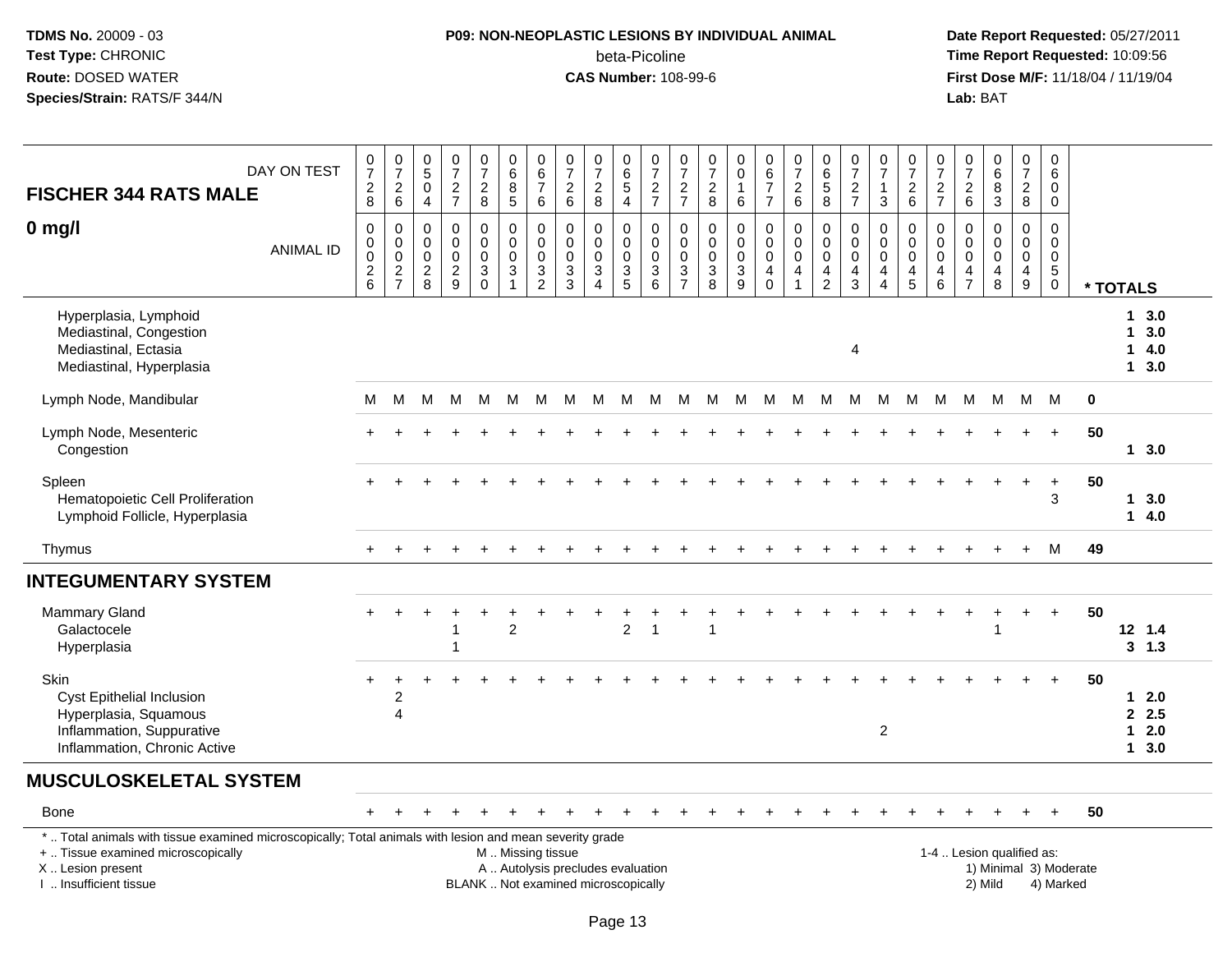## **P09: NON-NEOPLASTIC LESIONS BY INDIVIDUAL ANIMAL**beta-Picoline<br>CAS Number: 108-99-6

| DAY ON TEST<br><b>FISCHER 344 RATS MALE</b>                                                                                                                                                                        | 0<br>$\overline{7}$<br>$_{\rm 8}^2$            | $\frac{0}{7}$<br>$\frac{2}{6}$               | 0<br>$\overline{5}$<br>$\pmb{0}$<br>4                      | $\frac{0}{7}$<br>$\boldsymbol{2}$<br>$\overline{7}$      | $\frac{0}{7}$<br>$_{\rm 8}^2$                                                     | $\begin{array}{c} 0 \\ 6 \end{array}$<br>8<br>$\overline{5}$                                  | 0<br>$6\phantom{1}6$<br>$\overline{7}$<br>$6\phantom{1}6$     | 0<br>$\overline{7}$<br>$\overline{c}$<br>$\,6\,$                            | $\frac{0}{7}$<br>$_{\rm 8}^2$                                                                   | $_{6}^{\rm 0}$<br>5<br>$\overline{4}$                                | $\frac{0}{7}$<br>$rac{2}{7}$                           | $\frac{0}{7}$<br>$\frac{2}{7}$                                                 | $\frac{0}{7}$<br>$\frac{2}{8}$                                   | 0<br>$\overline{0}$<br>$\mathbf{1}$<br>$\,6\,$             | 0<br>$\overline{6}$<br>$\overline{7}$<br>$\overline{7}$  | $\frac{0}{7}$<br>$\frac{2}{6}$                                                               | $\begin{array}{c} 0 \\ 6 \end{array}$<br>$\sqrt{5}$<br>$\overline{8}$    | $\frac{0}{7}$<br>$\frac{2}{7}$                                 | $\frac{0}{7}$<br>$\mathbf{1}$<br>$\mathbf{3}$                                 | 0<br>$\overline{7}$<br>$\begin{array}{c} 2 \\ 6 \end{array}$ | $\frac{0}{7}$<br>$\frac{2}{7}$                                   | 0<br>$\overline{7}$<br>$^2\phantom{1}6$             | $_{6}^{\rm 0}$<br>$\bf 8$<br>$\overline{3}$                     | $\begin{array}{c} 0 \\ 7 \end{array}$<br>$\overline{a}$<br>$\,8\,$                      | 0<br>$6\phantom{1}$<br>$\mathbf 0$<br>$\mathbf 0$                      |              |                                                       |                                                      |  |
|--------------------------------------------------------------------------------------------------------------------------------------------------------------------------------------------------------------------|------------------------------------------------|----------------------------------------------|------------------------------------------------------------|----------------------------------------------------------|-----------------------------------------------------------------------------------|-----------------------------------------------------------------------------------------------|---------------------------------------------------------------|-----------------------------------------------------------------------------|-------------------------------------------------------------------------------------------------|----------------------------------------------------------------------|--------------------------------------------------------|--------------------------------------------------------------------------------|------------------------------------------------------------------|------------------------------------------------------------|----------------------------------------------------------|----------------------------------------------------------------------------------------------|--------------------------------------------------------------------------|----------------------------------------------------------------|-------------------------------------------------------------------------------|--------------------------------------------------------------|------------------------------------------------------------------|-----------------------------------------------------|-----------------------------------------------------------------|-----------------------------------------------------------------------------------------|------------------------------------------------------------------------|--------------|-------------------------------------------------------|------------------------------------------------------|--|
| $0$ mg/l<br><b>ANIMAL ID</b>                                                                                                                                                                                       | 0<br>$\mathsf 0$<br>$\pmb{0}$<br>$\frac{2}{6}$ | 0<br>$\,0\,$<br>$\mathbf 0$<br>$\frac{2}{7}$ | $\mathbf 0$<br>$\mathbf 0$<br>$\mathbf 0$<br>$\frac{2}{8}$ | $\mathbf 0$<br>$\mathbf 0$<br>$\pmb{0}$<br>$\frac{2}{9}$ | $\mathbf 0$<br>$\pmb{0}$<br>$\pmb{0}$<br>$\ensuremath{\mathsf{3}}$<br>$\mathbf 0$ | 0<br>$\mathbf 0$<br>$\mathbf 0$<br>$\ensuremath{\mathsf{3}}$                                  | $\mathbf 0$<br>$\pmb{0}$<br>$\boldsymbol{0}$<br>$\frac{3}{2}$ | $\mathbf 0$<br>$\mathbf 0$<br>$\mathbf 0$<br>$\ensuremath{\mathsf{3}}$<br>3 | $\mathbf 0$<br>$\mathbf 0$<br>$\pmb{0}$<br>$\ensuremath{\mathsf{3}}$<br>$\overline{\mathbf{4}}$ | 0<br>$\mathbf 0$<br>$\mathbf 0$<br>$\ensuremath{\mathsf{3}}$<br>5    | $\mathbf 0$<br>$\pmb{0}$<br>$\pmb{0}$<br>$\frac{3}{6}$ | 0<br>$\mathbf 0$<br>$\mathsf 0$<br>$\ensuremath{\mathsf{3}}$<br>$\overline{7}$ | $\mathbf 0$<br>$\pmb{0}$<br>$\mathsf{O}\xspace$<br>$\frac{3}{8}$ | $\mathbf 0$<br>$\mathbf 0$<br>$\pmb{0}$<br>$\sqrt{3}$<br>9 | $\mathbf 0$<br>$\pmb{0}$<br>$\mathbf 0$<br>4<br>$\Omega$ | $\mathbf 0$<br>$\pmb{0}$<br>$\mathsf{O}\xspace$<br>$\overline{\mathbf{4}}$<br>$\overline{1}$ | 0<br>$\pmb{0}$<br>$\pmb{0}$<br>$\overline{\mathbf{4}}$<br>$\overline{2}$ | $\mathbf 0$<br>$\mathbf 0$<br>$\pmb{0}$<br>$\overline{4}$<br>3 | $\mathbf 0$<br>$\mathbf 0$<br>$\boldsymbol{0}$<br>4<br>$\boldsymbol{\Lambda}$ | 0<br>0<br>$\pmb{0}$<br>4<br>5                                | $\mathbf 0$<br>$\mathbf 0$<br>$\mathbf 0$<br>$\overline{4}$<br>6 | $\Omega$<br>$\mathbf 0$<br>0<br>4<br>$\overline{7}$ | $\mathbf 0$<br>$\mathbf 0$<br>0<br>$\overline{\mathbf{4}}$<br>8 | $\mathbf 0$<br>$\mathbf 0$<br>$\mathsf{O}\xspace$<br>$\overline{4}$<br>$\boldsymbol{9}$ | $\mathbf 0$<br>$\mathbf 0$<br>$\mathbf 0$<br>$\sqrt{5}$<br>$\mathbf 0$ |              | * TOTALS                                              |                                                      |  |
| Hyperostosis                                                                                                                                                                                                       |                                                |                                              |                                                            |                                                          | $\mathbf{1}$                                                                      |                                                                                               |                                                               |                                                                             |                                                                                                 |                                                                      |                                                        |                                                                                |                                                                  |                                                            |                                                          |                                                                                              |                                                                          |                                                                |                                                                               |                                                              |                                                                  |                                                     |                                                                 |                                                                                         |                                                                        |              |                                                       | 11.0                                                 |  |
| <b>NERVOUS SYSTEM</b>                                                                                                                                                                                              |                                                |                                              |                                                            |                                                          |                                                                                   |                                                                                               |                                                               |                                                                             |                                                                                                 |                                                                      |                                                        |                                                                                |                                                                  |                                                            |                                                          |                                                                                              |                                                                          |                                                                |                                                                               |                                                              |                                                                  |                                                     |                                                                 |                                                                                         |                                                                        |              |                                                       |                                                      |  |
| <b>Brain</b><br>Compression<br>Hemorrhage                                                                                                                                                                          |                                                |                                              |                                                            |                                                          |                                                                                   |                                                                                               |                                                               |                                                                             |                                                                                                 |                                                                      | 2                                                      |                                                                                |                                                                  |                                                            |                                                          |                                                                                              |                                                                          |                                                                |                                                                               |                                                              |                                                                  |                                                     |                                                                 |                                                                                         |                                                                        | 50           |                                                       | $5$ 2.6<br>$12.0$                                    |  |
| <b>RESPIRATORY SYSTEM</b>                                                                                                                                                                                          |                                                |                                              |                                                            |                                                          |                                                                                   |                                                                                               |                                                               |                                                                             |                                                                                                 |                                                                      |                                                        |                                                                                |                                                                  |                                                            |                                                          |                                                                                              |                                                                          |                                                                |                                                                               |                                                              |                                                                  |                                                     |                                                                 |                                                                                         |                                                                        |              |                                                       |                                                      |  |
| Lung<br>Inflammation, Suppurative<br>Alveolar Epithelium, Hyperplasia<br>Perivascular, Inflammation, Chronic Active                                                                                                |                                                |                                              | 2                                                          |                                                          | $\mathbf{1}$                                                                      | $\overline{\phantom{0}}$                                                                      |                                                               | $\overline{1}$                                                              |                                                                                                 |                                                                      |                                                        | $\overline{1}$                                                                 |                                                                  |                                                            |                                                          | 1                                                                                            |                                                                          |                                                                |                                                                               |                                                              |                                                                  |                                                     | 2<br>$\mathbf{1}$                                               | -1                                                                                      | $\ddot{+}$                                                             | 50           |                                                       | $12.0$<br>$12$ 1.3<br>13.0                           |  |
| Nose<br>Foreign Body<br>Inflammation<br><b>Necrosis</b><br>Nasolacrimal Duct, Inflammation<br>Respiratory Epithelium, Degeneration, Cystic<br>Respiratory Epithelium, Hyperplasia<br>Respiratory Epithelium, Ulcer |                                                |                                              |                                                            | $\overline{c}$                                           | $\boldsymbol{2}$<br>$\overline{2}$<br>$\overline{2}$                              | $\overline{c}$<br>$\overline{c}$<br>$\overline{2}$                                            | -1<br>$\overline{1}$                                          |                                                                             | 3<br>$\overline{2}$                                                                             | -1<br>$\overline{2}$<br>$\overline{\phantom{0}}$ 1<br>$\overline{2}$ | $\mathbf{1}$                                           | $\overline{1}$                                                                 | $\overline{c}$                                                   |                                                            |                                                          |                                                                                              | $\overline{2}$<br>$2^{\circ}$                                            | $\overline{2}$<br>$\overline{2}$                               | $\mathbf{3}$                                                                  |                                                              |                                                                  | 1<br>$\mathbf{1}$                                   | $\overline{c}$<br>3<br>$\mathbf{3}$                             |                                                                                         | $\ddot{}$                                                              | 50           | 21<br>$\mathbf{1}$<br>$\blacktriangleleft$<br>1<br>14 | $10$ $1.4$<br>2.0<br>2.0<br>2.0<br>2.0<br>1.9<br>2.0 |  |
| Trachea<br><b>Amyloid Deposition</b><br>Glands, Cyst                                                                                                                                                               |                                                |                                              |                                                            |                                                          |                                                                                   |                                                                                               |                                                               | $\mathbf{1}$                                                                |                                                                                                 | $\mathbf{1}$                                                         |                                                        |                                                                                |                                                                  |                                                            |                                                          |                                                                                              |                                                                          |                                                                |                                                                               |                                                              |                                                                  |                                                     |                                                                 |                                                                                         |                                                                        | 49           | 1                                                     | 2.0<br>2, 1.0                                        |  |
| <b>SPECIAL SENSES SYSTEM</b>                                                                                                                                                                                       |                                                |                                              |                                                            |                                                          |                                                                                   |                                                                                               |                                                               |                                                                             |                                                                                                 |                                                                      |                                                        |                                                                                |                                                                  |                                                            |                                                          |                                                                                              |                                                                          |                                                                |                                                                               |                                                              |                                                                  |                                                     |                                                                 |                                                                                         |                                                                        |              |                                                       |                                                      |  |
| Ear                                                                                                                                                                                                                |                                                |                                              |                                                            |                                                          |                                                                                   |                                                                                               |                                                               |                                                                             |                                                                                                 |                                                                      |                                                        |                                                                                | $+$                                                              |                                                            |                                                          |                                                                                              |                                                                          | $\ddot{}$                                                      |                                                                               |                                                              |                                                                  |                                                     |                                                                 |                                                                                         |                                                                        | $\mathbf{2}$ |                                                       |                                                      |  |
| *  Total animals with tissue examined microscopically; Total animals with lesion and mean severity grade<br>+  Tissue examined microscopically<br>X  Lesion present<br>I  Insufficient tissue                      |                                                |                                              |                                                            |                                                          |                                                                                   | M  Missing tissue<br>A  Autolysis precludes evaluation<br>BLANK  Not examined microscopically |                                                               |                                                                             |                                                                                                 |                                                                      |                                                        |                                                                                |                                                                  |                                                            |                                                          |                                                                                              |                                                                          |                                                                |                                                                               |                                                              |                                                                  |                                                     | 1-4  Lesion qualified as:<br>1) Minimal 3) Moderate<br>2) Mild  |                                                                                         | 4) Marked                                                              |              |                                                       |                                                      |  |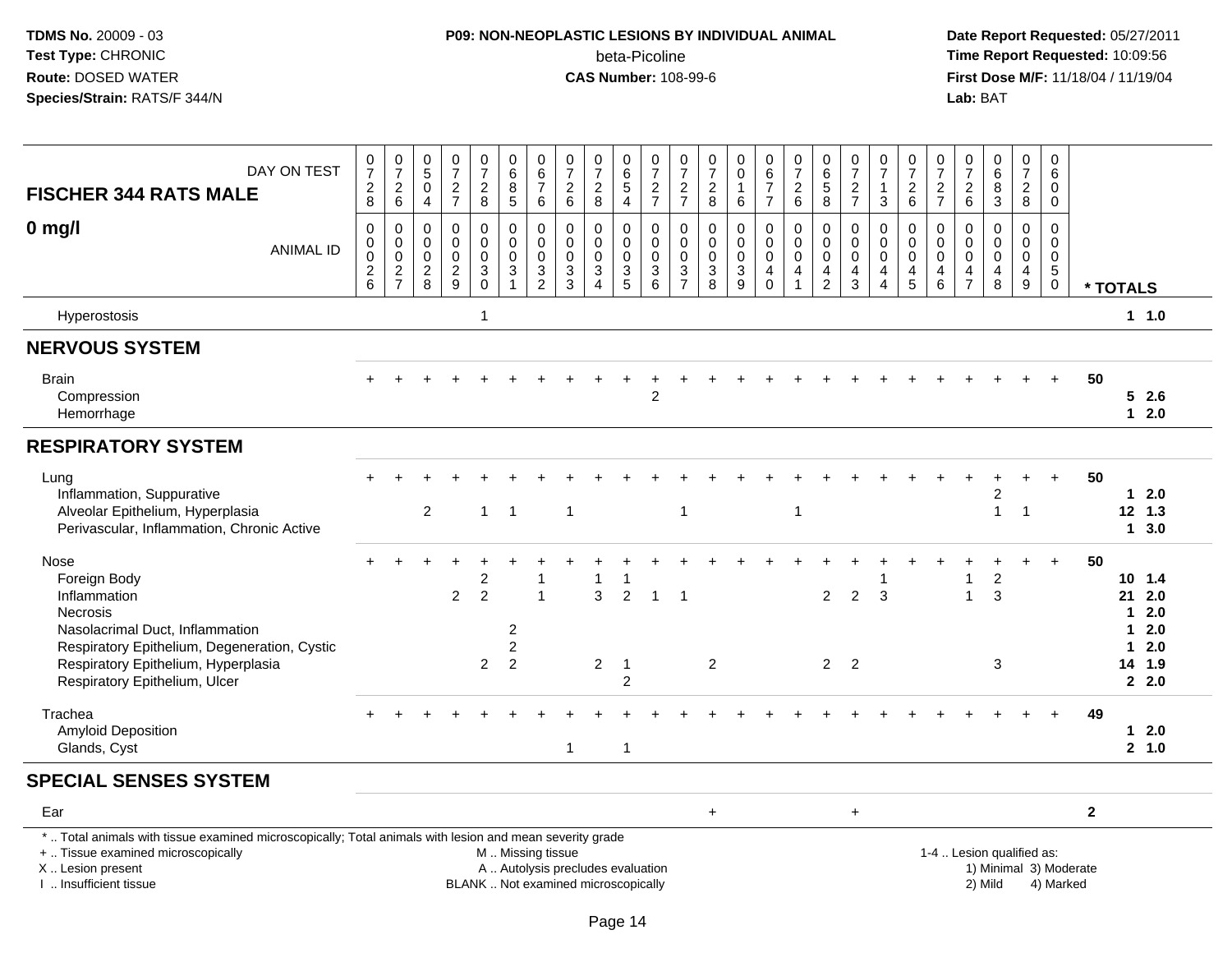### **P09: NON-NEOPLASTIC LESIONS BY INDIVIDUAL ANIMAL** beta-Picoline**beta-Picoline**<br> **CAS Number:** 108-99-6<br> **CAS Number:** 108-99-6<br> **CAS Number:** 108-99-6

 **Date Report Requested:** 05/27/2011 **First Dose M/F:** 11/18/04 / 11/19/04 Lab: BAT **Lab:** BAT

| DAY ON TEST                                                                                     | $\frac{0}{7}$                                                              | $\frac{0}{7}$                                           | $\begin{array}{c} 0 \\ 5 \end{array}$                          | $\frac{0}{7}$                                                | $\mathbf 0$<br>$\overline{7}$ | $\begin{array}{c} 0 \\ 6 \\ 8 \end{array}$                         | $\begin{array}{c} 0 \\ 6 \\ 7 \end{array}$                      | 0<br>$\overline{7}$       | $\begin{array}{c} 0 \\ 7 \end{array}$                                                                    | $\mathbf 0$<br>$\,6\,$                         | $\frac{0}{7}$                                                                | 0<br>$\overline{7}$                | $\frac{0}{7}$                                                   | 0<br>$\pmb{0}$                                                | 0                               | $\frac{0}{7}$                        | $\begin{array}{c} 0 \\ 6 \end{array}$                | 0<br>$\overline{7}$                                  | $\frac{0}{7}$         | $\frac{0}{7}$                         | $\frac{0}{7}$                                      | $\frac{0}{7}$                                           | $\begin{matrix}0\\6\\8\end{matrix}$ | $\pmb{0}$<br>$\boldsymbol{7}$      | $\mathbf 0$<br>6                                      |    |                                 |
|-------------------------------------------------------------------------------------------------|----------------------------------------------------------------------------|---------------------------------------------------------|----------------------------------------------------------------|--------------------------------------------------------------|-------------------------------|--------------------------------------------------------------------|-----------------------------------------------------------------|---------------------------|----------------------------------------------------------------------------------------------------------|------------------------------------------------|------------------------------------------------------------------------------|------------------------------------|-----------------------------------------------------------------|---------------------------------------------------------------|---------------------------------|--------------------------------------|------------------------------------------------------|------------------------------------------------------|-----------------------|---------------------------------------|----------------------------------------------------|---------------------------------------------------------|-------------------------------------|------------------------------------|-------------------------------------------------------|----|---------------------------------|
| <b>FISCHER 344 RATS MALE</b>                                                                    | $_{\rm 8}^2$                                                               | $\overline{c}$<br>$\,6\,$                               | $\ddot{\mathbf{0}}$<br>$\overline{4}$                          | $\overline{2}$<br>$\overline{7}$                             | $\overline{a}$<br>8           | $\overline{5}$                                                     | 6                                                               | $\overline{c}$<br>$\,6\,$ | $\sqrt{2}$<br>$\bf8$                                                                                     | $\overline{5}$<br>4                            | $\overline{c}$<br>$\overline{7}$                                             | $\boldsymbol{2}$<br>$\overline{ }$ | $\boldsymbol{2}$<br>8                                           | $\mathbf{1}$<br>6                                             | $\frac{6}{7}$<br>$\overline{z}$ | $\overline{c}$<br>$6\phantom{1}6$    | $\overline{5}$<br>$\bf8$                             | $\boldsymbol{2}$<br>$\overline{7}$                   | 3                     | $\frac{2}{6}$                         | $\boldsymbol{2}$<br>$\overline{ }$                 | $\boldsymbol{2}$<br>$6\phantom{1}$                      | 3                                   | $\overline{c}$<br>8                | $\mathbf 0$<br>0                                      |    |                                 |
| $0$ mg/l<br><b>ANIMAL ID</b>                                                                    | $\pmb{0}$<br>$\begin{smallmatrix}0\\0\end{smallmatrix}$<br>$\sqrt{2}$<br>6 | 0<br>$_{\rm 0}^{\rm 0}$<br>$\sqrt{2}$<br>$\overline{ }$ | $\begin{smallmatrix}0\\0\\0\end{smallmatrix}$<br>$\frac{2}{8}$ | $\begin{matrix} 0 \\ 0 \\ 0 \end{matrix}$<br>$\sqrt{2}$<br>9 | 0<br>0<br>0<br>3<br>$\Omega$  | $\mathbf 0$<br>$\pmb{0}$<br>$\pmb{0}$<br>$\ensuremath{\mathsf{3}}$ | 0<br>$\mathbf 0$<br>$\pmb{0}$<br>$\ensuremath{\mathsf{3}}$<br>2 | 0<br>0<br>0<br>3<br>3     | $\pmb{0}$<br>$\begin{smallmatrix} 0\\0 \end{smallmatrix}$<br>$\ensuremath{\mathsf{3}}$<br>$\overline{4}$ | 0<br>$\pmb{0}$<br>$\pmb{0}$<br>$\sqrt{3}$<br>5 | $\begin{smallmatrix}0\\0\end{smallmatrix}$<br>$\pmb{0}$<br>$\mathbf{3}$<br>6 | 0<br>0<br>0<br>3<br>$\overline{ }$ | 0<br>$\mathbf 0$<br>$\pmb{0}$<br>$\ensuremath{\mathsf{3}}$<br>8 | 0<br>$\pmb{0}$<br>$\pmb{0}$<br>$\ensuremath{\mathsf{3}}$<br>9 | 0<br>0<br>$\pmb{0}$<br>4<br>0   | $_{\rm 0}^{\rm 0}$<br>$\pmb{0}$<br>4 | 0<br>$\pmb{0}$<br>$\mathbf 0$<br>4<br>$\overline{2}$ | $\boldsymbol{0}$<br>$\pmb{0}$<br>$\pmb{0}$<br>4<br>3 | 0<br>0<br>0<br>4<br>4 | 0<br>$\pmb{0}$<br>$\pmb{0}$<br>4<br>5 | 0<br>$\pmb{0}$<br>$\pmb{0}$<br>$\overline{4}$<br>6 | 0<br>0<br>$\pmb{0}$<br>$\overline{4}$<br>$\overline{z}$ | 0<br>0<br>0<br>4<br>8               | 0<br>0<br>0<br>$\overline{4}$<br>9 | 0<br>0<br>$\pmb{0}$<br>$5\phantom{.0}$<br>$\mathbf 0$ |    | * TOTALS                        |
| Cyst<br>Hyperplasia, Squamous                                                                   |                                                                            |                                                         |                                                                |                                                              |                               |                                                                    |                                                                 |                           |                                                                                                          |                                                |                                                                              |                                    | 4                                                               |                                                               |                                 |                                      |                                                      |                                                      |                       |                                       |                                                    |                                                         |                                     |                                    |                                                       |    | $1 \t1.0$<br>4.0<br>$\mathbf 1$ |
| Eye<br>Cataract<br>Cornea, Inflammation, Chronic Active<br>Sclera, Inflammation, Chronic Active |                                                                            |                                                         |                                                                |                                                              |                               | 3<br>3                                                             |                                                                 |                           |                                                                                                          |                                                |                                                                              |                                    |                                                                 |                                                               |                                 |                                      |                                                      |                                                      |                       |                                       |                                                    |                                                         |                                     |                                    | $\ddot{}$                                             | 50 | 2, 1.5<br>3.0<br>1<br>3.0<br>1  |
| <b>Harderian Gland</b><br>Hyperplasia                                                           |                                                                            |                                                         |                                                                |                                                              |                               |                                                                    |                                                                 |                           |                                                                                                          |                                                |                                                                              |                                    |                                                                 |                                                               |                                 |                                      |                                                      |                                                      |                       |                                       |                                                    |                                                         |                                     |                                    | $\ddot{}$                                             | 50 | 1.0<br>1                        |
| Zymbal's Gland                                                                                  |                                                                            |                                                         |                                                                |                                                              |                               |                                                                    |                                                                 |                           |                                                                                                          |                                                |                                                                              |                                    |                                                                 |                                                               |                                 |                                      |                                                      |                                                      |                       | $+$                                   |                                                    |                                                         |                                     |                                    |                                                       |    |                                 |
| <b>URINARY SYSTEM</b>                                                                           |                                                                            |                                                         |                                                                |                                                              |                               |                                                                    |                                                                 |                           |                                                                                                          |                                                |                                                                              |                                    |                                                                 |                                                               |                                 |                                      |                                                      |                                                      |                       |                                       |                                                    |                                                         |                                     |                                    |                                                       |    |                                 |
| Kidney<br>Nephropathy                                                                           | 3                                                                          | 3                                                       | 2                                                              | 4                                                            | 3                             | 4                                                                  | $\overline{2}$                                                  |                           | 3                                                                                                        | 2                                              | 4                                                                            | 3                                  | 3                                                               |                                                               | $\overline{2}$                  | 4                                    | 2                                                    |                                                      | 3                     | 3                                     | 3                                                  | 2                                                       | 4                                   | 4                                  | 3                                                     | 50 | 48 3.0                          |
| <b>Urinary Bladder</b>                                                                          |                                                                            |                                                         |                                                                |                                                              |                               |                                                                    |                                                                 |                           |                                                                                                          |                                                |                                                                              |                                    |                                                                 |                                                               |                                 |                                      |                                                      |                                                      |                       |                                       |                                                    |                                                         |                                     |                                    |                                                       | 50 |                                 |

\* .. Total animals with tissue examined microscopically; Total animals with lesion and mean severity grade

+ .. Tissue examined microscopically

X .. Lesion present

I .. Insufficient tissue

M .. Missing tissue

A .. Autolysis precludes evaluation

 1-4 .. Lesion qualified as: BLANK .. Not examined microscopically 2) Mild 4) Marked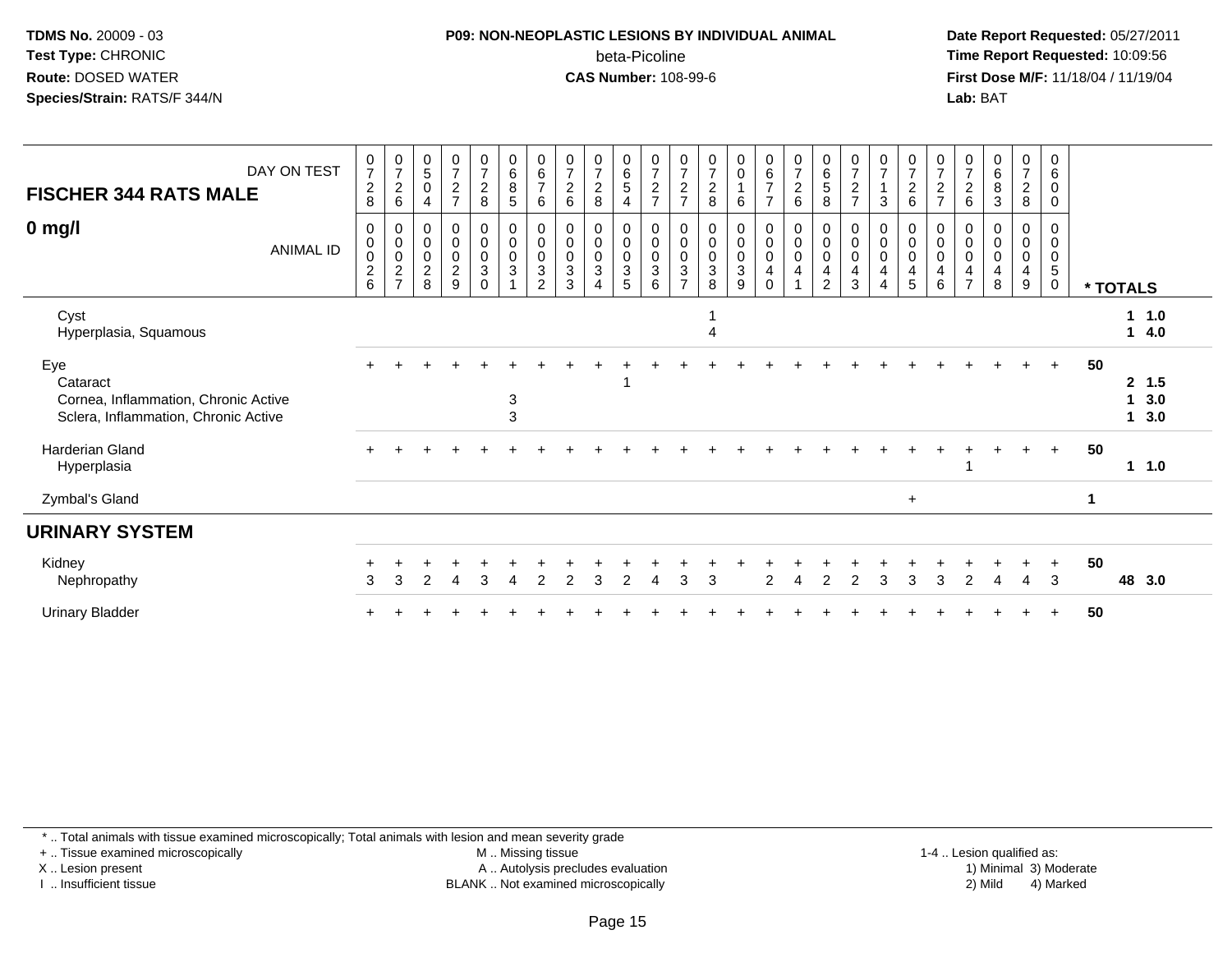## **P09: NON-NEOPLASTIC LESIONS BY INDIVIDUAL ANIMAL**beta-Picoline<br>CAS Number: 108-99-6

 **Date Report Requested:** 05/27/2011 **Time Report Requested:** 10:09:56 **First Dose M/F:** 11/18/04 / 11/19/04<br>Lab: BAT **Lab:** BAT

| DAY ON TEST<br><b>FISCHER 344 RATS MALE</b>                                                                                                                                                                        | $\begin{matrix} 0 \\ 6 \end{matrix}$<br>$\mathsf 3$<br>8 | $\frac{0}{7}$<br>8                                 | $\frac{0}{7}$<br>$\overline{c}$<br>8               | $\frac{0}{7}$<br>$\sqrt{2}$<br>$\,6\,$                                    | $\frac{0}{7}$<br>$\overline{c}$<br>$\overline{7}$ | $\begin{smallmatrix}0\\7\end{smallmatrix}$<br>$\overline{2}$<br>6 | $_{6}^{\rm 0}$<br>$\boldsymbol{9}$<br>$\overline{7}$                           | $\begin{smallmatrix}0\0\0\end{smallmatrix}$<br>$\boldsymbol{8}$<br>9 | $\frac{0}{7}$<br>$\sqrt{2}$<br>$\mathbf 0$                   | $\begin{matrix} 0 \\ 5 \end{matrix}$<br>$\overline{4}$<br>$\overline{4}$ | 0<br>$\boldsymbol{7}$<br>$\mathbf{1}$<br>$\overline{7}$           | 0<br>6<br>$\overline{4}$<br>$5\overline{)}$                  | $\frac{0}{7}$<br>$\frac{2}{6}$                          | $\frac{0}{7}$<br>$\frac{2}{6}$                                                             | $\frac{0}{7}$<br>$\frac{2}{6}$                  | $\begin{array}{c} 0 \\ 6 \end{array}$<br>$\,6\,$<br>$\overline{4}$          | $\frac{0}{7}$<br>$\overline{c}$<br>8                   | $\frac{0}{7}$<br>$\frac{2}{7}$                        | $\frac{0}{7}$<br>$\overline{c}$<br>$\overline{7}$             | $_4^{\rm 0}$<br>$\boldsymbol{9}$<br>8                            | $\frac{0}{7}$<br>6                                                          | 0<br>$\overline{7}$<br>$\overline{2}$<br>6                | $\frac{0}{7}$<br>$\overline{2}$<br>6                             | 0<br>$\overline{7}$<br>$\overline{2}$<br>6                          | 0<br>$\boldsymbol{7}$<br>$\overline{c}$<br>6                         |                 |
|--------------------------------------------------------------------------------------------------------------------------------------------------------------------------------------------------------------------|----------------------------------------------------------|----------------------------------------------------|----------------------------------------------------|---------------------------------------------------------------------------|---------------------------------------------------|-------------------------------------------------------------------|--------------------------------------------------------------------------------|----------------------------------------------------------------------|--------------------------------------------------------------|--------------------------------------------------------------------------|-------------------------------------------------------------------|--------------------------------------------------------------|---------------------------------------------------------|--------------------------------------------------------------------------------------------|-------------------------------------------------|-----------------------------------------------------------------------------|--------------------------------------------------------|-------------------------------------------------------|---------------------------------------------------------------|------------------------------------------------------------------|-----------------------------------------------------------------------------|-----------------------------------------------------------|------------------------------------------------------------------|---------------------------------------------------------------------|----------------------------------------------------------------------|-----------------|
| 156.25 mg/l<br><b>ANIMAL ID</b>                                                                                                                                                                                    | 0<br>0<br>0<br>$\sqrt{5}$                                | $\pmb{0}$<br>$\overline{0}$<br>5<br>$\overline{2}$ | $\mathbf 0$<br>0<br>$\mathbf 0$<br>$\sqrt{5}$<br>3 | $\mathbf 0$<br>$\mathbf 0$<br>$\mathbf 0$<br>$\sqrt{5}$<br>$\overline{4}$ | 0<br>$\mathbf 0$<br>$\mathsf 0$<br>$\frac{5}{5}$  | $\mathsf 0$<br>0<br>$\mathbf 0$<br>$5\phantom{.0}$<br>6           | $\pmb{0}$<br>$\pmb{0}$<br>$\mathsf{O}\xspace$<br>$\mathbf 5$<br>$\overline{7}$ | $\mathbf 0$<br>$\mathbf 0$<br>$\mathbf 0$<br>$\sqrt{5}$<br>8         | $\mathbf 0$<br>$\mathbf 0$<br>$\mathbf 0$<br>$\sqrt{5}$<br>9 | $\mathsf{O}\xspace$<br>$\mathbf 0$<br>$\mathbf 0$<br>$\,6\,$<br>$\Omega$ | $\mathsf 0$<br>$\overline{0}$<br>$\mathbf 0$<br>6<br>$\mathbf{1}$ | $\mathbf 0$<br>0<br>$\mathbf 0$<br>$\,6\,$<br>$\overline{2}$ | $\pmb{0}$<br>$\mathbf 0$<br>$\mathbf 0$<br>$\,6\,$<br>3 | $\mathsf{O}\xspace$<br>$\pmb{0}$<br>$\mathsf{O}\xspace$<br>$\,6$<br>$\boldsymbol{\Lambda}$ | $\pmb{0}$<br>$\mathbf 0$<br>$\pmb{0}$<br>$^6$ 5 | $\mathbf 0$<br>$\begin{smallmatrix} 0\\0 \end{smallmatrix}$<br>$\,6\,$<br>6 | 0<br>$\pmb{0}$<br>$\mathbf 0$<br>6<br>$\overline{7}$   | $\pmb{0}$<br>$\pmb{0}$<br>$\mathbf 0$<br>$\,6\,$<br>8 | $\mathsf{O}$<br>$\mathsf{O}\xspace$<br>$\mathsf{O}$<br>6<br>9 | 0<br>$\mathbf 0$<br>$\mathsf 0$<br>$\overline{7}$<br>$\mathbf 0$ | $\mathbf 0$<br>$\mathbf 0$<br>$\pmb{0}$<br>$\overline{7}$<br>$\overline{1}$ | 0<br>0<br>$\mathbf 0$<br>$\overline{7}$<br>$\overline{2}$ | $\mathbf 0$<br>$\mathbf 0$<br>$\mathbf 0$<br>$\overline{7}$<br>3 | 0<br>$\mathbf 0$<br>$\mathbf 0$<br>$\overline{7}$<br>$\overline{4}$ | $\mathbf 0$<br>0<br>$\mathbf 0$<br>$\overline{7}$<br>$5\phantom{.0}$ | males<br>(cont) |
| <b>ALIMENTARY SYSTEM</b>                                                                                                                                                                                           |                                                          |                                                    |                                                    |                                                                           |                                                   |                                                                   |                                                                                |                                                                      |                                                              |                                                                          |                                                                   |                                                              |                                                         |                                                                                            |                                                 |                                                                             |                                                        |                                                       |                                                               |                                                                  |                                                                             |                                                           |                                                                  |                                                                     |                                                                      |                 |
| Esophagus<br>Hyperplasia, Squamous                                                                                                                                                                                 |                                                          |                                                    |                                                    |                                                                           |                                                   |                                                                   |                                                                                |                                                                      |                                                              |                                                                          |                                                                   |                                                              |                                                         |                                                                                            |                                                 |                                                                             |                                                        |                                                       |                                                               |                                                                  |                                                                             |                                                           |                                                                  |                                                                     | $\ddot{}$                                                            |                 |
| Intestine Large, Cecum                                                                                                                                                                                             |                                                          |                                                    |                                                    |                                                                           |                                                   |                                                                   |                                                                                |                                                                      |                                                              |                                                                          |                                                                   |                                                              |                                                         |                                                                                            |                                                 |                                                                             |                                                        |                                                       |                                                               |                                                                  |                                                                             |                                                           |                                                                  |                                                                     |                                                                      |                 |
| Intestine Large, Colon<br>Parasite Metazoan                                                                                                                                                                        |                                                          |                                                    |                                                    |                                                                           |                                                   |                                                                   |                                                                                |                                                                      |                                                              |                                                                          |                                                                   |                                                              |                                                         |                                                                                            |                                                 |                                                                             |                                                        |                                                       |                                                               |                                                                  |                                                                             |                                                           | $\overline{2}$                                                   |                                                                     |                                                                      |                 |
| Intestine Large, Rectum<br>Infiltration Cellular, Mixed Cell<br>Parasite Metazoan                                                                                                                                  | -1                                                       |                                                    |                                                    | $\mathbf{1}$                                                              |                                                   |                                                                   |                                                                                |                                                                      |                                                              |                                                                          |                                                                   |                                                              |                                                         |                                                                                            |                                                 |                                                                             |                                                        | $\overline{2}$                                        |                                                               |                                                                  |                                                                             |                                                           | $\overline{c}$                                                   |                                                                     |                                                                      |                 |
| Intestine Small, Duodenum                                                                                                                                                                                          |                                                          |                                                    |                                                    |                                                                           |                                                   |                                                                   |                                                                                |                                                                      |                                                              |                                                                          |                                                                   |                                                              |                                                         |                                                                                            |                                                 |                                                                             |                                                        |                                                       |                                                               |                                                                  |                                                                             |                                                           |                                                                  |                                                                     |                                                                      |                 |
| Intestine Small, Ileum<br>Inflammation, Chronic Active                                                                                                                                                             |                                                          |                                                    |                                                    |                                                                           |                                                   |                                                                   |                                                                                |                                                                      |                                                              |                                                                          |                                                                   |                                                              |                                                         |                                                                                            |                                                 |                                                                             |                                                        |                                                       |                                                               |                                                                  |                                                                             |                                                           |                                                                  |                                                                     |                                                                      |                 |
| Intestine Small, Jejunum                                                                                                                                                                                           |                                                          |                                                    |                                                    |                                                                           |                                                   |                                                                   |                                                                                |                                                                      |                                                              |                                                                          |                                                                   |                                                              |                                                         |                                                                                            |                                                 |                                                                             |                                                        |                                                       |                                                               |                                                                  |                                                                             |                                                           |                                                                  |                                                                     | $\ddot{}$                                                            |                 |
| Liver<br><b>Basophilic Focus</b><br>Clear Cell Focus<br>Degeneration, Cystic<br><b>Eosinophilic Focus</b><br>Fatty Change<br>Hepatodiaphragmatic Nodule<br>Inflammation, Chronic Active<br><b>Mixed Cell Focus</b> |                                                          | X                                                  |                                                    | X                                                                         | $\mathsf{X}$<br>$\mathbf{1}$<br>X                 | $\mathsf X$<br>$\mathsf{X}$                                       |                                                                                |                                                                      | X                                                            |                                                                          |                                                                   | $\mathbf{1}$                                                 | X                                                       | X                                                                                          | $\pmb{\times}$<br>$\times$                      |                                                                             | $\boldsymbol{\mathsf{X}}$<br>$\boldsymbol{\mathsf{X}}$ | $\mathsf X$                                           | X                                                             |                                                                  | X<br>$\boldsymbol{\mathsf{X}}$<br>$\overline{1}$                            | $\boldsymbol{\mathsf{X}}$<br>$\boldsymbol{\mathsf{X}}$    | $\mathsf{X}$                                                     | X<br>$X$ $X$                                                        |                                                                      |                 |

+ .. Tissue examined microscopically

X .. Lesion present

I .. Insufficient tissue

M .. Missing tissue

BLANK .. Not examined microscopically

 1-4 .. Lesion qualified as: A .. Autolysis precludes evaluation 19 and 10 minimal 3) Moderate 1 and 20 minimal 3) Moderate 19 minimal 3) Moderat<br>19 and 19 and 19 and 19 and 19 and 19 and 19 and 19 and 19 and 19 and 19 and 19 and 19 and 19 and 19 and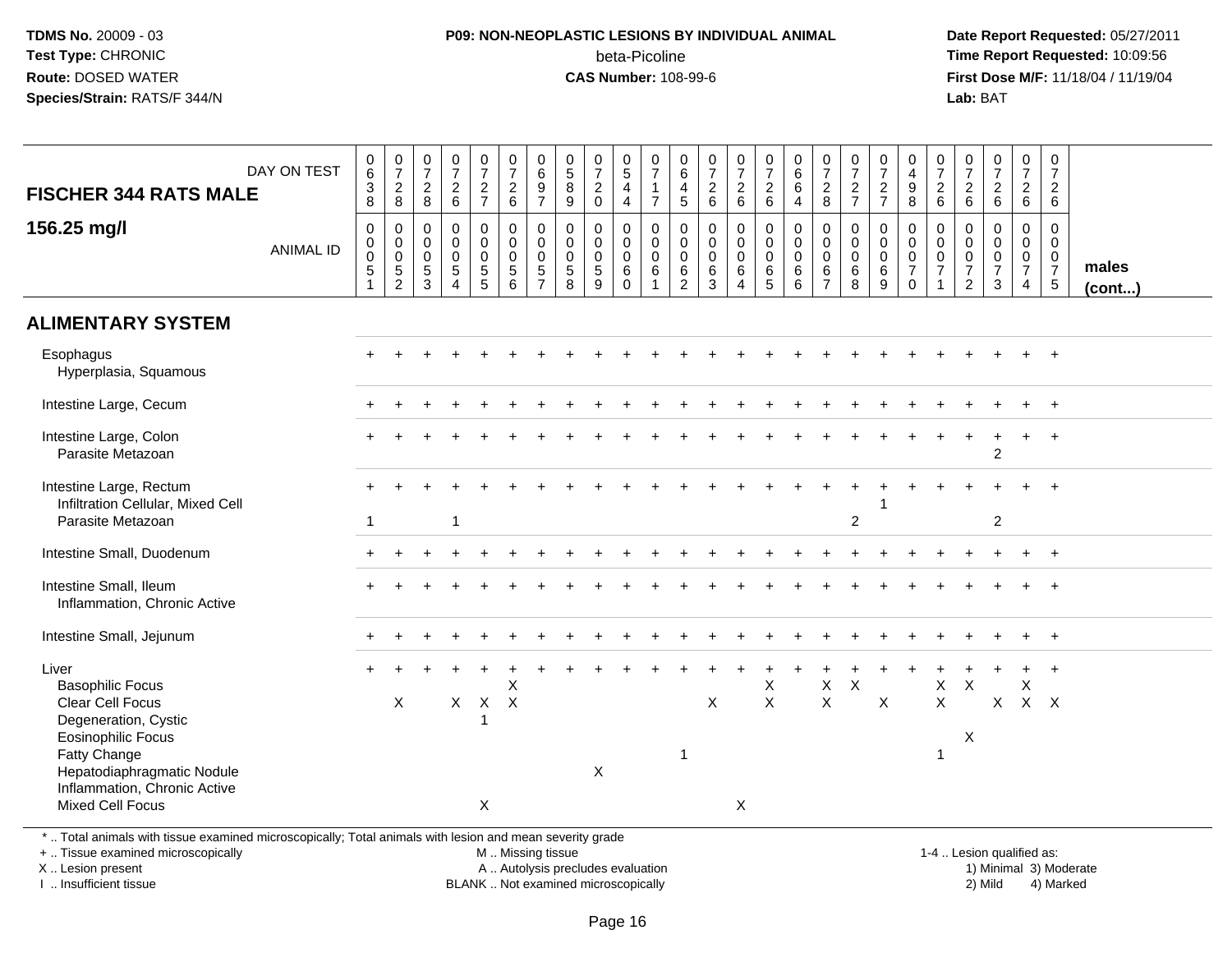## **P09: NON-NEOPLASTIC LESIONS BY INDIVIDUAL ANIMAL** beta-Picoline**beta-Picoline**<br> **CAS Number:** 108-99-6<br> **CAS Number:** 108-99-6<br> **CAS Number:** 108-99-6

 **Date Report Requested:** 05/27/2011 **First Dose M/F:** 11/18/04 / 11/19/04<br>Lab: BAT **Lab:** BAT

| DAY ON TEST<br><b>FISCHER 344 RATS MALE</b>                                                                                           | 0<br>0<br>0<br>3<br>8                                         | $\frac{0}{7}$<br>$\sqrt{2}$<br>8                          | $\frac{0}{7}$<br>$\overline{c}$<br>8                | $\begin{array}{c} 0 \\ 7 \end{array}$<br>$\begin{array}{c} 2 \\ 6 \end{array}$ | $\frac{0}{7}$<br>$\frac{2}{7}$                              | $\frac{0}{7}$<br>$\frac{2}{6}$                       | $\begin{array}{c} 0 \\ 6 \end{array}$<br>$\frac{9}{7}$ | $\begin{array}{c} 0 \\ 5 \end{array}$<br>$^8_9$                                    | $\frac{0}{7}$<br>$^2_{\rm 0}$                              | $\begin{array}{c} 0 \\ 5 \end{array}$<br>$\overline{4}$<br>4 | $\begin{array}{c} 0 \\ 7 \end{array}$<br>$\frac{1}{7}$   | $_6^0$<br>4<br>5                                              | $\begin{array}{c} 0 \\ 7 \end{array}$<br>$^2\phantom{1}6$ | $\begin{smallmatrix}0\\7\end{smallmatrix}$<br>$\begin{array}{c} 2 \\ 6 \end{array}$ | $\begin{array}{c} 0 \\ 7 \end{array}$<br>$\begin{array}{c} 2 \\ 6 \end{array}$             | $\begin{array}{c} 0 \\ 6 \end{array}$<br>6<br>4               | $\frac{0}{7}$<br>$\overline{c}$<br>8                             | $\frac{0}{7}$<br>$\frac{2}{7}$                        | $\frac{0}{7}$<br>$\frac{2}{7}$                   | $\begin{array}{c} 0 \\ 4 \\ 9 \\ 8 \end{array}$            | $\begin{array}{c} 0 \\ 7 \end{array}$<br>$^2\phantom{1}6$        | $\frac{0}{7}$<br>$\begin{array}{c} 2 \\ 6 \end{array}$             | $\begin{array}{c} 0 \\ 7 \end{array}$<br>$\frac{2}{6}$                        | $\frac{0}{7}$<br>$\frac{2}{6}$                                 | $\begin{array}{c} 0 \\ 7 \end{array}$<br>$\frac{2}{6}$   |                 |
|---------------------------------------------------------------------------------------------------------------------------------------|---------------------------------------------------------------|-----------------------------------------------------------|-----------------------------------------------------|--------------------------------------------------------------------------------|-------------------------------------------------------------|------------------------------------------------------|--------------------------------------------------------|------------------------------------------------------------------------------------|------------------------------------------------------------|--------------------------------------------------------------|----------------------------------------------------------|---------------------------------------------------------------|-----------------------------------------------------------|-------------------------------------------------------------------------------------|--------------------------------------------------------------------------------------------|---------------------------------------------------------------|------------------------------------------------------------------|-------------------------------------------------------|--------------------------------------------------|------------------------------------------------------------|------------------------------------------------------------------|--------------------------------------------------------------------|-------------------------------------------------------------------------------|----------------------------------------------------------------|----------------------------------------------------------|-----------------|
| 156.25 mg/l<br><b>ANIMAL ID</b>                                                                                                       | $\boldsymbol{0}$<br>$\mathbf 0$<br>$\mathbf 0$<br>$\mathbf 5$ | 0<br>$\pmb{0}$<br>$\mathsf 0$<br>$\sqrt{5}$<br>$\sqrt{2}$ | $\mathbf 0$<br>$\mathbf 0$<br>$\mathbf 0$<br>5<br>3 | $\mathbf 0$<br>$\mathbf 0$<br>$\mathsf 0$<br>$\,$ 5 $\,$<br>$\overline{4}$     | $\mathbf 0$<br>$\mathbf 0$<br>$\mathsf{O}$<br>$\frac{5}{5}$ | $\pmb{0}$<br>$\pmb{0}$<br>$\pmb{0}$<br>$\frac{5}{6}$ | $\pmb{0}$<br>$\pmb{0}$<br>$\pmb{0}$<br>$\frac{5}{7}$   | $\mathbf 0$<br>$\mathbf 0$<br>$\mathbf 0$<br>$\begin{array}{c} 5 \\ 8 \end{array}$ | $\mathbf 0$<br>$\pmb{0}$<br>$\mathbf 0$<br>$\sqrt{5}$<br>9 | $\mathbf 0$<br>0<br>$\mathsf{O}\xspace$<br>$\,6$<br>$\Omega$ | 0<br>$\mathbf 0$<br>$\mathsf 0$<br>$\,6$<br>$\mathbf{1}$ | $\Omega$<br>$\mathbf 0$<br>$\mathbf 0$<br>6<br>$\overline{2}$ | $\mathbf 0$<br>$\mathbf 0$<br>$\pmb{0}$<br>$\frac{6}{3}$  | $\mathbf 0$<br>$\mathsf 0$<br>$\pmb{0}$<br>$\,6\,$<br>$\overline{4}$                | $\mathsf{O}\xspace$<br>$\mathbf 0$<br>$\mathsf 0$<br>$\begin{array}{c} 6 \\ 5 \end{array}$ | $\pmb{0}$<br>$\mathbf 0$<br>$\mathbf 0$<br>$\,6\,$<br>$\,6\,$ | $\mathbf 0$<br>$\mathbf 0$<br>$\mathbf 0$<br>6<br>$\overline{7}$ | $\mathbf 0$<br>$\pmb{0}$<br>$\pmb{0}$<br>$\,6\,$<br>8 | $\Omega$<br>$\mathbf 0$<br>$\mathbf 0$<br>6<br>9 | 0<br>$\pmb{0}$<br>$\pmb{0}$<br>$\overline{7}$<br>$\pmb{0}$ | $\mathbf 0$<br>$\mathbf 0$<br>$\mathsf 0$<br>$\overline{7}$<br>1 | $\mathbf 0$<br>$\Omega$<br>0<br>$\boldsymbol{7}$<br>$\overline{2}$ | $\mathbf 0$<br>$\mathbf 0$<br>$\mathsf 0$<br>$\boldsymbol{7}$<br>$\mathbf{3}$ | $\mathbf 0$<br>0<br>$\mathsf{O}\xspace$<br>$\overline{7}$<br>4 | $\mathbf 0$<br>$\mathbf 0$<br>$\pmb{0}$<br>$\frac{7}{5}$ | males<br>(cont) |
| Necrosis<br>Vacuolization Cytoplasmic<br>Bile Duct, Hyperplasia<br>Centrilobular, Atrophy<br>Periportal, Fibrosis<br>Vein, Dilatation |                                                               | $\overline{2}$                                            | 1<br>$\mathbf{3}$                                   | $\overline{c}$<br>$\mathfrak{S}$                                               | $\mathbf{3}$                                                | 3                                                    | 3                                                      |                                                                                    | 1<br>$\mathfrak{S}$                                        |                                                              | 3                                                        | 3                                                             | 3                                                         | $\mathbf{3}$                                                                        | 3                                                                                          | 3<br>$\mathbf{3}$                                             | $\overline{c}$<br>$\mathfrak{Z}$                                 | 3                                                     | $\overline{2}$                                   |                                                            | 3                                                                | 3                                                                  |                                                                               | $\overline{2}$                                                 | $\overline{2}$<br>$\mathbf 1$                            |                 |
| Mesentery<br>Fat, Necrosis                                                                                                            |                                                               |                                                           |                                                     |                                                                                | $\ddot{}$<br>$\mathbf{1}$                                   |                                                      |                                                        |                                                                                    |                                                            |                                                              |                                                          |                                                               |                                                           |                                                                                     |                                                                                            |                                                               |                                                                  |                                                       | $\ddot{}$<br>$\overline{1}$                      |                                                            |                                                                  | $\ddot{}$<br>$\overline{2}$                                        |                                                                               |                                                                |                                                          |                 |
| Pancreas<br><b>Infiltration Cellular</b><br>Acinus, Atrophy                                                                           |                                                               | 1                                                         | $\overline{1}$                                      | $\mathbf{3}$                                                                   |                                                             | $\overline{2}$                                       | 3                                                      | $\overline{\mathbf{1}}$                                                            |                                                            |                                                              | 3                                                        | $\mathbf{3}$                                                  |                                                           | $\mathbf{1}$                                                                        | $\overline{1}$                                                                             | $1 \quad 1$                                                   |                                                                  |                                                       | 3                                                |                                                            |                                                                  |                                                                    | $\mathbf{1}$                                                                  |                                                                | $\mathbf 1$                                              |                 |
| <b>Salivary Glands</b><br><b>Infiltration Cellular</b><br>Duct, Inflammation                                                          |                                                               |                                                           |                                                     |                                                                                |                                                             |                                                      |                                                        |                                                                                    |                                                            |                                                              |                                                          |                                                               |                                                           |                                                                                     |                                                                                            |                                                               |                                                                  |                                                       |                                                  |                                                            |                                                                  |                                                                    |                                                                               |                                                                |                                                          |                 |
| Stomach, Forestomach<br>Angiectasis                                                                                                   |                                                               |                                                           |                                                     |                                                                                |                                                             |                                                      |                                                        |                                                                                    |                                                            |                                                              |                                                          |                                                               |                                                           |                                                                                     |                                                                                            |                                                               |                                                                  |                                                       |                                                  |                                                            |                                                                  |                                                                    |                                                                               |                                                                |                                                          |                 |
| Fibrosis<br>Hyperplasia, Squamous<br>Inflammation<br>Ulcer                                                                            |                                                               | $\mathbf{1}$                                              | $\overline{1}$                                      |                                                                                |                                                             |                                                      | 3<br>$\mathbf{3}$                                      | -1                                                                                 |                                                            | 3<br>$\boldsymbol{2}$                                        |                                                          | $\mathbf{1}$                                                  | $\overline{c}$<br>$\overline{2}$                          | $\overline{2}$<br>$\overline{2}$                                                    |                                                                                            | $\overline{2}$<br>$\overline{1}$<br>$\mathbf{3}$              |                                                                  |                                                       |                                                  | 3                                                          |                                                                  | 3<br>$\overline{c}$                                                |                                                                               |                                                                |                                                          |                 |
| Stomach, Glandular<br>Angiectasis                                                                                                     |                                                               |                                                           |                                                     |                                                                                |                                                             |                                                      |                                                        |                                                                                    |                                                            |                                                              |                                                          |                                                               |                                                           |                                                                                     |                                                                                            |                                                               |                                                                  |                                                       |                                                  |                                                            |                                                                  |                                                                    |                                                                               |                                                                |                                                          |                 |
| Erosion<br>Inflammation, Chronic Active<br>Metaplasia, Squamous                                                                       |                                                               |                                                           |                                                     |                                                                                | -1                                                          |                                                      | $\sqrt{2}$<br>$\overline{1}$                           |                                                                                    | $\overline{2}$                                             |                                                              |                                                          |                                                               |                                                           |                                                                                     |                                                                                            |                                                               |                                                                  |                                                       |                                                  |                                                            |                                                                  |                                                                    |                                                                               |                                                                |                                                          |                 |

\* .. Total animals with tissue examined microscopically; Total animals with lesion and mean severity grade

+ .. Tissue examined microscopically

X .. Lesion present

I .. Insufficient tissue

M .. Missing tissue

BLANK .. Not examined microscopically

 1-4 .. Lesion qualified as: A .. Autolysis precludes evaluation 19 and 10 minimal 3) Moderate 1 and 20 minimal 3) Moderate 19 minimal 3) Moderat<br>19 and 19 and 19 and 19 and 19 and 19 and 19 and 19 and 19 and 19 and 19 and 19 and 19 and 19 and 19 and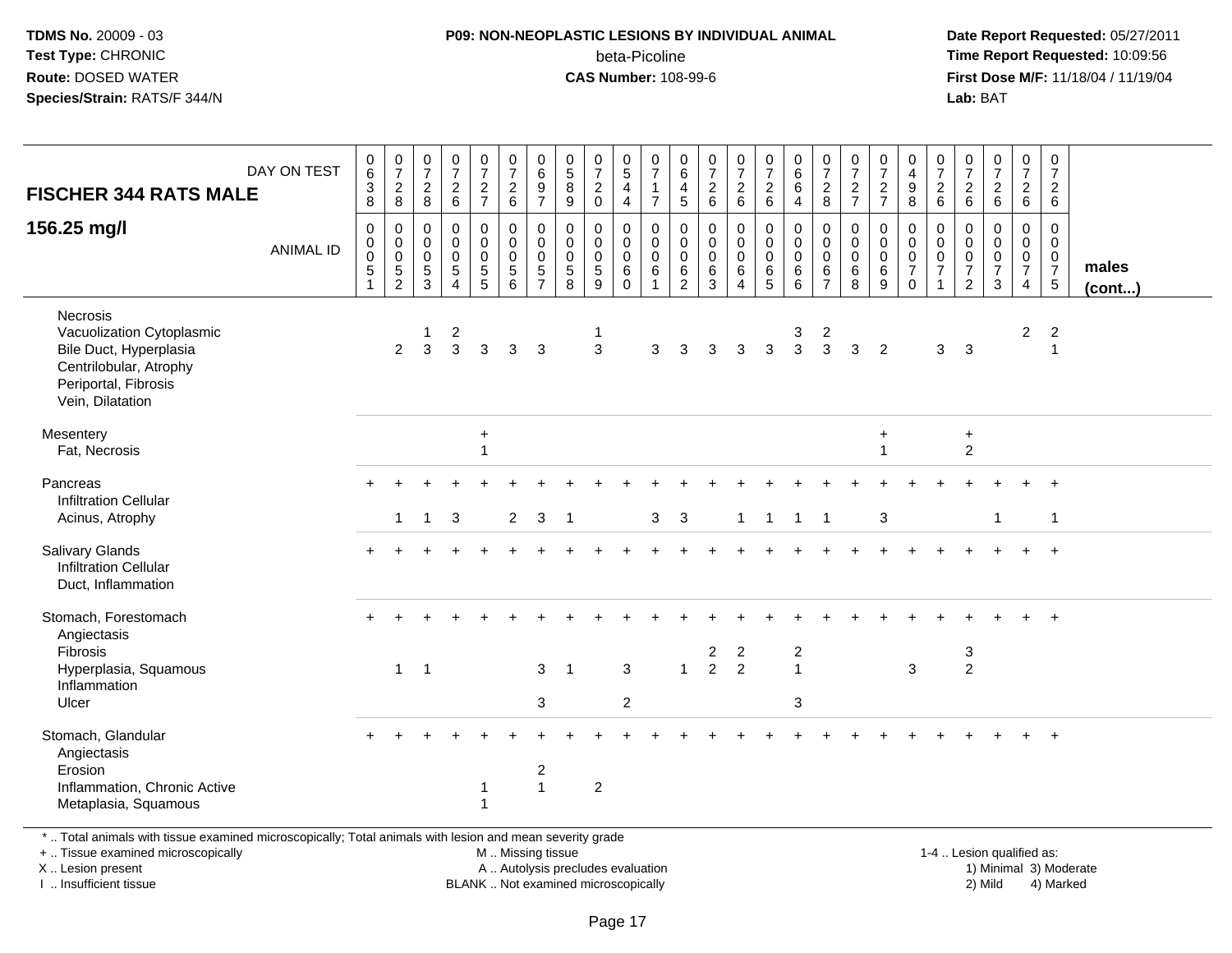### **P09: NON-NEOPLASTIC LESIONS BY INDIVIDUAL ANIMAL** beta-Picoline**beta-Picoline**<br> **CAS Number:** 108-99-6<br> **CAS Number:** 108-99-6<br> **CAS Number:** 108-99-6

 **Date Report Requested:** 05/27/2011 **First Dose M/F:** 11/18/04 / 11/19/04 Lab: BAT **Lab:** BAT

| DAY ON TEST<br><b>FISCHER 344 RATS MALE</b>                                                            | $\mathbf 0$<br>$6\phantom{a}$<br>$\sqrt{3}$<br>8                              | $\frac{0}{7}$<br>$\frac{2}{8}$                                            | $\frac{0}{7}$<br>$_{\rm 8}^2$                    | $\frac{0}{7}$<br>$\begin{array}{c} 2 \\ 6 \end{array}$            | $\frac{0}{7}$<br>$\frac{2}{7}$                                           | $\frac{0}{7}$<br>$\begin{array}{c} 2 \\ 6 \end{array}$    | 0<br>$\,6\,$<br>$\boldsymbol{9}$<br>$\overline{7}$              | 0<br>$\overline{5}$<br>$\, 8$<br>9                           | $\frac{0}{7}$<br>$^2_{\rm 0}$             | $\begin{matrix} 0 \\ 5 \end{matrix}$<br>$\overline{4}$<br>$\overline{4}$ | $\frac{0}{7}$<br>$\mathbf{1}$<br>$\overline{7}$ | $\begin{matrix} 0 \\ 6 \end{matrix}$<br>$\overline{4}$<br>$\overline{5}$ | $\frac{0}{7}$<br>$\begin{array}{c} 2 \\ 6 \end{array}$  | $\frac{0}{7}$<br>$\begin{array}{c} 2 \\ 6 \end{array}$ | $\frac{0}{7}$<br>$\frac{2}{6}$                                         | $\begin{array}{c} 0 \\ 6 \end{array}$<br>$\,6\,$<br>$\overline{4}$ | 0<br>$\overline{7}$<br>$_{\rm 8}^2$                            | $\frac{0}{7}$<br>$\frac{2}{7}$                      | $\frac{0}{7}$<br>$\frac{2}{7}$                          | 0<br>$\begin{array}{c} 4 \\ 9 \end{array}$<br>$\overline{8}$             | $\frac{0}{7}$<br>$^2\phantom{1}6$                      | 0<br>$\boldsymbol{7}$<br>$^2\phantom{1}6$            | $\frac{0}{7}$<br>$\begin{array}{c} 2 \\ 6 \end{array}$         | $\frac{0}{7}$<br>$\begin{array}{c} 2 \\ 6 \end{array}$                 | 0<br>$\overline{7}$<br>$\overline{a}$<br>6                                  |                       |
|--------------------------------------------------------------------------------------------------------|-------------------------------------------------------------------------------|---------------------------------------------------------------------------|--------------------------------------------------|-------------------------------------------------------------------|--------------------------------------------------------------------------|-----------------------------------------------------------|-----------------------------------------------------------------|--------------------------------------------------------------|-------------------------------------------|--------------------------------------------------------------------------|-------------------------------------------------|--------------------------------------------------------------------------|---------------------------------------------------------|--------------------------------------------------------|------------------------------------------------------------------------|--------------------------------------------------------------------|----------------------------------------------------------------|-----------------------------------------------------|---------------------------------------------------------|--------------------------------------------------------------------------|--------------------------------------------------------|------------------------------------------------------|----------------------------------------------------------------|------------------------------------------------------------------------|-----------------------------------------------------------------------------|-----------------------|
| 156.25 mg/l<br><b>ANIMAL ID</b>                                                                        | $\mathbf 0$<br>$\mathbf 0$<br>$\mathbf 0$<br>$\overline{5}$<br>$\overline{1}$ | $\mathbf 0$<br>$\mathbf 0$<br>$\mathbf 0$<br>$\sqrt{5}$<br>$\overline{2}$ | 0<br>0<br>$\mathsf{O}\xspace$<br>$\sqrt{5}$<br>3 | 0<br>$\overline{0}$<br>$\mathsf{O}\xspace$<br>5<br>$\overline{4}$ | $\mathbf 0$<br>$\mathbf 0$<br>$\mathsf{O}\xspace$<br>$\overline{5}$<br>5 | $\pmb{0}$<br>$\pmb{0}$<br>$\mathbf 0$<br>$\,$ 5 $\,$<br>6 | 0<br>$\mathbf 0$<br>$\mathbf 0$<br>$\sqrt{5}$<br>$\overline{7}$ | $\mathbf 0$<br>$\mathbf 0$<br>$\mathbf 0$<br>$\sqrt{5}$<br>8 | 0<br>$\mathbf 0$<br>$\mathbf 0$<br>5<br>9 | 0<br>$\mathbf 0$<br>$\mathsf{O}\xspace$<br>$\,6\,$<br>$\Omega$           | 0<br>$\pmb{0}$<br>$\mathbf 0$<br>6              | $\boldsymbol{0}$<br>$\mathbf 0$<br>$\mathsf{O}\xspace$<br>$\frac{6}{2}$  | $\mathbf 0$<br>$\mathbf 0$<br>$\mathbf 0$<br>$\,6$<br>3 | 0<br>$\mathbf 0$<br>$\mathbf 0$<br>6<br>$\overline{4}$ | $\mathbf 0$<br>$\mathbf 0$<br>$\mathbf 0$<br>$\,6\,$<br>$\overline{5}$ | $\pmb{0}$<br>$\pmb{0}$<br>$\overline{0}$<br>6<br>6                 | $\mathbf 0$<br>$\pmb{0}$<br>$\mathbf 0$<br>6<br>$\overline{7}$ | $\mathbf 0$<br>$\mathbf 0$<br>$\mathbf 0$<br>6<br>8 | 0<br>$\mathsf{O}\xspace$<br>$\mathsf 0$<br>$\,6\,$<br>9 | 0<br>$\mathbf 0$<br>$\mathsf{O}\xspace$<br>$\overline{7}$<br>$\mathbf 0$ | 0<br>$\mathbf 0$<br>$\mathbf 0$<br>$\overline{7}$<br>1 | 0<br>$\mathbf 0$<br>$\pmb{0}$<br>$\overline{7}$<br>2 | $\mathbf 0$<br>$\mathbf 0$<br>$\pmb{0}$<br>$\overline{7}$<br>3 | 0<br>$\mathbf 0$<br>$\overline{0}$<br>$\overline{7}$<br>$\overline{4}$ | $\mathbf 0$<br>$\Omega$<br>$\mathbf 0$<br>$\overline{7}$<br>$5\phantom{.0}$ | males<br>$($ cont $)$ |
| <b>CARDIOVASCULAR SYSTEM</b>                                                                           |                                                                               |                                                                           |                                                  |                                                                   |                                                                          |                                                           |                                                                 |                                                              |                                           |                                                                          |                                                 |                                                                          |                                                         |                                                        |                                                                        |                                                                    |                                                                |                                                     |                                                         |                                                                          |                                                        |                                                      |                                                                |                                                                        |                                                                             |                       |
| <b>Blood Vessel</b><br>Aorta, Mineralization                                                           |                                                                               |                                                                           |                                                  |                                                                   |                                                                          |                                                           |                                                                 |                                                              |                                           |                                                                          | $\overline{2}$                                  |                                                                          |                                                         |                                                        |                                                                        |                                                                    |                                                                |                                                     |                                                         |                                                                          |                                                        |                                                      |                                                                |                                                                        | $^{+}$                                                                      |                       |
| Heart<br>Cardiomyopathy<br>Mineralization<br>Atrium, Thrombosis<br>Valve, Inflammation, Chronic Active | 2                                                                             | 3                                                                         | 3                                                | 3                                                                 | $\overline{2}$                                                           | 3                                                         | $\overline{c}$<br>3                                             |                                                              | 3                                         | $\blacktriangleleft$                                                     | $\mathbf{3}$<br>$\overline{2}$                  | $\overline{c}$                                                           | 3                                                       | $\overline{2}$                                         | 3                                                                      | 3                                                                  | 3                                                              | 3                                                   | 3                                                       |                                                                          | 3                                                      | 3                                                    | 3                                                              | $\overline{4}$                                                         | $^{+}$<br>3                                                                 |                       |
| <b>ENDOCRINE SYSTEM</b>                                                                                |                                                                               |                                                                           |                                                  |                                                                   |                                                                          |                                                           |                                                                 |                                                              |                                           |                                                                          |                                                 |                                                                          |                                                         |                                                        |                                                                        |                                                                    |                                                                |                                                     |                                                         |                                                                          |                                                        |                                                      |                                                                |                                                                        |                                                                             |                       |
| <b>Adrenal Cortex</b><br>Hyperplasia                                                                   |                                                                               |                                                                           |                                                  |                                                                   |                                                                          |                                                           | $\overline{c}$                                                  |                                                              |                                           |                                                                          |                                                 |                                                                          |                                                         |                                                        |                                                                        |                                                                    |                                                                |                                                     | $\boldsymbol{2}$                                        |                                                                          |                                                        |                                                      |                                                                | $\mathbf{1}$                                                           | +<br>$\overline{2}$                                                         |                       |
| Adrenal Medulla<br>Hyperplasia                                                                         |                                                                               | 1                                                                         |                                                  | 3                                                                 |                                                                          |                                                           | $\overline{2}$                                                  | $\overline{2}$                                               |                                           |                                                                          |                                                 |                                                                          |                                                         | $\ddot{}$                                              |                                                                        |                                                                    |                                                                |                                                     |                                                         |                                                                          |                                                        |                                                      | $\ddot{}$                                                      | $\ddot{}$<br>$\overline{2}$                                            | $^{+}$                                                                      |                       |
| Islets, Pancreatic<br>Hyperplasia                                                                      |                                                                               |                                                                           |                                                  |                                                                   |                                                                          |                                                           |                                                                 |                                                              |                                           |                                                                          |                                                 |                                                                          |                                                         |                                                        |                                                                        |                                                                    |                                                                |                                                     |                                                         |                                                                          |                                                        |                                                      |                                                                | $\ddot{}$                                                              | $+$                                                                         |                       |
| Parathyroid Gland                                                                                      | $\pm$                                                                         | $\ddot{}$                                                                 | М                                                | $\ddot{}$                                                         |                                                                          |                                                           |                                                                 |                                                              |                                           |                                                                          |                                                 |                                                                          |                                                         |                                                        |                                                                        |                                                                    |                                                                |                                                     |                                                         |                                                                          |                                                        |                                                      |                                                                | $\ddot{}$                                                              | $+$                                                                         |                       |
| <b>Pituitary Gland</b><br>Pars Distalis, Hyperplasia                                                   |                                                                               |                                                                           |                                                  | 3                                                                 |                                                                          |                                                           | $\ddot{}$                                                       | $\overline{c}$                                               |                                           |                                                                          |                                                 |                                                                          | 1                                                       |                                                        |                                                                        | -1                                                                 |                                                                |                                                     |                                                         |                                                                          |                                                        |                                                      |                                                                |                                                                        | $+$                                                                         |                       |
| <b>Thyroid Gland</b><br>C-cell, Hyperplasia<br>Follicle, Cyst                                          |                                                                               |                                                                           |                                                  |                                                                   |                                                                          |                                                           |                                                                 |                                                              | $\ddot{}$<br>$\overline{2}$               |                                                                          |                                                 |                                                                          |                                                         | $\ddot{}$                                              | $\ddot{}$<br>3                                                         | $\ddot{}$                                                          |                                                                |                                                     |                                                         |                                                                          |                                                        |                                                      |                                                                | $\ddot{}$                                                              | $^{+}$                                                                      |                       |

\* .. Total animals with tissue examined microscopically; Total animals with lesion and mean severity grade

+ .. Tissue examined microscopically

X .. Lesion present

I .. Insufficient tissue

M .. Missing tissue

A .. Autolysis precludes evaluation

BLANK .. Not examined microscopically 2) Mild 4) Marked

1-4 .. Lesion qualified as: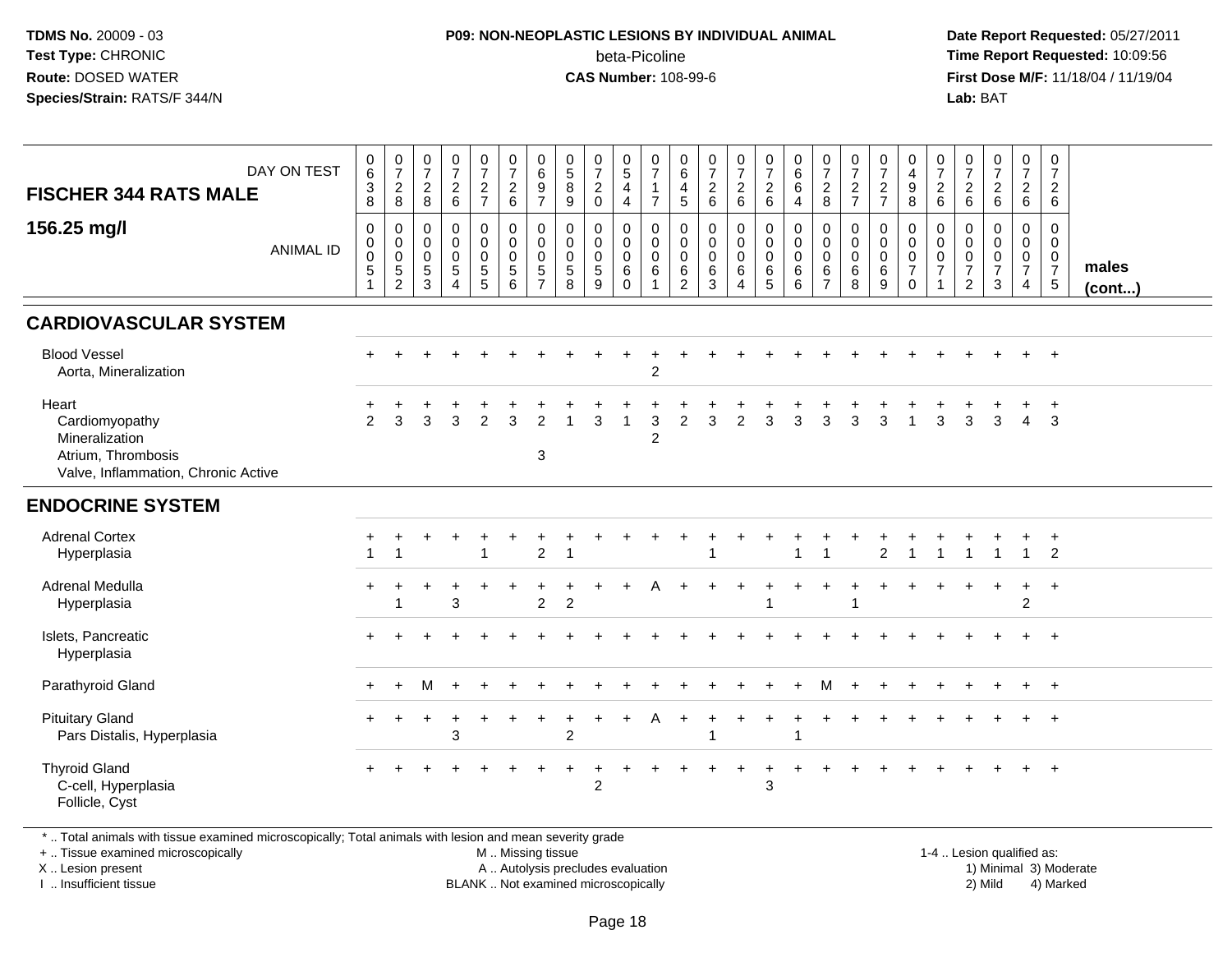## **P09: NON-NEOPLASTIC LESIONS BY INDIVIDUAL ANIMAL**beta-Picoline<br>CAS Number: 108-99-6

| DAY ON TEST<br><b>FISCHER 344 RATS MALE</b>                                                                                                                                                   | 0<br>6<br>$_8^3$                                       | $\begin{array}{c} 0 \\ 7 \end{array}$<br>$_{\rm 8}^2$ | $\,0\,$<br>$\overline{7}$<br>$_{\rm 8}^2$          | $\begin{array}{c} 0 \\ 7 \end{array}$<br>$\frac{2}{6}$                  | $\begin{smallmatrix}0\\7\end{smallmatrix}$<br>$\frac{2}{7}$ | $\pmb{0}$<br>$\overline{7}$<br>$\overline{c}$<br>6 | $\pmb{0}$<br>$\,6\,$<br>9<br>$\overline{7}$                                | 0<br>$\sqrt{5}$<br>8<br>$9\,$                                            | $\frac{0}{7}$<br>$\overline{c}$<br>$\mathbf 0$ | 0<br>5<br>4<br>$\overline{4}$             | $\boldsymbol{0}$<br>$\overline{7}$<br>1<br>$\overline{7}$ | 0<br>$\,6\,$<br>4<br>$\sqrt{5}$              | $\frac{0}{7}$<br>$\overline{c}$<br>$\,6\,$ | $\begin{array}{c} 0 \\ 7 \end{array}$<br>$\frac{2}{6}$     | 0<br>$\overline{7}$<br>$\overline{c}$<br>$\,6\,$ | 0<br>6<br>6<br>$\overline{4}$   | 0<br>$\overline{7}$<br>$\overline{2}$<br>8          | $\frac{0}{7}$<br>$\frac{2}{7}$                      | $\mathbf 0$<br>$\overline{7}$<br>$\frac{2}{7}$ | 0<br>$\overline{4}$<br>$_{8}^{\rm 9}$                                        | 0<br>$\overline{7}$<br>$\overline{c}$<br>$\,6\,$ | 0<br>$\overline{7}$<br>$\overline{c}$<br>$6\phantom{1}6$                      | $\frac{0}{7}$<br>$\overline{2}$<br>$\,6\,$   | $\pmb{0}$<br>$\overline{7}$<br>$\begin{array}{c} 2 \\ 6 \end{array}$        | $\pmb{0}$<br>$\overline{7}$<br>$\overline{2}$<br>6                          |                        |
|-----------------------------------------------------------------------------------------------------------------------------------------------------------------------------------------------|--------------------------------------------------------|-------------------------------------------------------|----------------------------------------------------|-------------------------------------------------------------------------|-------------------------------------------------------------|----------------------------------------------------|----------------------------------------------------------------------------|--------------------------------------------------------------------------|------------------------------------------------|-------------------------------------------|-----------------------------------------------------------|----------------------------------------------|--------------------------------------------|------------------------------------------------------------|--------------------------------------------------|---------------------------------|-----------------------------------------------------|-----------------------------------------------------|------------------------------------------------|------------------------------------------------------------------------------|--------------------------------------------------|-------------------------------------------------------------------------------|----------------------------------------------|-----------------------------------------------------------------------------|-----------------------------------------------------------------------------|------------------------|
| 156.25 mg/l<br><b>ANIMAL ID</b>                                                                                                                                                               | 0<br>$\mathbf 0$<br>$\pmb{0}$<br>$5\,$<br>$\mathbf{1}$ | 0<br>$\mathbf 0$<br>0<br>5<br>$\overline{2}$          | 0<br>$\mathbf 0$<br>$\mathbf 0$<br>$\sqrt{5}$<br>3 | 0<br>$\mathbf 0$<br>$\mathbf 0$<br>$\sqrt{5}$<br>$\boldsymbol{\Lambda}$ | 0<br>$\mathbf 0$<br>$\mathbf 0$<br>$\frac{5}{5}$            | $\mathbf 0$<br>$\mathbf 0$<br>0<br>$\sqrt{5}$<br>6 | $\mathbf 0$<br>$\mathbf 0$<br>$\mathbf 0$<br>$\,$ 5 $\,$<br>$\overline{7}$ | $\mathbf 0$<br>$\mathbf 0$<br>$\mathbf 0$<br>$\sqrt{5}$<br>8             | 0<br>0<br>0<br>5<br>9                          | 0<br>$\mathbf 0$<br>0<br>6<br>$\mathbf 0$ | 0<br>$\mathbf 0$<br>$\mathbf 0$<br>6<br>$\overline{1}$    | $\mathbf 0$<br>0<br>0<br>6<br>$\overline{2}$ | 0<br>$\mathbf 0$<br>$\mathbf 0$<br>6<br>3  | 0<br>$\mathbf 0$<br>$\mathbf 0$<br>$\,6$<br>$\overline{4}$ | 0<br>$\mathbf 0$<br>$\mathbf 0$<br>$\,6$<br>5    | 0<br>$\mathbf 0$<br>0<br>6<br>6 | $\mathbf 0$<br>$\Omega$<br>0<br>6<br>$\overline{7}$ | $\mathbf 0$<br>$\mathbf 0$<br>$\mathbf 0$<br>6<br>8 | 0<br>$\mathbf 0$<br>$\mathbf 0$<br>6<br>9      | $\mathbf 0$<br>$\mathbf 0$<br>$\mathbf 0$<br>$\boldsymbol{7}$<br>$\mathbf 0$ | 0<br>$\Omega$<br>0<br>$\overline{7}$             | $\mathbf 0$<br>$\mathbf 0$<br>$\mathbf 0$<br>$\overline{7}$<br>$\overline{2}$ | 0<br>$\mathbf 0$<br>0<br>$\overline{7}$<br>3 | 0<br>$\mathbf 0$<br>$\mathsf{O}\xspace$<br>$\overline{7}$<br>$\overline{4}$ | $\mathbf 0$<br>$\mathbf 0$<br>$\pmb{0}$<br>$\overline{7}$<br>$\overline{5}$ | males<br>(cont)        |
| Follicular Cell, Hyperplasia                                                                                                                                                                  |                                                        |                                                       |                                                    |                                                                         |                                                             |                                                    |                                                                            |                                                                          |                                                |                                           |                                                           |                                              |                                            |                                                            |                                                  | $\mathbf{1}$                    |                                                     |                                                     |                                                |                                                                              |                                                  |                                                                               |                                              |                                                                             |                                                                             |                        |
| <b>GENERAL BODY SYSTEM</b>                                                                                                                                                                    |                                                        |                                                       |                                                    |                                                                         |                                                             |                                                    |                                                                            |                                                                          |                                                |                                           |                                                           |                                              |                                            |                                                            |                                                  |                                 |                                                     |                                                     |                                                |                                                                              |                                                  |                                                                               |                                              |                                                                             |                                                                             |                        |
| Peritoneum                                                                                                                                                                                    |                                                        |                                                       |                                                    |                                                                         |                                                             |                                                    |                                                                            |                                                                          |                                                |                                           |                                                           |                                              |                                            |                                                            |                                                  |                                 |                                                     |                                                     |                                                |                                                                              |                                                  |                                                                               |                                              |                                                                             |                                                                             |                        |
| <b>GENITAL SYSTEM</b>                                                                                                                                                                         |                                                        |                                                       |                                                    |                                                                         |                                                             |                                                    |                                                                            |                                                                          |                                                |                                           |                                                           |                                              |                                            |                                                            |                                                  |                                 |                                                     |                                                     |                                                |                                                                              |                                                  |                                                                               |                                              |                                                                             |                                                                             |                        |
| Epididymis<br>Degeneration, Fatty                                                                                                                                                             |                                                        | $\overline{2}$                                        |                                                    |                                                                         |                                                             |                                                    |                                                                            |                                                                          |                                                |                                           |                                                           |                                              |                                            |                                                            |                                                  |                                 |                                                     |                                                     |                                                |                                                                              |                                                  |                                                                               |                                              |                                                                             | $\overline{+}$                                                              |                        |
| <b>Preputial Gland</b><br>Cyst<br>Hyperplasia, Squamous                                                                                                                                       |                                                        |                                                       | 2                                                  |                                                                         |                                                             |                                                    |                                                                            |                                                                          |                                                |                                           |                                                           |                                              |                                            |                                                            |                                                  |                                 |                                                     |                                                     |                                                |                                                                              |                                                  |                                                                               |                                              |                                                                             | $\overline{+}$                                                              |                        |
| Inflammation                                                                                                                                                                                  |                                                        | $\overline{1}$                                        |                                                    | $\overline{c}$                                                          |                                                             |                                                    |                                                                            |                                                                          |                                                |                                           |                                                           |                                              |                                            |                                                            |                                                  |                                 | -1                                                  |                                                     |                                                |                                                                              |                                                  | 1                                                                             |                                              |                                                                             |                                                                             |                        |
| Prostate<br>Inflammation                                                                                                                                                                      |                                                        |                                                       | $\mathfrak{p}$                                     |                                                                         |                                                             |                                                    |                                                                            |                                                                          | $\mathfrak{p}$                                 |                                           | $\overline{\Lambda}$                                      |                                              |                                            |                                                            |                                                  |                                 |                                                     | $\overline{2}$                                      | 3                                              |                                                                              |                                                  | $\overline{2}$                                                                | $\overline{2}$                               |                                                                             | $\ddot{}$<br>$\overline{2}$                                                 |                        |
| Seminal Vesicle<br>Dilatation                                                                                                                                                                 |                                                        |                                                       |                                                    |                                                                         |                                                             |                                                    |                                                                            |                                                                          |                                                |                                           | 3                                                         |                                              |                                            |                                                            |                                                  |                                 |                                                     |                                                     |                                                |                                                                              |                                                  |                                                                               |                                              |                                                                             | $\overline{+}$                                                              |                        |
| <b>Testes</b><br>Atrophy<br>Interstitial Cell, Hyperplasia                                                                                                                                    |                                                        | +<br>3                                                |                                                    |                                                                         |                                                             |                                                    |                                                                            | 1                                                                        | 3                                              |                                           | 3                                                         |                                              |                                            | $\mathcal{P}$                                              | -1                                               |                                 | 1                                                   | -1                                                  |                                                |                                                                              | 2                                                |                                                                               | $\mathbf 1$                                  |                                                                             | $\overline{+}$                                                              |                        |
| <b>HEMATOPOIETIC SYSTEM</b>                                                                                                                                                                   |                                                        |                                                       |                                                    |                                                                         |                                                             |                                                    |                                                                            |                                                                          |                                                |                                           |                                                           |                                              |                                            |                                                            |                                                  |                                 |                                                     |                                                     |                                                |                                                                              |                                                  |                                                                               |                                              |                                                                             |                                                                             |                        |
| <b>Bone Marrow</b>                                                                                                                                                                            |                                                        |                                                       |                                                    |                                                                         |                                                             |                                                    |                                                                            |                                                                          |                                                |                                           |                                                           |                                              |                                            |                                                            |                                                  |                                 |                                                     |                                                     |                                                |                                                                              |                                                  |                                                                               |                                              |                                                                             | $+$                                                                         |                        |
| Lymph Node                                                                                                                                                                                    | $\ddot{}$                                              |                                                       |                                                    |                                                                         |                                                             |                                                    | $\ddot{}$                                                                  |                                                                          |                                                | $\ddot{}$                                 |                                                           | $\ddot{}$                                    |                                            |                                                            |                                                  | $\ddot{}$                       |                                                     |                                                     |                                                |                                                                              |                                                  | $+$                                                                           | $+$                                          |                                                                             |                                                                             |                        |
| *  Total animals with tissue examined microscopically; Total animals with lesion and mean severity grade<br>+  Tissue examined microscopically<br>X  Lesion present<br>I  Insufficient tissue |                                                        |                                                       |                                                    |                                                                         |                                                             | M  Missing tissue                                  |                                                                            | A  Autolysis precludes evaluation<br>BLANK  Not examined microscopically |                                                |                                           |                                                           |                                              |                                            |                                                            |                                                  |                                 |                                                     |                                                     |                                                |                                                                              |                                                  |                                                                               | 1-4  Lesion qualified as:<br>2) Mild         |                                                                             | 4) Marked                                                                   | 1) Minimal 3) Moderate |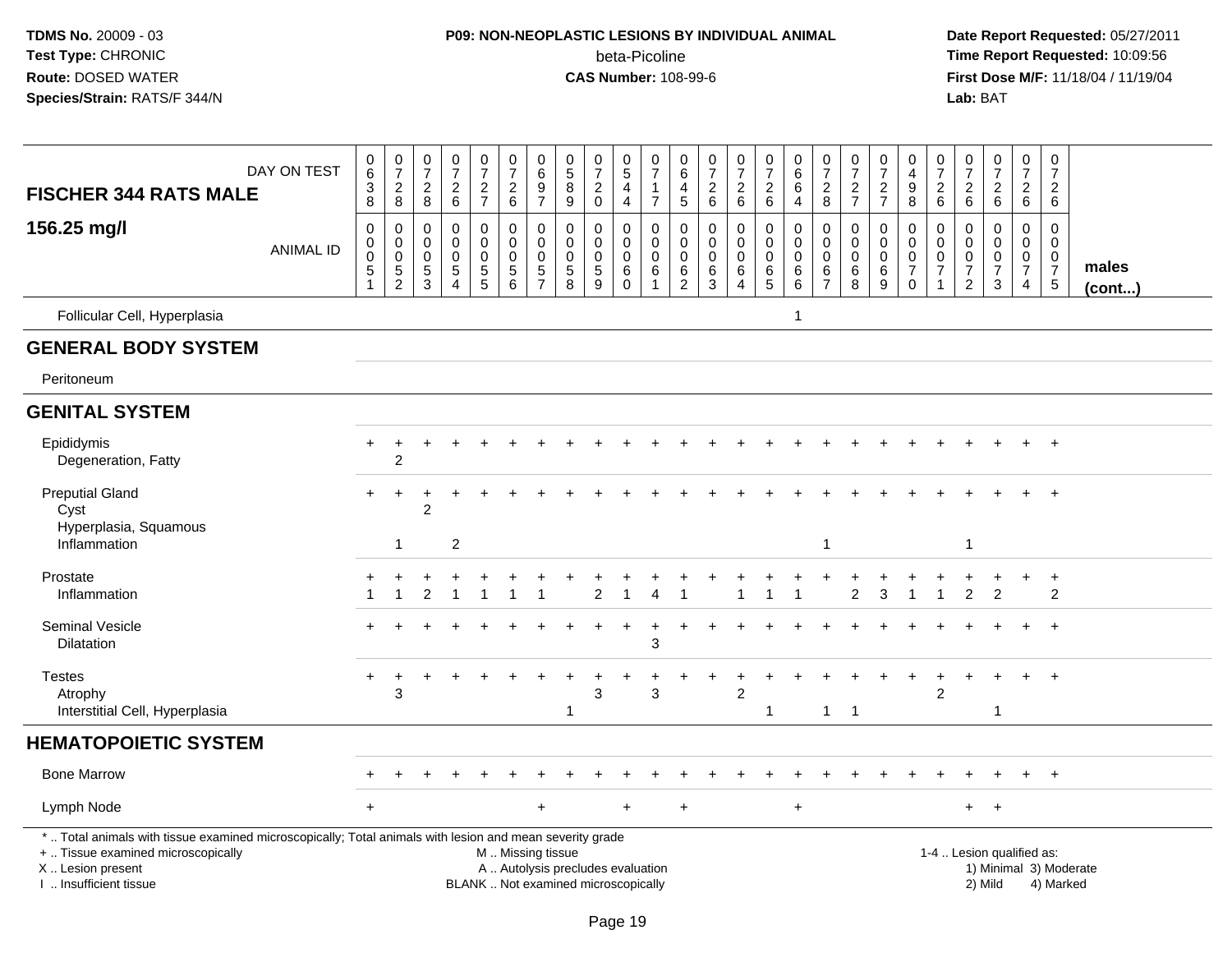### **P09: NON-NEOPLASTIC LESIONS BY INDIVIDUAL ANIMAL** beta-Picoline**beta-Picoline**<br> **CAS Number:** 108-99-6<br> **CAS Number:** 108-99-6<br> **CAS Number:** 108-99-6

 **Date Report Requested:** 05/27/2011 **First Dose M/F:** 11/18/04 / 11/19/04<br>**Lab:** BAT **Lab:** BAT

| DAY ON TEST                                                                                                                     | $\begin{matrix} 0 \\ 6 \end{matrix}$ | $\frac{0}{7}$                    | $\frac{0}{7}$              | $\frac{0}{7}$               | $\frac{0}{7}$               | $\frac{0}{7}$              | $_6^0$                           | $\begin{array}{c} 0 \\ 5 \\ 8 \end{array}$ | $\frac{0}{7}$              | $\begin{array}{c} 0 \\ 5 \end{array}$ | $\frac{0}{7}$                  | 0<br>$\,6\,$            | $\frac{0}{7}$              | $\frac{0}{7}$                    | $\frac{0}{7}$             | $\begin{array}{c} 0 \\ 6 \end{array}$ | $\frac{0}{7}$             | $\frac{0}{7}$              | $\frac{0}{7}$    | 0<br>4                        | $\frac{0}{7}$       | $\frac{0}{7}$                    | $\frac{0}{7}$               | 0<br>$\overline{7}$           | 0<br>$\overline{7}$                        |              |
|---------------------------------------------------------------------------------------------------------------------------------|--------------------------------------|----------------------------------|----------------------------|-----------------------------|-----------------------------|----------------------------|----------------------------------|--------------------------------------------|----------------------------|---------------------------------------|--------------------------------|-------------------------|----------------------------|----------------------------------|---------------------------|---------------------------------------|---------------------------|----------------------------|------------------|-------------------------------|---------------------|----------------------------------|-----------------------------|-------------------------------|--------------------------------------------|--------------|
| <b>FISCHER 344 RATS MALE</b>                                                                                                    | $\ensuremath{\mathsf{3}}$<br>8       | $\frac{2}{8}$                    | $\boldsymbol{2}$<br>8      | $\boldsymbol{2}$<br>6       | $\frac{2}{7}$               | $\frac{2}{6}$              | $\frac{9}{7}$                    | $9\,$                                      | $\frac{2}{0}$              | 4<br>$\overline{4}$                   | $\mathbf{1}$<br>$\overline{7}$ | 4<br>5                  | $rac{2}{6}$                | $\overline{2}$<br>$6\phantom{1}$ | $\frac{2}{6}$             | $6\phantom{a}$<br>$\overline{4}$      | $\frac{2}{8}$             | $\frac{2}{7}$              | $\frac{2}{7}$    | $\boldsymbol{9}$<br>8         | $\frac{2}{6}$       | $\sqrt{2}$<br>$\,6\,$            | $\overline{2}$<br>6         | $\frac{2}{6}$                 | $\begin{array}{c} 2 \\ 6 \end{array}$      |              |
|                                                                                                                                 |                                      |                                  |                            |                             |                             |                            |                                  |                                            |                            |                                       |                                |                         |                            |                                  |                           |                                       |                           |                            |                  |                               |                     |                                  |                             |                               |                                            |              |
| 156.25 mg/l                                                                                                                     | 0<br>$\mathbf 0$                     | $\mathbf 0$<br>$\pmb{0}$         | $\mathbf 0$<br>$\mathbf 0$ | $\mathbf 0$<br>$\mathbf 0$  | $\mathbf 0$<br>$\mathsf{O}$ | $\mathbf 0$<br>$\mathbf 0$ | $\mathbf 0$<br>$\mathbf 0$       | $\Omega$<br>0                              | $\mathbf 0$<br>$\mathbf 0$ | 0<br>0                                | $\mathbf 0$<br>$\mathsf 0$     | 0<br>$\mathbf 0$        | $\mathbf 0$<br>$\mathbf 0$ | $\mathbf{0}$<br>$\mathbf 0$      | 0<br>$\pmb{0}$            | $\mathbf 0$<br>$\pmb{0}$              | $\mathbf 0$<br>0          | $\mathbf 0$<br>$\mathbf 0$ | 0<br>$\mathbf 0$ | $\mathbf 0$<br>$\mathbf 0$    | $\mathbf 0$<br>0    | $\mathbf 0$<br>$\mathbf 0$       | $\mathbf 0$<br>$\pmb{0}$    | $\mathbf{0}$<br>$\mathbf 0$   | $\mathbf 0$<br>$\mathbf 0$                 |              |
| <b>ANIMAL ID</b>                                                                                                                | $\mathsf{O}\xspace$                  | $\pmb{0}$                        | $\mathbf 0$                | $\Omega$                    | 0                           | $\mathbf 0$                | $\mathbf 0$                      | 0                                          | $\mathbf 0$                | $\mathsf 0$                           | $\mathsf 0$                    | $\mathbf 0$             | $\mathbf 0$                | $\mathbf 0$                      | $\mathbf 0$               | $\pmb{0}$                             | $\mathbf 0$               | $\pmb{0}$                  | $\mathbf 0$      | $\mathbf 0$<br>$\overline{7}$ | 0<br>$\overline{7}$ | 0                                | $\pmb{0}$<br>$\overline{7}$ | $\mathbf 0$<br>$\overline{7}$ | $\begin{smallmatrix}0\\7\end{smallmatrix}$ | males        |
|                                                                                                                                 | $\overline{5}$                       | $\overline{5}$<br>$\overline{2}$ | $\sqrt{5}$<br>3            | 5<br>$\boldsymbol{\Lambda}$ | 5<br>5                      | $\overline{5}$<br>6        | $\overline{5}$<br>$\overline{7}$ | $\sqrt{5}$<br>8                            | $\sqrt{5}$<br>9            | $\,6\,$<br>$\Omega$                   | $\,6\,$<br>$\overline{1}$      | $\,6$<br>$\overline{2}$ | $\,6\,$<br>3               | 6<br>$\overline{4}$              | $\,6\,$<br>$\overline{5}$ | $\,6\,$<br>$6\phantom{1}$             | $\,6\,$<br>$\overline{7}$ | $\,6\,$<br>8               | $\,6\,$<br>9     | $\Omega$                      |                     | $\overline{7}$<br>$\overline{2}$ | 3                           | $\overline{4}$                | $\sqrt{5}$                                 | $($ cont $)$ |
| Deep Cervical, Hemorrhage<br>Mediastinal, Ectasia<br>Mediastinal, Hyperplasia<br>Mediastinal, Infiltration Cellular, Mixed Cell |                                      |                                  |                            |                             |                             |                            |                                  |                                            |                            |                                       |                                | $\overline{c}$          |                            |                                  |                           | $\overline{2}$                        |                           |                            |                  |                               |                     |                                  | 3                           |                               |                                            |              |
| Lymph Node, Mandibular                                                                                                          | м                                    | м                                | M                          | M                           | M                           | M                          | M                                | M                                          | M                          | M                                     | M                              | M                       | M                          | M                                | M                         | M                                     | M                         | M                          | M                | M                             | M                   | M                                | M M M                       |                               |                                            |              |
| Lymph Node, Mesenteric<br>Ectasia                                                                                               |                                      |                                  |                            |                             |                             |                            |                                  |                                            |                            |                                       |                                |                         |                            |                                  |                           |                                       |                           |                            |                  |                               |                     |                                  |                             |                               | $\ddot{}$                                  |              |
| Spleen<br>Hyperplasia, Lymphoid                                                                                                 |                                      |                                  |                            |                             |                             |                            |                                  |                                            |                            |                                       |                                |                         |                            |                                  |                           |                                       |                           |                            |                  |                               |                     |                                  |                             |                               |                                            |              |
| Capsule, Hemorrhage                                                                                                             |                                      |                                  |                            |                             |                             |                            |                                  |                                            |                            | $\overline{c}$                        |                                |                         |                            |                                  |                           |                                       |                           |                            |                  |                               |                     |                                  |                             |                               |                                            |              |
| Lymphoid Follicle, Depletion Cellular                                                                                           |                                      |                                  |                            |                             |                             |                            |                                  |                                            |                            |                                       | 3                              |                         |                            |                                  |                           |                                       |                           |                            |                  |                               |                     |                                  |                             |                               |                                            |              |
| Thymus                                                                                                                          |                                      |                                  |                            |                             |                             |                            |                                  |                                            |                            |                                       |                                |                         |                            |                                  |                           |                                       |                           |                            |                  |                               |                     |                                  |                             | $\ddot{}$                     | $+$                                        |              |
| <b>INTEGUMENTARY SYSTEM</b>                                                                                                     |                                      |                                  |                            |                             |                             |                            |                                  |                                            |                            |                                       |                                |                         |                            |                                  |                           |                                       |                           |                            |                  |                               |                     |                                  |                             |                               |                                            |              |
| <b>Mammary Gland</b>                                                                                                            |                                      |                                  |                            |                             |                             |                            |                                  |                                            |                            |                                       |                                |                         |                            |                                  |                           |                                       |                           |                            |                  |                               |                     |                                  |                             | ∔                             | м                                          |              |
| Galactocele                                                                                                                     |                                      |                                  |                            |                             |                             |                            |                                  |                                            |                            |                                       |                                |                         |                            |                                  |                           |                                       |                           | -1                         | 1                |                               |                     |                                  |                             |                               |                                            |              |
| Hyperplasia                                                                                                                     |                                      |                                  |                            |                             |                             | -1                         |                                  |                                            |                            |                                       |                                |                         |                            |                                  |                           |                                       |                           |                            |                  | $\overline{c}$                |                     |                                  |                             |                               |                                            |              |
| Inflammation                                                                                                                    |                                      |                                  | 1                          |                             |                             |                            |                                  |                                            |                            |                                       |                                |                         |                            |                                  |                           |                                       |                           |                            |                  |                               |                     |                                  |                             |                               |                                            |              |
| Skin<br>Inflammation, Chronic Active<br>Subcutaneous Tissue, Infiltration Cellular,<br><b>Mixed Cell</b>                        |                                      |                                  |                            |                             |                             |                            |                                  |                                            |                            |                                       |                                |                         |                            |                                  |                           |                                       |                           |                            |                  |                               | 3                   |                                  |                             |                               |                                            |              |

## **MUSCULOSKELETAL SYSTEM**

\* .. Total animals with tissue examined microscopically; Total animals with lesion and mean severity grade

+ .. Tissue examined microscopically

X .. Lesion present

I .. Insufficient tissue

 M .. Missing tissueA .. Autolysis precludes evaluation

1-4 .. Lesion qualified as:<br>1) Minimal 3) Moderate BLANK .. Not examined microscopically 2) Mild 4) Marked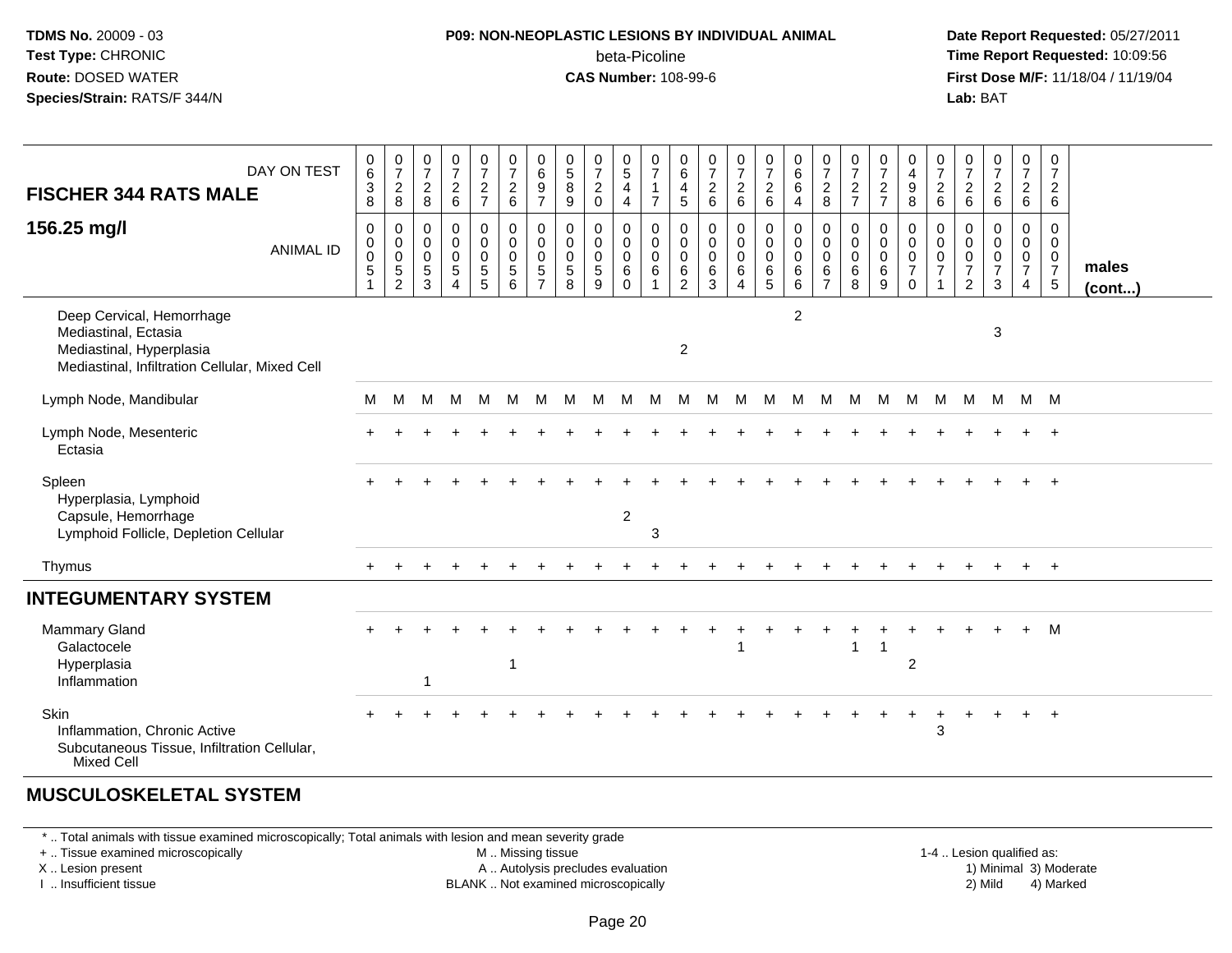## **P09: NON-NEOPLASTIC LESIONS BY INDIVIDUAL ANIMAL**beta-Picoline<br>CAS Number: 108-99-6

| DAY ON TEST<br><b>FISCHER 344 RATS MALE</b>                                                                                                                                                   | $\pmb{0}$<br>$\,6\,$<br>$\sqrt{3}$<br>8                        | $\frac{0}{7}$<br>$\overline{c}$<br>8                               | $\frac{0}{7}$<br>$\sqrt{2}$<br>8                          | $\frac{0}{7}$<br>$\overline{a}$<br>$\,6\,$          | $\frac{0}{7}$<br>$\overline{a}$<br>$\overline{7}$ | $\begin{array}{c} 0 \\ 7 \end{array}$<br>$\sqrt{2}$<br>$\,6\,$                                | 0<br>$\,6\,$<br>9<br>$\overline{7}$                                 | 0<br>$\overline{5}$<br>8<br>9                              | $\begin{array}{c} 0 \\ 7 \end{array}$<br>$\overline{c}$<br>$\mathbf 0$ | 0<br>$\overline{5}$<br>4<br>$\overline{4}$             | $\begin{array}{c} 0 \\ 7 \end{array}$<br>$\mathbf{1}$<br>$\overline{7}$ | 0<br>$\,6\,$<br>$\overline{4}$<br>$\sqrt{5}$                            | $\frac{0}{7}$<br>$\sqrt{2}$<br>6                       | $\frac{0}{7}$<br>$\frac{2}{6}$                               | $\frac{0}{7}$<br>$\overline{2}$<br>6                              | 0<br>$\overline{6}$<br>6<br>$\overline{4}$ | $\frac{0}{7}$<br>$\boldsymbol{2}$<br>8                       | $\frac{0}{7}$<br>$\frac{2}{7}$                         | $\begin{array}{c} 0 \\ 7 \end{array}$<br>$\sqrt{2}$<br>$\overline{7}$ | 0<br>$\overline{a}$<br>$\boldsymbol{9}$<br>8                            | 0<br>$\overline{7}$<br>$\sqrt{2}$<br>$6\phantom{1}$ | $\frac{0}{7}$<br>$\sqrt{2}$<br>$6\phantom{1}$                    | $\frac{0}{7}$<br>$\frac{2}{6}$                                            | $\mathbf 0$<br>$\overline{7}$<br>$\sqrt{2}$<br>$6\phantom{1}$                  | $\mathbf 0$<br>$\overline{7}$<br>$\overline{2}$<br>6                    |                       |
|-----------------------------------------------------------------------------------------------------------------------------------------------------------------------------------------------|----------------------------------------------------------------|--------------------------------------------------------------------|-----------------------------------------------------------|-----------------------------------------------------|---------------------------------------------------|-----------------------------------------------------------------------------------------------|---------------------------------------------------------------------|------------------------------------------------------------|------------------------------------------------------------------------|--------------------------------------------------------|-------------------------------------------------------------------------|-------------------------------------------------------------------------|--------------------------------------------------------|--------------------------------------------------------------|-------------------------------------------------------------------|--------------------------------------------|--------------------------------------------------------------|--------------------------------------------------------|-----------------------------------------------------------------------|-------------------------------------------------------------------------|-----------------------------------------------------|------------------------------------------------------------------|---------------------------------------------------------------------------|--------------------------------------------------------------------------------|-------------------------------------------------------------------------|-----------------------|
| 156.25 mg/l<br><b>ANIMAL ID</b>                                                                                                                                                               | $\mathbf 0$<br>$\Omega$<br>0<br>$\overline{5}$<br>$\mathbf{1}$ | $\boldsymbol{0}$<br>$\overline{0}$<br>$\mathbf 0$<br>$\frac{5}{2}$ | $\pmb{0}$<br>$\mathbf 0$<br>0<br>$\sqrt{5}$<br>$\sqrt{3}$ | $\mathbf 0$<br>$\Omega$<br>0<br>5<br>$\overline{4}$ | $\mathbf 0$<br>$\mathbf 0$<br>0<br>$\frac{5}{5}$  | $\mathbf 0$<br>$\mathbf 0$<br>$\mathbf 0$<br>$\,$ 5 $\,$<br>$\,6\,$                           | $\mathbf 0$<br>$\Omega$<br>$\Omega$<br>$\sqrt{5}$<br>$\overline{7}$ | $\mathbf 0$<br>$\Omega$<br>$\Omega$<br>$\overline{5}$<br>8 | 0<br>$\mathbf 0$<br>0<br>$\sqrt{5}$<br>9                               | 0<br>$\mathbf 0$<br>$\mathbf 0$<br>$\,6\,$<br>$\Omega$ | $\mathbf 0$<br>$\mathbf 0$<br>$\mathbf 0$<br>$\,6$                      | $\mathbf 0$<br>$\mathbf{0}$<br>$\mathbf 0$<br>$\,6\,$<br>$\overline{c}$ | $\mathbf 0$<br>$\Omega$<br>$\mathbf 0$<br>$\,6\,$<br>3 | 0<br>$\mathbf 0$<br>$\mathbf 0$<br>$\,6\,$<br>$\overline{4}$ | $\mathbf 0$<br>$\mathbf 0$<br>$\mathbf 0$<br>6<br>$5\phantom{.0}$ | $\mathbf 0$<br>$\Omega$<br>0<br>6<br>6     | $\mathbf 0$<br>$\mathbf 0$<br>0<br>$\,6\,$<br>$\overline{7}$ | $\mathbf 0$<br>$\Omega$<br>$\mathbf 0$<br>$\,6\,$<br>8 | 0<br>$\mathbf 0$<br>0<br>$\,6$<br>9                                   | $\mathbf 0$<br>$\mathbf 0$<br>$\mathbf 0$<br>$\overline{7}$<br>$\Omega$ | 0<br>$\mathbf{0}$<br>0<br>$\overline{7}$            | $\mathbf 0$<br>$\Omega$<br>0<br>$\overline{7}$<br>$\overline{2}$ | $\mathsf 0$<br>$\mathbf 0$<br>$\pmb{0}$<br>$\overline{7}$<br>$\mathbf{3}$ | $\mathbf 0$<br>$\mathbf{0}$<br>$\mathbf 0$<br>$\overline{7}$<br>$\overline{4}$ | $\mathbf 0$<br>$\Omega$<br>$\mathbf 0$<br>$\overline{7}$<br>$\,$ 5 $\,$ | males<br>$($ cont $)$ |
| Bone<br>Inflammation, Chronic Active                                                                                                                                                          |                                                                |                                                                    |                                                           |                                                     |                                                   |                                                                                               |                                                                     |                                                            |                                                                        | 3                                                      |                                                                         |                                                                         |                                                        |                                                              |                                                                   |                                            |                                                              |                                                        |                                                                       |                                                                         |                                                     |                                                                  |                                                                           |                                                                                | $\ddot{}$                                                               |                       |
| <b>NERVOUS SYSTEM</b>                                                                                                                                                                         |                                                                |                                                                    |                                                           |                                                     |                                                   |                                                                                               |                                                                     |                                                            |                                                                        |                                                        |                                                                         |                                                                         |                                                        |                                                              |                                                                   |                                            |                                                              |                                                        |                                                                       |                                                                         |                                                     |                                                                  |                                                                           |                                                                                |                                                                         |                       |
| <b>Brain</b><br>Compression                                                                                                                                                                   |                                                                |                                                                    | 2                                                         |                                                     |                                                   |                                                                                               |                                                                     |                                                            | $\overline{2}$                                                         |                                                        |                                                                         |                                                                         |                                                        | 3                                                            |                                                                   |                                            |                                                              | $\overline{2}$                                         |                                                                       | 3                                                                       |                                                     |                                                                  |                                                                           |                                                                                |                                                                         |                       |
| <b>RESPIRATORY SYSTEM</b>                                                                                                                                                                     |                                                                |                                                                    |                                                           |                                                     |                                                   |                                                                                               |                                                                     |                                                            |                                                                        |                                                        |                                                                         |                                                                         |                                                        |                                                              |                                                                   |                                            |                                                              |                                                        |                                                                       |                                                                         |                                                     |                                                                  |                                                                           |                                                                                |                                                                         |                       |
| Lung<br>Alveolar Epithelium, Hyperplasia<br>Alveolar Epithelium, Metaplasia, Squamous                                                                                                         |                                                                |                                                                    |                                                           |                                                     |                                                   |                                                                                               |                                                                     |                                                            |                                                                        | 2                                                      |                                                                         |                                                                         | 1                                                      |                                                              |                                                                   |                                            |                                                              |                                                        |                                                                       |                                                                         | $\overline{2}$                                      |                                                                  |                                                                           |                                                                                | $\ddot{}$                                                               |                       |
| Nose<br>Foreign Body<br>Inflammation<br>Mineralization<br>Respiratory Epithelium, Hyperplasia<br>Respiratory Epithelium, Metaplasia, Squamous<br>Squamous Epithelium, Hyperplasia             | $\overline{1}$<br>3<br>$\sqrt{2}$                              |                                                                    | $\overline{2}$<br>$\mathbf{1}$                            | 3<br>$\mathbf{3}$<br>$\mathbf{1}$                   | $\overline{c}$<br>$\overline{2}$                  |                                                                                               | 3<br>3                                                              |                                                            | $\boldsymbol{2}$<br>$\overline{2}$                                     |                                                        |                                                                         | 2<br>$\overline{c}$<br>$\overline{c}$                                   |                                                        |                                                              |                                                                   | 3<br>$\overline{2}$                        |                                                              | $\overline{1}$<br>$\overline{1}$                       | $\overline{1}$                                                        |                                                                         |                                                     | $\overline{2}$<br>$\mathbf{1}$                                   | $\boldsymbol{2}$<br>$\overline{2}$<br>$\overline{2}$                      | $\overline{2}$<br>$\overline{2}$                                               | $\overline{1}$                                                          |                       |
| Trachea                                                                                                                                                                                       |                                                                |                                                                    |                                                           |                                                     |                                                   |                                                                                               |                                                                     |                                                            |                                                                        |                                                        |                                                                         |                                                                         |                                                        |                                                              |                                                                   |                                            |                                                              |                                                        |                                                                       |                                                                         |                                                     |                                                                  |                                                                           | $+$                                                                            | $+$                                                                     |                       |
| <b>SPECIAL SENSES SYSTEM</b>                                                                                                                                                                  |                                                                |                                                                    |                                                           |                                                     |                                                   |                                                                                               |                                                                     |                                                            |                                                                        |                                                        |                                                                         |                                                                         |                                                        |                                                              |                                                                   |                                            |                                                              |                                                        |                                                                       |                                                                         |                                                     |                                                                  |                                                                           |                                                                                |                                                                         |                       |
| Eye<br>Cataract<br>Retina, Degeneration                                                                                                                                                       |                                                                |                                                                    |                                                           |                                                     |                                                   |                                                                                               |                                                                     |                                                            |                                                                        | -1                                                     |                                                                         |                                                                         |                                                        |                                                              |                                                                   |                                            |                                                              |                                                        | $\overline{c}$                                                        |                                                                         |                                                     |                                                                  |                                                                           |                                                                                | $+$                                                                     |                       |
| *  Total animals with tissue examined microscopically; Total animals with lesion and mean severity grade<br>+  Tissue examined microscopically<br>X  Lesion present<br>I  Insufficient tissue |                                                                |                                                                    |                                                           |                                                     |                                                   | M  Missing tissue<br>A  Autolysis precludes evaluation<br>BLANK  Not examined microscopically |                                                                     |                                                            |                                                                        |                                                        |                                                                         |                                                                         |                                                        |                                                              |                                                                   |                                            |                                                              |                                                        |                                                                       |                                                                         |                                                     |                                                                  | 1-4  Lesion qualified as:<br>2) Mild                                      |                                                                                | 1) Minimal 3) Moderate<br>4) Marked                                     |                       |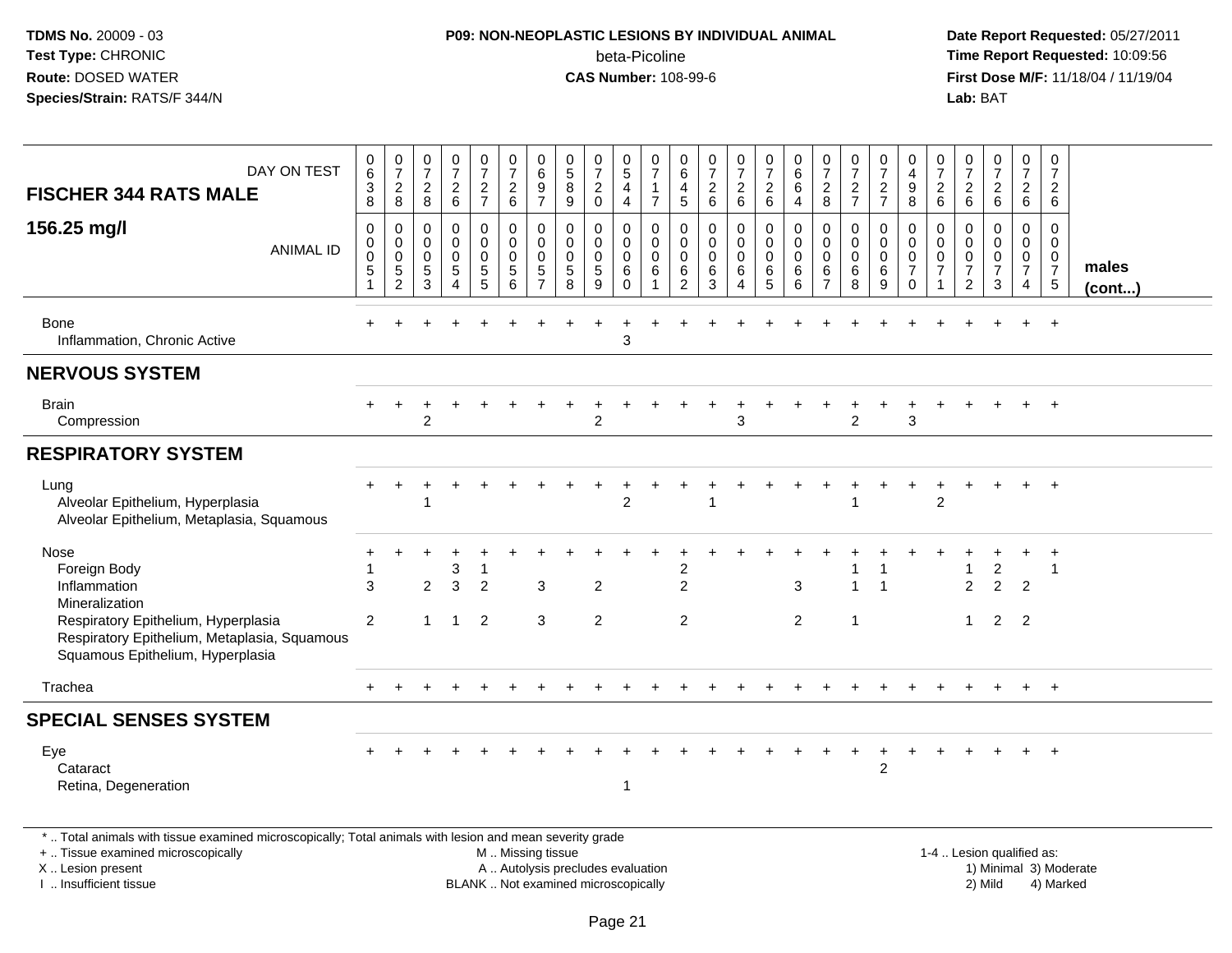### **P09: NON-NEOPLASTIC LESIONS BY INDIVIDUAL ANIMAL** beta-Picoline**beta-Picoline**<br> **CAS Number:** 108-99-6<br> **CAS Number:** 108-99-6<br> **CAS Number:** 108-99-6

 **Date Report Requested:** 05/27/2011 **First Dose M/F:** 11/18/04 / 11/19/04 Lab: BAT **Lab:** BAT

| <b>FISCHER 344 RATS MALE</b>                                                                                                               | DAY ON TEST      | $\boldsymbol{0}$<br>$\,6\,$<br>$\mathbf{3}$<br>8 | $\frac{0}{7}$<br>$\overline{c}$<br>8                              | $\frac{0}{7}$<br>$\boldsymbol{2}$<br>8               | $\frac{0}{7}$<br>$\overline{c}$<br>$\,6\,$                                | $\begin{smallmatrix}0\\7\end{smallmatrix}$<br>$\overline{c}$<br>$\overline{7}$ | $\frac{0}{7}$<br>$\overline{c}$<br>$\,6\,$         | $\begin{matrix} 0 \\ 6 \end{matrix}$<br>9<br>$\overline{7}$                               | $\begin{array}{c} 0 \\ 5 \end{array}$<br>$\,8\,$<br>9                 | $\frac{0}{7}$<br>$\overline{c}$<br>$\mathbf 0$ | $\begin{array}{c} 0 \\ 5 \end{array}$<br>$\overline{4}$<br>$\overline{4}$ | $\frac{0}{7}$                              | $\begin{array}{c} 0 \\ 6 \end{array}$<br>$\overline{4}$<br>$\sqrt{5}$ | $\frac{0}{7}$<br>$\overline{c}$<br>$\,6\,$                    | $\frac{0}{7}$<br>$\overline{c}$<br>6                           | 0726                                            | $\begin{array}{c} 0 \\ 6 \end{array}$<br>$\,6\,$<br>4 | 0<br>$\boldsymbol{7}$<br>$\sqrt{2}$<br>8 | $\frac{0}{7}$<br>$\overline{c}$<br>$\overline{ }$                   | $\frac{0}{7}$<br>$\overline{c}$<br>$\overline{7}$ | 0<br>$\overline{4}$<br>$\boldsymbol{9}$<br>8                      | 0<br>$\overline{7}$<br>$\overline{c}$<br>6      | $\frac{0}{7}$<br>$\boldsymbol{2}$<br>6                   | $\frac{0}{7}$<br>$\overline{c}$<br>$\,6\,$ | $\mathbf 0$<br>$\boldsymbol{7}$<br>$\overline{c}$<br>$6\phantom{1}$ | 0<br>$\overline{7}$<br>$\overline{2}$<br>6  |                       |
|--------------------------------------------------------------------------------------------------------------------------------------------|------------------|--------------------------------------------------|-------------------------------------------------------------------|------------------------------------------------------|---------------------------------------------------------------------------|--------------------------------------------------------------------------------|----------------------------------------------------|-------------------------------------------------------------------------------------------|-----------------------------------------------------------------------|------------------------------------------------|---------------------------------------------------------------------------|--------------------------------------------|-----------------------------------------------------------------------|---------------------------------------------------------------|----------------------------------------------------------------|-------------------------------------------------|-------------------------------------------------------|------------------------------------------|---------------------------------------------------------------------|---------------------------------------------------|-------------------------------------------------------------------|-------------------------------------------------|----------------------------------------------------------|--------------------------------------------|---------------------------------------------------------------------|---------------------------------------------|-----------------------|
| 156.25 mg/l                                                                                                                                | <b>ANIMAL ID</b> | 0<br>$\pmb{0}$<br>$\pmb{0}$<br>5                 | 0<br>$\pmb{0}$<br>$\mathbf 0$<br>$\overline{5}$<br>$\overline{2}$ | $\pmb{0}$<br>$\pmb{0}$<br>$\boldsymbol{0}$<br>5<br>3 | $_{\rm 0}^{\rm 0}$<br>$\pmb{0}$<br>$\,$ 5 $\,$<br>$\overline{\mathbf{4}}$ | 0<br>$\mathsf 0$<br>$\mathsf 0$<br>$\sqrt{5}$<br>5                             | $_{\rm 0}^{\rm 0}$<br>$\pmb{0}$<br>$\sqrt{5}$<br>6 | $\begin{smallmatrix} 0\\0 \end{smallmatrix}$<br>$\pmb{0}$<br>$\sqrt{5}$<br>$\overline{ }$ | $\begin{smallmatrix} 0\\0 \end{smallmatrix}$<br>$\mathbf 0$<br>5<br>8 | 0<br>$\pmb{0}$<br>$\mathsf{O}$<br>5<br>9       | $\begin{smallmatrix}0\\0\\0\end{smallmatrix}$<br>6<br>$\mathbf 0$         | $_{\rm 0}^{\rm 0}$<br>$\pmb{0}$<br>$\,6\,$ | $_{\rm 0}^{\rm 0}$<br>$\pmb{0}$<br>$\,6\,$<br>2                       | $\begin{smallmatrix}0\\0\\0\end{smallmatrix}$<br>$\,6\,$<br>3 | $_{\rm 0}^{\rm 0}$<br>$\mathsf 0$<br>$\,6\,$<br>$\overline{4}$ | $_{\rm 0}^{\rm 0}$<br>$\pmb{0}$<br>$\,6\,$<br>5 | $_{\rm 0}^{\rm 0}$<br>$\mathsf 0$<br>$\,6$<br>6       | $\pmb{0}$<br>0<br>6<br>$\overline{ }$    | $\begin{smallmatrix} 0\\0 \end{smallmatrix}$<br>$\pmb{0}$<br>6<br>8 | $_{\rm 0}^{\rm 0}$<br>$\pmb{0}$<br>6<br>9         | $\pmb{0}$<br>$\pmb{0}$<br>$\pmb{0}$<br>$\overline{7}$<br>$\Omega$ | 0<br>$\mathbf 0$<br>$\pmb{0}$<br>$\overline{ }$ | $\pmb{0}$<br>$\,0\,$<br>$\overline{7}$<br>$\overline{2}$ | 0<br>$\pmb{0}$<br>0<br>$\overline{ }$<br>3 | 0<br>$\mathbf 0$<br>0<br>$\overline{7}$<br>$\overline{4}$           | 0<br>0<br>0<br>$\overline{7}$<br>$\sqrt{5}$ | males<br>$($ cont $)$ |
| Harderian Gland                                                                                                                            |                  |                                                  |                                                                   |                                                      |                                                                           |                                                                                |                                                    |                                                                                           |                                                                       |                                                |                                                                           |                                            |                                                                       |                                                               |                                                                |                                                 |                                                       |                                          |                                                                     |                                                   |                                                                   |                                                 |                                                          |                                            | $\pm$                                                               | $+$                                         |                       |
| <b>URINARY SYSTEM</b>                                                                                                                      |                  |                                                  |                                                                   |                                                      |                                                                           |                                                                                |                                                    |                                                                                           |                                                                       |                                                |                                                                           |                                            |                                                                       |                                                               |                                                                |                                                 |                                                       |                                          |                                                                     |                                                   |                                                                   |                                                 |                                                          |                                            |                                                                     |                                             |                       |
| Kidney<br><b>Dilatation</b><br>Infarct, Acute                                                                                              |                  |                                                  |                                                                   |                                                      |                                                                           |                                                                                |                                                    |                                                                                           |                                                                       |                                                | 2                                                                         |                                            |                                                                       |                                                               |                                                                |                                                 |                                                       |                                          |                                                                     |                                                   |                                                                   |                                                 |                                                          |                                            |                                                                     | $+$                                         |                       |
| Metaplasia, Osseous<br>Nephropathy<br>Medulla, Renal Tubule, Necrosis<br>Pelvis, Inflammation, Chronic Active<br>Renal Tubule, Hyperplasia |                  | 3                                                | 3                                                                 |                                                      | 3                                                                         |                                                                                |                                                    |                                                                                           |                                                                       | $\overline{2}$                                 |                                                                           | 3<br>2                                     |                                                                       |                                                               |                                                                | 3                                               | 4                                                     | 3                                        | 3                                                                   | 4                                                 | 2                                                                 |                                                 |                                                          |                                            | 4                                                                   | $\mathbf{3}$                                |                       |
| <b>Urinary Bladder</b><br>Hemorrhage<br>Inflammation, Suppurative<br>Transitional Epithelium, Hyperplasia                                  |                  |                                                  |                                                                   |                                                      |                                                                           |                                                                                | $\overline{2}$                                     |                                                                                           |                                                                       |                                                |                                                                           | 2<br>$\overline{4}$                        |                                                                       |                                                               |                                                                |                                                 |                                                       |                                          |                                                                     |                                                   |                                                                   |                                                 |                                                          |                                            |                                                                     | $+$                                         |                       |

\* .. Total animals with tissue examined microscopically; Total animals with lesion and mean severity grade

+ .. Tissue examined microscopically

X .. Lesion present

I .. Insufficient tissue

M .. Missing tissue

Lesion present A .. Autolysis precludes evaluation 1) Minimal 3) Moderate

BLANK .. Not examined microscopically 2) Mild 4) Marked

1-4 .. Lesion qualified as: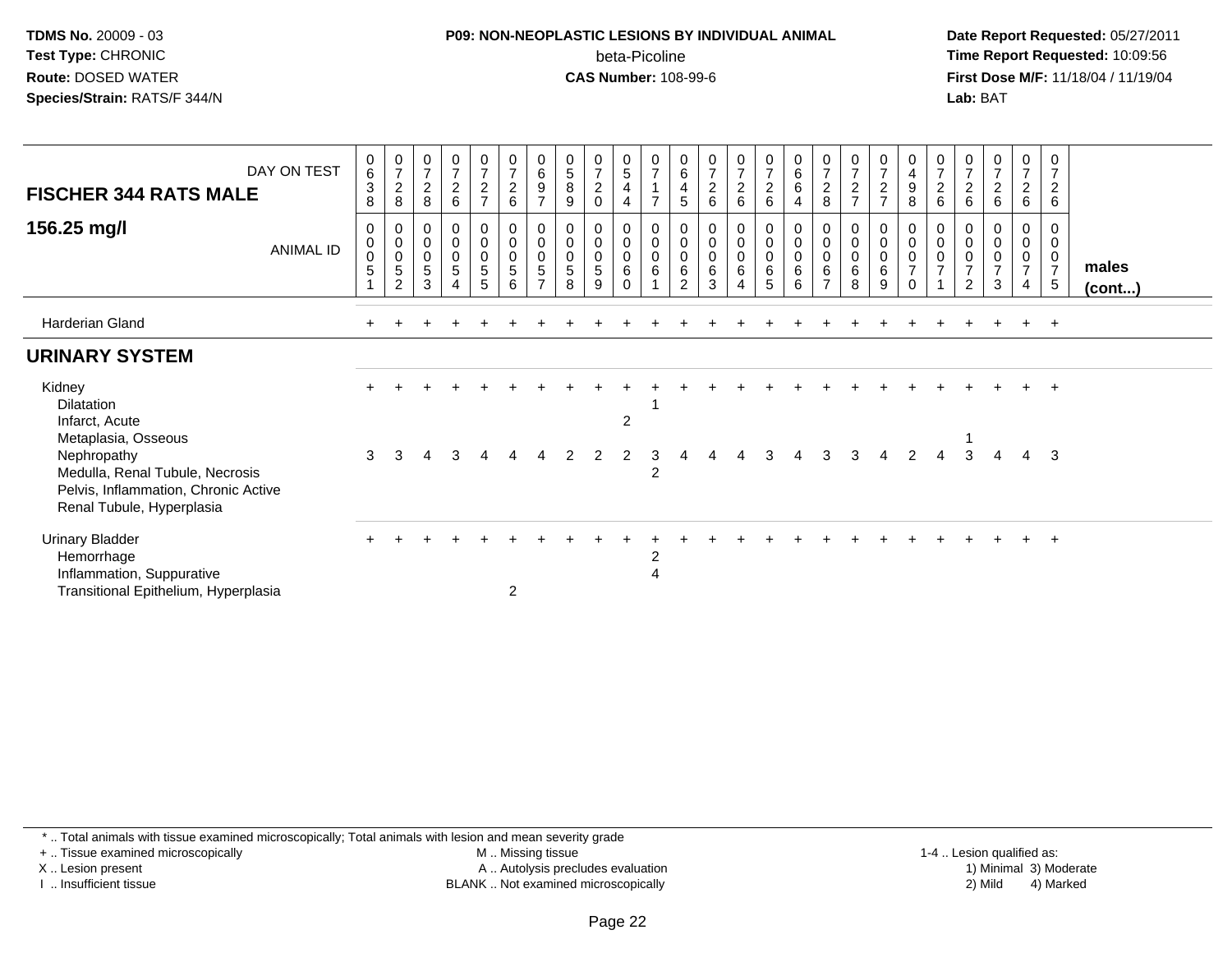## **P09: NON-NEOPLASTIC LESIONS BY INDIVIDUAL ANIMAL**beta-Picoline<br>CAS Number: 108-99-6

 **Date Report Requested:** 05/27/2011 **Time Report Requested:** 10:09:56 **First Dose M/F:** 11/18/04 / 11/19/04 Lab: BAT **Lab:** BAT

| DAY ON TEST<br><b>FISCHER 344 RATS MALE</b>                                                                                                                                                                        | $\frac{0}{7}$<br>$\frac{2}{8}$                                      | $\frac{0}{7}$<br>$\overline{c}$<br>$6\phantom{a}$                       | $\begin{array}{c} 0 \\ 6 \end{array}$<br>$\,6\,$<br>6              | $\frac{0}{7}$<br>$\frac{2}{7}$                                 | $\frac{0}{7}$<br>$\frac{2}{7}$                                  | $\frac{0}{7}$<br>$\frac{2}{6}$                                                   | $\frac{0}{7}$<br>$_{8}^2$                                        | $\begin{array}{c} 0 \\ 5 \\ 6 \end{array}$<br>$\overline{7}$ | $\begin{matrix} 0 \\ 6 \\ 9 \end{matrix}$<br>$\overline{4}$                   | $\frac{0}{7}$<br>$^2\phantom{1}6$                                           | 0<br>$\,6\,$<br>$\overline{7}$<br>$\mathbf{3}$    | $\begin{array}{c} 0 \\ 6 \end{array}$<br>$\boldsymbol{9}$<br>$\overline{3}$ | $\begin{matrix} 0 \\ 6 \\ 8 \end{matrix}$<br>$\overline{4}$      | $\frac{0}{7}$<br>$\frac{2}{6}$              | 0<br>$6\overline{6}$<br>8<br>$6^{\circ}$               | $\frac{0}{7}$<br>$\begin{array}{c} 2 \\ 6 \end{array}$                            | $\frac{0}{7}$<br>$\frac{2}{8}$                                        | $\frac{0}{7}$<br>$\sqrt{2}$<br>$6\phantom{1}6$          | $\frac{0}{7}$<br>$\mathbf{1}$<br>9                               | $\frac{0}{7}$<br>$\mathbf{1}$<br>$\mathbf{3}$                    | $\frac{0}{7}$<br>$\frac{2}{7}$                    | 0<br>$6\overline{6}$<br>$\,6\,$<br>$\overline{4}$                     | $\begin{smallmatrix}0\\7\end{smallmatrix}$<br>$\begin{array}{c} 2 \\ 6 \end{array}$ | 0<br>$\overline{7}$<br>$\begin{array}{c} 2 \\ 6 \end{array}$ | 0<br>$\overline{7}$<br>$rac{2}{7}$                                        |                                                                     |
|--------------------------------------------------------------------------------------------------------------------------------------------------------------------------------------------------------------------|---------------------------------------------------------------------|-------------------------------------------------------------------------|--------------------------------------------------------------------|----------------------------------------------------------------|-----------------------------------------------------------------|----------------------------------------------------------------------------------|------------------------------------------------------------------|--------------------------------------------------------------|-------------------------------------------------------------------------------|-----------------------------------------------------------------------------|---------------------------------------------------|-----------------------------------------------------------------------------|------------------------------------------------------------------|---------------------------------------------|--------------------------------------------------------|-----------------------------------------------------------------------------------|-----------------------------------------------------------------------|---------------------------------------------------------|------------------------------------------------------------------|------------------------------------------------------------------|---------------------------------------------------|-----------------------------------------------------------------------|-------------------------------------------------------------------------------------|--------------------------------------------------------------|---------------------------------------------------------------------------|---------------------------------------------------------------------|
| 156.25 mg/l<br><b>ANIMAL ID</b>                                                                                                                                                                                    | $\mathsf{O}\xspace$<br>0<br>$\boldsymbol{0}$<br>$\overline{7}$<br>6 | $\pmb{0}$<br>$\pmb{0}$<br>$\pmb{0}$<br>$\overline{7}$<br>$\overline{7}$ | $\mathbf 0$<br>$\mathbf 0$<br>$\mathbf 0$<br>$\boldsymbol{7}$<br>8 | $\pmb{0}$<br>$\mathbf 0$<br>$\mathbf 0$<br>$\overline{7}$<br>9 | $\pmb{0}$<br>$\mathbf 0$<br>$\pmb{0}$<br>$\bf 8$<br>$\mathbf 0$ | $\begin{smallmatrix} 0\\0 \end{smallmatrix}$<br>$\mathbf 0$<br>8<br>$\mathbf{1}$ | $\mathbf 0$<br>$\mathbf 0$<br>$\mathbf 0$<br>8<br>$\overline{2}$ | 0<br>$\pmb{0}$<br>$\pmb{0}$<br>$\bf8$<br>3                   | $\mathbf 0$<br>$\check{\mathbf{0}}$<br>$\pmb{0}$<br>$\bf 8$<br>$\overline{4}$ | $\boldsymbol{0}$<br>$\mathsf 0$<br>$\mathbf 0$<br>$\bf 8$<br>$\overline{5}$ | $\pmb{0}$<br>$\mathbf 0$<br>$\mathbf 0$<br>8<br>6 | 0<br>$\mathbf 0$<br>$\pmb{0}$<br>$\, 8$<br>$\overline{7}$                   | $\begin{smallmatrix}0\\0\\0\\0\end{smallmatrix}$<br>$\bf 8$<br>8 | $_{\rm 0}^{\rm 0}$<br>$\mathbf 0$<br>8<br>9 | 0<br>$\mathbf 0$<br>$\overline{0}$<br>9<br>$\mathbf 0$ | $\begin{smallmatrix}0\\0\\0\end{smallmatrix}$<br>$\boldsymbol{9}$<br>$\mathbf{1}$ | 0<br>$\mathbf 0$<br>$\mathbf 0$<br>$\boldsymbol{9}$<br>$\overline{2}$ | $\mathbf 0$<br>$\mathbf 0$<br>$\mathbf 0$<br>$9\,$<br>3 | $\mathbf 0$<br>$\mathbf 0$<br>$\mathbf 0$<br>9<br>$\overline{4}$ | $_{\rm 0}^{\rm 0}$<br>$\mathsf{O}\xspace$<br>9<br>$\overline{5}$ | 0<br>$\mathbf 0$<br>$\mathsf{O}\xspace$<br>9<br>6 | 0<br>$\mathbf 0$<br>$\mathbf 0$<br>$\boldsymbol{9}$<br>$\overline{7}$ | $_{\rm 0}^{\rm 0}$<br>$\frac{0}{9}$                                                 | 0<br>$\mathbf 0$<br>$\mathbf 0$<br>$9\,$<br>9                | $\mathbf 0$<br>$\mathbf 0$<br>$\mathbf{1}$<br>$\mathbf{0}$<br>$\mathbf 0$ | * TOTALS                                                            |
| <b>ALIMENTARY SYSTEM</b>                                                                                                                                                                                           |                                                                     |                                                                         |                                                                    |                                                                |                                                                 |                                                                                  |                                                                  |                                                              |                                                                               |                                                                             |                                                   |                                                                             |                                                                  |                                             |                                                        |                                                                                   |                                                                       |                                                         |                                                                  |                                                                  |                                                   |                                                                       |                                                                                     |                                                              |                                                                           |                                                                     |
| Esophagus<br>Hyperplasia, Squamous                                                                                                                                                                                 |                                                                     |                                                                         |                                                                    |                                                                |                                                                 |                                                                                  |                                                                  |                                                              |                                                                               |                                                                             |                                                   |                                                                             |                                                                  |                                             |                                                        |                                                                                   |                                                                       |                                                         |                                                                  |                                                                  |                                                   |                                                                       |                                                                                     | $+$                                                          | $+$                                                                       | 50<br>$1 1.0$                                                       |
| Intestine Large, Cecum                                                                                                                                                                                             | $+$                                                                 |                                                                         | А                                                                  |                                                                |                                                                 |                                                                                  |                                                                  |                                                              |                                                                               |                                                                             |                                                   |                                                                             |                                                                  |                                             |                                                        |                                                                                   |                                                                       |                                                         |                                                                  |                                                                  |                                                   |                                                                       |                                                                                     |                                                              | $+$                                                                       | 47                                                                  |
| Intestine Large, Colon<br>Parasite Metazoan                                                                                                                                                                        | $\overline{2}$                                                      |                                                                         |                                                                    | $\overline{c}$                                                 | $\sqrt{2}$                                                      |                                                                                  |                                                                  |                                                              |                                                                               |                                                                             |                                                   |                                                                             |                                                                  |                                             |                                                        |                                                                                   |                                                                       |                                                         |                                                                  |                                                                  |                                                   |                                                                       |                                                                                     |                                                              | $+$                                                                       | 49<br>42.0                                                          |
| Intestine Large, Rectum<br>Infiltration Cellular, Mixed Cell<br>Parasite Metazoan                                                                                                                                  |                                                                     |                                                                         |                                                                    |                                                                |                                                                 |                                                                                  |                                                                  |                                                              |                                                                               |                                                                             |                                                   |                                                                             |                                                                  |                                             |                                                        |                                                                                   |                                                                       |                                                         |                                                                  |                                                                  |                                                   |                                                                       |                                                                                     | 1                                                            |                                                                           | 49<br>11.0<br>$5 \t1.4$                                             |
| Intestine Small, Duodenum                                                                                                                                                                                          |                                                                     |                                                                         |                                                                    |                                                                |                                                                 |                                                                                  |                                                                  |                                                              |                                                                               |                                                                             |                                                   |                                                                             |                                                                  |                                             |                                                        |                                                                                   |                                                                       |                                                         |                                                                  |                                                                  |                                                   |                                                                       |                                                                                     |                                                              |                                                                           | 49                                                                  |
| Intestine Small, Ileum<br>Inflammation, Chronic Active                                                                                                                                                             |                                                                     |                                                                         |                                                                    |                                                                |                                                                 |                                                                                  |                                                                  |                                                              |                                                                               |                                                                             |                                                   |                                                                             |                                                                  |                                             |                                                        |                                                                                   |                                                                       |                                                         |                                                                  |                                                                  |                                                   |                                                                       |                                                                                     | $\ddot{}$                                                    | $+$<br>-1                                                                 | 47<br>$1 \t1.0$                                                     |
| Intestine Small, Jejunum                                                                                                                                                                                           |                                                                     |                                                                         |                                                                    |                                                                |                                                                 |                                                                                  |                                                                  |                                                              |                                                                               |                                                                             |                                                   |                                                                             |                                                                  |                                             |                                                        |                                                                                   |                                                                       |                                                         |                                                                  |                                                                  |                                                   |                                                                       |                                                                                     |                                                              |                                                                           | 47                                                                  |
| Liver<br><b>Basophilic Focus</b><br>Clear Cell Focus<br>Degeneration, Cystic<br><b>Eosinophilic Focus</b><br>Fatty Change<br>Hepatodiaphragmatic Nodule<br>Inflammation, Chronic Active<br><b>Mixed Cell Focus</b> | $+$<br>$\mathsf{X}$                                                 | X<br>$\mathsf{X}$                                                       |                                                                    |                                                                |                                                                 | X<br>$X$ $X$ $X$ $X$                                                             | $\times$                                                         | $\mathbf{1}$                                                 | $\sqrt{2}$<br>$\boldsymbol{\mathsf{X}}$                                       |                                                                             | 3                                                 |                                                                             | $\mathbf{1}$                                                     | Χ<br>$\mathsf{X}$<br>$\mathbf 1$            | $\overline{2}$                                         | X<br>$\mathsf{X}$<br>2                                                            |                                                                       | $\boldsymbol{\mathsf{X}}$<br>$\overline{1}$             |                                                                  |                                                                  | $\mathsf X$<br>$\mathsf X$<br>$\overline{1}$<br>X |                                                                       |                                                                                     | $\ddot{}$<br>X<br>X<br>$\mathbf{1}$                          | $+$<br>X                                                                  | 50<br>14<br>23<br>6<br>$1.2$<br>1<br>6<br>1.5<br>3<br>3<br>1.3<br>3 |

\* .. Total animals with tissue examined microscopically; Total animals with lesion and mean severity grade

+ .. Tissue examined microscopically

X .. Lesion present

I .. Insufficient tissue

M .. Missing tissue

BLANK .. Not examined microscopically

1-4 .. Lesion qualified as:<br>1) Minimal 3) Moderate A .. Autolysis precludes evaluation 19 (1999) 1999 10: 12 (1999) 1999 10: 12 (1999) A .. Autolysis precludes evaluation 1999 10: 13 (1999) 1999 10: 13 (1999) 1999 10: 13 (1999) 1999 10: 13 (1999) 1999 10: 13 (1999) 1999 10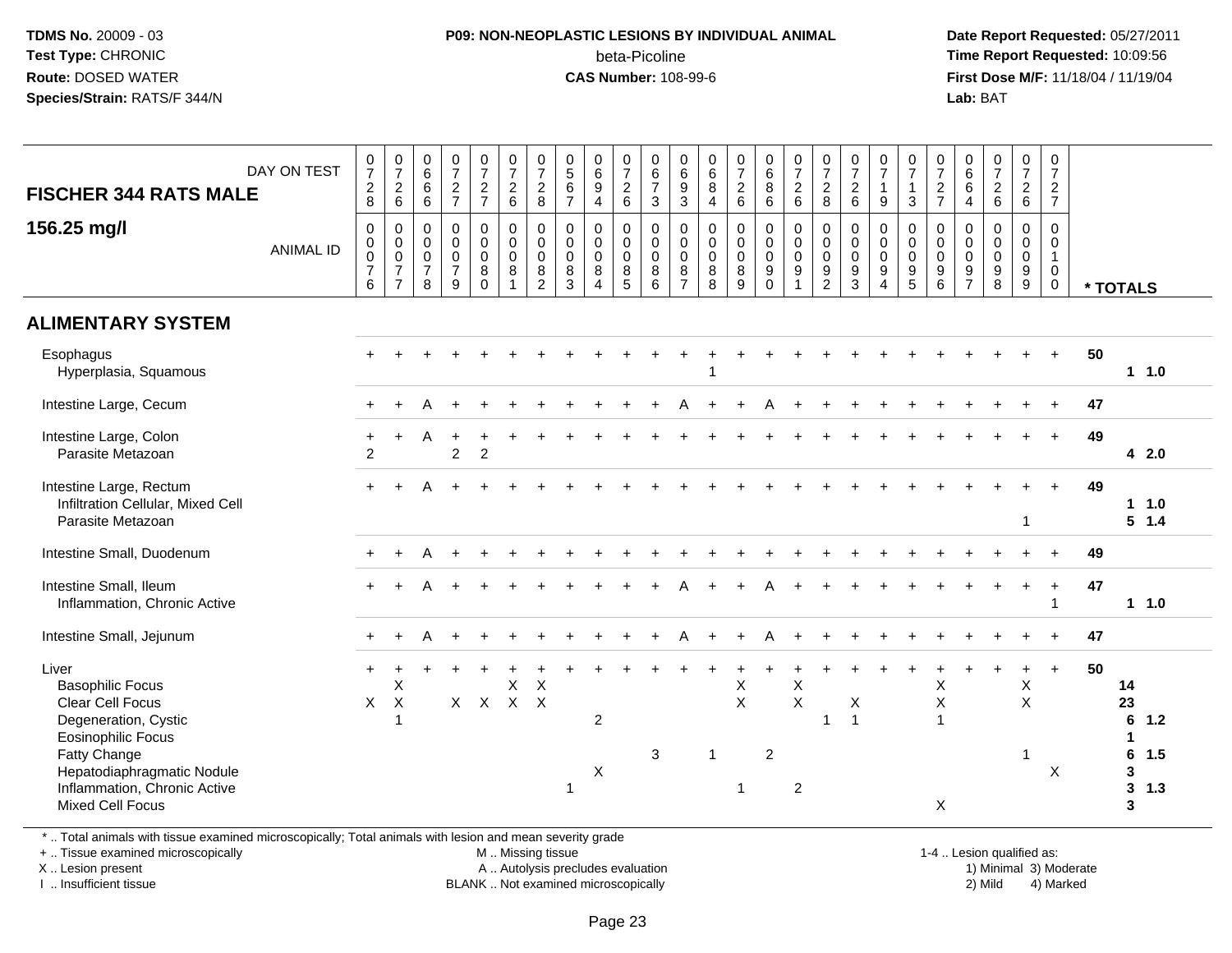### **P09: NON-NEOPLASTIC LESIONS BY INDIVIDUAL ANIMAL** beta-Picoline**beta-Picoline**<br> **CAS Number:** 108-99-6<br> **CAS Number:** 108-99-6<br> **CAS Number:** 108-99-6

 **Date Report Requested:** 05/27/2011 **First Dose M/F:** 11/18/04 / 11/19/04 Lab: BAT **Lab:** BAT

| <b>FISCHER 344 RATS MALE</b>                                                                                                                 | DAY ON TEST      | $\frac{0}{7}$<br>$_{\rm 8}^2$                               | $\begin{array}{c} 0 \\ 7 \end{array}$<br>$^2\phantom{1}6$                      | $\begin{array}{c} 0 \\ 6 \end{array}$<br>$\,6\,$<br>$\,6\,$              | $\begin{array}{c} 0 \\ 7 \end{array}$<br>$\frac{2}{7}$                 | $\frac{0}{7}$<br>$\frac{2}{7}$                         | $\begin{smallmatrix}0\\7\end{smallmatrix}$<br>$\frac{2}{6}$         | $\begin{array}{c} 0 \\ 7 \end{array}$<br>$\overline{c}$<br>$\,8\,$ | $\begin{array}{c} 0 \\ 5 \end{array}$<br>6<br>$\overline{7}$ | $\begin{array}{c} 0 \\ 6 \end{array}$<br>$9\,$<br>$\overline{4}$         | $\frac{0}{7}$<br>$^2\phantom{1}6$                        | $\begin{array}{c} 0 \\ 6 \end{array}$<br>$\overline{7}$<br>$\mathbf{3}$ | $\begin{array}{c} 0 \\ 6 \\ 9 \end{array}$<br>3                          | $_{6}^{\rm 0}$<br>8<br>$\overline{4}$                                          | $\frac{0}{7}$<br>$\begin{array}{c} 2 \\ 6 \end{array}$                     | $\begin{array}{c} 0 \\ 6 \end{array}$<br>8<br>$\,6\,$                                        | $\frac{0}{7}$<br>$\sqrt{2}$<br>6                                            | $\frac{0}{7}$<br>$\overline{2}$<br>8                 | $\begin{array}{c} 0 \\ 7 \end{array}$<br>$\begin{array}{c} 2 \\ 6 \end{array}$ | $\frac{0}{7}$<br>$\mathbf{1}$<br>9                              | $\frac{0}{7}$<br>$\mathbf{1}$<br>$\mathbf{3}$                  | $\begin{array}{c} 0 \\ 7 \end{array}$<br>$\frac{2}{7}$                | $\begin{array}{c} 0 \\ 6 \end{array}$<br>6<br>$\overline{4}$ | $\frac{0}{7}$<br>6                                     | $\frac{0}{7}$<br>$\frac{2}{6}$                               | $\begin{smallmatrix} 0\\7 \end{smallmatrix}$<br>$\frac{2}{7}$            |    |                                                                                  |  |
|----------------------------------------------------------------------------------------------------------------------------------------------|------------------|-------------------------------------------------------------|--------------------------------------------------------------------------------|--------------------------------------------------------------------------|------------------------------------------------------------------------|--------------------------------------------------------|---------------------------------------------------------------------|--------------------------------------------------------------------|--------------------------------------------------------------|--------------------------------------------------------------------------|----------------------------------------------------------|-------------------------------------------------------------------------|--------------------------------------------------------------------------|--------------------------------------------------------------------------------|----------------------------------------------------------------------------|----------------------------------------------------------------------------------------------|-----------------------------------------------------------------------------|------------------------------------------------------|--------------------------------------------------------------------------------|-----------------------------------------------------------------|----------------------------------------------------------------|-----------------------------------------------------------------------|--------------------------------------------------------------|--------------------------------------------------------|--------------------------------------------------------------|--------------------------------------------------------------------------|----|----------------------------------------------------------------------------------|--|
| 156.25 mg/l                                                                                                                                  | <b>ANIMAL ID</b> | $\,0\,$<br>$\overline{0}$<br>0<br>$\overline{7}$<br>$\,6\,$ | $\mathbf 0$<br>$\overline{0}$ <sub>0</sub><br>$\overline{7}$<br>$\overline{7}$ | $\mathbf 0$<br>$\mathbf 0$<br>$\mathsf{O}\xspace$<br>$\overline{7}$<br>8 | $\mathbf 0$<br>$\pmb{0}$<br>$\ddot{\mathbf{0}}$<br>$\overline{7}$<br>9 | 0<br>$\pmb{0}$<br>$\ddot{\mathbf{0}}$<br>8<br>$\Omega$ | $\mathbf 0$<br>$\ddot{\mathbf{0}}$<br>$\ddot{\mathbf{0}}$<br>8<br>1 | $\pmb{0}$<br>$\overline{0}$ <sub>0</sub><br>8<br>$\overline{2}$    | $\mathbf 0$<br>$\mathbf 0$<br>$\mathbf 0$<br>8<br>3          | $\mathbf 0$<br>$\mathsf 0$<br>$\mathbf 0$<br>8<br>$\boldsymbol{\Lambda}$ | 0<br>$\pmb{0}$<br>$\pmb{0}$<br>$\bf 8$<br>$\overline{5}$ | $\mathbf 0$<br>$\pmb{0}$<br>$\ddot{\mathbf{0}}$<br>$\,8\,$<br>6         | $\mathbf 0$<br>$\mathsf{O}\xspace$<br>$\mathbf 0$<br>8<br>$\overline{7}$ | $\mathbf 0$<br>$\mathbf 0$<br>$\mathsf{O}\xspace$<br>$\bf 8$<br>$\overline{8}$ | $\pmb{0}$<br>$\pmb{0}$<br>$\ddot{\mathbf{0}}$<br>$\bf 8$<br>$\overline{9}$ | $\mathbf 0$<br>$\mathsf{O}\xspace$<br>$\ddot{\mathbf{0}}$<br>$\boldsymbol{9}$<br>$\mathbf 0$ | 0<br>$\pmb{0}$<br>$\ddot{\mathbf{0}}$<br>$\boldsymbol{9}$<br>$\overline{1}$ | 0<br>$\pmb{0}$<br>$\mathbf 0$<br>9<br>$\overline{c}$ | $\mathbf 0$<br>$\overline{0}$<br>$\frac{9}{3}$                                 | $\mathbf 0$<br>$\mathsf{O}$<br>$\bar{0}$<br>9<br>$\overline{4}$ | $\pmb{0}$<br>$\pmb{0}$<br>$\ddot{\mathbf{0}}$<br>$\frac{9}{5}$ | $\mathbf 0$<br>$\mathbf 0$<br>$\overline{0}$<br>$\boldsymbol{9}$<br>6 | 0<br>$\mathbf 0$<br>$\mathbf 0$<br>9<br>$\overline{7}$       | $\pmb{0}$<br>$\pmb{0}$<br>$\mathbf 0$<br>$\frac{9}{8}$ | $\mathbf 0$<br>$\pmb{0}$<br>$\pmb{0}$<br>9<br>$\overline{9}$ | $\mathbf 0$<br>$\mathbf 0$<br>$\mathbf{1}$<br>$\mathbf 0$<br>$\mathbf 0$ |    | * TOTALS                                                                         |  |
| <b>Necrosis</b><br>Vacuolization Cytoplasmic<br>Bile Duct, Hyperplasia<br>Centrilobular, Atrophy<br>Periportal, Fibrosis<br>Vein, Dilatation |                  | $\overline{1}$                                              |                                                                                | -1<br>3                                                                  | $\frac{2}{3}$                                                          | $\frac{3}{1}$                                          | 3                                                                   | $\overline{2}$                                                     | -1                                                           |                                                                          | 3<br>$\overline{c}$                                      |                                                                         | 3<br>3                                                                   | 3                                                                              | $\mathbf{3}$                                                               | $\overline{2}$                                                                               | 3                                                                           | $\overline{c}$<br>3                                  | 3                                                                              | 3<br>3<br>$\ensuremath{\mathsf{3}}$                             |                                                                | 3                                                                     |                                                              | 3                                                      |                                                              | 3                                                                        |    | 32.3<br>12 1.8<br>36 2.8<br>3.0<br>$\mathbf{1}$<br>3.0<br>$\mathbf{1}$<br>$12.0$ |  |
| Mesentery<br>Fat, Necrosis                                                                                                                   |                  |                                                             |                                                                                |                                                                          |                                                                        |                                                        | $\ddot{}$                                                           |                                                                    |                                                              |                                                                          |                                                          |                                                                         | $\ddot{}$                                                                |                                                                                |                                                                            | $\ddot{}$                                                                                    |                                                                             |                                                      |                                                                                |                                                                 | +<br>$\overline{A}$                                            |                                                                       | $\ddot{}$<br>$\overline{c}$                                  |                                                        |                                                              |                                                                          | 8  | $6-1.3$                                                                          |  |
| Pancreas<br><b>Infiltration Cellular</b><br>Acinus, Atrophy                                                                                  |                  | $\mathbf{1}$                                                | 3                                                                              | 3                                                                        | $\overline{2}$                                                         |                                                        |                                                                     | $\mathbf{1}$                                                       | -1                                                           | -1                                                                       | $\overline{1}$                                           |                                                                         |                                                                          | $\overline{2}$                                                                 | -1                                                                         |                                                                                              |                                                                             | $\mathbf{1}$                                         | $\mathbf 1$                                                                    |                                                                 | 1                                                              |                                                                       | $\overline{c}$                                               | -1                                                     |                                                              | $+$<br>3                                                                 | 50 | $1 1.0$<br>31 1.6                                                                |  |
| Salivary Glands<br><b>Infiltration Cellular</b><br>Duct, Inflammation                                                                        |                  |                                                             |                                                                                |                                                                          |                                                                        |                                                        |                                                                     |                                                                    |                                                              |                                                                          |                                                          |                                                                         |                                                                          |                                                                                |                                                                            |                                                                                              |                                                                             |                                                      | $\overline{c}$                                                                 |                                                                 |                                                                |                                                                       |                                                              |                                                        |                                                              | $+$                                                                      | 50 | 1 1.0<br>$1 \quad 2.0$                                                           |  |
| Stomach, Forestomach<br>Angiectasis<br><b>Fibrosis</b><br>Hyperplasia, Squamous<br>Inflammation<br>Ulcer                                     |                  |                                                             |                                                                                |                                                                          |                                                                        | 1                                                      |                                                                     |                                                                    |                                                              |                                                                          | 3<br>3                                                   | 3                                                                       | $\overline{2}$                                                           |                                                                                |                                                                            |                                                                                              |                                                                             | $\boldsymbol{2}$<br>$\overline{2}$                   | $\overline{2}$                                                                 | $\overline{c}$                                                  | 2<br>$\overline{2}$<br>3                                       |                                                                       |                                                              | 1                                                      |                                                              |                                                                          | 50 | $12.0$<br>6<br>2.2<br>18 2.0<br>11.0<br>52.6                                     |  |
| Stomach, Glandular<br>Angiectasis<br>Erosion<br>Inflammation, Chronic Active<br>Metaplasia, Squamous                                         |                  |                                                             |                                                                                |                                                                          |                                                                        |                                                        |                                                                     |                                                                    |                                                              |                                                                          |                                                          |                                                                         |                                                                          | $\mathbf{1}$                                                                   |                                                                            |                                                                                              |                                                                             |                                                      |                                                                                |                                                                 | 3                                                              |                                                                       | $\mathbf{1}$                                                 |                                                        |                                                              | -1                                                                       | 50 | 3.0<br>1<br>3<br>1.3<br>6<br>1.2<br>1 1.0                                        |  |

\* .. Total animals with tissue examined microscopically; Total animals with lesion and mean severity grade

+ .. Tissue examined microscopically

X .. Lesion present

I .. Insufficient tissue

M .. Missing tissue

A .. Autolysis precludes evaluation

BLANK .. Not examined microscopically 2) Mild 4) Marked

1-4 .. Lesion qualified as:<br>1) Minimal 3) Moderate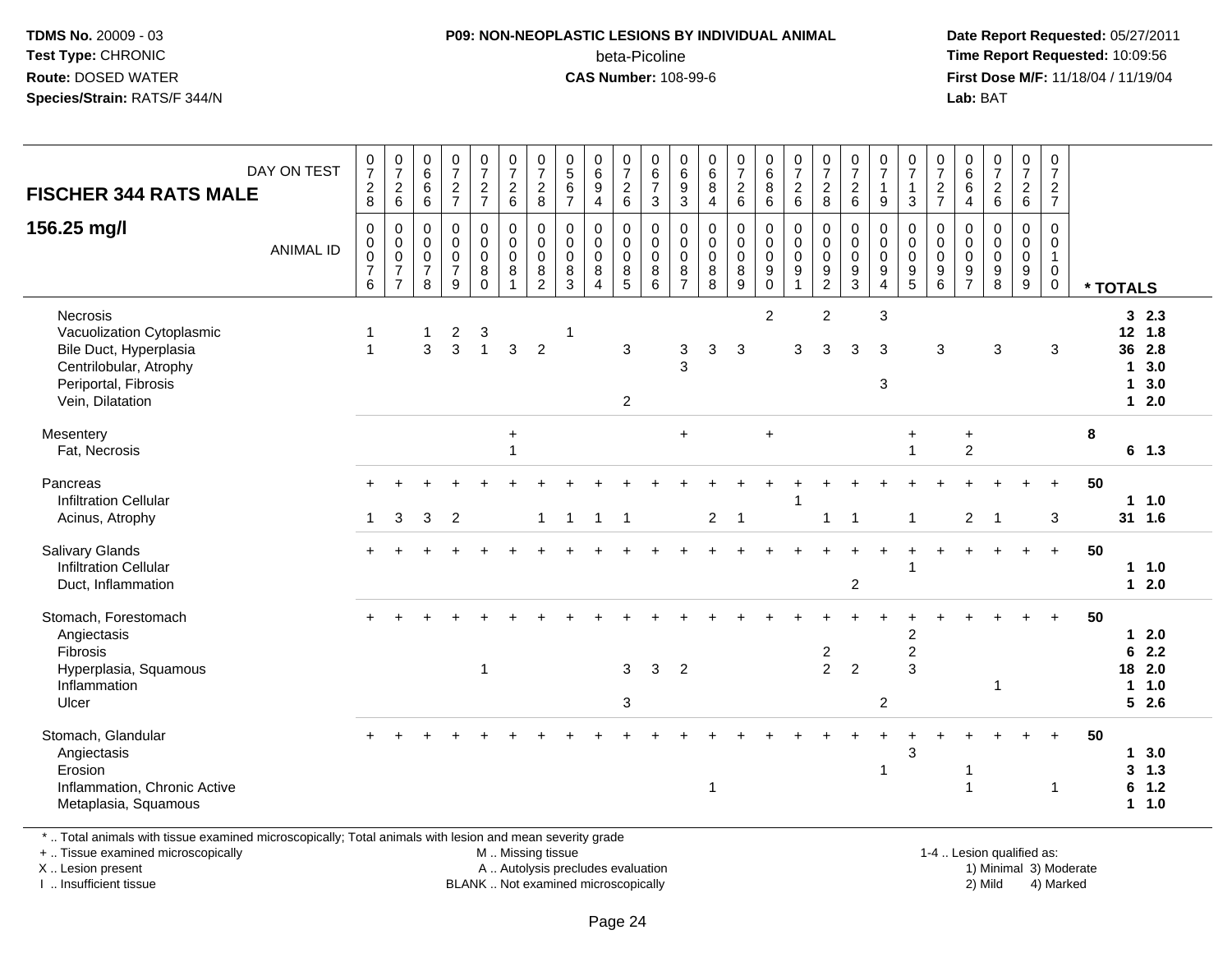### **P09: NON-NEOPLASTIC LESIONS BY INDIVIDUAL ANIMAL** beta-Picoline**beta-Picoline**<br> **CAS Number:** 108-99-6<br> **CAS Number:** 108-99-6<br> **CAS Number:** 108-99-6

 **Date Report Requested:** 05/27/2011 **First Dose M/F:** 11/18/04 / 11/19/04 Lab: BAT **Lab:** BAT

| DAY ON TEST<br><b>FISCHER 344 RATS MALE</b>                                                            | $\frac{0}{7}$<br>$\frac{2}{8}$                                            | $\frac{0}{7}$<br>$\overline{c}$<br>$\,6\,$                                | 0<br>$6\overline{6}$<br>$\,6\,$<br>$6\phantom{1}$              | $\frac{0}{7}$<br>$\frac{2}{7}$                                            | $\frac{0}{7}$<br>$\frac{2}{7}$                                | $\frac{0}{7}$<br>$\frac{2}{6}$                                     | $\frac{0}{7}$<br>$\boldsymbol{2}$<br>8                         | $\begin{array}{c} 0 \\ 5 \end{array}$<br>$\,6\,$<br>$\overline{7}$  | $_{6}^{\rm 0}$<br>$\boldsymbol{9}$<br>$\overline{4}$                 | 0<br>$\overline{7}$<br>$^2\phantom{1}6$                                       | 0<br>$\,6\,$<br>$\overline{7}$<br>$\mathbf{3}$  | 0<br>$6\phantom{a}$<br>$\boldsymbol{9}$<br>3                   | $_{6}^{\rm 0}$<br>$\bf 8$<br>$\overline{\mathbf{4}}$ | $\frac{0}{7}$<br>$\frac{2}{6}$                                     | 0<br>$6\phantom{a}$<br>$\bf 8$<br>6                                        | $\frac{0}{7}$<br>$\frac{2}{6}$                                                | $\frac{0}{7}$<br>$\overline{2}$<br>8                           | $\frac{0}{7}$<br>$^2$ 6                                                   | $\frac{0}{7}$<br>$\mathbf{1}$<br>9                           | 0<br>$\overline{7}$<br>$\mathbf{1}$<br>3                            | $\frac{0}{7}$<br>$\frac{2}{7}$                              | $\begin{matrix} 0 \\ 6 \end{matrix}$<br>$\,6\,$<br>$\overline{4}$             | $\frac{0}{7}$<br>$\begin{array}{c} 2 \\ 6 \end{array}$             | $\frac{0}{7}$<br>$\frac{2}{6}$                                               | 0<br>$\overline{7}$<br>$\frac{2}{7}$                           |    |                                                         |                   |
|--------------------------------------------------------------------------------------------------------|---------------------------------------------------------------------------|---------------------------------------------------------------------------|----------------------------------------------------------------|---------------------------------------------------------------------------|---------------------------------------------------------------|--------------------------------------------------------------------|----------------------------------------------------------------|---------------------------------------------------------------------|----------------------------------------------------------------------|-------------------------------------------------------------------------------|-------------------------------------------------|----------------------------------------------------------------|------------------------------------------------------|--------------------------------------------------------------------|----------------------------------------------------------------------------|-------------------------------------------------------------------------------|----------------------------------------------------------------|---------------------------------------------------------------------------|--------------------------------------------------------------|---------------------------------------------------------------------|-------------------------------------------------------------|-------------------------------------------------------------------------------|--------------------------------------------------------------------|------------------------------------------------------------------------------|----------------------------------------------------------------|----|---------------------------------------------------------|-------------------|
| 156.25 mg/l<br><b>ANIMAL ID</b>                                                                        | $\boldsymbol{0}$<br>$\mathbf 0$<br>$\,0\,$<br>$\boldsymbol{7}$<br>$\,6\,$ | $\mathbf 0$<br>$\pmb{0}$<br>$\pmb{0}$<br>$\overline{7}$<br>$\overline{7}$ | $\pmb{0}$<br>$\mathbf 0$<br>$\mathbf 0$<br>$\overline{7}$<br>8 | $\pmb{0}$<br>$\pmb{0}$<br>$\pmb{0}$<br>$\overline{7}$<br>$\boldsymbol{9}$ | $\pmb{0}$<br>$\pmb{0}$<br>$\pmb{0}$<br>$\bf 8$<br>$\mathbf 0$ | $\pmb{0}$<br>$\mathbf 0$<br>$\mathbf 0$<br>$\,8\,$<br>$\mathbf{1}$ | $\pmb{0}$<br>$\mathbf 0$<br>$\mathbf 0$<br>8<br>$\overline{c}$ | $\mathbf 0$<br>$\mathbf 0$<br>$\mathbf 0$<br>$\, 8$<br>$\mathbf{3}$ | $\pmb{0}$<br>$\mathsf{O}\xspace$<br>$\pmb{0}$<br>8<br>$\overline{4}$ | $\mathbf 0$<br>$\mathbf 0$<br>$\mathsf{O}\xspace$<br>$\, 8$<br>$\overline{5}$ | 0<br>$\mathbf 0$<br>$\mathsf 0$<br>8<br>$\,6\,$ | 0<br>$\mathbf 0$<br>$\mathsf{O}\xspace$<br>8<br>$\overline{7}$ | $\pmb{0}$<br>$\pmb{0}$<br>$\pmb{0}$<br>8<br>8        | $\pmb{0}$<br>$\pmb{0}$<br>$\pmb{0}$<br>$\bf 8$<br>$\boldsymbol{9}$ | $\mathbf 0$<br>$\mathbf 0$<br>$\mathbf 0$<br>$\boldsymbol{9}$<br>$\pmb{0}$ | $\mathsf 0$<br>$\mathbf 0$<br>$\mathbf 0$<br>$\boldsymbol{9}$<br>$\mathbf{1}$ | $\pmb{0}$<br>$\mathbf 0$<br>$\mathbf 0$<br>9<br>$\overline{c}$ | $\pmb{0}$<br>$\mathbf 0$<br>$\pmb{0}$<br>$\boldsymbol{9}$<br>$\mathbf{3}$ | $\pmb{0}$<br>$\pmb{0}$<br>$\mathsf 0$<br>9<br>$\overline{4}$ | 0<br>0<br>$\mathsf{O}\xspace$<br>$\boldsymbol{9}$<br>$\overline{5}$ | $\mathbf 0$<br>$\mathbf 0$<br>$\pmb{0}$<br>$9\,$<br>$\,6\,$ | $\mathbf 0$<br>$\mathbf 0$<br>$\pmb{0}$<br>$\boldsymbol{9}$<br>$\overline{7}$ | $\mathbf 0$<br>$\mathbf 0$<br>$\mathbf 0$<br>$\boldsymbol{9}$<br>8 | $\pmb{0}$<br>$\mathsf{O}$<br>$\pmb{0}$<br>$\boldsymbol{9}$<br>$\overline{9}$ | $\mathbf 0$<br>$\mathbf 0$<br>$\mathbf{1}$<br>0<br>$\mathbf 0$ |    | * TOTALS                                                |                   |
| <b>CARDIOVASCULAR SYSTEM</b>                                                                           |                                                                           |                                                                           |                                                                |                                                                           |                                                               |                                                                    |                                                                |                                                                     |                                                                      |                                                                               |                                                 |                                                                |                                                      |                                                                    |                                                                            |                                                                               |                                                                |                                                                           |                                                              |                                                                     |                                                             |                                                                               |                                                                    |                                                                              |                                                                |    |                                                         |                   |
| <b>Blood Vessel</b><br>Aorta, Mineralization                                                           |                                                                           |                                                                           |                                                                |                                                                           |                                                               |                                                                    |                                                                |                                                                     |                                                                      |                                                                               |                                                 |                                                                |                                                      |                                                                    |                                                                            |                                                                               |                                                                |                                                                           |                                                              |                                                                     |                                                             |                                                                               |                                                                    |                                                                              | $\ddot{}$                                                      | 50 | 12.0                                                    |                   |
| Heart<br>Cardiomyopathy<br>Mineralization<br>Atrium, Thrombosis<br>Valve, Inflammation, Chronic Active | 3                                                                         | 3                                                                         | 3                                                              | 3                                                                         | 3                                                             | 3                                                                  | 3                                                              | $\mathcal{R}$                                                       | $\overline{2}$<br>$\overline{2}$                                     | 3<br>$\overline{2}$                                                           | 3                                               | 3                                                              | 3                                                    | 3                                                                  | 3                                                                          | 3                                                                             | 3<br>$\overline{c}$                                            | $\mathcal{R}$                                                             | $\overline{2}$<br>3<br>$\overline{4}$                        | 3                                                                   | 3                                                           | 3                                                                             | 3                                                                  | 3                                                                            | $\ddot{}$<br>3                                                 | 50 | 50 2.8<br>$\mathbf{1}$<br>$5\phantom{1}$<br>$\mathbf 1$ | 2.0<br>2.4<br>4.0 |
| <b>ENDOCRINE SYSTEM</b>                                                                                |                                                                           |                                                                           |                                                                |                                                                           |                                                               |                                                                    |                                                                |                                                                     |                                                                      |                                                                               |                                                 |                                                                |                                                      |                                                                    |                                                                            |                                                                               |                                                                |                                                                           |                                                              |                                                                     |                                                             |                                                                               |                                                                    |                                                                              |                                                                |    |                                                         |                   |
| <b>Adrenal Cortex</b><br>Hyperplasia                                                                   | $\overline{2}$                                                            | 3                                                                         | $\overline{2}$                                                 | $\overline{\mathbf{1}}$                                                   |                                                               |                                                                    | $\overline{2}$                                                 |                                                                     | $\overline{\mathbf{A}}$                                              | $\overline{1}$                                                                |                                                 | $\overline{2}$                                                 | $\mathbf{1}$                                         | $\overline{c}$                                                     |                                                                            | $\overline{\mathbf{1}}$                                                       |                                                                | $\overline{2}$                                                            | $\overline{1}$                                               |                                                                     | 3                                                           |                                                                               |                                                                    | $\ddot{}$<br>$\mathbf{1}$                                                    | $\ddot{}$<br>$\overline{c}$                                    | 50 | 31 1.5                                                  |                   |
| Adrenal Medulla<br>Hyperplasia                                                                         | $\ddot{}$                                                                 | $\overline{2}$                                                            |                                                                |                                                                           |                                                               |                                                                    |                                                                |                                                                     | $\overline{2}$                                                       |                                                                               |                                                 |                                                                |                                                      |                                                                    |                                                                            | $\overline{\mathbf{1}}$                                                       | 1                                                              |                                                                           |                                                              |                                                                     | $\overline{1}$                                              | 1                                                                             | $\overline{1}$                                                     | $\overline{1}$                                                               | $+$                                                            | 49 | 18 1.4                                                  |                   |
| Islets, Pancreatic<br>Hyperplasia                                                                      | $\pm$                                                                     |                                                                           |                                                                |                                                                           |                                                               |                                                                    |                                                                |                                                                     |                                                                      |                                                                               |                                                 |                                                                |                                                      |                                                                    |                                                                            |                                                                               | 1                                                              |                                                                           |                                                              |                                                                     |                                                             |                                                                               |                                                                    | $\ddot{}$                                                                    | $+$                                                            | 50 | $1 1.0$                                                 |                   |
| Parathyroid Gland                                                                                      |                                                                           |                                                                           |                                                                |                                                                           |                                                               |                                                                    |                                                                |                                                                     |                                                                      |                                                                               |                                                 |                                                                |                                                      |                                                                    |                                                                            |                                                                               |                                                                |                                                                           |                                                              |                                                                     |                                                             |                                                                               |                                                                    |                                                                              | $+$                                                            | 47 |                                                         |                   |
| <b>Pituitary Gland</b><br>Pars Distalis, Hyperplasia                                                   | +<br>$\overline{2}$                                                       |                                                                           |                                                                | $\ddot{}$                                                                 | $\ddot{}$<br>$\overline{2}$                                   |                                                                    |                                                                |                                                                     | $\div$<br>$\overline{c}$                                             |                                                                               |                                                 |                                                                |                                                      |                                                                    |                                                                            |                                                                               |                                                                |                                                                           | $\mathbf{1}$                                                 |                                                                     |                                                             |                                                                               |                                                                    | $+$                                                                          | $+$                                                            | 49 | $11 \t1.5$                                              |                   |
| <b>Thyroid Gland</b><br>C-cell, Hyperplasia<br>Follicle, Cyst                                          | ٠<br>1                                                                    |                                                                           | ÷                                                              | $\ddot{}$<br>$\overline{2}$                                               |                                                               |                                                                    |                                                                |                                                                     |                                                                      |                                                                               | -1                                              |                                                                |                                                      |                                                                    |                                                                            |                                                                               |                                                                |                                                                           |                                                              |                                                                     |                                                             |                                                                               |                                                                    | $\ddot{}$                                                                    | $+$                                                            | 50 | 4<br>11.0                                               | 2.0               |

\* .. Total animals with tissue examined microscopically; Total animals with lesion and mean severity grade

+ .. Tissue examined microscopically

X .. Lesion present

I .. Insufficient tissue

M .. Missing tissue

A .. Autolysis precludes evaluation

 1-4 .. Lesion qualified as: BLANK .. Not examined microscopically 2) Mild 4) Marked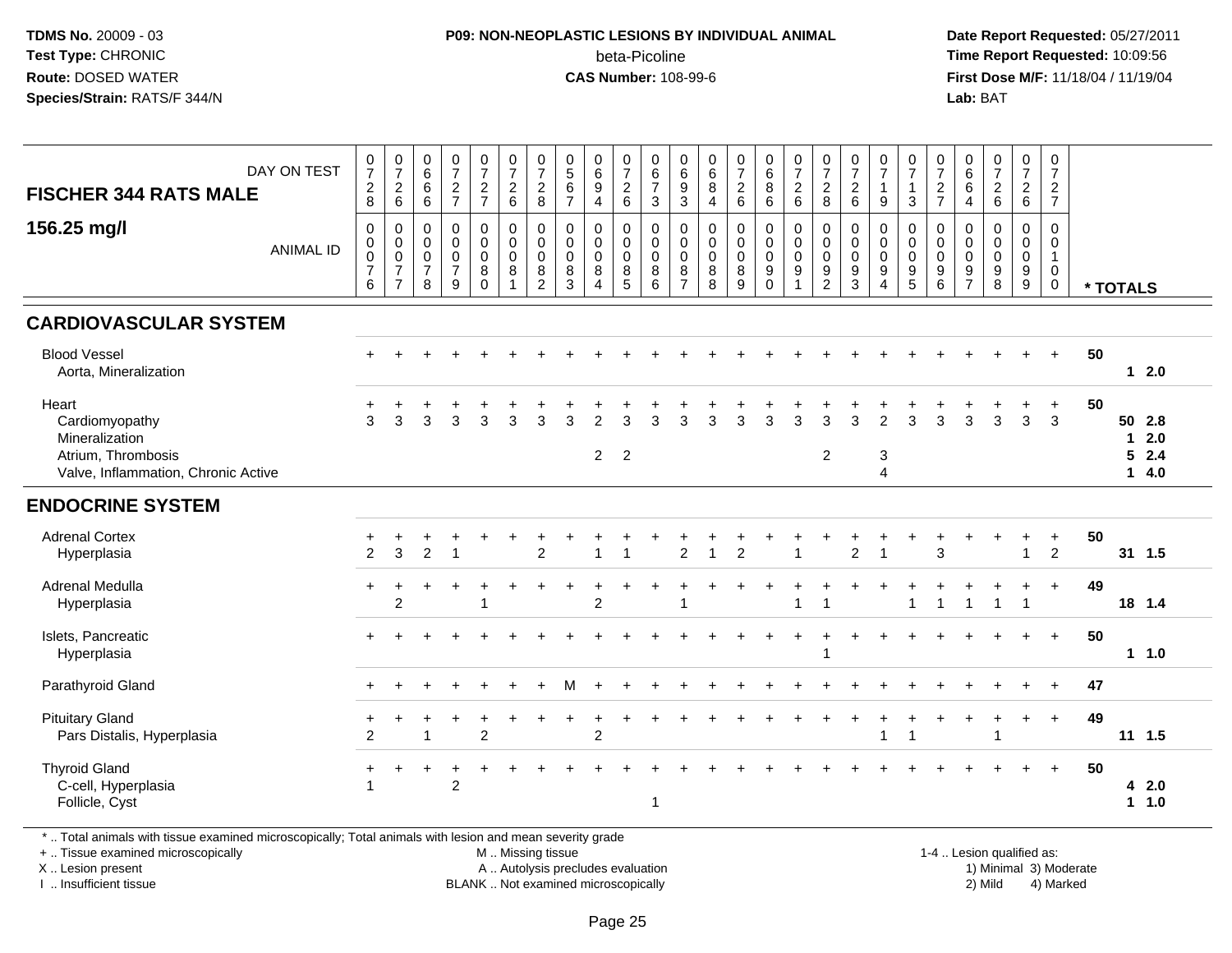## **P09: NON-NEOPLASTIC LESIONS BY INDIVIDUAL ANIMAL**beta-Picoline<br>CAS Number: 108-99-6

| <b>FISCHER 344 RATS MALE</b>                                                                                                                                                                  | DAY ON TEST      | $\frac{0}{7}$<br>$\begin{array}{c} 2 \\ 8 \end{array}$ | $\frac{0}{7}$<br>$^2\phantom{1}6$                                        | 0<br>$6\phantom{a}$<br>6<br>6                           | $\frac{0}{7}$<br>$\frac{2}{7}$                               | $\frac{0}{7}$<br>$\frac{2}{7}$                         | $\frac{0}{7}$<br>$\begin{array}{c} 2 \\ 6 \end{array}$ | $\begin{array}{c} 0 \\ 7 \end{array}$<br>$_{\rm 8}^2$                | $\begin{array}{c} 0 \\ 5 \end{array}$<br>$\,6\,$<br>$\overline{7}$ | 0<br>$6\phantom{1}6$<br>$\boldsymbol{9}$<br>$\overline{4}$               | 0<br>$\overline{7}$<br>$\begin{array}{c} 2 \\ 6 \end{array}$ | 0<br>$\,6\,$<br>$\boldsymbol{7}$<br>$\mathbf{3}$         | 0<br>$\,6$<br>9<br>3                                             | 0<br>6<br>8<br>$\overline{4}$                       | $\frac{0}{7}$<br>$\frac{2}{6}$                          | 0<br>$6\phantom{a}$<br>8<br>6                                  | $\frac{0}{7}$<br>$\frac{2}{6}$                                            | 0<br>$\overline{7}$<br>$\frac{2}{8}$                             | $\frac{0}{7}$<br>$^2$ 6                                         | $\frac{0}{7}$<br>9                                                                  | 0<br>$\overline{7}$<br>$\overline{1}$<br>3               | $\frac{0}{7}$<br>$\frac{2}{7}$                  | 0<br>$6\phantom{a}$<br>$\,6$<br>$\overline{4}$                | $\frac{0}{7}$<br>$\frac{2}{6}$                                     | 0<br>$\overline{7}$<br>$\begin{array}{c} 2 \\ 6 \end{array}$ |             | 0<br>$\overline{7}$<br>$\frac{2}{7}$                                       |              |          |                           |
|-----------------------------------------------------------------------------------------------------------------------------------------------------------------------------------------------|------------------|--------------------------------------------------------|--------------------------------------------------------------------------|---------------------------------------------------------|--------------------------------------------------------------|--------------------------------------------------------|--------------------------------------------------------|----------------------------------------------------------------------|--------------------------------------------------------------------|--------------------------------------------------------------------------|--------------------------------------------------------------|----------------------------------------------------------|------------------------------------------------------------------|-----------------------------------------------------|---------------------------------------------------------|----------------------------------------------------------------|---------------------------------------------------------------------------|------------------------------------------------------------------|-----------------------------------------------------------------|-------------------------------------------------------------------------------------|----------------------------------------------------------|-------------------------------------------------|---------------------------------------------------------------|--------------------------------------------------------------------|--------------------------------------------------------------|-------------|----------------------------------------------------------------------------|--------------|----------|---------------------------|
| 156.25 mg/l                                                                                                                                                                                   | <b>ANIMAL ID</b> | $\mathbf 0$<br>$\mathbf 0$<br>0<br>$\overline{7}$<br>6 | $\boldsymbol{0}$<br>$\overline{0}$<br>$\boldsymbol{7}$<br>$\overline{7}$ | $\mathbf 0$<br>$\mathbf{0}$<br>0<br>$\overline{7}$<br>8 | $\Omega$<br>$\Omega$<br>$\mathbf 0$<br>$\boldsymbol{7}$<br>9 | $\mathbf 0$<br>$\mathbf 0$<br>0<br>$\bf 8$<br>$\Omega$ | $\mathbf 0$<br>$\mathbf 0$<br>0<br>8<br>$\overline{1}$ | $\pmb{0}$<br>$\mathbf 0$<br>$\mathbf 0$<br>$\bf 8$<br>$\overline{2}$ | $\mathbf 0$<br>$\Omega$<br>$\mathbf 0$<br>8<br>$\mathbf{3}$        | $\mathbf 0$<br>$\mathbf 0$<br>$\mathbf 0$<br>8<br>$\boldsymbol{\Lambda}$ | 0<br>0<br>0<br>$\bf 8$<br>$\sqrt{5}$                         | $\mathbf 0$<br>$\mathbf 0$<br>$\mathbf 0$<br>$\, 8$<br>6 | $\mathbf 0$<br>$\mathbf 0$<br>$\mathbf 0$<br>8<br>$\overline{7}$ | $\mathbf 0$<br>$\mathbf 0$<br>$\mathbf 0$<br>8<br>8 | $\mathbf 0$<br>$\mathbf 0$<br>$\pmb{0}$<br>$\bf 8$<br>9 | $\mathbf 0$<br>$\mathbf{0}$<br>$\mathbf 0$<br>9<br>$\mathbf 0$ | $\mathbf 0$<br>$\mathbf 0$<br>$\boldsymbol{0}$<br>$9\,$<br>$\overline{1}$ | $\mathbf 0$<br>$\mathbf 0$<br>$\mathbf 0$<br>9<br>$\overline{2}$ | $\mathbf 0$<br>$\Omega$<br>$\mathbf 0$<br>$\boldsymbol{9}$<br>3 | $\Omega$<br>$\mathbf 0$<br>$\pmb{0}$<br>$\boldsymbol{9}$<br>$\overline{\mathbf{4}}$ | $\mathbf 0$<br>$\mathbf 0$<br>0<br>$\boldsymbol{9}$<br>5 | $\mathbf 0$<br>$\mathbf 0$<br>0<br>9<br>$\,6\,$ | $\mathbf 0$<br>$\Omega$<br>$\mathbf 0$<br>9<br>$\overline{7}$ | $\mathbf 0$<br>$\mathbf 0$<br>$\mathbf 0$<br>$\boldsymbol{9}$<br>8 | $\mathbf 0$<br>$\mathbf 0$<br>9<br>$\boldsymbol{9}$          | $\mathbf 0$ | $\mathbf 0$<br>$\Omega$<br>$\mathbf{1}$<br>$\mathbf 0$<br>$\boldsymbol{0}$ |              | * TOTALS |                           |
| Follicular Cell, Hyperplasia                                                                                                                                                                  |                  |                                                        |                                                                          |                                                         |                                                              |                                                        |                                                        |                                                                      |                                                                    |                                                                          |                                                              |                                                          |                                                                  |                                                     |                                                         |                                                                |                                                                           |                                                                  |                                                                 |                                                                                     |                                                          |                                                 |                                                               |                                                                    |                                                              |             |                                                                            |              |          | $1 1.0$                   |
| <b>GENERAL BODY SYSTEM</b>                                                                                                                                                                    |                  |                                                        |                                                                          |                                                         |                                                              |                                                        |                                                        |                                                                      |                                                                    |                                                                          |                                                              |                                                          |                                                                  |                                                     |                                                         |                                                                |                                                                           |                                                                  |                                                                 |                                                                                     |                                                          |                                                 |                                                               |                                                                    |                                                              |             |                                                                            |              |          |                           |
| Peritoneum                                                                                                                                                                                    |                  |                                                        |                                                                          |                                                         |                                                              |                                                        |                                                        |                                                                      |                                                                    |                                                                          |                                                              |                                                          |                                                                  |                                                     |                                                         | $+$                                                            |                                                                           |                                                                  |                                                                 |                                                                                     |                                                          |                                                 |                                                               |                                                                    |                                                              |             |                                                                            | $\mathbf{1}$ |          |                           |
| <b>GENITAL SYSTEM</b>                                                                                                                                                                         |                  |                                                        |                                                                          |                                                         |                                                              |                                                        |                                                        |                                                                      |                                                                    |                                                                          |                                                              |                                                          |                                                                  |                                                     |                                                         |                                                                |                                                                           |                                                                  |                                                                 |                                                                                     |                                                          |                                                 |                                                               |                                                                    |                                                              |             |                                                                            |              |          |                           |
| Epididymis<br>Degeneration, Fatty                                                                                                                                                             |                  |                                                        |                                                                          |                                                         |                                                              |                                                        |                                                        |                                                                      |                                                                    |                                                                          |                                                              |                                                          |                                                                  |                                                     |                                                         |                                                                |                                                                           |                                                                  |                                                                 |                                                                                     |                                                          |                                                 |                                                               |                                                                    |                                                              |             | $\ddot{}$                                                                  | 50           |          | $12.0$                    |
| <b>Preputial Gland</b><br>Cyst<br>Hyperplasia, Squamous<br>Inflammation                                                                                                                       |                  | $\div$<br>$\overline{2}$                               | $\overline{2}$                                                           |                                                         |                                                              | $\overline{c}$                                         |                                                        | $\overline{1}$                                                       |                                                                    |                                                                          |                                                              |                                                          | $\sqrt{3}$                                                       | -1                                                  |                                                         | $\overline{1}$                                                 |                                                                           |                                                                  |                                                                 |                                                                                     |                                                          |                                                 |                                                               |                                                                    |                                                              |             |                                                                            | 50           |          | $12.0$<br>13.0<br>10, 1.4 |
| Prostate<br>Inflammation                                                                                                                                                                      |                  | 2                                                      | $\overline{2}$                                                           |                                                         |                                                              |                                                        | $\mathfrak{p}$                                         |                                                                      | 2                                                                  | 2                                                                        | 2                                                            | 2                                                        | 2                                                                | 2                                                   | $\overline{2}$                                          | $\overline{2}$                                                 | 2                                                                         | Δ                                                                |                                                                 | $\overline{2}$                                                                      |                                                          | $\overline{2}$                                  |                                                               |                                                                    | $\ddot{}$                                                    |             | $\ddot{}$<br>$\mathbf{1}$                                                  | 50           |          | 45 1.6                    |
| <b>Seminal Vesicle</b><br><b>Dilatation</b>                                                                                                                                                   |                  | $\div$                                                 |                                                                          |                                                         |                                                              |                                                        |                                                        |                                                                      |                                                                    |                                                                          |                                                              |                                                          |                                                                  |                                                     |                                                         |                                                                |                                                                           |                                                                  |                                                                 |                                                                                     |                                                          |                                                 |                                                               |                                                                    | $+$                                                          |             | $+$                                                                        | 50           |          | 13.0                      |
| <b>Testes</b><br>Atrophy<br>Interstitial Cell, Hyperplasia                                                                                                                                    |                  |                                                        |                                                                          |                                                         | $\mathbf{1}$                                                 |                                                        | $\mathbf{1}$                                           |                                                                      | $\mathbf{1}$                                                       |                                                                          |                                                              | 2                                                        |                                                                  | $\mathbf{1}$                                        | $\overline{1}$                                          | $\overline{1}$                                                 | $\overline{1}$                                                            | $\overline{1}$                                                   |                                                                 | 3<br>$\mathbf{1}$                                                                   |                                                          |                                                 | $\mathbf{1}$                                                  | 3<br>$\overline{1}$                                                |                                                              |             | $\ddot{}$<br>1                                                             | 50           |          | 92.9<br>18 1.1            |
| <b>HEMATOPOIETIC SYSTEM</b>                                                                                                                                                                   |                  |                                                        |                                                                          |                                                         |                                                              |                                                        |                                                        |                                                                      |                                                                    |                                                                          |                                                              |                                                          |                                                                  |                                                     |                                                         |                                                                |                                                                           |                                                                  |                                                                 |                                                                                     |                                                          |                                                 |                                                               |                                                                    |                                                              |             |                                                                            |              |          |                           |
| <b>Bone Marrow</b>                                                                                                                                                                            |                  |                                                        |                                                                          |                                                         |                                                              |                                                        |                                                        |                                                                      |                                                                    |                                                                          |                                                              |                                                          |                                                                  |                                                     |                                                         |                                                                |                                                                           |                                                                  |                                                                 |                                                                                     |                                                          |                                                 |                                                               |                                                                    |                                                              |             |                                                                            | 50           |          |                           |
| Lymph Node                                                                                                                                                                                    |                  |                                                        |                                                                          | $\ddot{}$                                               |                                                              |                                                        |                                                        |                                                                      |                                                                    |                                                                          |                                                              |                                                          |                                                                  |                                                     |                                                         |                                                                |                                                                           | $+$                                                              | $\overline{+}$                                                  |                                                                                     | $+$                                                      |                                                 |                                                               |                                                                    |                                                              |             |                                                                            | 11           |          |                           |
| *  Total animals with tissue examined microscopically; Total animals with lesion and mean severity grade<br>+  Tissue examined microscopically<br>X  Lesion present<br>I  Insufficient tissue |                  |                                                        |                                                                          |                                                         |                                                              |                                                        | M. Missing tissue                                      |                                                                      |                                                                    | A  Autolysis precludes evaluation<br>BLANK  Not examined microscopically |                                                              |                                                          |                                                                  |                                                     |                                                         |                                                                |                                                                           |                                                                  |                                                                 |                                                                                     |                                                          |                                                 |                                                               | 1-4  Lesion qualified as:<br>1) Minimal 3) Moderate<br>2) Mild     |                                                              |             | 4) Marked                                                                  |              |          |                           |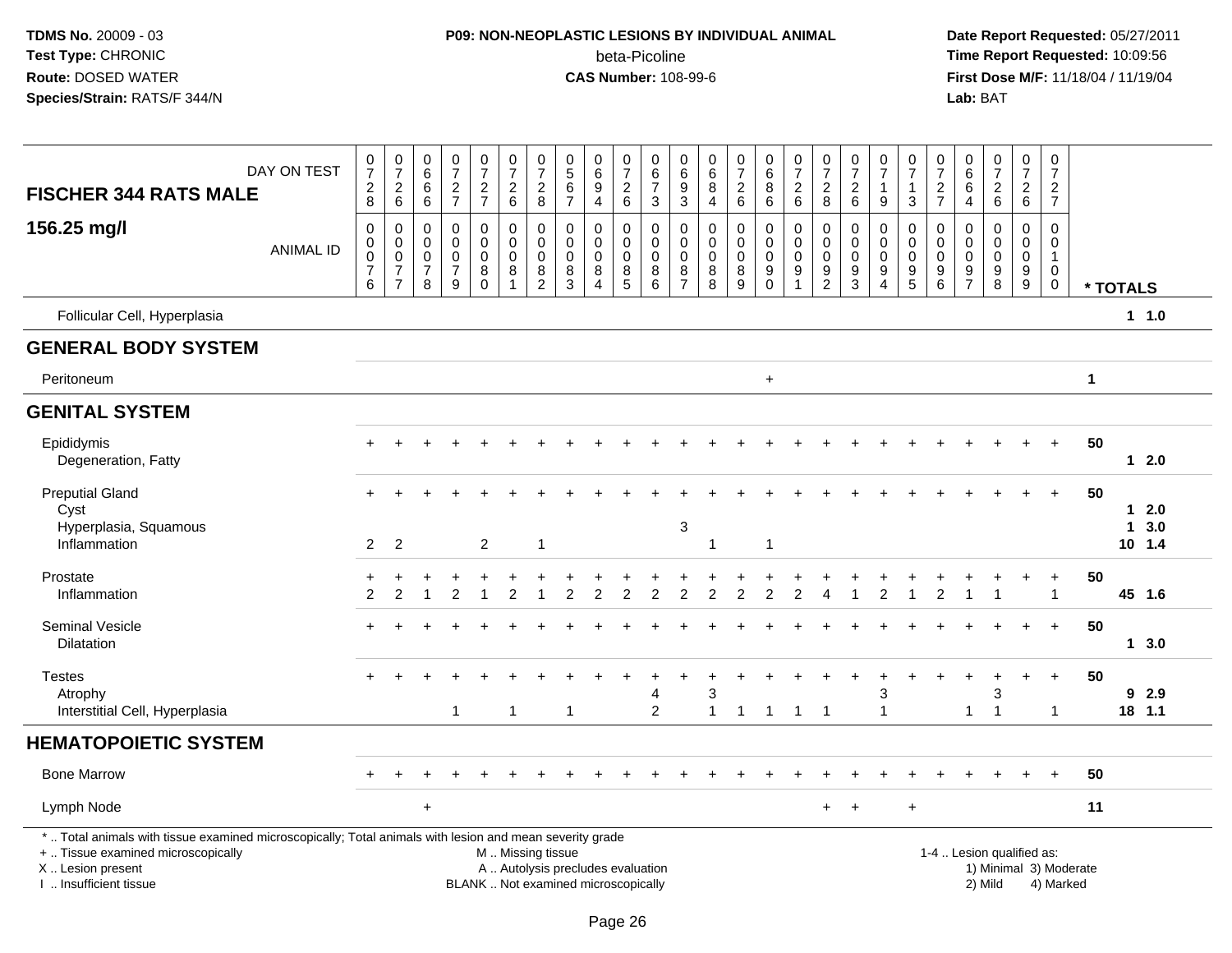### **P09: NON-NEOPLASTIC LESIONS BY INDIVIDUAL ANIMAL** beta-Picoline**beta-Picoline**<br> **CAS Number:** 108-99-6<br> **CAS Number:** 108-99-6<br> **CAS Number:** 108-99-6

 **Date Report Requested:** 05/27/2011 **First Dose M/F:** 11/18/04 / 11/19/04<br>**Lab:** BAT **Lab:** BAT

| DAY ON TEST<br><b>FISCHER 344 RATS MALE</b>                                                                                     | $\frac{0}{7}$<br>$_{\rm 8}^2$                | 0726                                                                             | $\begin{array}{c} 0 \\ 6 \end{array}$<br>$\,6\,$<br>$\,6\,$           | $\begin{array}{c} 0 \\ 7 \end{array}$<br>$\overline{2}$<br>$\overline{7}$ | $\frac{0}{7}$<br>$\frac{2}{7}$       | $\frac{0}{7}$<br>6                                             | $\frac{0}{7}$<br>$_{8}^2$                                          | $\begin{array}{c} 0 \\ 5 \\ 6 \end{array}$<br>$\overline{7}$ | $\begin{array}{c} 0 \\ 6 \end{array}$<br>$9\,$<br>$\overline{4}$ | $\frac{0}{7}$<br>$\begin{array}{c} 2 \\ 6 \end{array}$              | $\,0\,$<br>$\frac{6}{7}$<br>3             | 0<br>$\frac{6}{9}$<br>$\overline{3}$                   | $\begin{matrix}0\\6\\8\end{matrix}$<br>$\overline{4}$ | $\frac{0}{7}$<br>$\frac{2}{6}$                                    | $\begin{smallmatrix}0\0&8\0&8\end{smallmatrix}$                            | 0726                                                               | $\frac{0}{7}$<br>$\overline{2}$<br>8                             | 0726                                                   | $\frac{0}{7}$<br>$\mathbf{1}$<br>9                     | $\frac{0}{7}$<br>$\mathbf{1}$<br>$\sqrt{3}$              | $\frac{0}{7}$<br>$\frac{2}{7}$                                           | $\begin{matrix} 0 \\ 6 \\ 6 \end{matrix}$<br>$\overline{4}$ | 0726                                                             | $\frac{0}{7}$<br>$\frac{2}{6}$                          | $\frac{0}{7}$<br>$\frac{2}{7}$                       |             |                  |                          |
|---------------------------------------------------------------------------------------------------------------------------------|----------------------------------------------|----------------------------------------------------------------------------------|-----------------------------------------------------------------------|---------------------------------------------------------------------------|--------------------------------------|----------------------------------------------------------------|--------------------------------------------------------------------|--------------------------------------------------------------|------------------------------------------------------------------|---------------------------------------------------------------------|-------------------------------------------|--------------------------------------------------------|-------------------------------------------------------|-------------------------------------------------------------------|----------------------------------------------------------------------------|--------------------------------------------------------------------|------------------------------------------------------------------|--------------------------------------------------------|--------------------------------------------------------|----------------------------------------------------------|--------------------------------------------------------------------------|-------------------------------------------------------------|------------------------------------------------------------------|---------------------------------------------------------|------------------------------------------------------|-------------|------------------|--------------------------|
| 156.25 mg/l<br><b>ANIMAL ID</b>                                                                                                 | $\mathbf 0$<br>0<br>0<br>$\overline{7}$<br>6 | $\mathbf 0$<br>$\mathbf 0$<br>$\overline{0}$<br>$\overline{7}$<br>$\overline{7}$ | $\mathbf 0$<br>$\mathbf 0$<br>$\boldsymbol{0}$<br>$\overline{7}$<br>8 | $\mathbf 0$<br>$\mathbf 0$<br>$\mathbf 0$<br>$\overline{7}$<br>9          | 0<br>0<br>$\pmb{0}$<br>8<br>$\Omega$ | 0<br>$\mathbf 0$<br>$\mathsf{O}\xspace$<br>8<br>$\overline{1}$ | $\mathbf 0$<br>$\pmb{0}$<br>$\pmb{0}$<br>$\bf 8$<br>$\overline{2}$ | $\mathbf 0$<br>0<br>$\mathbf 0$<br>8<br>3                    | $\mathbf 0$<br>$\mathbf 0$<br>$\mathbf 0$<br>8<br>$\overline{4}$ | $\mathbf 0$<br>$\boldsymbol{0}$<br>$\pmb{0}$<br>8<br>$\overline{5}$ | $\mathbf 0$<br>0<br>$\mathbf 0$<br>8<br>6 | $\mathbf 0$<br>0<br>$\mathbf 0$<br>8<br>$\overline{7}$ | 0<br>0<br>$\pmb{0}$<br>$\bf 8$<br>8                   | $\mathbf 0$<br>$\mathbf 0$<br>$\ddot{\mathbf{0}}$<br>$\bf 8$<br>9 | $\mathbf 0$<br>$\mathbf 0$<br>$\pmb{0}$<br>$\boldsymbol{9}$<br>$\mathbf 0$ | $\mathbf 0$<br>$\mathbf 0$<br>$\mathsf 0$<br>$9\,$<br>$\mathbf{1}$ | $\mathbf 0$<br>$\mathbf 0$<br>$\mathbf 0$<br>9<br>$\overline{2}$ | $\mathbf 0$<br>$\boldsymbol{0}$<br>$\pmb{0}$<br>9<br>3 | $\mathbf 0$<br>0<br>$\mathbf 0$<br>9<br>$\overline{4}$ | 0<br>$\mathbf 0$<br>$\ddot{\mathbf{0}}$<br>$\frac{9}{5}$ | $\mathbf 0$<br>$\mathbf 0$<br>$\mathbf 0$<br>$\boldsymbol{9}$<br>$\,6\,$ | $\mathbf 0$<br>0<br>$\mathbf 0$<br>$\frac{9}{7}$            | $\mathbf 0$<br>$\mathbf 0$<br>$\pmb{0}$<br>$\boldsymbol{9}$<br>8 | $\mathbf{0}$<br>0<br>$\pmb{0}$<br>$\boldsymbol{9}$<br>9 | $\mathbf 0$<br>0<br>$\mathbf{1}$<br>$\mathbf 0$<br>0 |             | * TOTALS         |                          |
| Deep Cervical, Hemorrhage<br>Mediastinal, Ectasia<br>Mediastinal, Hyperplasia<br>Mediastinal, Infiltration Cellular, Mixed Cell |                                              |                                                                                  |                                                                       |                                                                           |                                      |                                                                |                                                                    |                                                              |                                                                  |                                                                     |                                           |                                                        |                                                       |                                                                   |                                                                            |                                                                    |                                                                  | $\overline{c}$                                         |                                                        |                                                          |                                                                          |                                                             |                                                                  |                                                         |                                                      |             | 1<br>1<br>1<br>1 | 2.0<br>3.0<br>2.0<br>2.0 |
| Lymph Node, Mandibular                                                                                                          | м                                            | м                                                                                | М                                                                     | M                                                                         | M                                    | M                                                              | M                                                                  | M                                                            | M                                                                | M                                                                   | M                                         | M                                                      | M                                                     | M                                                                 | M                                                                          | M                                                                  | M                                                                | M                                                      | M                                                      | M                                                        | M                                                                        | M                                                           | M                                                                | M                                                       | <b>M</b>                                             | $\mathbf 0$ |                  |                          |
| Lymph Node, Mesenteric<br>Ectasia                                                                                               |                                              |                                                                                  |                                                                       |                                                                           |                                      | $\overline{c}$                                                 |                                                                    |                                                              |                                                                  |                                                                     |                                           |                                                        |                                                       |                                                                   |                                                                            |                                                                    |                                                                  |                                                        |                                                        |                                                          |                                                                          |                                                             |                                                                  |                                                         | $+$                                                  | 50          | 2, 1.5           |                          |
| Spleen<br>Hyperplasia, Lymphoid<br>Capsule, Hemorrhage<br>Lymphoid Follicle, Depletion Cellular                                 |                                              |                                                                                  |                                                                       |                                                                           |                                      |                                                                |                                                                    |                                                              |                                                                  |                                                                     |                                           |                                                        |                                                       |                                                                   |                                                                            |                                                                    |                                                                  |                                                        |                                                        |                                                          | 3                                                                        |                                                             |                                                                  |                                                         |                                                      | 50          | 1<br>1<br>1      | 3.0<br>2.0<br>3.0        |
| Thymus                                                                                                                          |                                              |                                                                                  |                                                                       |                                                                           |                                      |                                                                |                                                                    |                                                              |                                                                  |                                                                     |                                           |                                                        |                                                       |                                                                   |                                                                            |                                                                    |                                                                  |                                                        | М                                                      |                                                          |                                                                          |                                                             |                                                                  |                                                         |                                                      | 49          |                  |                          |
| <b>INTEGUMENTARY SYSTEM</b>                                                                                                     |                                              |                                                                                  |                                                                       |                                                                           |                                      |                                                                |                                                                    |                                                              |                                                                  |                                                                     |                                           |                                                        |                                                       |                                                                   |                                                                            |                                                                    |                                                                  |                                                        |                                                        |                                                          |                                                                          |                                                             |                                                                  |                                                         |                                                      |             |                  |                          |
| <b>Mammary Gland</b><br>Galactocele<br>Hyperplasia<br>Inflammation                                                              |                                              | $\overline{1}$                                                                   |                                                                       |                                                                           |                                      |                                                                |                                                                    |                                                              |                                                                  |                                                                     | $\overline{c}$                            |                                                        |                                                       |                                                                   | $\overline{\mathbf{1}}$                                                    | -1                                                                 | 1                                                                |                                                        |                                                        |                                                          | -1                                                                       |                                                             |                                                                  |                                                         |                                                      | 49          | 7, 1.1<br>6      | 1.2<br>1 1.0             |
| Skin<br>Inflammation, Chronic Active<br>Subcutaneous Tissue, Infiltration Cellular,<br><b>Mixed Cell</b>                        |                                              |                                                                                  |                                                                       |                                                                           |                                      |                                                                |                                                                    |                                                              |                                                                  |                                                                     |                                           |                                                        |                                                       |                                                                   |                                                                            |                                                                    |                                                                  |                                                        |                                                        |                                                          |                                                                          | 1                                                           |                                                                  |                                                         |                                                      | 50          | 1<br>1           | 3.0<br>1.0               |

## **MUSCULOSKELETAL SYSTEM**

\* .. Total animals with tissue examined microscopically; Total animals with lesion and mean severity grade

+ .. Tissue examined microscopically

X .. Lesion present

I .. Insufficient tissue

 M .. Missing tissueA .. Autolysis precludes evaluation

1-4 .. Lesion qualified as:<br>1) Minimal 3) Moderate BLANK .. Not examined microscopically 2) Mild 4) Marked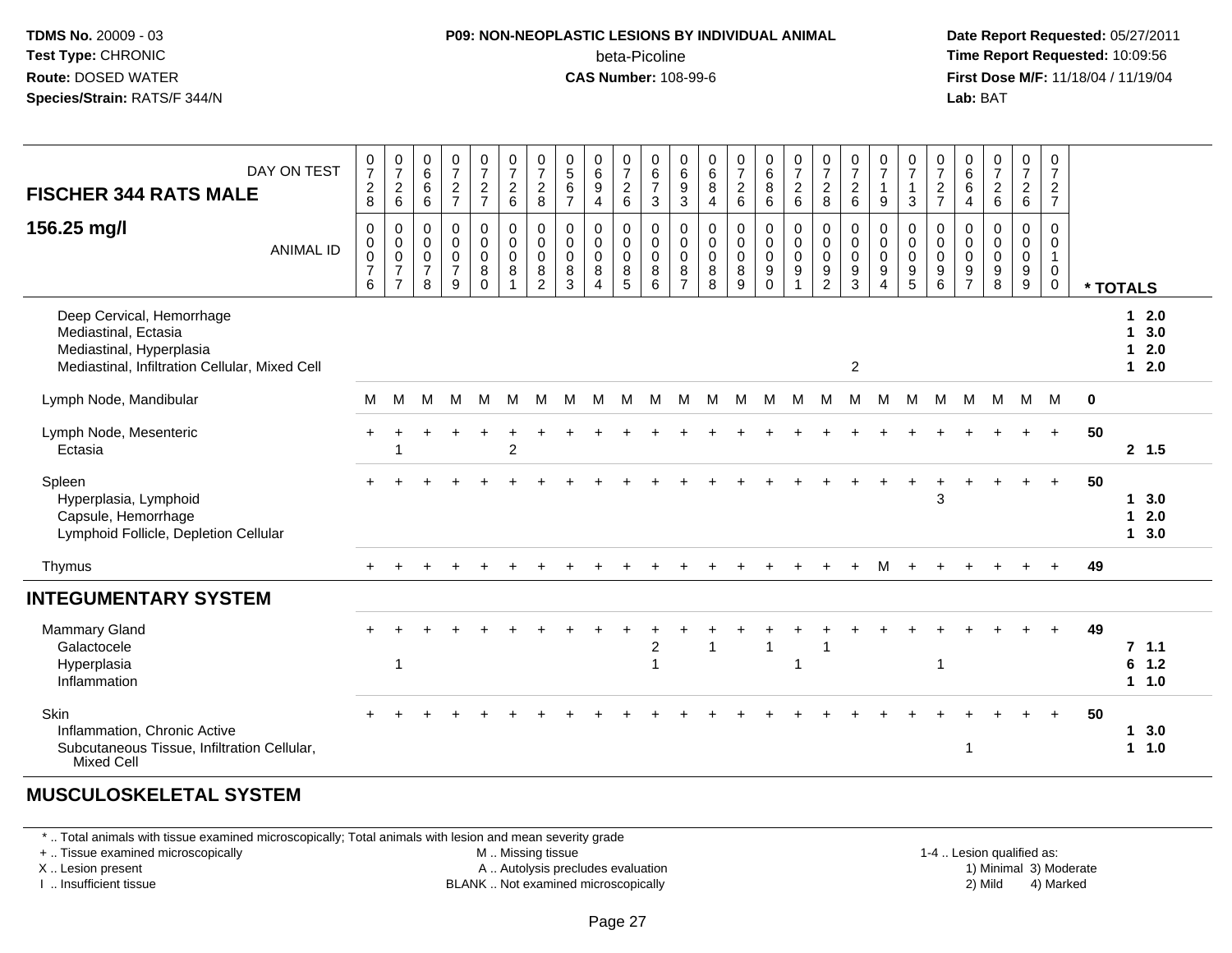## **P09: NON-NEOPLASTIC LESIONS BY INDIVIDUAL ANIMAL** beta-Picoline**beta-Picoline**<br> **CAS Number:** 108-99-6<br> **CAS Number:** 108-99-6<br> **CAS Number:** 108-99-6

 **Date Report Requested:** 05/27/2011 **First Dose M/F:** 11/18/04 / 11/19/04 Lab: BAT **Lab:** BAT

| DAY ON TEST<br><b>FISCHER 344 RATS MALE</b>                                                                                                                                       | $\frac{0}{7}$<br>$\overline{c}$<br>8                             | $\begin{smallmatrix}0\\7\end{smallmatrix}$<br>$\overline{2}$<br>$6\phantom{a}$ | 0<br>$6\overline{6}$<br>$\,6\,$<br>$\,6\,$   | $\begin{array}{c} 0 \\ 7 \end{array}$<br>$\frac{2}{7}$         | $\frac{0}{7}$<br>$\frac{2}{7}$                           | $\frac{0}{7}$<br>$\frac{2}{6}$                               | 0<br>$\overline{7}$<br>$\boldsymbol{2}$<br>8           | $\begin{array}{c} 0 \\ 5 \end{array}$<br>$6\phantom{a}$<br>$\overline{7}$ | $\begin{array}{c} 0 \\ 6 \end{array}$<br>$\overline{9}$<br>$\overline{4}$ | $\frac{0}{7}$<br>$\frac{2}{6}$                      | 0<br>$6\overline{6}$<br>$\overline{7}$<br>$\mathbf{3}$ | 0<br>6<br>$\boldsymbol{9}$<br>3              | $\begin{array}{c} 0 \\ 6 \end{array}$<br>$\overline{8}$<br>$\overline{\mathbf{4}}$ | $\frac{0}{7}$<br>$\frac{2}{6}$        | 0<br>$\overline{6}$<br>$\overline{8}$<br>6       | $\frac{0}{7}$<br>$\frac{2}{6}$             | $\frac{0}{7}$<br>$\boldsymbol{2}$<br>8       | $\frac{0}{7}$<br>$\frac{2}{6}$                | $\frac{0}{7}$<br>$\mathbf{1}$<br>9         | $\frac{0}{7}$<br>$\mathbf{1}$<br>3 | 0<br>$\overline{7}$<br>$\frac{2}{7}$                    | $\begin{matrix} 0 \\ 6 \end{matrix}$<br>$\,6\,$<br>$\overline{4}$ | $\begin{smallmatrix}0\\7\end{smallmatrix}$<br>$\frac{2}{6}$ | $\frac{0}{7}$<br>$\frac{2}{6}$                   | 0<br>$\overline{7}$<br>$\frac{2}{7}$       |    |                                         |                                              |  |
|-----------------------------------------------------------------------------------------------------------------------------------------------------------------------------------|------------------------------------------------------------------|--------------------------------------------------------------------------------|----------------------------------------------|----------------------------------------------------------------|----------------------------------------------------------|--------------------------------------------------------------|--------------------------------------------------------|---------------------------------------------------------------------------|---------------------------------------------------------------------------|-----------------------------------------------------|--------------------------------------------------------|----------------------------------------------|------------------------------------------------------------------------------------|---------------------------------------|--------------------------------------------------|--------------------------------------------|----------------------------------------------|-----------------------------------------------|--------------------------------------------|------------------------------------|---------------------------------------------------------|-------------------------------------------------------------------|-------------------------------------------------------------|--------------------------------------------------|--------------------------------------------|----|-----------------------------------------|----------------------------------------------|--|
| 156.25 mg/l<br><b>ANIMAL ID</b>                                                                                                                                                   | $\mathbf 0$<br>$\mathbf 0$<br>$\mathbf 0$<br>$\overline{7}$<br>6 | 0<br>$\mathbf 0$<br>$\mathbf 0$<br>$\overline{7}$<br>$\overline{7}$            | 0<br>$\mathbf 0$<br>0<br>$\overline{7}$<br>8 | $\pmb{0}$<br>$\mathbf 0$<br>$\mathbf 0$<br>$\overline{7}$<br>9 | $\pmb{0}$<br>$\mathbf 0$<br>$\mathbf 0$<br>8<br>$\Omega$ | $\pmb{0}$<br>$\mathbf 0$<br>$\mathbf 0$<br>8<br>$\mathbf{1}$ | 0<br>$\mathbf 0$<br>$\mathbf 0$<br>8<br>$\overline{2}$ | 0<br>0<br>0<br>8<br>3                                                     | 0<br>0<br>0<br>8<br>$\Delta$                                              | $\mathbf 0$<br>$\mathbf 0$<br>$\mathbf 0$<br>8<br>5 | 0<br>0<br>$\mathbf 0$<br>8<br>6                        | 0<br>0<br>$\mathbf 0$<br>8<br>$\overline{7}$ | 0<br>$\pmb{0}$<br>0<br>8<br>8                                                      | 0<br>$\pmb{0}$<br>$\pmb{0}$<br>8<br>9 | 0<br>$\mathbf 0$<br>$\mathbf 0$<br>9<br>$\Omega$ | 0<br>$\mathbf 0$<br>0<br>9<br>$\mathbf{1}$ | 0<br>$\mathbf 0$<br>0<br>9<br>$\overline{2}$ | 0<br>$\mathbf 0$<br>$\mathbf 0$<br>$9\,$<br>3 | 0<br>0<br>0<br>9<br>$\boldsymbol{\Lambda}$ | 0<br>0<br>0<br>9<br>5              | $\mathbf 0$<br>$\mathbf 0$<br>$\mathbf 0$<br>$9\,$<br>6 | 0<br>0<br>$\mathbf 0$<br>$9\,$<br>$\overline{7}$                  | $\mathbf 0$<br>0<br>$\mathbf 0$<br>9<br>8                   | 0<br>$\mathsf{O}$<br>$\mathbf 0$<br>9<br>9       | 0<br>0<br>$\mathbf{1}$<br>0<br>$\mathbf 0$ |    | * TOTALS                                |                                              |  |
| <b>Bone</b><br>Inflammation, Chronic Active                                                                                                                                       |                                                                  |                                                                                |                                              |                                                                |                                                          |                                                              |                                                        |                                                                           |                                                                           |                                                     |                                                        |                                              |                                                                                    |                                       |                                                  |                                            |                                              |                                               |                                            |                                    |                                                         |                                                                   |                                                             |                                                  | $\ddot{}$                                  | 50 |                                         | $1 \quad 3.0$                                |  |
| <b>NERVOUS SYSTEM</b>                                                                                                                                                             |                                                                  |                                                                                |                                              |                                                                |                                                          |                                                              |                                                        |                                                                           |                                                                           |                                                     |                                                        |                                              |                                                                                    |                                       |                                                  |                                            |                                              |                                               |                                            |                                    |                                                         |                                                                   |                                                             |                                                  |                                            |    |                                         |                                              |  |
| <b>Brain</b><br>Compression                                                                                                                                                       |                                                                  | 2                                                                              |                                              |                                                                |                                                          |                                                              |                                                        |                                                                           |                                                                           |                                                     | Δ                                                      |                                              | 3                                                                                  |                                       |                                                  |                                            |                                              |                                               |                                            |                                    |                                                         |                                                                   |                                                             | $\div$                                           | $\ddot{}$<br>3                             | 50 |                                         | 92.7                                         |  |
| <b>RESPIRATORY SYSTEM</b>                                                                                                                                                         |                                                                  |                                                                                |                                              |                                                                |                                                          |                                                              |                                                        |                                                                           |                                                                           |                                                     |                                                        |                                              |                                                                                    |                                       |                                                  |                                            |                                              |                                               |                                            |                                    |                                                         |                                                                   |                                                             |                                                  |                                            |    |                                         |                                              |  |
| Lung<br>Alveolar Epithelium, Hyperplasia<br>Alveolar Epithelium, Metaplasia, Squamous                                                                                             |                                                                  |                                                                                |                                              |                                                                |                                                          | 1                                                            |                                                        | 4                                                                         |                                                                           |                                                     | 1                                                      |                                              |                                                                                    |                                       |                                                  | -1                                         |                                              |                                               |                                            |                                    |                                                         |                                                                   |                                                             | $\div$                                           | $+$                                        | 50 |                                         | 11 1.5<br>11.0                               |  |
| Nose<br>Foreign Body<br>Inflammation<br>Mineralization<br>Respiratory Epithelium, Hyperplasia<br>Respiratory Epithelium, Metaplasia, Squamous<br>Squamous Epithelium, Hyperplasia |                                                                  |                                                                                |                                              |                                                                |                                                          | 1<br>$\mathbf{1}$<br>1<br>$\overline{\mathbf{c}}$            |                                                        | -1                                                                        | $\sqrt{2}$<br>$\overline{2}$<br>-1                                        | $\overline{1}$<br>$\overline{2}$                    |                                                        | $\overline{\mathbf{c}}$<br>$\overline{2}$    | $\mathbf{1}$<br>$\overline{2}$<br>$\overline{2}$                                   | $\mathbf{1}$<br>1                     |                                                  |                                            | 3<br>3<br>3                                  | $\overline{c}$<br>$\overline{2}$<br>2         |                                            | $\overline{1}$<br>$\overline{2}$   |                                                         | 1                                                                 | 1<br>1<br>1                                                 | $\overline{c}$<br>$\overline{2}$<br>$\mathbf{1}$ | $+$                                        | 50 | $\mathbf{1}$<br>20<br>1<br>$\mathbf{1}$ | 20 1.5<br>23 2.0<br>1.0<br>1.8<br>1.0<br>2.0 |  |
| Trachea                                                                                                                                                                           |                                                                  |                                                                                |                                              |                                                                |                                                          |                                                              |                                                        |                                                                           |                                                                           |                                                     |                                                        |                                              |                                                                                    |                                       |                                                  |                                            |                                              |                                               |                                            |                                    |                                                         |                                                                   |                                                             |                                                  | $\ddot{}$                                  | 50 |                                         |                                              |  |
| <b>SPECIAL SENSES SYSTEM</b>                                                                                                                                                      |                                                                  |                                                                                |                                              |                                                                |                                                          |                                                              |                                                        |                                                                           |                                                                           |                                                     |                                                        |                                              |                                                                                    |                                       |                                                  |                                            |                                              |                                               |                                            |                                    |                                                         |                                                                   |                                                             |                                                  |                                            |    |                                         |                                              |  |
| Eye<br>Cataract<br>Retina, Degeneration                                                                                                                                           |                                                                  |                                                                                |                                              |                                                                |                                                          |                                                              |                                                        |                                                                           |                                                                           |                                                     |                                                        |                                              |                                                                                    |                                       |                                                  |                                            |                                              |                                               |                                            |                                    | -1                                                      |                                                                   |                                                             |                                                  | $+$                                        | 50 | $\mathbf{1}$                            | $3 \t1.3$<br>1.0                             |  |
|                                                                                                                                                                                   |                                                                  |                                                                                |                                              |                                                                |                                                          |                                                              |                                                        |                                                                           |                                                                           |                                                     |                                                        |                                              |                                                                                    |                                       |                                                  |                                            |                                              |                                               |                                            |                                    |                                                         |                                                                   |                                                             |                                                  |                                            |    |                                         |                                              |  |

\* .. Total animals with tissue examined microscopically; Total animals with lesion and mean severity grade

+ .. Tissue examined microscopically

X .. Lesion present

I .. Insufficient tissue

 M .. Missing tissueA .. Autolysis precludes evaluation

BLANK .. Not examined microscopically 2) Mild 4) Marked

1-4 .. Lesion qualified as:<br>1) Minimal 3) Moderate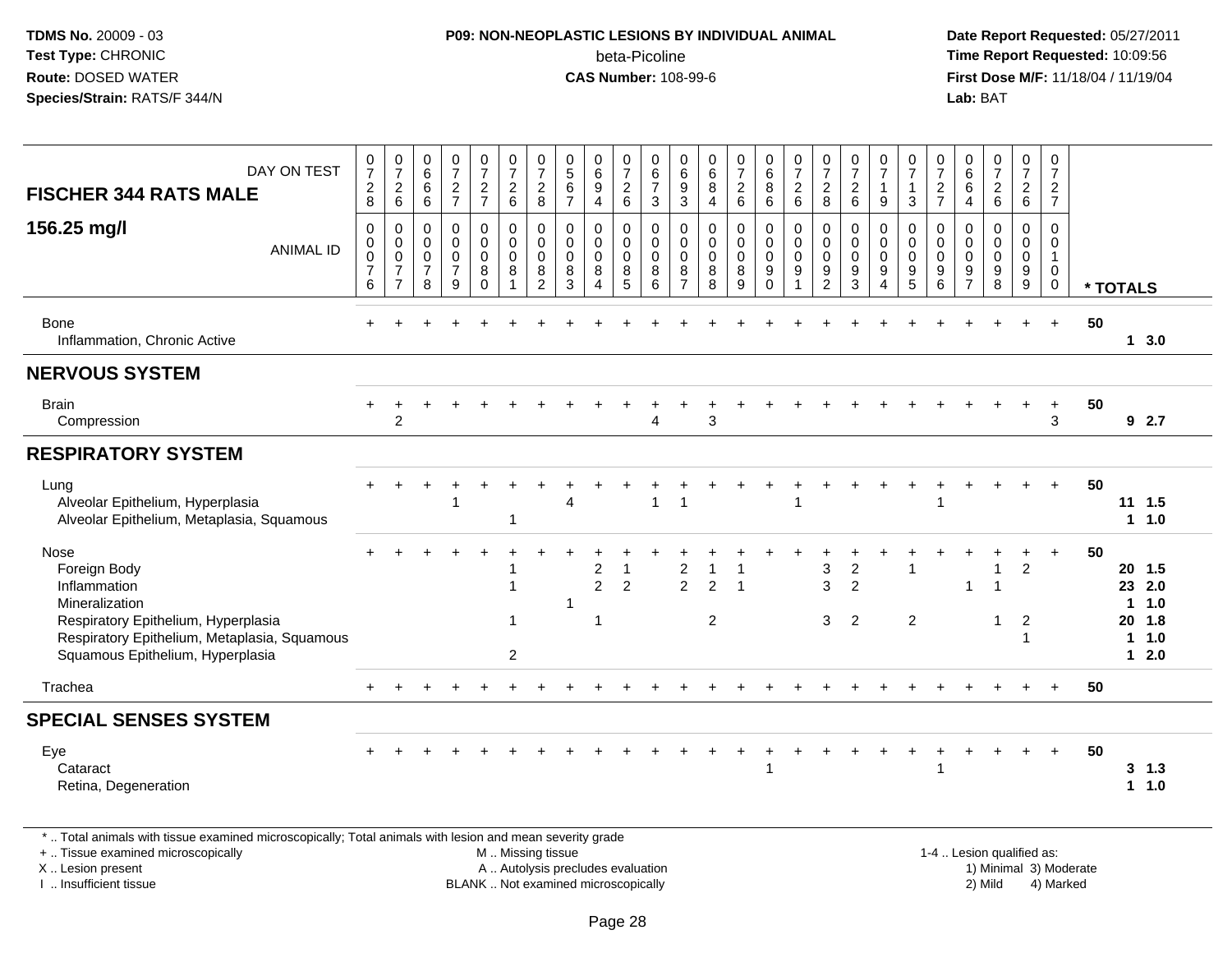### **P09: NON-NEOPLASTIC LESIONS BY INDIVIDUAL ANIMAL** beta-Picoline**beta-Picoline**<br> **CAS Number:** 108-99-6<br> **CAS Number:** 108-99-6<br> **CAS Number:** 108-99-6

 **Date Report Requested:** 05/27/2011 **First Dose M/F:** 11/18/04 / 11/19/04 Lab: BAT **Lab:** BAT

| DAY ON TEST<br><b>FISCHER 344 RATS MALE</b>                                                                                                | $\frac{0}{7}$<br>$_{\rm 8}^2$                                           | $\frac{0}{7}$<br>$\overline{c}$<br>6                                          | $\begin{matrix} 0 \\ 6 \end{matrix}$<br>6<br>6       | $\frac{0}{7}$<br>$\boldsymbol{2}$<br>$\overline{7}$                  | $\frac{0}{7}$<br>$\frac{2}{7}$                              | $\frac{0}{7}$<br>$\boldsymbol{2}$<br>$\,6\,$                    | $\frac{0}{7}$<br>$\overline{c}$<br>8                | $\begin{array}{c} 0 \\ 5 \\ 6 \end{array}$<br>$\overline{7}$ | $\begin{array}{c} 0 \\ 6 \end{array}$<br>$\boldsymbol{9}$<br>$\overline{4}$ | $\frac{0}{7}$<br>$\overline{c}$<br>6    | $\begin{array}{c} 0 \\ 6 \\ 7 \end{array}$<br>$\mathbf{3}$           | $\begin{array}{c} 0 \\ 6 \end{array}$<br>$\overline{9}$<br>3           | $\begin{matrix} 0 \\ 6 \end{matrix}$<br>$\overline{8}$<br>4             | $\frac{0}{7}$<br>$\overline{a}$<br>6         | $\begin{array}{c} 0 \\ 6 \\ 8 \end{array}$<br>6                                  | $\frac{0}{7}$<br>$\overline{c}$<br>$\,6\,$                        | $\frac{0}{7}$<br>$\frac{2}{8}$                                  | $\frac{0}{7}$<br>$\sqrt{2}$<br>6                                     | $\frac{0}{7}$<br>9              | $\frac{0}{7}$<br>$\mathbf{1}$<br>$\mathbf{3}$                                        | $\frac{0}{7}$<br>$\overline{c}$<br>$\overline{ }$ | $\begin{matrix} 0 \\ 6 \end{matrix}$<br>$\,6$<br>$\overline{4}$   | $\begin{smallmatrix}0\\7\end{smallmatrix}$<br>$\boldsymbol{2}$<br>$\,6\,$ | $\frac{0}{7}$<br>$\begin{array}{c} 2 \\ 6 \end{array}$   | 0<br>$\overline{7}$<br>$\overline{c}$<br>$\overline{7}$              |    |                   |                                 |
|--------------------------------------------------------------------------------------------------------------------------------------------|-------------------------------------------------------------------------|-------------------------------------------------------------------------------|------------------------------------------------------|----------------------------------------------------------------------|-------------------------------------------------------------|-----------------------------------------------------------------|-----------------------------------------------------|--------------------------------------------------------------|-----------------------------------------------------------------------------|-----------------------------------------|----------------------------------------------------------------------|------------------------------------------------------------------------|-------------------------------------------------------------------------|----------------------------------------------|----------------------------------------------------------------------------------|-------------------------------------------------------------------|-----------------------------------------------------------------|----------------------------------------------------------------------|---------------------------------|--------------------------------------------------------------------------------------|---------------------------------------------------|-------------------------------------------------------------------|---------------------------------------------------------------------------|----------------------------------------------------------|----------------------------------------------------------------------|----|-------------------|---------------------------------|
| 156.25 mg/l<br><b>ANIMAL ID</b>                                                                                                            | $\mathbf 0$<br>$\pmb{0}$<br>$\boldsymbol{0}$<br>$\overline{7}$<br>$\,6$ | $\begin{matrix} 0 \\ 0 \\ 0 \end{matrix}$<br>$\overline{7}$<br>$\overline{7}$ | 0<br>$\pmb{0}$<br>$\mathbf 0$<br>$\overline{7}$<br>8 | $\begin{smallmatrix}0\\0\\0\end{smallmatrix}$<br>$\overline{7}$<br>9 | $_0^0$<br>$\mathsf{O}\xspace$<br>$\overline{8}$<br>$\Omega$ | $\begin{smallmatrix}0\\0\\0\end{smallmatrix}$<br>$\overline{8}$ | $\mathbf 0$<br>$\mathbf 0$<br>$\mathbf 0$<br>8<br>2 | $\pmb{0}$<br>$\overline{0}$<br>$\, 8$<br>3                   | $_{\rm 0}^{\rm 0}$<br>$\pmb{0}$<br>$\bf 8$<br>4                             | 0<br>$\mathbf 0$<br>$\pmb{0}$<br>8<br>5 | $\begin{smallmatrix}0\\0\\0\end{smallmatrix}$<br>$\overline{8}$<br>6 | $\pmb{0}$<br>$\pmb{0}$<br>$\boldsymbol{0}$<br>$\, 8$<br>$\overline{7}$ | $\overline{0}$<br>$\ddot{\mathbf{0}}$<br>$\overline{0}$<br>$\bf 8$<br>8 | $\begin{matrix} 0\0\0\end{matrix}$<br>8<br>9 | $\begin{smallmatrix}0\0\0\0\end{smallmatrix}$<br>$\boldsymbol{9}$<br>$\mathbf 0$ | $\begin{smallmatrix}0\\0\\0\end{smallmatrix}$<br>$\boldsymbol{9}$ | $\begin{smallmatrix}0\0\0\0\end{smallmatrix}$<br>$\overline{c}$ | $\begin{smallmatrix}0\\0\\0\end{smallmatrix}$<br>$\overline{9}$<br>3 | $_0^0$<br>$\mathbf 0$<br>9<br>4 | $\begin{smallmatrix}0\\0\\0\end{smallmatrix}$<br>$\boldsymbol{9}$<br>$5\phantom{.0}$ | 0<br>$\bar{0}$<br>$\bar{0}$<br>9<br>6             | 0<br>$\pmb{0}$<br>$\pmb{0}$<br>$\boldsymbol{9}$<br>$\overline{7}$ | $\begin{smallmatrix}0\0\0\0\end{smallmatrix}$<br>8                        | $\begin{smallmatrix}0\0\end{smallmatrix}$<br>0<br>9<br>9 | $\mathbf 0$<br>$\pmb{0}$<br>$\mathbf{1}$<br>$\pmb{0}$<br>$\mathbf 0$ |    | * TOTALS          |                                 |
| Harderian Gland                                                                                                                            |                                                                         |                                                                               |                                                      |                                                                      |                                                             |                                                                 |                                                     |                                                              |                                                                             |                                         |                                                                      |                                                                        |                                                                         |                                              |                                                                                  |                                                                   |                                                                 |                                                                      |                                 |                                                                                      |                                                   |                                                                   |                                                                           |                                                          |                                                                      | 50 |                   |                                 |
| <b>URINARY SYSTEM</b>                                                                                                                      |                                                                         |                                                                               |                                                      |                                                                      |                                                             |                                                                 |                                                     |                                                              |                                                                             |                                         |                                                                      |                                                                        |                                                                         |                                              |                                                                                  |                                                                   |                                                                 |                                                                      |                                 |                                                                                      |                                                   |                                                                   |                                                                           |                                                          |                                                                      |    |                   |                                 |
| Kidney<br>Dilatation<br>Infarct, Acute                                                                                                     |                                                                         |                                                                               |                                                      |                                                                      |                                                             |                                                                 |                                                     |                                                              |                                                                             |                                         |                                                                      |                                                                        |                                                                         |                                              |                                                                                  |                                                                   |                                                                 |                                                                      |                                 |                                                                                      |                                                   |                                                                   |                                                                           |                                                          |                                                                      | 50 | $1 \t1.0$<br>1    | 2.0                             |
| Metaplasia, Osseous<br>Nephropathy<br>Medulla, Renal Tubule, Necrosis<br>Pelvis, Inflammation, Chronic Active<br>Renal Tubule, Hyperplasia | 4                                                                       |                                                                               | $\mathcal{P}$                                        | 3                                                                    | 3                                                           | 3                                                               | $\boldsymbol{2}$                                    | 3                                                            | 2                                                                           | 3                                       |                                                                      |                                                                        |                                                                         | 3                                            |                                                                                  |                                                                   | 3                                                               |                                                                      | 3                               | 3                                                                                    |                                                   | 3                                                                 | 4                                                                         | 3                                                        | $\overline{4}$                                                       |    | 50<br>1<br>1<br>1 | 1.0<br>3.3<br>2.0<br>1.0<br>2.0 |
| <b>Urinary Bladder</b><br>Hemorrhage<br>Inflammation, Suppurative<br>Transitional Epithelium, Hyperplasia                                  |                                                                         |                                                                               |                                                      |                                                                      |                                                             |                                                                 |                                                     |                                                              |                                                                             |                                         |                                                                      |                                                                        |                                                                         |                                              |                                                                                  |                                                                   |                                                                 |                                                                      |                                 |                                                                                      |                                                   |                                                                   |                                                                           |                                                          |                                                                      | 50 | 1<br>1<br>1       | 2.0<br>4.0<br>2.0               |

\* .. Total animals with tissue examined microscopically; Total animals with lesion and mean severity grade

+ .. Tissue examined microscopically

X .. Lesion present

I .. Insufficient tissue

 M .. Missing tissueA .. Autolysis precludes evaluation

 1-4 .. Lesion qualified as: BLANK .. Not examined microscopically 2) Mild 4) Marked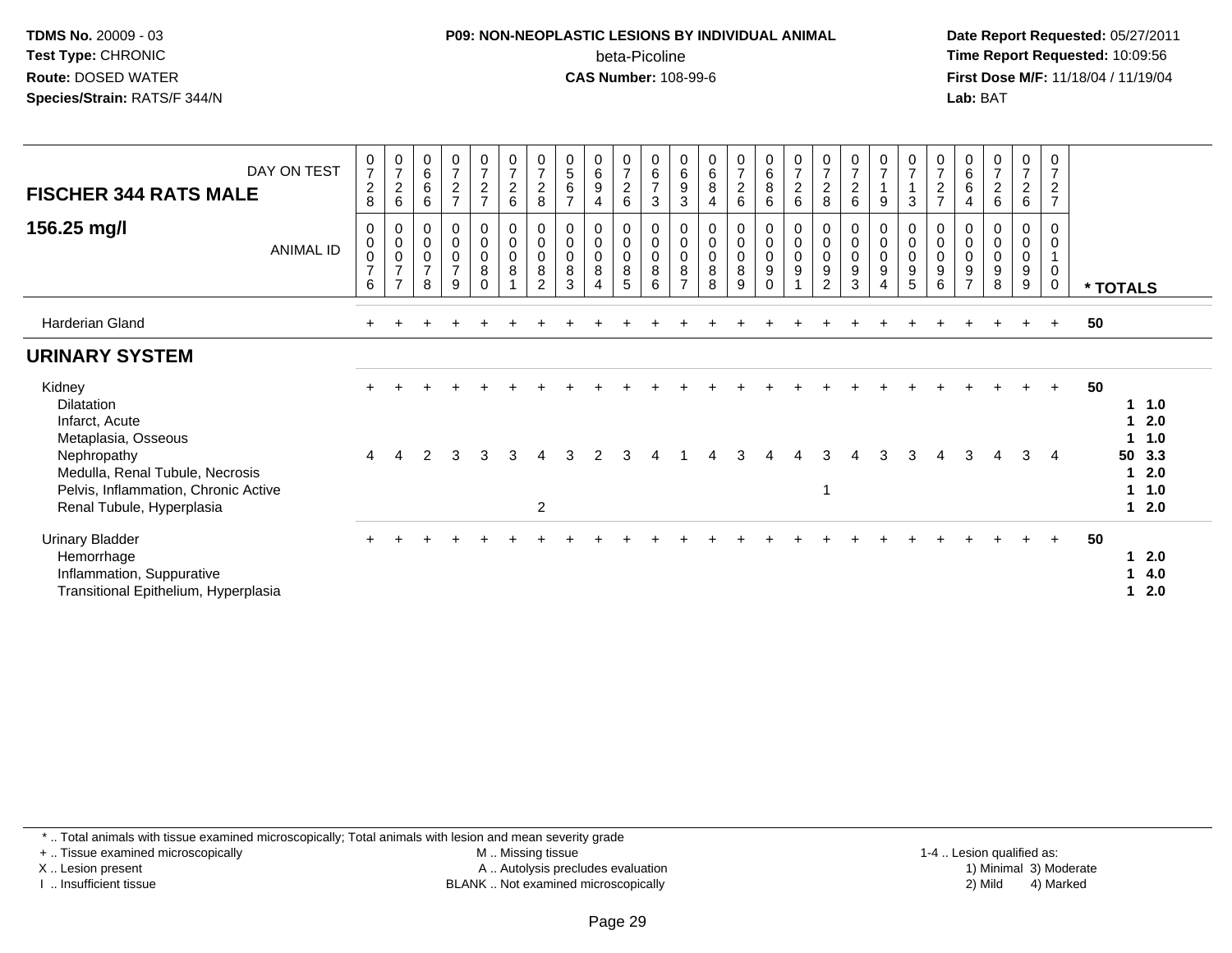## **P09: NON-NEOPLASTIC LESIONS BY INDIVIDUAL ANIMAL** beta-Picoline**beta-Picoline**<br> **CAS Number:** 108-99-6<br> **CAS Number:** 108-99-6<br> **CAS Number:** 108-99-6

 **Date Report Requested:** 05/27/2011 **First Dose M/F:** 11/18/04 / 11/19/04 Lab: BAT **Lab:** BAT

| <b>FISCHER 344 RATS MALE</b>                                                                                     | DAY ON TEST      | $\frac{0}{7}$<br>$_{8}^2$                      | $\begin{smallmatrix}0\\7\end{smallmatrix}$<br>$^2\phantom{1}6$                                  | $\begin{array}{c} 0 \\ 5 \end{array}$<br>$\,6$<br>9 | $\begin{smallmatrix} 0\\ 3 \end{smallmatrix}$<br>$\boldsymbol{9}$<br>$\mathbf{3}$ | $\frac{0}{7}$<br>$\frac{2}{8}$                       | $\pmb{0}$<br>$\,6\,$<br>8<br>$\mathbf{1}$                    | $\begin{array}{c} 0 \\ 7 \end{array}$<br>$\boldsymbol{2}$<br>$\,6\,$ | $\frac{0}{7}$<br>$^2\phantom{1}6$                              | $\begin{array}{c} 0 \\ 6 \end{array}$<br>$\frac{5}{7}$         | $\frac{0}{7}$<br>$\frac{2}{7}$                               | $\frac{0}{7}$<br>$\frac{2}{7}$                                                           | $\frac{0}{7}$<br>$_{8}^2$                             | $\frac{0}{7}$<br>$\mathsf 0$<br>$\overline{1}$        | $\frac{0}{7}$<br>$\frac{2}{7}$                                             | $\begin{array}{c} 0 \\ 7 \end{array}$<br>$\frac{2}{7}$          | $\begin{array}{c} 0 \\ 7 \end{array}$<br>$\frac{2}{7}$            | $\frac{0}{7}$<br>$\sqrt{2}$<br>8                                             | $\begin{array}{c} 0 \\ 6 \end{array}$<br>$\boldsymbol{7}$<br>3    | $\frac{0}{7}$<br>$\frac{2}{7}$                        | $_{6}^{\rm 0}$<br>$\overline{4}$<br>6                                          | $\frac{0}{7}$<br>$\frac{2}{7}$                                                   | $\begin{array}{c} 0 \\ 6 \end{array}$<br>$\frac{1}{5}$        | $\begin{array}{c} 0 \\ 7 \end{array}$<br>$\frac{2}{7}$ | $\frac{0}{7}$<br>$\frac{2}{8}$                                       | $\begin{array}{c} 0 \\ 7 \end{array}$<br>$\frac{2}{6}$ |                       |
|------------------------------------------------------------------------------------------------------------------|------------------|------------------------------------------------|-------------------------------------------------------------------------------------------------|-----------------------------------------------------|-----------------------------------------------------------------------------------|------------------------------------------------------|--------------------------------------------------------------|----------------------------------------------------------------------|----------------------------------------------------------------|----------------------------------------------------------------|--------------------------------------------------------------|------------------------------------------------------------------------------------------|-------------------------------------------------------|-------------------------------------------------------|----------------------------------------------------------------------------|-----------------------------------------------------------------|-------------------------------------------------------------------|------------------------------------------------------------------------------|-------------------------------------------------------------------|-------------------------------------------------------|--------------------------------------------------------------------------------|----------------------------------------------------------------------------------|---------------------------------------------------------------|--------------------------------------------------------|----------------------------------------------------------------------|--------------------------------------------------------|-----------------------|
| 312.5 mg/l                                                                                                       | <b>ANIMAL ID</b> | 0<br>$\mathsf{O}$<br>$\mathbf{1}$<br>$\pmb{0}$ | $\boldsymbol{0}$<br>$\begin{smallmatrix}0\\1\end{smallmatrix}$<br>$\mathbf 0$<br>$\overline{2}$ | 0<br>$\mathbf 0$<br>$\mathbf{1}$<br>0<br>3          | $\mathbf 0$<br>$\mathbf 0$<br>$\mathbf{1}$<br>$\mathbf 0$<br>$\overline{4}$       | 0<br>$\mathbf 0$<br>$\mathbf{1}$<br>$\mathbf 0$<br>5 | $\mathsf{O}\xspace$<br>$\mathbf 0$<br>$\mathbf{1}$<br>0<br>6 | $\mathbf 0$<br>$\pmb{0}$<br>$\mathbf{1}$<br>0<br>$\overline{7}$      | $\mathbf 0$<br>$\mathbf 0$<br>$\mathbf{1}$<br>$\mathbf 0$<br>8 | $\mathbf 0$<br>$\mathbf 0$<br>$\mathbf{1}$<br>$\mathbf 0$<br>9 | 0<br>$\mathbf 0$<br>$\mathbf{1}$<br>$\mathbf{1}$<br>$\Omega$ | $\mathsf{O}\xspace$<br>$\mathsf 0$<br>$\overline{1}$<br>$\overline{1}$<br>$\overline{1}$ | 0<br>$\mathbf 0$<br>$\mathbf{1}$<br>$\mathbf{1}$<br>2 | $\mathbf 0$<br>0<br>$\mathbf{1}$<br>$\mathbf{1}$<br>3 | $\mathbf 0$<br>$\pmb{0}$<br>$\mathbf{1}$<br>$\mathbf{1}$<br>$\overline{4}$ | $\mathbf 0$<br>$\mathbf 0$<br>$\mathbf{1}$<br>$\mathbf{1}$<br>5 | $\pmb{0}$<br>$\mathbf 0$<br>$\mathbf{1}$<br>$\mathbf{1}$<br>6     | $\mathbf 0$<br>$\mathbf 0$<br>$\mathbf{1}$<br>$\mathbf{1}$<br>$\overline{7}$ | $\mathbf 0$<br>$\mathbf 0$<br>$\overline{1}$<br>$\mathbf{1}$<br>8 | 0<br>$\mathbf 0$<br>$\mathbf{1}$<br>$\mathbf{1}$<br>9 | $\pmb{0}$<br>$\mathsf{O}\xspace$<br>$\mathbf{1}$<br>$\overline{c}$<br>$\Omega$ | $\mathbf 0$<br>$\mathbf 0$<br>$\mathbf{1}$<br>$\boldsymbol{2}$<br>$\overline{1}$ | $\mathbf 0$<br>$\mathbf 0$<br>$\overline{1}$<br>$\frac{2}{2}$ | $\mathsf 0$<br>0<br>$\mathbf{1}$<br>$\frac{2}{3}$      | 0<br>$\mathbf 0$<br>$\mathbf{1}$<br>$\overline{a}$<br>$\overline{4}$ | 0<br>$\overline{0}$<br>$\frac{1}{2}$                   | males<br>$($ cont $)$ |
| <b>ALIMENTARY SYSTEM</b>                                                                                         |                  |                                                |                                                                                                 |                                                     |                                                                                   |                                                      |                                                              |                                                                      |                                                                |                                                                |                                                              |                                                                                          |                                                       |                                                       |                                                                            |                                                                 |                                                                   |                                                                              |                                                                   |                                                       |                                                                                |                                                                                  |                                                               |                                                        |                                                                      |                                                        |                       |
| Esophagus                                                                                                        |                  |                                                |                                                                                                 |                                                     |                                                                                   |                                                      |                                                              |                                                                      |                                                                |                                                                |                                                              |                                                                                          |                                                       |                                                       |                                                                            |                                                                 |                                                                   |                                                                              |                                                                   |                                                       |                                                                                |                                                                                  |                                                               |                                                        |                                                                      |                                                        |                       |
| Intestine Large, Cecum                                                                                           |                  |                                                |                                                                                                 |                                                     |                                                                                   |                                                      |                                                              |                                                                      |                                                                |                                                                |                                                              |                                                                                          |                                                       |                                                       |                                                                            |                                                                 |                                                                   |                                                                              |                                                                   |                                                       |                                                                                |                                                                                  |                                                               |                                                        |                                                                      |                                                        |                       |
| Intestine Large, Colon<br>Parasite Metazoan                                                                      |                  |                                                |                                                                                                 |                                                     |                                                                                   |                                                      |                                                              |                                                                      |                                                                |                                                                | $\mathbf 1$                                                  |                                                                                          |                                                       |                                                       |                                                                            |                                                                 |                                                                   |                                                                              |                                                                   |                                                       |                                                                                |                                                                                  |                                                               |                                                        |                                                                      |                                                        |                       |
| Intestine Large, Rectum<br>Parasite Metazoan                                                                     |                  | $+$                                            | $+$                                                                                             | A                                                   | $+$                                                                               | $\ddot{}$<br>$\overline{2}$                          |                                                              |                                                                      |                                                                |                                                                |                                                              |                                                                                          |                                                       |                                                       |                                                                            |                                                                 |                                                                   |                                                                              |                                                                   |                                                       |                                                                                | $\overline{ }$                                                                   | $\overline{c}$                                                |                                                        | $+$                                                                  | $+$                                                    |                       |
| Intestine Small, Duodenum                                                                                        |                  |                                                |                                                                                                 |                                                     |                                                                                   |                                                      |                                                              |                                                                      |                                                                |                                                                |                                                              |                                                                                          |                                                       |                                                       |                                                                            |                                                                 |                                                                   |                                                                              |                                                                   |                                                       |                                                                                |                                                                                  |                                                               |                                                        |                                                                      |                                                        |                       |
| Intestine Small, Ileum                                                                                           |                  |                                                |                                                                                                 |                                                     |                                                                                   |                                                      |                                                              |                                                                      |                                                                |                                                                |                                                              |                                                                                          |                                                       |                                                       |                                                                            |                                                                 |                                                                   |                                                                              |                                                                   |                                                       |                                                                                |                                                                                  |                                                               |                                                        |                                                                      |                                                        |                       |
| Intestine Small, Jejunum                                                                                         |                  |                                                |                                                                                                 |                                                     |                                                                                   |                                                      |                                                              |                                                                      |                                                                |                                                                |                                                              |                                                                                          |                                                       |                                                       |                                                                            |                                                                 |                                                                   |                                                                              |                                                                   |                                                       |                                                                                |                                                                                  |                                                               |                                                        |                                                                      |                                                        |                       |
| Liver<br>Angiectasis<br>Atrophy                                                                                  |                  |                                                |                                                                                                 |                                                     |                                                                                   |                                                      |                                                              |                                                                      |                                                                |                                                                |                                                              |                                                                                          |                                                       |                                                       |                                                                            |                                                                 |                                                                   |                                                                              |                                                                   |                                                       |                                                                                |                                                                                  |                                                               |                                                        |                                                                      |                                                        |                       |
| <b>Basophilic Focus</b><br>Clear Cell Focus<br>Degeneration, Cystic<br><b>Eosinophilic Focus</b><br>Fatty Change |                  |                                                | $X$<br>$X$ $X$                                                                                  |                                                     |                                                                                   | $\frac{x}{x}$                                        |                                                              | $\mathbf{1}$                                                         | $\mathsf X$                                                    |                                                                | $\mathsf{X}$                                                 | $X$ $X$                                                                                  | $\mathsf{X}$                                          | -1                                                    |                                                                            |                                                                 | $\begin{array}{ccccc}\nX & X & & X \\ X & X & X & X\n\end{array}$ |                                                                              |                                                                   | $\mathbf{1}$                                          |                                                                                | $\overline{1}$                                                                   |                                                               | X<br>$\mathsf X$                                       | $\mathbf{1}$                                                         | X<br>$\mathsf X$                                       |                       |
| Fibrosis<br>Hepatodiaphragmatic Nodule<br>Inflammation, Chronic Active<br><b>Mixed Cell Focus</b>                |                  | X                                              |                                                                                                 |                                                     | $\mathbf 1$                                                                       |                                                      |                                                              | $\pmb{\times}$                                                       |                                                                |                                                                |                                                              |                                                                                          | $\boldsymbol{X}$                                      |                                                       |                                                                            |                                                                 | $\mathsf{X}$                                                      |                                                                              |                                                                   | X                                                     |                                                                                |                                                                                  |                                                               |                                                        |                                                                      |                                                        |                       |

\* .. Total animals with tissue examined microscopically; Total animals with lesion and mean severity grade

+ .. Tissue examined microscopically

X .. Lesion present

I .. Insufficient tissue

 M .. Missing tissueA .. Autolysis precludes evaluation

 1-4 .. Lesion qualified as: BLANK .. Not examined microscopically 2) Mild 4) Marked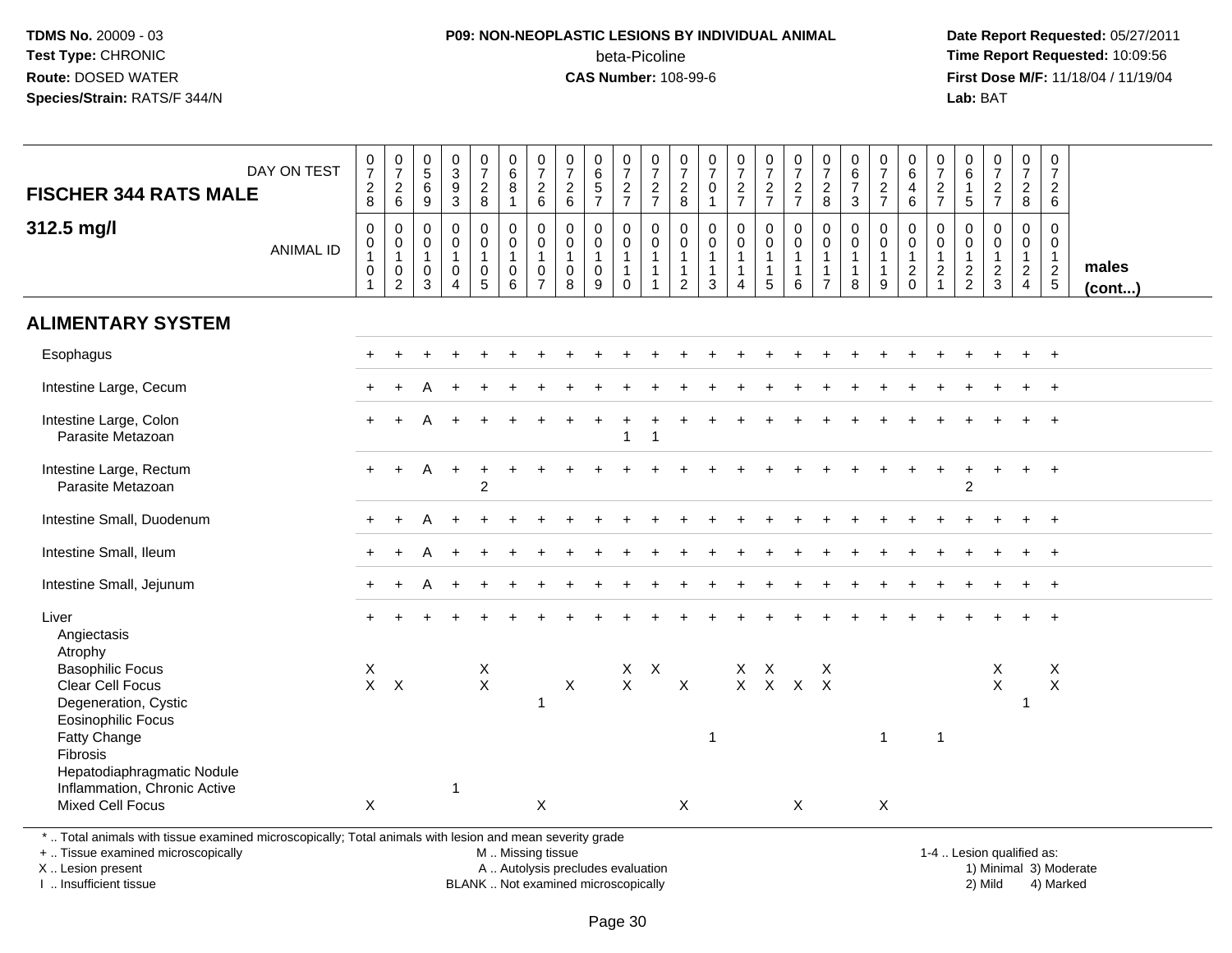## **P09: NON-NEOPLASTIC LESIONS BY INDIVIDUAL ANIMAL**beta-Picoline<br>CAS Number: 108-99-6

| <b>FISCHER 344 RATS MALE</b>                                                                                                                                                                 | DAY ON TEST      | $\frac{0}{7}$<br>$\frac{2}{8}$                                          | 0726                                                                           | 0<br>$\overline{5}$ 6<br>$9\,$                       | $\begin{array}{c} 0 \\ 3 \\ 9 \end{array}$<br>$\mathbf{3}$                | $\frac{0}{7}$<br>$\overline{c}$<br>8       | $_{6}^{\rm 0}$<br>8<br>$\mathbf{1}$                                                           | $\frac{0}{7}$<br>$\frac{2}{6}$                                 | $\begin{array}{c} 0 \\ 7 \end{array}$<br>$\overline{2}$<br>$6\phantom{1}$ | $\begin{array}{c} 0 \\ 6 \end{array}$<br>$\overline{5}$<br>$\overline{7}$ | $\begin{array}{c} 0 \\ 7 \end{array}$<br>$\frac{2}{7}$                            | $\frac{0}{7}$<br>$\frac{2}{7}$                                              | 0<br>$\overline{7}$<br>$\overline{c}$<br>8                                   | $\frac{0}{7}$<br>$\Omega$<br>$\overline{1}$                  | $\frac{0}{7}$<br>$\frac{2}{7}$                    | $\frac{0}{7}$<br>$\frac{2}{7}$                                  | $\frac{0}{7}$<br>$\frac{2}{7}$                                              | $\frac{0}{7}$<br>$\overline{c}$<br>8            | $\begin{array}{c} 0 \\ 6 \\ 7 \end{array}$<br>$\mathbf{3}$ | $\frac{0}{7}$<br>$\frac{2}{7}$                                      | 0<br>$\,6\,$<br>$\overline{4}$<br>6                                              | 0<br>$\overline{7}$<br>$\frac{2}{7}$                               | $\pmb{0}$<br>$\,6\,$<br>5                                | $\frac{0}{7}$<br>$\frac{2}{7}$                              | $\begin{smallmatrix}0\\7\end{smallmatrix}$<br>$\overline{2}$<br>8           | $\pmb{0}$<br>$\overline{7}$<br>$\overline{c}$<br>$\,6\,$           |                        |
|----------------------------------------------------------------------------------------------------------------------------------------------------------------------------------------------|------------------|-------------------------------------------------------------------------|--------------------------------------------------------------------------------|------------------------------------------------------|---------------------------------------------------------------------------|--------------------------------------------|-----------------------------------------------------------------------------------------------|----------------------------------------------------------------|---------------------------------------------------------------------------|---------------------------------------------------------------------------|-----------------------------------------------------------------------------------|-----------------------------------------------------------------------------|------------------------------------------------------------------------------|--------------------------------------------------------------|---------------------------------------------------|-----------------------------------------------------------------|-----------------------------------------------------------------------------|-------------------------------------------------|------------------------------------------------------------|---------------------------------------------------------------------|----------------------------------------------------------------------------------|--------------------------------------------------------------------|----------------------------------------------------------|-------------------------------------------------------------|-----------------------------------------------------------------------------|--------------------------------------------------------------------|------------------------|
| 312.5 mg/l                                                                                                                                                                                   | <b>ANIMAL ID</b> | $\mathbf 0$<br>$\mathbf 0$<br>$\mathbf{1}$<br>$\pmb{0}$<br>$\mathbf{1}$ | $\mathbf 0$<br>$\pmb{0}$<br>$\mathbf{1}$<br>$\boldsymbol{0}$<br>$\overline{2}$ | $\Omega$<br>0<br>$\overline{1}$<br>0<br>$\mathbf{3}$ | $\mathbf 0$<br>$\mathbf 0$<br>$\mathbf{1}$<br>$\pmb{0}$<br>$\overline{4}$ | 0<br>$\mathbf 0$<br>$\mathbf{1}$<br>0<br>5 | $\mathbf 0$<br>$\ddot{\mathbf{0}}$<br>$\mathbf{1}$<br>$\pmb{0}$<br>$6^{\circ}$                | $\Omega$<br>$\mathbf 0$<br>$\mathbf{1}$<br>0<br>$\overline{7}$ | 0<br>$\mathbf 0$<br>$\mathbf{1}$<br>$\mathbf 0$<br>8                      | $\mathbf 0$<br>$\pmb{0}$<br>$\mathbf{1}$<br>$\pmb{0}$<br>9                | $\mathbf 0$<br>$\mathbf 0$<br>$\mathbf{1}$<br>$\mathbf{1}$<br>$\mathsf{O}\xspace$ | $\Omega$<br>$\mathbf 0$<br>$\mathbf{1}$<br>$\overline{1}$<br>$\overline{1}$ | $\mathbf 0$<br>$\mathbf 0$<br>$\mathbf{1}$<br>$\mathbf{1}$<br>$\overline{2}$ | $\Omega$<br>$\mathbf 0$<br>$\mathbf{1}$<br>1<br>$\mathbf{3}$ | 0<br>$\mathsf{O}\xspace$<br>$\mathbf 1$<br>1<br>4 | $\mathbf 0$<br>$\mathbf 0$<br>$\mathbf{1}$<br>$\mathbf{1}$<br>5 | $\mathbf 0$<br>$\pmb{0}$<br>$\mathbf{1}$<br>$\mathbf{1}$<br>$6\phantom{1}6$ | $\Omega$<br>0<br>$\mathbf{1}$<br>$\overline{7}$ | $\mathbf 0$<br>$\pmb{0}$<br>$\mathbf{1}$<br>1<br>$\,8\,$   | $\mathbf 0$<br>$\mathbf 0$<br>$\mathbf{1}$<br>$\mathbf{1}$<br>$9\,$ | $\mathbf{0}$<br>$\mathbf 0$<br>$\overline{1}$<br>$\boldsymbol{2}$<br>$\mathbf 0$ | 0<br>$\mathbf 0$<br>$\mathbf{1}$<br>$\overline{c}$<br>$\mathbf{1}$ | $\Omega$<br>$\mathbf 0$<br>$\mathbf{1}$<br>$\frac{2}{2}$ | $\mathbf 0$<br>$\mathbf 0$<br>$\mathbf{1}$<br>$\frac{2}{3}$ | $\Omega$<br>$\mathbf 0$<br>$\mathbf{1}$<br>$\overline{2}$<br>$\overline{4}$ | $\mathbf 0$<br>0<br>$\mathbf{1}$<br>$\boldsymbol{2}$<br>$\sqrt{5}$ | males<br>$($ cont $)$  |
| Vacuolization Cytoplasmic<br>Bile Duct, Hyperplasia<br>Centrilobular, Necrosis<br>Periportal, Inflammation                                                                                   |                  | 3                                                                       | 3                                                                              |                                                      |                                                                           | 3                                          | 2                                                                                             | 3                                                              | 3                                                                         | 2                                                                         | 3                                                                                 | 3                                                                           | 2                                                                            | $\overline{\mathbf{c}}$<br>3                                 | $\boldsymbol{2}$<br>$\overline{3}$                |                                                                 | 3                                                                           | 3                                               | 3                                                          | 3                                                                   |                                                                                  | 3                                                                  | $\mathbf{3}$                                             | $\overline{2}$                                              | 2                                                                           | $\overline{2}$                                                     |                        |
| Mesentery<br>Fat, Necrosis                                                                                                                                                                   |                  |                                                                         |                                                                                |                                                      |                                                                           |                                            |                                                                                               |                                                                |                                                                           |                                                                           |                                                                                   |                                                                             |                                                                              |                                                              |                                                   |                                                                 |                                                                             |                                                 |                                                            |                                                                     |                                                                                  |                                                                    |                                                          |                                                             |                                                                             |                                                                    |                        |
| Pancreas<br>Cyst<br><b>Infiltration Cellular</b>                                                                                                                                             |                  |                                                                         |                                                                                |                                                      |                                                                           |                                            |                                                                                               |                                                                |                                                                           |                                                                           |                                                                                   | $\overline{c}$                                                              |                                                                              |                                                              |                                                   |                                                                 |                                                                             |                                                 |                                                            |                                                                     |                                                                                  |                                                                    |                                                          |                                                             |                                                                             | $\ddot{}$                                                          |                        |
| Acinus, Atrophy                                                                                                                                                                              |                  | -1                                                                      | $\mathbf{1}$                                                                   | $\overline{1}$                                       |                                                                           | 1                                          |                                                                                               | -1                                                             |                                                                           |                                                                           | $\mathbf 1$                                                                       |                                                                             |                                                                              | $\mathbf{1}$                                                 | $\overline{1}$                                    | $\overline{1}$                                                  | $\overline{1}$                                                              |                                                 | $\mathbf{1}$                                               | $\overline{2}$                                                      |                                                                                  | $\mathbf{1}$                                                       | $\overline{1}$                                           |                                                             |                                                                             | $\overline{1}$                                                     |                        |
| Salivary Glands<br>Atrophy                                                                                                                                                                   |                  |                                                                         |                                                                                |                                                      |                                                                           |                                            |                                                                                               |                                                                |                                                                           |                                                                           |                                                                                   |                                                                             |                                                                              |                                                              |                                                   |                                                                 |                                                                             |                                                 |                                                            |                                                                     |                                                                                  |                                                                    |                                                          | $\overline{2}$                                              | $+$                                                                         | $+$                                                                |                        |
| Stomach, Forestomach<br>Edema                                                                                                                                                                |                  |                                                                         |                                                                                |                                                      |                                                                           |                                            | 3                                                                                             |                                                                |                                                                           |                                                                           |                                                                                   |                                                                             |                                                                              |                                                              |                                                   |                                                                 |                                                                             |                                                 |                                                            |                                                                     |                                                                                  |                                                                    |                                                          |                                                             |                                                                             |                                                                    |                        |
| <b>Fibrosis</b><br>Hyperplasia, Squamous<br>Ulcer                                                                                                                                            |                  |                                                                         |                                                                                |                                                      |                                                                           |                                            | 3<br>3                                                                                        |                                                                | $2^{\circ}$                                                               | $\overline{2}$                                                            |                                                                                   |                                                                             |                                                                              |                                                              |                                                   |                                                                 |                                                                             |                                                 |                                                            |                                                                     | 3<br>$\overline{1}$                                                              | $\overline{c}$<br>$\overline{2}$<br>2                              |                                                          |                                                             |                                                                             |                                                                    |                        |
| Stomach, Glandular<br>Inflammation, Chronic Active                                                                                                                                           |                  |                                                                         |                                                                                |                                                      | 1                                                                         | $\ensuremath{\mathsf{3}}$                  |                                                                                               |                                                                |                                                                           |                                                                           |                                                                                   |                                                                             |                                                                              |                                                              |                                                   |                                                                 |                                                                             |                                                 | -1                                                         |                                                                     |                                                                                  |                                                                    |                                                          |                                                             |                                                                             | $\overline{+}$                                                     |                        |
| Tongue                                                                                                                                                                                       |                  |                                                                         |                                                                                |                                                      | $+$                                                                       |                                            |                                                                                               |                                                                |                                                                           |                                                                           |                                                                                   |                                                                             |                                                                              |                                                              |                                                   |                                                                 |                                                                             |                                                 |                                                            |                                                                     |                                                                                  |                                                                    |                                                          |                                                             |                                                                             |                                                                    |                        |
| <b>CARDIOVASCULAR SYSTEM</b>                                                                                                                                                                 |                  |                                                                         |                                                                                |                                                      |                                                                           |                                            |                                                                                               |                                                                |                                                                           |                                                                           |                                                                                   |                                                                             |                                                                              |                                                              |                                                   |                                                                 |                                                                             |                                                 |                                                            |                                                                     |                                                                                  |                                                                    |                                                          |                                                             |                                                                             |                                                                    |                        |
| <b>Blood Vessel</b>                                                                                                                                                                          |                  |                                                                         |                                                                                |                                                      |                                                                           |                                            |                                                                                               |                                                                |                                                                           |                                                                           |                                                                                   |                                                                             |                                                                              |                                                              |                                                   |                                                                 |                                                                             |                                                 |                                                            |                                                                     |                                                                                  |                                                                    |                                                          |                                                             |                                                                             | $\ddot{}$                                                          |                        |
| *  Total animals with tissue examined microscopically; Total animals with lesion and mean severity grade<br>+  Tissue examined microscopically<br>X Lesion present<br>I. Insufficient tissue |                  |                                                                         |                                                                                |                                                      |                                                                           |                                            | M  Missing tissue<br>A  Autolysis precludes evaluation<br>BLANK  Not examined microscopically |                                                                |                                                                           |                                                                           |                                                                                   |                                                                             |                                                                              |                                                              |                                                   |                                                                 |                                                                             |                                                 |                                                            |                                                                     |                                                                                  |                                                                    |                                                          | 1-4  Lesion qualified as:<br>2) Mild                        |                                                                             | 4) Marked                                                          | 1) Minimal 3) Moderate |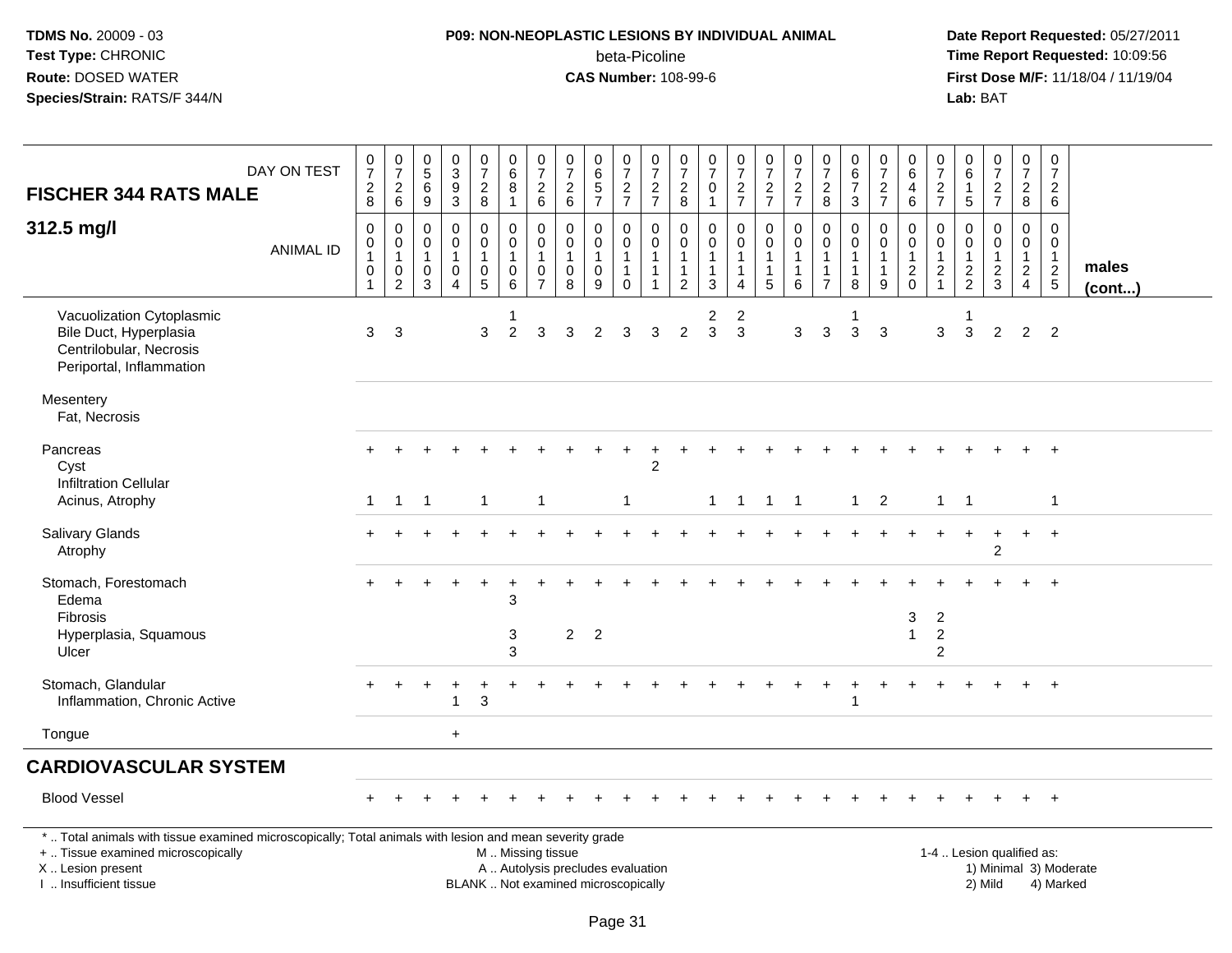## **P09: NON-NEOPLASTIC LESIONS BY INDIVIDUAL ANIMAL** beta-Picoline**beta-Picoline**<br> **CAS Number:** 108-99-6<br> **CAS Number:** 108-99-6<br> **CAS Number:** 108-99-6

 **Date Report Requested:** 05/27/2011 **First Dose M/F:** 11/18/04 / 11/19/04 Lab: BAT **Lab:** BAT

| DAY ON TEST<br><b>FISCHER 344 RATS MALE</b><br>312.5 mg/l                               |                  | $\begin{smallmatrix}0\\7\end{smallmatrix}$<br>$\frac{2}{8}$<br>$\pmb{0}$<br>$\pmb{0}$ | $\frac{0}{7}$<br>$\boldsymbol{2}$<br>$\,6\,$<br>$\pmb{0}$<br>$\pmb{0}$ | $\begin{array}{c} 0 \\ 5 \end{array}$<br>$\,6\,$<br>9<br>$\mathbf 0$<br>$\mathbf 0$ | $\frac{0}{3}$<br>$\boldsymbol{9}$<br>$\mathbf{3}$<br>0<br>$\mathbf 0$ | $\frac{0}{7}$<br>$\overline{c}$<br>8<br>$\pmb{0}$<br>$\mathsf{O}\xspace$ | $\begin{array}{c} 0 \\ 6 \end{array}$<br>$\overline{8}$<br>1<br>$\pmb{0}$<br>$\pmb{0}$ | $\frac{0}{7}$<br>$\sqrt{2}$<br>$\,6\,$<br>$\pmb{0}$<br>$\pmb{0}$ | $\begin{array}{c} 0 \\ 7 \end{array}$<br>$\sqrt{2}$<br>$6\phantom{1}$<br>$\pmb{0}$<br>$\mathbf 0$ | $\begin{array}{c} 0 \\ 6 \end{array}$<br>$\frac{5}{7}$<br>0<br>$\mathsf{O}\xspace$ | $\frac{0}{7}$<br>$\frac{2}{7}$<br>$\begin{smallmatrix} 0\\0 \end{smallmatrix}$ | $\frac{0}{7}$<br>$\frac{2}{7}$<br>0<br>$\mathbf 0$ | $\frac{0}{7}$<br>$_{\rm 8}^2$<br>0<br>$\pmb{0}$  | $\frac{0}{7}$<br>$\mathbf 0$<br>$\mathbf{1}$<br>$_{\rm 0}^{\rm 0}$ | $\frac{0}{7}$<br>$\frac{2}{7}$<br>$\begin{smallmatrix}0\0\0\end{smallmatrix}$ | $\frac{0}{7}$<br>$\frac{2}{7}$<br>$\begin{smallmatrix} 0\\0 \end{smallmatrix}$ | $\frac{0}{7}$<br>$\frac{2}{7}$<br>$\mathbf 0$<br>$\mathbf 0$ | $\frac{0}{7}$<br>$\boldsymbol{2}$<br>8<br>$\mathbf 0$<br>$\pmb{0}$ | $\begin{array}{c} 0 \\ 6 \\ 7 \end{array}$<br>3<br>$\pmb{0}$<br>$\pmb{0}$ | $\frac{0}{7}$<br>$\frac{2}{7}$<br>0<br>$\overline{0}$ | $\begin{array}{c} 0 \\ 6 \end{array}$<br>$\overline{4}$<br>6<br>$\mathbf 0$<br>$\mathsf{O}\xspace$ | $\frac{0}{7}$<br>$\boldsymbol{2}$<br>$\overline{7}$<br>0<br>$\mathbf 0$ | $\begin{array}{c} 0 \\ 6 \end{array}$<br>5<br>0<br>$\mathbf 0$ | $\frac{0}{7}$<br>$\frac{2}{7}$<br>0<br>$\mathbf 0$ | $\begin{array}{c} 0 \\ 7 \end{array}$<br>$\sqrt{2}$<br>8<br>$\pmb{0}$<br>$\mathsf{O}\xspace$ | $\frac{0}{7}$<br>$\overline{2}$<br>6<br>0<br>$\mathbf 0$ |                       |
|-----------------------------------------------------------------------------------------|------------------|---------------------------------------------------------------------------------------|------------------------------------------------------------------------|-------------------------------------------------------------------------------------|-----------------------------------------------------------------------|--------------------------------------------------------------------------|----------------------------------------------------------------------------------------|------------------------------------------------------------------|---------------------------------------------------------------------------------------------------|------------------------------------------------------------------------------------|--------------------------------------------------------------------------------|----------------------------------------------------|--------------------------------------------------|--------------------------------------------------------------------|-------------------------------------------------------------------------------|--------------------------------------------------------------------------------|--------------------------------------------------------------|--------------------------------------------------------------------|---------------------------------------------------------------------------|-------------------------------------------------------|----------------------------------------------------------------------------------------------------|-------------------------------------------------------------------------|----------------------------------------------------------------|----------------------------------------------------|----------------------------------------------------------------------------------------------|----------------------------------------------------------|-----------------------|
|                                                                                         | <b>ANIMAL ID</b> | $\mathbf{1}$<br>$\mathbf 0$                                                           | $\mathbf{1}$<br>0<br>$\overline{c}$                                    | $\mathbf{1}$<br>$\boldsymbol{0}$<br>3                                               | $\mathbf{1}$<br>$\mathbf 0$<br>$\overline{4}$                         | $\mathbf{1}$<br>$\begin{matrix}0\\5\end{matrix}$                         | 1<br>$\pmb{0}$<br>$6\phantom{1}$                                                       | $\overline{1}$<br>$\mathbf 0$<br>$\overline{7}$                  | $\mathbf{1}$<br>$\pmb{0}$<br>8                                                                    | $\mathbf{1}$<br>$\pmb{0}$<br>9                                                     | $\mathbf{1}$<br>$\mathbf{1}$<br>$\mathbf 0$                                    | $\mathbf{1}$<br>$\mathbf{1}$                       | $\mathbf{1}$<br>$\overline{1}$<br>$\overline{c}$ | $\mathbf{1}$<br>$\mathbf{1}$<br>3                                  | $\overline{1}$<br>1<br>$\overline{4}$                                         | $\overline{1}$<br>$\overline{1}$<br>$\sqrt{5}$                                 | 1<br>6                                                       | $\mathbf{1}$<br>$\mathbf{1}$<br>$\overline{7}$                     | $\mathbf{1}$<br>$\mathbf{1}$<br>8                                         | $\mathbf{1}$<br>9                                     | $\begin{bmatrix} 1 \\ 2 \\ 0 \end{bmatrix}$                                                        | $\mathbf{1}$<br>$\boldsymbol{2}$<br>$\overline{1}$                      | $\mathbf{1}$<br>$\frac{2}{2}$                                  | $\frac{2}{3}$                                      | $\mathbf{1}$<br>$\frac{2}{4}$                                                                | $\mathbf{1}$<br>$\frac{2}{5}$                            | males<br>$($ cont $)$ |
| Heart<br>Cardiomyopathy                                                                 |                  | 3                                                                                     | 3                                                                      |                                                                                     |                                                                       | 3                                                                        | 3                                                                                      | 3                                                                | З                                                                                                 | 3                                                                                  | 3                                                                              | 3                                                  | 3                                                | 3                                                                  | 3                                                                             | 3                                                                              | 3                                                            | З                                                                  | $\overline{2}$                                                            | 3                                                     | 2                                                                                                  | 3                                                                       | 3                                                              | 3                                                  | 3                                                                                            | $\pm$<br>3                                               |                       |
| <b>ENDOCRINE SYSTEM</b>                                                                 |                  |                                                                                       |                                                                        |                                                                                     |                                                                       |                                                                          |                                                                                        |                                                                  |                                                                                                   |                                                                                    |                                                                                |                                                    |                                                  |                                                                    |                                                                               |                                                                                |                                                              |                                                                    |                                                                           |                                                       |                                                                                                    |                                                                         |                                                                |                                                    |                                                                                              |                                                          |                       |
| <b>Adrenal Cortex</b><br>Hyperplasia<br>Necrosis                                        |                  |                                                                                       |                                                                        |                                                                                     |                                                                       | $\ddot{}$                                                                | $\ddot{}$                                                                              |                                                                  |                                                                                                   |                                                                                    | 2                                                                              | $\overline{1}$                                     | $\overline{2}$                                   | $\overline{2}$                                                     | $\overline{\mathbf{1}}$                                                       | $\overline{1}$                                                                 |                                                              |                                                                    | $\overline{1}$                                                            | $\ddot{}$                                             | $\overline{1}$                                                                                     |                                                                         | $\overline{1}$                                                 | $\mathbf{1}$                                       | $+$                                                                                          | $_{+}$<br>-1                                             |                       |
| Adrenal Medulla<br>Hyperplasia                                                          |                  | $+$                                                                                   |                                                                        |                                                                                     |                                                                       |                                                                          |                                                                                        |                                                                  |                                                                                                   |                                                                                    |                                                                                |                                                    | $\mathbf 1$                                      | $\overline{c}$                                                     |                                                                               |                                                                                | $\ddot{}$<br>-1                                              |                                                                    |                                                                           |                                                       |                                                                                                    |                                                                         |                                                                |                                                    |                                                                                              | $+$                                                      |                       |
| Islets, Pancreatic<br>Hyperplasia                                                       |                  |                                                                                       |                                                                        |                                                                                     |                                                                       |                                                                          |                                                                                        |                                                                  |                                                                                                   |                                                                                    |                                                                                |                                                    |                                                  |                                                                    |                                                                               |                                                                                |                                                              |                                                                    | $\ddot{}$                                                                 | $+$                                                   | $\ddot{}$<br>$\overline{2}$                                                                        | $\ddot{}$                                                               |                                                                | $\ddot{}$                                          | $+$                                                                                          | $+$                                                      |                       |
| Parathyroid Gland                                                                       |                  |                                                                                       |                                                                        |                                                                                     |                                                                       |                                                                          |                                                                                        |                                                                  |                                                                                                   |                                                                                    |                                                                                |                                                    |                                                  |                                                                    |                                                                               |                                                                                |                                                              |                                                                    |                                                                           |                                                       |                                                                                                    |                                                                         | $\ddot{}$                                                      | M                                                  | $\left  +\right $                                                                            |                                                          |                       |
| <b>Pituitary Gland</b><br>Cyst                                                          |                  |                                                                                       | $\ddot{}$                                                              | 3                                                                                   |                                                                       |                                                                          |                                                                                        |                                                                  |                                                                                                   |                                                                                    |                                                                                |                                                    |                                                  |                                                                    |                                                                               |                                                                                |                                                              |                                                                    |                                                                           |                                                       |                                                                                                    |                                                                         |                                                                |                                                    |                                                                                              |                                                          |                       |
| Pars Distalis, Hyperplasia<br>Pars Intermedia, Hyperplasia<br>Pars Nervosa, Hyperplasia |                  | -1                                                                                    |                                                                        | $\overline{c}$                                                                      | $\mathbf{1}$                                                          | $\overline{2}$                                                           | 2                                                                                      | $\overline{4}$                                                   |                                                                                                   | 1<br>1                                                                             |                                                                                | $\overline{c}$                                     |                                                  |                                                                    | $\overline{2}$                                                                |                                                                                | 1                                                            |                                                                    |                                                                           |                                                       |                                                                                                    |                                                                         |                                                                | $\mathbf{1}$                                       |                                                                                              |                                                          |                       |
| <b>Thyroid Gland</b><br>C-cell, Hyperplasia<br>Follicular Cell, Hyperplasia             |                  |                                                                                       |                                                                        |                                                                                     |                                                                       | $\overline{1}$                                                           |                                                                                        | $\mathbf 1$                                                      |                                                                                                   |                                                                                    |                                                                                |                                                    |                                                  | $\overline{1}$                                                     |                                                                               |                                                                                | 1                                                            |                                                                    | $\mathbf{1}$                                                              | $\overline{\mathbf{1}}$                               |                                                                                                    |                                                                         |                                                                |                                                    |                                                                                              | $+$                                                      |                       |

## **GENERAL BODY SYSTEM**

**Peritoneum** 

\* .. Total animals with tissue examined microscopically; Total animals with lesion and mean severity grade

+ .. Tissue examined microscopically

X .. Lesion present

I .. Insufficient tissue

M .. Missing tissue

A .. Autolysis precludes evaluation

BLANK .. Not examined microscopically 2) Mild 4) Marked

1-4 .. Lesion qualified as:<br>1) Minimal 3) Moderate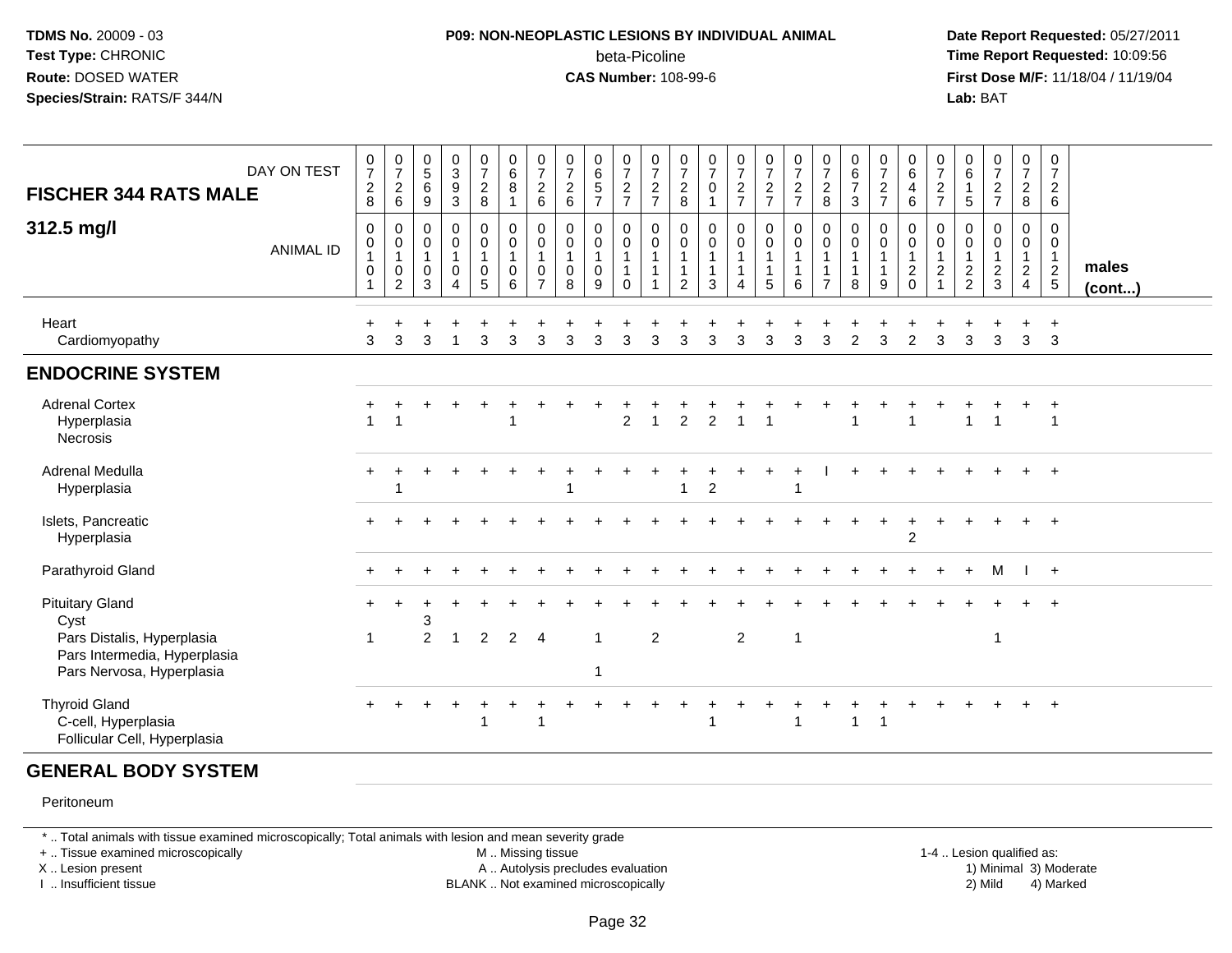## **P09: NON-NEOPLASTIC LESIONS BY INDIVIDUAL ANIMAL**beta-Picoline<br>CAS Number: 108-99-6

|                                                                                                          |                             | $\mathbf 0$                       | 0                             |                     | $\mathbf 0$         |                           | 0                                |                                     |                               |                              |                                       |                              |                   |                              |                              |                                    |                              |                                       | $\pmb{0}$                    |                                  | 0                                  |                               |                                  | $\pmb{0}$                  | 0                                |              |
|----------------------------------------------------------------------------------------------------------|-----------------------------|-----------------------------------|-------------------------------|---------------------|---------------------|---------------------------|----------------------------------|-------------------------------------|-------------------------------|------------------------------|---------------------------------------|------------------------------|-------------------|------------------------------|------------------------------|------------------------------------|------------------------------|---------------------------------------|------------------------------|----------------------------------|------------------------------------|-------------------------------|----------------------------------|----------------------------|----------------------------------|--------------|
| DAY ON TEST                                                                                              | $\frac{0}{7}$               | $\overline{7}$                    | $\sqrt{5}$                    | $\frac{0}{3}$       | $\overline{7}$      | $_{6}^{\rm 0}$            | $\overline{7}$                   | $\frac{0}{7}$                       | 0<br>$\,6\,$                  | $\pmb{0}$<br>$\overline{7}$  | $\begin{array}{c} 0 \\ 7 \end{array}$ | $\pmb{0}$<br>$\overline{7}$  | $\frac{0}{7}$     | 0<br>$\overline{7}$          | $\frac{0}{7}$                | $\frac{0}{7}$                      | $\frac{0}{7}$                | $\begin{array}{c} 0 \\ 6 \end{array}$ | $\overline{7}$               | 0<br>$\,6\,$                     | $\overline{7}$                     | $_{6}^{\rm 0}$                | 0<br>$\overline{7}$              | $\overline{7}$             | $\overline{7}$                   |              |
| <b>FISCHER 344 RATS MALE</b>                                                                             | $\boldsymbol{2}$<br>$\,8\,$ | $\overline{2}$<br>$6\phantom{1}6$ | 6<br>$9\,$                    | $\overline{9}$<br>3 | $\overline{a}$<br>8 | $\bf 8$<br>$\mathbf{1}$   | $\overline{a}$<br>$6\phantom{1}$ | $\frac{2}{6}$                       | $\frac{5}{7}$                 | $\frac{2}{7}$                | $\overline{c}$<br>$\overline{7}$      | $\frac{2}{8}$                | 0<br>$\mathbf{1}$ | $\frac{2}{7}$                | $\frac{2}{7}$                | $\boldsymbol{2}$<br>$\overline{7}$ | $\sqrt{2}$<br>8              | $\overline{7}$<br>$\mathfrak{Z}$      | $\frac{2}{7}$                | 4<br>6                           | $\boldsymbol{2}$<br>$\overline{7}$ | $\mathbf{1}$<br>5             | $\overline{2}$<br>$\overline{7}$ | $\sqrt{2}$<br>8            | $\overline{2}$<br>6              |              |
| 312.5 mg/l                                                                                               | $\boldsymbol{0}$            | $\mathbf 0$                       | $\Omega$                      | 0                   | 0                   | $\pmb{0}$                 | $\mathbf 0$                      | $\pmb{0}$                           | 0                             | $\pmb{0}$                    | 0                                     | $\mathbf 0$                  | $\mathbf 0$       | 0                            | 0                            | 0                                  | $\mathbf 0$                  | 0                                     | 0                            | $\mathbf 0$                      | 0                                  | 0                             | 0                                | $\mathbf 0$                | $\Omega$                         |              |
| <b>ANIMAL ID</b>                                                                                         | $\mathbf 0$                 | $\mathbf 0$                       | $\mathbf 0$                   | $\mathsf 0$         | $\mathbf 0$         | $\pmb{0}$                 | $\mathbf 0$                      | $\pmb{0}$                           | $\mathbf 0$                   | $\mathbf 0$                  | $\mathbf 0$                           | $\boldsymbol{0}$             | $\mathbf 0$       | $\mathbf 0$                  | $\pmb{0}$                    | $\mathbf 0$                        | $\mathbf 0$                  | $\pmb{0}$                             | $\pmb{0}$                    | $\mathbf 0$                      | $\mathbf 0$                        | $\mathsf{O}\xspace$           | $\mathbf 0$                      | $\mathbf 0$                | $\mathbf 0$                      |              |
|                                                                                                          | $\mathbf{1}$<br>$\mathbf 0$ | $\mathbf{1}$<br>$\mathbf 0$       | $\overline{1}$<br>$\mathbf 0$ | 0                   | $\mathbf{1}$<br>0   | $\mathbf{1}$<br>$\pmb{0}$ | $\mathbf 1$<br>0                 | $\mathbf{1}$<br>$\pmb{0}$           | $\overline{1}$<br>$\mathbf 0$ | $\mathbf{1}$<br>$\mathbf{1}$ | 1                                     | $\mathbf{1}$<br>$\mathbf{1}$ | $\mathbf{1}$      | $\mathbf{1}$<br>$\mathbf{1}$ | $\mathbf{1}$<br>$\mathbf{1}$ | $\overline{1}$<br>$\mathbf{1}$     | $\mathbf{1}$<br>$\mathbf{1}$ | $\mathbf{1}$<br>$\mathbf{1}$          | $\mathbf{1}$<br>$\mathbf{1}$ | $\mathbf{1}$<br>$\boldsymbol{2}$ | $\mathbf{1}$<br>$\overline{2}$     | $\mathbf{1}$<br>$\frac{2}{2}$ | $\mathbf 1$<br>$\frac{2}{3}$     | $\mathbf{1}$<br>$\sqrt{2}$ | $\overline{1}$<br>$\overline{c}$ | males        |
|                                                                                                          | $\overline{1}$              | $\overline{2}$                    | 3                             | $\overline{4}$      | $\overline{5}$      | 6                         | $\overline{7}$                   | 8                                   | 9                             | $\mathbf 0$                  | 1                                     | $\overline{2}$               | 3                 | $\overline{4}$               | $\sqrt{5}$                   | 6                                  | $\overline{7}$               | 8                                     | 9                            | $\Omega$                         | $\mathbf{1}$                       |                               |                                  | $\overline{4}$             | $\sqrt{5}$                       | $($ cont $)$ |
| <b>GENITAL SYSTEM</b>                                                                                    |                             |                                   |                               |                     |                     |                           |                                  |                                     |                               |                              |                                       |                              |                   |                              |                              |                                    |                              |                                       |                              |                                  |                                    |                               |                                  |                            |                                  |              |
| Epididymis<br>Inflammation, Chronic Active                                                               |                             |                                   |                               |                     |                     |                           |                                  |                                     | 3                             |                              |                                       |                              |                   |                              |                              |                                    |                              |                                       |                              |                                  |                                    |                               |                                  |                            | $\ddot{}$                        |              |
|                                                                                                          |                             |                                   |                               |                     |                     |                           |                                  |                                     |                               |                              |                                       |                              |                   |                              |                              |                                    |                              |                                       |                              |                                  |                                    |                               |                                  |                            |                                  |              |
| <b>Preputial Gland</b><br>Cyst                                                                           |                             |                                   |                               |                     |                     |                           |                                  |                                     |                               |                              |                                       |                              |                   |                              |                              |                                    |                              |                                       |                              |                                  |                                    |                               |                                  |                            |                                  |              |
| Inflammation                                                                                             |                             |                                   |                               |                     |                     |                           |                                  |                                     |                               |                              |                                       |                              | -1                |                              |                              |                                    |                              |                                       |                              |                                  |                                    |                               |                                  |                            |                                  |              |
| Prostate                                                                                                 |                             |                                   |                               |                     |                     |                           |                                  |                                     |                               |                              |                                       |                              |                   |                              |                              |                                    |                              |                                       |                              |                                  |                                    |                               |                                  |                            | $\ddot{}$                        |              |
| Inflammation                                                                                             | 2                           | 2                                 | $\overline{2}$                |                     |                     | -1                        |                                  |                                     |                               | $\overline{2}$               |                                       |                              | $\overline{2}$    |                              | 2                            | -1                                 | -1                           | $\mathbf{1}$                          | $\overline{2}$               | $\overline{2}$                   | 2                                  | $\overline{1}$                | -1                               | 4                          | $\overline{2}$                   |              |
| Seminal Vesicle<br>Inflammation                                                                          |                             |                                   |                               |                     |                     |                           |                                  |                                     |                               |                              |                                       |                              |                   |                              |                              |                                    |                              |                                       |                              |                                  |                                    |                               | $\ddot{}$                        | $\ddot{}$<br>3             | $+$                              |              |
|                                                                                                          |                             |                                   |                               |                     |                     |                           |                                  |                                     |                               |                              |                                       |                              |                   |                              |                              |                                    |                              |                                       |                              |                                  |                                    |                               |                                  |                            |                                  |              |
| <b>Testes</b><br>Atrophy                                                                                 | $\ddot{}$<br>3              |                                   |                               |                     |                     |                           |                                  |                                     |                               |                              |                                       |                              |                   |                              | 3                            |                                    |                              | 1                                     |                              |                                  |                                    |                               |                                  |                            | $+$                              |              |
| Interstitial Cell, Hyperplasia                                                                           |                             |                                   | 1                             |                     |                     | $\mathbf{1}$              |                                  |                                     |                               |                              |                                       |                              | 1                 |                              |                              |                                    | $\overline{c}$               |                                       |                              |                                  | $\mathbf{1}$                       | $\overline{2}$                |                                  | $\mathbf{1}$               | $\overline{1}$                   |              |
| <b>HEMATOPOIETIC SYSTEM</b>                                                                              |                             |                                   |                               |                     |                     |                           |                                  |                                     |                               |                              |                                       |                              |                   |                              |                              |                                    |                              |                                       |                              |                                  |                                    |                               |                                  |                            |                                  |              |
| <b>Bone Marrow</b>                                                                                       |                             |                                   |                               |                     |                     |                           |                                  |                                     |                               |                              |                                       |                              |                   |                              |                              |                                    |                              |                                       |                              |                                  |                                    |                               |                                  |                            | $+$                              |              |
| Lymph Node                                                                                               |                             | +                                 |                               | $\ddot{}$           |                     | $\ddot{}$                 |                                  |                                     |                               |                              |                                       |                              |                   |                              |                              |                                    |                              |                                       |                              |                                  |                                    |                               |                                  | $\ddot{}$                  |                                  |              |
| Mediastinal, Ectasia                                                                                     |                             | 3                                 |                               | $\overline{4}$      |                     |                           |                                  |                                     |                               |                              |                                       |                              |                   |                              |                              |                                    |                              |                                       |                              |                                  |                                    |                               |                                  |                            |                                  |              |
| Mediastinal, Hemorrhage                                                                                  |                             |                                   |                               |                     |                     |                           |                                  |                                     |                               |                              |                                       |                              |                   |                              |                              |                                    |                              |                                       |                              |                                  |                                    |                               |                                  |                            |                                  |              |
| Mediastinal, Hyperplasia                                                                                 |                             |                                   |                               |                     |                     |                           |                                  |                                     |                               |                              |                                       |                              |                   |                              |                              |                                    |                              |                                       |                              |                                  |                                    |                               |                                  | 3                          |                                  |              |
| Lymph Node, Mandibular                                                                                   | м                           | M                                 | М                             | M                   | M                   | M                         | M                                | M                                   | M                             | M                            | M                                     | M                            | М                 | M                            | М                            | М                                  | M                            | M                                     | M                            | M                                | M                                  | M M                           |                                  |                            | M M                              |              |
| Lymph Node, Mesenteric                                                                                   |                             |                                   |                               |                     |                     |                           | $+$                              | $+$                                 | $+$                           | $+$                          | $\ddot{}$                             | $\ddot{}$                    | $\ddot{}$         | $^+$                         |                              |                                    |                              |                                       |                              |                                  |                                    | $\ddot{}$                     | $\ddot{}$                        | $+$                        | $+$                              |              |
| *  Total animals with tissue examined microscopically; Total animals with lesion and mean severity grade |                             |                                   |                               |                     |                     |                           |                                  |                                     |                               |                              |                                       |                              |                   |                              |                              |                                    |                              |                                       |                              |                                  |                                    |                               |                                  |                            |                                  |              |
| +  Tissue examined microscopically<br>X  Lesion present                                                  |                             |                                   |                               |                     |                     | M  Missing tissue         |                                  | A  Autolysis precludes evaluation   |                               |                              |                                       |                              |                   |                              |                              |                                    |                              |                                       |                              |                                  |                                    | 1-4  Lesion qualified as:     |                                  |                            | 1) Minimal 3) Moderate           |              |
| I  Insufficient tissue                                                                                   |                             |                                   |                               |                     |                     |                           |                                  | BLANK  Not examined microscopically |                               |                              |                                       |                              |                   |                              |                              |                                    |                              |                                       |                              |                                  |                                    |                               | 2) Mild                          |                            | 4) Marked                        |              |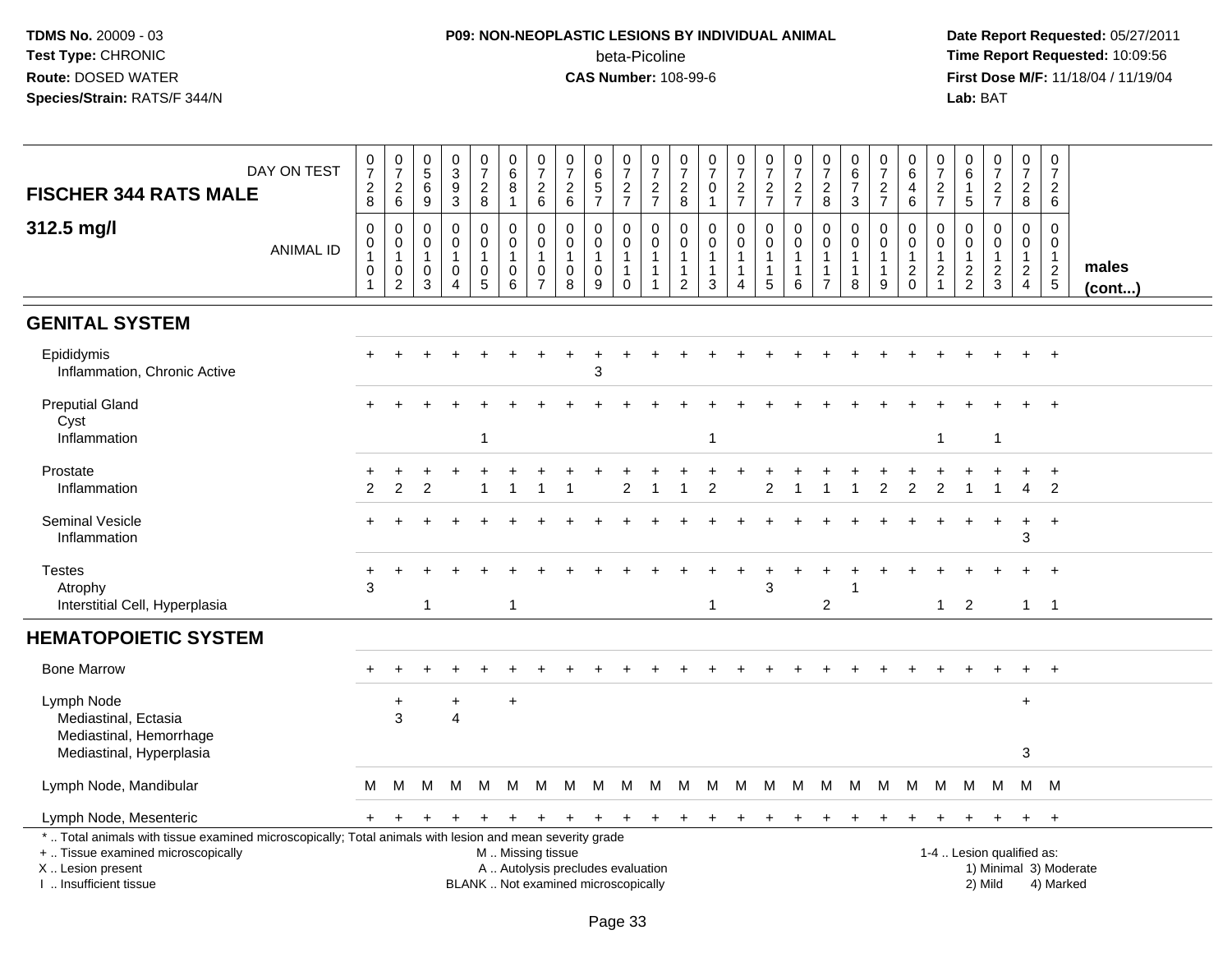## **P09: NON-NEOPLASTIC LESIONS BY INDIVIDUAL ANIMAL**beta-Picoline<br>CAS Number: 108-99-6

| DAY ON TEST<br><b>FISCHER 344 RATS MALE</b>                                                                                                                                                  | $\frac{0}{7}$<br>$^{\,2}_{\,8}$                 | $\frac{0}{7}$<br>6                                                | $\begin{array}{c} 0 \\ 5 \end{array}$<br>$6\phantom{a}$<br>9    | $_{3}^{\rm 0}$<br>$\frac{9}{3}$                                 | $\begin{array}{c} 0 \\ 7 \end{array}$<br>$\frac{2}{8}$                      | $\begin{array}{c} 0 \\ 6 \end{array}$<br>$\bar{8}$<br>$\mathbf{1}$      | $\frac{0}{7}$<br>$\sqrt{2}$<br>$6\phantom{1}$                     | $\begin{array}{c} 0 \\ 7 \end{array}$<br>$^2$ 6                          | $\begin{array}{c} 0 \\ 6 \end{array}$<br>$\frac{5}{7}$            | $\begin{array}{c} 0 \\ 7 \end{array}$<br>$\frac{2}{7}$                    | $\frac{0}{7}$<br>$\frac{2}{7}$                                  | $\frac{0}{7}$<br>$\frac{2}{8}$                                      | $\frac{0}{7}$<br>$\pmb{0}$<br>$\mathbf{1}$ | $\frac{0}{7}$<br>$\frac{2}{7}$                                            | $\frac{0}{7}$<br>$\frac{2}{7}$                               | $\frac{0}{7}$<br>$\frac{2}{7}$     | $\frac{0}{7}$<br>$\frac{2}{8}$                                               | $\begin{array}{c} 0 \\ 6 \end{array}$<br>$\overline{7}$<br>$\mathbf{3}$ | $\frac{0}{7}$<br>$\frac{2}{7}$                                        | 0<br>$\tilde{6}$<br>4<br>6        | $\frac{0}{7}$<br>$\frac{2}{7}$                                  | $_{6}^{\rm 0}$<br>1<br>$5\phantom{.0}$                              | $\begin{smallmatrix}0\\7\end{smallmatrix}$<br>$\frac{2}{7}$ | $\frac{0}{7}$<br>$\sqrt{2}$<br>8                                           | $\mathbf 0$<br>$\overline{7}$<br>2<br>6          |                        |
|----------------------------------------------------------------------------------------------------------------------------------------------------------------------------------------------|-------------------------------------------------|-------------------------------------------------------------------|-----------------------------------------------------------------|-----------------------------------------------------------------|-----------------------------------------------------------------------------|-------------------------------------------------------------------------|-------------------------------------------------------------------|--------------------------------------------------------------------------|-------------------------------------------------------------------|---------------------------------------------------------------------------|-----------------------------------------------------------------|---------------------------------------------------------------------|--------------------------------------------|---------------------------------------------------------------------------|--------------------------------------------------------------|------------------------------------|------------------------------------------------------------------------------|-------------------------------------------------------------------------|-----------------------------------------------------------------------|-----------------------------------|-----------------------------------------------------------------|---------------------------------------------------------------------|-------------------------------------------------------------|----------------------------------------------------------------------------|--------------------------------------------------|------------------------|
| 312.5 mg/l<br><b>ANIMAL ID</b>                                                                                                                                                               | $\mathbf 0$<br>$\pmb{0}$<br>0<br>$\overline{1}$ | $\mathbf 0$<br>$\pmb{0}$<br>$\overline{1}$<br>0<br>$\overline{2}$ | 0<br>$\mathbf 0$<br>$\mathbf{1}$<br>$\mathsf 0$<br>$\mathbf{3}$ | 0<br>$\mathbf 0$<br>$\mathbf{1}$<br>$\pmb{0}$<br>$\overline{4}$ | $\mathbf 0$<br>$\mathbf 0$<br>$\mathbf{1}$<br>$\mathbf 0$<br>$\overline{5}$ | $\pmb{0}$<br>$\mathbf 0$<br>$\mathbf{1}$<br>$\pmb{0}$<br>$6\phantom{1}$ | $\mathbf 0$<br>$\mathbf 0$<br>$\mathbf{1}$<br>0<br>$\overline{7}$ | $\mathbf 0$<br>$\mathbf 0$<br>$\pmb{0}$<br>8                             | 0<br>$\mathbf 0$<br>$\mathbf{1}$<br>$\mathbf 0$<br>$\overline{9}$ | $\mathbf 0$<br>$\mathbf 0$<br>$\mathbf{1}$<br>$\mathbf{1}$<br>$\mathbf 0$ | $\mathbf 0$<br>$\mathbf 0$<br>$\mathbf{1}$<br>1<br>$\mathbf{1}$ | $\boldsymbol{0}$<br>$\Omega$<br>$\mathbf{1}$<br>1<br>$\overline{2}$ | 0<br>$\mathbf 0$<br>1<br>1<br>3            | $\mathbf 0$<br>$\mathbf 0$<br>$\mathbf{1}$<br>1<br>$\boldsymbol{\Lambda}$ | $\mathbf 0$<br>$\pmb{0}$<br>$\mathbf{1}$<br>$\mathbf 1$<br>5 | $\mathbf 0$<br>$\Omega$<br>-1<br>6 | $\mathbf 0$<br>$\mathbf 0$<br>$\mathbf{1}$<br>$\mathbf{1}$<br>$\overline{7}$ | 0<br>$\mathbf 0$<br>$\mathbf{1}$<br>$\mathbf{1}$<br>$\bf8$              | $\mathbf 0$<br>$\mathbf 0$<br>$\overline{1}$<br>$\mathbf{1}$<br>$9\,$ | 0<br>$\mathbf 0$<br>$\frac{2}{0}$ | 0<br>$\Omega$<br>$\overline{1}$<br>$\sqrt{2}$<br>$\overline{1}$ | $\mathsf{O}\xspace$<br>$\mathbf 0$<br>$\mathbf{1}$<br>$\frac{2}{2}$ | 0<br>$\mathbf 0$<br>1<br>$\frac{2}{3}$                      | $\mathbf 0$<br>$\mathbf 0$<br>$\mathbf{1}$<br>$\sqrt{2}$<br>$\overline{4}$ | 0<br>$\Omega$<br>$\overline{1}$<br>$\frac{2}{5}$ | males<br>$($ cont $)$  |
| Ectasia<br>Inflammation, Granulomatous                                                                                                                                                       |                                                 |                                                                   |                                                                 |                                                                 | $\mathbf 1$                                                                 |                                                                         |                                                                   |                                                                          |                                                                   |                                                                           | $\mathbf{1}$                                                    |                                                                     |                                            |                                                                           |                                                              |                                    |                                                                              |                                                                         |                                                                       |                                   |                                                                 |                                                                     |                                                             |                                                                            |                                                  |                        |
| Spleen<br>Inflammation, Granulomatous                                                                                                                                                        |                                                 |                                                                   |                                                                 |                                                                 |                                                                             |                                                                         |                                                                   |                                                                          |                                                                   |                                                                           |                                                                 |                                                                     |                                            |                                                                           |                                                              |                                    |                                                                              |                                                                         |                                                                       |                                   |                                                                 |                                                                     |                                                             |                                                                            | $\ddot{}$                                        |                        |
| Thymus                                                                                                                                                                                       | $\div$                                          |                                                                   | $\ddot{}$                                                       | М                                                               |                                                                             |                                                                         |                                                                   |                                                                          |                                                                   |                                                                           |                                                                 |                                                                     |                                            |                                                                           |                                                              |                                    |                                                                              |                                                                         |                                                                       |                                   |                                                                 |                                                                     | м                                                           |                                                                            | M M                                              |                        |
| <b>INTEGUMENTARY SYSTEM</b>                                                                                                                                                                  |                                                 |                                                                   |                                                                 |                                                                 |                                                                             |                                                                         |                                                                   |                                                                          |                                                                   |                                                                           |                                                                 |                                                                     |                                            |                                                                           |                                                              |                                    |                                                                              |                                                                         |                                                                       |                                   |                                                                 |                                                                     |                                                             |                                                                            |                                                  |                        |
| <b>Mammary Gland</b><br>Galactocele                                                                                                                                                          |                                                 |                                                                   |                                                                 |                                                                 |                                                                             |                                                                         |                                                                   |                                                                          |                                                                   |                                                                           |                                                                 |                                                                     |                                            | 3                                                                         |                                                              |                                    |                                                                              |                                                                         |                                                                       |                                   |                                                                 |                                                                     |                                                             | 2                                                                          | $+$<br>$\overline{2}$                            |                        |
| Skin                                                                                                                                                                                         |                                                 |                                                                   |                                                                 |                                                                 |                                                                             |                                                                         |                                                                   |                                                                          |                                                                   |                                                                           |                                                                 |                                                                     |                                            |                                                                           |                                                              |                                    |                                                                              |                                                                         |                                                                       |                                   |                                                                 |                                                                     |                                                             |                                                                            | $+$                                              |                        |
| <b>MUSCULOSKELETAL SYSTEM</b>                                                                                                                                                                |                                                 |                                                                   |                                                                 |                                                                 |                                                                             |                                                                         |                                                                   |                                                                          |                                                                   |                                                                           |                                                                 |                                                                     |                                            |                                                                           |                                                              |                                    |                                                                              |                                                                         |                                                                       |                                   |                                                                 |                                                                     |                                                             |                                                                            |                                                  |                        |
| Bone                                                                                                                                                                                         |                                                 |                                                                   |                                                                 |                                                                 |                                                                             |                                                                         |                                                                   |                                                                          |                                                                   |                                                                           |                                                                 |                                                                     |                                            |                                                                           |                                                              |                                    |                                                                              |                                                                         |                                                                       |                                   |                                                                 |                                                                     |                                                             | $+$                                                                        | $+$                                              |                        |
| <b>NERVOUS SYSTEM</b>                                                                                                                                                                        |                                                 |                                                                   |                                                                 |                                                                 |                                                                             |                                                                         |                                                                   |                                                                          |                                                                   |                                                                           |                                                                 |                                                                     |                                            |                                                                           |                                                              |                                    |                                                                              |                                                                         |                                                                       |                                   |                                                                 |                                                                     |                                                             |                                                                            |                                                  |                        |
| <b>Brain</b><br>Compression<br>Hemorrhage                                                                                                                                                    |                                                 |                                                                   |                                                                 |                                                                 |                                                                             | 3                                                                       |                                                                   |                                                                          |                                                                   |                                                                           | 1                                                               |                                                                     | 3                                          | +                                                                         |                                                              |                                    |                                                                              | +<br>3                                                                  |                                                                       |                                   | $\overline{2}$                                                  | $\ddot{}$<br>3                                                      | $\ddot{}$                                                   | $+$                                                                        | $+$                                              |                        |
| <b>RESPIRATORY SYSTEM</b>                                                                                                                                                                    |                                                 |                                                                   |                                                                 |                                                                 |                                                                             |                                                                         |                                                                   |                                                                          |                                                                   |                                                                           |                                                                 |                                                                     |                                            |                                                                           |                                                              |                                    |                                                                              |                                                                         |                                                                       |                                   |                                                                 |                                                                     |                                                             |                                                                            |                                                  |                        |
| Lung<br>Alveolar Epithelium, Hyperplasia<br>Perivascular, Hemorrhage                                                                                                                         |                                                 |                                                                   |                                                                 | $\mathbf{1}$                                                    |                                                                             | $\mathbf{1}$                                                            | -1                                                                |                                                                          |                                                                   | -1                                                                        |                                                                 |                                                                     |                                            |                                                                           | -1                                                           |                                    |                                                                              |                                                                         |                                                                       |                                   | -1                                                              | $\overline{+}$                                                      | $\ddot{}$                                                   | $+$                                                                        | $+$                                              |                        |
| Nose                                                                                                                                                                                         | $+$                                             | $+$                                                               | $+$                                                             | $+$                                                             |                                                                             |                                                                         |                                                                   | + + + + +                                                                |                                                                   |                                                                           |                                                                 |                                                                     | + + + + +                                  |                                                                           | $+$                                                          | $+$                                | $+$                                                                          | $+$                                                                     | $+$                                                                   | $+$                               | $+$                                                             | $+$                                                                 | $+$                                                         |                                                                            | $+$ $+$                                          |                        |
| *  Total animals with tissue examined microscopically; Total animals with lesion and mean severity grade<br>+  Tissue examined microscopically<br>X Lesion present<br>I. Insufficient tissue |                                                 |                                                                   |                                                                 |                                                                 |                                                                             |                                                                         | M  Missing tissue                                                 | A  Autolysis precludes evaluation<br>BLANK  Not examined microscopically |                                                                   |                                                                           |                                                                 |                                                                     |                                            |                                                                           |                                                              |                                    |                                                                              |                                                                         |                                                                       |                                   |                                                                 | 1-4  Lesion qualified as:                                           | 2) Mild                                                     |                                                                            | 4) Marked                                        | 1) Minimal 3) Moderate |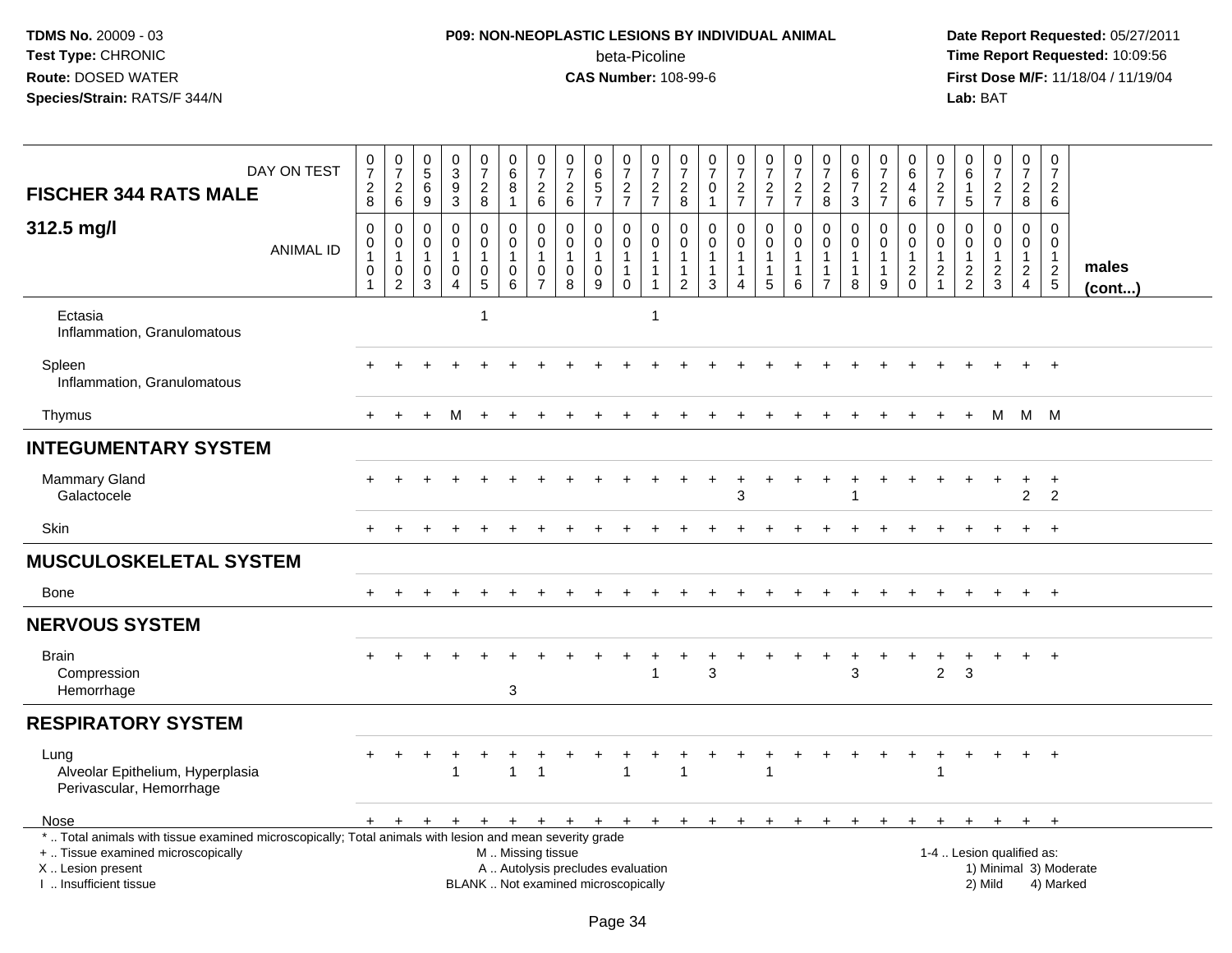## **P09: NON-NEOPLASTIC LESIONS BY INDIVIDUAL ANIMAL**beta-Picoline<br>CAS Number: 108-99-6

| DAY ON TEST<br><b>FISCHER 344 RATS MALE</b>                                                                                                                                                   | $\frac{0}{7}$<br>$\frac{2}{8}$                                             | $\begin{smallmatrix}0\\7\end{smallmatrix}$<br>$^2\phantom{1}6$ | 0<br>5<br>6<br>9                                                          | $\frac{0}{3}$<br>$\overline{9}$<br>$\mathbf{3}$                             | $\begin{array}{c} 0 \\ 7 \end{array}$<br>$\frac{2}{8}$                            | $\begin{array}{c} 0 \\ 6 \end{array}$<br>$\overline{8}$<br>$\mathbf{1}$ | $\begin{array}{c} 0 \\ 7 \end{array}$<br>$\begin{array}{c} 2 \\ 6 \end{array}$ | $\begin{array}{c} 0 \\ 7 \end{array}$<br>$\frac{2}{6}$                                        | $\begin{array}{c} 0 \\ 6 \end{array}$<br>$\frac{5}{7}$ | $\begin{smallmatrix}0\\7\end{smallmatrix}$<br>$\frac{2}{7}$                           | $\frac{0}{7}$<br>$\frac{2}{7}$                                             | $\begin{smallmatrix}0\\7\end{smallmatrix}$<br>$\frac{2}{8}$                          | $\begin{array}{c} 0 \\ 7 \end{array}$<br>$\pmb{0}$<br>$\mathbf{1}$         | $\begin{smallmatrix}0\\7\end{smallmatrix}$<br>$\frac{2}{7}$                    | $\begin{array}{c} 0 \\ 7 \end{array}$<br>$\frac{2}{7}$                              | $\frac{0}{7}$<br>$\frac{2}{7}$                                  | $\frac{0}{7}$<br>$\frac{2}{8}$                                               | $_6^0$<br>$\overline{7}$<br>3                        | $\begin{array}{c} 0 \\ 7 \end{array}$<br>$\frac{2}{7}$           | $\begin{array}{c} 0 \\ 6 \end{array}$<br>$\overline{4}$<br>6 | $\mathbf 0$<br>$\overline{7}$<br>$\frac{2}{7}$              | $\begin{array}{c} 0 \\ 6 \end{array}$<br>-1<br>$\sqrt{5}$   | $\begin{array}{c} 0 \\ 7 \end{array}$<br>$\frac{2}{7}$ | $\frac{0}{7}$<br>$\boldsymbol{2}$<br>8                                     | $\frac{0}{7}$<br>2<br>6                               |                        |
|-----------------------------------------------------------------------------------------------------------------------------------------------------------------------------------------------|----------------------------------------------------------------------------|----------------------------------------------------------------|---------------------------------------------------------------------------|-----------------------------------------------------------------------------|-----------------------------------------------------------------------------------|-------------------------------------------------------------------------|--------------------------------------------------------------------------------|-----------------------------------------------------------------------------------------------|--------------------------------------------------------|---------------------------------------------------------------------------------------|----------------------------------------------------------------------------|--------------------------------------------------------------------------------------|----------------------------------------------------------------------------|--------------------------------------------------------------------------------|-------------------------------------------------------------------------------------|-----------------------------------------------------------------|------------------------------------------------------------------------------|------------------------------------------------------|------------------------------------------------------------------|--------------------------------------------------------------|-------------------------------------------------------------|-------------------------------------------------------------|--------------------------------------------------------|----------------------------------------------------------------------------|-------------------------------------------------------|------------------------|
| 312.5 mg/l<br><b>ANIMAL ID</b>                                                                                                                                                                | $\pmb{0}$<br>$\boldsymbol{0}$<br>$\mathbf{1}$<br>$\pmb{0}$<br>$\mathbf{1}$ | 0<br>$\pmb{0}$<br>1<br>0<br>$\boldsymbol{2}$                   | $\mathbf 0$<br>$\mathbf 0$<br>$\mathbf{1}$<br>$\pmb{0}$<br>$\overline{3}$ | $\mathsf 0$<br>$\mathbf 0$<br>$\mathbf{1}$<br>$\mathsf 0$<br>$\overline{4}$ | 0<br>$\mathsf{O}\xspace$<br>$\mathbf{1}$<br>$\begin{array}{c} 0 \\ 5 \end{array}$ | $\mathbf 0$<br>$\pmb{0}$<br>$\overline{1}$<br>$_{6}^{\rm 0}$            | 0<br>$\mathbf 0$<br>$\overline{1}$<br>0<br>$\overline{7}$                      | $\pmb{0}$<br>$\mathbf 0$<br>$\mathbf{1}$<br>$\mathsf{O}\xspace$<br>$\overline{8}$             | 0<br>$\mathbf 0$<br>1<br>$\pmb{0}$<br>$\overline{9}$   | $\pmb{0}$<br>$\mathbf 0$<br>$\mathbf{1}$<br>$\begin{smallmatrix}1\0\end{smallmatrix}$ | $\mathbf 0$<br>$\mathbf 0$<br>$\mathbf{1}$<br>$\mathbf{1}$<br>$\mathbf{1}$ | $\mathsf{O}\xspace$<br>$\mathbf 0$<br>$\mathbf{1}$<br>$\mathbf{1}$<br>$\overline{2}$ | $\mathbf 0$<br>$\mathbf 0$<br>$\mathbf{1}$<br>$\mathbf{1}$<br>$\mathbf{3}$ | $\mathbf 0$<br>$\mathbf 0$<br>$\overline{1}$<br>$\mathbf{1}$<br>$\overline{4}$ | $\mathbf 0$<br>$\mathbf 0$<br>$\mathbf{1}$<br>$\begin{array}{c} 1 \\ 5 \end{array}$ | $\mathbf 0$<br>$\mathbf 0$<br>$\mathbf{1}$<br>$\mathbf{1}$<br>6 | $\mathbf 0$<br>$\mathbf 0$<br>$\mathbf{1}$<br>$\mathbf{1}$<br>$\overline{7}$ | 0<br>$\mathbf 0$<br>$\mathbf{1}$<br>$\mathbf 1$<br>8 | $\mathbf 0$<br>$\mathbf 0$<br>$\overline{1}$<br>1<br>$\mathsf g$ | $\mathbf 0$<br>$\pmb{0}$<br>$\mathbf{1}$<br>$^2_{\rm 0}$     | $\mathbf 0$<br>$\mathbf 0$<br>$\mathbf{1}$<br>$\frac{2}{1}$ | $\mathbf 0$<br>$\mathbf 0$<br>$\mathbf{1}$<br>$\frac{2}{2}$ | 0<br>$\mathbf 0$<br>$\mathbf{1}$<br>$\frac{2}{3}$      | $\mathbf 0$<br>$\mathbf 0$<br>$\mathbf{1}$<br>$\sqrt{2}$<br>$\overline{4}$ | $\Omega$<br>$\Omega$<br>$\mathbf{1}$<br>$\frac{2}{5}$ | males<br>(cont)        |
| Foreign Body<br>Inflammation<br>Nasolacrimal Duct, Foreign Body<br>Nasolacrimal Duct, Hyperplasia, Squamous<br>Nasolacrimal Duct, Inflammation<br>Olfactory Epithelium, Metaplasia            | 1<br>1                                                                     | $\mathbf{1}$<br>$\overline{2}$                                 |                                                                           |                                                                             |                                                                                   |                                                                         |                                                                                | $\overline{\mathbf{c}}$<br>$\overline{2}$                                                     |                                                        | 1<br>$\overline{2}$                                                                   |                                                                            |                                                                                      |                                                                            |                                                                                | $\overline{c}$<br>$\overline{2}$                                                    |                                                                 |                                                                              | $\mathbf{1}$                                         |                                                                  |                                                              | $\overline{1}$                                              |                                                             | 2<br>$\overline{2}$                                    | $\overline{c}$<br>3                                                        | $\overline{1}$<br>$\overline{2}$                      |                        |
| Respiratory Epithelium, Hyperplasia<br>Squamous Epithelium, Hyperplasia                                                                                                                       | 1                                                                          | $\overline{1}$                                                 |                                                                           |                                                                             |                                                                                   |                                                                         |                                                                                | $\overline{2}$                                                                                |                                                        | $\overline{2}$                                                                        |                                                                            |                                                                                      |                                                                            |                                                                                | $\overline{1}$                                                                      |                                                                 |                                                                              | $\mathbf{1}$                                         |                                                                  |                                                              | $\mathbf 1$                                                 |                                                             | $\overline{2}$<br>1                                    | $\overline{2}$                                                             |                                                       |                        |
| Trachea                                                                                                                                                                                       |                                                                            |                                                                |                                                                           |                                                                             |                                                                                   |                                                                         |                                                                                |                                                                                               |                                                        |                                                                                       |                                                                            |                                                                                      |                                                                            |                                                                                |                                                                                     |                                                                 |                                                                              |                                                      |                                                                  |                                                              |                                                             |                                                             |                                                        |                                                                            | $+$                                                   |                        |
| <b>SPECIAL SENSES SYSTEM</b>                                                                                                                                                                  |                                                                            |                                                                |                                                                           |                                                                             |                                                                                   |                                                                         |                                                                                |                                                                                               |                                                        |                                                                                       |                                                                            |                                                                                      |                                                                            |                                                                                |                                                                                     |                                                                 |                                                                              |                                                      |                                                                  |                                                              |                                                             |                                                             |                                                        |                                                                            |                                                       |                        |
| Eye<br>Cataract<br>Cornea, Hyperplasia, Squamous                                                                                                                                              |                                                                            | 1                                                              |                                                                           |                                                                             |                                                                                   |                                                                         | Δ                                                                              |                                                                                               |                                                        |                                                                                       |                                                                            |                                                                                      |                                                                            |                                                                                |                                                                                     |                                                                 |                                                                              |                                                      |                                                                  |                                                              |                                                             |                                                             | $\overline{c}$                                         |                                                                            |                                                       |                        |
| Retina, Degeneration                                                                                                                                                                          |                                                                            |                                                                |                                                                           |                                                                             |                                                                                   |                                                                         | 4                                                                              |                                                                                               |                                                        |                                                                                       |                                                                            |                                                                                      |                                                                            |                                                                                |                                                                                     |                                                                 |                                                                              |                                                      |                                                                  |                                                              |                                                             |                                                             |                                                        |                                                                            |                                                       |                        |
| <b>Harderian Gland</b><br>Hyperplasia                                                                                                                                                         |                                                                            |                                                                |                                                                           |                                                                             |                                                                                   |                                                                         |                                                                                |                                                                                               |                                                        |                                                                                       |                                                                            |                                                                                      |                                                                            |                                                                                |                                                                                     |                                                                 |                                                                              |                                                      |                                                                  |                                                              |                                                             |                                                             |                                                        |                                                                            |                                                       |                        |
| Zymbal's Gland                                                                                                                                                                                |                                                                            |                                                                |                                                                           |                                                                             |                                                                                   |                                                                         |                                                                                |                                                                                               | $\ddot{}$                                              |                                                                                       |                                                                            |                                                                                      |                                                                            |                                                                                |                                                                                     |                                                                 |                                                                              |                                                      |                                                                  |                                                              |                                                             |                                                             |                                                        |                                                                            |                                                       |                        |
| <b>URINARY SYSTEM</b>                                                                                                                                                                         |                                                                            |                                                                |                                                                           |                                                                             |                                                                                   |                                                                         |                                                                                |                                                                                               |                                                        |                                                                                       |                                                                            |                                                                                      |                                                                            |                                                                                |                                                                                     |                                                                 |                                                                              |                                                      |                                                                  |                                                              |                                                             |                                                             |                                                        |                                                                            |                                                       |                        |
| Kidney<br>Infarct, Acute                                                                                                                                                                      |                                                                            |                                                                |                                                                           |                                                                             |                                                                                   | 3                                                                       |                                                                                |                                                                                               |                                                        |                                                                                       |                                                                            |                                                                                      |                                                                            |                                                                                |                                                                                     |                                                                 |                                                                              |                                                      |                                                                  |                                                              |                                                             |                                                             |                                                        |                                                                            |                                                       |                        |
| Nephropathy<br>Pelvis, Inflammation, Chronic Active                                                                                                                                           | 2                                                                          | 3                                                              | 2                                                                         | 2                                                                           | 3                                                                                 | 2                                                                       | 4                                                                              |                                                                                               | 3                                                      |                                                                                       |                                                                            |                                                                                      |                                                                            |                                                                                |                                                                                     |                                                                 |                                                                              |                                                      |                                                                  |                                                              |                                                             |                                                             | 4                                                      | 3<br>Δ                                                                     | 3                                                     |                        |
| <b>Urinary Bladder</b>                                                                                                                                                                        |                                                                            |                                                                |                                                                           |                                                                             |                                                                                   |                                                                         |                                                                                |                                                                                               |                                                        |                                                                                       |                                                                            |                                                                                      |                                                                            |                                                                                |                                                                                     |                                                                 |                                                                              |                                                      |                                                                  |                                                              |                                                             |                                                             |                                                        |                                                                            | $+$                                                   |                        |
| *  Total animals with tissue examined microscopically; Total animals with lesion and mean severity grade<br>+  Tissue examined microscopically<br>X  Lesion present<br>I. Insufficient tissue |                                                                            |                                                                |                                                                           |                                                                             |                                                                                   |                                                                         |                                                                                | M  Missing tissue<br>A  Autolysis precludes evaluation<br>BLANK  Not examined microscopically |                                                        |                                                                                       |                                                                            |                                                                                      |                                                                            |                                                                                |                                                                                     |                                                                 |                                                                              |                                                      |                                                                  |                                                              |                                                             |                                                             | 1-4  Lesion qualified as:<br>2) Mild                   |                                                                            | 4) Marked                                             | 1) Minimal 3) Moderate |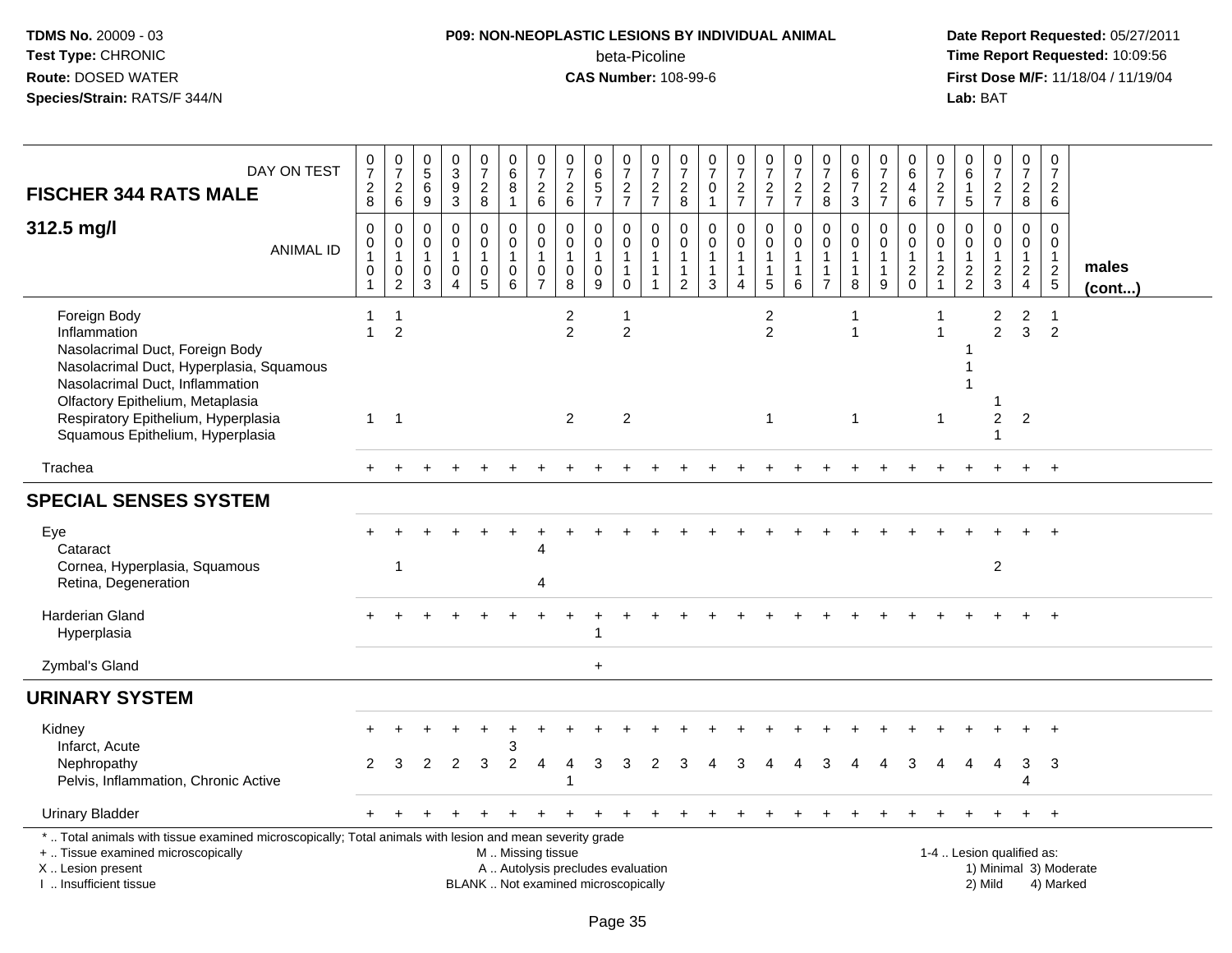# **P09: NON-NEOPLASTIC LESIONS BY INDIVIDUAL ANIMAL**

beta-Picoline

 **Date Report Requested:** 05/27/2011 **beta-Picoline**<br> **CAS Number:** 108-99-6<br> **CAS Number:** 108-99-6<br> **CAS Number:** 108-99-6 **First Dose M/F:** 11/18/04 / 11/19/04 Lab: BAT **Lab:** BAT

\* .. Total animals with tissue examined microscopically; Total animals with lesion and mean severity grade

+ .. Tissue examined microscopically

X .. Lesion present

I .. Insufficient tissue

 M .. Missing tissueA .. Autolysis precludes evaluation

BLANK .. Not examined microscopically 2) Mild 4) Marked

1-4 .. Lesion qualified as: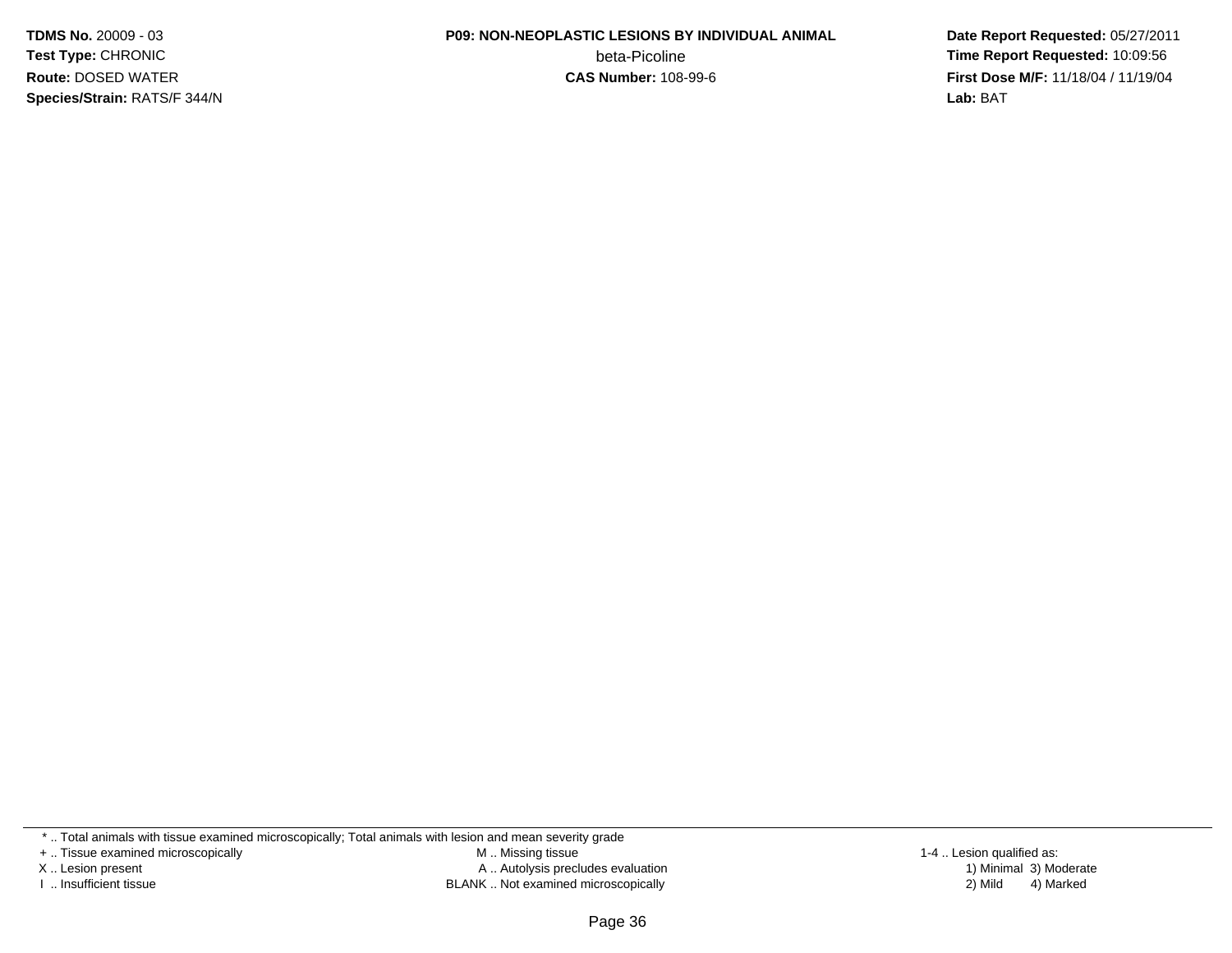### **P09: NON-NEOPLASTIC LESIONS BY INDIVIDUAL ANIMAL** beta-Picoline**beta-Picoline**<br> **CAS Number:** 108-99-6<br> **CAS Number:** 108-99-6<br> **CAS Number:** 108-99-6

 **Date Report Requested:** 05/27/2011 **First Dose M/F:** 11/18/04 / 11/19/04 Lab: BAT **Lab:** BAT

| <b>FISCHER 344 RATS MALE</b>                                                                                      | DAY ON TEST      | $\begin{array}{c} 0 \\ 7 \end{array}$<br>$\begin{array}{c} 2 \\ 6 \end{array}$        | $\frac{0}{7}$<br>$\frac{2}{7}$                                        | $_{6}^{\rm 0}$<br>$\mathbf{1}$<br>8                           | $\begin{smallmatrix}0\\7\end{smallmatrix}$<br>$\frac{2}{7}$ | $\frac{0}{7}$<br>$rac{2}{7}$                                               | $\frac{0}{7}$<br>$\frac{2}{6}$                   | $\begin{array}{c} 0 \\ 5 \\ 8 \end{array}$<br>6           | $\begin{array}{c} 0 \\ 7 \end{array}$<br>$\frac{2}{7}$          | $\frac{0}{7}$<br>$\frac{2}{8}$                                              | $\frac{0}{7}$<br>$\frac{2}{7}$                                  | 0<br>6<br>$\overline{4}$<br>$\mathbf{3}$                    | $\frac{0}{7}$<br>$\frac{2}{7}$                                           | $\frac{0}{7}$<br>$\frac{2}{8}$                                | $\begin{array}{c} 0 \\ 7 \end{array}$<br>$\frac{2}{6}$       | $\begin{array}{c} 0 \\ 6 \end{array}$<br>$\overline{4}$<br>6      | $\frac{0}{7}$<br>$\frac{2}{8}$                                  | $\begin{array}{c} 0 \\ 6 \end{array}$<br>$\overline{4}$<br>$6\phantom{1}$              | $\begin{array}{c} 0 \\ 6 \end{array}$<br>$\frac{9}{2}$ | $\begin{array}{c} 0 \\ 7 \end{array}$<br>$\frac{2}{8}$          | $\frac{0}{7}$<br>$\mathbf{1}$<br>3         | $\frac{0}{7}$<br>$\frac{2}{2}$                                      | $\frac{0}{7}$<br>0<br>$\mathbf 1$                       | $\begin{array}{c} 0 \\ 7 \end{array}$<br>$\frac{2}{7}$ | $\frac{0}{7}$<br>$\frac{2}{6}$                                                          | $\mathbf 0$<br>$\overline{7}$<br>$\frac{2}{1}$                          |    |                                                            |            |
|-------------------------------------------------------------------------------------------------------------------|------------------|---------------------------------------------------------------------------------------|-----------------------------------------------------------------------|---------------------------------------------------------------|-------------------------------------------------------------|----------------------------------------------------------------------------|--------------------------------------------------|-----------------------------------------------------------|-----------------------------------------------------------------|-----------------------------------------------------------------------------|-----------------------------------------------------------------|-------------------------------------------------------------|--------------------------------------------------------------------------|---------------------------------------------------------------|--------------------------------------------------------------|-------------------------------------------------------------------|-----------------------------------------------------------------|----------------------------------------------------------------------------------------|--------------------------------------------------------|-----------------------------------------------------------------|--------------------------------------------|---------------------------------------------------------------------|---------------------------------------------------------|--------------------------------------------------------|-----------------------------------------------------------------------------------------|-------------------------------------------------------------------------|----|------------------------------------------------------------|------------|
| 312.5 mg/l                                                                                                        | <b>ANIMAL ID</b> | $\mathbf 0$<br>$\mathbf 0$<br>$\overline{1}$<br>$\begin{array}{c} 2 \\ 6 \end{array}$ | $\mathbf 0$<br>$\mathsf{O}\xspace$<br>$\overline{1}$<br>$\frac{2}{7}$ | $\mathbf 0$<br>$\mathbf 0$<br>$\mathbf{1}$<br>$\sqrt{2}$<br>8 | $\mathbf 0$<br>$\pmb{0}$<br>$\mathbf{1}$<br>$\frac{2}{9}$   | $\mathsf{O}$<br>$\mathbf 0$<br>$\mathbf{1}$<br>$\mathbf{3}$<br>$\mathbf 0$ | 0<br>$\mathbf 0$<br>$\mathbf{1}$<br>$\mathbf{3}$ | $\pmb{0}$<br>$\pmb{0}$<br>$\overline{1}$<br>$\frac{3}{2}$ | $\mathbf 0$<br>$\pmb{0}$<br>$\overline{1}$<br>$\mathbf{3}$<br>3 | $\mathbf 0$<br>$\mathbf 0$<br>$\mathbf{1}$<br>$\mathbf 3$<br>$\overline{A}$ | $\mathbf 0$<br>$\mathbf 0$<br>$\mathbf{1}$<br>$\mathbf{3}$<br>5 | 0<br>$\mathsf{O}\xspace$<br>$\mathbf{1}$<br>$\sqrt{3}$<br>6 | $\mathbf 0$<br>$\pmb{0}$<br>$\mathbf{1}$<br>$\sqrt{3}$<br>$\overline{7}$ | $\mathbf 0$<br>$\mathsf 0$<br>$\overline{1}$<br>$\frac{3}{8}$ | $\pmb{0}$<br>$\mathbf 0$<br>$\mathbf{1}$<br>$\mathbf 3$<br>9 | 0<br>$\mathbf 0$<br>$\mathbf{1}$<br>$\overline{4}$<br>$\mathbf 0$ | $\mathsf 0$<br>$\mathbf 0$<br>$\mathbf{1}$<br>4<br>$\mathbf{1}$ | $\mathbf 0$<br>$\mathsf{O}\xspace$<br>$\mathbf{1}$<br>$\overline{a}$<br>$\overline{2}$ | $\mathbf 0$<br>$\pmb{0}$<br>$\mathbf{1}$<br>4<br>3     | $\mathbf 0$<br>$\pmb{0}$<br>$\mathbf{1}$<br>4<br>$\overline{A}$ | 0<br>$\mathbf 0$<br>$\mathbf{1}$<br>4<br>5 | $\mathbf 0$<br>$\mathbf 0$<br>$\overline{1}$<br>$\overline{4}$<br>6 | $\mathbf 0$<br>0<br>$\mathbf{1}$<br>4<br>$\overline{7}$ | $\Omega$<br>0<br>$\mathbf{1}$<br>4<br>8                | $\mathbf 0$<br>$\pmb{0}$<br>$\mathbf{1}$<br>$\overline{\mathbf{4}}$<br>$\boldsymbol{9}$ | $\mathbf 0$<br>$\mathbf 0$<br>$\mathbf{1}$<br>$\sqrt{5}$<br>$\mathbf 0$ |    | * TOTALS                                                   |            |
| <b>ALIMENTARY SYSTEM</b>                                                                                          |                  |                                                                                       |                                                                       |                                                               |                                                             |                                                                            |                                                  |                                                           |                                                                 |                                                                             |                                                                 |                                                             |                                                                          |                                                               |                                                              |                                                                   |                                                                 |                                                                                        |                                                        |                                                                 |                                            |                                                                     |                                                         |                                                        |                                                                                         |                                                                         |    |                                                            |            |
| Esophagus                                                                                                         |                  |                                                                                       |                                                                       |                                                               |                                                             |                                                                            |                                                  |                                                           |                                                                 |                                                                             |                                                                 |                                                             |                                                                          |                                                               |                                                              |                                                                   |                                                                 |                                                                                        |                                                        |                                                                 |                                            |                                                                     |                                                         |                                                        |                                                                                         |                                                                         | 50 |                                                            |            |
| Intestine Large, Cecum                                                                                            |                  |                                                                                       |                                                                       |                                                               |                                                             |                                                                            |                                                  |                                                           |                                                                 |                                                                             |                                                                 |                                                             |                                                                          |                                                               |                                                              |                                                                   |                                                                 |                                                                                        |                                                        |                                                                 |                                            |                                                                     |                                                         |                                                        |                                                                                         | $\div$                                                                  | 48 |                                                            |            |
| Intestine Large, Colon<br>Parasite Metazoan                                                                       |                  |                                                                                       |                                                                       |                                                               |                                                             |                                                                            |                                                  |                                                           | $\overline{c}$                                                  |                                                                             |                                                                 |                                                             |                                                                          |                                                               | $\overline{1}$                                               |                                                                   | $\overline{c}$                                                  |                                                                                        |                                                        |                                                                 |                                            |                                                                     |                                                         |                                                        | $\overline{c}$                                                                          | $\overline{1}$                                                          | 49 | 7.14                                                       |            |
| Intestine Large, Rectum<br>Parasite Metazoan                                                                      |                  | +                                                                                     |                                                                       |                                                               |                                                             |                                                                            |                                                  |                                                           |                                                                 |                                                                             |                                                                 |                                                             |                                                                          |                                                               |                                                              |                                                                   |                                                                 |                                                                                        |                                                        |                                                                 |                                            |                                                                     |                                                         |                                                        |                                                                                         | $+$                                                                     | 49 | $3 \t1.7$                                                  |            |
| Intestine Small, Duodenum                                                                                         |                  |                                                                                       |                                                                       |                                                               |                                                             |                                                                            |                                                  |                                                           |                                                                 |                                                                             |                                                                 |                                                             |                                                                          |                                                               |                                                              |                                                                   |                                                                 |                                                                                        |                                                        |                                                                 |                                            |                                                                     |                                                         |                                                        |                                                                                         |                                                                         | 49 |                                                            |            |
| Intestine Small, Ileum                                                                                            |                  |                                                                                       |                                                                       |                                                               |                                                             |                                                                            |                                                  |                                                           |                                                                 |                                                                             |                                                                 |                                                             |                                                                          |                                                               |                                                              |                                                                   |                                                                 |                                                                                        |                                                        |                                                                 |                                            |                                                                     |                                                         |                                                        |                                                                                         |                                                                         | 48 |                                                            |            |
| Intestine Small, Jejunum                                                                                          |                  |                                                                                       |                                                                       |                                                               |                                                             |                                                                            |                                                  |                                                           |                                                                 |                                                                             |                                                                 |                                                             |                                                                          |                                                               |                                                              |                                                                   |                                                                 |                                                                                        |                                                        |                                                                 |                                            |                                                                     |                                                         |                                                        |                                                                                         | A                                                                       | 48 |                                                            |            |
| Liver<br>Angiectasis<br>Atrophy                                                                                   |                  |                                                                                       |                                                                       |                                                               |                                                             |                                                                            |                                                  |                                                           |                                                                 |                                                                             | 1                                                               |                                                             |                                                                          |                                                               |                                                              |                                                                   |                                                                 |                                                                                        |                                                        |                                                                 | 3                                          |                                                                     |                                                         |                                                        |                                                                                         | $+$                                                                     | 50 | $\mathbf 1$<br>$\mathbf 1$                                 | 1.0<br>3.0 |
| <b>Basophilic Focus</b><br><b>Clear Cell Focus</b><br>Degeneration, Cystic<br><b>Eosinophilic Focus</b>           |                  | $\mathbf{1}$                                                                          | Χ<br>$\boldsymbol{\mathsf{X}}$<br>$\overline{1}$                      | $\overline{2}$                                                |                                                             | $X$ $X$ $X$                                                                |                                                  |                                                           | X<br>$\mathsf X$<br>$\mathbf{1}$                                |                                                                             |                                                                 |                                                             | X<br>$\mathsf{X}$                                                        | $\mathsf{X}$<br>$\mathsf{X}$                                  |                                                              |                                                                   | X<br>X                                                          |                                                                                        |                                                        | X<br>$\overline{c}$                                             | $\times$                                   |                                                                     |                                                         | X<br>$\sf X$                                           |                                                                                         |                                                                         |    | 16<br>20<br>$\overline{7}$<br>$\mathbf{2}$                 | 1.3        |
| Fatty Change<br>Fibrosis<br>Hepatodiaphragmatic Nodule<br>Inflammation, Chronic Active<br><b>Mixed Cell Focus</b> |                  | X                                                                                     |                                                                       |                                                               |                                                             |                                                                            |                                                  |                                                           |                                                                 |                                                                             |                                                                 | -1                                                          | 2                                                                        |                                                               | X                                                            | $\mathbf{1}$                                                      | X<br>$\overline{c}$                                             |                                                                                        | $\mathbf{1}$                                           |                                                                 |                                            |                                                                     |                                                         |                                                        |                                                                                         | $\overline{2}$                                                          |    | 7.1.1<br>$\mathbf{1}$<br>$\mathbf{2}$<br>$\mathbf{3}$<br>6 | 2.0<br>1.3 |

\* .. Total animals with tissue examined microscopically; Total animals with lesion and mean severity grade

+ .. Tissue examined microscopically

X .. Lesion present

I .. Insufficient tissue

M .. Missing tissue

A .. Autolysis precludes evaluation

BLANK .. Not examined microscopically 2) Mild 4) Marked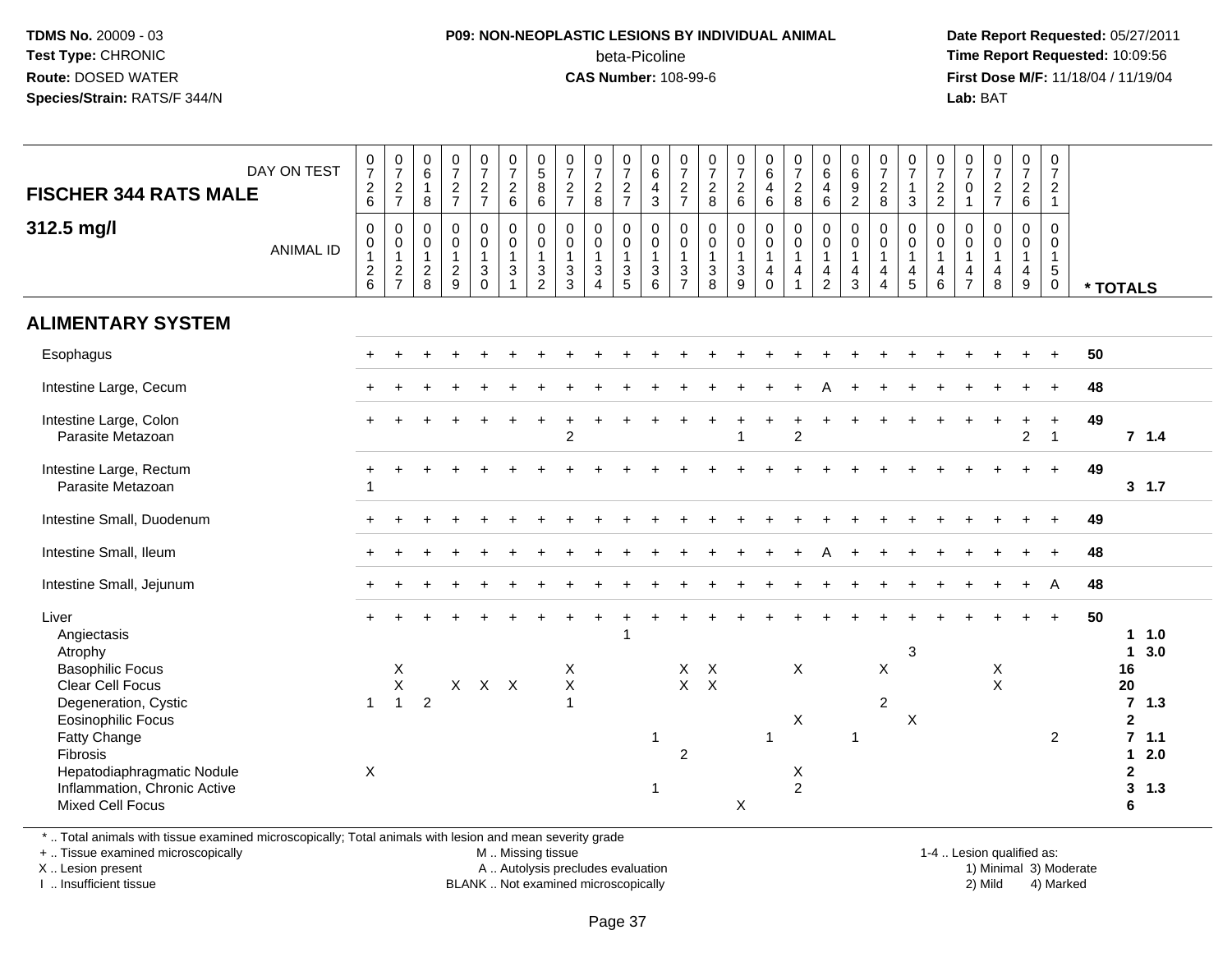## **P09: NON-NEOPLASTIC LESIONS BY INDIVIDUAL ANIMAL**beta-Picoline<br>CAS Number: 108-99-6

| <b>FISCHER 344 RATS MALE</b>                                                                                                                                                                  | DAY ON TEST      | $\frac{0}{7}$<br>$\overline{c}$<br>$\,6\,$ | $\frac{0}{7}$<br>$\frac{2}{7}$                                  | $\pmb{0}$<br>$\,6\,$<br>1<br>8                | $\frac{0}{7}$<br>$\overline{2}$<br>$\overline{7}$        | $\frac{0}{7}$<br>$\overline{c}$<br>$\overline{7}$                  | $\frac{0}{7}$<br>$\overline{2}$<br>$\,6\,$                                                    | $\begin{array}{c} 0 \\ 5 \\ 8 \end{array}$<br>$6\phantom{1}$ | $\frac{0}{7}$<br>$\sqrt{2}$<br>$\overline{7}$               | $\begin{array}{c} 0 \\ 7 \end{array}$<br>$\sqrt{2}$<br>8                         | $\frac{0}{7}$<br>$\boldsymbol{2}$<br>$\overline{7}$                 | $\pmb{0}$<br>6<br>4<br>$\mathbf{3}$                                 | $\frac{0}{7}$<br>$\overline{2}$<br>$\overline{7}$         | $\begin{array}{c} 0 \\ 7 \end{array}$<br>$\overline{c}$<br>8 | $\begin{array}{c} 0 \\ 7 \end{array}$<br>$\boldsymbol{2}$<br>$\,6\,$ | $\begin{array}{c} 0 \\ 6 \end{array}$<br>$\overline{4}$<br>$\,6\,$                  | $\frac{0}{7}$<br>$\overline{2}$<br>8                 | $\pmb{0}$<br>$\,6\,$<br>$\overline{4}$<br>6                       | $\pmb{0}$<br>$\,6\,$<br>$\boldsymbol{9}$<br>$\sqrt{2}$                             | $\frac{0}{7}$<br>$\overline{c}$<br>8                           | $\begin{array}{c} 0 \\ 7 \end{array}$<br>$\mathbf{1}$<br>$\mathbf{3}$ | $\frac{0}{7}$<br>$\overline{c}$<br>$\overline{c}$                      | 0<br>$\overline{7}$<br>$\mathbf 0$<br>$\mathbf{1}$     | $\begin{smallmatrix}0\\7\end{smallmatrix}$<br>$\overline{c}$<br>$\overline{7}$ | $\frac{0}{7}$<br>$\boldsymbol{2}$<br>6                           | $\pmb{0}$<br>$\overline{7}$<br>$\sqrt{2}$<br>$\mathbf{1}$            |                        |                   |                                |  |
|-----------------------------------------------------------------------------------------------------------------------------------------------------------------------------------------------|------------------|--------------------------------------------|-----------------------------------------------------------------|-----------------------------------------------|----------------------------------------------------------|--------------------------------------------------------------------|-----------------------------------------------------------------------------------------------|--------------------------------------------------------------|-------------------------------------------------------------|----------------------------------------------------------------------------------|---------------------------------------------------------------------|---------------------------------------------------------------------|-----------------------------------------------------------|--------------------------------------------------------------|----------------------------------------------------------------------|-------------------------------------------------------------------------------------|------------------------------------------------------|-------------------------------------------------------------------|------------------------------------------------------------------------------------|----------------------------------------------------------------|-----------------------------------------------------------------------|------------------------------------------------------------------------|--------------------------------------------------------|--------------------------------------------------------------------------------|------------------------------------------------------------------|----------------------------------------------------------------------|------------------------|-------------------|--------------------------------|--|
| 312.5 mg/l                                                                                                                                                                                    | <b>ANIMAL ID</b> | $\mathbf 0$<br>0<br>1<br>$^2\phantom{0}6$  | $\Omega$<br>$\boldsymbol{0}$<br>$\overline{1}$<br>$\frac{2}{7}$ | $\Omega$<br>0<br>$\mathbf{1}$<br>$_{\rm 8}^2$ | $\Omega$<br>$\mathbf 0$<br>$\mathbf{1}$<br>$\frac{2}{9}$ | 0<br>$\ddot{\mathbf{0}}$<br>$\mathbf{1}$<br>$\sqrt{3}$<br>$\Omega$ | $\mathbf 0$<br>$\mathbf 0$<br>$\mathbf{1}$<br>$\sqrt{3}$<br>$\overline{1}$                    | $\mathbf{0}$<br>$\pmb{0}$<br>$\overline{1}$<br>$\frac{3}{2}$ | $\mathbf 0$<br>$\pmb{0}$<br>$\overline{1}$<br>$\frac{3}{3}$ | $\Omega$<br>$\mathbf 0$<br>$\mathbf{1}$<br>$\ensuremath{\mathsf{3}}$<br>$\Delta$ | $\mathbf 0$<br>$\mathsf{O}\xspace$<br>$\mathbf{1}$<br>$\frac{3}{5}$ | $\mathbf 0$<br>$\mathsf{O}\xspace$<br>$\mathbf{1}$<br>$\frac{3}{6}$ | $\mathbf 0$<br>$\pmb{0}$<br>$\mathbf{1}$<br>$\frac{3}{7}$ | $\mathbf 0$<br>0<br>$\mathbf{1}$<br>$\frac{3}{8}$            | $\mathbf 0$<br>$\pmb{0}$<br>$\mathbf{1}$<br>$\frac{3}{9}$            | $\mathbf 0$<br>$\mathbf 0$<br>$\mathbf{1}$<br>$\begin{array}{c} 4 \\ 0 \end{array}$ | $\Omega$<br>0<br>$\mathbf{1}$<br>4<br>$\overline{1}$ | $\mathbf 0$<br>$\mathbf 0$<br>$\mathbf{1}$<br>4<br>$\overline{2}$ | $\Omega$<br>$\mathbf 0$<br>$\mathbf{1}$<br>$\overline{\mathbf{4}}$<br>$\mathbf{3}$ | $\Omega$<br>$\mathbf 0$<br>$\mathbf{1}$<br>4<br>$\overline{4}$ | $\Omega$<br>$\mathbf 0$<br>$\overline{1}$<br>$\frac{4}{5}$            | $\Omega$<br>$\mathsf{O}\xspace$<br>$\mathbf{1}$<br>4<br>$6\phantom{1}$ | $\Omega$<br>0<br>$\overline{1}$<br>4<br>$\overline{7}$ | $\Omega$<br>$\mathbf 0$<br>$\mathbf{1}$<br>4<br>8                              | $\Omega$<br>$\mathbf 0$<br>$\mathbf{1}$<br>4<br>$\boldsymbol{9}$ | $\Omega$<br>$\mathbf 0$<br>$\mathbf{1}$<br>$\sqrt{5}$<br>$\mathbf 0$ | * TOTALS               |                   |                                |  |
| Vacuolization Cytoplasmic<br>Bile Duct, Hyperplasia<br>Centrilobular, Necrosis<br>Periportal, Inflammation                                                                                    |                  | $\mathbf{1}$<br>3                          | $\overline{c}$<br>3                                             |                                               | 3                                                        | $\mathbf{3}$                                                       | 2<br>$\mathbf{3}$                                                                             | 2<br>$\mathbf{3}$                                            | 3                                                           | 2                                                                                | 3                                                                   | 3                                                                   | 3                                                         | 3                                                            | 2<br>3                                                               | 3                                                                                   | 2                                                    | 3                                                                 |                                                                                    | $\overline{2}$                                                 | 4<br>$\overline{c}$                                                   | 3                                                                      | 3                                                      | 3                                                                              | 1<br>$\overline{c}$                                              | 3<br>2                                                               |                        | 1<br>$\mathbf{1}$ | 12 1.5<br>44 2.8<br>2.0<br>2.0 |  |
| Mesentery<br>Fat, Necrosis                                                                                                                                                                    |                  |                                            |                                                                 |                                               |                                                          |                                                                    |                                                                                               | $\ddot{}$<br>$\overline{1}$                                  | $\ddot{}$<br>$\overline{1}$                                 | $\ddot{}$<br>$\overline{2}$                                                      |                                                                     |                                                                     |                                                           |                                                              |                                                                      |                                                                                     |                                                      |                                                                   |                                                                                    |                                                                |                                                                       |                                                                        |                                                        |                                                                                | $+$                                                              |                                                                      | 4                      |                   | $3 \t1.3$                      |  |
| Pancreas<br>Cyst<br><b>Infiltration Cellular</b>                                                                                                                                              |                  | $\div$                                     |                                                                 |                                               |                                                          |                                                                    |                                                                                               |                                                              |                                                             |                                                                                  |                                                                     | $\overline{2}$                                                      |                                                           | 3                                                            |                                                                      |                                                                                     |                                                      |                                                                   |                                                                                    |                                                                |                                                                       |                                                                        |                                                        |                                                                                |                                                                  | $+$                                                                  | 50                     | $\mathbf{1}$      | 2.5<br>2.0                     |  |
| Acinus, Atrophy<br>Salivary Glands<br>Atrophy                                                                                                                                                 |                  | $\overline{1}$                             | 3                                                               |                                               | 1                                                        | $\overline{\mathbf{1}}$                                            |                                                                                               | 3                                                            | -1                                                          |                                                                                  | $\mathbf{1}$                                                        |                                                                     |                                                           | 3                                                            |                                                                      | -1                                                                                  |                                                      | $\overline{2}$                                                    | $\mathbf{1}$                                                                       | $\overline{\phantom{1}}$                                       |                                                                       | 3                                                                      | $\overline{1}$                                         | 2                                                                              | $\overline{\phantom{0}}$ 1                                       | $+$                                                                  | 50                     |                   | $31$ 1.4<br>$12.0$             |  |
| Stomach, Forestomach<br>Edema<br><b>Fibrosis</b><br>Hyperplasia, Squamous<br>Ulcer                                                                                                            |                  |                                            |                                                                 |                                               |                                                          |                                                                    |                                                                                               |                                                              |                                                             |                                                                                  |                                                                     |                                                                     |                                                           |                                                              | $\overline{2}$                                                       |                                                                                     |                                                      |                                                                   |                                                                                    |                                                                |                                                                       |                                                                        |                                                        |                                                                                |                                                                  | $\mathbf{1}$                                                         | 50                     | $\mathbf{2}$      | 13.0<br>2.5<br>$7$ 1.9<br>2.5  |  |
| Stomach, Glandular<br>Inflammation, Chronic Active                                                                                                                                            |                  |                                            |                                                                 |                                               |                                                          |                                                                    |                                                                                               |                                                              |                                                             |                                                                                  |                                                                     |                                                                     |                                                           |                                                              |                                                                      |                                                                                     |                                                      |                                                                   |                                                                                    |                                                                |                                                                       |                                                                        |                                                        |                                                                                |                                                                  | $+$<br>$\overline{2}$                                                | 50                     |                   | 4 1.8                          |  |
| Tongue                                                                                                                                                                                        |                  |                                            |                                                                 |                                               |                                                          |                                                                    |                                                                                               |                                                              |                                                             |                                                                                  | $\ddot{}$                                                           |                                                                     |                                                           |                                                              |                                                                      |                                                                                     |                                                      |                                                                   |                                                                                    |                                                                |                                                                       |                                                                        |                                                        |                                                                                |                                                                  |                                                                      | $\mathbf{2}$           |                   |                                |  |
| <b>CARDIOVASCULAR SYSTEM</b>                                                                                                                                                                  |                  |                                            |                                                                 |                                               |                                                          |                                                                    |                                                                                               |                                                              |                                                             |                                                                                  |                                                                     |                                                                     |                                                           |                                                              |                                                                      |                                                                                     |                                                      |                                                                   |                                                                                    |                                                                |                                                                       |                                                                        |                                                        |                                                                                |                                                                  |                                                                      |                        |                   |                                |  |
| <b>Blood Vessel</b>                                                                                                                                                                           |                  |                                            |                                                                 |                                               |                                                          |                                                                    |                                                                                               |                                                              |                                                             |                                                                                  |                                                                     |                                                                     |                                                           |                                                              |                                                                      |                                                                                     |                                                      |                                                                   |                                                                                    |                                                                |                                                                       |                                                                        |                                                        |                                                                                |                                                                  |                                                                      | 50                     |                   |                                |  |
| *  Total animals with tissue examined microscopically; Total animals with lesion and mean severity grade<br>+  Tissue examined microscopically<br>X  Lesion present<br>I. Insufficient tissue |                  |                                            |                                                                 |                                               |                                                          |                                                                    | M  Missing tissue<br>A  Autolysis precludes evaluation<br>BLANK  Not examined microscopically |                                                              |                                                             |                                                                                  |                                                                     |                                                                     |                                                           |                                                              |                                                                      |                                                                                     |                                                      |                                                                   |                                                                                    |                                                                |                                                                       |                                                                        |                                                        | 1-4  Lesion qualified as:<br>2) Mild                                           |                                                                  | 4) Marked                                                            | 1) Minimal 3) Moderate |                   |                                |  |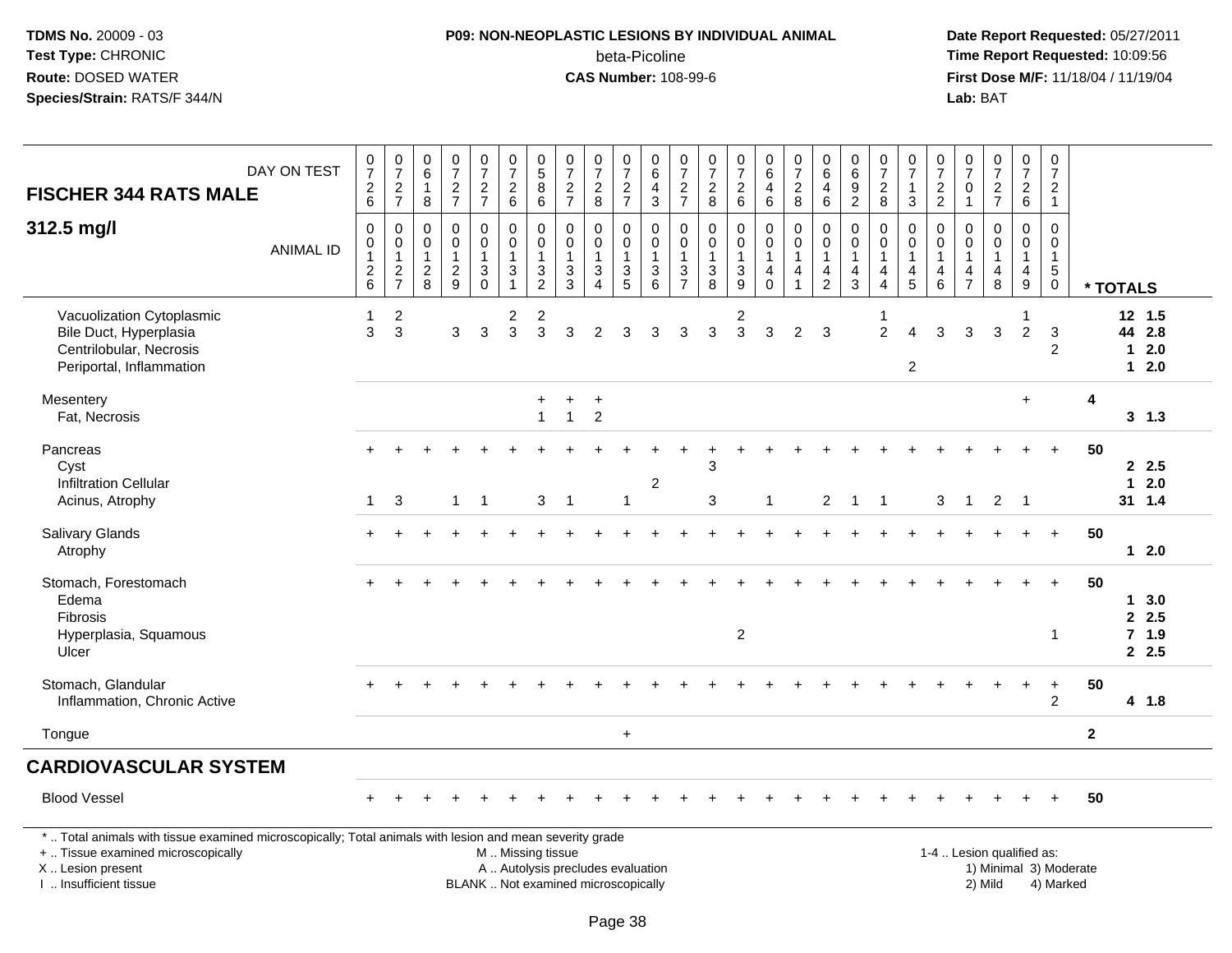### **P09: NON-NEOPLASTIC LESIONS BY INDIVIDUAL ANIMAL** beta-Picoline**beta-Picoline**<br> **CAS Number:** 108-99-6<br> **CAS Number:** 108-99-6<br> **CAS Number:** 108-99-6

 **Date Report Requested:** 05/27/2011 **First Dose M/F:** 11/18/04 / 11/19/04 Lab: BAT **Lab:** BAT

| <b>FISCHER 344 RATS MALE</b>                                                                                              | DAY ON TEST      | $\frac{0}{7}$<br>$^2$ 6                                     | $\frac{0}{7}$<br>$\frac{2}{7}$                              | $\begin{array}{c} 0 \\ 6 \end{array}$<br>$\overline{1}$<br>$\,8\,$ | $\begin{array}{c} 0 \\ 7 \end{array}$<br>$\frac{2}{7}$          | $\frac{0}{7}$<br>$\frac{2}{7}$                            | $\begin{array}{c} 0 \\ 7 \end{array}$<br>$\frac{2}{6}$         | $\begin{array}{c} 0 \\ 5 \\ 8 \end{array}$<br>6                         | $\begin{array}{c} 0 \\ 7 \end{array}$<br>$\frac{2}{7}$          | $\frac{0}{7}$<br>$\frac{2}{8}$                                                   | $\frac{0}{7}$<br>$\frac{2}{7}$                                                  | 0<br>6<br>$\overline{4}$<br>3                      | $\frac{0}{7}$<br>$\frac{2}{7}$                                     | $\frac{0}{7}$<br>$\frac{2}{8}$                                           | $\frac{0}{7}$<br>$\begin{array}{c} 2 \\ 6 \end{array}$ | $\begin{array}{c} 0 \\ 6 \end{array}$<br>$\overline{4}$<br>$\,6\,$     | $\begin{array}{c} 0 \\ 7 \\ 2 \\ 8 \end{array}$                                      | $_{6}^{\rm 0}$<br>$\overline{a}$<br>6                          | $_{6}^{\rm 0}$<br>$\frac{9}{2}$                  | $\frac{0}{7}$<br>$_{\rm 8}^2$            | $\frac{0}{7}$<br>$\mathbf{1}$<br>$\mathbf{3}$ | $\frac{0}{7}$<br>$\frac{2}{2}$                                            | $\frac{0}{7}$<br>$\boldsymbol{0}$<br>$\mathbf{1}$       | $\frac{0}{7}$<br>$\frac{2}{7}$                       | $\frac{0}{7}$<br>$\frac{2}{6}$                                            | $\begin{smallmatrix}0\\7\end{smallmatrix}$<br>$\begin{array}{c} 2 \\ 1 \end{array}$ |             |          |                                |  |
|---------------------------------------------------------------------------------------------------------------------------|------------------|-------------------------------------------------------------|-------------------------------------------------------------|--------------------------------------------------------------------|-----------------------------------------------------------------|-----------------------------------------------------------|----------------------------------------------------------------|-------------------------------------------------------------------------|-----------------------------------------------------------------|----------------------------------------------------------------------------------|---------------------------------------------------------------------------------|----------------------------------------------------|--------------------------------------------------------------------|--------------------------------------------------------------------------|--------------------------------------------------------|------------------------------------------------------------------------|--------------------------------------------------------------------------------------|----------------------------------------------------------------|--------------------------------------------------|------------------------------------------|-----------------------------------------------|---------------------------------------------------------------------------|---------------------------------------------------------|------------------------------------------------------|---------------------------------------------------------------------------|-------------------------------------------------------------------------------------|-------------|----------|--------------------------------|--|
| 312.5 mg/l                                                                                                                | <b>ANIMAL ID</b> | $\mathbf 0$<br>$\pmb{0}$<br>$\mathbf 1$<br>$^2\phantom{1}6$ | $\pmb{0}$<br>$\mathbf 0$<br>$\overline{1}$<br>$\frac{2}{7}$ | 0<br>0<br>$\mathbf{1}$<br>$\sqrt{2}$<br>8                          | $\mathbf 0$<br>$\pmb{0}$<br>$\mathbf{1}$<br>$\overline{c}$<br>9 | $\pmb{0}$<br>$\mathbf 0$<br>1<br>$\mathbf{3}$<br>$\Omega$ | $\pmb{0}$<br>$\ddot{\mathbf{0}}$<br>$\mathbf{1}$<br>$\sqrt{3}$ | $\pmb{0}$<br>$\mathbf 0$<br>$\mathbf 1$<br>$\sqrt{3}$<br>$\overline{2}$ | $\mathbf 0$<br>$\mathbf 0$<br>$\overline{1}$<br>$\sqrt{3}$<br>3 | $\pmb{0}$<br>$\mathbf 0$<br>$\mathbf{1}$<br>$\sqrt{3}$<br>$\boldsymbol{\Lambda}$ | 0<br>$\mathbf 0$<br>$\mathbf{1}$<br>$\ensuremath{\mathsf{3}}$<br>$\overline{5}$ | 0<br>$\mathsf{O}\xspace$<br>$\mathbf{1}$<br>3<br>6 | 0<br>$\mathbf 0$<br>$\mathbf{1}$<br>$\mathbf{3}$<br>$\overline{7}$ | $\pmb{0}$<br>$\pmb{0}$<br>$\mathbf{1}$<br>$\ensuremath{\mathsf{3}}$<br>8 | $\pmb{0}$<br>$\pmb{0}$<br>$\overline{1}$<br>$_9^3$     | $\mathbf 0$<br>$\mathsf{O}\xspace$<br>$\mathbf{1}$<br>4<br>$\mathbf 0$ | $\pmb{0}$<br>$\ddot{\mathbf{0}}$<br>$\overline{1}$<br>$\overline{4}$<br>$\mathbf{1}$ | 0<br>$\pmb{0}$<br>$\mathbf{1}$<br>$\overline{\mathbf{4}}$<br>2 | $\pmb{0}$<br>$\pmb{0}$<br>$\mathbf{1}$<br>4<br>3 | 0<br>$\pmb{0}$<br>$\mathbf{1}$<br>4<br>4 | 0<br>$\mathbf 0$<br>$\mathbf{1}$<br>4<br>5    | $\pmb{0}$<br>$\mathsf{O}\xspace$<br>$\overline{1}$<br>$\overline{4}$<br>6 | 0<br>$\mathbf 0$<br>$\mathbf{1}$<br>4<br>$\overline{7}$ | $\mathbf 0$<br>$\mathbf 0$<br>$\mathbf{1}$<br>4<br>8 | 0<br>$\mathbf 0$<br>$\mathbf{1}$<br>$\begin{array}{c} 4 \\ 9 \end{array}$ | $\pmb{0}$<br>$\mathsf{O}\xspace$<br>$\mathbf{1}$<br>$\sqrt{5}$<br>$\mathbf 0$       |             | * TOTALS |                                |  |
| Heart<br>Cardiomyopathy                                                                                                   |                  | +<br>3                                                      | $\overline{2}$                                              | $\overline{2}$                                                     | 3                                                               | 3                                                         | 3                                                              | $\overline{2}$                                                          | 3                                                               | 3                                                                                | $\overline{A}$                                                                  | 3                                                  | 3                                                                  | 3                                                                        | 3                                                      | 3                                                                      | 3                                                                                    | 3                                                              | 3                                                | 3                                        | 3                                             | 3                                                                         | 3                                                       | 3                                                    | $\mathbf{3}$                                                              | $\ddot{}$<br>3                                                                      | 50          |          | 50 2.9                         |  |
| <b>ENDOCRINE SYSTEM</b>                                                                                                   |                  |                                                             |                                                             |                                                                    |                                                                 |                                                           |                                                                |                                                                         |                                                                 |                                                                                  |                                                                                 |                                                    |                                                                    |                                                                          |                                                        |                                                                        |                                                                                      |                                                                |                                                  |                                          |                                               |                                                                           |                                                         |                                                      |                                                                           |                                                                                     |             |          |                                |  |
| <b>Adrenal Cortex</b><br>Hyperplasia<br>Necrosis                                                                          |                  | +<br>$\overline{1}$                                         | $\overline{2}$                                              | $\overline{2}$<br>1                                                | $\mathbf{1}$                                                    | $\overline{2}$                                            | $\overline{2}$                                                 |                                                                         | 3                                                               |                                                                                  |                                                                                 |                                                    | $\overline{1}$                                                     |                                                                          | $\overline{1}$                                         |                                                                        | $\overline{1}$                                                                       |                                                                |                                                  |                                          |                                               |                                                                           | $\mathbf{1}$                                            | $\overline{2}$                                       |                                                                           | $+$                                                                                 | 50          |          | 27 1.4<br>11.0                 |  |
| Adrenal Medulla<br>Hyperplasia                                                                                            |                  | $\ddot{}$                                                   |                                                             |                                                                    |                                                                 |                                                           | 2                                                              |                                                                         | $\overline{2}$                                                  | $\overline{2}$                                                                   |                                                                                 |                                                    |                                                                    |                                                                          |                                                        |                                                                        |                                                                                      |                                                                |                                                  |                                          |                                               | -1                                                                        |                                                         |                                                      | $\ddot{}$<br>$\overline{1}$                                               | $+$                                                                                 | 49          |          | 13, 1.3                        |  |
| Islets, Pancreatic<br>Hyperplasia                                                                                         |                  |                                                             |                                                             |                                                                    |                                                                 |                                                           |                                                                |                                                                         |                                                                 |                                                                                  |                                                                                 |                                                    |                                                                    |                                                                          |                                                        |                                                                        |                                                                                      |                                                                |                                                  |                                          |                                               |                                                                           |                                                         |                                                      |                                                                           | $+$                                                                                 | 50          |          | $12.0$                         |  |
| Parathyroid Gland                                                                                                         |                  | $\pm$                                                       |                                                             |                                                                    |                                                                 |                                                           |                                                                |                                                                         |                                                                 |                                                                                  |                                                                                 |                                                    |                                                                    |                                                                          |                                                        |                                                                        |                                                                                      |                                                                |                                                  |                                          |                                               |                                                                           |                                                         |                                                      |                                                                           |                                                                                     | 48          |          |                                |  |
| <b>Pituitary Gland</b><br>Cyst<br>Pars Distalis, Hyperplasia<br>Pars Intermedia, Hyperplasia<br>Pars Nervosa, Hyperplasia |                  | $+$                                                         | 2                                                           | $\overline{1}$                                                     |                                                                 | $\mathbf{1}$                                              | $\overline{c}$                                                 | $\overline{2}$                                                          |                                                                 |                                                                                  |                                                                                 |                                                    |                                                                    | $\overline{c}$                                                           |                                                        |                                                                        |                                                                                      |                                                                |                                                  |                                          |                                               |                                                                           |                                                         | 3                                                    |                                                                           | $+$<br>$\overline{2}$                                                               | 50          |          | 22.0<br>19 1.8<br>11.0<br>11.0 |  |
| <b>Thyroid Gland</b><br>C-cell, Hyperplasia<br>Follicular Cell, Hyperplasia                                               |                  |                                                             |                                                             |                                                                    |                                                                 | $\overline{2}$                                            |                                                                | $\overline{1}$                                                          |                                                                 | $\overline{1}$                                                                   |                                                                                 |                                                    |                                                                    | $\mathbf{1}$                                                             |                                                        |                                                                        |                                                                                      |                                                                |                                                  |                                          |                                               |                                                                           |                                                         |                                                      | $\overline{1}$                                                            | $\ddot{}$                                                                           | 50          |          | $11$ 1.1<br>11.0               |  |
| <b>GENERAL BODY SYSTEM</b>                                                                                                |                  |                                                             |                                                             |                                                                    |                                                                 |                                                           |                                                                |                                                                         |                                                                 |                                                                                  |                                                                                 |                                                    |                                                                    |                                                                          |                                                        |                                                                        |                                                                                      |                                                                |                                                  |                                          |                                               |                                                                           |                                                         |                                                      |                                                                           |                                                                                     |             |          |                                |  |
| Peritoneum                                                                                                                |                  |                                                             |                                                             |                                                                    |                                                                 |                                                           |                                                                |                                                                         |                                                                 |                                                                                  |                                                                                 |                                                    |                                                                    |                                                                          |                                                        |                                                                        |                                                                                      |                                                                |                                                  |                                          |                                               |                                                                           |                                                         |                                                      | $\ddot{}$                                                                 |                                                                                     | $\mathbf 1$ |          |                                |  |

\* .. Total animals with tissue examined microscopically; Total animals with lesion and mean severity grade

+ .. Tissue examined microscopically

X .. Lesion present

I .. Insufficient tissue

 M .. Missing tissueA .. Autolysis precludes evaluation

BLANK .. Not examined microscopically 2) Mild 4) Marked

1-4 .. Lesion qualified as: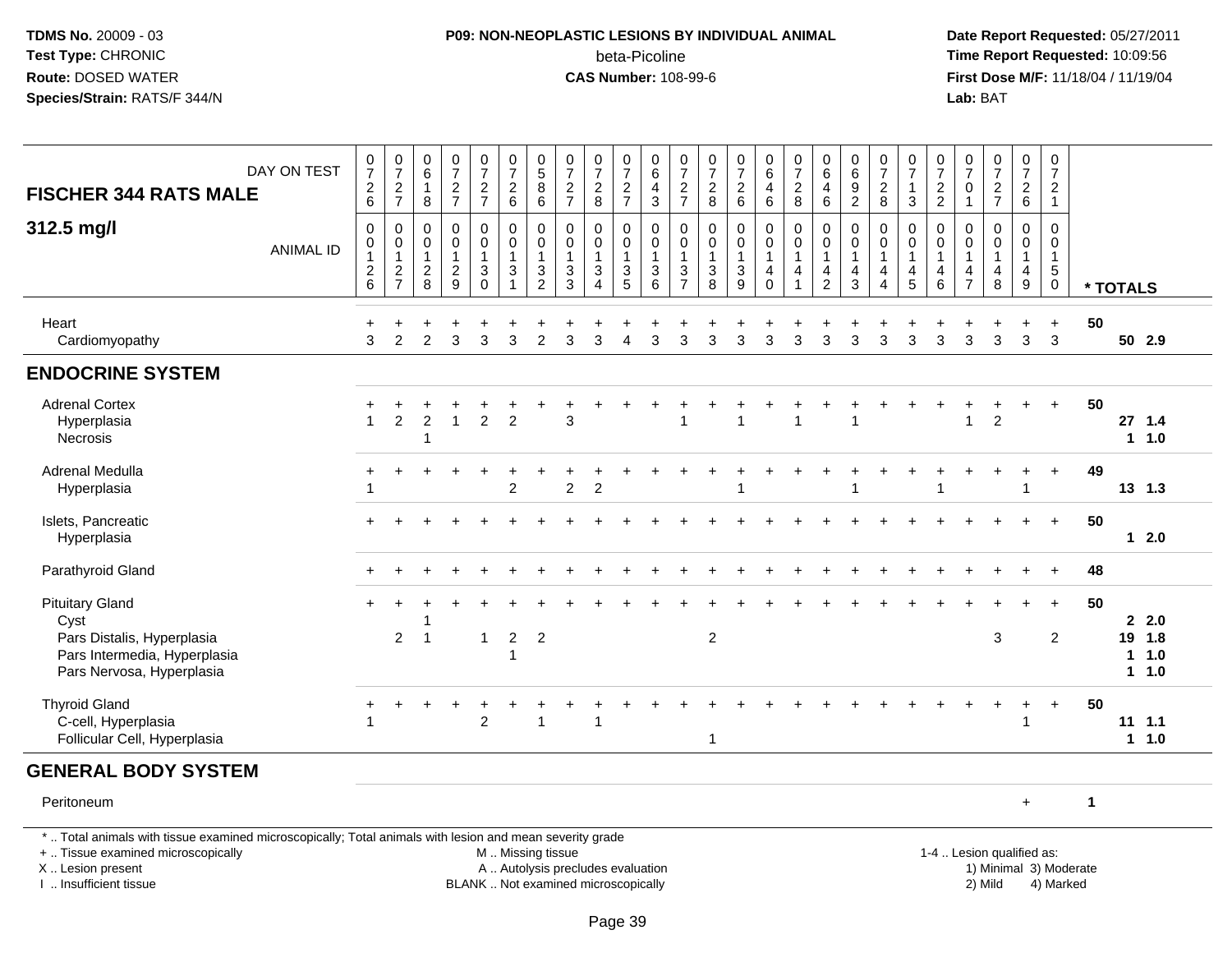## **P09: NON-NEOPLASTIC LESIONS BY INDIVIDUAL ANIMAL**beta-Picoline<br>CAS Number: 108-99-6

 **Date Report Requested:** 05/27/2011 **Time Report Requested:** 10:09:56 **First Dose M/F:** 11/18/04 / 11/19/04<br>**Lab:** BAT **Lab:** BAT

| DAY ON TEST<br><b>FISCHER 344 RATS MALE</b>                                                                                                                                                   | 0<br>$\overline{7}$<br>$^2\phantom{1}6$                   | $\frac{0}{7}$<br>$\frac{2}{7}$                              | $\pmb{0}$<br>$\,6\,$<br>$\mathbf{1}$<br>$\, 8$ | $\frac{0}{7}$<br>$\frac{2}{7}$                                    | $\frac{0}{7}$<br>$\frac{2}{7}$                     | 0<br>$\overline{7}$<br>$\frac{2}{6}$                                    | $\begin{array}{c} 0 \\ 5 \end{array}$<br>8<br>$6\phantom{1}$ | 0<br>$\overline{7}$<br>$\frac{2}{7}$                  | $\frac{0}{7}$<br>$\frac{2}{8}$                                                          | 0<br>$\overline{7}$<br>$\frac{2}{7}$                           | 0<br>$\,6\,$<br>$\overline{4}$<br>$\mathbf{3}$                              | 0<br>$\overline{7}$<br>$\frac{2}{7}$                              | 0<br>$\overline{7}$<br>$\frac{2}{8}$                   | $\frac{0}{7}$<br>$\overline{c}$<br>$\,6\,$                                   | 0<br>6<br>$\overline{\mathbf{4}}$<br>$6\phantom{1}$                         | $\frac{0}{7}$<br>$\boldsymbol{2}$<br>8                                       | 0<br>$\,6\,$<br>4<br>$6\phantom{1}6$ | $\begin{array}{c} 0 \\ 6 \end{array}$<br>$\frac{9}{2}$          | $\frac{0}{7}$<br>$\overline{c}$<br>8                             | 0<br>$\overline{7}$<br>$\mathbf{1}$<br>$\mathbf{3}$ | $\pmb{0}$<br>$\overline{7}$<br>$\frac{2}{2}$                 | 0<br>$\overline{7}$<br>0<br>$\overline{1}$ | 0<br>$\overline{7}$<br>$\frac{2}{7}$ | $\frac{0}{7}$<br>$\overline{a}$<br>6       | 0<br>$\overline{7}$<br>$\overline{c}$<br>$\mathbf{1}$                   |    |          |                     |
|-----------------------------------------------------------------------------------------------------------------------------------------------------------------------------------------------|-----------------------------------------------------------|-------------------------------------------------------------|------------------------------------------------|-------------------------------------------------------------------|----------------------------------------------------|-------------------------------------------------------------------------|--------------------------------------------------------------|-------------------------------------------------------|-----------------------------------------------------------------------------------------|----------------------------------------------------------------|-----------------------------------------------------------------------------|-------------------------------------------------------------------|--------------------------------------------------------|------------------------------------------------------------------------------|-----------------------------------------------------------------------------|------------------------------------------------------------------------------|--------------------------------------|-----------------------------------------------------------------|------------------------------------------------------------------|-----------------------------------------------------|--------------------------------------------------------------|--------------------------------------------|--------------------------------------|--------------------------------------------|-------------------------------------------------------------------------|----|----------|---------------------|
| 312.5 mg/l<br><b>ANIMAL ID</b>                                                                                                                                                                | 0<br>$\mathbf 0$<br>$\overline{1}$<br>$\overline{c}$<br>6 | $\mathbf 0$<br>$\mathbf 0$<br>$\mathbf{1}$<br>$\frac{2}{7}$ | $\mathbf 0$<br>0<br>$\overline{1}$<br>$_{8}^2$ | $\mathbf 0$<br>$\mathbf 0$<br>$\mathbf{1}$<br>$\overline{c}$<br>9 | 0<br>$\pmb{0}$<br>$\mathbf{1}$<br>3<br>$\mathbf 0$ | 0<br>$\mathsf{O}\xspace$<br>$\mathbf{1}$<br>$\mathsf 3$<br>$\mathbf{1}$ | $\mathbf 0$<br>0<br>$\mathbf{1}$<br>3<br>$\overline{2}$      | $\mathbf 0$<br>0<br>$\mathbf{1}$<br>3<br>$\mathbf{3}$ | $\mathbf 0$<br>$\pmb{0}$<br>$\mathbf{1}$<br>$\ensuremath{\mathsf{3}}$<br>$\overline{4}$ | 0<br>$\mathbf 0$<br>$\overline{1}$<br>$\sqrt{3}$<br>$\sqrt{5}$ | $\mathbf 0$<br>$\pmb{0}$<br>$\overline{1}$<br>$\sqrt{3}$<br>$6\phantom{1}6$ | $\mathbf 0$<br>$\mathbf 0$<br>$\mathbf{1}$<br>3<br>$\overline{7}$ | $\mathbf 0$<br>$\mathbf 0$<br>$\overline{1}$<br>3<br>8 | $\mathbf 0$<br>$\pmb{0}$<br>1<br>$\ensuremath{\mathsf{3}}$<br>$\overline{9}$ | 0<br>$\mathsf{O}\xspace$<br>$\overline{1}$<br>$\overline{4}$<br>$\mathbf 0$ | $\mathbf 0$<br>$\mathsf 0$<br>$\mathbf{1}$<br>$\overline{4}$<br>$\mathbf{1}$ | 0<br>0<br>1<br>4<br>$\overline{c}$   | $\mathbf 0$<br>$\mathbf 0$<br>$\mathbf{1}$<br>4<br>$\mathbf{3}$ | 0<br>$\mathbf 0$<br>$\mathbf{1}$<br>4<br>$\overline{\mathbf{4}}$ | 0<br>0<br>$\mathbf{1}$<br>$\overline{4}$<br>5       | $\mathbf 0$<br>$\mathbf 0$<br>$\overline{1}$<br>4<br>$\,6\,$ | 0<br>$\Omega$<br>1<br>4<br>$\overline{7}$  | $\Omega$<br>$\Omega$<br>1<br>4<br>8  | 0<br>$\mathbf 0$<br>$\mathbf{1}$<br>4<br>9 | $\mathbf 0$<br>$\mathbf 0$<br>$\mathbf{1}$<br>$\sqrt{5}$<br>$\mathbf 0$ |    | * TOTALS |                     |
| <b>GENITAL SYSTEM</b>                                                                                                                                                                         |                                                           |                                                             |                                                |                                                                   |                                                    |                                                                         |                                                              |                                                       |                                                                                         |                                                                |                                                                             |                                                                   |                                                        |                                                                              |                                                                             |                                                                              |                                      |                                                                 |                                                                  |                                                     |                                                              |                                            |                                      |                                            |                                                                         |    |          |                     |
| Epididymis<br>Inflammation, Chronic Active                                                                                                                                                    |                                                           |                                                             |                                                |                                                                   |                                                    |                                                                         |                                                              |                                                       |                                                                                         | 3                                                              |                                                                             |                                                                   |                                                        |                                                                              |                                                                             |                                                                              |                                      |                                                                 |                                                                  |                                                     |                                                              |                                            |                                      |                                            | $\ddot{}$                                                               | 50 |          | 2, 3.0              |
| <b>Preputial Gland</b><br>Cyst<br>Inflammation                                                                                                                                                |                                                           |                                                             |                                                |                                                                   |                                                    |                                                                         |                                                              |                                                       |                                                                                         | $\overline{c}$                                                 |                                                                             |                                                                   | $\overline{c}$                                         |                                                                              |                                                                             | -1                                                                           |                                      |                                                                 |                                                                  | 3                                                   |                                                              |                                            | $\mathbf{1}$                         | $\mathbf{1}$                               | $\overline{1}$                                                          | 50 | $10$ 1.3 | $12.0$              |
| Prostate<br>Inflammation                                                                                                                                                                      |                                                           | $\overline{2}$                                              | Δ                                              | $\overline{2}$                                                    |                                                    |                                                                         | $\overline{2}$                                               |                                                       | 2                                                                                       |                                                                | 3                                                                           | 2                                                                 | 2                                                      | 2                                                                            |                                                                             | $\mathcal{P}$                                                                | $\mathfrak{p}$                       |                                                                 |                                                                  |                                                     | $\mathcal{P}$                                                |                                            |                                      | $\overline{2}$                             | $+$<br>3                                                                | 50 | 45 1.7   |                     |
| <b>Seminal Vesicle</b><br>Inflammation                                                                                                                                                        |                                                           |                                                             |                                                |                                                                   |                                                    |                                                                         |                                                              |                                                       |                                                                                         |                                                                |                                                                             |                                                                   |                                                        |                                                                              |                                                                             |                                                                              |                                      |                                                                 |                                                                  |                                                     |                                                              |                                            |                                      |                                            | $\ddot{}$                                                               | 50 |          | 2.2.0               |
| <b>Testes</b><br>Atrophy<br>Interstitial Cell, Hyperplasia                                                                                                                                    | -1                                                        |                                                             |                                                |                                                                   |                                                    |                                                                         |                                                              |                                                       |                                                                                         | $\overline{c}$<br>$\mathbf{1}$                                 | $\mathbf{1}$                                                                | $\overline{1}$                                                    |                                                        |                                                                              | $\overline{1}$                                                              |                                                                              |                                      | 3<br>$\mathbf{1}$                                               |                                                                  |                                                     | $\mathbf{1}$                                                 | $\overline{1}$                             |                                      | $\mathbf{1}$                               | $\div$                                                                  | 50 | $17$ 1.1 | 52.4                |
| <b>HEMATOPOIETIC SYSTEM</b>                                                                                                                                                                   |                                                           |                                                             |                                                |                                                                   |                                                    |                                                                         |                                                              |                                                       |                                                                                         |                                                                |                                                                             |                                                                   |                                                        |                                                                              |                                                                             |                                                                              |                                      |                                                                 |                                                                  |                                                     |                                                              |                                            |                                      |                                            |                                                                         |    |          |                     |
| <b>Bone Marrow</b>                                                                                                                                                                            |                                                           |                                                             |                                                |                                                                   |                                                    |                                                                         |                                                              |                                                       |                                                                                         |                                                                |                                                                             |                                                                   |                                                        |                                                                              |                                                                             |                                                                              |                                      |                                                                 |                                                                  |                                                     |                                                              |                                            |                                      | $\ddot{}$                                  | $+$                                                                     | 50 |          |                     |
| Lymph Node<br>Mediastinal, Ectasia<br>Mediastinal, Hemorrhage<br>Mediastinal, Hyperplasia                                                                                                     | $\pm$<br>$\overline{2}$                                   |                                                             | $\ddot{}$                                      |                                                                   |                                                    |                                                                         |                                                              | +<br>$\mathbf{3}$                                     |                                                                                         | +                                                              |                                                                             | $\ddot{}$<br>$\mathbf{3}$                                         |                                                        | $\ddot{}$                                                                    |                                                                             |                                                                              |                                      | $\ddot{}$                                                       |                                                                  |                                                     |                                                              |                                            |                                      |                                            |                                                                         | 11 | 1        | 43.3<br>2.0<br>13.0 |
| Lymph Node, Mandibular                                                                                                                                                                        | M                                                         | M                                                           | M                                              | - M                                                               | M                                                  | M                                                                       | M                                                            |                                                       | M M M                                                                                   |                                                                | M                                                                           | M                                                                 |                                                        | M M M                                                                        |                                                                             | M                                                                            | M                                    |                                                                 |                                                                  | M M M M                                             |                                                              | M                                          |                                      | M M M                                      |                                                                         | 0  |          |                     |
| Lymph Node, Mesenteric                                                                                                                                                                        | $+$                                                       | $\ddot{}$                                                   | +                                              | $\ddot{}$                                                         | $\ddot{}$                                          | $+$                                                                     | $+$                                                          | $+$                                                   | $+$                                                                                     | $+$                                                            | $+$                                                                         | $\ddot{}$                                                         | $+$                                                    | $\ddot{}$                                                                    | +                                                                           | +                                                                            |                                      |                                                                 |                                                                  | $\ddot{}$                                           |                                                              |                                            |                                      | $+$                                        | $+$                                                                     | 50 |          |                     |
| *  Total animals with tissue examined microscopically; Total animals with lesion and mean severity grade<br>+  Tissue examined microscopically<br>X  Lesion present<br>I  Insufficient tissue |                                                           |                                                             |                                                |                                                                   |                                                    | M  Missing tissue                                                       |                                                              |                                                       | A  Autolysis precludes evaluation<br>BLANK  Not examined microscopically                |                                                                |                                                                             |                                                                   |                                                        |                                                                              |                                                                             |                                                                              |                                      |                                                                 |                                                                  |                                                     |                                                              |                                            | 1-4  Lesion qualified as:<br>2) Mild |                                            | 1) Minimal 3) Moderate<br>4) Marked                                     |    |          |                     |

Page 40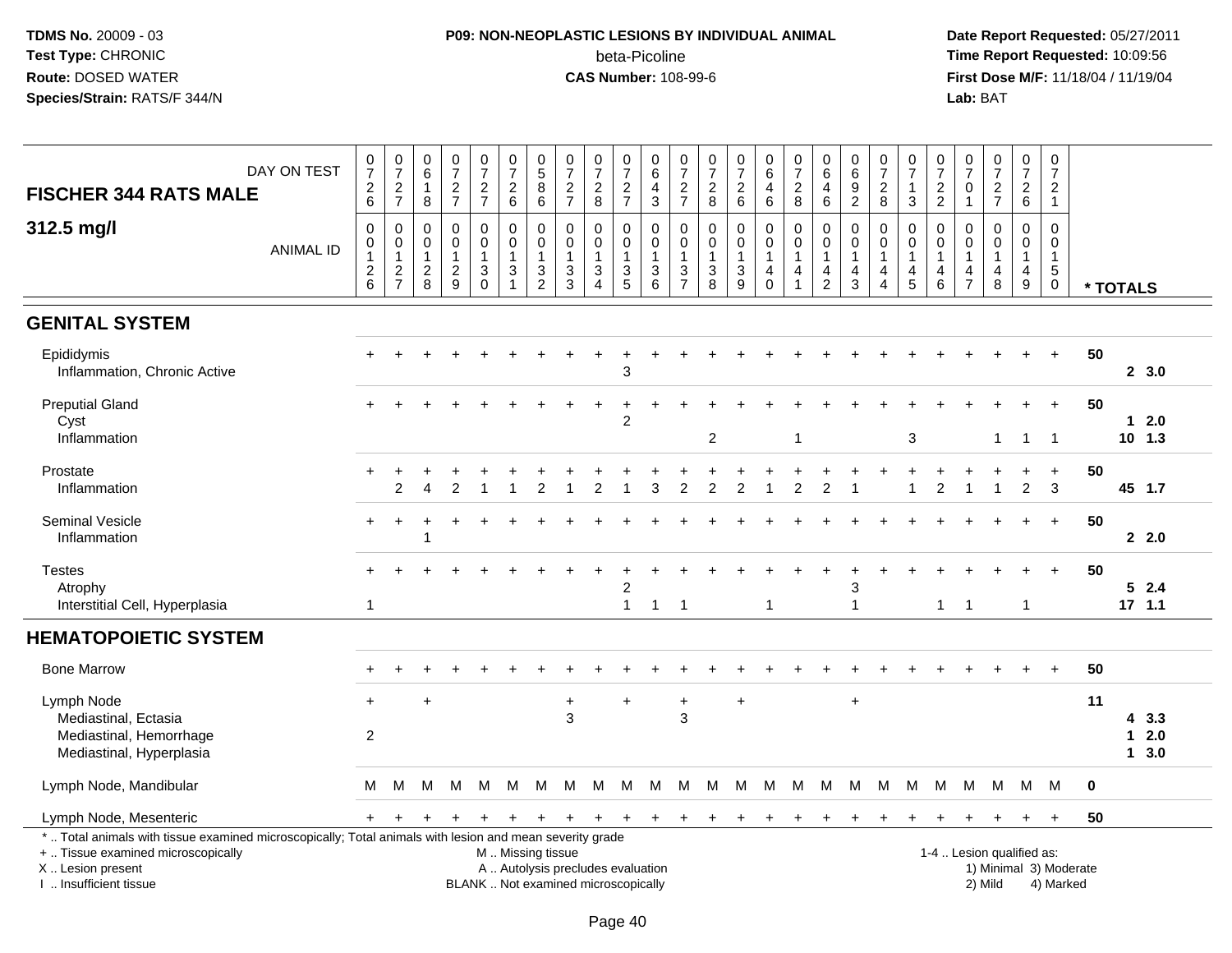## **P09: NON-NEOPLASTIC LESIONS BY INDIVIDUAL ANIMAL**beta-Picoline<br>CAS Number: 108-99-6

| DAY ON TEST<br><b>FISCHER 344 RATS MALE</b>                                                                                                                                                   | 0<br>$\overline{7}$<br>$^2$ 6                                | $\frac{0}{7}$<br>$\frac{2}{7}$                  | $\pmb{0}$<br>$\,6\,$<br>$\overline{1}$<br>8             | $\frac{0}{7}$<br>$\frac{2}{7}$                                | $\frac{0}{7}$<br>$\frac{2}{7}$                       | 0<br>$\overline{7}$<br>$\overline{c}$<br>$6\phantom{1}$          | $\begin{array}{c} 0 \\ 5 \end{array}$<br>$\overline{8}$<br>$6\phantom{a}$               | $\pmb{0}$<br>$\overline{7}$<br>$\frac{2}{7}$                               | $\pmb{0}$<br>$\overline{7}$<br>$\boldsymbol{2}$<br>8                                              | $\frac{0}{7}$<br>$\frac{2}{7}$                                     | 0<br>$\,6$<br>4<br>$\mathfrak{S}$                                  | 0<br>$\overline{7}$<br>$\frac{2}{7}$          | 0<br>$\overline{7}$<br>$\frac{2}{8}$ | $\begin{smallmatrix}0\\7\end{smallmatrix}$<br>$\frac{2}{6}$           | $\begin{array}{c} 0 \\ 6 \end{array}$<br>$\overline{\mathbf{4}}$<br>$\,6\,$ | $\frac{0}{7}$<br>$\overline{c}$<br>8                                         | 0<br>6<br>4<br>6                                        | 0<br>$\,6\,$<br>$\boldsymbol{9}$<br>$\overline{2}$                           | $\frac{0}{7}$<br>$\overline{c}$<br>8                      | $\mathbf 0$<br>$\overline{7}$<br>$\mathbf{1}$<br>$\mathbf{3}$     | $\frac{0}{7}$<br>$\frac{2}{2}$                                                    | $\frac{0}{7}$<br>$\mathbf 0$<br>$\overline{1}$       | $\frac{0}{7}$<br>$\frac{2}{7}$                       | $\frac{0}{7}$<br>$\overline{c}$<br>6           | 0<br>$\overline{7}$<br>$\overline{a}$<br>$\mathbf{1}$             |                        |          |                   |
|-----------------------------------------------------------------------------------------------------------------------------------------------------------------------------------------------|--------------------------------------------------------------|-------------------------------------------------|---------------------------------------------------------|---------------------------------------------------------------|------------------------------------------------------|------------------------------------------------------------------|-----------------------------------------------------------------------------------------|----------------------------------------------------------------------------|---------------------------------------------------------------------------------------------------|--------------------------------------------------------------------|--------------------------------------------------------------------|-----------------------------------------------|--------------------------------------|-----------------------------------------------------------------------|-----------------------------------------------------------------------------|------------------------------------------------------------------------------|---------------------------------------------------------|------------------------------------------------------------------------------|-----------------------------------------------------------|-------------------------------------------------------------------|-----------------------------------------------------------------------------------|------------------------------------------------------|------------------------------------------------------|------------------------------------------------|-------------------------------------------------------------------|------------------------|----------|-------------------|
| 312.5 mg/l<br><b>ANIMAL ID</b>                                                                                                                                                                | $\mathbf 0$<br>$\pmb{0}$<br>$\mathbf{1}$<br>$^2\phantom{1}6$ | 0<br>$\pmb{0}$<br>$\mathbf{1}$<br>$\frac{2}{7}$ | $\mathbf 0$<br>0<br>$\mathbf{1}$<br>$\overline{c}$<br>8 | $\mathbf 0$<br>$\mathbf 0$<br>$\mathbf{1}$<br>$\sqrt{2}$<br>9 | 0<br>$\mathbf 0$<br>1<br>$\mathbf{3}$<br>$\mathbf 0$ | 0<br>$\mathbf 0$<br>$\mathbf{1}$<br>$\sqrt{3}$<br>$\overline{1}$ | $\mathbf 0$<br>$\pmb{0}$<br>$\mathbf{1}$<br>$\ensuremath{\mathsf{3}}$<br>$\overline{2}$ | $\mathbf 0$<br>$\mathbf 0$<br>$\mathbf{1}$<br>$\sqrt{3}$<br>$\overline{3}$ | $\mathbf 0$<br>$\mathbf 0$<br>$\mathbf{1}$<br>$\ensuremath{\mathsf{3}}$<br>$\boldsymbol{\Lambda}$ | 0<br>$\mathbf 0$<br>$\mathbf{1}$<br>$\ensuremath{\mathsf{3}}$<br>5 | 0<br>$\mathbf 0$<br>$\mathbf{1}$<br>$\ensuremath{\mathsf{3}}$<br>6 | 0<br>0<br>$\mathbf{1}$<br>3<br>$\overline{7}$ | 0<br>0<br>$\mathbf{1}$<br>3<br>8     | $\mathbf 0$<br>$\mathsf{O}\xspace$<br>$\mathbf{1}$<br>$\sqrt{3}$<br>9 | 0<br>$\mathbf 0$<br>$\mathbf{1}$<br>4<br>$\mathbf 0$                        | $\mathbf 0$<br>$\pmb{0}$<br>$\mathbf{1}$<br>$\overline{4}$<br>$\overline{1}$ | 0<br>$\mathbf 0$<br>$\mathbf{1}$<br>4<br>$\overline{2}$ | $\mathbf 0$<br>$\mathbf 0$<br>$\mathbf{1}$<br>$\overline{4}$<br>$\mathbf{3}$ | $\mathbf 0$<br>$\mathbf 0$<br>4<br>$\boldsymbol{\Lambda}$ | $\mathbf 0$<br>$\mathbf 0$<br>$\mathbf{1}$<br>$\overline{4}$<br>5 | $\mathbf 0$<br>$\mathbf 0$<br>$\overline{1}$<br>$\overline{4}$<br>$6\phantom{1}6$ | $\Omega$<br>$\mathbf 0$<br>-1<br>4<br>$\overline{7}$ | $\mathbf 0$<br>$\mathbf 0$<br>$\mathbf{1}$<br>4<br>8 | 0<br>$\mathbf 0$<br>$\mathbf{1}$<br>4<br>$9\,$ | $\mathbf 0$<br>$\mathbf 0$<br>$\mathbf{1}$<br>$\overline{5}$<br>0 |                        | * TOTALS |                   |
| Ectasia<br>Inflammation, Granulomatous                                                                                                                                                        |                                                              |                                                 |                                                         |                                                               |                                                      |                                                                  |                                                                                         |                                                                            |                                                                                                   |                                                                    |                                                                    |                                               |                                      |                                                                       |                                                                             | 1                                                                            |                                                         |                                                                              |                                                           |                                                                   |                                                                                   |                                                      |                                                      |                                                |                                                                   |                        |          | 2, 1.0<br>$1 1.0$ |
| Spleen<br>Inflammation, Granulomatous                                                                                                                                                         |                                                              |                                                 |                                                         |                                                               |                                                      |                                                                  |                                                                                         |                                                                            |                                                                                                   |                                                                    |                                                                    |                                               |                                      |                                                                       |                                                                             | 3                                                                            |                                                         |                                                                              |                                                           |                                                                   |                                                                                   |                                                      |                                                      |                                                | $\ddot{}$                                                         | 50                     |          | 13.0              |
| Thymus                                                                                                                                                                                        | $\pm$                                                        |                                                 |                                                         |                                                               |                                                      |                                                                  |                                                                                         |                                                                            |                                                                                                   |                                                                    |                                                                    |                                               |                                      |                                                                       | $\div$                                                                      | м                                                                            |                                                         |                                                                              |                                                           |                                                                   |                                                                                   |                                                      |                                                      |                                                |                                                                   | 45                     |          |                   |
| <b>INTEGUMENTARY SYSTEM</b>                                                                                                                                                                   |                                                              |                                                 |                                                         |                                                               |                                                      |                                                                  |                                                                                         |                                                                            |                                                                                                   |                                                                    |                                                                    |                                               |                                      |                                                                       |                                                                             |                                                                              |                                                         |                                                                              |                                                           |                                                                   |                                                                                   |                                                      |                                                      |                                                |                                                                   |                        |          |                   |
| <b>Mammary Gland</b><br>Galactocele                                                                                                                                                           |                                                              |                                                 |                                                         |                                                               |                                                      |                                                                  |                                                                                         |                                                                            |                                                                                                   | $\ddot{}$                                                          | $\overline{2}$                                                     |                                               |                                      |                                                                       |                                                                             |                                                                              |                                                         |                                                                              |                                                           |                                                                   | $\overline{c}$                                                                    | -1                                                   |                                                      | $\ddot{}$                                      | $\ddot{}$                                                         | 50                     |          | 9, 1.7            |
| Skin                                                                                                                                                                                          | $+$                                                          |                                                 |                                                         |                                                               |                                                      |                                                                  |                                                                                         |                                                                            |                                                                                                   |                                                                    |                                                                    |                                               |                                      |                                                                       | $\div$                                                                      |                                                                              |                                                         |                                                                              | ÷                                                         | $\div$                                                            | $\div$                                                                            | $\div$                                               | $\div$                                               | $+$                                            | $+$                                                               | 50                     |          |                   |
| <b>MUSCULOSKELETAL SYSTEM</b>                                                                                                                                                                 |                                                              |                                                 |                                                         |                                                               |                                                      |                                                                  |                                                                                         |                                                                            |                                                                                                   |                                                                    |                                                                    |                                               |                                      |                                                                       |                                                                             |                                                                              |                                                         |                                                                              |                                                           |                                                                   |                                                                                   |                                                      |                                                      |                                                |                                                                   |                        |          |                   |
| <b>Bone</b>                                                                                                                                                                                   |                                                              |                                                 |                                                         |                                                               |                                                      |                                                                  |                                                                                         |                                                                            |                                                                                                   |                                                                    |                                                                    |                                               |                                      |                                                                       |                                                                             |                                                                              |                                                         |                                                                              |                                                           |                                                                   |                                                                                   |                                                      |                                                      |                                                |                                                                   | 50                     |          |                   |
| <b>NERVOUS SYSTEM</b>                                                                                                                                                                         |                                                              |                                                 |                                                         |                                                               |                                                      |                                                                  |                                                                                         |                                                                            |                                                                                                   |                                                                    |                                                                    |                                               |                                      |                                                                       |                                                                             |                                                                              |                                                         |                                                                              |                                                           |                                                                   |                                                                                   |                                                      |                                                      |                                                |                                                                   |                        |          |                   |
| <b>Brain</b><br>Compression<br>Hemorrhage                                                                                                                                                     |                                                              |                                                 |                                                         |                                                               |                                                      |                                                                  |                                                                                         |                                                                            |                                                                                                   |                                                                    | $\overline{1}$                                                     |                                               |                                      |                                                                       |                                                                             |                                                                              |                                                         | $\overline{2}$                                                               |                                                           |                                                                   | $\ddot{}$                                                                         | ٠<br>3                                               |                                                      | $\ddot{}$                                      | $+$                                                               | 50                     |          | 8 2.3<br>2.0      |
| <b>RESPIRATORY SYSTEM</b>                                                                                                                                                                     |                                                              |                                                 |                                                         |                                                               |                                                      |                                                                  |                                                                                         |                                                                            |                                                                                                   |                                                                    |                                                                    |                                               |                                      |                                                                       |                                                                             |                                                                              |                                                         |                                                                              |                                                           |                                                                   |                                                                                   |                                                      |                                                      |                                                |                                                                   |                        |          |                   |
| Lung<br>Alveolar Epithelium, Hyperplasia<br>Perivascular, Hemorrhage                                                                                                                          |                                                              |                                                 | 2                                                       |                                                               |                                                      |                                                                  |                                                                                         |                                                                            |                                                                                                   |                                                                    |                                                                    |                                               |                                      |                                                                       |                                                                             |                                                                              |                                                         |                                                                              |                                                           |                                                                   |                                                                                   |                                                      |                                                      | $\div$                                         | $+$                                                               | 50                     |          | 12 1.0<br>$12.0$  |
| Nose                                                                                                                                                                                          |                                                              | $+$                                             | $+$                                                     | $+$                                                           | $\ddot{}$                                            | $+$                                                              |                                                                                         | $+$ $+$ $+$                                                                |                                                                                                   | $+$                                                                |                                                                    | $+$ $+$ $+$                                   |                                      | $+$                                                                   | $+$                                                                         | $+$                                                                          | $\ddot{}$                                               |                                                                              |                                                           |                                                                   |                                                                                   |                                                      |                                                      | $+$                                            | $+$                                                               | 50                     |          |                   |
| *  Total animals with tissue examined microscopically; Total animals with lesion and mean severity grade<br>+  Tissue examined microscopically<br>X  Lesion present<br>I. Insufficient tissue |                                                              |                                                 |                                                         |                                                               |                                                      | M  Missing tissue                                                |                                                                                         |                                                                            | A  Autolysis precludes evaluation<br>BLANK  Not examined microscopically                          |                                                                    |                                                                    |                                               |                                      |                                                                       |                                                                             |                                                                              |                                                         |                                                                              |                                                           |                                                                   |                                                                                   |                                                      | 1-4  Lesion qualified as:<br>2) Mild                 |                                                | 4) Marked                                                         | 1) Minimal 3) Moderate |          |                   |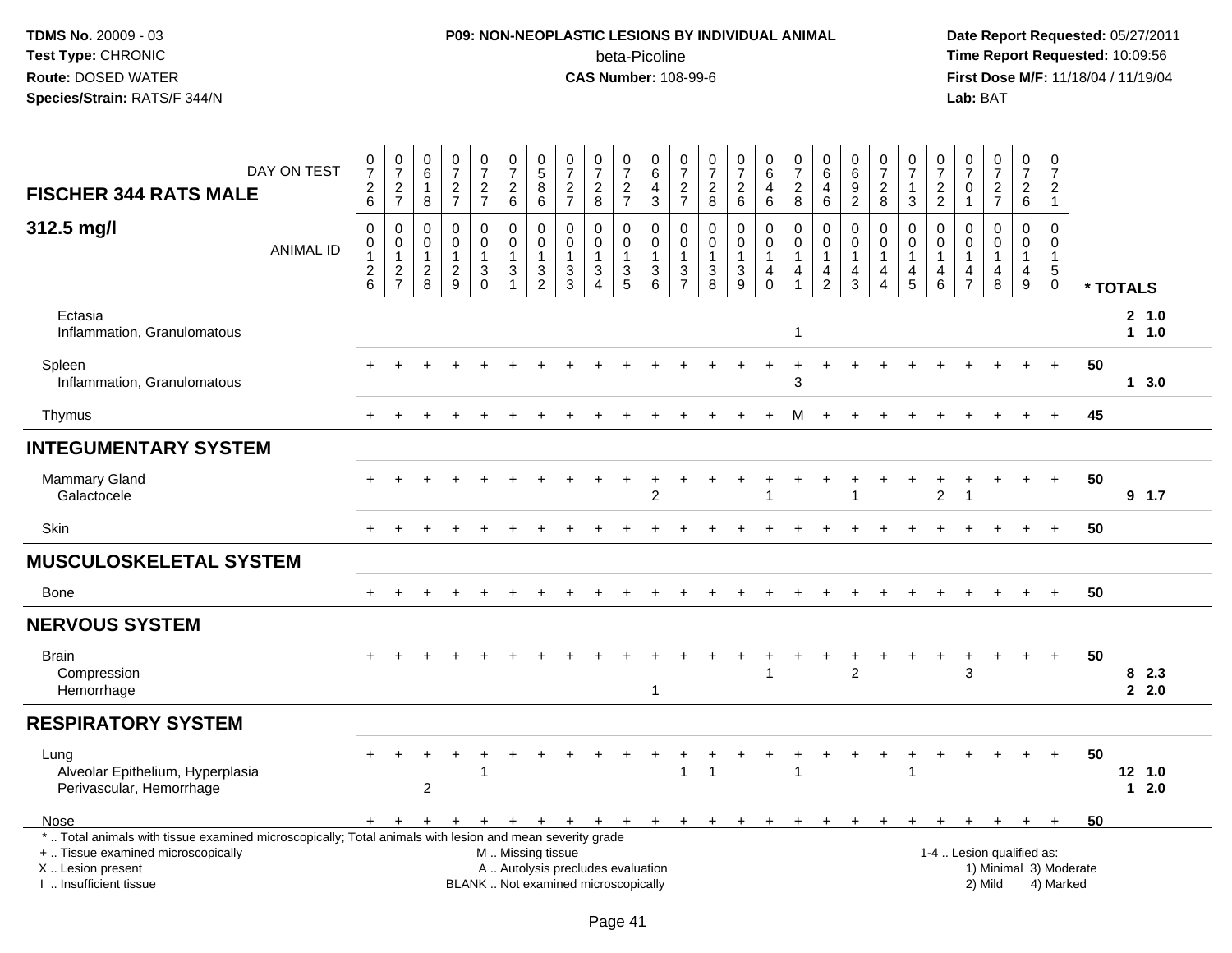## **P09: NON-NEOPLASTIC LESIONS BY INDIVIDUAL ANIMAL**beta-Picoline<br>CAS Number: 108-99-6

| DAY ON TEST<br><b>FISCHER 344 RATS MALE</b>                                                                                                                                                                                                                   | $\frac{0}{7}$<br>$\frac{2}{6}$                     | $\frac{0}{7}$<br>$\frac{2}{7}$                                    | $\begin{array}{c} 0 \\ 6 \end{array}$<br>$\overline{1}$<br>8 | $\frac{0}{7}$<br>$\frac{2}{7}$                            | $\frac{0}{7}$<br>$\frac{2}{7}$                   | $\frac{0}{7}$<br>$\sqrt{2}$<br>6                              | $\begin{smallmatrix}0\0\5\end{smallmatrix}$<br>8<br>6       | $\frac{0}{7}$<br>$\frac{2}{7}$                                                                | $\begin{array}{c} 0 \\ 7 \end{array}$<br>$_{\rm 8}^2$       | $\begin{smallmatrix} 0\\7 \end{smallmatrix}$<br>$\frac{2}{7}$ | $\mathbf 0$<br>$\overline{6}$<br>$\overline{4}$<br>$\overline{3}$ | $\frac{0}{7}$<br>$\frac{2}{7}$                              | $\frac{0}{7}$<br>$\frac{2}{8}$                   | $\frac{0}{7}$<br>$\frac{2}{6}$                                    | $\begin{array}{c} 0 \\ 6 \end{array}$<br>$\overline{\mathbf{4}}$<br>$6\phantom{a}$ | $\frac{0}{7}$<br>$\frac{2}{8}$                                                  | $\begin{array}{c} 0 \\ 6 \end{array}$<br>$\overline{a}$<br>$\,6\,$ | 0<br>$\overline{6}$<br>$\frac{9}{2}$                      | $\frac{0}{7}$<br>$_{\rm 8}^2$                                                  | $\frac{0}{7}$<br>$\mathbf{1}$<br>3                        | $\frac{0}{7}$<br>$\frac{2}{2}$                                                   | $\begin{smallmatrix}0\\7\end{smallmatrix}$<br>0<br>$\overline{1}$ | $\begin{array}{c} 0 \\ 7 \end{array}$<br>$\frac{2}{7}$                           | $\frac{0}{7}$<br>$\frac{2}{6}$                              | $\mathsf 0$<br>$\overline{7}$<br>$\mathbf 2$<br>$\mathbf{1}$                        |                        |          |                                                                     |  |
|---------------------------------------------------------------------------------------------------------------------------------------------------------------------------------------------------------------------------------------------------------------|----------------------------------------------------|-------------------------------------------------------------------|--------------------------------------------------------------|-----------------------------------------------------------|--------------------------------------------------|---------------------------------------------------------------|-------------------------------------------------------------|-----------------------------------------------------------------------------------------------|-------------------------------------------------------------|---------------------------------------------------------------|-------------------------------------------------------------------|-------------------------------------------------------------|--------------------------------------------------|-------------------------------------------------------------------|------------------------------------------------------------------------------------|---------------------------------------------------------------------------------|--------------------------------------------------------------------|-----------------------------------------------------------|--------------------------------------------------------------------------------|-----------------------------------------------------------|----------------------------------------------------------------------------------|-------------------------------------------------------------------|----------------------------------------------------------------------------------|-------------------------------------------------------------|-------------------------------------------------------------------------------------|------------------------|----------|---------------------------------------------------------------------|--|
| 312.5 mg/l<br><b>ANIMAL ID</b>                                                                                                                                                                                                                                | $\mathbf 0$<br>0<br>1<br>$\frac{2}{6}$             | $\pmb{0}$<br>$\mathsf{O}\xspace$<br>$\mathbf{1}$<br>$\frac{2}{7}$ | $\pmb{0}$<br>$\pmb{0}$<br>$\overline{1}$<br>$_{\rm 8}^2$     | $\pmb{0}$<br>$\mathbf 0$<br>$\mathbf{1}$<br>$\frac{2}{9}$ | 0<br>$\mathbf 0$<br>$\mathbf{1}$<br>$_{\rm 0}^3$ | $\mathbf 0$<br>$\mathbf 0$<br>$\overline{1}$<br>$\frac{3}{1}$ | $\mathbf 0$<br>$\mathbf 0$<br>$\mathbf{1}$<br>$\frac{3}{2}$ | $\mathbf 0$<br>$\mathbf 0$<br>$\mathbf{1}$<br>$\frac{3}{3}$                                   | $\mathbf 0$<br>$\mathbf 0$<br>$\mathbf{1}$<br>$\frac{3}{4}$ | $\mathbf 0$<br>$\mathbf 0$<br>$\mathbf{1}$<br>$\frac{3}{5}$   | 0<br>$\mathbf 0$<br>$\mathbf{1}$<br>$\frac{3}{6}$                 | $\mathbf 0$<br>$\mathbf 0$<br>$\mathbf{1}$<br>$\frac{3}{7}$ | $\pmb{0}$<br>$\pmb{0}$<br>$\mathbf{1}$<br>$_8^3$ | $\pmb{0}$<br>$\mathsf{O}\xspace$<br>$\mathbf{1}$<br>$\frac{3}{9}$ | 0<br>$\mathbf 0$<br>$\begin{array}{c} 4 \\ 0 \end{array}$                          | $\pmb{0}$<br>$\pmb{0}$<br>$\mathbf{1}$<br>$\begin{array}{c} 4 \\ 1 \end{array}$ | $\mathbf 0$<br>$\mathbf 0$<br>$\mathbf{1}$<br>$\frac{4}{2}$        | $\mathbf 0$<br>$\mathbf 0$<br>$\mathbf{1}$<br>$rac{4}{3}$ | $\mathbf 0$<br>$\mathbf 0$<br>$\mathbf{1}$<br>$\overline{4}$<br>$\overline{4}$ | $\pmb{0}$<br>$\mathbf 0$<br>$\mathbf{1}$<br>$\frac{4}{5}$ | $\mathbf 0$<br>$\Omega$<br>$\mathbf{1}$<br>$\begin{array}{c} 4 \\ 6 \end{array}$ | $\mathbf 0$<br>$\Omega$<br>$\overline{1}$<br>$\frac{4}{7}$        | $\mathbf 0$<br>$\Omega$<br>$\mathbf{1}$<br>$\begin{array}{c} 4 \\ 8 \end{array}$ | $\mathbf 0$<br>$\mathbf 0$<br>$\mathbf{1}$<br>$\frac{4}{9}$ | $\mathbf 0$<br>$\mathbf 0$<br>$\mathbf{1}$<br>$\begin{array}{c} 5 \\ 0 \end{array}$ |                        | * TOTALS |                                                                     |  |
| Foreign Body<br>Inflammation<br>Nasolacrimal Duct, Foreign Body<br>Nasolacrimal Duct, Hyperplasia, Squamous<br>Nasolacrimal Duct, Inflammation<br>Olfactory Epithelium, Metaplasia<br>Respiratory Epithelium, Hyperplasia<br>Squamous Epithelium, Hyperplasia | $\overline{c}$<br>$\overline{2}$<br>$\overline{2}$ |                                                                   | 3<br>3<br>$\overline{2}$                                     |                                                           |                                                  |                                                               |                                                             |                                                                                               |                                                             |                                                               | $\overline{1}$                                                    |                                                             | $\boldsymbol{2}$<br>$\overline{2}$               |                                                                   |                                                                                    | $\overline{1}$<br>$\overline{1}$                                                |                                                                    | $\overline{c}$<br>$\overline{2}$<br>$\overline{2}$        |                                                                                | 1<br>$\overline{2}$<br>$\overline{2}$                     |                                                                                  |                                                                   |                                                                                  |                                                             |                                                                                     |                        |          | 15 1.5<br>16 1.9<br>11.0<br>1.0<br>1.0<br>$1 1.0$<br>15 1.6<br>11.0 |  |
| Trachea                                                                                                                                                                                                                                                       |                                                    |                                                                   |                                                              |                                                           |                                                  |                                                               |                                                             |                                                                                               |                                                             |                                                               |                                                                   |                                                             |                                                  |                                                                   |                                                                                    |                                                                                 |                                                                    |                                                           |                                                                                |                                                           |                                                                                  |                                                                   |                                                                                  |                                                             | $\ddot{}$                                                                           | 50                     |          |                                                                     |  |
| <b>SPECIAL SENSES SYSTEM</b>                                                                                                                                                                                                                                  |                                                    |                                                                   |                                                              |                                                           |                                                  |                                                               |                                                             |                                                                                               |                                                             |                                                               |                                                                   |                                                             |                                                  |                                                                   |                                                                                    |                                                                                 |                                                                    |                                                           |                                                                                |                                                           |                                                                                  |                                                                   |                                                                                  |                                                             |                                                                                     |                        |          |                                                                     |  |
| Eye<br>Cataract<br>Cornea, Hyperplasia, Squamous<br>Retina, Degeneration                                                                                                                                                                                      |                                                    |                                                                   |                                                              |                                                           |                                                  |                                                               |                                                             |                                                                                               |                                                             |                                                               |                                                                   |                                                             |                                                  |                                                                   |                                                                                    |                                                                                 |                                                                    |                                                           |                                                                                |                                                           |                                                                                  |                                                                   |                                                                                  |                                                             |                                                                                     | 50                     |          | 14.0<br>2, 1.5<br>14.0                                              |  |
| <b>Harderian Gland</b><br>Hyperplasia                                                                                                                                                                                                                         |                                                    |                                                                   |                                                              |                                                           |                                                  |                                                               |                                                             |                                                                                               |                                                             |                                                               |                                                                   |                                                             |                                                  | $\ddot{}$<br>$\overline{2}$                                       |                                                                                    |                                                                                 |                                                                    |                                                           |                                                                                |                                                           |                                                                                  |                                                                   |                                                                                  |                                                             | $+$                                                                                 | 50                     |          | 2, 1.5                                                              |  |
| Zymbal's Gland                                                                                                                                                                                                                                                |                                                    |                                                                   |                                                              |                                                           |                                                  |                                                               |                                                             |                                                                                               |                                                             |                                                               |                                                                   |                                                             |                                                  |                                                                   |                                                                                    |                                                                                 |                                                                    |                                                           |                                                                                |                                                           |                                                                                  |                                                                   |                                                                                  |                                                             |                                                                                     | $\mathbf{1}$           |          |                                                                     |  |
| <b>URINARY SYSTEM</b>                                                                                                                                                                                                                                         |                                                    |                                                                   |                                                              |                                                           |                                                  |                                                               |                                                             |                                                                                               |                                                             |                                                               |                                                                   |                                                             |                                                  |                                                                   |                                                                                    |                                                                                 |                                                                    |                                                           |                                                                                |                                                           |                                                                                  |                                                                   |                                                                                  |                                                             |                                                                                     |                        |          |                                                                     |  |
| Kidney<br>Infarct, Acute<br>Nephropathy<br>Pelvis, Inflammation, Chronic Active                                                                                                                                                                               |                                                    |                                                                   |                                                              |                                                           |                                                  |                                                               |                                                             |                                                                                               | 2                                                           | 3                                                             | 2                                                                 | 3                                                           |                                                  | Δ                                                                 | 2                                                                                  |                                                                                 | з                                                                  |                                                           |                                                                                | 2                                                         | Δ                                                                                | 3                                                                 | 3                                                                                | 4                                                           | -3                                                                                  | 50                     |          | 13.0<br>50 3.2<br>2.5                                               |  |
| <b>Urinary Bladder</b>                                                                                                                                                                                                                                        |                                                    |                                                                   |                                                              |                                                           |                                                  |                                                               |                                                             |                                                                                               |                                                             |                                                               |                                                                   |                                                             |                                                  |                                                                   |                                                                                    |                                                                                 |                                                                    |                                                           |                                                                                |                                                           |                                                                                  |                                                                   |                                                                                  |                                                             |                                                                                     | 50                     |          |                                                                     |  |
| *  Total animals with tissue examined microscopically; Total animals with lesion and mean severity grade<br>+  Tissue examined microscopically<br>X Lesion present<br>I. Insufficient tissue                                                                  |                                                    |                                                                   |                                                              |                                                           |                                                  |                                                               |                                                             | M  Missing tissue<br>A  Autolysis precludes evaluation<br>BLANK  Not examined microscopically |                                                             |                                                               |                                                                   |                                                             |                                                  |                                                                   |                                                                                    |                                                                                 |                                                                    |                                                           |                                                                                |                                                           |                                                                                  |                                                                   | 1-4  Lesion qualified as:<br>2) Mild                                             |                                                             | 4) Marked                                                                           | 1) Minimal 3) Moderate |          |                                                                     |  |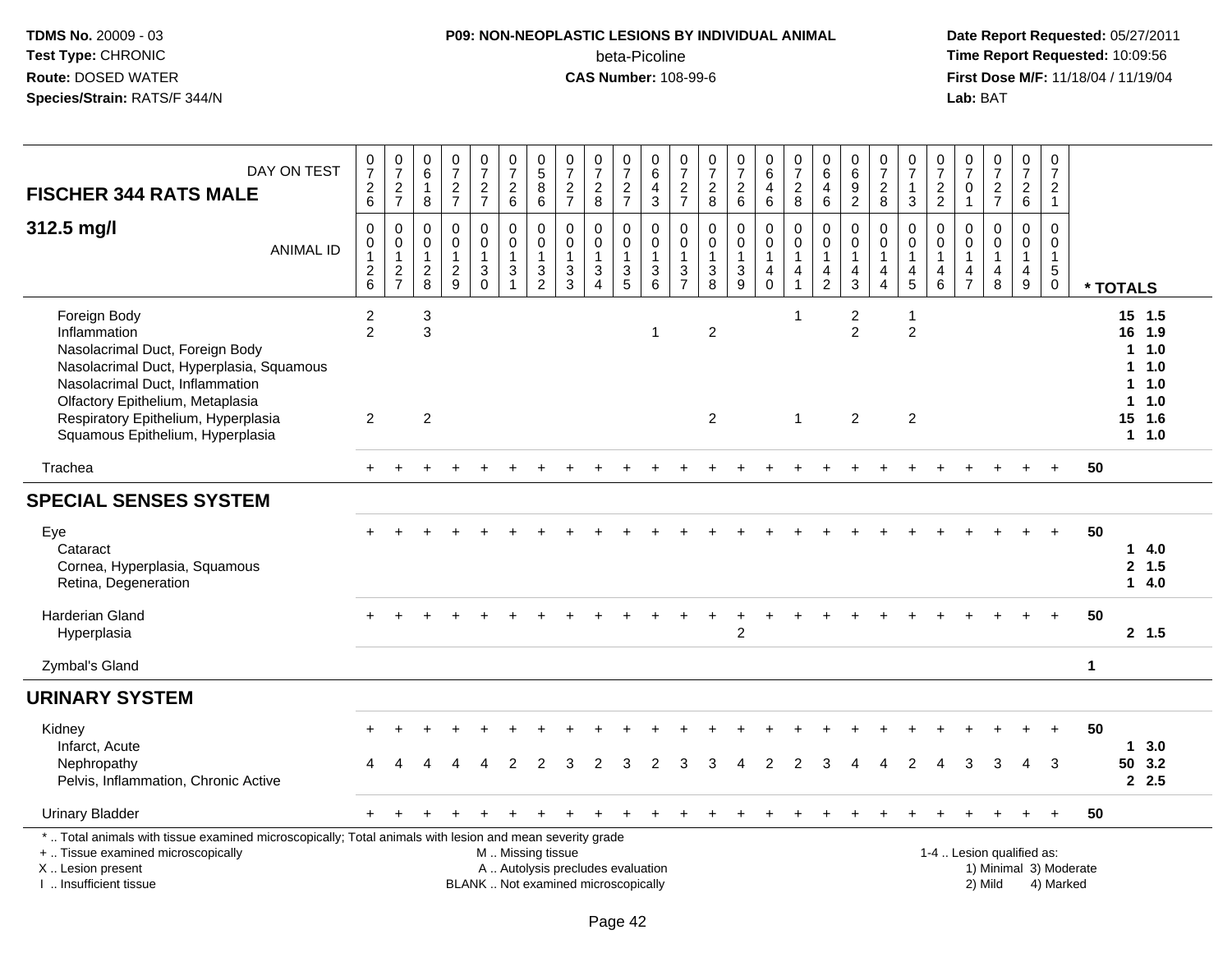# **P09: NON-NEOPLASTIC LESIONS BY INDIVIDUAL ANIMAL**

beta-Picoline

 **Date Report Requested:** 05/27/2011 **beta-Picoline**<br> **CAS Number:** 108-99-6<br> **CAS Number:** 108-99-6<br> **CAS Number:** 108-99-6 **First Dose M/F:** 11/18/04 / 11/19/04 Lab: BAT **Lab:** BAT

\* .. Total animals with tissue examined microscopically; Total animals with lesion and mean severity grade

+ .. Tissue examined microscopically

X .. Lesion present

I .. Insufficient tissue

 M .. Missing tissueA .. Autolysis precludes evaluation

BLANK .. Not examined microscopically 2) Mild 4) Marked

1-4 .. Lesion qualified as: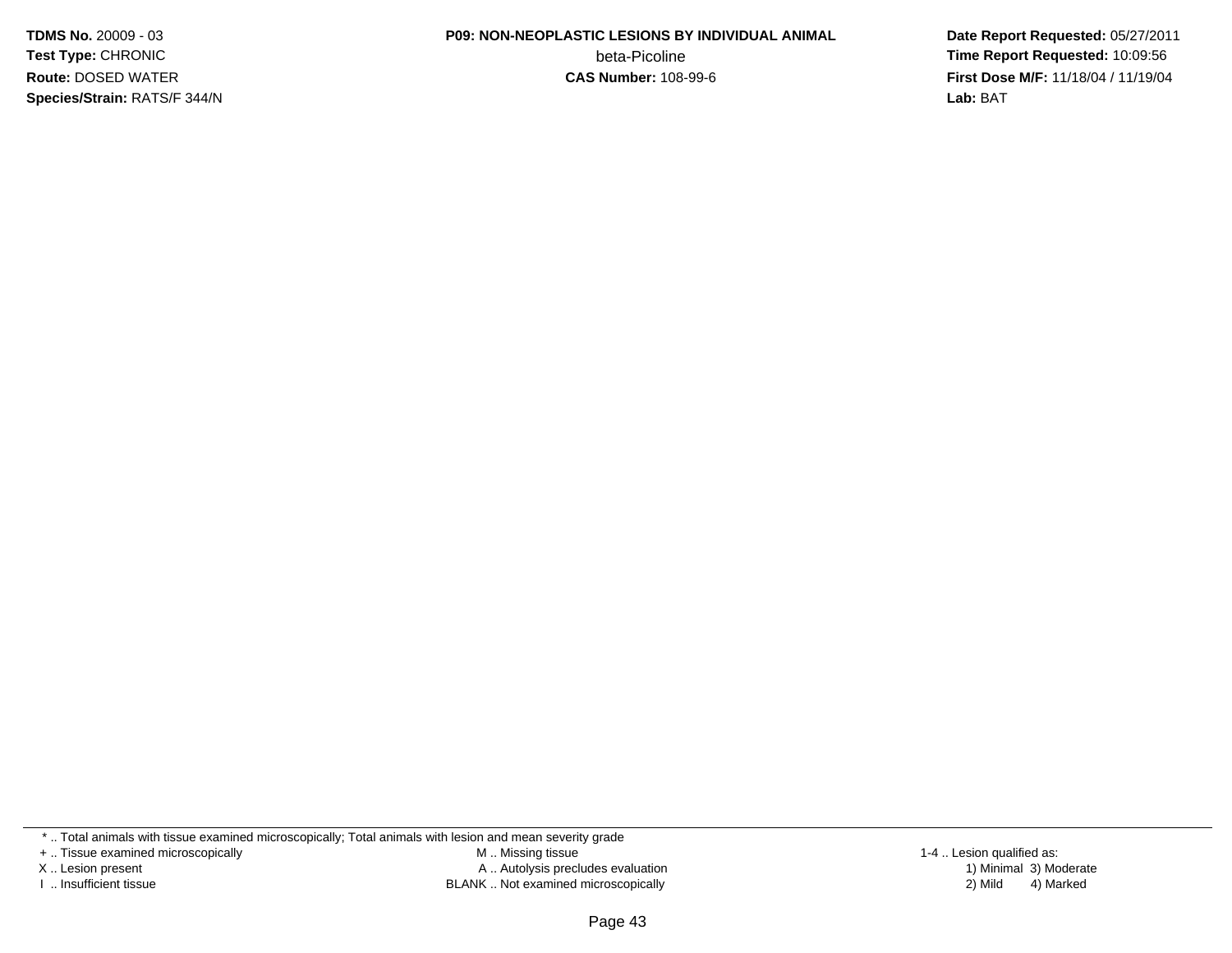### **P09: NON-NEOPLASTIC LESIONS BY INDIVIDUAL ANIMAL** beta-Picoline**beta-Picoline**<br> **CAS Number:** 108-99-6<br> **CAS Number:** 108-99-6<br> **CAS Number:** 108-99-6

 **Date Report Requested:** 05/27/2011 **First Dose M/F:** 11/18/04 / 11/19/04 Lab: BAT **Lab:** BAT

| <b>FISCHER 344 RATS MALE</b><br>625 mg/l                | DAY ON TEST      | $\begin{smallmatrix}0\\7\end{smallmatrix}$<br>$\begin{smallmatrix} 0\\2 \end{smallmatrix}$<br>$\mathbf 0$ | $\begin{array}{c} 0 \\ 7 \end{array}$<br>$\frac{2}{7}$<br>$\mathbf 0$ | $\begin{array}{c} 0 \\ 7 \end{array}$<br>$\frac{2}{7}$<br>$\mathbf 0$ | $\begin{smallmatrix}0\\7\end{smallmatrix}$<br>$rac{2}{7}$<br>$\mathbf 0$ | $\begin{smallmatrix}0\\7\end{smallmatrix}$<br>$\frac{2}{6}$<br>$\mathsf{O}$ | $\begin{smallmatrix}0\\7\end{smallmatrix}$<br>$\frac{2}{6}$<br>0 | $\frac{0}{7}$<br>$\frac{2}{7}$<br>$\pmb{0}$                  | $\begin{array}{c} 0 \\ 5 \end{array}$<br>$\begin{array}{c} 4 \\ 5 \end{array}$<br>$\mathbf 0$ | $\begin{array}{c} 0 \\ 7 \end{array}$<br>$\frac{2}{7}$<br>$\mathbf 0$ | $\frac{0}{7}$<br>$\mathsf{O}\xspace$<br>$\mathbf{1}$<br>$\mathbf 0$ | $\begin{array}{c} 0 \\ 7 \end{array}$<br>$_{8}^2$<br>0 | $\frac{0}{7}$<br>$\frac{2}{6}$<br>$\mathbf 0$          | $\begin{array}{c} 0 \\ 5 \\ 2 \end{array}$<br>$\mathbf 0$ | $\begin{array}{c} 0 \\ 5 \end{array}$<br>$\,6\,$<br>$\overline{8}$<br>$\mathbf 0$ | $\begin{smallmatrix}0\\7\end{smallmatrix}$<br>$rac{2}{7}$<br>0 | $\frac{0}{7}$<br>$\begin{array}{c} 2 \\ 6 \end{array}$<br>$\mathbf 0$ | $\begin{array}{c} 0 \\ 6 \end{array}$<br>$\,6\,$<br>$\overline{4}$<br>$\mathbf 0$ | $\pmb{0}$<br>$\,6\,$<br>$\overline{7}$<br>$\mathfrak{Z}$<br>$\mathbf 0$ | $\begin{array}{c} 0 \\ 7 \end{array}$<br>$\frac{2}{7}$<br>$\mathbf 0$ | $\begin{array}{c} 0 \\ 6 \end{array}$<br>$\boldsymbol{9}$<br>$\overline{4}$<br>$\mathbf 0$ | $\frac{0}{7}$<br>$\frac{2}{7}$<br>$\mathbf 0$                          | 0<br>$\overline{5}$<br>$\boldsymbol{8}$<br>6<br>$\mathbf 0$ | $\begin{smallmatrix}0\\7\end{smallmatrix}$<br>$\mathbf{1}$<br>$\mathbf{3}$<br>$\mathbf 0$ | $\frac{0}{7}$<br>$\frac{2}{7}$<br>$\pmb{0}$                     | $\mathbf 0$<br>$\,6\,$<br>$\frac{5}{7}$<br>$\mathbf 0$        |                 |
|---------------------------------------------------------|------------------|-----------------------------------------------------------------------------------------------------------|-----------------------------------------------------------------------|-----------------------------------------------------------------------|--------------------------------------------------------------------------|-----------------------------------------------------------------------------|------------------------------------------------------------------|--------------------------------------------------------------|-----------------------------------------------------------------------------------------------|-----------------------------------------------------------------------|---------------------------------------------------------------------|--------------------------------------------------------|--------------------------------------------------------|-----------------------------------------------------------|-----------------------------------------------------------------------------------|----------------------------------------------------------------|-----------------------------------------------------------------------|-----------------------------------------------------------------------------------|-------------------------------------------------------------------------|-----------------------------------------------------------------------|--------------------------------------------------------------------------------------------|------------------------------------------------------------------------|-------------------------------------------------------------|-------------------------------------------------------------------------------------------|-----------------------------------------------------------------|---------------------------------------------------------------|-----------------|
|                                                         | <b>ANIMAL ID</b> | $\boldsymbol{0}$<br>$\mathbf{1}$<br>$\sqrt{5}$<br>$\overline{1}$                                          | $\mathbf 0$<br>$\mathbf{1}$<br>$\sqrt{5}$<br>$\overline{2}$           | $\mathbf 0$<br>$\mathbf{1}$<br>$\sqrt{5}$<br>3                        | $\mathbf 0$<br>$\mathbf{1}$<br>$\sqrt{5}$<br>$\overline{4}$              | $\mathsf{O}\xspace$<br>$\mathbf{1}$<br>$\frac{5}{5}$                        | $\overline{0}$<br>$\mathbf{1}$<br>$5\,$<br>6                     | $\pmb{0}$<br>$\overline{1}$<br>$\,$ 5 $\,$<br>$\overline{7}$ | $\mathbf 0$<br>$\mathbf{1}$<br>$\sqrt{5}$<br>8                                                | $\mathbf 0$<br>$\overline{1}$<br>$\overline{5}$<br>9                  | $\mathsf{O}\xspace$<br>$\mathbf{1}$<br>6<br>$\Omega$                | $\mathbf 0$<br>$\mathbf{1}$<br>6<br>-1                 | $\pmb{0}$<br>$\mathbf{1}$<br>$\,6\,$<br>$\overline{2}$ | $\mathsf 0$<br>$\mathbf{1}$<br>$\,6\,$<br>$\mathbf{3}$    | $\mathbf 0$<br>$\mathbf{1}$<br>$\,6\,$<br>$\overline{4}$                          | $\mathsf{O}\xspace$<br>$\mathbf{1}$<br>$\,6\,$<br>5            | $\mathbf 0$<br>$\mathbf{1}$<br>$\,6\,$<br>6                           | $\mathsf 0$<br>$\mathbf{1}$<br>$6\phantom{1}$<br>$\overline{7}$                   | 0<br>$\mathbf{1}$<br>$\,6\,$<br>8                                       | $\pmb{0}$<br>$\mathbf{1}$<br>$\,6\,$<br>9                             | $\mathbf 0$<br>$\mathbf{1}$<br>$\overline{7}$<br>$\Omega$                                  | $\boldsymbol{0}$<br>$\overline{1}$<br>$\overline{7}$<br>$\overline{1}$ | 0<br>$\mathbf{1}$<br>$\overline{7}$<br>$\overline{2}$       | $\mathbf 0$<br>$\overline{1}$<br>$\overline{7}$<br>3                                      | $\mathbf 0$<br>$\mathbf{1}$<br>$\overline{7}$<br>$\overline{4}$ | $\mathbf 0$<br>$\overline{1}$<br>$\overline{7}$<br>$\sqrt{5}$ | males<br>(cont) |
| <b>ALIMENTARY SYSTEM</b>                                |                  |                                                                                                           |                                                                       |                                                                       |                                                                          |                                                                             |                                                                  |                                                              |                                                                                               |                                                                       |                                                                     |                                                        |                                                        |                                                           |                                                                                   |                                                                |                                                                       |                                                                                   |                                                                         |                                                                       |                                                                                            |                                                                        |                                                             |                                                                                           |                                                                 |                                                               |                 |
| Esophagus                                               |                  |                                                                                                           |                                                                       |                                                                       |                                                                          |                                                                             |                                                                  |                                                              |                                                                                               |                                                                       |                                                                     |                                                        |                                                        |                                                           |                                                                                   |                                                                |                                                                       |                                                                                   |                                                                         |                                                                       |                                                                                            |                                                                        |                                                             |                                                                                           |                                                                 |                                                               |                 |
| Intestine Large, Cecum<br>Inflammation, Chronic Active  |                  |                                                                                                           |                                                                       |                                                                       |                                                                          |                                                                             |                                                                  |                                                              |                                                                                               |                                                                       |                                                                     |                                                        |                                                        |                                                           |                                                                                   |                                                                |                                                                       |                                                                                   |                                                                         |                                                                       |                                                                                            |                                                                        |                                                             |                                                                                           |                                                                 | $+$                                                           |                 |
| Intestine Large, Colon<br>Parasite Metazoan             |                  |                                                                                                           |                                                                       |                                                                       |                                                                          |                                                                             |                                                                  |                                                              |                                                                                               |                                                                       |                                                                     |                                                        |                                                        |                                                           |                                                                                   |                                                                |                                                                       |                                                                                   |                                                                         |                                                                       |                                                                                            |                                                                        |                                                             |                                                                                           |                                                                 |                                                               |                 |
| Intestine Large, Rectum<br>Parasite Metazoan            |                  |                                                                                                           |                                                                       |                                                                       |                                                                          |                                                                             |                                                                  |                                                              |                                                                                               | $\overline{2}$                                                        |                                                                     |                                                        |                                                        |                                                           |                                                                                   |                                                                |                                                                       |                                                                                   |                                                                         |                                                                       |                                                                                            |                                                                        |                                                             |                                                                                           |                                                                 |                                                               |                 |
| Intestine Small, Duodenum                               |                  |                                                                                                           |                                                                       |                                                                       |                                                                          |                                                                             |                                                                  |                                                              |                                                                                               |                                                                       |                                                                     |                                                        |                                                        |                                                           |                                                                                   |                                                                |                                                                       |                                                                                   |                                                                         |                                                                       |                                                                                            |                                                                        |                                                             |                                                                                           |                                                                 | $+$                                                           |                 |
| Intestine Small, Ileum                                  |                  |                                                                                                           |                                                                       |                                                                       |                                                                          |                                                                             |                                                                  |                                                              |                                                                                               |                                                                       |                                                                     |                                                        |                                                        |                                                           |                                                                                   |                                                                |                                                                       |                                                                                   |                                                                         |                                                                       |                                                                                            |                                                                        |                                                             |                                                                                           | $\ddot{}$                                                       | $+$                                                           |                 |
| Intestine Small, Jejunum                                |                  |                                                                                                           |                                                                       |                                                                       |                                                                          |                                                                             |                                                                  |                                                              |                                                                                               |                                                                       |                                                                     |                                                        |                                                        |                                                           |                                                                                   |                                                                |                                                                       |                                                                                   |                                                                         |                                                                       |                                                                                            |                                                                        |                                                             |                                                                                           |                                                                 | $+$                                                           |                 |
| Liver<br><b>Basophilic Focus</b>                        |                  |                                                                                                           |                                                                       |                                                                       |                                                                          | $\ddot{}$                                                                   | $\ddot{}$<br>X                                                   |                                                              |                                                                                               |                                                                       |                                                                     |                                                        |                                                        |                                                           |                                                                                   |                                                                | X                                                                     |                                                                                   |                                                                         | $\mathsf X$                                                           |                                                                                            | $\pm$                                                                  | $\ddot{}$<br>$\sf X$                                        | $\ddot{}$                                                                                 | $+$                                                             | $+$                                                           |                 |
| Clear Cell Focus<br>Congestion                          |                  |                                                                                                           |                                                                       |                                                                       |                                                                          |                                                                             | X X X X                                                          |                                                              |                                                                                               |                                                                       |                                                                     |                                                        |                                                        |                                                           |                                                                                   | X                                                              | $\mathsf{X}$                                                          |                                                                                   |                                                                         | $\mathsf{X}$                                                          |                                                                                            |                                                                        |                                                             |                                                                                           | X                                                               |                                                               |                 |
| Degeneration, Cystic<br><b>Eosinophilic Focus</b>       |                  |                                                                                                           |                                                                       |                                                                       |                                                                          |                                                                             | $X$ $X$                                                          |                                                              |                                                                                               | $\sf X$                                                               |                                                                     |                                                        |                                                        |                                                           |                                                                                   |                                                                |                                                                       |                                                                                   |                                                                         |                                                                       |                                                                                            |                                                                        |                                                             |                                                                                           | $\overline{1}$                                                  |                                                               |                 |
| Fatty Change<br>Hepatodiaphragmatic Nodule              |                  | $\sqrt{2}$                                                                                                | $X$ $X$                                                               |                                                                       |                                                                          |                                                                             |                                                                  |                                                              |                                                                                               |                                                                       |                                                                     |                                                        |                                                        | $\overline{2}$                                            |                                                                                   |                                                                | $\mathsf X$                                                           | $\sqrt{3}$                                                                        |                                                                         |                                                                       | $\overline{c}$                                                                             |                                                                        |                                                             | $\mathbf 1$                                                                               |                                                                 |                                                               |                 |
| Inflammation, Chronic Active<br><b>Mixed Cell Focus</b> |                  |                                                                                                           |                                                                       |                                                                       |                                                                          | $\mathbf 1$                                                                 |                                                                  |                                                              |                                                                                               |                                                                       |                                                                     |                                                        |                                                        |                                                           |                                                                                   |                                                                | $\boldsymbol{X}$                                                      |                                                                                   |                                                                         |                                                                       |                                                                                            |                                                                        |                                                             |                                                                                           | X                                                               |                                                               |                 |
| <b>Necrosis</b>                                         |                  |                                                                                                           |                                                                       |                                                                       |                                                                          |                                                                             |                                                                  |                                                              |                                                                                               |                                                                       |                                                                     |                                                        |                                                        | $\overline{2}$                                            | $\overline{1}$                                                                    |                                                                |                                                                       |                                                                                   |                                                                         |                                                                       |                                                                                            |                                                                        |                                                             |                                                                                           |                                                                 |                                                               |                 |

\* .. Total animals with tissue examined microscopically; Total animals with lesion and mean severity grade

+ .. Tissue examined microscopically

X .. Lesion present

I .. Insufficient tissue

M .. Missing tissue

A .. Autolysis precludes evaluation

BLANK .. Not examined microscopically 2) Mild 4) Marked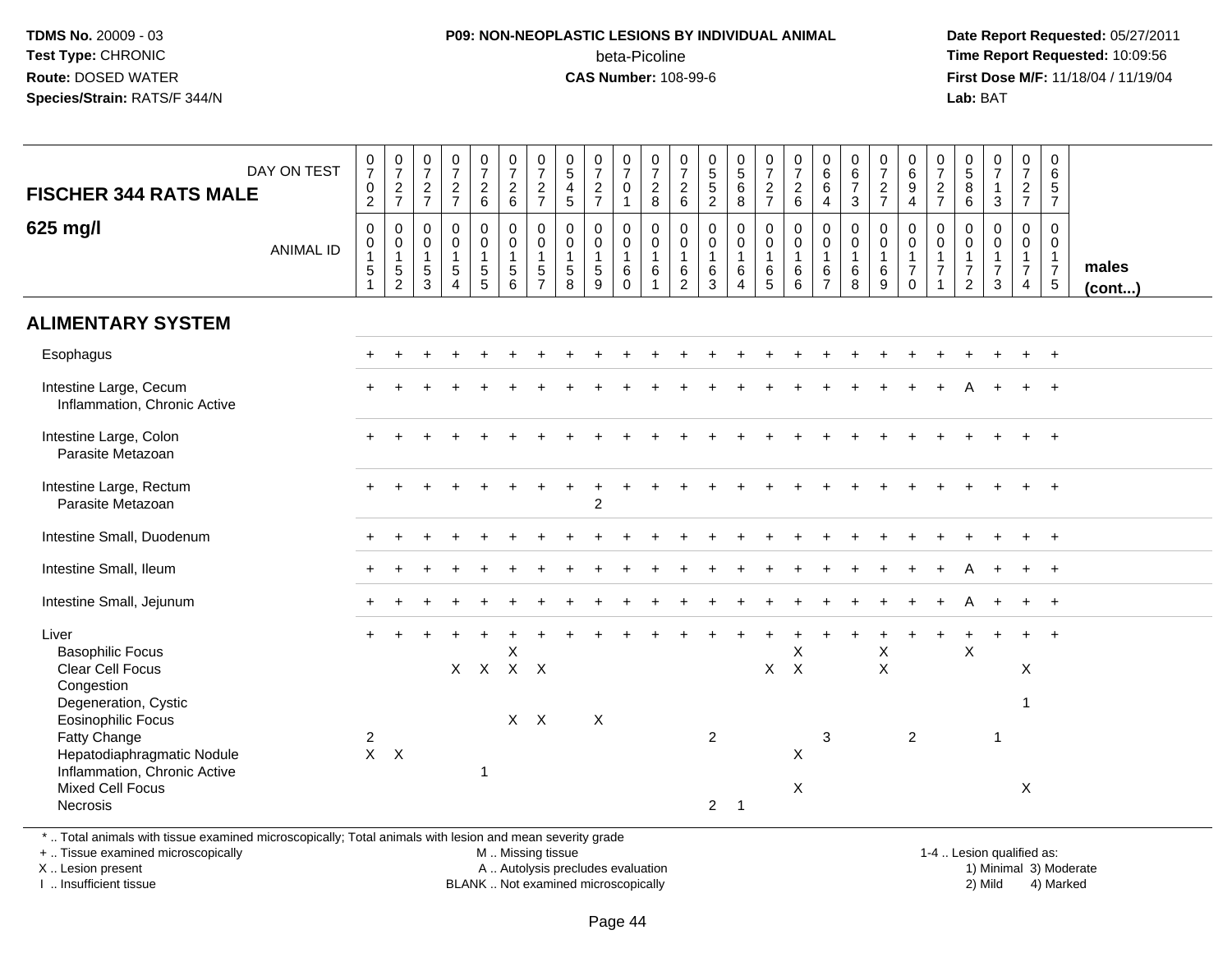I .. Insufficient tissue

## **P09: NON-NEOPLASTIC LESIONS BY INDIVIDUAL ANIMAL**beta-Picoline<br>CAS Number: 108-99-6

| <b>FISCHER 344 RATS MALE</b>                                                                                                                                                                  | DAY ON TEST      | $\frac{0}{7}$<br>$\pmb{0}$<br>$\overline{2}$      | $\frac{0}{7}$<br>$\frac{2}{7}$                    | $\frac{0}{7}$<br>$\frac{2}{7}$                     | $\begin{smallmatrix}0\\7\end{smallmatrix}$<br>$\frac{2}{7}$        | $\begin{array}{c} 0 \\ 7 \end{array}$<br>$\overline{c}$<br>$\,6\,$          | $\frac{0}{7}$<br>$\overline{c}$<br>$\,6\,$                                  | 0<br>$\overline{7}$<br>$\overline{c}$<br>$\overline{7}$ | $\pmb{0}$<br>$\overline{5}$<br>$\overline{4}$<br>5                        | $\frac{0}{7}$<br>$\overline{c}$<br>$\overline{7}$                        | $\frac{0}{7}$<br>0<br>$\mathbf{1}$           | $\frac{0}{7}$<br>$_{\rm 8}^2$                                     | 0<br>$\overline{7}$<br>$^2\phantom{1}6$                   | $\begin{array}{c} 0 \\ 5 \end{array}$<br>$\overline{5}$<br>$\overline{2}$ | $\begin{smallmatrix} 0\\5 \end{smallmatrix}$<br>$\,6\,$<br>8 | $\begin{smallmatrix} 0\\7 \end{smallmatrix}$<br>$\frac{2}{7}$ | $\begin{array}{c} 0 \\ 7 \end{array}$<br>$\overline{c}$<br>6 | 0<br>$\,6\,$<br>6<br>$\overline{4}$                     | $\begin{array}{c} 0 \\ 6 \end{array}$<br>$\overline{7}$<br>$\mathbf{3}$ | $\frac{0}{7}$<br>$\frac{2}{7}$                                | 0<br>$\,6\,$<br>9<br>$\overline{4}$                                   | 0<br>$\overline{7}$<br>$\overline{c}$<br>$\overline{7}$ | 0<br>$\,$ 5 $\,$<br>8<br>6                                                     | $\frac{0}{7}$<br>$\mathbf 1$<br>3                                | $\begin{array}{c} 0 \\ 7 \end{array}$<br>$rac{2}{7}$                           | $\pmb{0}$<br>$\,6\,$<br>5<br>$\overline{7}$                      |                        |
|-----------------------------------------------------------------------------------------------------------------------------------------------------------------------------------------------|------------------|---------------------------------------------------|---------------------------------------------------|----------------------------------------------------|--------------------------------------------------------------------|-----------------------------------------------------------------------------|-----------------------------------------------------------------------------|---------------------------------------------------------|---------------------------------------------------------------------------|--------------------------------------------------------------------------|----------------------------------------------|-------------------------------------------------------------------|-----------------------------------------------------------|---------------------------------------------------------------------------|--------------------------------------------------------------|---------------------------------------------------------------|--------------------------------------------------------------|---------------------------------------------------------|-------------------------------------------------------------------------|---------------------------------------------------------------|-----------------------------------------------------------------------|---------------------------------------------------------|--------------------------------------------------------------------------------|------------------------------------------------------------------|--------------------------------------------------------------------------------|------------------------------------------------------------------|------------------------|
| 625 mg/l                                                                                                                                                                                      | <b>ANIMAL ID</b> | $\mathbf 0$<br>0<br>$\mathbf{1}$<br>$\frac{5}{1}$ | $\mathbf 0$<br>0<br>$\mathbf{1}$<br>$\frac{5}{2}$ | $\Omega$<br>0<br>1<br>$\sqrt{5}$<br>$\overline{3}$ | $\mathbf 0$<br>0<br>$\overline{1}$<br>$\sqrt{5}$<br>$\overline{4}$ | 0<br>$\mathsf 0$<br>$\overline{1}$<br>$\begin{array}{c} 5 \\ 5 \end{array}$ | $\mathbf 0$<br>0<br>$\overline{1}$<br>$\begin{array}{c} 5 \\ 6 \end{array}$ | 0<br>$\mathbf 0$<br>5<br>$\overline{7}$                 | 0<br>$\mathbf 0$<br>$\mathbf{1}$<br>$\begin{array}{c} 5 \\ 8 \end{array}$ | 0<br>0<br>$\mathbf{1}$<br>$\overline{5}$<br>$\overline{9}$               | 0<br>0<br>$\mathbf{1}$<br>$\,6$<br>$\bar{0}$ | $\mathbf 0$<br>$\mathsf 0$<br>$\overline{1}$<br>6<br>$\mathbf{1}$ | $\mathbf 0$<br>0<br>$\overline{1}$<br>6<br>$\overline{2}$ | $\mathbf 0$<br>0<br>$\mathbf{1}$<br>$\,6\,$<br>$\overline{3}$             | 0<br>$\mathbf 0$<br>1<br>$\,6$<br>$\overline{4}$             | $\mathbf 0$<br>$\pmb{0}$<br>$\mathbf{1}$<br>$6\over 5$        | $\mathbf 0$<br>0<br>$\mathbf{1}$<br>$^6_6$                   | $\mathbf 0$<br>0<br>$\mathbf{1}$<br>6<br>$\overline{7}$ | $\mathbf 0$<br>0<br>$\mathbf{1}$<br>$^6_8$                              | $\mathbf 0$<br>$\mathbf 0$<br>-1<br>$\,6\,$<br>$\overline{9}$ | 0<br>$\mathbf 0$<br>$\overline{1}$<br>$\boldsymbol{7}$<br>$\mathbf 0$ | 0<br>0<br>$\mathbf{1}$<br>7<br>$\blacktriangleleft$     | $\mathbf 0$<br>$\mathbf 0$<br>$\mathbf{1}$<br>$\overline{7}$<br>$\overline{2}$ | $\mathbf 0$<br>$\mathbf 0$<br>$\mathbf 1$<br>$\overline{7}$<br>3 | $\mathbf 0$<br>$\mathbf 0$<br>$\mathbf{1}$<br>$\overline{7}$<br>$\overline{4}$ | $\mathbf 0$<br>0<br>$\mathbf{1}$<br>$\overline{7}$<br>$\sqrt{5}$ | males<br>(cont)        |
| Vacuolization Cytoplasmic<br>Bile Duct, Hyperplasia                                                                                                                                           |                  | $\overline{c}$                                    |                                                   | $\overline{2}$                                     | $\overline{2}$                                                     | $\overline{2}$                                                              | $\overline{c}$                                                              | -1<br>$\overline{2}$                                    |                                                                           | 3                                                                        | 3<br>$\overline{1}$                          | 3                                                                 | -1<br>2                                                   |                                                                           |                                                              | $\mathbf{1}$                                                  | $\mathbf{1}$                                                 | $\overline{2}$                                          |                                                                         | $\overline{2}$                                                | $\overline{\mathbf{1}}$                                               | $\overline{2}$                                          | 2                                                                              | $\overline{1}$                                                   | 3                                                                              | $\overline{3}$                                                   |                        |
| Mesentery<br>Fat, Necrosis                                                                                                                                                                    |                  |                                                   |                                                   |                                                    |                                                                    |                                                                             |                                                                             |                                                         |                                                                           | $\ddot{}$<br>$\overline{2}$                                              | $\ddot{}$<br>$\overline{c}$                  |                                                                   |                                                           |                                                                           |                                                              |                                                               |                                                              |                                                         |                                                                         |                                                               | $\ddot{}$                                                             |                                                         |                                                                                | $\ddot{}$<br>1                                                   |                                                                                |                                                                  |                        |
| Pancreas<br>Hyperplasia<br>Lipomatosis                                                                                                                                                        |                  |                                                   |                                                   |                                                    |                                                                    |                                                                             |                                                                             |                                                         |                                                                           |                                                                          |                                              |                                                                   |                                                           |                                                                           |                                                              |                                                               |                                                              |                                                         |                                                                         |                                                               |                                                                       | 1                                                       |                                                                                |                                                                  |                                                                                | $\overline{+}$                                                   |                        |
| Acinus, Atrophy                                                                                                                                                                               |                  |                                                   | $\mathbf 1$                                       |                                                    |                                                                    | $\mathbf{1}$                                                                | $\overline{2}$                                                              | -3                                                      |                                                                           | $\mathbf{1}$                                                             |                                              | $\mathbf{1}$                                                      | $\overline{1}$                                            |                                                                           |                                                              | $1 \quad 2$                                                   |                                                              | $\mathbf{1}$                                            | $\overline{\phantom{0}}$ 1                                              |                                                               |                                                                       |                                                         | 3                                                                              | $\overline{1}$                                                   | $1 \quad 1$                                                                    |                                                                  |                        |
| Salivary Glands                                                                                                                                                                               |                  |                                                   |                                                   |                                                    |                                                                    |                                                                             |                                                                             |                                                         |                                                                           |                                                                          |                                              |                                                                   |                                                           |                                                                           |                                                              |                                                               |                                                              |                                                         |                                                                         |                                                               |                                                                       |                                                         |                                                                                |                                                                  | $+$                                                                            | $+$                                                              |                        |
| Stomach, Forestomach<br>Fibrosis                                                                                                                                                              |                  |                                                   |                                                   |                                                    |                                                                    |                                                                             |                                                                             |                                                         |                                                                           |                                                                          |                                              |                                                                   |                                                           |                                                                           |                                                              |                                                               |                                                              |                                                         |                                                                         |                                                               |                                                                       |                                                         |                                                                                |                                                                  |                                                                                | $\overline{+}$                                                   |                        |
| Hyperplasia, Squamous<br>Inflammation<br>Ulcer                                                                                                                                                |                  |                                                   | $\overline{2}$                                    | 3                                                  | 2                                                                  |                                                                             |                                                                             |                                                         |                                                                           |                                                                          | 2                                            | $\overline{\phantom{0}}$                                          |                                                           |                                                                           |                                                              |                                                               |                                                              | 3<br>3                                                  | $\overline{4}$                                                          |                                                               | $\overline{4}$<br>$\overline{c}$<br>$\overline{c}$                    |                                                         |                                                                                |                                                                  |                                                                                |                                                                  |                        |
| Stomach, Glandular<br>Inflammation, Chronic Active<br>Ulcer                                                                                                                                   |                  |                                                   |                                                   |                                                    |                                                                    |                                                                             |                                                                             |                                                         |                                                                           |                                                                          | 2                                            |                                                                   |                                                           |                                                                           |                                                              |                                                               |                                                              |                                                         |                                                                         |                                                               | 1                                                                     |                                                         |                                                                                |                                                                  | $\pm$                                                                          | $\overline{1}$<br>$\overline{1}$                                 |                        |
| Tongue                                                                                                                                                                                        |                  |                                                   |                                                   |                                                    |                                                                    |                                                                             |                                                                             |                                                         |                                                                           |                                                                          |                                              |                                                                   |                                                           | $\mathbf{1}$                                                              |                                                              |                                                               |                                                              |                                                         |                                                                         |                                                               |                                                                       |                                                         |                                                                                |                                                                  |                                                                                |                                                                  |                        |
| <b>CARDIOVASCULAR SYSTEM</b>                                                                                                                                                                  |                  |                                                   |                                                   |                                                    |                                                                    |                                                                             |                                                                             |                                                         |                                                                           |                                                                          |                                              |                                                                   |                                                           |                                                                           |                                                              |                                                               |                                                              |                                                         |                                                                         |                                                               |                                                                       |                                                         |                                                                                |                                                                  |                                                                                |                                                                  |                        |
| <b>Blood Vessel</b>                                                                                                                                                                           |                  |                                                   |                                                   |                                                    |                                                                    |                                                                             |                                                                             |                                                         |                                                                           |                                                                          |                                              |                                                                   |                                                           |                                                                           |                                                              |                                                               |                                                              |                                                         |                                                                         |                                                               |                                                                       |                                                         |                                                                                |                                                                  |                                                                                | $\ddot{}$                                                        |                        |
| Heart                                                                                                                                                                                         |                  |                                                   |                                                   |                                                    |                                                                    |                                                                             |                                                                             |                                                         |                                                                           |                                                                          |                                              |                                                                   |                                                           |                                                                           |                                                              |                                                               |                                                              |                                                         |                                                                         |                                                               |                                                                       |                                                         |                                                                                |                                                                  |                                                                                | $\ddot{}$                                                        |                        |
| Cardiomyopathy                                                                                                                                                                                |                  | 3                                                 | $\mathcal{P}$                                     | 3                                                  | 3                                                                  | 3                                                                           |                                                                             | 3                                                       | 2                                                                         | 3                                                                        |                                              | 3                                                                 | 3                                                         | $\overline{2}$                                                            | $\mathbf{1}$                                                 | 3                                                             | 3                                                            | 3                                                       | 2                                                                       | 3                                                             | 2                                                                     | 2                                                       | 2                                                                              | 3                                                                | 3                                                                              | 2                                                                |                        |
| *  Total animals with tissue examined microscopically; Total animals with lesion and mean severity grade<br>+  Tissue examined microscopically<br>X  Lesion present<br>I  Insufficient tissue |                  |                                                   |                                                   |                                                    |                                                                    |                                                                             | M  Missing tissue                                                           |                                                         |                                                                           | A  Autolysis precludes evaluation<br>BLANK  Not examined microscopically |                                              |                                                                   |                                                           |                                                                           |                                                              |                                                               |                                                              |                                                         |                                                                         |                                                               |                                                                       |                                                         | 1-4  Lesion qualified as:                                                      | 2) Mild                                                          |                                                                                | 4) Marked                                                        | 1) Minimal 3) Moderate |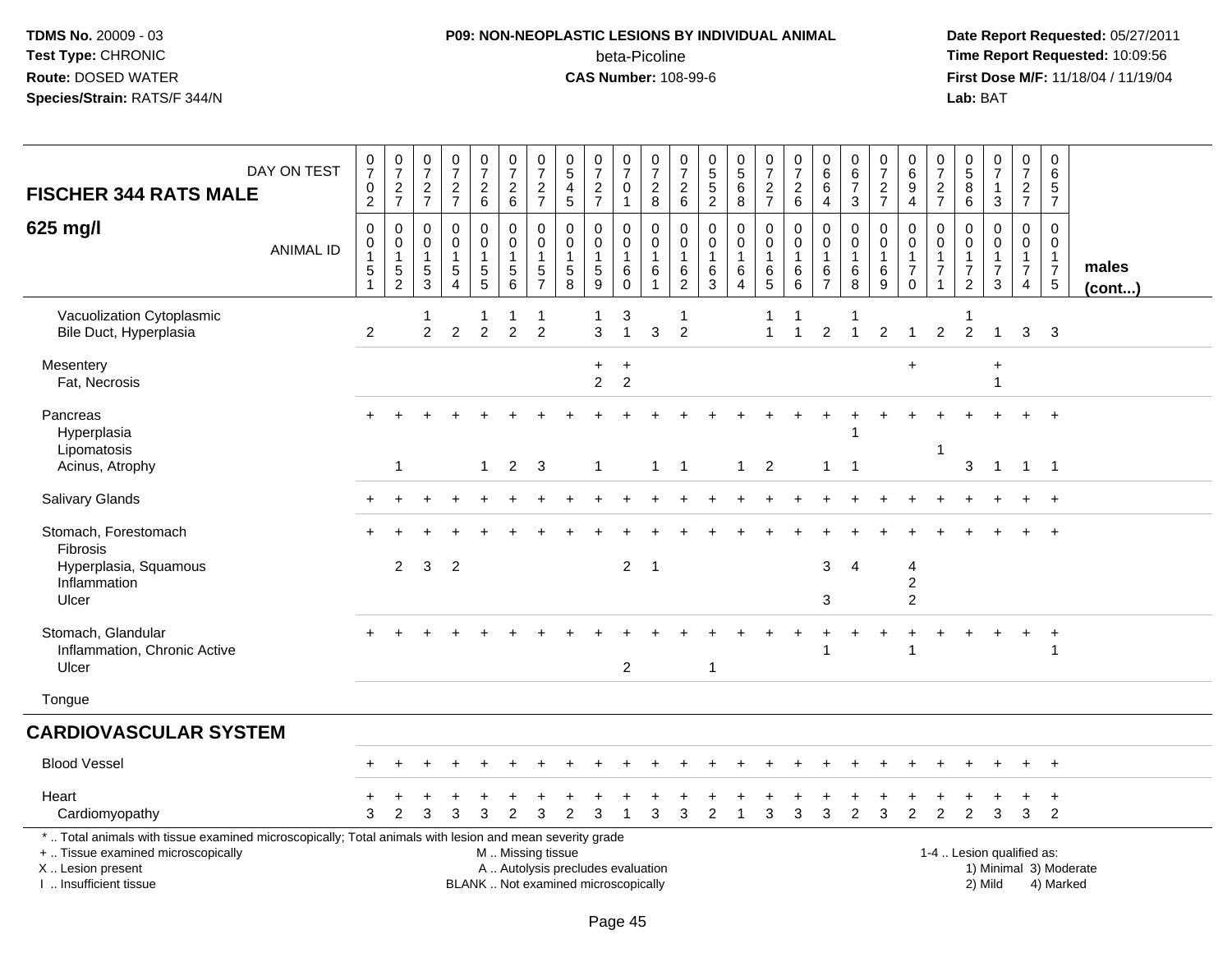#### **P09: NON-NEOPLASTIC LESIONS BY INDIVIDUAL ANIMAL** beta-Picoline**beta-Picoline**<br> **CAS Number:** 108-99-6<br> **CAS Number:** 108-99-6<br> **CAS Number:** 108-99-6

 **Date Report Requested:** 05/27/2011 **First Dose M/F:** 11/18/04 / 11/19/04 Lab: BAT **Lab:** BAT

| DAY ON TEST<br><b>FISCHER 344 RATS MALE</b>                       |                  | 0<br>$\boldsymbol{7}$<br>$\pmb{0}$<br>$\overline{2}$ | $\frac{0}{7}$<br>$\sqrt{2}$<br>$\overline{7}$                       | $\frac{0}{7}$<br>$\overline{c}$<br>$\overline{7}$ | $\frac{0}{7}$<br>$\sqrt{2}$<br>$\overline{7}$              | $\frac{0}{7}$<br>$\overline{2}$<br>6 | $\begin{smallmatrix}0\\7\end{smallmatrix}$<br>$\overline{c}$<br>6 | $\frac{0}{7}$<br>$\sqrt{2}$<br>$\overline{7}$ | $\begin{array}{c} 0 \\ 5 \end{array}$<br>$\overline{4}$<br>$\sqrt{5}$ | $\frac{0}{7}$<br>$\boldsymbol{2}$<br>$\overline{7}$           | $\frac{0}{7}$<br>$\pmb{0}$<br>1                         | 0<br>$\boldsymbol{7}$<br>$\overline{\mathbf{c}}$<br>8   | $\frac{0}{7}$<br>$\frac{2}{6}$                          | $\begin{array}{c} 0 \\ 5 \\ 5 \end{array}$<br>$\overline{2}$ | $\begin{smallmatrix}0\0\5\end{smallmatrix}$<br>$\,6\,$<br>8                           | $\frac{0}{7}$<br>$\overline{2}$<br>$\overline{7}$                                           | $\frac{0}{7}$<br>$\sqrt{2}$<br>6                           | 0<br>$\,6$<br>6<br>$\overline{4}$            | 0<br>$\,6\,$<br>$\overline{7}$<br>3      | $\frac{0}{7}$<br>$\overline{c}$<br>$\overline{7}$ | 0<br>$\,6\,$<br>9<br>4                         | $\begin{array}{c} 0 \\ 7 \\ 2 \end{array}$<br>$\overline{7}$           | 0<br>$\overline{5}$<br>8<br>6                                        | $\mathbf 0$<br>$\overline{7}$<br>3             | $\frac{0}{7}$<br>$\frac{2}{7}$                          | $\mathbf 0$<br>6<br>$\sqrt{5}$<br>$\overline{7}$                     |                       |
|-------------------------------------------------------------------|------------------|------------------------------------------------------|---------------------------------------------------------------------|---------------------------------------------------|------------------------------------------------------------|--------------------------------------|-------------------------------------------------------------------|-----------------------------------------------|-----------------------------------------------------------------------|---------------------------------------------------------------|---------------------------------------------------------|---------------------------------------------------------|---------------------------------------------------------|--------------------------------------------------------------|---------------------------------------------------------------------------------------|---------------------------------------------------------------------------------------------|------------------------------------------------------------|----------------------------------------------|------------------------------------------|---------------------------------------------------|------------------------------------------------|------------------------------------------------------------------------|----------------------------------------------------------------------|------------------------------------------------|---------------------------------------------------------|----------------------------------------------------------------------|-----------------------|
| 625 mg/l                                                          | <b>ANIMAL ID</b> | 0<br>$\pmb{0}$<br>$\mathbf{1}$<br>$\,$ 5 $\,$        | 0<br>$\mathbf 0$<br>$\overline{1}$<br>$\,$ 5 $\,$<br>$\overline{2}$ | 0<br>0<br>$\overline{1}$<br>$\,$ 5 $\,$<br>3      | 0<br>$\mathbf 0$<br>$\mathbf{1}$<br>$\sqrt{5}$<br>$\Delta$ | 0<br>$\mathbf 0$<br>$\sqrt{5}$<br>5  | 0<br>$\ddot{\mathbf{0}}$<br>$\mathbf{1}$<br>$\sqrt{5}$<br>6       | 0<br>$\pmb{0}$<br>$\mathbf{1}$<br>$\,$ 5 $\,$ | 0<br>$\mathbf 0$<br>$\overline{1}$<br>$\sqrt{5}$<br>8                 | 0<br>$\pmb{0}$<br>$\mathbf{1}$<br>$\mathbf 5$<br>$\mathbf{q}$ | 0<br>$\mathbf 0$<br>$\mathbf{1}$<br>$\,6\,$<br>$\Omega$ | 0<br>$\mathbf 0$<br>$\mathbf{1}$<br>6<br>$\overline{ }$ | 0<br>$\mathbf 0$<br>$\mathbf{1}$<br>6<br>$\overline{2}$ | 0<br>$\boldsymbol{0}$<br>$\mathbf{1}$<br>$\,6$<br>3          | $\pmb{0}$<br>$\ddot{\mathbf{0}}$<br>$\mathbf{1}$<br>$\,6\,$<br>$\boldsymbol{\Lambda}$ | $\begin{smallmatrix}0\0\0\end{smallmatrix}$<br>$\overline{1}$<br>$\,6\,$<br>$5\phantom{.0}$ | 0<br>$\ddot{\mathbf{0}}$<br>$\overline{1}$<br>$\,6\,$<br>6 | 0<br>$\mathbf 0$<br>1<br>6<br>$\overline{ }$ | 0<br>$\pmb{0}$<br>$\mathbf{1}$<br>6<br>8 | 0<br>$\pmb{0}$<br>$\mathbf{1}$<br>6<br>9          | 0<br>$\mathbf 0$<br>$\overline{7}$<br>$\Omega$ | $\mathbf 0$<br>$\mathsf{O}\xspace$<br>$\overline{1}$<br>$\overline{7}$ | 0<br>$\mathbf 0$<br>$\mathbf{1}$<br>$\overline{7}$<br>$\overline{2}$ | $\Omega$<br>$\mathbf 0$<br>$\overline{7}$<br>3 | 0<br>$\mathbf 0$<br>$\mathbf{1}$<br>$\overline{7}$<br>4 | 0<br>$\mathbf 0$<br>$\overline{1}$<br>$\boldsymbol{7}$<br>$\sqrt{5}$ | males<br>$($ cont $)$ |
| Epicardium, Inflammation, Chronic Active                          |                  |                                                      |                                                                     |                                                   |                                                            |                                      |                                                                   |                                               |                                                                       |                                                               |                                                         |                                                         |                                                         |                                                              |                                                                                       |                                                                                             |                                                            |                                              |                                          |                                                   |                                                |                                                                        |                                                                      |                                                |                                                         |                                                                      |                       |
| <b>ENDOCRINE SYSTEM</b>                                           |                  |                                                      |                                                                     |                                                   |                                                            |                                      |                                                                   |                                               |                                                                       |                                                               |                                                         |                                                         |                                                         |                                                              |                                                                                       |                                                                                             |                                                            |                                              |                                          |                                                   |                                                |                                                                        |                                                                      |                                                |                                                         |                                                                      |                       |
| <b>Adrenal Cortex</b><br><b>Accessory Adrenal Cortical Nodule</b> |                  |                                                      | $\overline{1}$                                                      |                                                   |                                                            |                                      | $\mathbf{1}$                                                      | $\overline{1}$                                |                                                                       |                                                               |                                                         | $\overline{\phantom{0}}$ 1                              |                                                         |                                                              |                                                                                       |                                                                                             |                                                            | $\mathbf{1}$                                 |                                          | $\overline{1}$                                    |                                                |                                                                        |                                                                      | 1                                              |                                                         |                                                                      |                       |
| Hyperplasia<br>Vacuolization Cytoplasmic                          |                  | $\mathbf{1}$                                         |                                                                     |                                                   |                                                            |                                      |                                                                   |                                               |                                                                       |                                                               | $\overline{2}$                                          |                                                         |                                                         |                                                              |                                                                                       |                                                                                             |                                                            |                                              |                                          |                                                   | 3                                              |                                                                        |                                                                      |                                                |                                                         |                                                                      |                       |
| Adrenal Medulla<br>Hyperplasia                                    |                  |                                                      |                                                                     |                                                   | $\overline{2}$                                             |                                      |                                                                   |                                               |                                                                       |                                                               |                                                         |                                                         |                                                         |                                                              |                                                                                       |                                                                                             |                                                            |                                              |                                          |                                                   |                                                |                                                                        |                                                                      |                                                |                                                         |                                                                      |                       |
| Islets, Pancreatic<br>Hyperplasia                                 |                  |                                                      |                                                                     |                                                   |                                                            |                                      |                                                                   |                                               |                                                                       | $\overline{2}$                                                |                                                         |                                                         |                                                         |                                                              |                                                                                       |                                                                                             |                                                            |                                              |                                          |                                                   |                                                |                                                                        |                                                                      |                                                |                                                         | $\overline{+}$                                                       |                       |
| Parathyroid Gland                                                 |                  |                                                      |                                                                     |                                                   |                                                            |                                      |                                                                   |                                               |                                                                       |                                                               |                                                         |                                                         |                                                         |                                                              |                                                                                       |                                                                                             |                                                            |                                              |                                          |                                                   |                                                |                                                                        |                                                                      |                                                |                                                         | $\ddot{}$                                                            |                       |
| <b>Pituitary Gland</b><br>Metaplasia, Osseous<br>Necrosis         |                  |                                                      |                                                                     |                                                   |                                                            |                                      |                                                                   |                                               |                                                                       |                                                               |                                                         |                                                         |                                                         |                                                              |                                                                                       |                                                                                             |                                                            |                                              |                                          |                                                   |                                                |                                                                        |                                                                      |                                                |                                                         | $\ddot{}$                                                            |                       |
| Pars Distalis, Hyperplasia                                        |                  |                                                      |                                                                     | $\mathbf 1$                                       |                                                            |                                      | -1                                                                |                                               | $1 \quad 3$                                                           |                                                               |                                                         |                                                         |                                                         | $\overline{2}$                                               | 3                                                                                     |                                                                                             |                                                            |                                              |                                          |                                                   |                                                |                                                                        | 1                                                                    |                                                |                                                         |                                                                      |                       |
| <b>Thyroid Gland</b><br>C-cell, Hyperplasia<br>Follicle, Cyst     |                  | $\overline{2}$                                       |                                                                     | $\overline{2}$                                    |                                                            |                                      |                                                                   |                                               |                                                                       |                                                               |                                                         | $\overline{c}$                                          |                                                         |                                                              |                                                                                       |                                                                                             |                                                            | 1                                            |                                          | 3                                                 |                                                |                                                                        |                                                                      |                                                |                                                         |                                                                      |                       |
| <b>GENERAL BODY SYSTEM</b>                                        |                  |                                                      |                                                                     |                                                   |                                                            |                                      |                                                                   |                                               |                                                                       |                                                               |                                                         |                                                         |                                                         |                                                              |                                                                                       |                                                                                             |                                                            |                                              |                                          |                                                   |                                                |                                                                        |                                                                      |                                                |                                                         |                                                                      |                       |

Peritoneum

<sup>+</sup> Inflammation, Chronic Active

\* .. Total animals with tissue examined microscopically; Total animals with lesion and mean severity grade

+ .. Tissue examined microscopically

X .. Lesion present

I .. Insufficient tissue

M .. Missing tissue

A .. Autolysis precludes evaluation

BLANK .. Not examined microscopically 2) Mild 4) Marked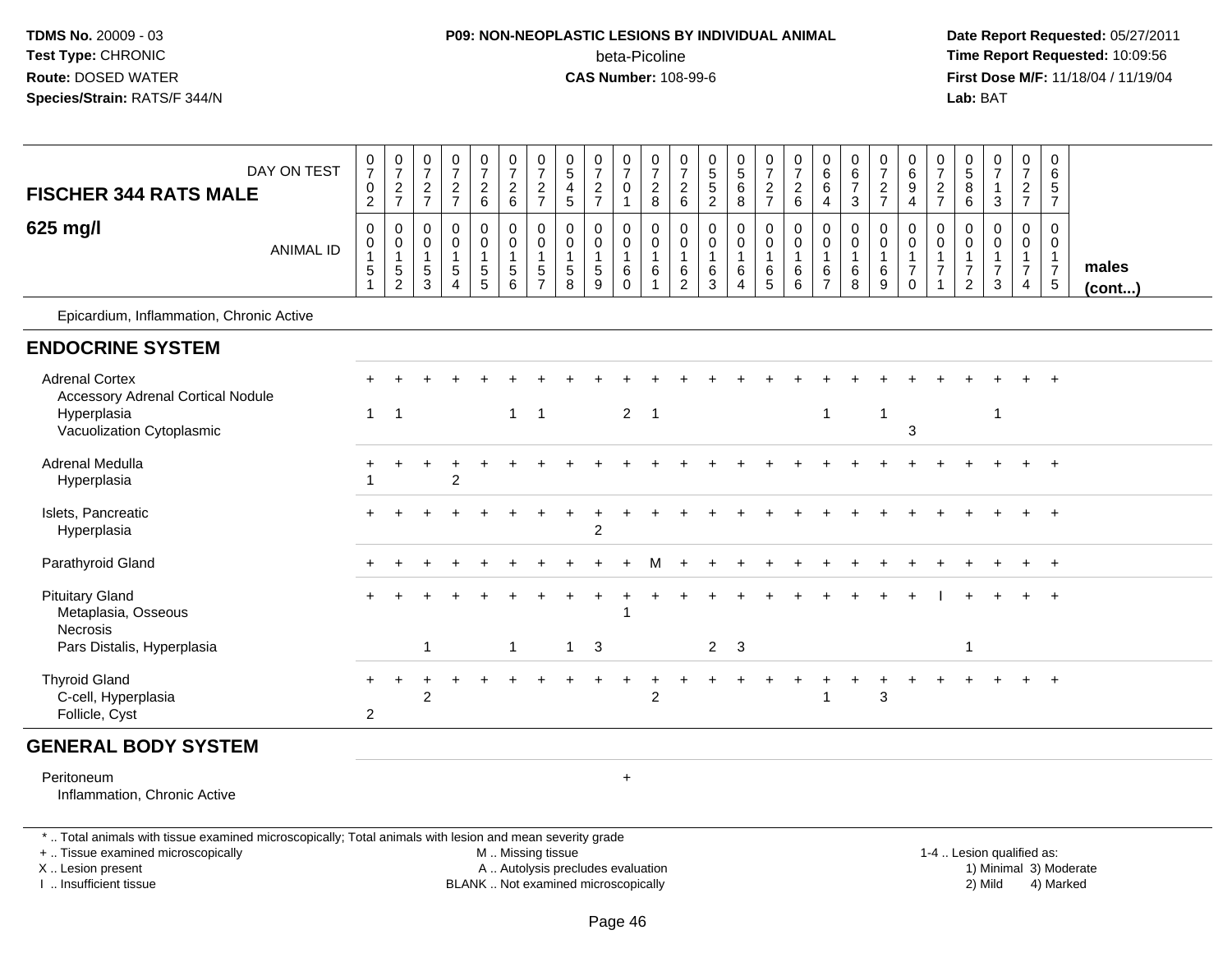## **P09: NON-NEOPLASTIC LESIONS BY INDIVIDUAL ANIMAL**beta-Picoline<br>CAS Number: 108-99-6

 **Date Report Requested:** 05/27/2011 **Time Report Requested:** 10:09:56 **First Dose M/F:** 11/18/04 / 11/19/04<br>**Lab:** BAT **Lab:** BAT

| DAY ON TEST                                                                                                                                    | $\frac{0}{7}$                                                             | $\frac{0}{7}$                                                    | $\frac{0}{7}$                                       | $\frac{0}{7}$                                                                       | 0<br>$\overline{7}$                     | $\frac{0}{7}$                                                             | 0<br>$\overline{7}$                                     | $\begin{smallmatrix}0\0\5\end{smallmatrix}$ | $\frac{0}{7}$                                                 | $\frac{0}{7}$                                                | $\frac{0}{7}$                                                         | 0<br>$\overline{7}$                                         | $\frac{0}{5}$                                         | $\begin{array}{c} 0 \\ 5 \end{array}$                 | $\frac{0}{7}$                                      | $\frac{0}{7}$                                                          | 0<br>$\,6\,$                                              | 0<br>$\,6\,$                                               | 0<br>$\overline{\mathcal{I}}$       | 0<br>$\,6\,$                                                      | 0<br>$\overline{7}$                                     | 0<br>$\,$ 5 $\,$                                  | $\frac{0}{7}$                                           | 0<br>$\overline{7}$                                                    | 0<br>$\,6\,$                                                                 |                       |
|------------------------------------------------------------------------------------------------------------------------------------------------|---------------------------------------------------------------------------|------------------------------------------------------------------|-----------------------------------------------------|-------------------------------------------------------------------------------------|-----------------------------------------|---------------------------------------------------------------------------|---------------------------------------------------------|---------------------------------------------|---------------------------------------------------------------|--------------------------------------------------------------|-----------------------------------------------------------------------|-------------------------------------------------------------|-------------------------------------------------------|-------------------------------------------------------|----------------------------------------------------|------------------------------------------------------------------------|-----------------------------------------------------------|------------------------------------------------------------|-------------------------------------|-------------------------------------------------------------------|---------------------------------------------------------|---------------------------------------------------|---------------------------------------------------------|------------------------------------------------------------------------|------------------------------------------------------------------------------|-----------------------|
| <b>FISCHER 344 RATS MALE</b>                                                                                                                   | $\pmb{0}$<br>$\overline{c}$                                               | $\frac{2}{7}$                                                    | $\overline{c}$<br>$\overline{7}$                    | $\sqrt{2}$<br>$\overline{7}$                                                        | $\overline{c}$<br>$\,6\,$               | $\begin{array}{c} 2 \\ 6 \end{array}$                                     | $\overline{c}$<br>$\overline{7}$                        | $\overline{4}$<br>$\sqrt{5}$                | $\sqrt{2}$<br>$\overline{7}$                                  | $\boldsymbol{0}$<br>$\overline{1}$                           | $\sqrt{2}$<br>8                                                       | $\overline{c}$<br>$\,6\,$                                   | $\sqrt{5}$<br>$\overline{2}$                          | 6<br>8                                                | $\overline{a}$<br>$\overline{7}$                   | $\sqrt{2}$<br>$\,6\,$                                                  | 6<br>$\overline{4}$                                       | $\overline{7}$<br>$\mathbf{3}$                             | $\boldsymbol{2}$<br>$\overline{7}$  | 9<br>$\overline{4}$                                               | $\overline{c}$<br>$\overline{7}$                        | 8<br>6                                            | $\mathbf{1}$<br>$\mathbf{3}$                            | $\overline{2}$<br>$\overline{7}$                                       | 5<br>$\overline{7}$                                                          |                       |
| 625 mg/l<br><b>ANIMAL ID</b>                                                                                                                   | $\mathbf 0$<br>$\pmb{0}$<br>$\mathbf{1}$<br>$\mathbf 5$<br>$\overline{1}$ | 0<br>$\mathbf 0$<br>$\mathbf{1}$<br>$\sqrt{5}$<br>$\overline{c}$ | $\mathbf 0$<br>0<br>$\overline{1}$<br>$\frac{5}{3}$ | $\mathbf 0$<br>$\mathbf 0$<br>$\mathbf{1}$<br>$\,$ 5 $\,$<br>$\boldsymbol{\Lambda}$ | 0<br>0<br>$\mathbf{1}$<br>$\frac{5}{5}$ | 0<br>$\mathbf 0$<br>$\mathbf{1}$<br>$\begin{array}{c} 5 \\ 6 \end{array}$ | $\mathbf 0$<br>0<br>$\mathbf{1}$<br>5<br>$\overline{7}$ | 0<br>0<br>$\mathbf{1}$<br>$\,$ 5 $\,$<br>8  | $\mathbf 0$<br>$\mathbf 0$<br>$\mathbf{1}$<br>$\sqrt{5}$<br>9 | 0<br>$\mathbf 0$<br>$\overline{1}$<br>$\,6\,$<br>$\mathbf 0$ | $\mathbf 0$<br>$\mathbf 0$<br>$\mathbf{1}$<br>$\,6\,$<br>$\mathbf{1}$ | $\mathbf 0$<br>0<br>$\mathbf{1}$<br>$\,6$<br>$\overline{2}$ | 0<br>$\mathbf 0$<br>$\mathbf{1}$<br>6<br>$\mathbf{3}$ | 0<br>0<br>$\mathbf{1}$<br>6<br>$\boldsymbol{\Lambda}$ | 0<br>$\mathsf{O}\xspace$<br>$\mathbf{1}$<br>$^6_5$ | $\mathbf 0$<br>$\mathbf 0$<br>$\mathbf{1}$<br>$\,6$<br>$6\phantom{1}6$ | 0<br>$\mathbf 0$<br>$\overline{1}$<br>6<br>$\overline{7}$ | $\mathbf 0$<br>$\mathbf 0$<br>$\mathbf{1}$<br>$\,6\,$<br>8 | 0<br>$\mathbf 0$<br>1<br>$\,6$<br>9 | 0<br>$\mathbf 0$<br>$\mathbf{1}$<br>$\overline{7}$<br>$\mathbf 0$ | 0<br>$\mathbf 0$<br>$\mathbf{1}$<br>$\overline{7}$<br>1 | 0<br>0<br>1<br>$\boldsymbol{7}$<br>$\overline{2}$ | $\mathbf 0$<br>0<br>$\mathbf{1}$<br>$\overline{7}$<br>3 | 0<br>$\mathbf 0$<br>$\overline{1}$<br>$\overline{7}$<br>$\overline{4}$ | $\mathbf 0$<br>$\mathbf 0$<br>$\overline{1}$<br>$\overline{7}$<br>$\sqrt{5}$ | males<br>$($ cont $)$ |
| <b>GENITAL SYSTEM</b>                                                                                                                          |                                                                           |                                                                  |                                                     |                                                                                     |                                         |                                                                           |                                                         |                                             |                                                               |                                                              |                                                                       |                                                             |                                                       |                                                       |                                                    |                                                                        |                                                           |                                                            |                                     |                                                                   |                                                         |                                                   |                                                         |                                                                        |                                                                              |                       |
| Epididymis<br>Inflammation, Chronic Active                                                                                                     |                                                                           |                                                                  |                                                     |                                                                                     |                                         |                                                                           |                                                         |                                             |                                                               |                                                              |                                                                       |                                                             |                                                       |                                                       |                                                    |                                                                        |                                                           |                                                            |                                     |                                                                   |                                                         |                                                   |                                                         |                                                                        |                                                                              |                       |
| <b>Preputial Gland</b><br>Inflammation                                                                                                         |                                                                           |                                                                  | $\overline{c}$                                      |                                                                                     |                                         |                                                                           |                                                         |                                             |                                                               |                                                              |                                                                       |                                                             |                                                       |                                                       |                                                    |                                                                        |                                                           |                                                            | 2                                   |                                                                   |                                                         |                                                   |                                                         | +<br>$\overline{c}$                                                    | $\overline{+}$                                                               |                       |
| Prostate<br>Hyperplasia<br>Hyperplasia, Adenomatous                                                                                            |                                                                           |                                                                  |                                                     |                                                                                     | 1                                       |                                                                           |                                                         |                                             |                                                               |                                                              |                                                                       | 2                                                           |                                                       |                                                       |                                                    |                                                                        |                                                           |                                                            |                                     |                                                                   |                                                         |                                                   |                                                         |                                                                        | $\overline{+}$                                                               |                       |
| Inflammation                                                                                                                                   |                                                                           | $\overline{2}$                                                   | 2                                                   | $\mathbf{3}$                                                                        | $\overline{1}$                          |                                                                           | $\sqrt{3}$                                              |                                             | $\mathbf{1}$                                                  | $\overline{2}$                                               |                                                                       | 1                                                           |                                                       |                                                       |                                                    |                                                                        | $\overline{2}$                                            | $\overline{2}$                                             | $\overline{2}$                      |                                                                   | 1                                                       | 1                                                 | 2                                                       | $\overline{1}$                                                         | $\overline{1}$                                                               |                       |
| Seminal Vesicle<br>Inflammation                                                                                                                |                                                                           |                                                                  |                                                     |                                                                                     |                                         |                                                                           |                                                         |                                             |                                                               |                                                              |                                                                       |                                                             |                                                       |                                                       |                                                    |                                                                        |                                                           |                                                            |                                     |                                                                   |                                                         |                                                   |                                                         |                                                                        |                                                                              |                       |
| <b>Testes</b><br>Atrophy                                                                                                                       |                                                                           |                                                                  |                                                     |                                                                                     |                                         |                                                                           |                                                         |                                             |                                                               |                                                              |                                                                       |                                                             |                                                       |                                                       |                                                    | 3                                                                      |                                                           |                                                            |                                     |                                                                   |                                                         |                                                   |                                                         |                                                                        |                                                                              |                       |
| Interstitial Cell, Hyperplasia                                                                                                                 |                                                                           |                                                                  |                                                     |                                                                                     |                                         |                                                                           | $\mathbf{1}$                                            |                                             |                                                               | $\overline{2}$                                               |                                                                       |                                                             |                                                       |                                                       |                                                    |                                                                        |                                                           |                                                            | 1                                   |                                                                   |                                                         |                                                   |                                                         |                                                                        | $\mathbf{1}$                                                                 |                       |
| <b>HEMATOPOIETIC SYSTEM</b>                                                                                                                    |                                                                           |                                                                  |                                                     |                                                                                     |                                         |                                                                           |                                                         |                                             |                                                               |                                                              |                                                                       |                                                             |                                                       |                                                       |                                                    |                                                                        |                                                           |                                                            |                                     |                                                                   |                                                         |                                                   |                                                         |                                                                        |                                                                              |                       |
| <b>Bone Marrow</b>                                                                                                                             |                                                                           |                                                                  |                                                     |                                                                                     |                                         |                                                                           |                                                         |                                             |                                                               |                                                              |                                                                       |                                                             |                                                       |                                                       |                                                    |                                                                        |                                                           |                                                            |                                     |                                                                   |                                                         |                                                   |                                                         |                                                                        | $+$                                                                          |                       |
| Lymph Node<br>Deep Cervical, Ectasia<br>Deep Cervical, Infiltration Cellular                                                                   | $\ddot{}$                                                                 |                                                                  |                                                     |                                                                                     |                                         |                                                                           |                                                         |                                             |                                                               |                                                              |                                                                       | $\ddot{}$                                                   |                                                       |                                                       |                                                    |                                                                        | $\ddot{}$<br>$\overline{c}$                               |                                                            |                                     |                                                                   |                                                         |                                                   |                                                         | $\ddot{}$                                                              |                                                                              |                       |
| Mediastinal, Ectasia                                                                                                                           | 3                                                                         |                                                                  |                                                     |                                                                                     |                                         |                                                                           |                                                         |                                             |                                                               |                                                              |                                                                       | $\overline{c}$                                              |                                                       |                                                       |                                                    |                                                                        |                                                           |                                                            |                                     |                                                                   |                                                         |                                                   |                                                         | $\overline{2}$                                                         |                                                                              |                       |
| Lymph Node, Mandibular                                                                                                                         | М                                                                         | м                                                                | м                                                   | м                                                                                   | M                                       | M                                                                         | M                                                       | M                                           | м                                                             | M                                                            | M                                                                     | м                                                           | м                                                     | м                                                     | M                                                  | M                                                                      | м                                                         | M                                                          | M                                   | M                                                                 | М                                                       | M                                                 | м                                                       |                                                                        | M M                                                                          |                       |
| *  Total animals with tissue examined microscopically; Total animals with lesion and mean severity grade<br>+  Tissue examined microscopically |                                                                           |                                                                  |                                                     |                                                                                     |                                         | M  Missing tissue                                                         |                                                         |                                             |                                                               |                                                              |                                                                       |                                                             |                                                       |                                                       |                                                    |                                                                        |                                                           |                                                            |                                     |                                                                   |                                                         |                                                   | 1-4  Lesion qualified as:                               |                                                                        |                                                                              |                       |

X .. Lesion present

I .. Insufficient tissue

 M .. Missing tissueA .. Autolysis precludes evaluation

BLANK .. Not examined microscopically 2) Mild 4) Marked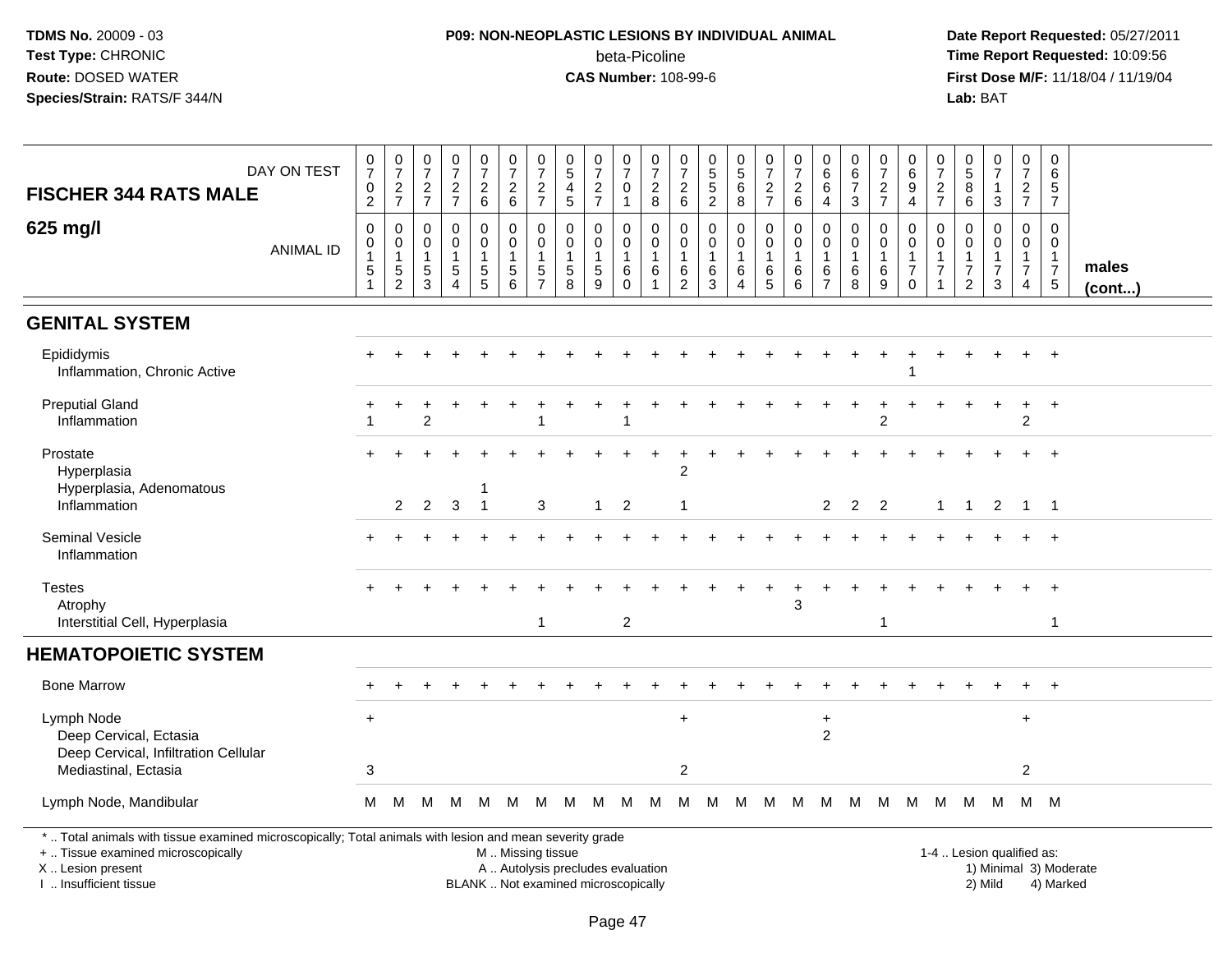## **P09: NON-NEOPLASTIC LESIONS BY INDIVIDUAL ANIMAL**beta-Picoline<br>CAS Number: 108-99-6

| DAY ON TEST<br><b>FISCHER 344 RATS MALE</b>                                                                                                                                                   | $\frac{0}{7}$<br>$\pmb{0}$<br>$\overline{2}$                         | $\frac{0}{7}$<br>$\overline{2}$<br>$\overline{7}$                | $\frac{0}{7}$<br>$\frac{2}{7}$                  | $\frac{0}{7}$<br>$\frac{2}{7}$               | $\begin{array}{c} 0 \\ 7 \end{array}$<br>$\sqrt{2}$<br>$6\phantom{1}$               | $\begin{array}{c} 0 \\ 7 \end{array}$<br>$\sqrt{2}$<br>$\,6\,$                                | $\begin{array}{c} 0 \\ 7 \end{array}$<br>$\overline{c}$<br>$\overline{7}$ | $\begin{array}{c} 0 \\ 5 \end{array}$<br>$\begin{array}{c} 4 \\ 5 \end{array}$ | $\begin{array}{c} 0 \\ 7 \end{array}$<br>$\frac{2}{7}$ | $\frac{0}{7}$<br>$\pmb{0}$<br>$\mathbf{1}$                  | $\frac{0}{7}$<br>$\boldsymbol{2}$<br>8                      | $\frac{0}{7}$<br>$\begin{array}{c} 2 \\ 6 \end{array}$ | $\begin{array}{c} 0 \\ 5 \end{array}$<br>$\frac{5}{2}$  | $\begin{array}{c} 0 \\ 5 \end{array}$<br>$\,6\,$<br>8                   | $\frac{0}{7}$<br>$\sqrt{2}$<br>$\overline{7}$ | $\frac{0}{7}$<br>$\overline{\mathbf{c}}$<br>6 | $_{6}^{\rm 0}$<br>$\,6\,$<br>$\overline{4}$            | $\begin{array}{c} 0 \\ 6 \end{array}$<br>$\overline{7}$<br>$\sqrt{3}$ | $\frac{0}{7}$<br>$\frac{2}{7}$                   | $\begin{array}{c} 0 \\ 6 \end{array}$<br>9<br>$\overline{4}$             | 0<br>$\overline{7}$<br>$\overline{c}$<br>$\overline{7}$ | $\begin{array}{c} 0 \\ 5 \end{array}$<br>8<br>$\,6\,$    | $\frac{0}{7}$<br>$\mathbf{1}$<br>$\mathbf{3}$          | $\begin{array}{c} 0 \\ 7 \end{array}$<br>$\overline{2}$<br>$\overline{7}$ | 0<br>6<br>5<br>$\overline{7}$                                       |                       |
|-----------------------------------------------------------------------------------------------------------------------------------------------------------------------------------------------|----------------------------------------------------------------------|------------------------------------------------------------------|-------------------------------------------------|----------------------------------------------|-------------------------------------------------------------------------------------|-----------------------------------------------------------------------------------------------|---------------------------------------------------------------------------|--------------------------------------------------------------------------------|--------------------------------------------------------|-------------------------------------------------------------|-------------------------------------------------------------|--------------------------------------------------------|---------------------------------------------------------|-------------------------------------------------------------------------|-----------------------------------------------|-----------------------------------------------|--------------------------------------------------------|-----------------------------------------------------------------------|--------------------------------------------------|--------------------------------------------------------------------------|---------------------------------------------------------|----------------------------------------------------------|--------------------------------------------------------|---------------------------------------------------------------------------|---------------------------------------------------------------------|-----------------------|
| 625 mg/l<br><b>ANIMAL ID</b>                                                                                                                                                                  | $\boldsymbol{0}$<br>$\mathbf 0$<br>$\overline{1}$<br>$\sqrt{5}$<br>1 | 0<br>$\mathbf 0$<br>$\mathbf{1}$<br>$\sqrt{5}$<br>$\overline{c}$ | $\mathbf 0$<br>$\Omega$<br>1<br>$\sqrt{5}$<br>3 | 0<br>$\mathbf 0$<br>1<br>5<br>$\overline{4}$ | $\mathsf 0$<br>$\mathbf{0}$<br>$\mathbf 1$<br>$\begin{array}{c} 5 \\ 5 \end{array}$ | 0<br>$\Omega$<br>-1<br>$\sqrt{5}$<br>6                                                        | $\mathbf 0$<br>$\mathbf 0$<br>-1<br>$\sqrt{5}$<br>$\overline{7}$          | $\mathbf 0$<br>$\mathbf 0$<br>$\mathbf{1}$<br>$\sqrt{5}$<br>8                  | 0<br>$\Omega$<br>1<br>5<br>9                           | $\mathbf 0$<br>$\mathbf 0$<br>$\mathbf{1}$<br>6<br>$\Omega$ | 0<br>$\mathbf 0$<br>$\mathbf{1}$<br>$\,6\,$<br>$\mathbf{1}$ | 0<br>$\Omega$<br>-1<br>6<br>$\sqrt{2}$                 | $\pmb{0}$<br>$\mathbf 0$<br>$\mathbf 1$<br>$\,6\,$<br>3 | $\mathbf 0$<br>$\mathbf 0$<br>$\mathbf{1}$<br>$\,6\,$<br>$\overline{4}$ | 0<br>$\mathbf 0$<br>$\mathbf{1}$<br>6<br>5    | 0<br>$\mathbf 0$<br>1<br>6<br>6               | $\mathbf 0$<br>0<br>$\mathbf 1$<br>6<br>$\overline{7}$ | $\mathbf 0$<br>$\Omega$<br>$\mathbf{1}$<br>$\,6\,$<br>8               | 0<br>$\mathbf 0$<br>$\mathbf{1}$<br>$\,6\,$<br>9 | $\mathbf 0$<br>$\mathbf 0$<br>$\mathbf{1}$<br>$\overline{7}$<br>$\Omega$ | 0<br>$\Omega$<br>1<br>$\overline{7}$                    | 0<br>$\Omega$<br>1<br>$\boldsymbol{7}$<br>$\overline{2}$ | $\mathbf 0$<br>$\mathbf 0$<br>1<br>$\overline{7}$<br>3 | 0<br>$\mathbf 0$<br>$\mathbf{1}$<br>$\overline{7}$<br>4                   | 0<br>$\mathbf 0$<br>$\overline{1}$<br>$\overline{7}$<br>$\,$ 5 $\,$ | males<br>$($ cont $)$ |
| Lymph Node, Mesenteric                                                                                                                                                                        |                                                                      |                                                                  |                                                 |                                              |                                                                                     |                                                                                               |                                                                           |                                                                                |                                                        |                                                             |                                                             |                                                        |                                                         |                                                                         |                                               |                                               |                                                        |                                                                       |                                                  |                                                                          |                                                         |                                                          |                                                        |                                                                           | $+$                                                                 |                       |
| Spleen<br>Necrosis<br>Capsule, Hyperplasia                                                                                                                                                    |                                                                      |                                                                  |                                                 |                                              |                                                                                     |                                                                                               |                                                                           |                                                                                |                                                        |                                                             |                                                             |                                                        |                                                         |                                                                         |                                               |                                               |                                                        |                                                                       |                                                  | 1                                                                        |                                                         |                                                          |                                                        |                                                                           |                                                                     |                       |
| Thymus                                                                                                                                                                                        |                                                                      |                                                                  |                                                 |                                              |                                                                                     |                                                                                               |                                                                           |                                                                                |                                                        |                                                             |                                                             |                                                        |                                                         |                                                                         |                                               |                                               |                                                        |                                                                       |                                                  |                                                                          |                                                         |                                                          |                                                        |                                                                           | $+$                                                                 |                       |
| <b>INTEGUMENTARY SYSTEM</b>                                                                                                                                                                   |                                                                      |                                                                  |                                                 |                                              |                                                                                     |                                                                                               |                                                                           |                                                                                |                                                        |                                                             |                                                             |                                                        |                                                         |                                                                         |                                               |                                               |                                                        |                                                                       |                                                  |                                                                          |                                                         |                                                          |                                                        |                                                                           |                                                                     |                       |
| <b>Mammary Gland</b><br>Galactocele<br>Hyperplasia                                                                                                                                            | 1                                                                    |                                                                  |                                                 |                                              |                                                                                     |                                                                                               |                                                                           |                                                                                |                                                        |                                                             |                                                             |                                                        |                                                         |                                                                         | $\overline{c}$<br>$\overline{c}$              |                                               | $\overline{c}$                                         | $\overline{c}$                                                        |                                                  |                                                                          |                                                         |                                                          | $\overline{c}$                                         |                                                                           | $\overline{+}$<br>-1                                                |                       |
| Skin<br>Subcutaneous Tissue, Inflammation, Chronic<br>Active                                                                                                                                  |                                                                      |                                                                  |                                                 |                                              |                                                                                     |                                                                                               |                                                                           |                                                                                |                                                        |                                                             |                                                             |                                                        |                                                         |                                                                         |                                               |                                               |                                                        |                                                                       |                                                  |                                                                          |                                                         |                                                          |                                                        |                                                                           | $\ddot{}$                                                           |                       |
| <b>MUSCULOSKELETAL SYSTEM</b>                                                                                                                                                                 |                                                                      |                                                                  |                                                 |                                              |                                                                                     |                                                                                               |                                                                           |                                                                                |                                                        |                                                             |                                                             |                                                        |                                                         |                                                                         |                                               |                                               |                                                        |                                                                       |                                                  |                                                                          |                                                         |                                                          |                                                        |                                                                           |                                                                     |                       |
| Bone<br>Hyperostosis                                                                                                                                                                          |                                                                      |                                                                  |                                                 |                                              |                                                                                     |                                                                                               |                                                                           |                                                                                |                                                        |                                                             |                                                             |                                                        |                                                         |                                                                         |                                               |                                               |                                                        |                                                                       |                                                  |                                                                          |                                                         |                                                          |                                                        |                                                                           | $\div$<br>-1                                                        |                       |
| <b>Skeletal Muscle</b>                                                                                                                                                                        |                                                                      |                                                                  |                                                 |                                              |                                                                                     |                                                                                               |                                                                           |                                                                                |                                                        |                                                             |                                                             |                                                        |                                                         |                                                                         |                                               |                                               |                                                        |                                                                       |                                                  | +                                                                        |                                                         |                                                          |                                                        |                                                                           |                                                                     |                       |
| <b>NERVOUS SYSTEM</b>                                                                                                                                                                         |                                                                      |                                                                  |                                                 |                                              |                                                                                     |                                                                                               |                                                                           |                                                                                |                                                        |                                                             |                                                             |                                                        |                                                         |                                                                         |                                               |                                               |                                                        |                                                                       |                                                  |                                                                          |                                                         |                                                          |                                                        |                                                                           |                                                                     |                       |
| Brain<br>Compression<br>Hemorrhage                                                                                                                                                            | $\sqrt{3}$                                                           |                                                                  |                                                 |                                              |                                                                                     |                                                                                               |                                                                           |                                                                                |                                                        |                                                             |                                                             |                                                        |                                                         | $\overline{\mathbf{c}}$                                                 |                                               |                                               | $\mathbf{3}$                                           | $\sqrt{3}$                                                            |                                                  |                                                                          |                                                         |                                                          | $\overline{c}$                                         | +                                                                         | $+$                                                                 |                       |
| *  Total animals with tissue examined microscopically; Total animals with lesion and mean severity grade<br>+  Tissue examined microscopically<br>X  Lesion present<br>I. Insufficient tissue |                                                                      |                                                                  |                                                 |                                              |                                                                                     | M  Missing tissue<br>A  Autolysis precludes evaluation<br>BLANK  Not examined microscopically |                                                                           |                                                                                |                                                        |                                                             |                                                             |                                                        |                                                         |                                                                         |                                               |                                               |                                                        |                                                                       |                                                  |                                                                          |                                                         |                                                          | 1-4  Lesion qualified as:<br>2) Mild                   |                                                                           | 1) Minimal 3) Moderate<br>4) Marked                                 |                       |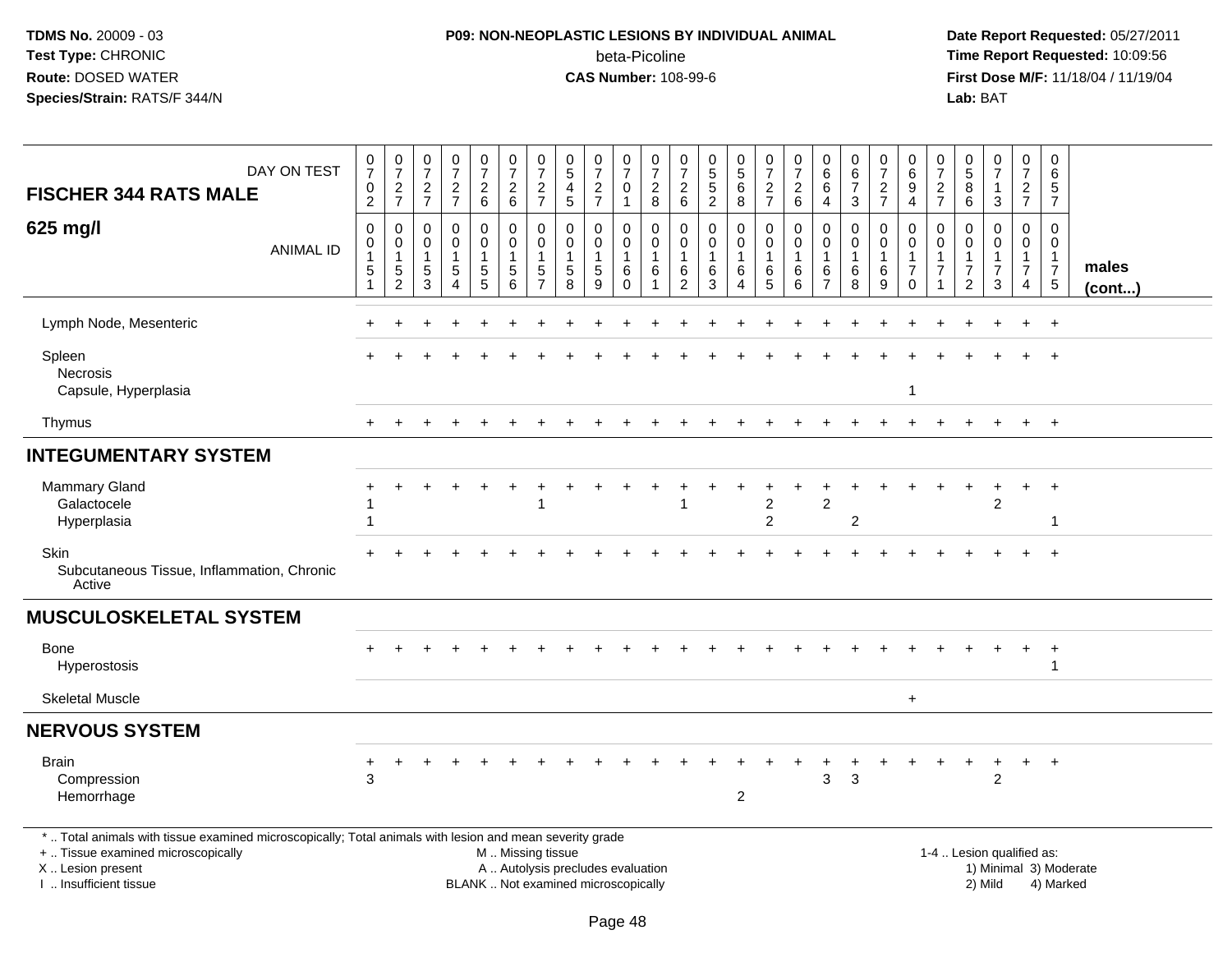## **P09: NON-NEOPLASTIC LESIONS BY INDIVIDUAL ANIMAL**beta-Picoline<br>CAS Number: 108-99-6

| DAY ON TEST<br><b>FISCHER 344 RATS MALE</b>                                                                                                                                                                    | $\begin{array}{c} 0 \\ 7 \\ 0 \end{array}$<br>$\overline{2}$                 | $\frac{0}{7}$<br>$\frac{2}{7}$          | $\begin{smallmatrix}0\\7\end{smallmatrix}$<br>$\frac{2}{7}$        | $\frac{0}{7}$<br>$\frac{2}{7}$                                             | $\begin{array}{c} 0 \\ 7 \end{array}$<br>$\frac{2}{6}$        | $\frac{0}{7}$<br>$\boldsymbol{2}$<br>$\,6\,$                                                  | $\pmb{0}$<br>$\overline{7}$<br>$\boldsymbol{2}$<br>$\overline{7}$ | $\pmb{0}$<br>$\sqrt{5}$<br>$\overline{4}$<br>$\overline{5}$ | $\frac{0}{7}$<br>$\overline{c}$<br>$\overline{7}$       | $\frac{0}{7}$<br>$\mathbf 0$<br>$\mathbf{1}$     | $\frac{0}{7}$<br>$\overline{c}$<br>8               | $\begin{smallmatrix}0\\7\end{smallmatrix}$<br>$^2\phantom{1}6$ | $\begin{array}{c} 0 \\ 5 \\ 5 \end{array}$<br>$\overline{2}$ | $\begin{array}{c} 0 \\ 5 \\ 6 \end{array}$<br>$\bf 8$           | $\frac{0}{7}$<br>$\frac{2}{7}$                                       | $\frac{0}{7}$<br>$\overline{c}$<br>$\,6\,$ | $\begin{matrix}0\6\6\end{matrix}$<br>$\overline{4}$   | $\begin{array}{c} 0 \\ 6 \\ 7 \end{array}$<br>3                | $\begin{array}{c} 0 \\ 7 \end{array}$<br>$\frac{2}{7}$ | $\pmb{0}$<br>$\,6$<br>$\boldsymbol{9}$<br>$\overline{4}$                | $\begin{array}{c} 0 \\ 7 \end{array}$<br>$\boldsymbol{2}$<br>$\overline{7}$ | $\begin{array}{c} 0 \\ 5 \end{array}$<br>8<br>$\,6\,$                         | $\pmb{0}$<br>$\overline{7}$<br>$\mathbf{1}$<br>$\mathbf{3}$ | $\begin{array}{c} 0 \\ 7 \end{array}$<br>$\boldsymbol{2}$<br>$\overline{7}$ | 0<br>6<br>5<br>$\overline{7}$                       |                                     |
|----------------------------------------------------------------------------------------------------------------------------------------------------------------------------------------------------------------|------------------------------------------------------------------------------|-----------------------------------------|--------------------------------------------------------------------|----------------------------------------------------------------------------|---------------------------------------------------------------|-----------------------------------------------------------------------------------------------|-------------------------------------------------------------------|-------------------------------------------------------------|---------------------------------------------------------|--------------------------------------------------|----------------------------------------------------|----------------------------------------------------------------|--------------------------------------------------------------|-----------------------------------------------------------------|----------------------------------------------------------------------|--------------------------------------------|-------------------------------------------------------|----------------------------------------------------------------|--------------------------------------------------------|-------------------------------------------------------------------------|-----------------------------------------------------------------------------|-------------------------------------------------------------------------------|-------------------------------------------------------------|-----------------------------------------------------------------------------|-----------------------------------------------------|-------------------------------------|
| 625 mg/l<br><b>ANIMAL ID</b>                                                                                                                                                                                   | $\mathbf 0$<br>$\pmb{0}$<br>$\overline{1}$<br>$\overline{5}$<br>$\mathbf{1}$ | 0<br>0<br>$\mathbf{1}$<br>$\frac{5}{2}$ | $\mathbf 0$<br>0<br>$\overline{1}$<br>$\sqrt{5}$<br>$\overline{3}$ | $\mathbf 0$<br>$\mathbf 0$<br>$\mathbf{1}$<br>$\sqrt{5}$<br>$\overline{A}$ | $\mathbf 0$<br>$\mathbf 0$<br>$\overline{1}$<br>$\frac{5}{5}$ | $\Omega$<br>$\mathbf 0$<br>$\overline{1}$<br>5<br>6                                           | $\Omega$<br>$\mathbf 0$<br>$\overline{1}$<br>5<br>$\overline{7}$  | $\Omega$<br>$\mathbf 0$<br>$\mathbf{1}$<br>$\sqrt{5}$<br>8  | 0<br>$\mathbf 0$<br>$\mathbf{1}$<br>5<br>$\overline{9}$ | $\Omega$<br>0<br>$\overline{1}$<br>6<br>$\Omega$ | 0<br>$\mathsf{O}\xspace$<br>$\mathbf{1}$<br>6<br>1 | 0<br>$\mathbf 0$<br>$\mathbf{1}$<br>$\frac{6}{2}$              | 0<br>$\mathbf 0$<br>$\mathbf{1}$<br>$\,6$<br>$\overline{3}$  | 0<br>$\mathbf 0$<br>$\overline{1}$<br>$\,6\,$<br>$\overline{4}$ | $\Omega$<br>$\mathbf 0$<br>$\overline{1}$<br>$\,6$<br>$\overline{5}$ | $\Omega$<br>$\mathbf 0$<br>1<br>6<br>6     | 0<br>$\pmb{0}$<br>$\mathbf{1}$<br>6<br>$\overline{7}$ | $\Omega$<br>$\mathbf 0$<br>$\mathbf{1}$<br>6<br>$\overline{8}$ | $\mathbf 0$<br>$\mathbf 0$<br>$\mathbf{1}$<br>$^6_9$   | $\Omega$<br>$\mathbf 0$<br>$\overline{1}$<br>$\overline{7}$<br>$\Omega$ | $\Omega$<br>$\mathbf 0$<br>$\overline{1}$<br>$\overline{7}$                 | $\Omega$<br>$\mathbf 0$<br>$\overline{1}$<br>$\overline{7}$<br>$\overline{2}$ | 0<br>$\mathbf{0}$<br>$\mathbf{1}$<br>$\overline{7}$<br>3    | $\Omega$<br>$\mathbf 0$<br>$\mathbf{1}$<br>$\overline{7}$<br>4              | $\Omega$<br>$\mathbf 0$<br>1<br>$\overline{7}$<br>5 | males<br>(cont)                     |
| <b>RESPIRATORY SYSTEM</b>                                                                                                                                                                                      |                                                                              |                                         |                                                                    |                                                                            |                                                               |                                                                                               |                                                                   |                                                             |                                                         |                                                  |                                                    |                                                                |                                                              |                                                                 |                                                                      |                                            |                                                       |                                                                |                                                        |                                                                         |                                                                             |                                                                               |                                                             |                                                                             |                                                     |                                     |
| Lung<br>Foreign Body<br>Inflammation, Granulomatous<br>Alveolar Epithelium, Hyperplasia<br>Perivascular, Hemorrhage                                                                                            |                                                                              |                                         |                                                                    |                                                                            |                                                               | $\overline{2}$                                                                                |                                                                   |                                                             |                                                         |                                                  |                                                    |                                                                |                                                              |                                                                 |                                                                      |                                            | $\mathbf{1}$                                          |                                                                |                                                        |                                                                         |                                                                             |                                                                               | 3                                                           |                                                                             |                                                     |                                     |
| Nose<br>Edema<br>Foreign Body<br>Inflammation<br>Glands, Cyst                                                                                                                                                  | 3                                                                            | 3                                       | $\mathbf{1}$                                                       | 3                                                                          | $\overline{c}$<br>1                                           |                                                                                               | 2                                                                 | $\mathbf 1$                                                 | $\overline{2}$                                          | $\overline{\phantom{0}}$                         |                                                    | $\overline{1}$                                                 | $\mathbf{3}$                                                 | $\overline{c}$<br>$\overline{2}$                                |                                                                      | 1                                          | -1<br>$\mathbf{1}$                                    |                                                                | 3                                                      |                                                                         |                                                                             |                                                                               |                                                             |                                                                             |                                                     |                                     |
| Olfactory Epithelium, Atrophy<br>Olfactory Epithelium, Erosion<br>Olfactory Epithelium, Metaplasia<br>Olfactory Epithelium, Necrosis<br>Respiratory Epithelium, Erosion<br>Respiratory Epithelium, Hyperplasia | -1<br>3                                                                      | 3                                       |                                                                    | 3                                                                          |                                                               |                                                                                               | $\mathbf{1}$                                                      |                                                             | 3                                                       | $\overline{1}$                                   |                                                    | $\sqrt{2}$                                                     | $\overline{2}$                                               | 2                                                               |                                                                      |                                            | $\overline{c}$                                        |                                                                |                                                        |                                                                         |                                                                             |                                                                               |                                                             | -1                                                                          |                                                     |                                     |
| Trachea<br>Inflammation                                                                                                                                                                                        |                                                                              |                                         | 1                                                                  |                                                                            |                                                               |                                                                                               |                                                                   |                                                             |                                                         |                                                  |                                                    |                                                                |                                                              |                                                                 |                                                                      |                                            |                                                       |                                                                |                                                        |                                                                         |                                                                             |                                                                               |                                                             |                                                                             |                                                     |                                     |
| <b>SPECIAL SENSES SYSTEM</b>                                                                                                                                                                                   |                                                                              |                                         |                                                                    |                                                                            |                                                               |                                                                                               |                                                                   |                                                             |                                                         |                                                  |                                                    |                                                                |                                                              |                                                                 |                                                                      |                                            |                                                       |                                                                |                                                        |                                                                         |                                                                             |                                                                               |                                                             |                                                                             |                                                     |                                     |
| Eye<br>Cataract<br>Cornea, Inflammation, Chronic Active<br>Retina, Degeneration<br>Sclera, Inflammation, Chronic Active                                                                                        |                                                                              |                                         |                                                                    | -1                                                                         |                                                               |                                                                                               |                                                                   |                                                             |                                                         | $\overline{c}$                                   |                                                    |                                                                |                                                              |                                                                 |                                                                      |                                            |                                                       |                                                                |                                                        |                                                                         |                                                                             |                                                                               |                                                             |                                                                             | $\ddot{}$                                           |                                     |
| *  Total animals with tissue examined microscopically; Total animals with lesion and mean severity grade<br>+  Tissue examined microscopically<br>X  Lesion present<br>I. Insufficient tissue                  |                                                                              |                                         |                                                                    |                                                                            |                                                               | M  Missing tissue<br>A  Autolysis precludes evaluation<br>BLANK  Not examined microscopically |                                                                   |                                                             |                                                         |                                                  |                                                    |                                                                |                                                              |                                                                 |                                                                      |                                            |                                                       |                                                                |                                                        |                                                                         |                                                                             | 1-4  Lesion qualified as:                                                     | 2) Mild                                                     |                                                                             |                                                     | 1) Minimal 3) Moderate<br>4) Marked |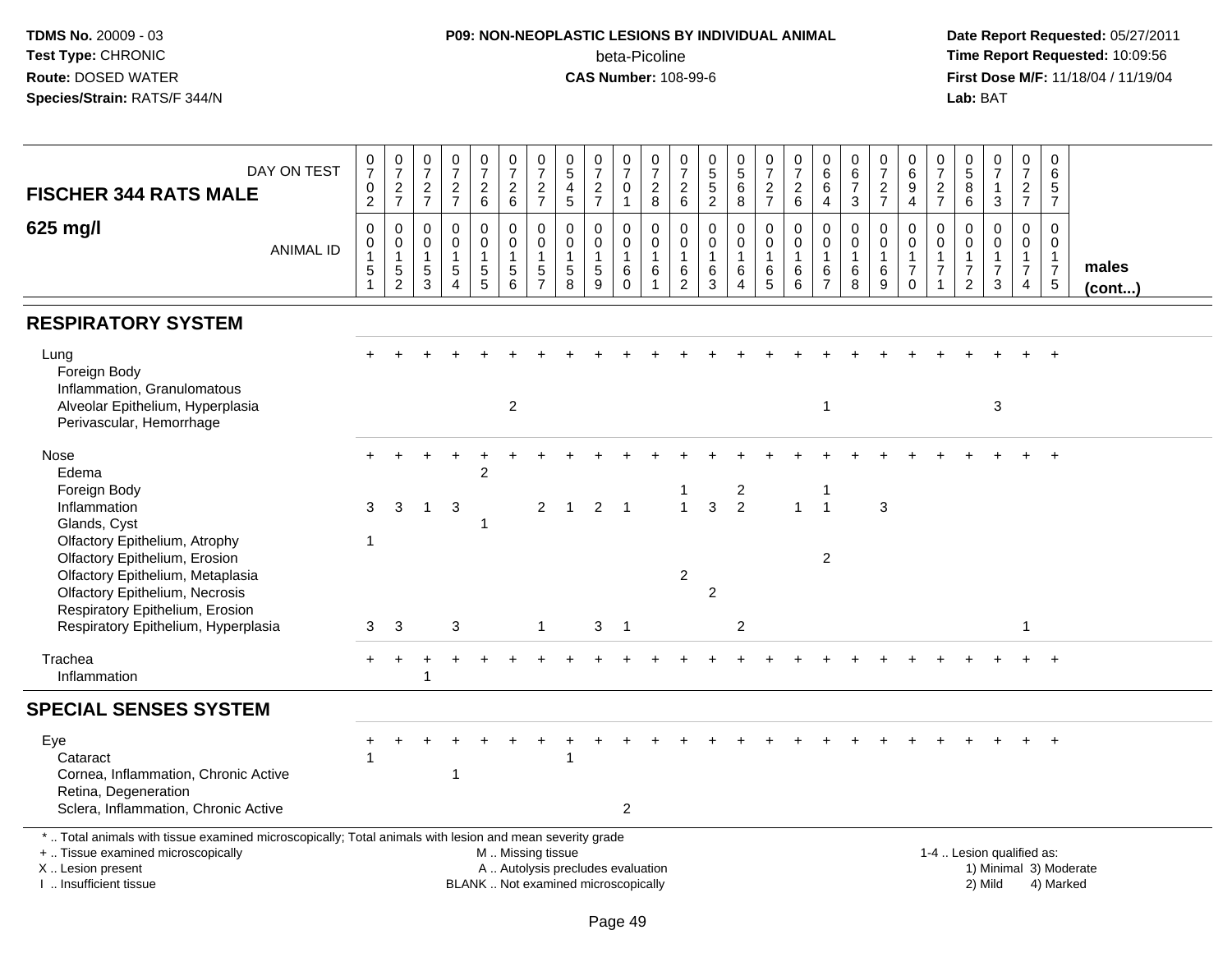### **P09: NON-NEOPLASTIC LESIONS BY INDIVIDUAL ANIMAL** beta-Picoline**beta-Picoline**<br> **CAS Number:** 108-99-6<br> **CAS Number:** 108-99-6<br> **CAS Number:** 108-99-6

 **Date Report Requested:** 05/27/2011 **First Dose M/F:** 11/18/04 / 11/19/04 Lab: BAT **Lab:** BAT

| DAY ON TEST<br><b>FISCHER 344 RATS MALE</b><br>625 mg/l<br>ANIMAL ID        | $\begin{array}{c} 0 \\ 7 \end{array}$<br>$\pmb{0}$<br>$\overline{2}$<br>$\mathbf 0$<br>$\mathbf 0$<br>$\sqrt{5}$ | $\frac{0}{7}$<br>$\frac{2}{7}$<br>$_{\rm 0}^{\rm 0}$<br>$\mathbf{1}$<br>$\sqrt{5}$<br>2 | $\overline{7}$<br>$\overline{c}$<br>$\overline{ }$<br>0<br>$\mathbf 0$<br>5<br>3 | 0<br>$\overline{z}$<br>$\overline{a}$<br>$\overline{ }$<br>0<br>$\mathbf 0$<br>5<br>4 | $\frac{0}{7}$<br>$\frac{2}{6}$<br>$_{\rm 0}^{\rm 0}$<br>$\overline{A}$<br>$\sqrt{5}$<br>5 | 0<br>$\overline{ }$<br>$\overline{\mathbf{c}}$<br>$\,6\,$<br>$_{0}^{0}$<br>$\sqrt{5}$<br>6 | $\frac{0}{7}$<br>$\frac{2}{7}$<br>$\begin{smallmatrix} 0\\0 \end{smallmatrix}$<br>$\sqrt{5}$<br>$\overline{\phantom{0}}$ | 0<br>$\frac{5}{4}$<br>5<br>$\begin{smallmatrix} 0\\0 \end{smallmatrix}$<br>$\mathbf{1}$<br>$\,$ 5 $\,$<br>8 | $\frac{0}{7}$<br>$\mathbf 2$<br>$\overline{ }$<br>0<br>$\mathsf 0$<br>5<br>9 | $\frac{0}{7}$<br>$\mathsf 0$<br>$\begin{smallmatrix}0\0\end{smallmatrix}$<br>1<br>$\,6\,$ | $\frac{0}{7}$<br>$\sqrt{2}$<br>8<br>$_{\rm 0}^{\rm 0}$<br>$\mathbf{1}$<br>$\,6$<br>$\overline{A}$ | $\overline{z}$<br>$\boldsymbol{2}$<br>6<br>0<br>$\mathbf 0$<br>6<br>2 | $\begin{array}{c} 0 \\ 5 \\ 5 \end{array}$<br>$\overline{2}$<br>$_{\rm 0}^{\rm 0}$<br>$\,6\,$<br>3 | $\begin{array}{c} 0 \\ 5 \\ 6 \end{array}$<br>8<br>$_0^0$<br>$\mathbf{1}$<br>6<br>4 | 0<br>$\overline{7}$<br>$\overline{c}$<br>$\overline{7}$<br>0<br>$\pmb{0}$<br>$\,6\,$<br>5 | $\frac{0}{7}$<br>$\frac{2}{6}$<br>$_0^0$<br>6<br>6 | $\begin{matrix} 0 \\ 6 \end{matrix}$<br>$\overline{6}$<br>$\overline{4}$<br>$\pmb{0}$<br>6<br>$\overline{z}$ | $\begin{array}{c} 0 \\ 6 \\ 7 \end{array}$<br>$\mathbf{3}$<br>$\begin{smallmatrix} 0\\0 \end{smallmatrix}$<br>$\,6\,$<br>8 | $\frac{0}{7}$<br>$\frac{2}{7}$<br>$\begin{smallmatrix} 0\\0 \end{smallmatrix}$<br>$\,6\,$<br>9 | $\begin{array}{c} 0 \\ 6 \end{array}$<br>$\overline{9}$<br>$\overline{4}$<br>$_{\rm 0}^{\rm 0}$<br>$\mathbf{1}$<br>$\overline{7}$<br>$\Omega$ | 0<br>$\overline{7}$<br>$\boldsymbol{2}$<br>$\overline{ }$<br>0<br>$\mathbf 0$<br>$\overline{ }$ | 5<br>8<br>6<br>$\mathbf 0$<br>$\overline{7}$<br>$\overline{2}$ | 0<br>3<br>0<br>0<br>$\overline{ }$<br>3 | 0<br>$\overline{\phantom{a}}$<br>$\overline{c}$<br>$\overline{ }$<br>0<br>$\mathbf 0$<br>$\overline{ }$<br>$\overline{4}$ | 0<br>6<br>5<br>$\overline{7}$<br>0<br>$\mathbf 0$<br>$\overline{7}$<br>$\sqrt{5}$ | males<br>(cont) |
|-----------------------------------------------------------------------------|------------------------------------------------------------------------------------------------------------------|-----------------------------------------------------------------------------------------|----------------------------------------------------------------------------------|---------------------------------------------------------------------------------------|-------------------------------------------------------------------------------------------|--------------------------------------------------------------------------------------------|--------------------------------------------------------------------------------------------------------------------------|-------------------------------------------------------------------------------------------------------------|------------------------------------------------------------------------------|-------------------------------------------------------------------------------------------|---------------------------------------------------------------------------------------------------|-----------------------------------------------------------------------|----------------------------------------------------------------------------------------------------|-------------------------------------------------------------------------------------|-------------------------------------------------------------------------------------------|----------------------------------------------------|--------------------------------------------------------------------------------------------------------------|----------------------------------------------------------------------------------------------------------------------------|------------------------------------------------------------------------------------------------|-----------------------------------------------------------------------------------------------------------------------------------------------|-------------------------------------------------------------------------------------------------|----------------------------------------------------------------|-----------------------------------------|---------------------------------------------------------------------------------------------------------------------------|-----------------------------------------------------------------------------------|-----------------|
| Harderian Gland                                                             |                                                                                                                  |                                                                                         |                                                                                  |                                                                                       |                                                                                           |                                                                                            |                                                                                                                          |                                                                                                             |                                                                              |                                                                                           |                                                                                                   |                                                                       |                                                                                                    |                                                                                     |                                                                                           |                                                    |                                                                                                              |                                                                                                                            |                                                                                                |                                                                                                                                               |                                                                                                 |                                                                |                                         | $+$                                                                                                                       | $+$                                                                               |                 |
| Zymbal's Gland                                                              |                                                                                                                  |                                                                                         |                                                                                  |                                                                                       |                                                                                           |                                                                                            |                                                                                                                          |                                                                                                             |                                                                              |                                                                                           |                                                                                                   |                                                                       |                                                                                                    |                                                                                     |                                                                                           |                                                    |                                                                                                              |                                                                                                                            |                                                                                                |                                                                                                                                               |                                                                                                 |                                                                |                                         |                                                                                                                           |                                                                                   |                 |
| <b>URINARY SYSTEM</b>                                                       |                                                                                                                  |                                                                                         |                                                                                  |                                                                                       |                                                                                           |                                                                                            |                                                                                                                          |                                                                                                             |                                                                              |                                                                                           |                                                                                                   |                                                                       |                                                                                                    |                                                                                     |                                                                                           |                                                    |                                                                                                              |                                                                                                                            |                                                                                                |                                                                                                                                               |                                                                                                 |                                                                |                                         |                                                                                                                           |                                                                                   |                 |
| Kidney<br>Accumulation, Hyaline Droplet                                     |                                                                                                                  |                                                                                         |                                                                                  |                                                                                       |                                                                                           |                                                                                            |                                                                                                                          |                                                                                                             |                                                                              |                                                                                           |                                                                                                   |                                                                       |                                                                                                    |                                                                                     |                                                                                           |                                                    |                                                                                                              |                                                                                                                            |                                                                                                | 4                                                                                                                                             |                                                                                                 |                                                                |                                         | $+$                                                                                                                       | $+$                                                                               |                 |
| Infarct, Acute<br>Nephropathy<br>Renal Tubule, Hyperplasia                  | 4                                                                                                                |                                                                                         |                                                                                  |                                                                                       |                                                                                           |                                                                                            |                                                                                                                          |                                                                                                             | 2                                                                            |                                                                                           |                                                                                                   |                                                                       |                                                                                                    |                                                                                     |                                                                                           |                                                    |                                                                                                              |                                                                                                                            |                                                                                                |                                                                                                                                               |                                                                                                 |                                                                | 2                                       | 4                                                                                                                         | - 1                                                                               |                 |
| <b>Urinary Bladder</b><br>Infiltration Cellular, Mixed Cell, Chronic Active |                                                                                                                  |                                                                                         |                                                                                  |                                                                                       |                                                                                           |                                                                                            |                                                                                                                          |                                                                                                             |                                                                              |                                                                                           |                                                                                                   |                                                                       |                                                                                                    |                                                                                     |                                                                                           |                                                    |                                                                                                              |                                                                                                                            |                                                                                                |                                                                                                                                               |                                                                                                 |                                                                |                                         | $\pm$                                                                                                                     | $+$                                                                               |                 |

\* .. Total animals with tissue examined microscopically; Total animals with lesion and mean severity grade

+ .. Tissue examined microscopically

X .. Lesion present

I .. Insufficient tissue

 M .. Missing tissueA .. Autolysis precludes evaluation

BLANK .. Not examined microscopically 2) Mild 4) Marked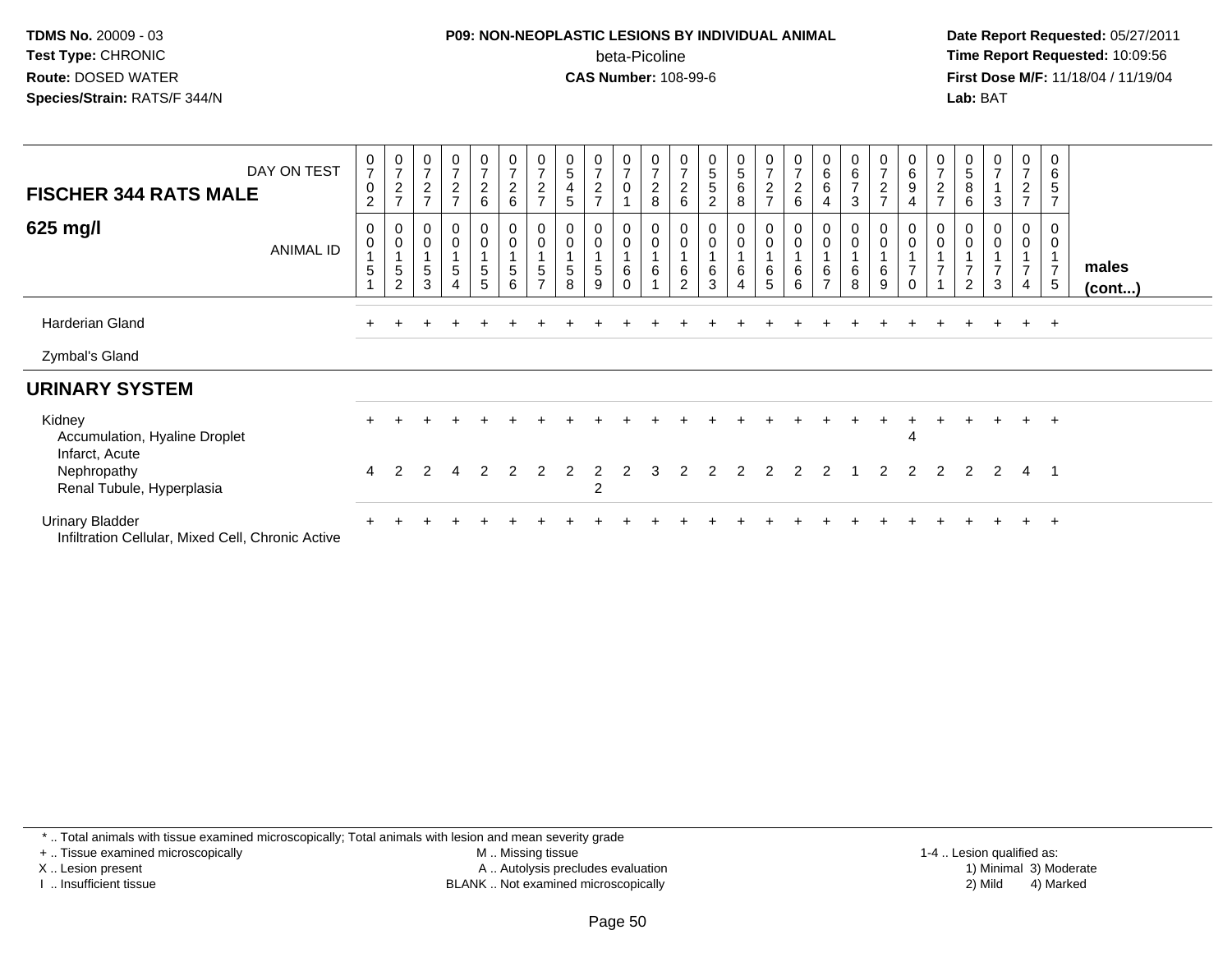### **P09: NON-NEOPLASTIC LESIONS BY INDIVIDUAL ANIMAL** beta-Picoline**beta-Picoline**<br> **CAS Number:** 108-99-6<br> **CAS Number:** 108-99-6<br> **CAS Number:** 108-99-6

 **Date Report Requested:** 05/27/2011 **First Dose M/F:** 11/18/04 / 11/19/04 Lab: BAT **Lab:** BAT

| DAY ON TEST<br><b>FISCHER 344 RATS MALE</b>                                                                                                                                                                                                  | $\frac{0}{7}$<br>$\boldsymbol{2}$<br>$6\phantom{a}$                           | $\frac{0}{7}$<br>$\frac{2}{7}$                                                      | $\frac{0}{7}$<br>$rac{2}{7}$                                      | $_6^0$<br>$\mathbf{1}$<br>8                              | $\begin{array}{c} 0 \\ 6 \end{array}$<br>$\overline{3}$<br>$\overline{1}$ | $_4^{\rm 0}$<br>$\frac{9}{9}$                                     | $_{6}^{\rm 0}$<br>$\overline{9}$<br>$\mathbf 1$             | $\begin{array}{c} 0 \\ 6 \\ 8 \end{array}$<br>$\mathbf{1}$                              | $\frac{0}{7}$<br>$\frac{2}{7}$                                                | $\begin{array}{c} 0 \\ 6 \end{array}$<br>$\mathbf 0$<br>$\overline{7}$ | $\frac{0}{7}$<br>$\begin{array}{c} 2 \\ 6 \end{array}$        | $\frac{0}{7}$<br>$\sqrt{2}$<br>$\mathbf 0$                                 | $\frac{0}{7}$<br>$\frac{2}{3}$           | $\frac{0}{7}$<br>$\mathbf{1}$<br>$\mathfrak{Z}$                                           | $\frac{0}{7}$<br>$\overline{c}$<br>$\overline{7}$            | $\frac{0}{7}$<br>$\frac{2}{6}$                     | $\begin{array}{c} 0 \\ 7 \end{array}$<br>$\frac{2}{8}$                                             | $062$<br>4                                                                     | $\frac{0}{7}$<br>$\frac{2}{7}$                                        | $\begin{array}{c} 0 \\ 5 \end{array}$<br>$\overline{5}$<br>$\mathbf{1}$               | $\frac{0}{7}$<br>$\frac{2}{7}$                                               | 0628                                                     | $\frac{0}{5}$<br>$\frac{4}{3}$                                                        | $\begin{array}{c} 0 \\ 6 \end{array}$<br>$\overline{9}$<br>$\overline{6}$ | 0<br>6<br>4<br>9                                       |    |                                                                                |
|----------------------------------------------------------------------------------------------------------------------------------------------------------------------------------------------------------------------------------------------|-------------------------------------------------------------------------------|-------------------------------------------------------------------------------------|-------------------------------------------------------------------|----------------------------------------------------------|---------------------------------------------------------------------------|-------------------------------------------------------------------|-------------------------------------------------------------|-----------------------------------------------------------------------------------------|-------------------------------------------------------------------------------|------------------------------------------------------------------------|---------------------------------------------------------------|----------------------------------------------------------------------------|------------------------------------------|-------------------------------------------------------------------------------------------|--------------------------------------------------------------|----------------------------------------------------|----------------------------------------------------------------------------------------------------|--------------------------------------------------------------------------------|-----------------------------------------------------------------------|---------------------------------------------------------------------------------------|------------------------------------------------------------------------------|----------------------------------------------------------|---------------------------------------------------------------------------------------|---------------------------------------------------------------------------|--------------------------------------------------------|----|--------------------------------------------------------------------------------|
| 625 mg/l<br><b>ANIMAL ID</b>                                                                                                                                                                                                                 | $\mathbf 0$<br>$\pmb{0}$<br>$\mathbf{1}$<br>$\overline{7}$<br>$6\phantom{1}6$ | $\boldsymbol{0}$<br>$\mathbf 0$<br>$\mathbf{1}$<br>$\overline{7}$<br>$\overline{7}$ | $\mathbf 0$<br>$\mathbf 0$<br>$\mathbf{1}$<br>$\overline{7}$<br>8 | 0<br>$\mathsf{O}$<br>$\mathbf{1}$<br>$\overline{7}$<br>9 | 0<br>$\mathsf{O}\xspace$<br>$\mathbf{1}$<br>$\bf 8$<br>$\mathbf 0$        | $\pmb{0}$<br>$\pmb{0}$<br>$\mathbf{1}$<br>$\bf 8$<br>$\mathbf{1}$ | 0<br>$\pmb{0}$<br>$\mathbf{1}$<br>$\bf 8$<br>$\overline{c}$ | $\begin{smallmatrix} 0\\0 \end{smallmatrix}$<br>$\mathbf{1}$<br>$\bf 8$<br>$\mathbf{3}$ | $\pmb{0}$<br>$\pmb{0}$<br>$\overline{1}$<br>$\bf8$<br>$\overline{\mathbf{4}}$ | $\mathsf 0$<br>$\,0\,$<br>$\overline{1}$<br>8<br>$\overline{5}$        | $\pmb{0}$<br>$\boldsymbol{0}$<br>$\mathbf{1}$<br>$\bf 8$<br>6 | $\pmb{0}$<br>$\boldsymbol{0}$<br>$\mathbf{1}$<br>$\,8\,$<br>$\overline{7}$ | 0<br>$\pmb{0}$<br>$\mathbf{1}$<br>8<br>8 | $\begin{smallmatrix} 0\\0 \end{smallmatrix}$<br>$\mathbf{1}$<br>$\bf 8$<br>$\overline{9}$ | $\pmb{0}$<br>$\mathsf 0$<br>$\mathbf{1}$<br>9<br>$\mathbf 0$ | 0<br>$\pmb{0}$<br>$\mathbf{1}$<br>$\boldsymbol{9}$ | $\begin{smallmatrix} 0\\0 \end{smallmatrix}$<br>$\mathbf{1}$<br>$\boldsymbol{9}$<br>$\overline{2}$ | $\pmb{0}$<br>$\pmb{0}$<br>$\overline{1}$<br>$\boldsymbol{9}$<br>$\mathfrak{Z}$ | $\mathbf 0$<br>$\mathbf 0$<br>$\mathbf{1}$<br>$9\,$<br>$\overline{4}$ | $\mathbf 0$<br>$\boldsymbol{0}$<br>$\mathbf{1}$<br>$\boldsymbol{9}$<br>$\overline{5}$ | $\boldsymbol{0}$<br>$\pmb{0}$<br>$\mathbf{1}$<br>$\boldsymbol{9}$<br>$\,6\,$ | 0<br>$\mathsf{O}$<br>$\mathbf{1}$<br>9<br>$\overline{7}$ | $\begin{smallmatrix} 0\\0 \end{smallmatrix}$<br>$\mathbf{1}$<br>$\boldsymbol{9}$<br>8 | $\mathsf 0$<br>$\mathsf 0$<br>$\mathbf{1}$<br>$\boldsymbol{9}$<br>9       | $\mathbf 0$<br>0<br>$\overline{2}$<br>0<br>$\mathbf 0$ |    | * TOTALS                                                                       |
| <b>ALIMENTARY SYSTEM</b>                                                                                                                                                                                                                     |                                                                               |                                                                                     |                                                                   |                                                          |                                                                           |                                                                   |                                                             |                                                                                         |                                                                               |                                                                        |                                                               |                                                                            |                                          |                                                                                           |                                                              |                                                    |                                                                                                    |                                                                                |                                                                       |                                                                                       |                                                                              |                                                          |                                                                                       |                                                                           |                                                        |    |                                                                                |
| Esophagus                                                                                                                                                                                                                                    |                                                                               |                                                                                     |                                                                   |                                                          |                                                                           |                                                                   |                                                             |                                                                                         |                                                                               |                                                                        |                                                               |                                                                            |                                          |                                                                                           |                                                              |                                                    |                                                                                                    |                                                                                |                                                                       |                                                                                       |                                                                              |                                                          |                                                                                       |                                                                           |                                                        | 50 |                                                                                |
| Intestine Large, Cecum<br>Inflammation, Chronic Active                                                                                                                                                                                       |                                                                               |                                                                                     |                                                                   |                                                          |                                                                           |                                                                   |                                                             |                                                                                         |                                                                               |                                                                        |                                                               |                                                                            |                                          |                                                                                           |                                                              |                                                    |                                                                                                    |                                                                                |                                                                       |                                                                                       |                                                                              |                                                          |                                                                                       |                                                                           | $+$                                                    | 48 | $1 1.0$                                                                        |
| Intestine Large, Colon<br>Parasite Metazoan                                                                                                                                                                                                  |                                                                               |                                                                                     |                                                                   |                                                          |                                                                           |                                                                   |                                                             |                                                                                         | $\overline{2}$                                                                |                                                                        |                                                               |                                                                            |                                          |                                                                                           |                                                              |                                                    |                                                                                                    |                                                                                |                                                                       |                                                                                       |                                                                              |                                                          |                                                                                       |                                                                           |                                                        | 49 | $12.0$                                                                         |
| Intestine Large, Rectum<br>Parasite Metazoan                                                                                                                                                                                                 |                                                                               |                                                                                     |                                                                   |                                                          |                                                                           |                                                                   |                                                             |                                                                                         |                                                                               |                                                                        |                                                               |                                                                            |                                          |                                                                                           |                                                              | $\overline{2}$                                     |                                                                                                    |                                                                                |                                                                       |                                                                                       | 3                                                                            |                                                          |                                                                                       |                                                                           |                                                        | 50 | $5$ 1.8                                                                        |
| Intestine Small, Duodenum                                                                                                                                                                                                                    |                                                                               |                                                                                     |                                                                   |                                                          |                                                                           |                                                                   |                                                             |                                                                                         |                                                                               |                                                                        |                                                               |                                                                            |                                          |                                                                                           |                                                              |                                                    |                                                                                                    |                                                                                |                                                                       |                                                                                       |                                                                              |                                                          |                                                                                       |                                                                           |                                                        | 50 |                                                                                |
| Intestine Small, Ileum                                                                                                                                                                                                                       |                                                                               |                                                                                     |                                                                   |                                                          |                                                                           |                                                                   |                                                             |                                                                                         |                                                                               |                                                                        |                                                               |                                                                            |                                          |                                                                                           |                                                              |                                                    |                                                                                                    |                                                                                |                                                                       |                                                                                       |                                                                              |                                                          |                                                                                       |                                                                           | $\ddot{}$                                              | 49 |                                                                                |
| Intestine Small, Jejunum                                                                                                                                                                                                                     |                                                                               |                                                                                     |                                                                   |                                                          |                                                                           |                                                                   |                                                             |                                                                                         |                                                                               |                                                                        |                                                               |                                                                            |                                          |                                                                                           |                                                              |                                                    |                                                                                                    |                                                                                |                                                                       |                                                                                       |                                                                              |                                                          |                                                                                       |                                                                           |                                                        | 49 |                                                                                |
| Liver<br><b>Basophilic Focus</b><br>Clear Cell Focus<br>Congestion<br>Degeneration, Cystic<br><b>Eosinophilic Focus</b><br>Fatty Change<br>Hepatodiaphragmatic Nodule<br>Inflammation, Chronic Active<br><b>Mixed Cell Focus</b><br>Necrosis |                                                                               | $X$ $X$<br>$\times$<br>$\boldsymbol{\mathsf{X}}$                                    |                                                                   |                                                          | -1                                                                        |                                                                   |                                                             | $\overline{1}$<br>$\overline{2}$                                                        | $\pmb{\times}$                                                                |                                                                        | $\boldsymbol{\mathsf{X}}$                                     | $\mathsf X$                                                                |                                          | 4                                                                                         | Χ<br>$X \times X$                                            | X<br>X                                             | X                                                                                                  |                                                                                | X<br>$\sf X$<br>X                                                     | $\overline{2}$                                                                        | X<br>$\mathsf{X}$<br>1                                                       | X                                                        |                                                                                       |                                                                           | $+$                                                    | 50 | 10<br>15<br>$1 1.0$<br>2, 1.0<br>5<br>9<br>2.1<br>6<br>$1 1.0$<br>3<br>$2$ 1.5 |

\* .. Total animals with tissue examined microscopically; Total animals with lesion and mean severity grade

+ .. Tissue examined microscopically

X .. Lesion present

I .. Insufficient tissue

M .. Missing tissue

A .. Autolysis precludes evaluation

BLANK .. Not examined microscopically 2) Mild 4) Marked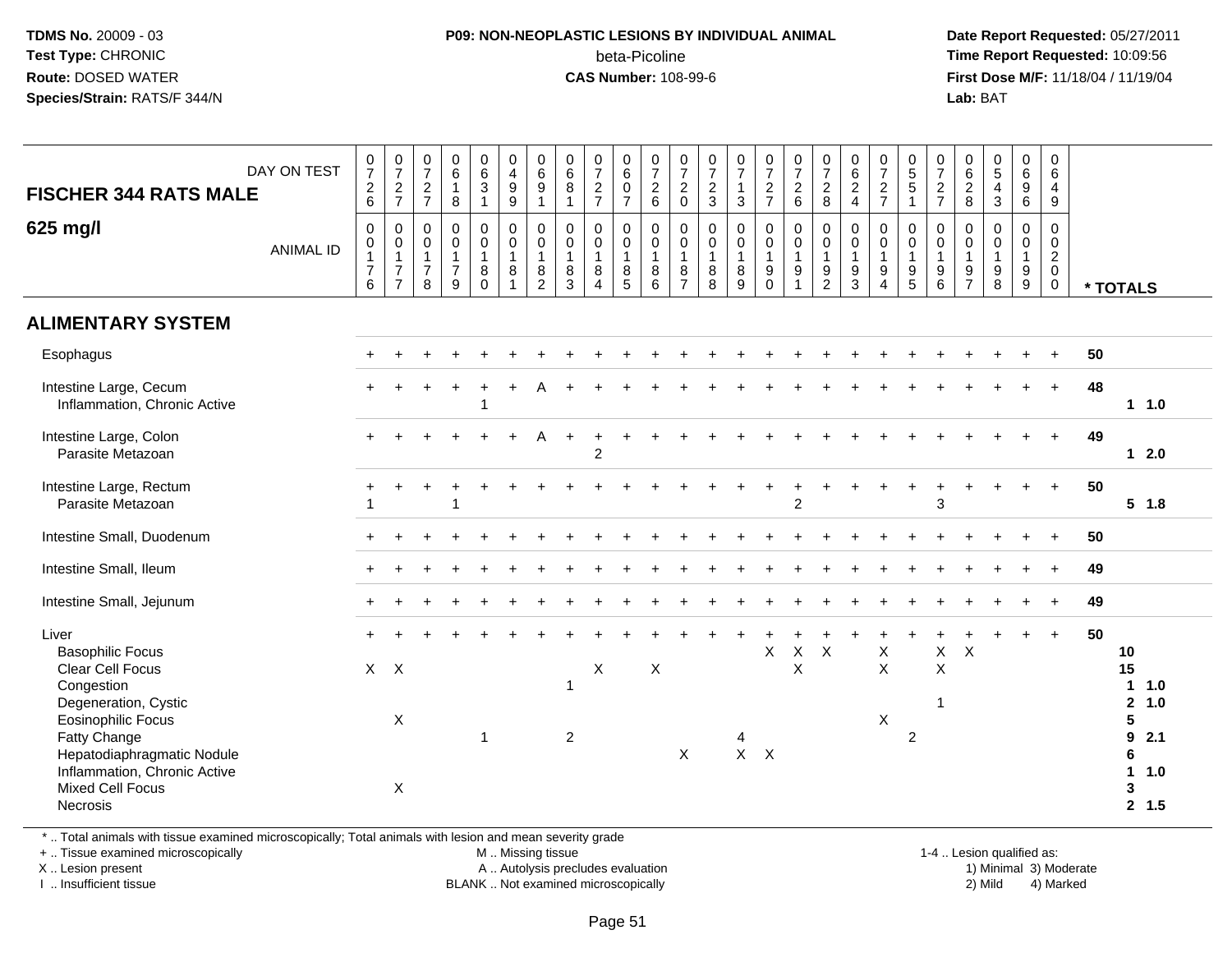## **P09: NON-NEOPLASTIC LESIONS BY INDIVIDUAL ANIMAL**beta-Picoline<br>CAS Number: 108-99-6

| <b>FISCHER 344 RATS MALE</b>                                                                                                                                                                  | DAY ON TEST      | $\frac{0}{7}$<br>$^2$ 6          | $\begin{array}{c} 0 \\ 7 \end{array}$<br>$\frac{2}{7}$                                | $\frac{0}{7}$<br>$\overline{c}$<br>$\overline{7}$ | $\pmb{0}$<br>6<br>$\mathbf{1}$<br>8                              | $\begin{array}{c} 0 \\ 6 \end{array}$<br>3<br>1  | $_4^{\rm 0}$<br>$\boldsymbol{9}$<br>$\boldsymbol{9}$             | 0<br>$\frac{6}{9}$<br>$\mathbf{1}$                        | $\pmb{0}$<br>$\,6\,$<br>8<br>$\overline{1}$                        | $\begin{array}{c} 0 \\ 7 \end{array}$<br>$\sqrt{2}$<br>$\overline{7}$  | 0<br>$\,6\,$<br>$\mathbf 0$<br>$\overline{7}$                  | $\frac{0}{7}$<br>$\overline{2}$<br>6                            | 0<br>$\overline{7}$<br>$\sqrt{2}$<br>$\overline{0}$            | $\frac{0}{7}$<br>$\overline{c}$<br>3              | $\begin{array}{c} 0 \\ 7 \end{array}$<br>1<br>$\sqrt{3}$ | $\begin{smallmatrix}0\\7\end{smallmatrix}$<br>$\overline{c}$<br>$\overline{7}$ | $\frac{0}{7}$<br>$\overline{c}$<br>6                             | $\begin{array}{c} 0 \\ 7 \end{array}$<br>$\sqrt{2}$<br>8         | $\pmb{0}$<br>$6\phantom{1}$<br>$\overline{2}$<br>$\overline{4}$ | $\frac{0}{7}$<br>$\overline{a}$<br>$\overline{7}$    | $\begin{array}{c} 0 \\ 5 \\ 5 \end{array}$<br>$\mathbf{1}$                | $\frac{0}{7}$<br>$\boldsymbol{2}$<br>$\overline{7}$              | $\boldsymbol{0}$<br>$\begin{array}{c} 6 \\ 2 \\ 8 \end{array}$ | $\begin{array}{c} 0 \\ 5 \end{array}$<br>$\overline{4}$<br>$\sqrt{3}$ | 0<br>$\,6\,$<br>$\boldsymbol{9}$<br>$\,6\,$                      | $\boldsymbol{0}$<br>6<br>$\overline{4}$<br>9                                  |                        |              |                               |  |
|-----------------------------------------------------------------------------------------------------------------------------------------------------------------------------------------------|------------------|----------------------------------|---------------------------------------------------------------------------------------|---------------------------------------------------|------------------------------------------------------------------|--------------------------------------------------|------------------------------------------------------------------|-----------------------------------------------------------|--------------------------------------------------------------------|------------------------------------------------------------------------|----------------------------------------------------------------|-----------------------------------------------------------------|----------------------------------------------------------------|---------------------------------------------------|----------------------------------------------------------|--------------------------------------------------------------------------------|------------------------------------------------------------------|------------------------------------------------------------------|-----------------------------------------------------------------|------------------------------------------------------|---------------------------------------------------------------------------|------------------------------------------------------------------|----------------------------------------------------------------|-----------------------------------------------------------------------|------------------------------------------------------------------|-------------------------------------------------------------------------------|------------------------|--------------|-------------------------------|--|
| 625 mg/l                                                                                                                                                                                      | <b>ANIMAL ID</b> | $\mathbf 0$<br>0<br>7<br>6       | $\mathbf 0$<br>$\boldsymbol{0}$<br>$\overline{1}$<br>$\overline{7}$<br>$\overline{7}$ | $\Omega$<br>0<br>$\overline{1}$<br>7<br>8         | $\Omega$<br>$\mathbf 0$<br>$\overline{1}$<br>$\overline{7}$<br>9 | 0<br>$\mathbf 0$<br>$\mathbf 1$<br>8<br>$\Omega$ | $\Omega$<br>$\mathbf 0$<br>$\overline{1}$<br>8<br>$\overline{1}$ | $\mathbf 0$<br>$\pmb{0}$<br>$\mathbf{1}$<br>$\frac{8}{2}$ | $\mathbf{0}$<br>$\mathbf 0$<br>$\overline{1}$<br>8<br>$\mathbf{3}$ | $\Omega$<br>$\mathbf 0$<br>$\mathbf{1}$<br>8<br>$\boldsymbol{\Lambda}$ | $\Omega$<br>$\mathbf 0$<br>$\mathbf{1}$<br>8<br>$\overline{5}$ | $\Omega$<br>$\mathbf 0$<br>$\mathbf{1}$<br>8<br>$6\phantom{1}6$ | $\Omega$<br>$\mathbf 0$<br>$\mathbf{1}$<br>8<br>$\overline{7}$ | $\Omega$<br>$\mathbf 0$<br>$\mathbf{1}$<br>8<br>8 | $\mathbf 0$<br>$\mathbf 0$<br>$\mathbf{1}$<br>$^8_9$     | 0<br>$\mathbf 0$<br>$\overline{1}$<br>$_{0}^{9}$                               | $\Omega$<br>$\mathbf 0$<br>$\overline{1}$<br>9<br>$\overline{1}$ | $\Omega$<br>$\mathbf 0$<br>$\overline{1}$<br>9<br>$\overline{2}$ | $\Omega$<br>$\mathbf 0$<br>$\mathbf{1}$<br>9<br>$\overline{3}$  | $\Omega$<br>0<br>$\mathbf{1}$<br>9<br>$\overline{4}$ | $\mathbf 0$<br>0<br>$\mathbf{1}$<br>$\begin{array}{c} 9 \\ 5 \end{array}$ | $\Omega$<br>$\mathbf 0$<br>$\overline{1}$<br>9<br>$6\phantom{1}$ | $\Omega$<br>$\mathbf 0$<br>$\overline{1}$<br>$\frac{9}{7}$     | $\Omega$<br>$\mathbf 0$<br>$\mathbf{1}$<br>9<br>8                     | $\Omega$<br>$\mathbf 0$<br>$\mathbf{1}$<br>9<br>$\boldsymbol{9}$ | $\mathbf 0$<br>$\mathbf 0$<br>$\overline{a}$<br>$\overline{0}$<br>$\mathbf 0$ |                        | * TOTALS     |                               |  |
| Vacuolization Cytoplasmic<br>Bile Duct, Hyperplasia                                                                                                                                           |                  | $\overline{c}$<br>$\overline{2}$ | $\overline{\mathbf{1}}$<br>$\overline{2}$                                             | 3                                                 | 1<br>$\mathbf{1}$                                                |                                                  |                                                                  | 3                                                         | 3                                                                  | 3                                                                      | 3                                                              | 2                                                               |                                                                | $\overline{2}$                                    | 3                                                        | 2<br>$\overline{2}$                                                            | $\overline{c}$                                                   | $\mathbf 1$                                                      |                                                                 | $\overline{2}$                                       |                                                                           | 2                                                                | 2                                                              | $\overline{c}$                                                        | 2<br>$\overline{2}$                                              | $\overline{2}$                                                                |                        |              | 16 1.3<br>42 2.0              |  |
| Mesentery<br>Fat, Necrosis                                                                                                                                                                    |                  |                                  |                                                                                       |                                                   |                                                                  |                                                  |                                                                  |                                                           |                                                                    |                                                                        |                                                                |                                                                 |                                                                | $\ddot{}$<br>$\overline{2}$                       |                                                          |                                                                                |                                                                  |                                                                  |                                                                 |                                                      | $\ddot{}$<br>$\overline{2}$                                               |                                                                  |                                                                |                                                                       |                                                                  |                                                                               | 6                      |              | $5 \t1.8$                     |  |
| Pancreas<br>Hyperplasia<br>Lipomatosis<br>Acinus, Atrophy                                                                                                                                     |                  |                                  | $\mathbf{1}$                                                                          | $\overline{1}$                                    | 3                                                                |                                                  | 3                                                                | 2                                                         | 3                                                                  | $\overline{2}$                                                         |                                                                |                                                                 | $\mathbf{1}$                                                   |                                                   | $\overline{4}$                                           |                                                                                | $\overline{2}$                                                   |                                                                  |                                                                 |                                                      |                                                                           |                                                                  |                                                                |                                                                       |                                                                  | $\ddot{}$                                                                     | 48                     | $\mathbf{1}$ | 11.0<br>1.0<br>25 1.7         |  |
| Salivary Glands                                                                                                                                                                               |                  |                                  |                                                                                       |                                                   |                                                                  |                                                  |                                                                  |                                                           |                                                                    |                                                                        |                                                                |                                                                 |                                                                |                                                   |                                                          |                                                                                |                                                                  |                                                                  |                                                                 |                                                      |                                                                           |                                                                  |                                                                |                                                                       |                                                                  | $+$                                                                           | 50                     |              |                               |  |
| Stomach, Forestomach<br>Fibrosis<br>Hyperplasia, Squamous<br>Inflammation<br>Ulcer                                                                                                            |                  |                                  |                                                                                       | 4                                                 | $\overline{2}$                                                   | $\overline{4}$                                   |                                                                  | $\overline{2}$                                            |                                                                    |                                                                        |                                                                |                                                                 |                                                                | 3                                                 | $\overline{4}$<br>$\overline{1}$                         |                                                                                | $\overline{2}$                                                   | $\overline{2}$                                                   | 3<br>$\overline{2}$                                             |                                                      |                                                                           |                                                                  |                                                                |                                                                       |                                                                  | $\div$                                                                        | 50                     | $\mathbf 1$  | 3.0<br>172.7<br>2, 1.5<br>2.5 |  |
| Stomach, Glandular<br>Inflammation, Chronic Active<br>Ulcer                                                                                                                                   |                  |                                  |                                                                                       |                                                   |                                                                  |                                                  |                                                                  |                                                           |                                                                    |                                                                        |                                                                |                                                                 |                                                                |                                                   |                                                          |                                                                                |                                                                  |                                                                  |                                                                 |                                                      |                                                                           |                                                                  |                                                                |                                                                       |                                                                  |                                                                               | 50                     |              | 3 1.0<br>2, 1.5               |  |
| Tongue                                                                                                                                                                                        |                  |                                  |                                                                                       |                                                   |                                                                  | $\ddot{}$                                        |                                                                  |                                                           |                                                                    |                                                                        |                                                                |                                                                 |                                                                |                                                   |                                                          |                                                                                |                                                                  |                                                                  |                                                                 |                                                      |                                                                           |                                                                  |                                                                |                                                                       |                                                                  |                                                                               | $\mathbf 1$            |              |                               |  |
| <b>CARDIOVASCULAR SYSTEM</b>                                                                                                                                                                  |                  |                                  |                                                                                       |                                                   |                                                                  |                                                  |                                                                  |                                                           |                                                                    |                                                                        |                                                                |                                                                 |                                                                |                                                   |                                                          |                                                                                |                                                                  |                                                                  |                                                                 |                                                      |                                                                           |                                                                  |                                                                |                                                                       |                                                                  |                                                                               |                        |              |                               |  |
| <b>Blood Vessel</b>                                                                                                                                                                           |                  |                                  |                                                                                       |                                                   |                                                                  |                                                  |                                                                  |                                                           |                                                                    |                                                                        |                                                                |                                                                 |                                                                |                                                   |                                                          |                                                                                |                                                                  |                                                                  |                                                                 |                                                      |                                                                           |                                                                  |                                                                |                                                                       |                                                                  |                                                                               | 50                     |              |                               |  |
| Heart<br>Cardiomyopathy                                                                                                                                                                       |                  | 3                                | 3                                                                                     | 3                                                 | 3                                                                | 2                                                |                                                                  | $\overline{2}$                                            | 3                                                                  | 3                                                                      |                                                                | 3                                                               | 3                                                              | 3                                                 | 3                                                        | 3                                                                              | 3                                                                | $\overline{2}$                                                   | 3                                                               | 3                                                    |                                                                           | 3                                                                | 3                                                              | 3                                                                     | 3                                                                | +<br>3                                                                        | 50                     |              | 49 2.6                        |  |
| *  Total animals with tissue examined microscopically; Total animals with lesion and mean severity grade<br>+  Tissue examined microscopically<br>X  Lesion present<br>I. Insufficient tissue |                  |                                  |                                                                                       |                                                   |                                                                  | BLANK  Not examined microscopically              | M  Missing tissue                                                |                                                           |                                                                    | A  Autolysis precludes evaluation                                      |                                                                |                                                                 |                                                                |                                                   |                                                          |                                                                                |                                                                  |                                                                  |                                                                 |                                                      |                                                                           |                                                                  |                                                                | 1-4  Lesion qualified as:<br>2) Mild                                  |                                                                  | 4) Marked                                                                     | 1) Minimal 3) Moderate |              |                               |  |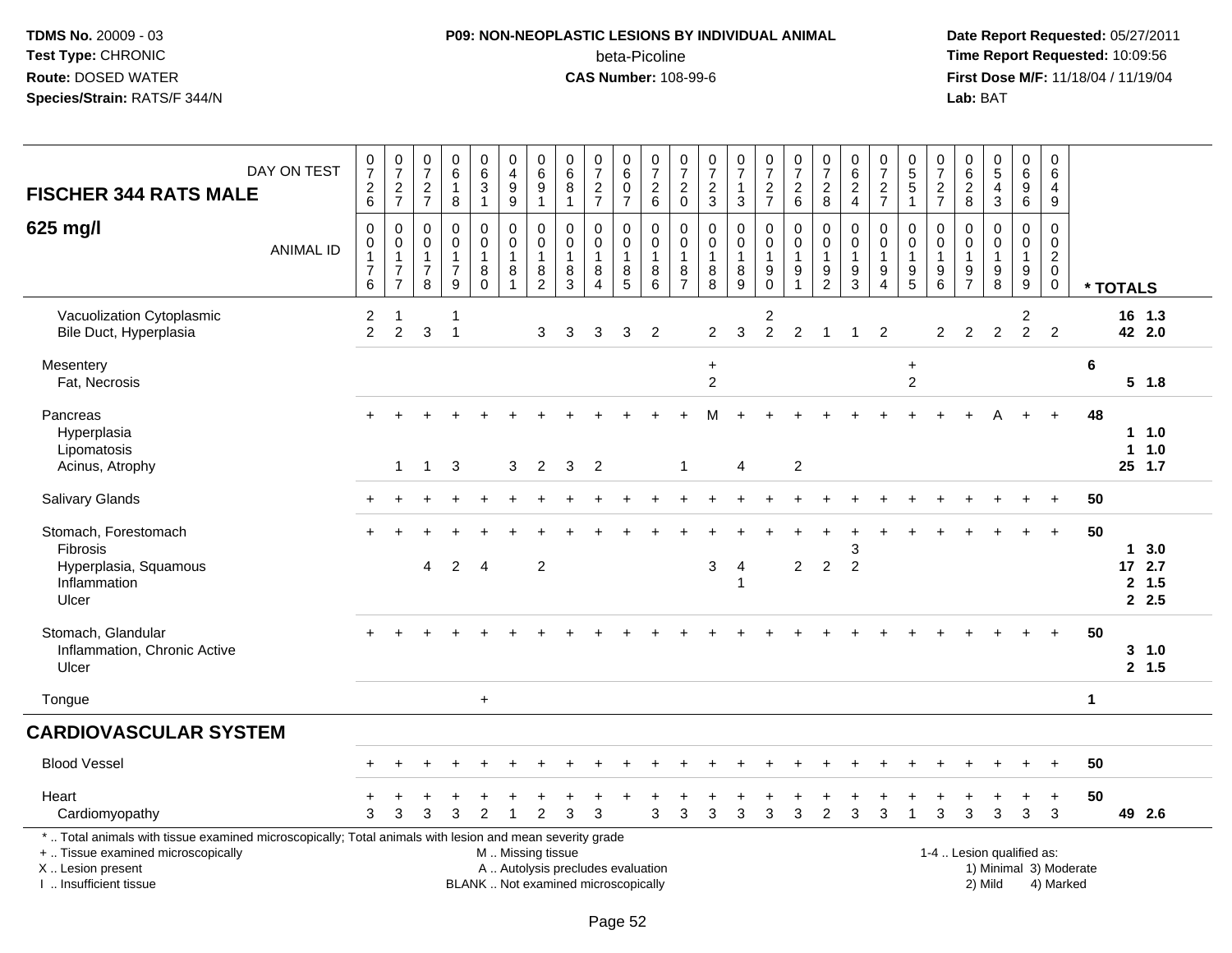## **P09: NON-NEOPLASTIC LESIONS BY INDIVIDUAL ANIMAL**beta-Picoline<br>CAS Number: 108-99-6

 **Date Report Requested:** 05/27/2011 **Time Report Requested:** 10:09:56 **First Dose M/F:** 11/18/04 / 11/19/04<br>**Lab:** BAT **Lab:** BAT

| <b>FISCHER 344 RATS MALE</b>                                                                                                                                        | DAY ON TEST      | $\frac{0}{7}$<br>$\frac{2}{6}$                | $\frac{0}{7}$<br>$\frac{2}{7}$                                             | $\frac{0}{7}$<br>$\frac{2}{7}$                          | $\begin{array}{c} 0 \\ 6 \end{array}$<br>$\mathbf{1}$<br>8        | $\begin{array}{c} 0 \\ 6 \end{array}$<br>$\overline{3}$<br>$\mathbf{1}$ | 0<br>$\overline{4}$<br>$\boldsymbol{9}$<br>$\boldsymbol{9}$ | $\begin{array}{c} 0 \\ 6 \end{array}$<br>$\overline{9}$<br>$\mathbf{1}$ | $\begin{array}{c} 0 \\ 6 \end{array}$<br>$\, 8$<br>$\overline{1}$ | $\frac{0}{7}$<br>$\frac{2}{7}$                                        | $\begin{array}{c} 0 \\ 6 \end{array}$<br>$\mathsf{O}\xspace$<br>$\overline{7}$ | $\frac{0}{7}$<br>$\frac{2}{6}$                       | $\frac{0}{7}$<br>$\overline{c}$<br>$\overline{0}$                   | $\frac{0}{7}$<br>$\frac{2}{3}$                       | $\frac{0}{7}$<br>$\mathbf{1}$<br>3         | $\begin{smallmatrix}0\\7\end{smallmatrix}$<br>$\frac{2}{7}$ | $\frac{0}{7}$<br>$\begin{array}{c} 2 \\ 6 \end{array}$       | $\begin{array}{c} 0 \\ 7 \end{array}$<br>$^{\,2}_{\,8}$ | $\begin{array}{c} 0 \\ 6 \end{array}$<br>$\frac{2}{4}$ | $\frac{0}{7}$<br>$\frac{2}{7}$                               | $\begin{array}{c} 0 \\ 5 \end{array}$<br>5<br>$\mathbf{1}$          | $\frac{0}{7}$<br>$\frac{2}{7}$                       | 0628                                              | $\begin{array}{c} 0 \\ 5 \\ 4 \end{array}$<br>$\mathfrak{Z}$                   | $\begin{array}{c} 0 \\ 6 \end{array}$<br>$\boldsymbol{9}$<br>$\,6\,$ | 0<br>$\,6\,$<br>$\overline{4}$<br>9                                        |                        |              |                            |  |
|---------------------------------------------------------------------------------------------------------------------------------------------------------------------|------------------|-----------------------------------------------|----------------------------------------------------------------------------|---------------------------------------------------------|-------------------------------------------------------------------|-------------------------------------------------------------------------|-------------------------------------------------------------|-------------------------------------------------------------------------|-------------------------------------------------------------------|-----------------------------------------------------------------------|--------------------------------------------------------------------------------|------------------------------------------------------|---------------------------------------------------------------------|------------------------------------------------------|--------------------------------------------|-------------------------------------------------------------|--------------------------------------------------------------|---------------------------------------------------------|--------------------------------------------------------|--------------------------------------------------------------|---------------------------------------------------------------------|------------------------------------------------------|---------------------------------------------------|--------------------------------------------------------------------------------|----------------------------------------------------------------------|----------------------------------------------------------------------------|------------------------|--------------|----------------------------|--|
| 625 mg/l                                                                                                                                                            | <b>ANIMAL ID</b> | 0<br>0<br>$\mathbf{1}$<br>$\overline{7}$<br>6 | $\pmb{0}$<br>$\pmb{0}$<br>$\mathbf{1}$<br>$\overline{7}$<br>$\overline{7}$ | $\mathbf 0$<br>0<br>$\mathbf{1}$<br>$\overline{7}$<br>8 | $\mathbf 0$<br>$\mathbf 0$<br>$\mathbf{1}$<br>$\overline{7}$<br>9 | $\mathbf 0$<br>$\mathbf 0$<br>$\mathbf{1}$<br>8<br>$\overline{0}$       | $\mathbf 0$<br>$\mathbf 0$<br>$\mathbf{1}$<br>8<br>1        | $\mathbf 0$<br>0<br>$\mathbf{1}$<br>$\frac{8}{2}$                       | $\Omega$<br>0<br>$\mathbf{1}$<br>8<br>$\overline{3}$              | $\mathbf 0$<br>0<br>$\mathbf{1}$<br>$\bf 8$<br>$\boldsymbol{\Lambda}$ | $\mathbf 0$<br>$\mathbf 0$<br>$\mathbf{1}$<br>$\bf 8$<br>$\overline{5}$        | $\mathbf 0$<br>$\mathbf 0$<br>$\mathbf{1}$<br>8<br>6 | $\mathbf 0$<br>$\mathbf 0$<br>$\overline{1}$<br>8<br>$\overline{7}$ | $\mathbf 0$<br>$\mathbf 0$<br>$\mathbf{1}$<br>8<br>8 | $\mathbf 0$<br>0<br>$\mathbf{1}$<br>$^8_9$ | $\pmb{0}$<br>$\mathbf 0$<br>$\mathbf{1}$<br>$_{0}^{9}$      | $\mathbf 0$<br>$\pmb{0}$<br>$\mathbf{1}$<br>$\boldsymbol{9}$ | $\mathbf 0$<br>0<br>$\overline{1}$<br>$\frac{9}{2}$     | $\mathbf 0$<br>0<br>$\mathbf{1}$<br>$\frac{9}{3}$      | 0<br>0<br>$\mathbf{1}$<br>$\boldsymbol{9}$<br>$\overline{4}$ | $\mathbf 0$<br>$\mathbf 0$<br>$\mathbf{1}$<br>$\boldsymbol{9}$<br>5 | $\mathbf 0$<br>$\mathbf 0$<br>$\mathbf{1}$<br>9<br>6 | $\mathbf 0$<br>0<br>$\mathbf{1}$<br>$\frac{9}{7}$ | $\mathbf 0$<br>$\pmb{0}$<br>$\mathbf{1}$<br>$\boldsymbol{9}$<br>$\overline{8}$ | $\mathbf 0$<br>$\mathbf 0$<br>$\mathbf{1}$<br>$^9_9$                 | $\mathbf 0$<br>$\mathbf 0$<br>$\overline{2}$<br>$\mathbf 0$<br>$\mathbf 0$ |                        | * TOTALS     |                            |  |
| Epicardium, Inflammation, Chronic Active                                                                                                                            |                  |                                               |                                                                            |                                                         |                                                                   |                                                                         |                                                             |                                                                         | $\mathbf{1}$                                                      |                                                                       |                                                                                |                                                      |                                                                     |                                                      |                                            |                                                             |                                                              |                                                         |                                                        |                                                              |                                                                     |                                                      |                                                   |                                                                                |                                                                      |                                                                            |                        |              | 1 1.0                      |  |
| <b>ENDOCRINE SYSTEM</b>                                                                                                                                             |                  |                                               |                                                                            |                                                         |                                                                   |                                                                         |                                                             |                                                                         |                                                                   |                                                                       |                                                                                |                                                      |                                                                     |                                                      |                                            |                                                             |                                                              |                                                         |                                                        |                                                              |                                                                     |                                                      |                                                   |                                                                                |                                                                      |                                                                            |                        |              |                            |  |
| <b>Adrenal Cortex</b><br><b>Accessory Adrenal Cortical Nodule</b><br>Hyperplasia<br>Vacuolization Cytoplasmic                                                       |                  | 1                                             | -1<br>$\overline{2}$                                                       |                                                         | $\overline{2}$                                                    | $\overline{\mathbf{1}}$                                                 |                                                             | $\overline{2}$                                                          |                                                                   |                                                                       |                                                                                | $\overline{\mathbf{1}}$                              |                                                                     |                                                      |                                            | 3                                                           | $\overline{1}$                                               | $1 \quad 1$                                             |                                                        |                                                              |                                                                     |                                                      | $\overline{2}$                                    |                                                                                | $\overline{1}$                                                       |                                                                            | 50                     | $\mathbf{1}$ | 2, 1.0<br>$21$ 1.3<br>3.0  |  |
| Adrenal Medulla<br>Hyperplasia                                                                                                                                      |                  | $\div$                                        | <b>+</b>                                                                   | 2                                                       |                                                                   |                                                                         |                                                             | 3                                                                       |                                                                   | -1                                                                    | -1                                                                             |                                                      |                                                                     |                                                      |                                            |                                                             |                                                              |                                                         |                                                        |                                                              |                                                                     |                                                      |                                                   |                                                                                |                                                                      | $+$<br>$\mathbf 1$                                                         | 50                     |              | $7$ 1.6                    |  |
| Islets, Pancreatic<br>Hyperplasia                                                                                                                                   |                  |                                               |                                                                            |                                                         |                                                                   |                                                                         |                                                             |                                                                         |                                                                   |                                                                       |                                                                                |                                                      |                                                                     |                                                      |                                            |                                                             |                                                              |                                                         |                                                        |                                                              |                                                                     |                                                      |                                                   |                                                                                |                                                                      | $\div$                                                                     | 50                     |              | $12.0$                     |  |
| Parathyroid Gland                                                                                                                                                   |                  |                                               |                                                                            |                                                         |                                                                   |                                                                         |                                                             |                                                                         |                                                                   |                                                                       |                                                                                |                                                      | м                                                                   |                                                      |                                            |                                                             |                                                              |                                                         |                                                        |                                                              |                                                                     |                                                      |                                                   |                                                                                |                                                                      |                                                                            | 48                     |              |                            |  |
| <b>Pituitary Gland</b><br>Metaplasia, Osseous<br><b>Necrosis</b><br>Pars Distalis, Hyperplasia                                                                      |                  |                                               |                                                                            |                                                         |                                                                   |                                                                         |                                                             | $\mathbf{3}$                                                            |                                                                   |                                                                       | $\overline{2}$                                                                 | $\overline{2}$                                       |                                                                     | 3                                                    |                                            |                                                             |                                                              |                                                         |                                                        | 3                                                            |                                                                     |                                                      |                                                   | $\overline{2}$                                                                 |                                                                      | ÷.                                                                         | 49                     | 1            | $1 \t1.0$<br>3.0<br>12 2.0 |  |
| <b>Thyroid Gland</b><br>C-cell, Hyperplasia<br>Follicle, Cyst                                                                                                       |                  | +<br>$\overline{2}$                           | $\div$                                                                     |                                                         |                                                                   |                                                                         |                                                             |                                                                         |                                                                   |                                                                       | $\overline{2}$                                                                 |                                                      |                                                                     | 1                                                    |                                            |                                                             |                                                              |                                                         |                                                        |                                                              |                                                                     |                                                      |                                                   |                                                                                | $\div$                                                               | $+$                                                                        | 50                     |              | $7$ 1.9<br>$12.0$          |  |
| <b>GENERAL BODY SYSTEM</b>                                                                                                                                          |                  |                                               |                                                                            |                                                         |                                                                   |                                                                         |                                                             |                                                                         |                                                                   |                                                                       |                                                                                |                                                      |                                                                     |                                                      |                                            |                                                             |                                                              |                                                         |                                                        |                                                              |                                                                     |                                                      |                                                   |                                                                                |                                                                      |                                                                            |                        |              |                            |  |
| Peritoneum<br>Inflammation, Chronic Active                                                                                                                          |                  |                                               |                                                                            |                                                         |                                                                   |                                                                         |                                                             |                                                                         | $\ddot{}$<br>$\mathbf{1}$                                         |                                                                       |                                                                                |                                                      |                                                                     |                                                      |                                            |                                                             |                                                              |                                                         |                                                        |                                                              |                                                                     |                                                      |                                                   |                                                                                |                                                                      |                                                                            | $\mathbf{2}$           |              | 1 1.0                      |  |
| *  Total animals with tissue examined microscopically; Total animals with lesion and mean severity grade<br>+  Tissue examined microscopically<br>X  Lesion present |                  |                                               |                                                                            |                                                         |                                                                   |                                                                         | M  Missing tissue                                           |                                                                         | A  Autolysis precludes evaluation                                 |                                                                       |                                                                                |                                                      |                                                                     |                                                      |                                            |                                                             |                                                              |                                                         |                                                        |                                                              |                                                                     |                                                      |                                                   | 1-4  Lesion qualified as:                                                      |                                                                      |                                                                            | 1) Minimal 3) Moderate |              |                            |  |

I .. Insufficient tissue

BLANK .. Not examined microscopically 2) Mild 4) Marked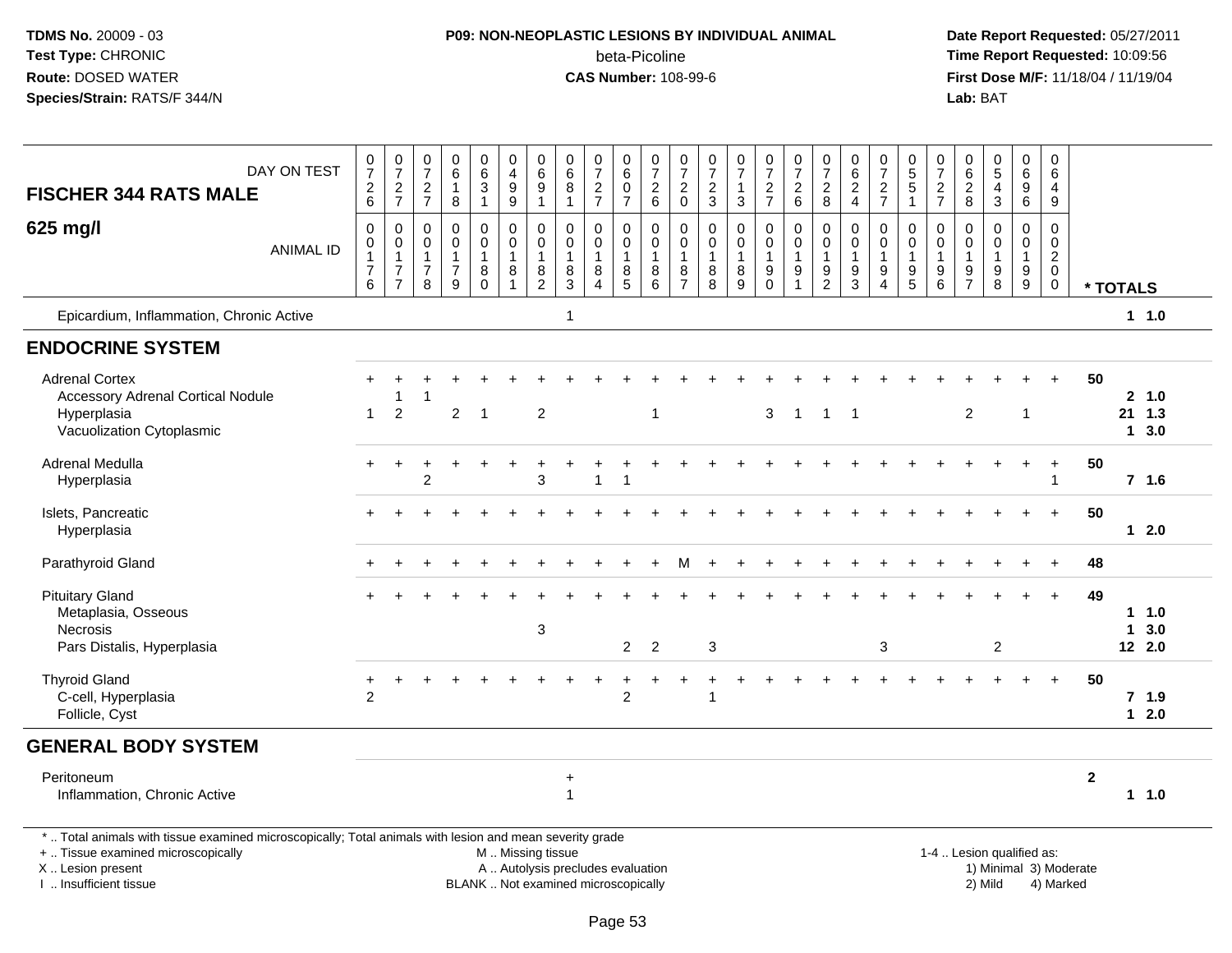## **P09: NON-NEOPLASTIC LESIONS BY INDIVIDUAL ANIMAL**beta-Picoline<br>CAS Number: 108-99-6

 **Date Report Requested:** 05/27/2011 **Time Report Requested:** 10:09:56 **First Dose M/F:** 11/18/04 / 11/19/04<br>**Lab:** BAT **Lab:** BAT

| <b>FISCHER 344 RATS MALE</b>                                                                                                                                        | DAY ON TEST      | $\begin{smallmatrix}0\\7\end{smallmatrix}$<br>$^2\phantom{1}6$      | $\frac{0}{7}$<br>$\frac{2}{7}$                                      | $\frac{0}{7}$<br>$\frac{2}{7}$                                    | $_6^0$<br>$\mathbf{1}$<br>8                                       | $\begin{matrix} 0 \\ 6 \\ 3 \end{matrix}$<br>$\mathbf{1}$      | $\begin{smallmatrix} 0\\4 \end{smallmatrix}$<br>$\boldsymbol{9}$<br>$\boldsymbol{9}$ | 0<br>$\,6\,$<br>$\boldsymbol{9}$                                        | $\begin{array}{c} 0 \\ 6 \end{array}$<br>8<br>$\mathbf{1}$ | 0<br>$\overline{7}$<br>$\frac{2}{7}$               | 0<br>6<br>$\mathsf 0$<br>$\overline{7}$              | 0<br>$\overline{7}$<br>$\frac{2}{6}$                 | $\frac{0}{7}$<br>$^2_{\rm 0}$                                 | $\frac{0}{7}$<br>$\frac{2}{3}$             | $\frac{0}{7}$<br>$\mathbf{1}$<br>$\mathbf{3}$              | $\frac{0}{7}$<br>$\frac{2}{7}$                                              | $\frac{0}{7}$<br>$\begin{array}{c} 2 \\ 6 \end{array}$ | $\frac{0}{7}$<br>$\frac{2}{8}$                                               | 0<br>$rac{6}{4}$                                       | $\frac{0}{7}$<br>$\frac{2}{7}$                                                   | 0<br>$\sqrt{5}$<br>$\overline{5}$<br>$\mathbf{1}$                   | $\frac{0}{7}$<br>$\frac{2}{7}$            | $_6^0$<br>$\frac{2}{8}$                                 | $\begin{array}{c} 0 \\ 5 \end{array}$<br>$\overline{4}$<br>$\mathfrak{Z}$ | $\pmb{0}$<br>6<br>$\boldsymbol{9}$<br>6              | 0<br>6<br>4<br>9                                                           |             |         |                          |
|---------------------------------------------------------------------------------------------------------------------------------------------------------------------|------------------|---------------------------------------------------------------------|---------------------------------------------------------------------|-------------------------------------------------------------------|-------------------------------------------------------------------|----------------------------------------------------------------|--------------------------------------------------------------------------------------|-------------------------------------------------------------------------|------------------------------------------------------------|----------------------------------------------------|------------------------------------------------------|------------------------------------------------------|---------------------------------------------------------------|--------------------------------------------|------------------------------------------------------------|-----------------------------------------------------------------------------|--------------------------------------------------------|------------------------------------------------------------------------------|--------------------------------------------------------|----------------------------------------------------------------------------------|---------------------------------------------------------------------|-------------------------------------------|---------------------------------------------------------|---------------------------------------------------------------------------|------------------------------------------------------|----------------------------------------------------------------------------|-------------|---------|--------------------------|
| 625 mg/l                                                                                                                                                            | <b>ANIMAL ID</b> | $\pmb{0}$<br>$\mathbf 0$<br>$\overline{1}$<br>$\boldsymbol{7}$<br>6 | $\mathbf 0$<br>$\mathbf 0$<br>1<br>$\overline{7}$<br>$\overline{7}$ | $\mathbf 0$<br>$\mathbf 0$<br>$\mathbf{1}$<br>$\overline{7}$<br>8 | $\mathbf 0$<br>$\mathbf 0$<br>$\mathbf{1}$<br>$\overline{7}$<br>9 | $\mathsf 0$<br>$\mathbf 0$<br>$\mathbf{1}$<br>8<br>$\mathbf 0$ | $\mathbf 0$<br>$\pmb{0}$<br>$\mathbf{1}$<br>$\bf 8$<br>$\overline{1}$                | $\mathbf 0$<br>$\mathbf 0$<br>$\mathbf{1}$<br>$\bf 8$<br>$\overline{2}$ | $\mathbf 0$<br>$\mathbf 0$<br>$\mathbf{1}$<br>8<br>3       | 0<br>$\mathbf 0$<br>$\overline{1}$<br>$\bf 8$<br>4 | $\mathbf 0$<br>$\mathsf 0$<br>$\mathbf{1}$<br>8<br>5 | $\mathbf 0$<br>$\mathbf 0$<br>$\mathbf{1}$<br>8<br>6 | 0<br>$\mathbf 0$<br>$\mathbf{1}$<br>$\bf 8$<br>$\overline{7}$ | 0<br>$\mathbf 0$<br>$\mathbf{1}$<br>8<br>8 | $\mathbf 0$<br>$\mathbf 0$<br>$\mathbf{1}$<br>$\bf 8$<br>9 | $\mathbf 0$<br>$\pmb{0}$<br>$\mathbf{1}$<br>$\boldsymbol{9}$<br>$\mathbf 0$ | $\Omega$<br>$\mathbf 0$<br>$\mathbf 1$<br>9            | $\pmb{0}$<br>$\pmb{0}$<br>$\mathbf{1}$<br>$\boldsymbol{9}$<br>$\overline{2}$ | $\mathbf 0$<br>$\mathbf 0$<br>$\overline{1}$<br>9<br>3 | $\mathbf 0$<br>$\mathbf 0$<br>$\mathbf{1}$<br>$\boldsymbol{9}$<br>$\overline{4}$ | $\mathbf 0$<br>$\mathbf 0$<br>$\mathbf{1}$<br>$\boldsymbol{9}$<br>5 | $\mathbf 0$<br>$\mathbf 0$<br>1<br>9<br>6 | 0<br>$\mathbf 0$<br>$\mathbf{1}$<br>9<br>$\overline{7}$ | $\mathbf 0$<br>$\mathbf 0$<br>$\mathbf{1}$<br>$\boldsymbol{9}$<br>8       | $\mathbf 0$<br>$\mathbf 0$<br>$\mathbf{1}$<br>9<br>9 | $\Omega$<br>$\mathbf 0$<br>$\overline{2}$<br>$\overline{0}$<br>$\mathbf 0$ | * TOTALS    |         |                          |
| <b>GENITAL SYSTEM</b>                                                                                                                                               |                  |                                                                     |                                                                     |                                                                   |                                                                   |                                                                |                                                                                      |                                                                         |                                                            |                                                    |                                                      |                                                      |                                                               |                                            |                                                            |                                                                             |                                                        |                                                                              |                                                        |                                                                                  |                                                                     |                                           |                                                         |                                                                           |                                                      |                                                                            |             |         |                          |
| Epididymis<br>Inflammation, Chronic Active                                                                                                                          |                  |                                                                     |                                                                     |                                                                   |                                                                   |                                                                |                                                                                      |                                                                         |                                                            |                                                    |                                                      |                                                      |                                                               |                                            |                                                            |                                                                             |                                                        |                                                                              |                                                        |                                                                                  |                                                                     |                                           |                                                         |                                                                           |                                                      |                                                                            | 50          |         | 2, 1.0                   |
| <b>Preputial Gland</b><br>Inflammation                                                                                                                              |                  | $\overline{2}$                                                      | -1                                                                  |                                                                   |                                                                   |                                                                |                                                                                      |                                                                         | 3                                                          | -1                                                 |                                                      |                                                      |                                                               |                                            |                                                            |                                                                             |                                                        |                                                                              |                                                        |                                                                                  |                                                                     | 3                                         |                                                         |                                                                           |                                                      |                                                                            | 50          | 13 1.6  |                          |
| Prostate<br>Hyperplasia<br>Hyperplasia, Adenomatous<br>Inflammation                                                                                                 |                  | $\overline{2}$                                                      | 1                                                                   | $\mathbf{1}$                                                      | $\overline{1}$                                                    | $\overline{1}$                                                 |                                                                                      | $\overline{2}$                                                          | $\overline{1}$                                             | $\overline{2}$                                     |                                                      |                                                      | $\overline{2}$                                                | $\overline{\mathbf{3}}$                    |                                                            | $\mathbf{1}$                                                                | $\overline{2}$                                         | $\overline{1}$                                                               |                                                        | $\mathbf{1}$                                                                     |                                                                     | $\overline{2}$                            | $\overline{1}$                                          | $\overline{1}$                                                            | $\mathbf{1}$                                         | 2                                                                          | 50          | 35 1.6  | $12.0$<br>$1 1.0$        |
| Seminal Vesicle<br>Inflammation                                                                                                                                     |                  |                                                                     |                                                                     |                                                                   |                                                                   |                                                                |                                                                                      |                                                                         |                                                            |                                                    |                                                      |                                                      |                                                               | 1                                          |                                                            |                                                                             |                                                        |                                                                              |                                                        |                                                                                  |                                                                     |                                           |                                                         |                                                                           |                                                      | $+$                                                                        | 50          |         | 1 1.0                    |
| <b>Testes</b><br>Atrophy<br>Interstitial Cell, Hyperplasia                                                                                                          |                  |                                                                     | $\mathbf{1}$                                                        |                                                                   | $\mathbf{1}$                                                      |                                                                | Δ                                                                                    | $\overline{1}$                                                          |                                                            | $\mathbf{1}$                                       | $\overline{1}$                                       |                                                      | $\mathbf 1$                                                   |                                            |                                                            | $\mathbf{1}$                                                                |                                                        |                                                                              |                                                        |                                                                                  |                                                                     |                                           | $\mathbf{1}$                                            |                                                                           | $\mathbf{1}$                                         |                                                                            | 50          | 13, 1.1 | 3.3.3                    |
| <b>HEMATOPOIETIC SYSTEM</b>                                                                                                                                         |                  |                                                                     |                                                                     |                                                                   |                                                                   |                                                                |                                                                                      |                                                                         |                                                            |                                                    |                                                      |                                                      |                                                               |                                            |                                                            |                                                                             |                                                        |                                                                              |                                                        |                                                                                  |                                                                     |                                           |                                                         |                                                                           |                                                      |                                                                            |             |         |                          |
| <b>Bone Marrow</b>                                                                                                                                                  |                  |                                                                     |                                                                     |                                                                   |                                                                   |                                                                |                                                                                      |                                                                         |                                                            |                                                    |                                                      |                                                      |                                                               |                                            |                                                            |                                                                             |                                                        |                                                                              |                                                        |                                                                                  |                                                                     |                                           |                                                         |                                                                           |                                                      |                                                                            | 50          |         |                          |
| Lymph Node<br>Deep Cervical, Ectasia<br>Deep Cervical, Infiltration Cellular<br>Mediastinal, Ectasia                                                                |                  |                                                                     |                                                                     |                                                                   |                                                                   |                                                                | $+$                                                                                  |                                                                         |                                                            |                                                    |                                                      |                                                      |                                                               | $+$                                        | $+$<br>$\overline{2}$                                      |                                                                             |                                                        |                                                                              |                                                        |                                                                                  |                                                                     |                                           |                                                         |                                                                           |                                                      | $+$                                                                        | 8           |         | $12.0$<br>$12.0$<br>32.3 |
| Lymph Node, Mandibular                                                                                                                                              |                  | м                                                                   | M                                                                   | M                                                                 | M                                                                 | M                                                              | M                                                                                    | м                                                                       | M                                                          | M                                                  | M                                                    | M                                                    |                                                               | M M                                        | M                                                          | M                                                                           |                                                        | M M                                                                          | <b>M</b>                                               | M                                                                                |                                                                     |                                           | M M M M                                                 |                                                                           | M M                                                  |                                                                            | $\mathbf 0$ |         |                          |
| *  Total animals with tissue examined microscopically; Total animals with lesion and mean severity grade<br>+  Tissue examined microscopically<br>X  Lesion present |                  |                                                                     |                                                                     |                                                                   |                                                                   |                                                                | M  Missing tissue                                                                    |                                                                         | A  Autolysis precludes evaluation                          |                                                    |                                                      |                                                      |                                                               |                                            |                                                            |                                                                             |                                                        |                                                                              |                                                        |                                                                                  |                                                                     |                                           | 1-4  Lesion qualified as:                               |                                                                           |                                                      | 1) Minimal 3) Moderate                                                     |             |         |                          |

I .. Insufficient tissue

BLANK .. Not examined microscopically 2) Mild 4) Marked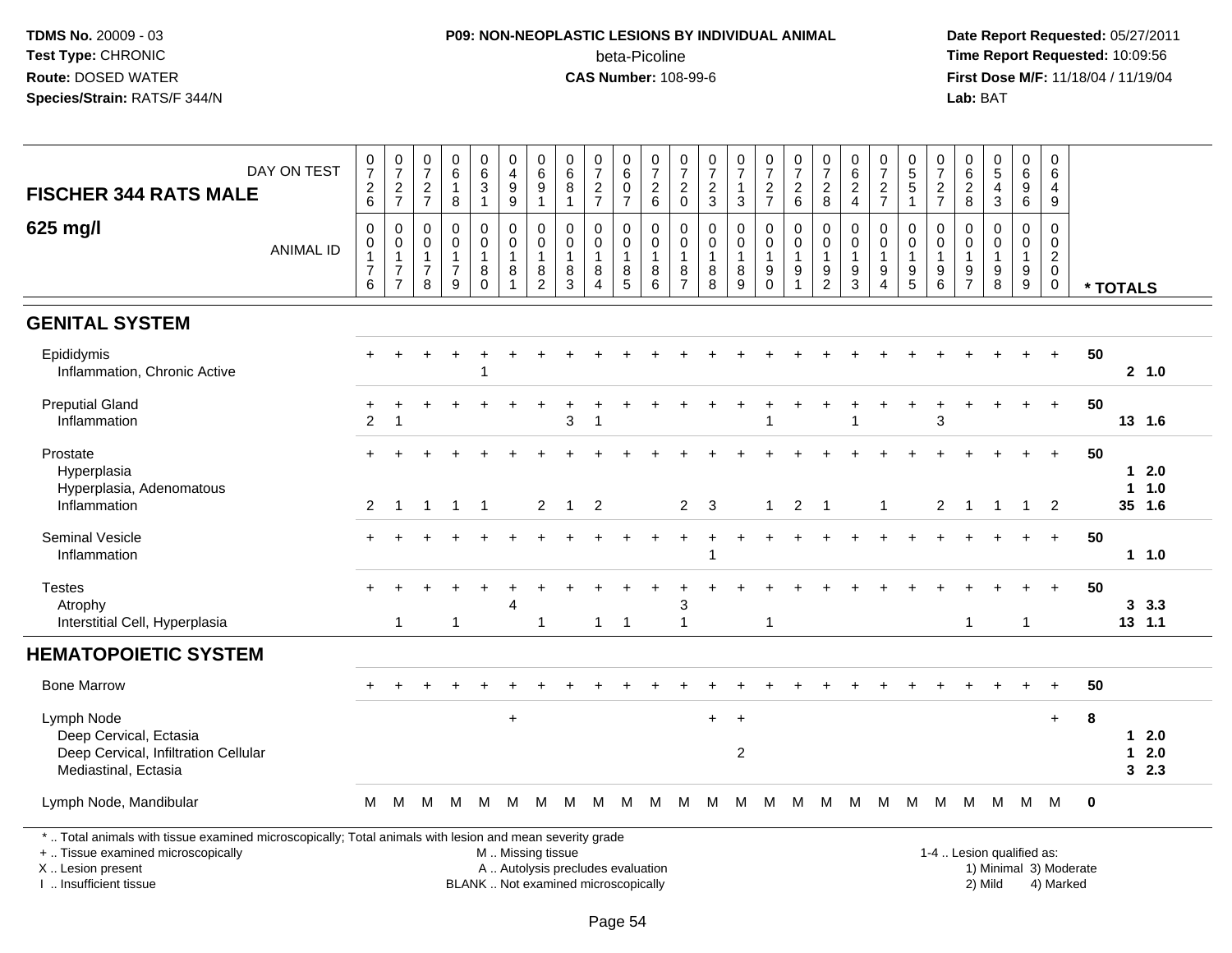## **P09: NON-NEOPLASTIC LESIONS BY INDIVIDUAL ANIMAL**beta-Picoline<br>CAS Number: 108-99-6

| DAY ON TEST<br><b>FISCHER 344 RATS MALE</b>                                                                                                                                                   | $\frac{0}{7}$<br>$^2\phantom{1}6$                                    | $\frac{0}{7}$<br>$\frac{2}{7}$                                     | $\pmb{0}$<br>$\overline{7}$<br>$\frac{2}{7}$            | $\begin{array}{c} 0 \\ 6 \end{array}$<br>$\mathbf{1}$<br>8                     | $\begin{array}{c} 0 \\ 6 \end{array}$<br>$\overline{3}$<br>$\overline{1}$ | $\pmb{0}$<br>$\overline{\mathbf{4}}$<br>.<br>9                                                | $\begin{matrix} 0 \\ 6 \\ 9 \end{matrix}$<br>$\mathbf{1}$ | 0<br>$\,6\,$<br>$\,8\,$<br>$\mathbf{1}$                           | $\begin{array}{c} 0 \\ 7 \end{array}$<br>$\frac{2}{7}$                  | 06007                                                                     | $\begin{matrix} 0 \\ 7 \end{matrix}$<br>$\frac{2}{6}$             | $\frac{0}{7}$<br>$^2_{\rm 0}$                           | $\frac{0}{7}$<br>$\frac{2}{3}$                       | $\begin{array}{c} 0 \\ 7 \end{array}$<br>1<br>$\mathbf{3}$            | $\begin{smallmatrix}0\\7\end{smallmatrix}$<br>$\frac{2}{7}$                     | $\frac{0}{7}$<br>$\frac{2}{6}$                                                         | $\frac{0}{7}$<br>$\overline{c}$<br>8                        | 0<br>$\frac{6}{2}$                                          | $\frac{0}{7}$<br>$\frac{2}{7}$                                         | $0$<br>5<br>5<br>5<br>1                                                | $\frac{0}{7}$<br>$\frac{2}{7}$                                                    | $\pmb{0}$<br>$\,6\,$<br>$\frac{2}{8}$                                            | $\frac{0}{5}$<br>$\frac{4}{3}$                              | 0<br>6<br>6<br>6                                               | 0<br>6<br>$\overline{4}$<br>$9\,$                                          |                        |          |              |
|-----------------------------------------------------------------------------------------------------------------------------------------------------------------------------------------------|----------------------------------------------------------------------|--------------------------------------------------------------------|---------------------------------------------------------|--------------------------------------------------------------------------------|---------------------------------------------------------------------------|-----------------------------------------------------------------------------------------------|-----------------------------------------------------------|-------------------------------------------------------------------|-------------------------------------------------------------------------|---------------------------------------------------------------------------|-------------------------------------------------------------------|---------------------------------------------------------|------------------------------------------------------|-----------------------------------------------------------------------|---------------------------------------------------------------------------------|----------------------------------------------------------------------------------------|-------------------------------------------------------------|-------------------------------------------------------------|------------------------------------------------------------------------|------------------------------------------------------------------------|-----------------------------------------------------------------------------------|----------------------------------------------------------------------------------|-------------------------------------------------------------|----------------------------------------------------------------|----------------------------------------------------------------------------|------------------------|----------|--------------|
| 625 mg/l<br><b>ANIMAL ID</b>                                                                                                                                                                  | $\mathbf 0$<br>0<br>$\mathbf{1}$<br>$\overline{\mathbf{7}}$<br>$\,6$ | 0<br>$\pmb{0}$<br>$\mathbf{1}$<br>$\overline{7}$<br>$\overline{7}$ | $\mathbf 0$<br>0<br>$\mathbf{1}$<br>$\overline{7}$<br>8 | $\pmb{0}$<br>$\mathbf 0$<br>$\mathbf{1}$<br>$\overline{7}$<br>$\boldsymbol{9}$ | 0<br>$\mathbf 0$<br>$\mathbf{1}$<br>8<br>$\mathbf 0$                      | $\mathbf 0$<br>$\pmb{0}$<br>$\mathbf{1}$<br>$\bf 8$<br>$\overline{1}$                         | 0<br>0<br>$\mathbf{1}$<br>8<br>$\overline{2}$             | $\mathbf 0$<br>$\mathbf 0$<br>$\mathbf{1}$<br>8<br>$\overline{3}$ | $\mathbf 0$<br>$\mathbf 0$<br>$\mathbf{1}$<br>$\bf 8$<br>$\overline{A}$ | 0<br>$\mathbf 0$<br>$\mathbf{1}$<br>$\begin{array}{c} 8 \\ 5 \end{array}$ | $\mathbf 0$<br>$\mathsf{O}\xspace$<br>$\mathbf{1}$<br>$\, 8$<br>6 | 0<br>$\mathsf 0$<br>$\mathbf{1}$<br>8<br>$\overline{7}$ | $\mathbf 0$<br>$\mathbf 0$<br>$\mathbf{1}$<br>8<br>8 | $\mathbf 0$<br>$\pmb{0}$<br>$\mathbf{1}$<br>$\bf 8$<br>$\overline{9}$ | $\mathbf 0$<br>$\mathbf 0$<br>$\overline{1}$<br>$\boldsymbol{9}$<br>$\mathbf 0$ | $\mathbf 0$<br>$\mathsf{O}\xspace$<br>$\mathbf{1}$<br>$\boldsymbol{9}$<br>$\mathbf{1}$ | 0<br>$\mathbf 0$<br>1<br>$\boldsymbol{9}$<br>$\overline{c}$ | $\mathbf 0$<br>$\mathbf 0$<br>$\mathbf{1}$<br>$\frac{9}{3}$ | 0<br>$\mathbf 0$<br>$\mathbf{1}$<br>$\boldsymbol{9}$<br>$\overline{4}$ | 0<br>$\mathbf 0$<br>$\mathbf{1}$<br>$\boldsymbol{9}$<br>$\overline{5}$ | $\mathbf 0$<br>$\mathbf 0$<br>$\mathbf{1}$<br>$\boldsymbol{9}$<br>$6\phantom{1}6$ | $\mathbf 0$<br>$\mathbf 0$<br>$\mathbf{1}$<br>$\boldsymbol{9}$<br>$\overline{7}$ | $\mathbf 0$<br>$\mathbf 0$<br>$\mathbf{1}$<br>$\frac{9}{8}$ | $\mathsf 0$<br>$\overline{0}$<br>$\mathbf{1}$<br>$\frac{9}{9}$ | $\mathbf 0$<br>$\mathbf 0$<br>$\overline{2}$<br>$\mathbf 0$<br>$\mathbf 0$ |                        | * TOTALS |              |
| Lymph Node, Mesenteric                                                                                                                                                                        |                                                                      |                                                                    |                                                         |                                                                                |                                                                           |                                                                                               |                                                           |                                                                   |                                                                         |                                                                           |                                                                   |                                                         |                                                      |                                                                       |                                                                                 |                                                                                        |                                                             |                                                             |                                                                        |                                                                        |                                                                                   |                                                                                  |                                                             | $\div$                                                         | $\ddot{}$                                                                  | 50                     |          |              |
| Spleen<br>Necrosis<br>Capsule, Hyperplasia                                                                                                                                                    |                                                                      |                                                                    |                                                         |                                                                                |                                                                           |                                                                                               |                                                           |                                                                   |                                                                         |                                                                           |                                                                   |                                                         |                                                      |                                                                       |                                                                                 |                                                                                        |                                                             |                                                             |                                                                        |                                                                        |                                                                                   |                                                                                  |                                                             | $\ddot{}$                                                      | $\ddot{}$<br>$\overline{2}$                                                | 50                     | 1        | 2.0<br>11.0  |
| Thymus                                                                                                                                                                                        |                                                                      |                                                                    |                                                         |                                                                                |                                                                           |                                                                                               |                                                           |                                                                   |                                                                         |                                                                           |                                                                   |                                                         |                                                      |                                                                       |                                                                                 |                                                                                        |                                                             |                                                             |                                                                        |                                                                        |                                                                                   |                                                                                  |                                                             |                                                                | $\ddot{}$                                                                  | 50                     |          |              |
| <b>INTEGUMENTARY SYSTEM</b>                                                                                                                                                                   |                                                                      |                                                                    |                                                         |                                                                                |                                                                           |                                                                                               |                                                           |                                                                   |                                                                         |                                                                           |                                                                   |                                                         |                                                      |                                                                       |                                                                                 |                                                                                        |                                                             |                                                             |                                                                        |                                                                        |                                                                                   |                                                                                  |                                                             |                                                                |                                                                            |                        |          |              |
| Mammary Gland<br>Galactocele<br>Hyperplasia                                                                                                                                                   |                                                                      |                                                                    |                                                         |                                                                                |                                                                           |                                                                                               |                                                           |                                                                   |                                                                         |                                                                           |                                                                   | $\overline{c}$                                          |                                                      |                                                                       |                                                                                 | 1<br>1                                                                                 |                                                             |                                                             |                                                                        |                                                                        |                                                                                   | $\mathbf{1}$                                                                     |                                                             | $\overline{c}$                                                 | $\ddot{}$                                                                  | 50                     | 12 1.4   | 5 1.4        |
| Skin<br>Subcutaneous Tissue, Inflammation, Chronic<br>Active                                                                                                                                  |                                                                      |                                                                    |                                                         |                                                                                |                                                                           |                                                                                               |                                                           | 3                                                                 |                                                                         |                                                                           |                                                                   |                                                         |                                                      |                                                                       |                                                                                 |                                                                                        |                                                             |                                                             |                                                                        |                                                                        |                                                                                   |                                                                                  |                                                             |                                                                | $+$                                                                        | 50                     |          | 13.0         |
| <b>MUSCULOSKELETAL SYSTEM</b>                                                                                                                                                                 |                                                                      |                                                                    |                                                         |                                                                                |                                                                           |                                                                                               |                                                           |                                                                   |                                                                         |                                                                           |                                                                   |                                                         |                                                      |                                                                       |                                                                                 |                                                                                        |                                                             |                                                             |                                                                        |                                                                        |                                                                                   |                                                                                  |                                                             |                                                                |                                                                            |                        |          |              |
| <b>Bone</b><br>Hyperostosis                                                                                                                                                                   |                                                                      |                                                                    |                                                         |                                                                                |                                                                           |                                                                                               |                                                           |                                                                   |                                                                         |                                                                           |                                                                   |                                                         |                                                      |                                                                       |                                                                                 |                                                                                        |                                                             |                                                             |                                                                        |                                                                        |                                                                                   |                                                                                  |                                                             |                                                                | $+$                                                                        | 50                     |          | 11.0         |
| <b>Skeletal Muscle</b>                                                                                                                                                                        |                                                                      |                                                                    |                                                         |                                                                                |                                                                           |                                                                                               |                                                           |                                                                   |                                                                         |                                                                           |                                                                   |                                                         |                                                      |                                                                       |                                                                                 |                                                                                        |                                                             |                                                             |                                                                        |                                                                        |                                                                                   |                                                                                  |                                                             |                                                                |                                                                            | $\mathbf{1}$           |          |              |
| <b>NERVOUS SYSTEM</b>                                                                                                                                                                         |                                                                      |                                                                    |                                                         |                                                                                |                                                                           |                                                                                               |                                                           |                                                                   |                                                                         |                                                                           |                                                                   |                                                         |                                                      |                                                                       |                                                                                 |                                                                                        |                                                             |                                                             |                                                                        |                                                                        |                                                                                   |                                                                                  |                                                             |                                                                |                                                                            |                        |          |              |
| <b>Brain</b><br>Compression<br>Hemorrhage                                                                                                                                                     |                                                                      |                                                                    |                                                         |                                                                                |                                                                           |                                                                                               |                                                           |                                                                   |                                                                         |                                                                           |                                                                   | $\mathbf{3}$                                            |                                                      |                                                                       | $\overline{a}$                                                                  |                                                                                        | $\overline{c}$                                              | 3                                                           |                                                                        |                                                                        |                                                                                   |                                                                                  | 3                                                           | $\boldsymbol{2}$                                               | $\ddot{}$<br>$\overline{2}$                                                | 50                     |          | 92.6<br>32.3 |
| *  Total animals with tissue examined microscopically; Total animals with lesion and mean severity grade<br>+  Tissue examined microscopically<br>X  Lesion present<br>I. Insufficient tissue |                                                                      |                                                                    |                                                         |                                                                                |                                                                           | M  Missing tissue<br>A  Autolysis precludes evaluation<br>BLANK  Not examined microscopically |                                                           |                                                                   |                                                                         |                                                                           |                                                                   |                                                         |                                                      |                                                                       |                                                                                 |                                                                                        |                                                             |                                                             |                                                                        |                                                                        |                                                                                   |                                                                                  | 1-4  Lesion qualified as:<br>2) Mild                        |                                                                | 4) Marked                                                                  | 1) Minimal 3) Moderate |          |              |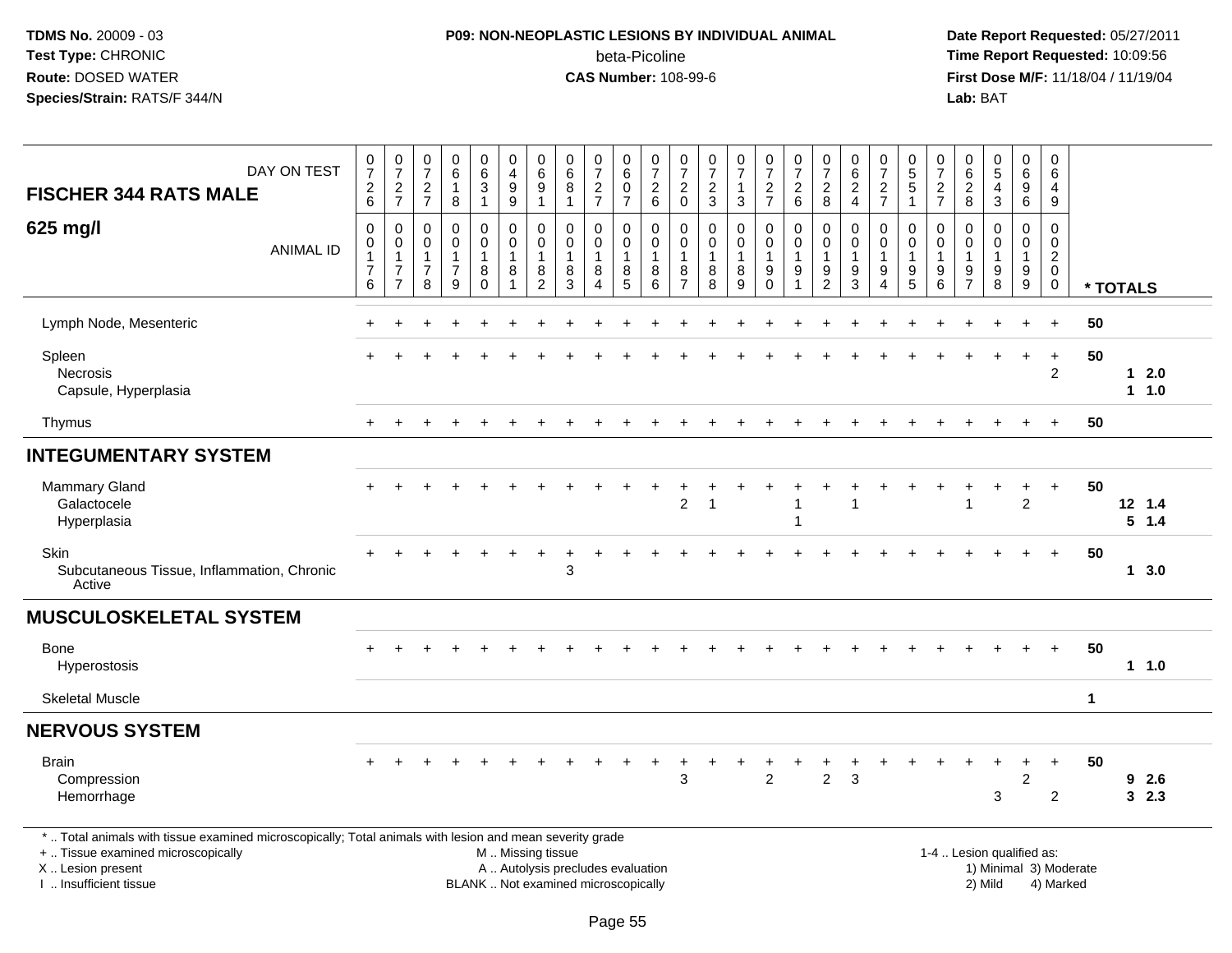## **P09: NON-NEOPLASTIC LESIONS BY INDIVIDUAL ANIMAL**beta-Picoline<br>CAS Number: 108-99-6

| DAY ON TEST<br><b>FISCHER 344 RATS MALE</b>                                                                                                                                                                                                                                     | $\frac{0}{7}$<br>$^2\phantom{1}6$                                 | $\frac{0}{7}$<br>$\frac{2}{7}$                                                   | $\frac{0}{7}$<br>$\overline{2}$<br>$\overline{7}$              | 0<br>$\,6\,$<br>$\mathbf{1}$<br>$\,8\,$                        | $_{6}^{\rm 0}$<br>1                              | $\begin{smallmatrix}0\\4\end{smallmatrix}$<br>$\overline{3}$<br>$\boldsymbol{9}$<br>$9\,$ | 0<br>6<br>$\overline{9}$<br>$\mathbf{1}$                             | $_{6}^{\rm 0}$<br>$\overline{8}$<br>$\mathbf{1}$                                              | $\begin{array}{c} 0 \\ 7 \end{array}$<br>$\frac{2}{7}$                  | $\begin{array}{c} 0 \\ 6 \end{array}$<br>$\mathbf 0$<br>$\overline{7}$ | $\frac{0}{7}$<br>$\frac{2}{6}$                         | 0<br>$\overline{7}$<br>$\overline{2}$<br>$\mathbf 0$              | $\frac{0}{7}$<br>$\frac{2}{3}$                         | $\frac{0}{7}$<br>$\mathbf{1}$<br>3         | $\frac{0}{7}$<br>$\frac{2}{7}$                                              | $\frac{0}{7}$<br>$\overline{c}$<br>6                 | $\frac{0}{7}$<br>$\overline{c}$<br>8                                | $\begin{array}{c} 0 \\ 6 \end{array}$<br>$\frac{2}{4}$      | $\frac{0}{7}$<br>$\frac{2}{7}$                                                   | 0<br>$\overline{5}$<br>$\sqrt{5}$<br>$\mathbf{1}$          | 0<br>$\overline{7}$<br>$\overline{2}$<br>$\overline{7}$ | 0<br>$\,6\,$<br>$\overline{c}$<br>$\,8\,$                         | $\begin{array}{c} 0 \\ 5 \end{array}$<br>4<br>3 | 0<br>$\,6\,$<br>$\boldsymbol{9}$<br>$6\phantom{1}$   | 0<br>6<br>4<br>9                                                        |                        |                                         |                                                                                      |
|---------------------------------------------------------------------------------------------------------------------------------------------------------------------------------------------------------------------------------------------------------------------------------|-------------------------------------------------------------------|----------------------------------------------------------------------------------|----------------------------------------------------------------|----------------------------------------------------------------|--------------------------------------------------|-------------------------------------------------------------------------------------------|----------------------------------------------------------------------|-----------------------------------------------------------------------------------------------|-------------------------------------------------------------------------|------------------------------------------------------------------------|--------------------------------------------------------|-------------------------------------------------------------------|--------------------------------------------------------|--------------------------------------------|-----------------------------------------------------------------------------|------------------------------------------------------|---------------------------------------------------------------------|-------------------------------------------------------------|----------------------------------------------------------------------------------|------------------------------------------------------------|---------------------------------------------------------|-------------------------------------------------------------------|-------------------------------------------------|------------------------------------------------------|-------------------------------------------------------------------------|------------------------|-----------------------------------------|--------------------------------------------------------------------------------------|
| 625 mg/l<br><b>ANIMAL ID</b>                                                                                                                                                                                                                                                    | $\mathbf 0$<br>$\mathbf 0$<br>$\mathbf{1}$<br>$\overline{7}$<br>6 | $\mathbf 0$<br>$\mathbf 0$<br>$\overline{1}$<br>$\overline{7}$<br>$\overline{7}$ | $\Omega$<br>$\mathbf 0$<br>$\mathbf{1}$<br>$\overline{7}$<br>8 | $\Omega$<br>$\mathbf 0$<br>$\mathbf{1}$<br>$\overline{7}$<br>9 | $\mathbf 0$<br>$\mathbf 0$<br>1<br>8<br>$\Omega$ | $\mathbf 0$<br>$\mathsf{O}\xspace$<br>$\mathbf{1}$<br>8<br>$\overline{1}$                 | $\Omega$<br>$\mathbf 0$<br>$\mathbf{1}$<br>$\bf 8$<br>$\overline{2}$ | $\mathbf 0$<br>$\mathsf{O}\xspace$<br>$\mathbf{1}$<br>$\frac{8}{3}$                           | $\mathbf 0$<br>$\mathbf 0$<br>$\mathbf{1}$<br>$\bf 8$<br>$\overline{4}$ | $\mathbf 0$<br>$\mathbf 0$<br>$\overline{1}$<br>$\bf 8$<br>5           | $\mathbf 0$<br>$\mathbf 0$<br>$\overline{1}$<br>8<br>6 | $\mathbf 0$<br>$\mathbf 0$<br>$\mathbf{1}$<br>8<br>$\overline{7}$ | $\Omega$<br>$\mathbf 0$<br>$\mathbf{1}$<br>$\bf8$<br>8 | $\mathbf{0}$<br>$\mathbf 0$<br>1<br>8<br>9 | $\mathbf 0$<br>$\pmb{0}$<br>$\mathbf{1}$<br>$\boldsymbol{9}$<br>$\mathbf 0$ | $\mathbf 0$<br>$\mathsf 0$<br>$\mathbf{1}$<br>9<br>1 | $\mathbf 0$<br>$\mathsf{O}\xspace$<br>$\mathbf{1}$<br>$\frac{9}{2}$ | $\mathbf 0$<br>$\mathbf 0$<br>$\mathbf{1}$<br>$\frac{9}{3}$ | $\mathbf 0$<br>$\mathbf 0$<br>$\mathbf{1}$<br>$\boldsymbol{9}$<br>$\overline{4}$ | $\mathbf 0$<br>$\mathbf 0$<br>$\overline{1}$<br>$9\,$<br>5 | $\mathbf 0$<br>$\mathbf 0$<br>$\mathbf{1}$<br>9<br>6    | $\Omega$<br>$\Omega$<br>$\overline{1}$<br>$9\,$<br>$\overline{7}$ | $\mathbf{0}$<br>$\overline{0}$<br>1<br>9<br>8   | $\mathbf 0$<br>$\mathbf 0$<br>$\mathbf{1}$<br>$^9_9$ | $\Omega$<br>$\mathbf 0$<br>$\overline{2}$<br>$\mathbf 0$<br>$\mathbf 0$ |                        | * TOTALS                                |                                                                                      |
| <b>RESPIRATORY SYSTEM</b>                                                                                                                                                                                                                                                       |                                                                   |                                                                                  |                                                                |                                                                |                                                  |                                                                                           |                                                                      |                                                                                               |                                                                         |                                                                        |                                                        |                                                                   |                                                        |                                            |                                                                             |                                                      |                                                                     |                                                             |                                                                                  |                                                            |                                                         |                                                                   |                                                 |                                                      |                                                                         |                        |                                         |                                                                                      |
| Lung<br>Foreign Body<br>Inflammation, Granulomatous<br>Alveolar Epithelium, Hyperplasia<br>Perivascular, Hemorrhage                                                                                                                                                             | -1                                                                |                                                                                  |                                                                |                                                                |                                                  |                                                                                           |                                                                      | $\boldsymbol{2}$                                                                              |                                                                         |                                                                        |                                                        |                                                                   |                                                        |                                            |                                                                             | $\overline{2}$                                       | $\mathbf{1}$                                                        | $\overline{\phantom{0}}$ 1                                  |                                                                                  |                                                            | $\mathbf{1}$                                            |                                                                   | $\overline{c}$                                  |                                                      |                                                                         | 50                     | $\mathbf 1$<br>8                        | 1 1.0<br>2.0<br>1.5<br>$12.0$                                                        |
| Nose<br>Edema<br>Foreign Body<br>Inflammation<br>Glands, Cyst<br>Olfactory Epithelium, Atrophy<br>Olfactory Epithelium, Erosion<br>Olfactory Epithelium, Metaplasia<br>Olfactory Epithelium, Necrosis<br>Respiratory Epithelium, Erosion<br>Respiratory Epithelium, Hyperplasia |                                                                   | $\mathbf{1}$                                                                     | 3<br>3                                                         | 1<br>$\overline{1}$                                            | 1<br>3<br>$\overline{2}$                         | 2<br>3                                                                                    |                                                                      |                                                                                               | $\overline{2}$<br>$\overline{2}$<br>$\overline{2}$                      |                                                                        | $\overline{1}$<br>$\overline{1}$<br>$\mathbf{1}$       | 3<br>$\overline{3}$                                               | $\overline{2}$<br>$\overline{2}$<br>2 <sub>2</sub>     |                                            |                                                                             | 3<br>$\overline{2}$                                  |                                                                     |                                                             |                                                                                  |                                                            | 1<br>$\mathbf{1}$                                       |                                                                   |                                                 |                                                      | $\ddot{}$<br>$\mathbf 1$                                                | 50                     | 1.<br>1.<br>$\mathbf 1$<br>$\mathbf{1}$ | 12.0<br>10, 1.6<br>24 2.0<br>$1 \t1.0$<br>11.0<br>2.0<br>2.0<br>2.0<br>3.0<br>17 1.9 |
| Trachea<br>Inflammation                                                                                                                                                                                                                                                         |                                                                   |                                                                                  |                                                                |                                                                |                                                  |                                                                                           |                                                                      |                                                                                               |                                                                         |                                                                        |                                                        |                                                                   |                                                        |                                            |                                                                             |                                                      |                                                                     |                                                             |                                                                                  |                                                            |                                                         |                                                                   |                                                 |                                                      |                                                                         | 50                     |                                         | $1 1.0$                                                                              |
| <b>SPECIAL SENSES SYSTEM</b>                                                                                                                                                                                                                                                    |                                                                   |                                                                                  |                                                                |                                                                |                                                  |                                                                                           |                                                                      |                                                                                               |                                                                         |                                                                        |                                                        |                                                                   |                                                        |                                            |                                                                             |                                                      |                                                                     |                                                             |                                                                                  |                                                            |                                                         |                                                                   |                                                 |                                                      |                                                                         |                        |                                         |                                                                                      |
| Eye<br>Cataract<br>Cornea, Inflammation, Chronic Active<br>Retina, Degeneration<br>Sclera, Inflammation, Chronic Active                                                                                                                                                         |                                                                   |                                                                                  |                                                                |                                                                |                                                  |                                                                                           |                                                                      |                                                                                               |                                                                         |                                                                        |                                                        |                                                                   | 3<br>3                                                 |                                            |                                                                             |                                                      |                                                                     |                                                             |                                                                                  |                                                            |                                                         |                                                                   |                                                 |                                                      |                                                                         | 50                     | 1.<br>1                                 | 3, 1.7<br>1 1.0<br>3.0<br>2.0                                                        |
| *  Total animals with tissue examined microscopically; Total animals with lesion and mean severity grade<br>+  Tissue examined microscopically<br>X  Lesion present<br>I  Insufficient tissue                                                                                   |                                                                   |                                                                                  |                                                                |                                                                |                                                  |                                                                                           |                                                                      | M  Missing tissue<br>A  Autolysis precludes evaluation<br>BLANK  Not examined microscopically |                                                                         |                                                                        |                                                        |                                                                   |                                                        |                                            |                                                                             |                                                      |                                                                     |                                                             |                                                                                  |                                                            |                                                         | 1-4  Lesion qualified as:                                         | 2) Mild                                         |                                                      | 4) Marked                                                               | 1) Minimal 3) Moderate |                                         |                                                                                      |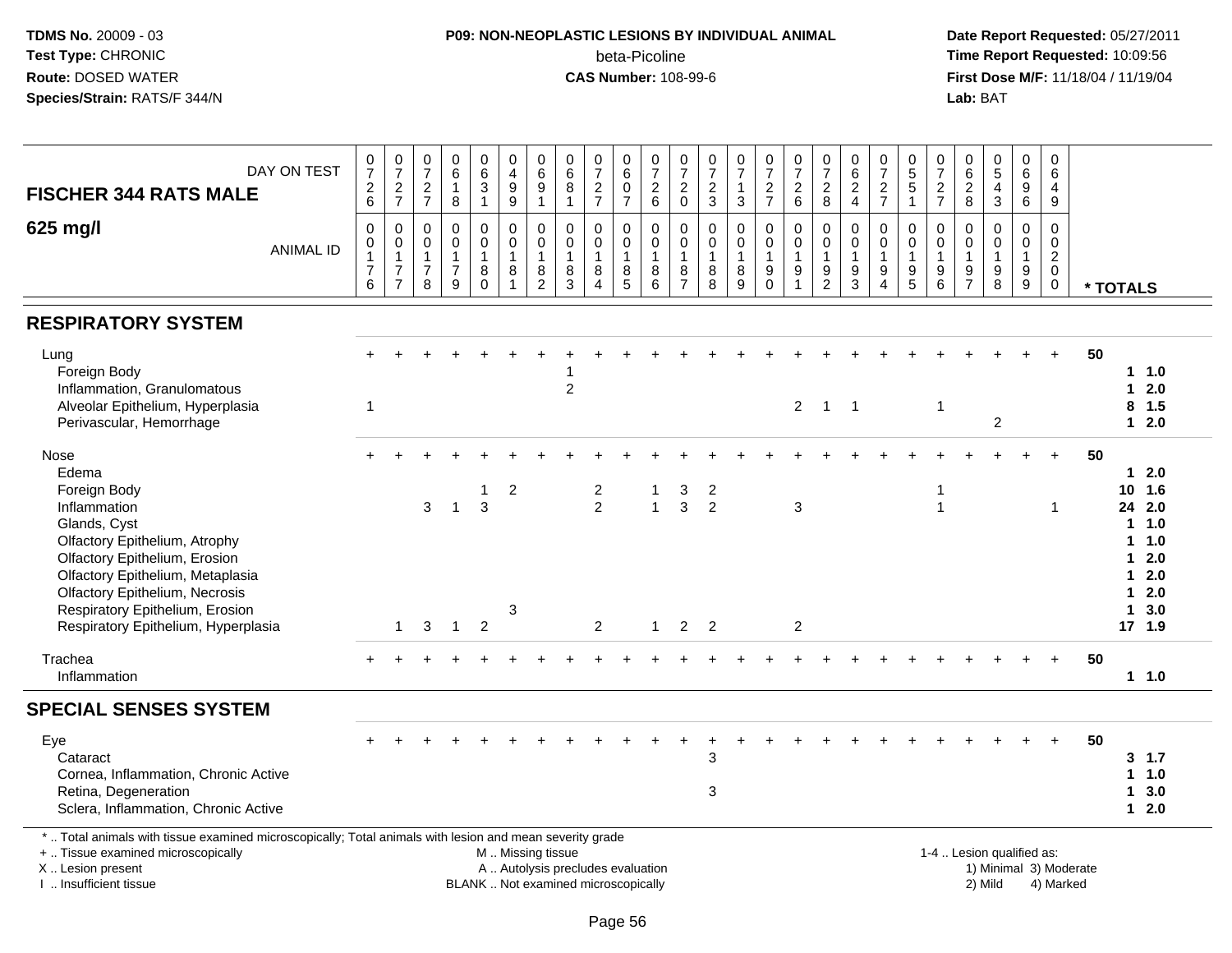### **P09: NON-NEOPLASTIC LESIONS BY INDIVIDUAL ANIMAL** beta-Picoline**beta-Picoline**<br> **CAS Number:** 108-99-6<br> **CAS Number:** 108-99-6<br> **CAS Number:** 108-99-6

 **Date Report Requested:** 05/27/2011 **First Dose M/F:** 11/18/04 / 11/19/04 Lab: BAT **Lab:** BAT

| DAY ON TEST<br><b>FISCHER 344 RATS MALE</b>                                 | $\frac{0}{7}$<br>$\frac{2}{6}$        | $\frac{0}{7}$<br>$\sqrt{2}$<br>$\overline{ }$        | $\begin{array}{c} 0 \\ 7 \end{array}$<br>$\sqrt{2}$<br>$\overline{7}$ | 0<br>6<br>$\mathbf{1}$<br>8   | $\begin{matrix} 0 \\ 6 \end{matrix}$<br>3 | $\mathbf 0$<br>$\begin{array}{c} 4 \\ 9 \\ 9 \end{array}$ | $\begin{array}{c} 0 \\ 6 \end{array}$<br>$\boldsymbol{9}$      | $\begin{matrix} 0 \\ 6 \end{matrix}$<br>8 | $\frac{0}{7}$<br>$\overline{c}$<br>$\overline{ }$ | $_6^0$<br>$\mathsf 0$<br>$\overline{ }$ | $\frac{0}{7}$<br>$\overline{c}$<br>$\,6\,$      | $\begin{smallmatrix}0\\7\end{smallmatrix}$<br>$\overline{c}$<br>$\mathbf 0$ | $\boldsymbol{0}$<br>$\overline{7}$<br>$\boldsymbol{2}$<br>3 | $\frac{0}{7}$<br>$\overline{A}$<br>3 | $\frac{0}{7}$<br>$\frac{2}{7}$ | $\frac{0}{7}$<br>$\sqrt{2}$<br>$\,6\,$                           | $\frac{0}{7}$<br>$\overline{2}$<br>8    | $\mathbf 0$<br>$\,6$<br>$\boldsymbol{2}$<br>4 | $\frac{0}{7}$<br>$\overline{c}$ | $\begin{array}{c} 0 \\ 5 \\ 5 \end{array}$        | $\begin{array}{c} 0 \\ 7 \end{array}$<br>$\overline{c}$<br>$\overline{ }$ | $_{6}^{\rm 0}$<br>$\overline{c}$<br>$\,8\,$ | $\boldsymbol{0}$<br>$\,$ 5 $\,$<br>4<br>3 | 0<br>6<br>9<br>6           | 0<br>$\,6$<br>$\overline{4}$<br>9                                |          |                              |  |
|-----------------------------------------------------------------------------|---------------------------------------|------------------------------------------------------|-----------------------------------------------------------------------|-------------------------------|-------------------------------------------|-----------------------------------------------------------|----------------------------------------------------------------|-------------------------------------------|---------------------------------------------------|-----------------------------------------|-------------------------------------------------|-----------------------------------------------------------------------------|-------------------------------------------------------------|--------------------------------------|--------------------------------|------------------------------------------------------------------|-----------------------------------------|-----------------------------------------------|---------------------------------|---------------------------------------------------|---------------------------------------------------------------------------|---------------------------------------------|-------------------------------------------|----------------------------|------------------------------------------------------------------|----------|------------------------------|--|
| 625 mg/l<br><b>ANIMAL ID</b>                                                | 0<br>$\pmb{0}$<br>$\overline{7}$<br>6 | 0<br>$\mathbf 0$<br>$\overline{7}$<br>$\overline{ }$ | $\begin{matrix} 0 \\ 0 \end{matrix}$<br>$\overline{7}$<br>8           | $_0^0$<br>$\overline{ }$<br>9 | 0<br>0<br>8<br>U                          | $_{\rm 0}^{\rm 0}$<br>$\overline{1}$<br>$\bf 8$           | $_{\rm 0}^{\rm 0}$<br>$\mathbf 1$<br>$\bf 8$<br>$\overline{2}$ | 0<br>$\pmb{0}$<br>8<br>3                  | 0<br>$\pmb{0}$<br>8<br>4                          | 0<br>$\mathsf{O}\xspace$<br>8<br>5      | $\mathbf 0$<br>$\boldsymbol{0}$<br>$\,8\,$<br>6 | $_{\rm 0}^{\rm 0}$<br>$\mathbf{1}$<br>8<br>$\overline{ }$                   | 0<br>$\pmb{0}$<br>8<br>8                                    | 0<br>$\mathsf{O}\xspace$<br>8<br>9   | $_0^0$<br>9<br>$\Omega$        | $\begin{smallmatrix} 0\\0 \end{smallmatrix}$<br>$\boldsymbol{9}$ | 0<br>$\mathbf 0$<br>9<br>$\overline{2}$ | 0<br>$\mathbf 0$<br>9<br>3                    | 0<br>0<br>9                     | $_{0}^{0}$<br>$\boldsymbol{9}$<br>$5\phantom{.0}$ | 0<br>$\mathbf 0$<br>$\boldsymbol{9}$<br>$\,6\,$                           | 0<br>0<br>9<br>$\overline{ }$               | 0<br>$\mathbf 0$<br>9<br>8                | 0<br>$\mathbf 0$<br>9<br>9 | 0<br>$\pmb{0}$<br>$\boldsymbol{2}$<br>$\mathbf 0$<br>$\mathbf 0$ | * TOTALS |                              |  |
| Harderian Gland                                                             |                                       |                                                      |                                                                       |                               |                                           |                                                           |                                                                |                                           |                                                   |                                         |                                                 |                                                                             |                                                             |                                      |                                |                                                                  |                                         |                                               |                                 |                                                   |                                                                           |                                             |                                           |                            |                                                                  | 50       |                              |  |
| Zymbal's Gland                                                              |                                       |                                                      |                                                                       |                               |                                           |                                                           |                                                                |                                           |                                                   |                                         |                                                 |                                                                             |                                                             |                                      |                                |                                                                  |                                         |                                               |                                 |                                                   |                                                                           | $+$                                         |                                           |                            |                                                                  | 1        |                              |  |
| <b>URINARY SYSTEM</b>                                                       |                                       |                                                      |                                                                       |                               |                                           |                                                           |                                                                |                                           |                                                   |                                         |                                                 |                                                                             |                                                             |                                      |                                |                                                                  |                                         |                                               |                                 |                                                   |                                                                           |                                             |                                           |                            |                                                                  |          |                              |  |
| Kidney<br>Accumulation, Hyaline Droplet                                     |                                       |                                                      |                                                                       |                               |                                           |                                                           |                                                                |                                           |                                                   |                                         |                                                 |                                                                             |                                                             |                                      |                                |                                                                  |                                         |                                               |                                 |                                                   |                                                                           |                                             |                                           |                            |                                                                  | 50       | 4.0                          |  |
| Infarct, Acute<br>Nephropathy<br>Renal Tubule, Hyperplasia                  | $\overline{2}$                        | Δ                                                    | 2                                                                     | $\mathfrak{D}$                | $\mathcal{P}$                             | $\mathcal{P}$                                             | $\mathcal{P}$                                                  | Δ                                         |                                                   |                                         |                                                 |                                                                             |                                                             |                                      |                                |                                                                  |                                         |                                               | $\mathcal{P}$                   | $\overline{2}$                                    | $\Delta$                                                                  | $\mathcal{P}$                               | $\mathcal{P}$                             | 4                          | 4                                                                |          | 1.0<br>50<br>2.4<br>2.0<br>1 |  |
| <b>Urinary Bladder</b><br>Infiltration Cellular, Mixed Cell, Chronic Active |                                       |                                                      |                                                                       |                               |                                           |                                                           |                                                                |                                           |                                                   |                                         |                                                 |                                                                             |                                                             |                                      |                                |                                                                  |                                         |                                               |                                 |                                                   |                                                                           |                                             |                                           |                            | $+$                                                              | 50       | 1.0                          |  |

\*\*\* END OF MALE DATA \*\*\*

\* .. Total animals with tissue examined microscopically; Total animals with lesion and mean severity grade

+ .. Tissue examined microscopically

X .. Lesion present

I .. Insufficient tissue

 M .. Missing tissueA .. Autolysis precludes evaluation

BLANK .. Not examined microscopically 2) Mild 4) Marked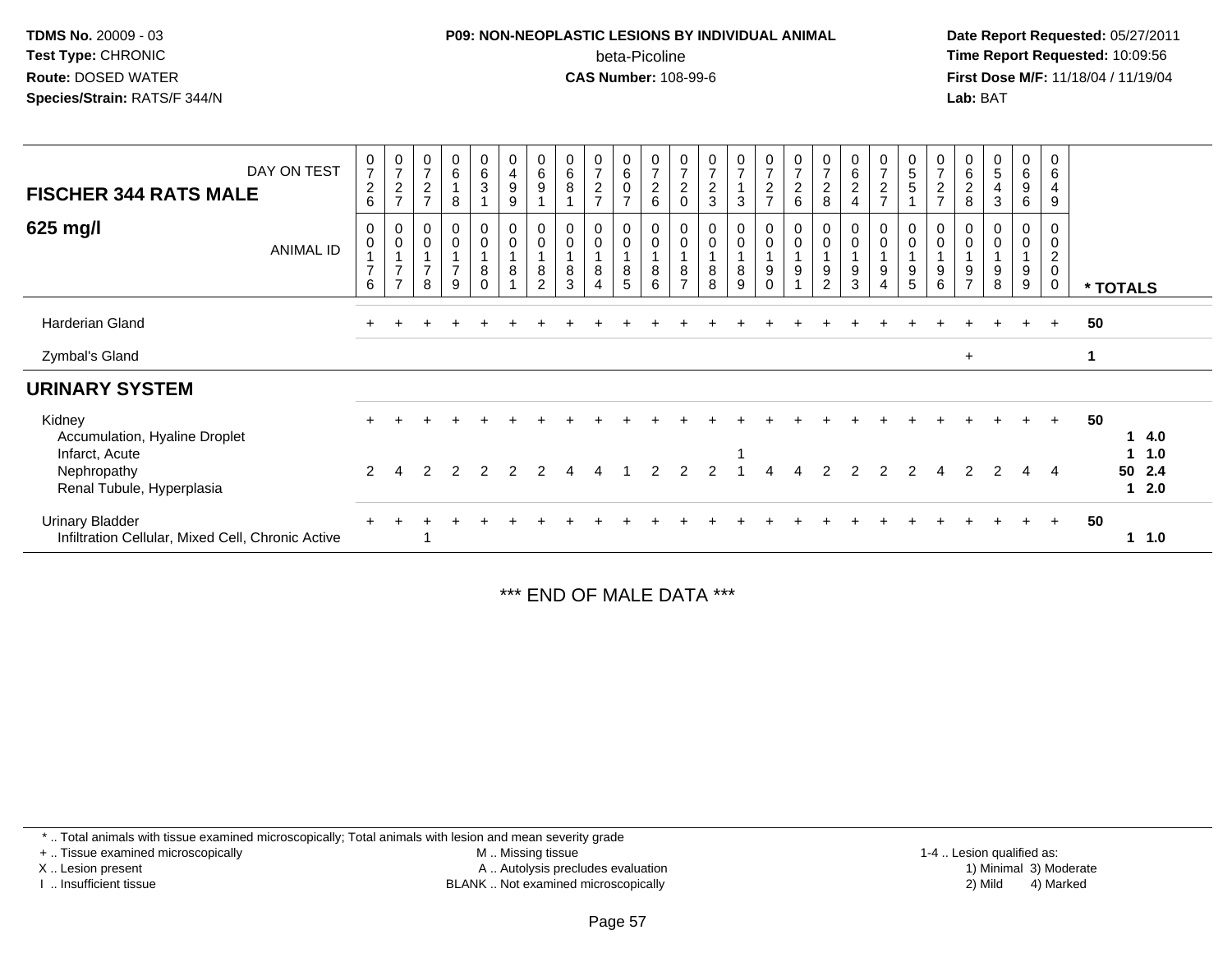### **P09: NON-NEOPLASTIC LESIONS BY INDIVIDUAL ANIMAL** beta-Picoline**beta-Picoline**<br> **CAS Number:** 108-99-6<br> **CAS Number:** 108-99-6<br> **CAS Number:** 108-99-6

 **Date Report Requested:** 05/27/2011 **First Dose M/F:** 11/18/04 / 11/19/04 Lab: BAT **Lab:** BAT

| <b>FISCHER 344 RATS FEMALE</b>                                                                | DAY ON TEST      | $\begin{array}{c} 0 \\ 7 \end{array}$<br>$\mathbf{1}$<br>$\overline{2}$ | $\begin{array}{c} 0 \\ 5 \\ 1 \end{array}$<br>$\overline{4}$ | $\begin{array}{c} 0 \\ 6 \end{array}$<br>$\overline{4}$<br>$\overline{4}$ | $\begin{array}{c} 0 \\ 7 \\ 2 \end{array}$<br>9                             | $\frac{0}{7}$<br>$\mathbf{1}$<br>$5\phantom{.0}$ | $\begin{array}{c} 0 \\ 7 \\ 2 \\ 8 \end{array}$ | $\frac{0}{7}$<br>$\frac{2}{8}$               | $\frac{0}{7}$<br>$\mathbf{1}$<br>9               | $\begin{array}{c} 0 \\ 4 \\ 8 \end{array}$<br>8  | $\frac{0}{7}$<br>$\frac{2}{7}$                                            | 0729                                                | $\frac{0}{7}$<br>$\mathbf 0$<br>$\mathbf 0$                                  | $\frac{0}{7}$<br>$\frac{2}{7}$                  | $\begin{array}{c} 0 \\ 4 \\ 5 \end{array}$<br>$\overline{4}$ | $\frac{0}{7}$<br>$\frac{2}{9}$                  | $\frac{0}{7}$<br>$\frac{2}{7}$    | $\frac{0}{7}$<br>$\frac{2}{8}$                                 | $\begin{array}{c} 0 \\ 7 \\ 2 \\ 9 \end{array}$   | $\frac{0}{7}$<br>$^2_{\bf 8}$                            | $\begin{array}{c} 0 \\ 7 \\ 1 \end{array}$<br>$\overline{2}$   | $\frac{0}{7}$<br>8                           | $\frac{0}{7}$<br>$\frac{2}{8}$                                 | 0728                              | $\begin{array}{c} 0 \\ 7 \end{array}$<br>$\frac{2}{9}$        | 0<br>$5\phantom{.0}$<br>$\mathbf 0$<br>9 |                   |
|-----------------------------------------------------------------------------------------------|------------------|-------------------------------------------------------------------------|--------------------------------------------------------------|---------------------------------------------------------------------------|-----------------------------------------------------------------------------|--------------------------------------------------|-------------------------------------------------|----------------------------------------------|--------------------------------------------------|--------------------------------------------------|---------------------------------------------------------------------------|-----------------------------------------------------|------------------------------------------------------------------------------|-------------------------------------------------|--------------------------------------------------------------|-------------------------------------------------|-----------------------------------|----------------------------------------------------------------|---------------------------------------------------|----------------------------------------------------------|----------------------------------------------------------------|----------------------------------------------|----------------------------------------------------------------|-----------------------------------|---------------------------------------------------------------|------------------------------------------|-------------------|
| $0$ mg/l                                                                                      | <b>ANIMAL ID</b> | 0<br>$\begin{smallmatrix} 0\\2\\0 \end{smallmatrix}$                    | $\boldsymbol{0}$<br>$\frac{0}{2}$<br>2                       | $\mathbf 0$<br>$\mathbf 0$<br>$\overline{2}$<br>$\mathbf 0$<br>3          | $\mathbf 0$<br>$\pmb{0}$<br>$\overline{2}$<br>$\mathbf 0$<br>$\overline{4}$ | 0<br>$\frac{0}{2}$<br>5                          | 0<br>$\frac{0}{2}$<br>6                         | $\pmb{0}$<br>$\frac{0}{2}$<br>$\overline{7}$ | $\mathbf 0$<br>$\frac{0}{2}$<br>$\mathbf 0$<br>8 | $\mathbf 0$<br>$\frac{0}{2}$<br>$\mathbf 0$<br>9 | 0<br>$\mathsf{O}\xspace$<br>$\overline{2}$<br>$\mathbf{1}$<br>$\mathbf 0$ | $\mathbf 0$<br>$\frac{0}{2}$<br>1<br>$\overline{1}$ | 0<br>$\mathsf{O}\xspace$<br>$\overline{2}$<br>$\mathbf{1}$<br>$\overline{2}$ | $\pmb{0}$<br>$\frac{0}{2}$<br>$\mathbf{1}$<br>3 | $\boldsymbol{0}$<br>$\frac{0}{2}$<br>1<br>$\overline{4}$     | $\mathbf 0$<br>$\frac{0}{2}$<br>1<br>$\sqrt{5}$ | $\mathbf 0$<br>$\frac{0}{2}$<br>6 | $\mathbf 0$<br>$\frac{0}{2}$<br>$\mathbf{1}$<br>$\overline{7}$ | $\mathbf 0$<br>$\frac{0}{2}$<br>$\mathbf{1}$<br>8 | $\mathbf 0$<br>$\mathsf{O}\xspace$<br>$\frac{2}{1}$<br>9 | $\mathbf 0$<br>$\begin{array}{c} 0 \\ 2 \\ 2 \\ 0 \end{array}$ | $\mathbf 0$<br>$\frac{0}{2}$<br>$\mathbf{1}$ | $\mathbf 0$<br>$\begin{array}{c} 0 \\ 2 \\ 2 \\ 2 \end{array}$ | $\mathbf 0$<br>$\frac{0}{2}$<br>3 | $\mathbf 0$<br>$\mathbf 0$<br>$\frac{2}{2}$<br>$\overline{4}$ | $\Omega$<br>$\mathbf 0$<br>$\frac{2}{2}$ | females<br>(cont) |
| <b>ALIMENTARY SYSTEM</b>                                                                      |                  |                                                                         |                                                              |                                                                           |                                                                             |                                                  |                                                 |                                              |                                                  |                                                  |                                                                           |                                                     |                                                                              |                                                 |                                                              |                                                 |                                   |                                                                |                                                   |                                                          |                                                                |                                              |                                                                |                                   |                                                               |                                          |                   |
| Esophagus                                                                                     |                  |                                                                         |                                                              |                                                                           |                                                                             |                                                  |                                                 |                                              |                                                  |                                                  |                                                                           |                                                     |                                                                              |                                                 |                                                              |                                                 |                                   |                                                                |                                                   |                                                          |                                                                |                                              |                                                                |                                   |                                                               |                                          |                   |
| Intestine Large, Cecum<br>Inflammation, Chronic Active                                        |                  | $+$                                                                     | A                                                            | $\ddot{}$                                                                 |                                                                             |                                                  |                                                 |                                              |                                                  |                                                  |                                                                           |                                                     |                                                                              |                                                 |                                                              |                                                 |                                   |                                                                |                                                   |                                                          |                                                                |                                              |                                                                |                                   |                                                               |                                          |                   |
| Intestine Large, Colon<br>Parasite Metazoan                                                   |                  |                                                                         |                                                              |                                                                           |                                                                             |                                                  |                                                 |                                              |                                                  |                                                  |                                                                           |                                                     |                                                                              |                                                 |                                                              |                                                 |                                   |                                                                |                                                   |                                                          |                                                                | A                                            |                                                                | $\overline{1}$                    | $\ddot{}$                                                     | $^{+}$                                   |                   |
| Intestine Large, Rectum<br>Parasite Metazoan                                                  |                  |                                                                         |                                                              |                                                                           |                                                                             |                                                  |                                                 |                                              |                                                  |                                                  |                                                                           |                                                     |                                                                              |                                                 |                                                              |                                                 |                                   |                                                                |                                                   |                                                          |                                                                |                                              |                                                                |                                   |                                                               |                                          |                   |
| Intestine Small, Duodenum                                                                     |                  |                                                                         |                                                              |                                                                           |                                                                             |                                                  |                                                 |                                              |                                                  |                                                  |                                                                           |                                                     |                                                                              |                                                 |                                                              |                                                 |                                   |                                                                |                                                   |                                                          |                                                                |                                              |                                                                |                                   |                                                               | $\ddot{}$                                |                   |
| Intestine Small, Ileum<br>Inflammation, Chronic Active                                        |                  |                                                                         |                                                              |                                                                           |                                                                             |                                                  |                                                 |                                              |                                                  |                                                  |                                                                           |                                                     |                                                                              |                                                 |                                                              |                                                 |                                   |                                                                |                                                   |                                                          |                                                                |                                              |                                                                |                                   |                                                               |                                          |                   |
| Intestine Small, Jejunum<br>Inflammation, Chronic Active                                      |                  |                                                                         |                                                              |                                                                           |                                                                             |                                                  |                                                 |                                              |                                                  |                                                  |                                                                           |                                                     |                                                                              |                                                 |                                                              |                                                 |                                   |                                                                |                                                   |                                                          |                                                                |                                              |                                                                |                                   |                                                               |                                          |                   |
| Liver<br><b>Basophilic Focus</b><br>Clear Cell Focus<br>Congestion<br>Degeneration, Cystic    |                  | $+$                                                                     | X                                                            | $\mathsf{X}$                                                              | $\mathsf{X}$                                                                | $\times$<br>X                                    | X                                               | X                                            | X                                                | X                                                | $\boldsymbol{\mathsf{X}}$<br>$\mathsf{X}$                                 | X<br>$\mathsf{X}$                                   | $\times$                                                                     | $\times$                                        |                                                              | $\mathsf X$                                     | X                                 | $\boldsymbol{\mathsf{X}}$                                      |                                                   | X                                                        |                                                                | $\boldsymbol{\mathsf{X}}$                    | $\boldsymbol{\mathsf{X}}$<br>X                                 |                                   | $X$ $X$                                                       |                                          |                   |
| Eosinophilic Focus<br>Fatty Change<br>Fatty Change, Focal<br>Hematopoietic Cell Proliferation |                  | $\overline{2}$                                                          |                                                              | $\boldsymbol{\mathsf{X}}$<br>3                                            |                                                                             |                                                  |                                                 | X                                            |                                                  | $\overline{1}$                                   |                                                                           | $X$ $X$                                             |                                                                              |                                                 |                                                              |                                                 | $\overline{1}$                    |                                                                |                                                   | $\overline{2}$<br>$\mathbf{1}$                           |                                                                |                                              | $\boldsymbol{\mathsf{X}}$                                      |                                   | $\boldsymbol{\mathsf{X}}$                                     |                                          |                   |

\* .. Total animals with tissue examined microscopically; Total animals with lesion and mean severity grade

+ .. Tissue examined microscopically

X .. Lesion present

I .. Insufficient tissue

M .. Missing tissue

A .. Autolysis precludes evaluation

BLANK .. Not examined microscopically 2) Mild 4) Marked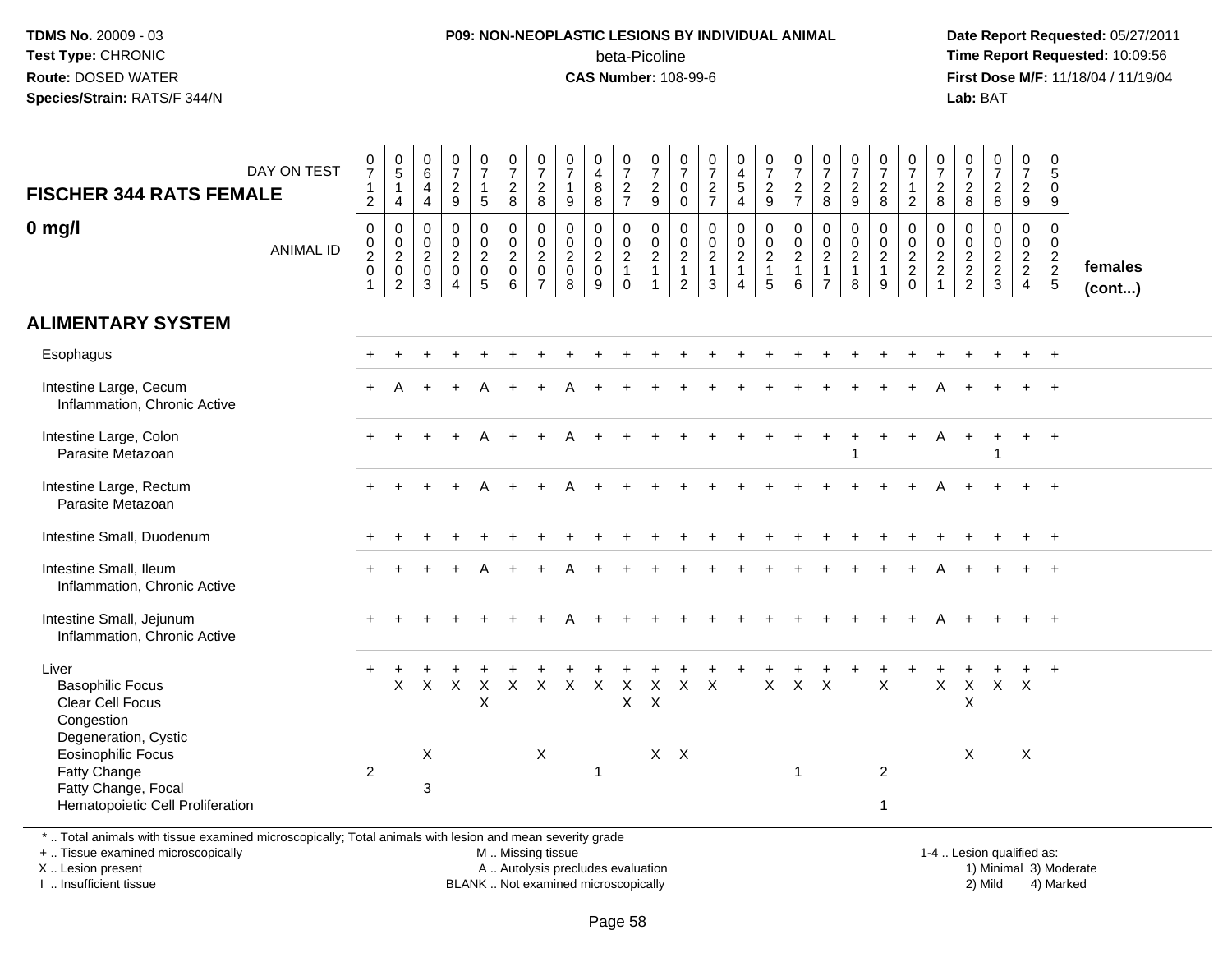### **P09: NON-NEOPLASTIC LESIONS BY INDIVIDUAL ANIMAL** beta-Picoline**beta-Picoline**<br> **CAS Number:** 108-99-6<br> **CAS Number:** 108-99-6<br> **CAS Number:** 108-99-6

 **Date Report Requested:** 05/27/2011 **First Dose M/F:** 11/18/04 / 11/19/04 Lab: BAT **Lab:** BAT

| <b>FISCHER 344 RATS FEMALE</b>                                                                                                                                                  | DAY ON TEST      | $\frac{0}{7}$<br>$\overline{2}$                          | $\begin{array}{c} 0 \\ 5 \end{array}$<br>$\mathbf{1}$<br>$\overline{4}$ | $\begin{array}{c} 0 \\ 6 \end{array}$<br>4<br>$\overline{4}$ | $\frac{0}{7}$<br>$\frac{2}{9}$                               | $\frac{0}{7}$<br>$\mathbf{1}$<br>$\sqrt{5}$                                     | $\frac{0}{7}$<br>$\overline{c}$<br>8                   | $\frac{0}{7}$<br>$_{8}^2$                    | $\frac{0}{7}$<br>$\mathbf{1}$<br>9            | 0<br>$\overline{4}$<br>$\bf 8$<br>8          | $\begin{smallmatrix}0\\7\end{smallmatrix}$<br>$\frac{2}{7}$ | $\frac{0}{7}$<br>$\boldsymbol{2}$<br>9             | $\frac{0}{7}$<br>$\mathbf 0$<br>$\mathbf 0$    | $\frac{0}{7}$<br>$\frac{2}{7}$                                    | 0<br>$\overline{\mathbf{4}}$<br>$\overline{5}$<br>$\overline{4}$ | $\frac{0}{7}$<br>$\frac{2}{9}$   | 0<br>$\boldsymbol{7}$<br>$\frac{2}{7}$           | $\frac{0}{7}$<br>$\sqrt{2}$<br>8                              | $\frac{0}{7}$<br>$\overline{c}$<br>9                              | $\frac{0}{7}$<br>$\sqrt{2}$<br>8                                                 | $\frac{0}{7}$<br>$\overline{2}$ | $\frac{0}{7}$<br>$\overline{2}$<br>8          | $\frac{0}{7}$<br>$\boldsymbol{2}$<br>8                    | $\frac{0}{7}$<br>$\frac{2}{8}$                                 | $\frac{0}{7}$<br>$\sqrt{2}$<br>$9\,$                           | 0<br>5<br>$\mathbf 0$<br>$\boldsymbol{9}$                      |                         |
|---------------------------------------------------------------------------------------------------------------------------------------------------------------------------------|------------------|----------------------------------------------------------|-------------------------------------------------------------------------|--------------------------------------------------------------|--------------------------------------------------------------|---------------------------------------------------------------------------------|--------------------------------------------------------|----------------------------------------------|-----------------------------------------------|----------------------------------------------|-------------------------------------------------------------|----------------------------------------------------|------------------------------------------------|-------------------------------------------------------------------|------------------------------------------------------------------|----------------------------------|--------------------------------------------------|---------------------------------------------------------------|-------------------------------------------------------------------|----------------------------------------------------------------------------------|---------------------------------|-----------------------------------------------|-----------------------------------------------------------|----------------------------------------------------------------|----------------------------------------------------------------|----------------------------------------------------------------|-------------------------|
| $0$ mg/l                                                                                                                                                                        | <b>ANIMAL ID</b> | $\mathbf 0$<br>$\begin{matrix} 0 \\ 2 \\ 0 \end{matrix}$ | $\pmb{0}$<br>$\frac{0}{2}$<br>$\overline{2}$                            | $\mathbf 0$<br>$\frac{0}{2}$<br>3                            | $\mathbf 0$<br>$\mathbf 0$<br>$^2_{\rm 0}$<br>$\overline{4}$ | $\mathbf 0$<br>$\begin{smallmatrix} 0\\2 \end{smallmatrix}$<br>$\mathbf 0$<br>5 | 0<br>$\mathbf 0$<br>$\overline{c}$<br>$\mathsf 0$<br>6 | $\pmb{0}$<br>$\frac{0}{2}$<br>$\overline{7}$ | $\mathbf 0$<br>$\pmb{0}$<br>$^2_{\rm 0}$<br>8 | 0<br>0<br>$\overline{a}$<br>$\mathbf 0$<br>9 | $\mathbf 0$<br>$\frac{0}{2}$<br>$\overline{1}$<br>$\Omega$  | 0<br>$\mathbf 0$<br>$\overline{2}$<br>$\mathbf{1}$ | $\mathbf 0$<br>$\frac{0}{2}$<br>$\overline{2}$ | $\mathbf 0$<br>$\mathbf 0$<br>$\overline{c}$<br>$\mathbf{1}$<br>3 | $\mathbf 0$<br>$_2^0$<br>$\mathbf{1}$<br>$\Delta$                | $\pmb{0}$<br>$\frac{0}{2}$<br>5  | 0<br>$_2^0$<br>$\overline{1}$<br>$6\phantom{1}6$ | $\mathbf 0$<br>$\mathsf 0$<br>$\frac{2}{1}$<br>$\overline{7}$ | $\mathbf 0$<br>$\mathbf 0$<br>$\overline{2}$<br>$\mathbf{1}$<br>8 | $\mathbf 0$<br>$\begin{smallmatrix} 0\\2 \end{smallmatrix}$<br>$\mathbf{1}$<br>9 | 0<br>$\frac{0}{2}$<br>0         | $\mathbf 0$<br>$\frac{0}{2}$<br>$\frac{2}{1}$ | $\mathbf 0$<br>$\begin{array}{c} 0 \\ 2 \\ 2 \end{array}$ | $\mathbf 0$<br>$\begin{array}{c} 0 \\ 2 \\ 2 \\ 3 \end{array}$ | $\mathbf 0$<br>$\begin{array}{c} 0 \\ 2 \\ 2 \\ 4 \end{array}$ | $\mathbf 0$<br>$\mathbf 0$<br>$\frac{2}{2}$<br>$5\phantom{.0}$ | females<br>$($ cont $)$ |
| Hepatodiaphragmatic Nodule<br>Inflammation, Chronic Active<br><b>Mixed Cell Focus</b><br><b>Necrosis</b><br>Regeneration<br>Vacuolization Cytoplasmic<br>Bile Duct, Hyperplasia |                  |                                                          |                                                                         |                                                              |                                                              |                                                                                 |                                                        |                                              |                                               |                                              | $\overline{2}$<br>$\mathbf{1}$                              | $\overline{2}$                                     |                                                | $\overline{1}$                                                    |                                                                  |                                  | $\mathbf{1}$                                     | -1                                                            |                                                                   | $\overline{1}$                                                                   |                                 | X                                             | X<br>$\overline{1}$                                       |                                                                | X                                                              |                                                                |                         |
| Vein, Dilatation<br>Mesentery                                                                                                                                                   |                  |                                                          |                                                                         |                                                              |                                                              |                                                                                 |                                                        |                                              |                                               | $+$                                          |                                                             |                                                    |                                                |                                                                   |                                                                  |                                  |                                                  |                                                               |                                                                   |                                                                                  |                                 | $+$                                           |                                                           | 2                                                              |                                                                |                                                                |                         |
| Fat, Necrosis                                                                                                                                                                   |                  |                                                          |                                                                         |                                                              |                                                              |                                                                                 |                                                        |                                              |                                               | $\overline{2}$                               |                                                             |                                                    |                                                |                                                                   |                                                                  |                                  |                                                  |                                                               |                                                                   |                                                                                  |                                 | $\overline{2}$                                |                                                           |                                                                |                                                                |                                                                |                         |
| Pancreas<br><b>Basophilic Focus</b><br>Cyst                                                                                                                                     |                  |                                                          |                                                                         |                                                              |                                                              |                                                                                 |                                                        |                                              |                                               |                                              |                                                             |                                                    |                                                |                                                                   |                                                                  |                                  |                                                  |                                                               |                                                                   |                                                                                  |                                 |                                               | $\mathsf{X}$                                              |                                                                |                                                                | $\ddot{}$                                                      |                         |
| <b>Infiltration Cellular</b>                                                                                                                                                    |                  |                                                          |                                                                         |                                                              |                                                              |                                                                                 |                                                        |                                              |                                               |                                              |                                                             |                                                    |                                                |                                                                   |                                                                  |                                  |                                                  | $\overline{2}$                                                |                                                                   |                                                                                  |                                 |                                               |                                                           |                                                                |                                                                |                                                                |                         |
| Salivary Glands                                                                                                                                                                 |                  |                                                          |                                                                         |                                                              |                                                              |                                                                                 |                                                        |                                              |                                               |                                              |                                                             |                                                    |                                                |                                                                   |                                                                  |                                  |                                                  |                                                               |                                                                   |                                                                                  |                                 |                                               |                                                           |                                                                |                                                                | $\ddot{+}$                                                     |                         |
| Stomach, Forestomach<br>Fibrosis<br>Hyperplasia, Squamous<br>Inflammation<br>Ulcer                                                                                              |                  |                                                          |                                                                         |                                                              |                                                              |                                                                                 |                                                        |                                              |                                               |                                              |                                                             | $\overline{c}$<br>$\overline{2}$<br>$\overline{c}$ |                                                | $\mathbf{1}$                                                      |                                                                  | $\overline{c}$<br>$\overline{2}$ | $\overline{2}$                                   |                                                               |                                                                   |                                                                                  |                                 |                                               |                                                           |                                                                |                                                                |                                                                |                         |
| Stomach, Glandular<br>Inflammation, Chronic Active<br>Ulcer                                                                                                                     |                  |                                                          |                                                                         |                                                              |                                                              |                                                                                 |                                                        |                                              |                                               |                                              |                                                             |                                                    | -1                                             |                                                                   |                                                                  |                                  |                                                  |                                                               |                                                                   |                                                                                  |                                 |                                               |                                                           |                                                                |                                                                |                                                                |                         |

### **CARDIOVASCULAR SYSTEM**

\* .. Total animals with tissue examined microscopically; Total animals with lesion and mean severity grade

+ .. Tissue examined microscopically

X .. Lesion present

I .. Insufficient tissue

M .. Missing tissue

A .. Autolysis precludes evaluation

BLANK .. Not examined microscopically 2) Mild 4) Marked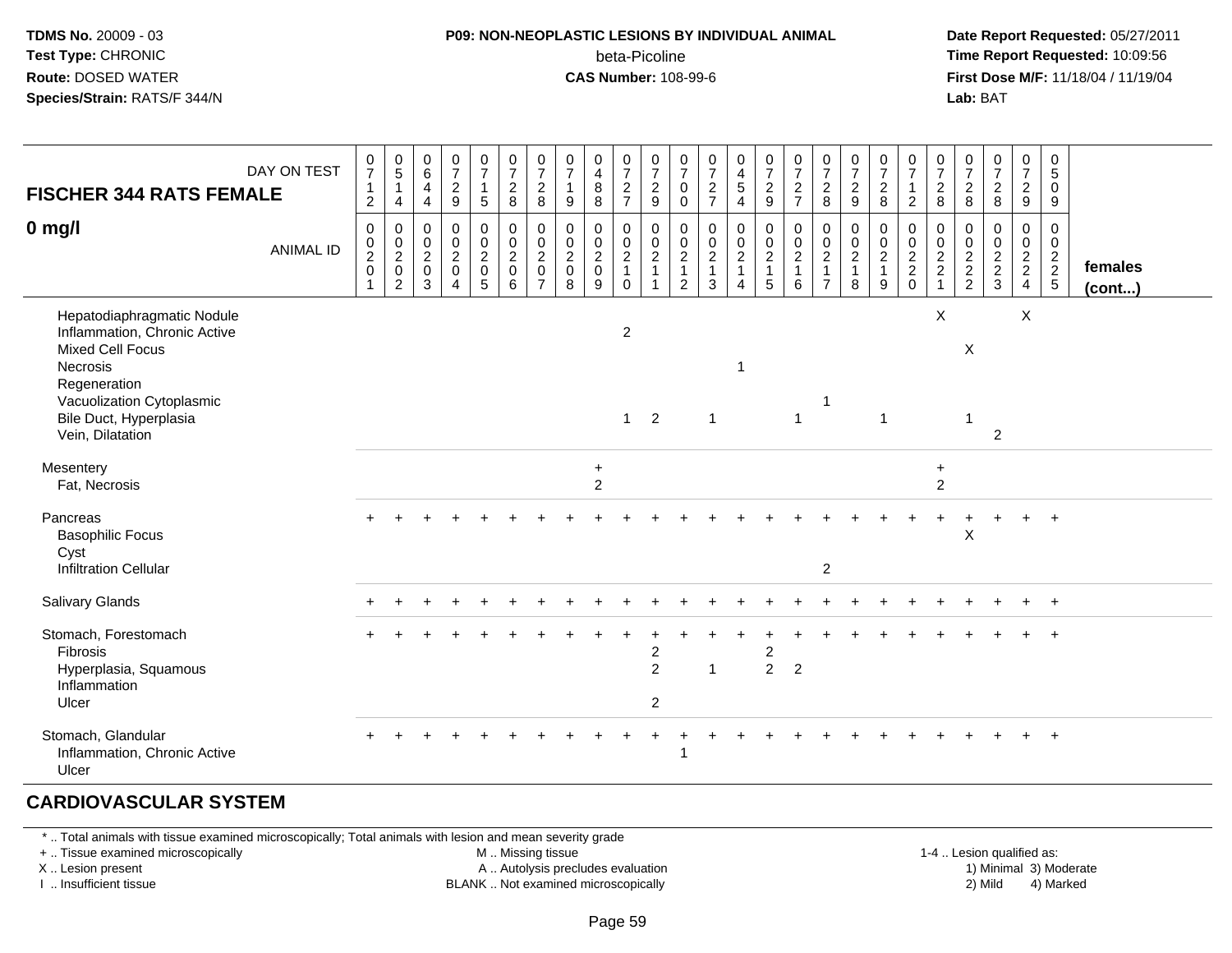### **P09: NON-NEOPLASTIC LESIONS BY INDIVIDUAL ANIMAL** beta-Picoline**beta-Picoline**<br> **CAS Number:** 108-99-6<br> **CAS Number:** 108-99-6<br> **CAS Number:** 108-99-6

 **Date Report Requested:** 05/27/2011 **First Dose M/F:** 11/18/04 / 11/19/04 Lab: BAT **Lab:** BAT

| DAY ON TEST<br><b>FISCHER 344 RATS FEMALE</b><br>$0$ mg/l<br><b>ANIMAL ID</b>                                             | $\frac{0}{7}$<br>$\mathbf{1}$<br>$\sqrt{2}$<br>$\mathsf{O}$<br>$\begin{smallmatrix} 0\\2 \end{smallmatrix}$<br>$\mathbf 0$<br>$\overline{\mathbf{1}}$ | $\begin{array}{c} 0 \\ 5 \end{array}$<br>$\mathbf{1}$<br>$\overline{a}$<br>$\mathbf 0$<br>$\overline{0}$<br>$\overline{c}$<br>$\pmb{0}$<br>2 | $\begin{array}{c} 0 \\ 6 \end{array}$<br>$\overline{4}$<br>$\overline{4}$<br>$\mathbf 0$<br>$\begin{smallmatrix} 0\\2 \end{smallmatrix}$<br>$\pmb{0}$<br>3 | $\frac{0}{7}$<br>$\frac{2}{9}$<br>0<br>$\frac{0}{2}$<br>$\mathbf 0$<br>$\overline{4}$ | $\frac{0}{7}$<br>$\mathbf{1}$<br>5<br>$\pmb{0}$<br>$\begin{smallmatrix} 0\\2 \end{smallmatrix}$<br>$\mathsf{O}\xspace$<br>$\overline{5}$ | $\frac{0}{7}$<br>$\frac{2}{8}$<br>$\begin{smallmatrix} 0\\0\\2 \end{smallmatrix}$<br>$\mathsf{O}\xspace$<br>6 | $\frac{0}{7}$<br>$\frac{2}{8}$<br>$\mathbf 0$<br>$\mathbf 0$<br>$\overline{2}$<br>$\mathbf 0$<br>$\overline{7}$ | $\frac{0}{7}$<br>$\mathbf{1}$<br>9<br>$\mathbf 0$<br>$\pmb{0}$<br>$\overline{2}$<br>$\mathbf 0$<br>8 | 0<br>$\overline{\mathbf{4}}$<br>$\bf 8$<br>8<br>0<br>$_2^0$<br>$\mathbf 0$<br>9 | $\frac{0}{7}$<br>$\frac{2}{7}$<br>0<br>$_2^0$<br>$\mathbf{1}$<br>$\Omega$ | $\frac{0}{7}$<br>$\frac{2}{9}$<br>$\begin{smallmatrix} 0\\0\\2 \end{smallmatrix}$<br>$\mathbf{1}$ | $\frac{0}{7}$<br>$\mathbf 0$<br>$\mathbf 0$<br>$\begin{smallmatrix} 0\\0\\2 \end{smallmatrix}$<br>$\frac{1}{2}$ | $\frac{0}{7}$<br>$rac{2}{7}$<br>$\mathbf 0$<br>$\frac{0}{2}$<br>$\mathbf{1}$<br>3 | $\begin{array}{c} 0 \\ 4 \\ 5 \end{array}$<br>$\overline{4}$<br>0<br>$\frac{0}{2}$<br>$\mathbf{1}$<br>$\overline{4}$ | $\frac{0}{7}$<br>$\frac{2}{9}$<br>$\begin{matrix} 0 \\ 0 \\ 2 \end{matrix}$<br>$\mathbf{1}$<br>5 | $\frac{0}{7}$<br>$\frac{2}{7}$<br>$\begin{matrix} 0 \\ 0 \\ 2 \end{matrix}$<br>$\mathbf{1}$<br>6 | $\frac{0}{7}$<br>$_{\rm 8}^2$<br>0<br>$\pmb{0}$<br>$\overline{2}$<br>$\overline{1}$<br>$\overline{7}$ | $\frac{0}{7}$<br>$\frac{2}{9}$<br>$\mathbf 0$<br>$\begin{smallmatrix} 0\\2 \end{smallmatrix}$<br>$\mathbf{1}$<br>8 | $\frac{0}{7}$<br>$\frac{2}{8}$<br>0<br>$\begin{smallmatrix} 0\\2 \end{smallmatrix}$<br>$\mathbf{1}$<br>9 | $\frac{0}{7}$<br>$\mathbf{1}$<br>$\overline{2}$<br>$\mathbf 0$<br>$\begin{smallmatrix} 0\\ 2 \end{smallmatrix}$<br>$\overline{2}$<br>0 | $\frac{0}{7}$<br>$\overline{a}$<br>8<br>0<br>$\mathbf 0$<br>$\overline{2}$<br>$\overline{2}$<br>1 | 0<br>$\boldsymbol{7}$<br>$^2_8$<br>0<br>$\pmb{0}$<br>$\frac{2}{2}$ | $\begin{smallmatrix}0\\7\end{smallmatrix}$<br>$\frac{2}{8}$<br>0<br>$\begin{array}{c}\n0 \\ 2 \\ 2 \\ 3\n\end{array}$ | $\frac{0}{7}$<br>$\frac{2}{9}$<br>0<br>$\mathbf 0$<br>$\frac{2}{2}$<br>$\overline{4}$ | 0<br>$\overline{5}$<br>$\mathbf 0$<br>9<br>0<br>$\mathbf 0$<br>$\overline{2}$<br>$\frac{2}{5}$ | females<br>$($ cont $)$ |
|---------------------------------------------------------------------------------------------------------------------------|-------------------------------------------------------------------------------------------------------------------------------------------------------|----------------------------------------------------------------------------------------------------------------------------------------------|------------------------------------------------------------------------------------------------------------------------------------------------------------|---------------------------------------------------------------------------------------|------------------------------------------------------------------------------------------------------------------------------------------|---------------------------------------------------------------------------------------------------------------|-----------------------------------------------------------------------------------------------------------------|------------------------------------------------------------------------------------------------------|---------------------------------------------------------------------------------|---------------------------------------------------------------------------|---------------------------------------------------------------------------------------------------|-----------------------------------------------------------------------------------------------------------------|-----------------------------------------------------------------------------------|----------------------------------------------------------------------------------------------------------------------|--------------------------------------------------------------------------------------------------|--------------------------------------------------------------------------------------------------|-------------------------------------------------------------------------------------------------------|--------------------------------------------------------------------------------------------------------------------|----------------------------------------------------------------------------------------------------------|----------------------------------------------------------------------------------------------------------------------------------------|---------------------------------------------------------------------------------------------------|--------------------------------------------------------------------|-----------------------------------------------------------------------------------------------------------------------|---------------------------------------------------------------------------------------|------------------------------------------------------------------------------------------------|-------------------------|
| <b>Blood Vessel</b>                                                                                                       |                                                                                                                                                       |                                                                                                                                              |                                                                                                                                                            | $\overline{1}$                                                                        |                                                                                                                                          |                                                                                                               |                                                                                                                 |                                                                                                      |                                                                                 |                                                                           |                                                                                                   |                                                                                                                 |                                                                                   |                                                                                                                      |                                                                                                  |                                                                                                  |                                                                                                       |                                                                                                                    |                                                                                                          |                                                                                                                                        |                                                                                                   |                                                                    |                                                                                                                       | $\ddot{}$                                                                             | $+$                                                                                            |                         |
| Heart<br>Cardiomyopathy<br>Artery, Infiltration Cellular, Mononuclear Cell<br>Atrium, Thrombosis                          | 3                                                                                                                                                     |                                                                                                                                              | 3                                                                                                                                                          | 3                                                                                     | 3                                                                                                                                        | 2                                                                                                             | 4                                                                                                               | 3                                                                                                    |                                                                                 | 3                                                                         | $\overline{2}$                                                                                    | $\overline{2}$                                                                                                  | 3                                                                                 |                                                                                                                      |                                                                                                  |                                                                                                  |                                                                                                       | $\overline{1}$                                                                                                     | $\overline{3}$                                                                                           |                                                                                                                                        | $\overline{2}$                                                                                    | 3                                                                  | $\overline{2}$<br>$\overline{2}$                                                                                      | $\mathbf{3}$                                                                          | $\ddot{}$<br>$\overline{1}$                                                                    |                         |
| <b>ENDOCRINE SYSTEM</b>                                                                                                   |                                                                                                                                                       |                                                                                                                                              |                                                                                                                                                            |                                                                                       |                                                                                                                                          |                                                                                                               |                                                                                                                 |                                                                                                      |                                                                                 |                                                                           |                                                                                                   |                                                                                                                 |                                                                                   |                                                                                                                      |                                                                                                  |                                                                                                  |                                                                                                       |                                                                                                                    |                                                                                                          |                                                                                                                                        |                                                                                                   |                                                                    |                                                                                                                       |                                                                                       |                                                                                                |                         |
| <b>Adrenal Cortex</b><br>Accessory Adrenal Cortical Nodule<br>Hyperplasia<br><b>Necrosis</b><br>Vacuolization Cytoplasmic | $\overline{2}$                                                                                                                                        |                                                                                                                                              |                                                                                                                                                            | $\overline{1}$                                                                        |                                                                                                                                          | 2                                                                                                             | 2                                                                                                               |                                                                                                      | 3                                                                               |                                                                           | 1                                                                                                 | 3                                                                                                               |                                                                                   |                                                                                                                      |                                                                                                  | $\mathbf{1}$                                                                                     | $\overline{1}$                                                                                        | $\overline{1}$                                                                                                     | $\overline{1}$                                                                                           |                                                                                                                                        | $\overline{2}$                                                                                    | 2                                                                  | $2 \quad 2$                                                                                                           |                                                                                       |                                                                                                |                         |
| Adrenal Medulla<br>Hyperplasia                                                                                            |                                                                                                                                                       |                                                                                                                                              |                                                                                                                                                            |                                                                                       |                                                                                                                                          |                                                                                                               |                                                                                                                 |                                                                                                      |                                                                                 |                                                                           |                                                                                                   |                                                                                                                 |                                                                                   |                                                                                                                      |                                                                                                  |                                                                                                  |                                                                                                       | -1                                                                                                                 | 1                                                                                                        |                                                                                                                                        |                                                                                                   |                                                                    |                                                                                                                       | $\ddot{}$                                                                             | $+$                                                                                            |                         |
| Islets, Pancreatic                                                                                                        |                                                                                                                                                       |                                                                                                                                              |                                                                                                                                                            |                                                                                       |                                                                                                                                          |                                                                                                               |                                                                                                                 |                                                                                                      |                                                                                 |                                                                           |                                                                                                   |                                                                                                                 |                                                                                   |                                                                                                                      |                                                                                                  |                                                                                                  |                                                                                                       |                                                                                                                    |                                                                                                          |                                                                                                                                        |                                                                                                   |                                                                    |                                                                                                                       |                                                                                       | $+$                                                                                            |                         |
| Parathyroid Gland                                                                                                         | м                                                                                                                                                     |                                                                                                                                              |                                                                                                                                                            |                                                                                       |                                                                                                                                          |                                                                                                               |                                                                                                                 |                                                                                                      |                                                                                 |                                                                           |                                                                                                   |                                                                                                                 |                                                                                   |                                                                                                                      |                                                                                                  |                                                                                                  |                                                                                                       |                                                                                                                    |                                                                                                          |                                                                                                                                        |                                                                                                   |                                                                    |                                                                                                                       |                                                                                       | $+$                                                                                            |                         |
| <b>Pituitary Gland</b><br>Pars Distalis, Cyst<br>Pars Distalis, Hyperplasia<br>Pars Intermedia, Hyperplasia               |                                                                                                                                                       | 2                                                                                                                                            |                                                                                                                                                            | 3                                                                                     |                                                                                                                                          | $\overline{2}$                                                                                                | $\overline{2}$                                                                                                  |                                                                                                      |                                                                                 | 3                                                                         | $\overline{1}$                                                                                    |                                                                                                                 |                                                                                   |                                                                                                                      |                                                                                                  |                                                                                                  |                                                                                                       | $\overline{2}$                                                                                                     |                                                                                                          | $\overline{c}$                                                                                                                         |                                                                                                   |                                                                    | $\mathbf{3}$                                                                                                          |                                                                                       |                                                                                                |                         |
| <b>Thyroid Gland</b><br>C-cell, Hyperplasia                                                                               |                                                                                                                                                       |                                                                                                                                              |                                                                                                                                                            |                                                                                       |                                                                                                                                          |                                                                                                               |                                                                                                                 |                                                                                                      |                                                                                 |                                                                           |                                                                                                   |                                                                                                                 |                                                                                   |                                                                                                                      |                                                                                                  |                                                                                                  |                                                                                                       |                                                                                                                    |                                                                                                          |                                                                                                                                        |                                                                                                   |                                                                    |                                                                                                                       | $\ddot{}$                                                                             | $^{+}$                                                                                         |                         |

\* .. Total animals with tissue examined microscopically; Total animals with lesion and mean severity grade

+ .. Tissue examined microscopically

X .. Lesion present

I .. Insufficient tissue

M .. Missing tissue

A .. Autolysis precludes evaluation

BLANK .. Not examined microscopically 2) Mild 4) Marked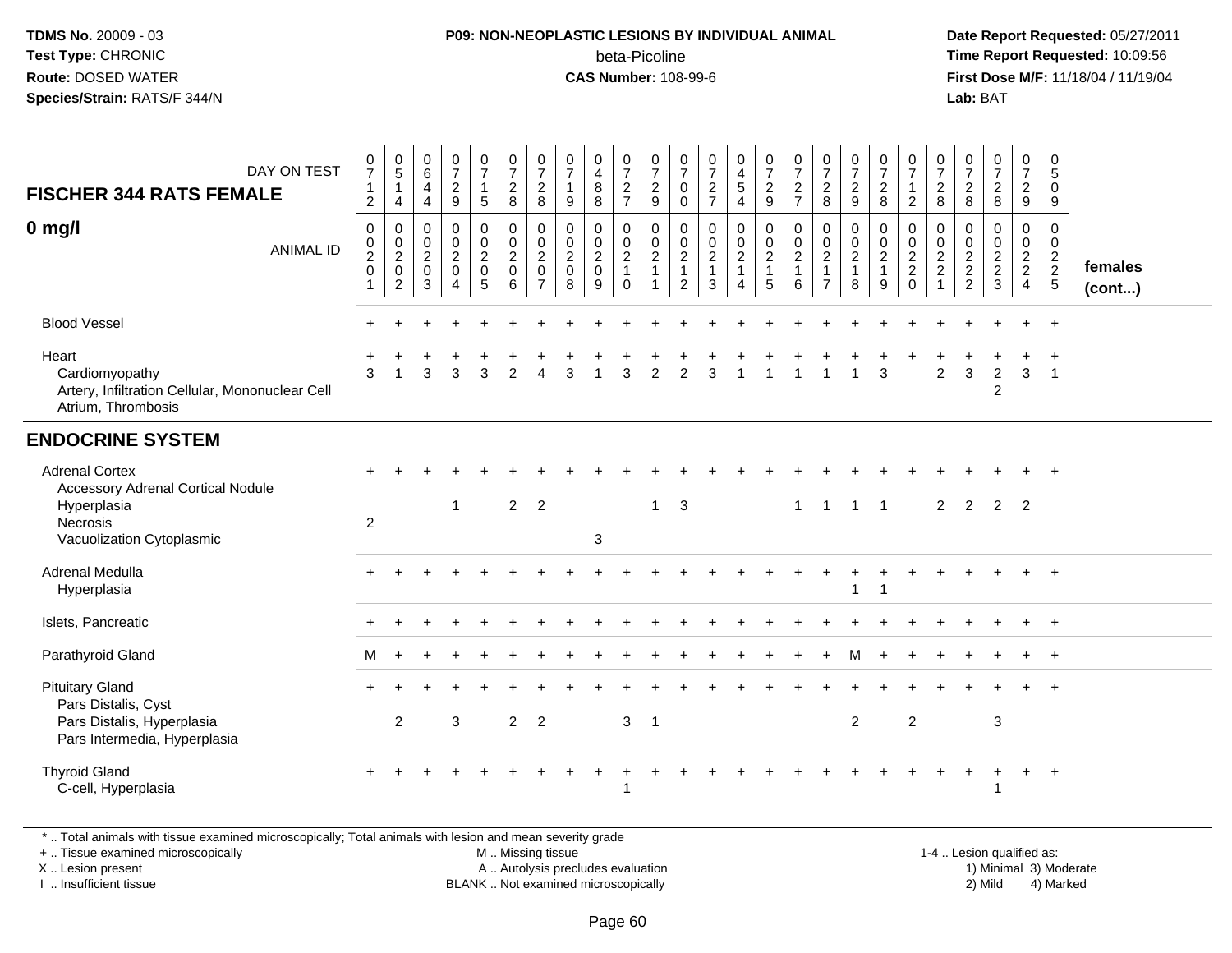### **P09: NON-NEOPLASTIC LESIONS BY INDIVIDUAL ANIMAL** beta-Picoline**beta-Picoline**<br> **CAS Number:** 108-99-6<br> **CAS Number:** 108-99-6<br> **CAS Number:** 108-99-6

 **Date Report Requested:** 05/27/2011 **First Dose M/F:** 11/18/04 / 11/19/04 Lab: BAT **Lab:** BAT

| DAY ON TEST<br><b>FISCHER 344 RATS FEMALE</b> | 0<br>-<br>ົ<br>∠             | IJ<br>4 | v<br>⌒<br>O | v<br>∼<br>9 | U<br>৾৾                     | 0<br><sup>o</sup><br>∼<br>8      | ν<br>8 | a        | v<br>$\circ$<br>O<br>8 | 0<br><u>_</u>    | U<br><u>_</u>      | U<br>v            | v | U<br><u>_</u><br>9 | U<br><u>_</u><br>- | ◡<br>ി<br>8 | 9 | <b>U</b><br>$\Omega$ | U<br>⌒                                          | U<br><u>_</u><br>$\circ$                 | 0<br>8                     | U<br>8                | $\mathbf 0$<br>∼<br>9           | 0<br>đ<br>0<br>9                                  |                         |
|-----------------------------------------------|------------------------------|---------|-------------|-------------|-----------------------------|----------------------------------|--------|----------|------------------------|------------------|--------------------|-------------------|---|--------------------|--------------------|-------------|---|----------------------|-------------------------------------------------|------------------------------------------|----------------------------|-----------------------|---------------------------------|---------------------------------------------------|-------------------------|
| 0 mg/l<br><b>ANIMAL ID</b>                    | 0<br>0<br>ົ<br><u>_</u><br>0 |         | ົ<br>د      |             | 0<br>U<br>0<br><sub>5</sub> | 0<br>υ<br><sup>o</sup><br>U<br>6 | -      | <u>_</u> | u<br>▃<br>U<br>9       | 0<br>0<br>ົ<br>0 | ◡<br>U<br><u>_</u> | U.<br>v<br>c<br>c |   | 0<br>O<br>5        | <u>_</u><br>6      | U<br>U<br>ാ |   | g                    | 0<br>U<br><u>_</u><br>$\sim$<br>$\epsilon$<br>C | 0<br>0<br><u>_</u><br>$\sim$<br><u>_</u> | 0<br>U<br>റ<br>ົ<br>2<br>∼ | υ<br>υ<br>◠<br>◠<br>ت | $\mathbf 0$<br>$\sim$<br>$\sim$ | 0<br>0<br>ົ<br><u>_</u><br>$\sim$<br>$\mathbf{p}$ | females<br>$($ cont $)$ |

### **GENERAL BODY SYSTEM**

NONE

#### **GENITAL SYSTEM**Clitoral Gland $\alpha$  + <sup>+</sup> <sup>+</sup> <sup>+</sup> <sup>+</sup> <sup>+</sup> <sup>+</sup> <sup>+</sup> <sup>+</sup> <sup>+</sup> <sup>+</sup> <sup>+</sup> <sup>+</sup> <sup>+</sup> <sup>+</sup> <sup>+</sup> <sup>+</sup> <sup>+</sup> <sup>+</sup> <sup>+</sup> <sup>+</sup> <sup>+</sup> <sup>+</sup> <sup>+</sup> <sup>+</sup> Cyst Fibrosis Hyperplasiaa  $\sim$  2 Inflammationn  $1$   $2$   $2$ **Ovary**  <sup>+</sup> <sup>+</sup> <sup>+</sup> <sup>+</sup> <sup>+</sup> <sup>+</sup> <sup>+</sup> <sup>+</sup> <sup>+</sup> <sup>+</sup> <sup>+</sup> <sup>+</sup> <sup>+</sup> <sup>+</sup> <sup>+</sup> <sup>+</sup> <sup>+</sup> <sup>+</sup> <sup>+</sup> <sup>+</sup> <sup>+</sup> <sup>+</sup> <sup>+</sup> <sup>+</sup> <sup>+</sup> Cystt to the contract of the contract of the contract of the contract of the contract of the contract of the contract of the contract of the contract of the contract of the contract of the contract of the contract of the contr <sup>1</sup> <sup>1</sup> **Uterus**  <sup>+</sup> <sup>+</sup> <sup>+</sup> <sup>+</sup> <sup>+</sup> <sup>+</sup> <sup>+</sup> <sup>+</sup> <sup>+</sup> <sup>+</sup> <sup>+</sup> <sup>+</sup> <sup>+</sup> <sup>+</sup> <sup>+</sup> <sup>+</sup> <sup>+</sup> <sup>+</sup> <sup>+</sup> <sup>+</sup> <sup>+</sup> <sup>+</sup> <sup>+</sup> <sup>+</sup> <sup>+</sup> Cervix, Cystt  $\sim$  3 Endometrium, Hyperplasia, CysticVagina**HEMATOPOIETIC SYSTEM**Bone Marrow <sup>+</sup> <sup>+</sup> <sup>+</sup> <sup>+</sup> <sup>+</sup> <sup>+</sup> <sup>+</sup> <sup>+</sup> <sup>+</sup> <sup>+</sup> <sup>+</sup> <sup>+</sup> <sup>+</sup> <sup>+</sup> <sup>+</sup> <sup>+</sup> <sup>+</sup> <sup>+</sup> <sup>+</sup> <sup>+</sup> <sup>+</sup> <sup>+</sup> <sup>+</sup> <sup>+</sup> <sup>+</sup> Lymph Node <sup>+</sup> <sup>+</sup> <sup>+</sup> Pancreatic, Ectasiaa  $\sim$  3 Lymph Node, Mandibularr M <sup>M</sup> <sup>M</sup> <sup>M</sup> <sup>M</sup> <sup>M</sup> <sup>M</sup> <sup>M</sup> <sup>M</sup> <sup>M</sup> <sup>M</sup> <sup>M</sup> <sup>M</sup> <sup>M</sup> <sup>M</sup> <sup>M</sup> <sup>M</sup> <sup>M</sup> <sup>M</sup> <sup>M</sup> <sup>M</sup> <sup>M</sup> <sup>M</sup> <sup>M</sup> <sup>M</sup>

\* .. Total animals with tissue examined microscopically; Total animals with lesion and mean severity grade

+ .. Tissue examined microscopically

X .. Lesion present

I .. Insufficient tissue

M .. Missing tissue

A .. Autolysis precludes evaluation

BLANK .. Not examined microscopically 2) Mild 4) Marked

1-4 .. Lesion qualified as: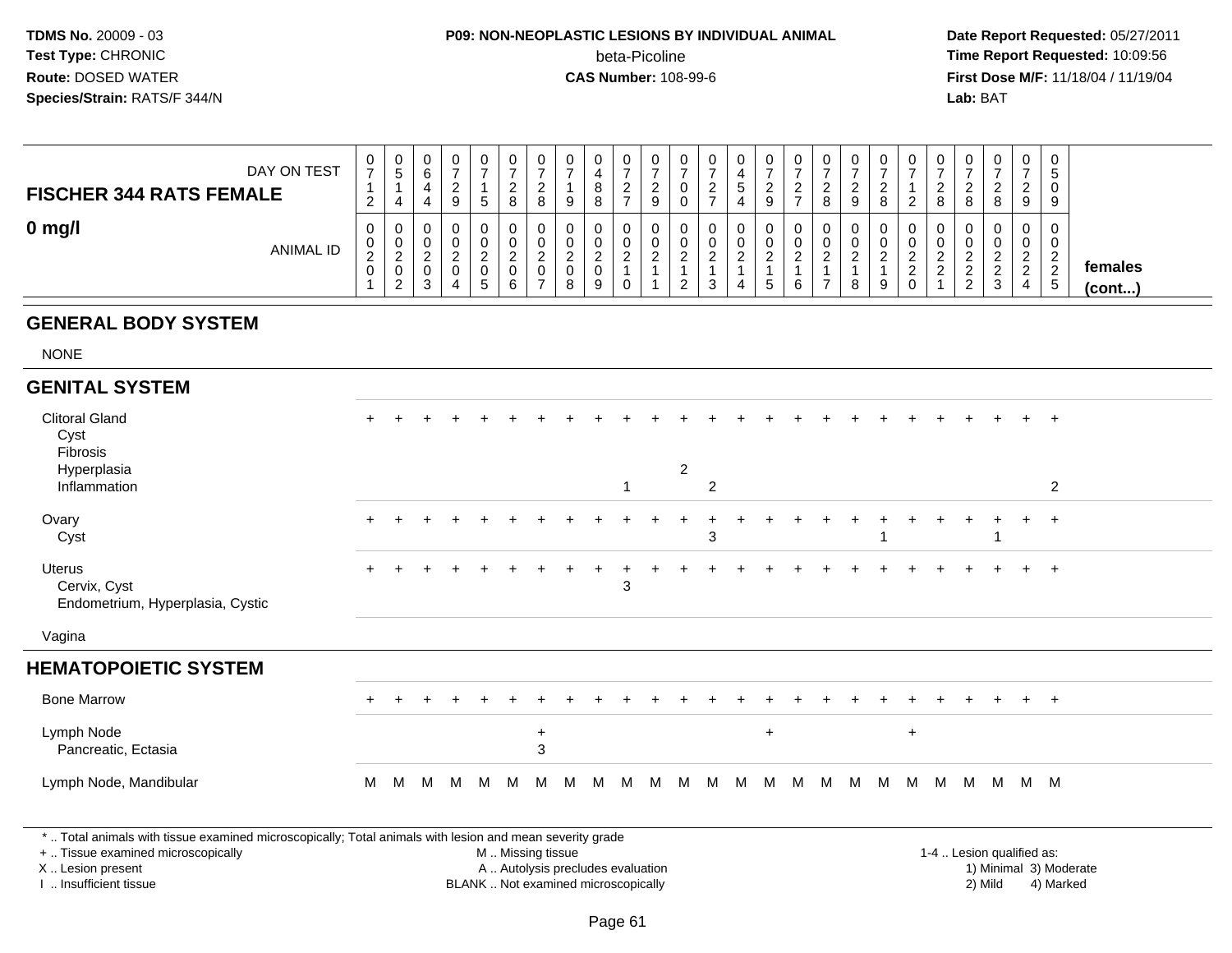## **P09: NON-NEOPLASTIC LESIONS BY INDIVIDUAL ANIMAL**beta-Picoline<br>CAS Number: 108-99-6

 **Date Report Requested:** 05/27/2011 **Time Report Requested:** 10:09:56 **First Dose M/F:** 11/18/04 / 11/19/04<br>**Lab:** BAT **Lab:** BAT

| <b>FISCHER 344 RATS FEMALE</b>                                                                                                                                      | DAY ON TEST      | 0<br>$\overline{7}$<br>$\mathbf{1}$<br>$\overline{2}$                       | $\boldsymbol{0}$<br>5<br>$\mathbf{1}$<br>4                          | 0<br>$\,6$<br>4<br>$\overline{4}$            | 0<br>$\overline{7}$<br>$\overline{c}$<br>9                                | 0<br>$\overline{7}$<br>$\mathbf{1}$<br>5               | $\boldsymbol{0}$<br>$\overline{7}$<br>$\frac{2}{8}$                | 0<br>$\overline{7}$<br>$\overline{2}$<br>8                          | 0<br>$\overline{7}$<br>$\mathbf{1}$<br>9                 | 0<br>$\overline{\mathbf{4}}$<br>$\bf 8$<br>8 | 0<br>$\overline{7}$<br>$\frac{2}{7}$                              | 0<br>$\overline{7}$<br>$\boldsymbol{2}$<br>$\mathsf g$ | $\overline{0}$<br>$\overline{7}$<br>$\mathbf 0$<br>$\mathbf 0$       | $\frac{0}{7}$<br>$\frac{2}{7}$                | 0<br>$\overline{4}$<br>5<br>4                           | $\frac{0}{7}$<br>$\frac{2}{9}$                                | 0<br>$\overline{7}$<br>$\overline{c}$<br>$\overline{7}$         | $\boldsymbol{0}$<br>$\overline{7}$<br>$\overline{a}$<br>8           | $\frac{0}{7}$<br>$\frac{2}{9}$                              | 0<br>$\overline{7}$<br>$\sqrt{2}$<br>8        | 0<br>$\overline{7}$<br>$\mathbf{1}$<br>$\overline{2}$                     | 0<br>$\overline{7}$<br>$\mathbf{2}$<br>8               | $\frac{0}{7}$<br>$\overline{2}$<br>8 | $\frac{0}{7}$<br>$\frac{2}{8}$              | $\mathbf 0$<br>$\overline{7}$<br>$\overline{c}$<br>$\mathsf g$ | 0<br>$\sqrt{5}$<br>$\mathbf 0$<br>9         |                         |
|---------------------------------------------------------------------------------------------------------------------------------------------------------------------|------------------|-----------------------------------------------------------------------------|---------------------------------------------------------------------|----------------------------------------------|---------------------------------------------------------------------------|--------------------------------------------------------|--------------------------------------------------------------------|---------------------------------------------------------------------|----------------------------------------------------------|----------------------------------------------|-------------------------------------------------------------------|--------------------------------------------------------|----------------------------------------------------------------------|-----------------------------------------------|---------------------------------------------------------|---------------------------------------------------------------|-----------------------------------------------------------------|---------------------------------------------------------------------|-------------------------------------------------------------|-----------------------------------------------|---------------------------------------------------------------------------|--------------------------------------------------------|--------------------------------------|---------------------------------------------|----------------------------------------------------------------|---------------------------------------------|-------------------------|
| $0$ mg/l                                                                                                                                                            | <b>ANIMAL ID</b> | $\mathbf 0$<br>$\mathbf 0$<br>$\overline{2}$<br>$\mathbf 0$<br>$\mathbf{1}$ | 0<br>$\mathbf 0$<br>$\overline{c}$<br>$\mathbf 0$<br>$\overline{c}$ | 0<br>0<br>$\overline{c}$<br>$\mathbf 0$<br>3 | 0<br>$\pmb{0}$<br>$\overline{c}$<br>$\mathbf 0$<br>$\boldsymbol{\Lambda}$ | 0<br>$\mathbf 0$<br>$\overline{a}$<br>$\mathbf 0$<br>5 | $\mathbf 0$<br>$\mathbf 0$<br>$\boldsymbol{2}$<br>$\mathbf 0$<br>6 | 0<br>$\mathbf 0$<br>$\overline{2}$<br>$\mathbf 0$<br>$\overline{7}$ | $\mathbf 0$<br>0<br>$\boldsymbol{2}$<br>$\mathbf 0$<br>8 | 0<br>0<br>$\overline{c}$<br>$\mathbf 0$<br>9 | 0<br>$\mathbf 0$<br>$\overline{2}$<br>$\mathbf{1}$<br>$\mathbf 0$ | 0<br>$\pmb{0}$<br>$\boldsymbol{2}$<br>$\mathbf{1}$     | $\mathbf 0$<br>$\boldsymbol{0}$<br>$\sqrt{2}$<br>$\overline{1}$<br>2 | 0<br>0<br>$\overline{c}$<br>$\mathbf{1}$<br>3 | 0<br>$\mathbf 0$<br>$\overline{c}$<br>$\mathbf{1}$<br>4 | $\pmb{0}$<br>$\pmb{0}$<br>$\overline{2}$<br>$\mathbf{1}$<br>5 | $\mathbf 0$<br>$\pmb{0}$<br>$\overline{c}$<br>$\mathbf{1}$<br>6 | $\mathbf 0$<br>$\mathbf 0$<br>$\overline{c}$<br>$\overline{1}$<br>7 | $\mathbf 0$<br>$\pmb{0}$<br>$\sqrt{2}$<br>$\mathbf{1}$<br>8 | 0<br>0<br>$\overline{c}$<br>$\mathbf{1}$<br>9 | $\mathbf 0$<br>$\mathbf 0$<br>$\overline{2}$<br>$\sqrt{2}$<br>$\mathbf 0$ | 0<br>$\mathbf 0$<br>$\boldsymbol{2}$<br>$\overline{2}$ | 0<br>0<br>$\frac{2}{2}$              | $\mathbf 0$<br>$\mathbf 0$<br>$\frac{2}{3}$ | 0<br>$\mathbf 0$<br>$\frac{2}{2}$<br>$\overline{4}$            | $\mathbf 0$<br>$\mathbf 0$<br>$\frac{2}{2}$ | females<br>$($ cont $)$ |
| Lymph Node, Mesenteric                                                                                                                                              |                  |                                                                             |                                                                     |                                              | $\ddot{}$                                                                 |                                                        |                                                                    |                                                                     |                                                          |                                              |                                                                   |                                                        |                                                                      |                                               |                                                         |                                                               | $\ddot{}$                                                       |                                                                     |                                                             |                                               |                                                                           |                                                        |                                      |                                             | $\ddot{}$                                                      | $+$                                         |                         |
| Spleen<br>Hyperplasia, Lymphoid                                                                                                                                     |                  |                                                                             |                                                                     |                                              |                                                                           |                                                        |                                                                    | 4                                                                   |                                                          |                                              |                                                                   |                                                        |                                                                      | 4                                             |                                                         |                                                               |                                                                 |                                                                     |                                                             |                                               |                                                                           |                                                        |                                      |                                             |                                                                | $\overline{1}$                              |                         |
| Thymus<br>Cyst<br>Hyperplasia, Lymphoid                                                                                                                             |                  |                                                                             |                                                                     |                                              |                                                                           |                                                        |                                                                    |                                                                     |                                                          |                                              |                                                                   |                                                        |                                                                      |                                               |                                                         |                                                               |                                                                 |                                                                     |                                                             |                                               |                                                                           | $\overline{c}$                                         |                                      |                                             | $\ddot{}$                                                      | $+$                                         |                         |
| <b>INTEGUMENTARY SYSTEM</b>                                                                                                                                         |                  |                                                                             |                                                                     |                                              |                                                                           |                                                        |                                                                    |                                                                     |                                                          |                                              |                                                                   |                                                        |                                                                      |                                               |                                                         |                                                               |                                                                 |                                                                     |                                                             |                                               |                                                                           |                                                        |                                      |                                             |                                                                |                                             |                         |
| <b>Mammary Gland</b><br>Galactocele<br>Hyperplasia<br>Inflammation                                                                                                  |                  | $\overline{2}$<br>$\overline{2}$                                            |                                                                     |                                              |                                                                           |                                                        |                                                                    | 1                                                                   | $\overline{2}$                                           | 3                                            |                                                                   |                                                        |                                                                      |                                               | $\overline{2}$                                          |                                                               |                                                                 |                                                                     |                                                             | $\overline{2}$                                |                                                                           |                                                        |                                      | $\overline{1}$                              | $\overline{1}$                                                 | $+$                                         |                         |
| <b>Skin</b><br>Fibrosis                                                                                                                                             |                  |                                                                             |                                                                     |                                              |                                                                           |                                                        |                                                                    |                                                                     |                                                          |                                              |                                                                   |                                                        |                                                                      |                                               |                                                         |                                                               |                                                                 |                                                                     |                                                             |                                               |                                                                           |                                                        |                                      |                                             | $\ddot{}$                                                      | $+$                                         |                         |
| <b>MUSCULOSKELETAL SYSTEM</b>                                                                                                                                       |                  |                                                                             |                                                                     |                                              |                                                                           |                                                        |                                                                    |                                                                     |                                                          |                                              |                                                                   |                                                        |                                                                      |                                               |                                                         |                                                               |                                                                 |                                                                     |                                                             |                                               |                                                                           |                                                        |                                      |                                             |                                                                |                                             |                         |
| <b>Bone</b><br>Hyperostosis<br>Inflammation, Chronic Active                                                                                                         |                  |                                                                             |                                                                     |                                              |                                                                           |                                                        |                                                                    |                                                                     |                                                          |                                              |                                                                   |                                                        |                                                                      |                                               |                                                         |                                                               |                                                                 |                                                                     |                                                             | 3                                             |                                                                           |                                                        |                                      |                                             |                                                                | $+$                                         |                         |
| <b>NERVOUS SYSTEM</b>                                                                                                                                               |                  |                                                                             |                                                                     |                                              |                                                                           |                                                        |                                                                    |                                                                     |                                                          |                                              |                                                                   |                                                        |                                                                      |                                               |                                                         |                                                               |                                                                 |                                                                     |                                                             |                                               |                                                                           |                                                        |                                      |                                             |                                                                |                                             |                         |
| <b>Brain</b><br>Compression                                                                                                                                         |                  | $\overline{2}$                                                              |                                                                     |                                              | $\div$                                                                    | 3                                                      |                                                                    |                                                                     | 3                                                        | $\overline{1}$                               |                                                                   |                                                        |                                                                      |                                               |                                                         |                                                               |                                                                 |                                                                     |                                                             |                                               | $\div$                                                                    | $\overline{c}$                                         | $\pm$                                | $\div$                                      | $+$                                                            | $\ddot{}$<br>$\overline{2}$                 |                         |
| *  Total animals with tissue examined microscopically; Total animals with lesion and mean severity grade<br>+  Tissue examined microscopically<br>X  Lesion present |                  |                                                                             |                                                                     |                                              |                                                                           |                                                        | M  Missing tissue                                                  |                                                                     | A  Autolysis precludes evaluation                        |                                              |                                                                   |                                                        |                                                                      |                                               |                                                         |                                                               |                                                                 |                                                                     |                                                             |                                               |                                                                           |                                                        |                                      | 1-4  Lesion qualified as:                   |                                                                |                                             | 1) Minimal 3) Moderate  |

I .. Insufficient tissue

BLANK .. Not examined microscopically 2) Mild 4) Marked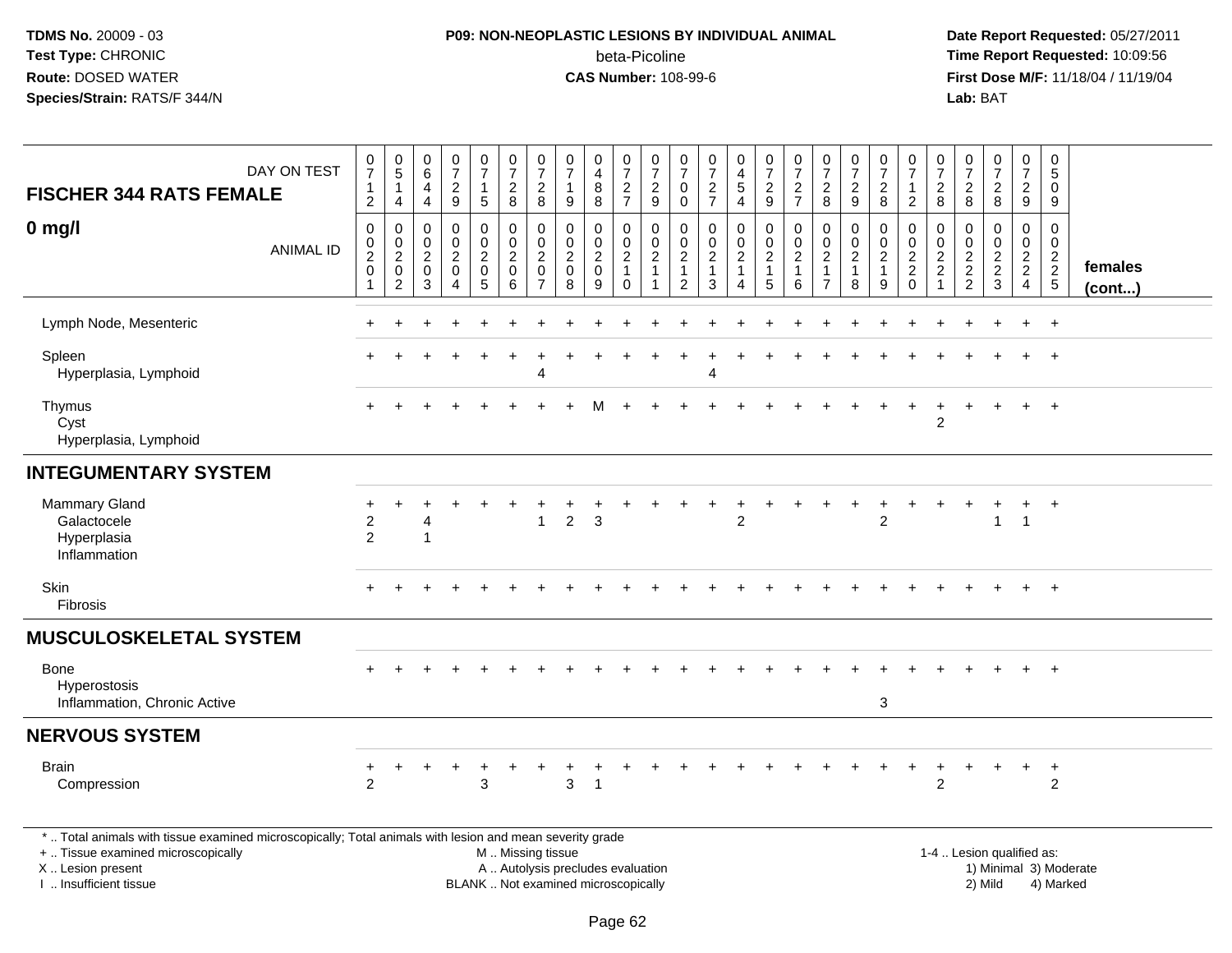## **P09: NON-NEOPLASTIC LESIONS BY INDIVIDUAL ANIMAL**beta-Picoline<br>CAS Number: 108-99-6

 **Date Report Requested:** 05/27/2011 **Time Report Requested:** 10:09:56 **First Dose M/F:** 11/18/04 / 11/19/04<br>**Lab:** BAT **Lab:** BAT

| DAY ON TEST<br><b>FISCHER 344 RATS FEMALE</b>                                                                                                                       | $\pmb{0}$<br>$\overline{7}$<br>$\overline{1}$<br>$\overline{c}$ | $\begin{array}{c} 0 \\ 5 \end{array}$<br>$\mathbf{1}$<br>4      | $\mathbf 0$<br>$\,6\,$<br>4<br>$\overline{a}$             | 0<br>$\overline{7}$<br>$\frac{2}{9}$                                            | $\frac{0}{7}$<br>$\mathbf{1}$<br>5                        | $\frac{0}{7}$<br>$\frac{2}{8}$                         | $\begin{array}{c} 0 \\ 7 \end{array}$<br>$\sqrt{2}$<br>$\,8\,$               | 0<br>$\overline{7}$<br>-1<br>9                         | $\mathbf 0$<br>$\overline{4}$<br>$\bf 8$<br>8                | $\frac{0}{7}$<br>$\frac{2}{7}$                                 | $\frac{0}{7}$<br>$\frac{2}{9}$                                       | 0<br>$\overline{7}$<br>0<br>$\mathbf 0$                           | 0<br>$\overline{7}$<br>$\frac{2}{7}$          | 0<br>$\tilde{4}$<br>$\overline{5}$<br>$\overline{4}$                         | $\frac{0}{7}$<br>$\frac{2}{9}$                                    | $\frac{0}{7}$<br>$\frac{2}{7}$                                     | $\begin{array}{c} 0 \\ 7 \end{array}$<br>$\overline{c}$<br>8      | $\frac{0}{7}$<br>$\frac{2}{9}$                                    | $\frac{0}{7}$<br>$\overline{c}$<br>8                    | $\frac{0}{7}$<br>$\mathbf{1}$<br>$\overline{2}$                 | 0<br>$\overline{7}$<br>$_{\rm 8}^2$                                                  | 0<br>$\overline{7}$<br>$\frac{2}{8}$            | $\begin{array}{c} 0 \\ 7 \end{array}$<br>$\frac{2}{8}$ | 0<br>$\frac{5}{7}$<br>$\overline{a}$<br>9           | $\begin{array}{c} 0 \\ 5 \end{array}$<br>$\mathbf 0$<br>$\boldsymbol{9}$ |                         |
|---------------------------------------------------------------------------------------------------------------------------------------------------------------------|-----------------------------------------------------------------|-----------------------------------------------------------------|-----------------------------------------------------------|---------------------------------------------------------------------------------|-----------------------------------------------------------|--------------------------------------------------------|------------------------------------------------------------------------------|--------------------------------------------------------|--------------------------------------------------------------|----------------------------------------------------------------|----------------------------------------------------------------------|-------------------------------------------------------------------|-----------------------------------------------|------------------------------------------------------------------------------|-------------------------------------------------------------------|--------------------------------------------------------------------|-------------------------------------------------------------------|-------------------------------------------------------------------|---------------------------------------------------------|-----------------------------------------------------------------|--------------------------------------------------------------------------------------|-------------------------------------------------|--------------------------------------------------------|-----------------------------------------------------|--------------------------------------------------------------------------|-------------------------|
| $0$ mg/l<br><b>ANIMAL ID</b>                                                                                                                                        | 0<br>$\boldsymbol{0}$<br>$\overline{2}$<br>$\mathbf 0$          | 0<br>$\mathbf 0$<br>$\sqrt{2}$<br>$\mathsf 0$<br>$\overline{2}$ | 0<br>$\overline{0}$<br>$\overline{c}$<br>$\mathbf 0$<br>3 | $\mathbf 0$<br>$\mathbf 0$<br>$\boldsymbol{2}$<br>$\mathbf 0$<br>$\overline{4}$ | 0<br>$\mathbf 0$<br>$\overline{a}$<br>$\overline{0}$<br>5 | 0<br>$\mathbf 0$<br>$\overline{2}$<br>$\pmb{0}$<br>6   | $\mathbf 0$<br>$\overline{0}$<br>$\sqrt{2}$<br>$\mathbf 0$<br>$\overline{7}$ | 0<br>$\mathbf 0$<br>$\overline{c}$<br>$\mathbf 0$<br>8 | $\mathbf 0$<br>$\mathbf 0$<br>$\sqrt{2}$<br>$\mathbf 0$<br>9 | 0<br>$\mathbf 0$<br>$\overline{c}$<br>$\mathbf{1}$<br>$\Omega$ | 0<br>$\mathbf 0$<br>$\overline{2}$<br>$\overline{1}$<br>$\mathbf{1}$ | 0<br>$\Omega$<br>$\overline{2}$<br>$\mathbf{1}$<br>$\overline{2}$ | 0<br>0<br>$\overline{c}$<br>$\mathbf{1}$<br>3 | 0<br>$\ddot{\mathbf{0}}$<br>$\overline{c}$<br>$\mathbf{1}$<br>$\overline{4}$ | $\pmb{0}$<br>$\mathbf 0$<br>$\overline{c}$<br>$\overline{1}$<br>5 | $\pmb{0}$<br>$\overline{0}$<br>$\overline{2}$<br>$\mathbf{1}$<br>6 | 0<br>$\Omega$<br>$\overline{2}$<br>$\mathbf{1}$<br>$\overline{7}$ | $\mathbf 0$<br>$\mathbf 0$<br>$\overline{2}$<br>$\mathbf{1}$<br>8 | 0<br>$\mathbf 0$<br>$\overline{c}$<br>$\mathbf{1}$<br>9 | 0<br>$\mathbf 0$<br>$\overline{2}$<br>$\sqrt{2}$<br>$\mathbf 0$ | $\mathbf 0$<br>$\mathbf 0$<br>$\boldsymbol{2}$<br>$\boldsymbol{2}$<br>$\overline{1}$ | 0<br>$\mathbf 0$<br>$\sqrt{2}$<br>$\frac{2}{2}$ | $\mathbf 0$<br>$\mathbf 0$<br>$\frac{2}{3}$            | 0<br>$\mathbf 0$<br>$\frac{2}{2}$<br>$\overline{4}$ | 0<br>$\mathbf 0$<br>$\frac{2}{2}$<br>5                                   | females<br>$($ cont $)$ |
| <b>RESPIRATORY SYSTEM</b>                                                                                                                                           |                                                                 |                                                                 |                                                           |                                                                                 |                                                           |                                                        |                                                                              |                                                        |                                                              |                                                                |                                                                      |                                                                   |                                               |                                                                              |                                                                   |                                                                    |                                                                   |                                                                   |                                                         |                                                                 |                                                                                      |                                                 |                                                        |                                                     |                                                                          |                         |
| Lung<br>Foreign Body<br>Inflammation, Granulomatous<br>Inflammation, Chronic Active<br>Metaplasia, Squamous                                                         |                                                                 |                                                                 |                                                           |                                                                                 |                                                           |                                                        |                                                                              |                                                        |                                                              |                                                                | 2                                                                    |                                                                   |                                               |                                                                              |                                                                   |                                                                    |                                                                   |                                                                   | 3                                                       |                                                                 |                                                                                      |                                                 |                                                        |                                                     |                                                                          |                         |
| Pigmentation<br>Alveolar Epithelium, Hyperplasia                                                                                                                    |                                                                 |                                                                 |                                                           |                                                                                 |                                                           |                                                        | $\mathbf{1}$                                                                 |                                                        |                                                              | 1                                                              |                                                                      |                                                                   |                                               |                                                                              |                                                                   | $\overline{2}$                                                     |                                                                   |                                                                   | 2                                                       |                                                                 |                                                                                      |                                                 |                                                        |                                                     |                                                                          |                         |
| Nose<br>Foreign Body<br>Inflammation<br>Nasolacrimal Duct, Foreign Body                                                                                             |                                                                 |                                                                 |                                                           |                                                                                 |                                                           |                                                        |                                                                              |                                                        |                                                              |                                                                |                                                                      |                                                                   |                                               |                                                                              |                                                                   |                                                                    |                                                                   |                                                                   |                                                         |                                                                 |                                                                                      |                                                 |                                                        | 1                                                   |                                                                          |                         |
| Nasolacrimal Duct, Inflammation<br>Respiratory Epithelium, Hyperplasia                                                                                              |                                                                 |                                                                 |                                                           |                                                                                 |                                                           |                                                        |                                                                              |                                                        |                                                              |                                                                | 1                                                                    |                                                                   |                                               |                                                                              |                                                                   |                                                                    |                                                                   |                                                                   |                                                         |                                                                 |                                                                                      |                                                 |                                                        | $\overline{2}$                                      |                                                                          |                         |
| Trachea                                                                                                                                                             | $+$                                                             |                                                                 |                                                           |                                                                                 |                                                           |                                                        |                                                                              |                                                        |                                                              |                                                                |                                                                      |                                                                   |                                               |                                                                              |                                                                   |                                                                    |                                                                   |                                                                   |                                                         |                                                                 |                                                                                      |                                                 |                                                        | $+$                                                 | $+$                                                                      |                         |
| <b>SPECIAL SENSES SYSTEM</b>                                                                                                                                        |                                                                 |                                                                 |                                                           |                                                                                 |                                                           |                                                        |                                                                              |                                                        |                                                              |                                                                |                                                                      |                                                                   |                                               |                                                                              |                                                                   |                                                                    |                                                                   |                                                                   |                                                         |                                                                 |                                                                                      |                                                 |                                                        |                                                     |                                                                          |                         |
| Eye<br>Atrophy<br>Cataract<br>Cornea, Inflammation, Chronic Active<br>Retina, Degeneration                                                                          |                                                                 |                                                                 |                                                           | 4<br>4                                                                          | $\overline{1}$                                            |                                                        |                                                                              | 2                                                      |                                                              |                                                                |                                                                      |                                                                   |                                               |                                                                              | 4                                                                 |                                                                    |                                                                   | 2<br>3                                                            |                                                         |                                                                 | $\overline{c}$                                                                       |                                                 | 1<br>$\overline{2}$                                    |                                                     |                                                                          |                         |
| <b>Harderian Gland</b><br>Inflammation, Granulomatous<br>Inflammation, Chronic Active                                                                               |                                                                 |                                                                 |                                                           |                                                                                 |                                                           |                                                        |                                                                              |                                                        |                                                              | $\mathbf{1}$                                                   |                                                                      |                                                                   |                                               |                                                                              |                                                                   |                                                                    |                                                                   |                                                                   |                                                         |                                                                 |                                                                                      |                                                 | $\overline{a}$                                         |                                                     |                                                                          |                         |
| *  Total animals with tissue examined microscopically; Total animals with lesion and mean severity grade<br>+  Tissue examined microscopically<br>X  Lesion present |                                                                 |                                                                 |                                                           |                                                                                 |                                                           | M  Missing tissue<br>A  Autolysis precludes evaluation |                                                                              |                                                        |                                                              |                                                                |                                                                      |                                                                   |                                               |                                                                              |                                                                   |                                                                    |                                                                   |                                                                   |                                                         |                                                                 |                                                                                      |                                                 | 1-4  Lesion qualified as:                              |                                                     | 1) Minimal 3) Moderate                                                   |                         |

I .. Insufficient tissue

BLANK .. Not examined microscopically 2) Mild 4) Marked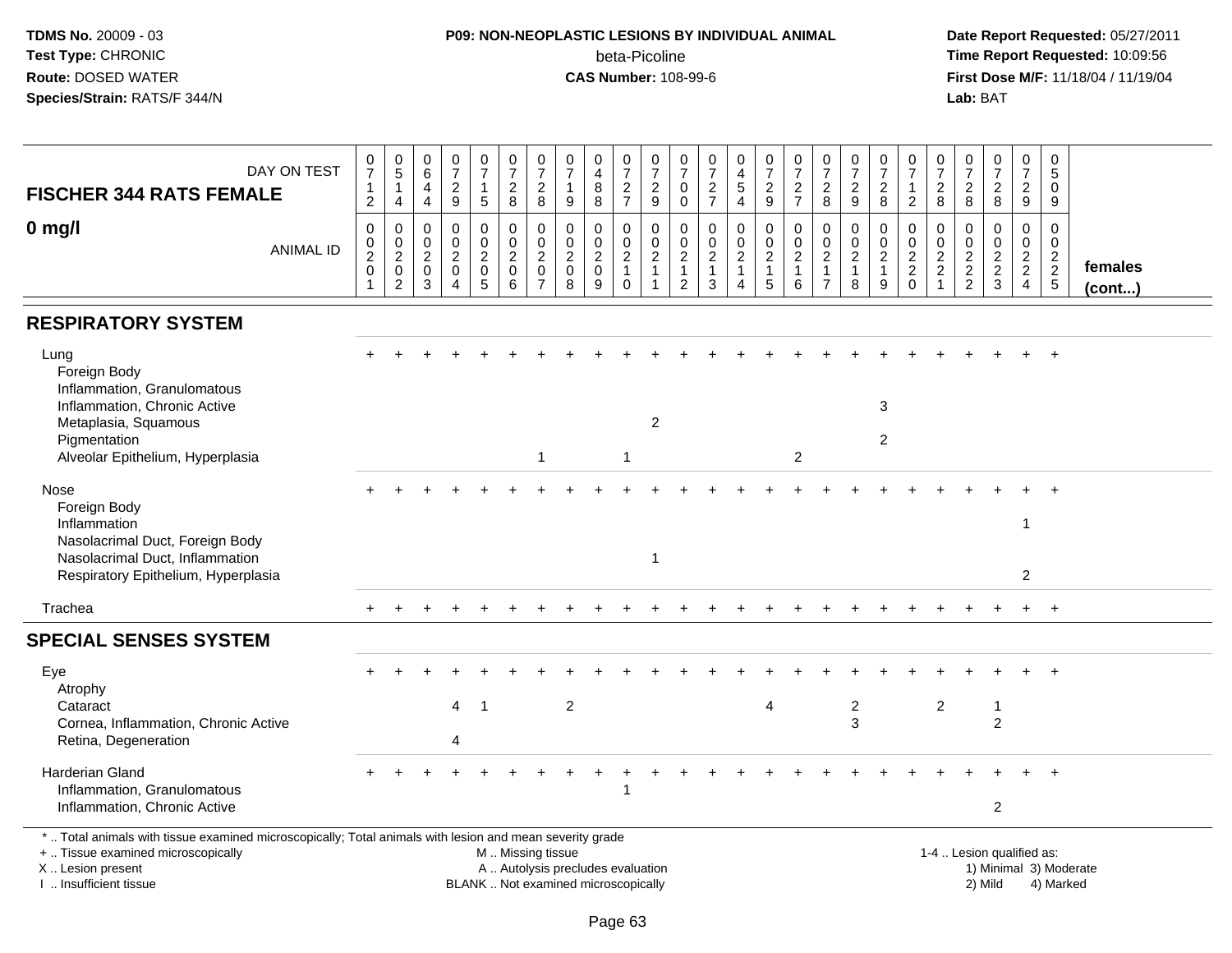### **P09: NON-NEOPLASTIC LESIONS BY INDIVIDUAL ANIMAL** beta-Picoline**beta-Picoline**<br> **CAS Number:** 108-99-6<br> **CAS Number:** 108-99-6<br> **CAS Number:** 108-99-6

 **Date Report Requested:** 05/27/2011 **First Dose M/F:** 11/18/04 / 11/19/04 Lab: BAT **Lab:** BAT

| <b>FISCHER 344 RATS FEMALE</b>                                                                    | DAY ON TEST      | 0<br>$\overline{ }$<br>$\overline{2}$           | $\begin{array}{c} 0 \\ 5 \end{array}$<br>$\overline{4}$ | $\mathbf 0$<br>$\,6\,$<br>$\overline{\mathbf{4}}$<br>4 | $\overline{7}$<br>$\boldsymbol{2}$<br>9 | $\frac{0}{7}$<br>5           | $\frac{0}{7}$<br>$\boldsymbol{2}$<br>8 | $\frac{0}{7}$<br>$\overline{\mathbf{c}}$<br>8                    | $\frac{0}{7}$<br>9                  | $\overline{\mathbf{4}}$<br>$\bf 8$<br>8 | $\frac{0}{7}$<br>$\frac{2}{7}$       | $\overline{ }$<br>$\overline{c}$<br>9 | $\frac{0}{7}$<br>0<br>0                 | $\frac{0}{7}$<br>$\frac{2}{7}$       | $\begin{smallmatrix}0\0\4\end{smallmatrix}$<br>$5\,$<br>$\overline{4}$ | $\frac{0}{7}$<br>$\frac{2}{9}$ | $\frac{0}{7}$<br>$\frac{2}{7}$                                         | 0<br>$\overline{\phantom{a}}$<br>$\sqrt{2}$<br>8              | $\overline{ }$<br>$\frac{2}{9}$    | 0<br>$\overline{ }$<br>$\overline{c}$<br>8 | $\frac{0}{7}$<br>$\mathbf{2}$ | 0<br>$\rightarrow$<br>$\boldsymbol{2}$<br>$\bf 8$ | $\frac{0}{7}$<br>$\frac{2}{8}$    | $\overline{7}$<br>$\sqrt{2}$<br>8 | 0<br>$\overline{ }$<br>$\overline{c}$<br>9 | $\sqrt{5}$<br>0<br>$\boldsymbol{9}$        |                         |
|---------------------------------------------------------------------------------------------------|------------------|-------------------------------------------------|---------------------------------------------------------|--------------------------------------------------------|-----------------------------------------|------------------------------|----------------------------------------|------------------------------------------------------------------|-------------------------------------|-----------------------------------------|--------------------------------------|---------------------------------------|-----------------------------------------|--------------------------------------|------------------------------------------------------------------------|--------------------------------|------------------------------------------------------------------------|---------------------------------------------------------------|------------------------------------|--------------------------------------------|-------------------------------|---------------------------------------------------|-----------------------------------|-----------------------------------|--------------------------------------------|--------------------------------------------|-------------------------|
| $0$ mg/l                                                                                          | <b>ANIMAL ID</b> | 0<br>$\pmb{0}$<br>$\overline{c}$<br>$\mathsf 0$ | $\mathbf 0$<br>$\frac{0}{2}$<br>$\overline{2}$          | 0<br>$\,0\,$<br>$^2_{\rm 0}$<br>3                      | $\mathbf 0$<br>$\frac{2}{0}$            | 0<br>0<br>$\frac{2}{0}$<br>5 | 0<br>$\mathbf 0$<br>$\frac{2}{0}$<br>6 | 0<br>$\pmb{0}$<br>$\overline{2}$<br>$\mathsf 0$<br>$\rightarrow$ | 0<br>$\pmb{0}$<br>$^2_{\rm 0}$<br>8 | $\boldsymbol{2}$<br>$\mathbf 0$<br>9    | 0<br>0<br>$\overline{c}$<br>$\Omega$ | $\mathbf 0$<br>$\overline{c}$         | $\boldsymbol{0}$<br>$\overline{c}$<br>2 | $\mathbf 0$<br>$\boldsymbol{2}$<br>3 | $_{0}^{0}$<br>$\overline{2}$                                           | $_0^0$<br>$\frac{2}{1}$<br>5   | $\begin{smallmatrix} 0\\0\\2 \end{smallmatrix}$<br>$\overline{1}$<br>6 | 0<br>$\mathbf 0$<br>$\overline{\mathbf{c}}$<br>$\overline{ }$ | $\pmb{0}$<br>$\boldsymbol{2}$<br>8 | 0<br>0<br>$\overline{2}$<br>9              | $0002$<br>$20$                | $\mathbf 0$<br>$\overline{c}$<br>$\overline{2}$   | 0<br>$\mathbf 0$<br>$\frac{2}{2}$ | $\mathbf 0$<br>$\frac{2}{2}$<br>3 | 0<br>0<br>$\frac{2}{2}$<br>$\overline{4}$  | $\mathbf 0$<br>$\frac{2}{2}$<br>$\sqrt{5}$ | females<br>$($ cont $)$ |
| <b>URINARY SYSTEM</b>                                                                             |                  |                                                 |                                                         |                                                        |                                         |                              |                                        |                                                                  |                                     |                                         |                                      |                                       |                                         |                                      |                                                                        |                                |                                                                        |                                                               |                                    |                                            |                               |                                                   |                                   |                                   |                                            |                                            |                         |
| Kidney<br>Degeneration, Fatty<br><b>Fibrosis</b><br>Infarct<br>Nephropathy<br>Papilla, Hemorrhage |                  |                                                 |                                                         |                                                        |                                         |                              |                                        |                                                                  |                                     |                                         | $3\quad 2$                           | - 1                                   | 2                                       | 4<br>2<br>$\overline{4}$             |                                                                        | 3<br>3<br>3                    | 3<br>3<br>4                                                            | 2                                                             | $2 \quad 2$                        |                                            |                               | 2<br>3                                            |                                   |                                   | $+$                                        | $+$<br>$\overline{\phantom{0}}$            |                         |
| Pelvis, Inflammation, Chronic Active                                                              |                  |                                                 |                                                         |                                                        |                                         |                              |                                        |                                                                  |                                     |                                         |                                      |                                       |                                         | 4                                    |                                                                        |                                | 2                                                                      |                                                               |                                    |                                            |                               | 3                                                 |                                   |                                   |                                            |                                            |                         |
| <b>Urinary Bladder</b>                                                                            |                  |                                                 |                                                         |                                                        |                                         |                              |                                        |                                                                  |                                     |                                         |                                      |                                       |                                         |                                      |                                                                        |                                |                                                                        |                                                               |                                    |                                            |                               |                                                   |                                   |                                   | $\div$                                     | $\overline{ }$                             |                         |

\* .. Total animals with tissue examined microscopically; Total animals with lesion and mean severity grade

+ .. Tissue examined microscopically

X .. Lesion present

I .. Insufficient tissue

 M .. Missing tissueA .. Autolysis precludes evaluation

BLANK .. Not examined microscopically 2) Mild 4) Marked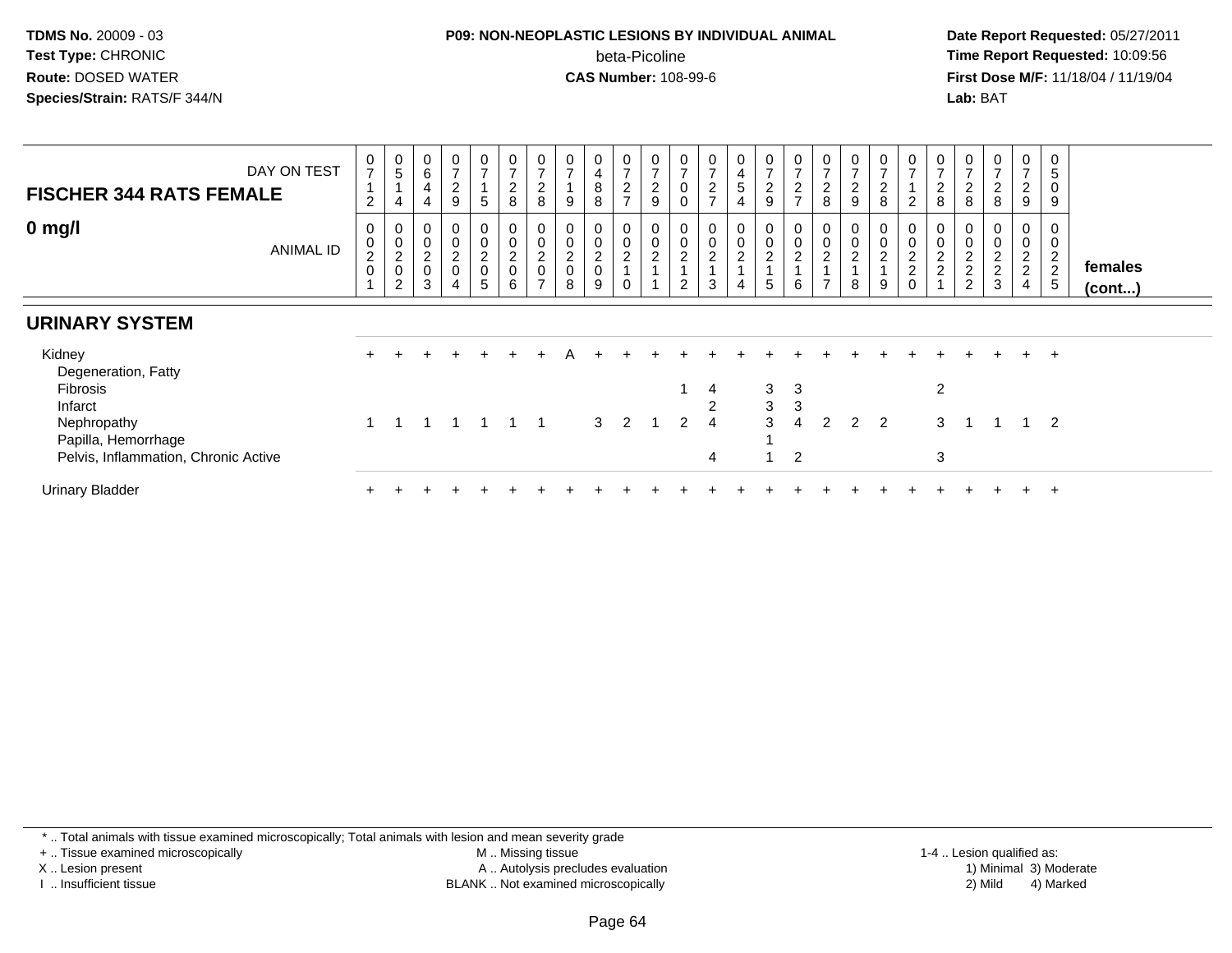### **P09: NON-NEOPLASTIC LESIONS BY INDIVIDUAL ANIMAL**beta-Picoline<br>CAS Number: 108-99-6

 **Date Report Requested:** 05/27/2011 **Time Report Requested:** 10:09:56 **First Dose M/F:** 11/18/04 / 11/19/04 Lab: BAT **Lab:** BAT

| DAY ON TEST<br><b>FISCHER 344 RATS FEMALE</b>                                                                                                                                                      | $\frac{0}{7}$<br>$\frac{2}{9}$   | $\frac{0}{7}$<br>$\mathbf 0$<br>$\overline{1}$ | $\frac{0}{7}$<br>$\overline{c}$<br>9             | $\begin{array}{c} 0 \\ 5 \end{array}$<br>$\mathbf{3}$<br>$\mathbf{1}$ | $\begin{array}{c} 0 \\ 5 \\ 7 \end{array}$<br>$\boldsymbol{9}$          | $\begin{array}{c} 0 \\ 6 \end{array}$<br>$\frac{2}{1}$          | $\frac{0}{7}$<br>$\frac{2}{8}$                                    | $\frac{0}{7}$<br>$\frac{2}{7}$                         | $\frac{0}{7}$<br>$\frac{2}{9}$                              | $\frac{0}{7}$<br>$\frac{2}{8}$                      | 0<br>$\,6\,$<br>$\mathbf 0$<br>$\,8\,$                  | $\frac{0}{7}$<br>$\mathbf 0$<br>$\mathbf{1}$ | $\frac{0}{7}$<br>$\frac{2}{9}$                                    | $\frac{0}{7}$<br>$\frac{2}{7}$  | $\begin{array}{c} 0 \\ 6 \end{array}$<br>$\overline{9}$<br>$\mathbf{1}$ | $\begin{array}{c} 0 \\ 6 \end{array}$<br>$\bf 8$<br>$\overline{2}$                     | $\begin{array}{c} 0 \\ 6 \end{array}$<br>$\frac{2}{5}$                 | $\frac{0}{7}$<br>$\frac{2}{9}$                   | $\frac{0}{7}$<br>$_{8}^{2}$                                                    | $\frac{0}{7}$<br>$_{8}^{\rm 2}$                     | $\frac{0}{7}$<br>$\frac{2}{9}$                                                  | $\frac{0}{7}$<br>$\frac{2}{9}$                                              | $\begin{array}{c} 0 \\ 6 \end{array}$<br>$\overline{8}$<br>$\mathbf 3$ | $\frac{0}{7}$<br>$\frac{2}{9}$         | 0<br>$\boldsymbol{7}$<br>$\overline{a}$<br>8                            |                                                                         |                                     |
|----------------------------------------------------------------------------------------------------------------------------------------------------------------------------------------------------|----------------------------------|------------------------------------------------|--------------------------------------------------|-----------------------------------------------------------------------|-------------------------------------------------------------------------|-----------------------------------------------------------------|-------------------------------------------------------------------|--------------------------------------------------------|-------------------------------------------------------------|-----------------------------------------------------|---------------------------------------------------------|----------------------------------------------|-------------------------------------------------------------------|---------------------------------|-------------------------------------------------------------------------|----------------------------------------------------------------------------------------|------------------------------------------------------------------------|--------------------------------------------------|--------------------------------------------------------------------------------|-----------------------------------------------------|---------------------------------------------------------------------------------|-----------------------------------------------------------------------------|------------------------------------------------------------------------|----------------------------------------|-------------------------------------------------------------------------|-------------------------------------------------------------------------|-------------------------------------|
| $0$ mg/l<br><b>ANIMAL ID</b>                                                                                                                                                                       | $\mathbf 0$<br>$0$<br>$2$<br>$6$ | $\mathsf 0$<br>$\frac{0}{2}$<br>7              | $\mathbf 0$<br>$\mathbf 0$<br>$\frac{2}{2}$<br>8 | $\pmb{0}$<br>$\mathbf 0$<br>$\frac{2}{2}$<br>9                        | $\boldsymbol{0}$<br>$\ddot{\mathbf{0}}$<br>$\frac{2}{3}$<br>$\mathbf 0$ | $\begin{array}{c} 0 \\ 0 \\ 2 \\ 3 \end{array}$<br>$\mathbf{1}$ | $\begin{array}{c} 0 \\ 0 \\ 2 \\ 3 \end{array}$<br>$\overline{2}$ | $\begin{matrix}0\\0\\2\\3\end{matrix}$<br>$\mathbf{3}$ | $\pmb{0}$<br>$\mathbf 0$<br>$\frac{2}{3}$<br>$\overline{4}$ | 0<br>$\mathbf 0$<br>$\frac{2}{3}$<br>$\overline{5}$ | 0<br>$\mathbf 0$<br>$\sqrt{2}$<br>$\sqrt{3}$<br>$\,6\,$ | $\pmb{0}$<br>$\frac{0}{2}$<br>$\overline{7}$ | $\pmb{0}$<br>$\begin{smallmatrix} 0\\2\\3 \end{smallmatrix}$<br>8 | $\pmb{0}$<br>$\frac{0}{2}$<br>9 | $\begin{array}{c} 0 \\ 0 \\ 2 \\ 4 \end{array}$<br>$\mathbf 0$          | $\pmb{0}$<br>$\ddot{\mathbf{0}}$<br>$\overline{2}$<br>$\overline{4}$<br>$\overline{1}$ | $\mathbf 0$<br>$\pmb{0}$<br>$\sqrt{2}$<br>$\overline{4}$<br>$\sqrt{2}$ | $\mathbf 0$<br>$\mathbf 0$<br>$\frac{2}{4}$<br>3 | 0<br>$\mathsf{O}\xspace$<br>$\overline{2}$<br>$\overline{4}$<br>$\overline{4}$ | $\boldsymbol{0}$<br>$\frac{0}{2}$<br>$\overline{5}$ | $\begin{matrix} 0 \\ 0 \\ 2 \end{matrix}$<br>$\overline{\mathbf{4}}$<br>$\,6\,$ | $\mathbf 0$<br>$\begin{array}{c} 0 \\ 2 \\ 4 \end{array}$<br>$\overline{7}$ | $\pmb{0}$<br>$\overline{0}$<br>$\frac{2}{4}$<br>8                      | 0<br>$\mathbf 0$<br>$\frac{2}{4}$<br>9 | $\mathsf 0$<br>0<br>$\overline{2}$<br>$5\phantom{.0}$<br>$\overline{0}$ | * TOTALS                                                                |                                     |
| <b>ALIMENTARY SYSTEM</b>                                                                                                                                                                           |                                  |                                                |                                                  |                                                                       |                                                                         |                                                                 |                                                                   |                                                        |                                                             |                                                     |                                                         |                                              |                                                                   |                                 |                                                                         |                                                                                        |                                                                        |                                                  |                                                                                |                                                     |                                                                                 |                                                                             |                                                                        |                                        |                                                                         |                                                                         |                                     |
| Esophagus                                                                                                                                                                                          |                                  |                                                |                                                  |                                                                       |                                                                         |                                                                 |                                                                   |                                                        |                                                             |                                                     |                                                         |                                              |                                                                   |                                 |                                                                         |                                                                                        |                                                                        |                                                  |                                                                                |                                                     |                                                                                 |                                                                             |                                                                        |                                        |                                                                         | 50                                                                      |                                     |
| Intestine Large, Cecum<br>Inflammation, Chronic Active                                                                                                                                             |                                  |                                                |                                                  |                                                                       |                                                                         |                                                                 |                                                                   |                                                        |                                                             |                                                     |                                                         | -1                                           |                                                                   |                                 |                                                                         |                                                                                        |                                                                        |                                                  |                                                                                |                                                     |                                                                                 |                                                                             |                                                                        |                                        | $\ddot{}$                                                               | 46                                                                      | $1 1.0$                             |
| Intestine Large, Colon<br>Parasite Metazoan                                                                                                                                                        |                                  |                                                |                                                  |                                                                       |                                                                         |                                                                 |                                                                   |                                                        |                                                             |                                                     |                                                         |                                              |                                                                   |                                 |                                                                         | $\overline{2}$                                                                         |                                                                        |                                                  |                                                                                |                                                     |                                                                                 |                                                                             |                                                                        |                                        |                                                                         | 47                                                                      | 3, 1.3                              |
| Intestine Large, Rectum<br>Parasite Metazoan                                                                                                                                                       | $\overline{c}$                   |                                                | $\overline{c}$                                   |                                                                       |                                                                         |                                                                 |                                                                   |                                                        |                                                             |                                                     |                                                         |                                              |                                                                   |                                 |                                                                         |                                                                                        |                                                                        |                                                  |                                                                                |                                                     |                                                                                 |                                                                             |                                                                        |                                        | $\ddot{}$<br>$\overline{c}$                                             | 47                                                                      | 32.0                                |
| Intestine Small, Duodenum                                                                                                                                                                          |                                  |                                                |                                                  |                                                                       |                                                                         |                                                                 |                                                                   |                                                        |                                                             |                                                     |                                                         |                                              |                                                                   |                                 |                                                                         |                                                                                        |                                                                        |                                                  |                                                                                |                                                     |                                                                                 |                                                                             |                                                                        |                                        |                                                                         | 50                                                                      |                                     |
| Intestine Small, Ileum<br>Inflammation, Chronic Active                                                                                                                                             |                                  |                                                |                                                  |                                                                       |                                                                         |                                                                 |                                                                   |                                                        |                                                             |                                                     |                                                         | -1                                           |                                                                   |                                 |                                                                         |                                                                                        |                                                                        |                                                  |                                                                                |                                                     |                                                                                 |                                                                             |                                                                        |                                        | $\ddot{}$                                                               | 47                                                                      | $1 \t1.0$                           |
| Intestine Small, Jejunum<br>Inflammation, Chronic Active                                                                                                                                           |                                  |                                                |                                                  |                                                                       |                                                                         |                                                                 |                                                                   |                                                        |                                                             |                                                     |                                                         | $\mathbf{1}$                                 |                                                                   |                                 |                                                                         |                                                                                        |                                                                        |                                                  |                                                                                |                                                     |                                                                                 |                                                                             |                                                                        |                                        |                                                                         | 48                                                                      | $1 1.0$                             |
| Liver<br><b>Basophilic Focus</b><br>Clear Cell Focus<br>Congestion<br>Degeneration, Cystic<br><b>Eosinophilic Focus</b><br>Fatty Change<br>Fatty Change, Focal<br>Hematopoietic Cell Proliferation | $\ddot{}$<br>X                   | $\mathsf{X}$<br>4                              | X<br>$\mathsf{X}$                                |                                                                       | $\mathsf{x}$                                                            | $\mathsf X$                                                     | $\mathsf{X}$<br>$\times$                                          |                                                        | X<br>$\times$<br>X                                          | $\overline{\mathbf{c}}$<br>$\overline{2}$           |                                                         | $\overline{4}$                               | X<br>X                                                            | Χ<br>$\boldsymbol{\mathsf{X}}$  |                                                                         | X<br>$\times$                                                                          | $\mathbf{1}$                                                           | X                                                | $\mathsf{X}$                                                                   | $\mathsf{X}$<br>$\mathbf{1}$                        | $\mathsf{X}$<br>$\overline{2}$<br>X                                             | $\mathsf{X}$<br>X                                                           | $\mathsf{X}$                                                           | $\mathsf{X}$                           | $\ddot{}$<br>$\mathsf{X}$<br>X<br>$\times$                              | 50<br>37<br>10<br>$\mathbf 1$<br>$\mathbf 1$<br>12<br>8<br>$\mathbf{2}$ | 2.0<br>2.0<br>1.8<br>3.5<br>$1 1.0$ |

\* .. Total animals with tissue examined microscopically; Total animals with lesion and mean severity grade

+ .. Tissue examined microscopically

X .. Lesion present

I .. Insufficient tissue

M .. Missing tissue

A .. Autolysis precludes evaluation 19 (1999) 1999 10: 12 (1999) 1999 10: 12 (1999) A .. Autolysis precludes evaluation 1999 10: 13 (1999) 1999 10: 13 (1999) 1999 10: 13 (1999) 1999 10: 13 (1999) 1999 10: 13 (1999) 1999 10 BLANK .. Not examined microscopically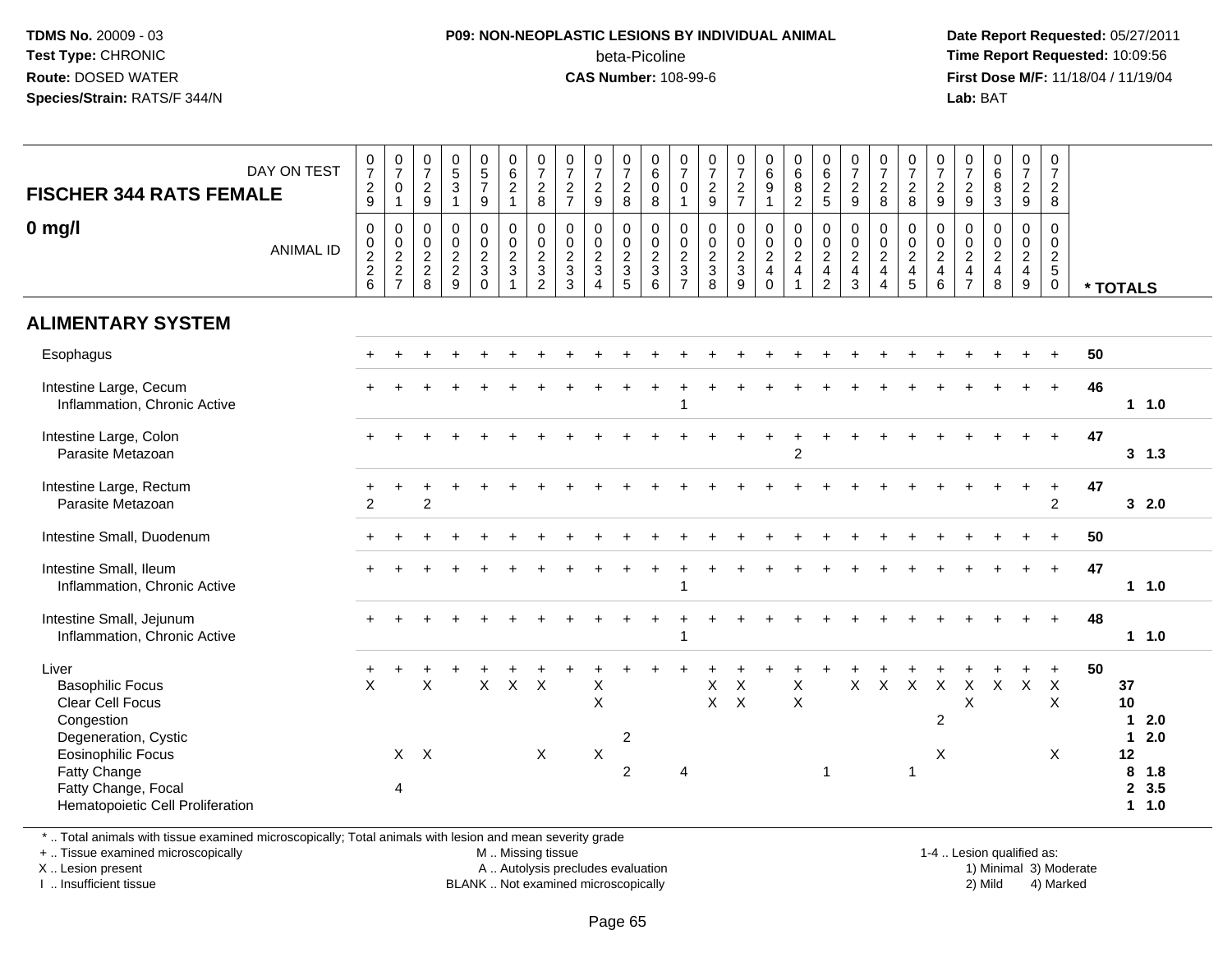#### **P09: NON-NEOPLASTIC LESIONS BY INDIVIDUAL ANIMAL** beta-Picoline**beta-Picoline**<br> **CAS Number:** 108-99-6<br> **CAS Number:** 108-99-6<br> **CAS Number:** 108-99-6

 **Date Report Requested:** 05/27/2011 **First Dose M/F:** 11/18/04 / 11/19/04 Lab: BAT **Lab:** BAT

| <b>FISCHER 344 RATS FEMALE</b>                                                                                                                                                               | DAY ON TEST      | $\frac{0}{7}$<br>$\frac{2}{9}$              | $\begin{array}{c} 0 \\ 7 \end{array}$<br>$\pmb{0}$<br>$\mathbf{1}$ | $\frac{0}{7}$<br>$\frac{2}{9}$       | $\begin{array}{c} 0 \\ 5 \\ 3 \end{array}$<br>$\overline{1}$             | $\begin{array}{c} 0 \\ 5 \\ 7 \end{array}$<br>$\boldsymbol{9}$              | $\begin{array}{c} 0 \\ 6 \\ 2 \\ 1 \end{array}$             | $\frac{0}{7}$<br>$\frac{2}{8}$      | $\frac{0}{7}$<br>$\frac{2}{7}$                                         | $\begin{array}{c} 0 \\ 7 \end{array}$<br>$\frac{2}{9}$                       | $\frac{0}{7}$<br>$\frac{2}{8}$       | 0<br>$\,6\,$<br>$\mathsf 0$<br>$\bf 8$ | $\frac{0}{7}$<br>$\mathbf 0$<br>$\mathbf{1}$ | 0<br>$\boldsymbol{7}$<br>$\frac{2}{9}$ | $\frac{0}{7}$<br>$rac{2}{7}$ | $\begin{array}{c} 0 \\ 6 \\ 9 \end{array}$<br>$\mathbf{1}$ | $\begin{array}{c} 0 \\ 6 \end{array}$<br>$\overline{8}$<br>$\overline{2}$         |                                                                                 | 0729                                                      | $\frac{0}{7}$<br>$\sqrt{2}$<br>$\,8\,$               | 0<br>$\boldsymbol{7}$<br>$_{8}^{\rm 2}$         | $\frac{0}{7}$<br>$\frac{2}{9}$                                               | $\frac{0}{7}$<br>$\overline{c}$<br>$\boldsymbol{9}$            | $\begin{array}{c} 0 \\ 6 \end{array}$<br>$\, 8$<br>$\mathbf{3}$ | $\frac{0}{7}$<br>$\frac{2}{9}$                   | $\frac{0}{7}$<br>$\frac{2}{8}$                           |    |                                                                             |                                           |
|----------------------------------------------------------------------------------------------------------------------------------------------------------------------------------------------|------------------|---------------------------------------------|--------------------------------------------------------------------|--------------------------------------|--------------------------------------------------------------------------|-----------------------------------------------------------------------------|-------------------------------------------------------------|-------------------------------------|------------------------------------------------------------------------|------------------------------------------------------------------------------|--------------------------------------|----------------------------------------|----------------------------------------------|----------------------------------------|------------------------------|------------------------------------------------------------|-----------------------------------------------------------------------------------|---------------------------------------------------------------------------------|-----------------------------------------------------------|------------------------------------------------------|-------------------------------------------------|------------------------------------------------------------------------------|----------------------------------------------------------------|-----------------------------------------------------------------|--------------------------------------------------|----------------------------------------------------------|----|-----------------------------------------------------------------------------|-------------------------------------------|
| $0$ mg/l                                                                                                                                                                                     | <b>ANIMAL ID</b> | $\mathbf 0$<br>$\pmb{0}$<br>$\frac{2}{2}$ 6 | $\mathbf 0$<br>$\boldsymbol{0}$<br>$\frac{2}{2}$<br>$\overline{7}$ | 0<br>$\pmb{0}$<br>$\frac{2}{2}$<br>8 | $\pmb{0}$<br>$\pmb{0}$<br>$\overline{2}$<br>$\sqrt{2}$<br>$\overline{9}$ | $\pmb{0}$<br>$\begin{smallmatrix} 0\\2\\3 \end{smallmatrix}$<br>$\mathbf 0$ | $\mathbf 0$<br>$\mathbf 0$<br>$\overline{2}$<br>$\mathsf 3$ | $_{\rm 0}^{\rm 0}$<br>$\frac{2}{3}$ | $\mathbf 0$<br>$\boldsymbol{0}$<br>$\overline{2}$<br>$\mathbf{3}$<br>3 | $\mathbf 0$<br>$\pmb{0}$<br>$\overline{2}$<br>$\mathbf{3}$<br>$\overline{4}$ | 0<br>$\pmb{0}$<br>$\frac{2}{3}$<br>5 | 0<br>$\mathbf 0$<br>$\frac{2}{3}$<br>6 | $\,0\,$<br>$\frac{0}{2}$<br>$\overline{7}$   | 0<br>0<br>$\frac{2}{3}$<br>8           | 00023                        | $\mathbf 0$<br>$\mathbf 0$<br>$\frac{2}{4}$<br>$\Omega$    | $\pmb{0}$<br>$\mathop{2}\limits^{\mathbb{O}}$<br>$\overline{4}$<br>$\overline{1}$ | 0<br>$\mathbf 0$<br>$\overline{2}$<br>$\overline{\mathbf{4}}$<br>$\overline{2}$ | 0<br>$\begin{smallmatrix} 0\\2\\4 \end{smallmatrix}$<br>3 | 0<br>$\begin{array}{c} 0 \\ 2 \\ 4 \end{array}$<br>4 | 0<br>$\mathbf 0$<br>$\frac{2}{4}$<br>$\sqrt{5}$ | $\mathbf 0$<br>$\begin{array}{c} 0 \\ 2 \\ 4 \end{array}$<br>$6\phantom{1}6$ | 0<br>0<br>$\boldsymbol{2}$<br>$\overline{4}$<br>$\overline{7}$ | $\pmb{0}$<br>$\pmb{0}$<br>$\frac{2}{4}$<br>8                    | $\mathbf 0$<br>$\mathbf 0$<br>$\frac{2}{4}$<br>9 | 0<br>$\mathsf{O}\xspace$<br>$\frac{2}{5}$<br>$\mathbf 0$ |    | * TOTALS                                                                    |                                           |
| Hepatodiaphragmatic Nodule<br>Inflammation, Chronic Active<br><b>Mixed Cell Focus</b><br>Necrosis<br>Regeneration<br>Vacuolization Cytoplasmic<br>Bile Duct, Hyperplasia<br>Vein, Dilatation |                  |                                             |                                                                    | $\sqrt{3}$                           | -1                                                                       |                                                                             |                                                             |                                     |                                                                        | -1                                                                           | $\overline{c}$                       |                                        | $\mathbf{3}$                                 |                                        |                              | $\mathbf{3}$                                               |                                                                                   |                                                                                 |                                                           |                                                      | $\overline{2}$                                  |                                                                              | $\overline{c}$                                                 |                                                                 |                                                  | $\overline{2}$                                           |    | $\mathbf{2}$<br>$2^{\circ}$<br>$\mathbf{1}$<br>$\mathbf{1}$<br>1<br>4<br>10 | 1.5<br>1.0<br>2.0<br>1.5<br>1.8<br>$12.0$ |
| Mesentery<br>Fat, Necrosis                                                                                                                                                                   |                  |                                             |                                                                    |                                      | $\ddot{}$<br>$\overline{c}$                                              |                                                                             |                                                             |                                     |                                                                        |                                                                              |                                      |                                        |                                              |                                        |                              |                                                            |                                                                                   |                                                                                 | $\ddot{}$                                                 |                                                      |                                                 |                                                                              |                                                                |                                                                 |                                                  |                                                          | 4  |                                                                             | 4 1.8                                     |
| Pancreas<br><b>Basophilic Focus</b><br>Cyst<br><b>Infiltration Cellular</b>                                                                                                                  |                  |                                             |                                                                    |                                      |                                                                          |                                                                             |                                                             |                                     |                                                                        |                                                                              |                                      |                                        |                                              |                                        |                              |                                                            |                                                                                   | $\overline{c}$                                                                  |                                                           |                                                      | $\overline{2}$                                  |                                                                              |                                                                |                                                                 |                                                  |                                                          | 50 | $\mathbf{1}$<br>$\mathbf{1}$                                                | 2.0<br>2.0                                |
| Salivary Glands                                                                                                                                                                              |                  |                                             |                                                                    |                                      |                                                                          |                                                                             |                                                             |                                     |                                                                        |                                                                              |                                      |                                        |                                              |                                        |                              |                                                            |                                                                                   |                                                                                 |                                                           |                                                      |                                                 |                                                                              |                                                                |                                                                 |                                                  |                                                          | 50 |                                                                             |                                           |
| Stomach, Forestomach<br>Fibrosis<br>Hyperplasia, Squamous<br>Inflammation<br>Ulcer                                                                                                           |                  |                                             |                                                                    |                                      |                                                                          |                                                                             |                                                             |                                     |                                                                        |                                                                              |                                      |                                        |                                              |                                        |                              | $\overline{\mathbf{c}}$<br>3                               |                                                                                   |                                                                                 | $\overline{c}$                                            |                                                      |                                                 |                                                                              |                                                                | 2<br>$\overline{c}$                                             | 1                                                |                                                          | 50 | $\overline{7}$<br>1                                                         | 42.0<br>2.0<br>1.0<br>$12.0$              |
| Stomach, Glandular<br>Inflammation, Chronic Active<br>Ulcer                                                                                                                                  |                  |                                             |                                                                    |                                      |                                                                          |                                                                             |                                                             |                                     |                                                                        |                                                                              |                                      |                                        | $\overline{2}$                               |                                        |                              |                                                            |                                                                                   |                                                                                 |                                                           |                                                      |                                                 |                                                                              |                                                                |                                                                 |                                                  |                                                          | 50 |                                                                             | 11.0<br>$12.0$                            |

### **CARDIOVASCULAR SYSTEM**

\* .. Total animals with tissue examined microscopically; Total animals with lesion and mean severity grade

+ .. Tissue examined microscopically

X .. Lesion present

I .. Insufficient tissue

M .. Missing tissue

A .. Autolysis precludes evaluation

BLANK .. Not examined microscopically 2) Mild 4) Marked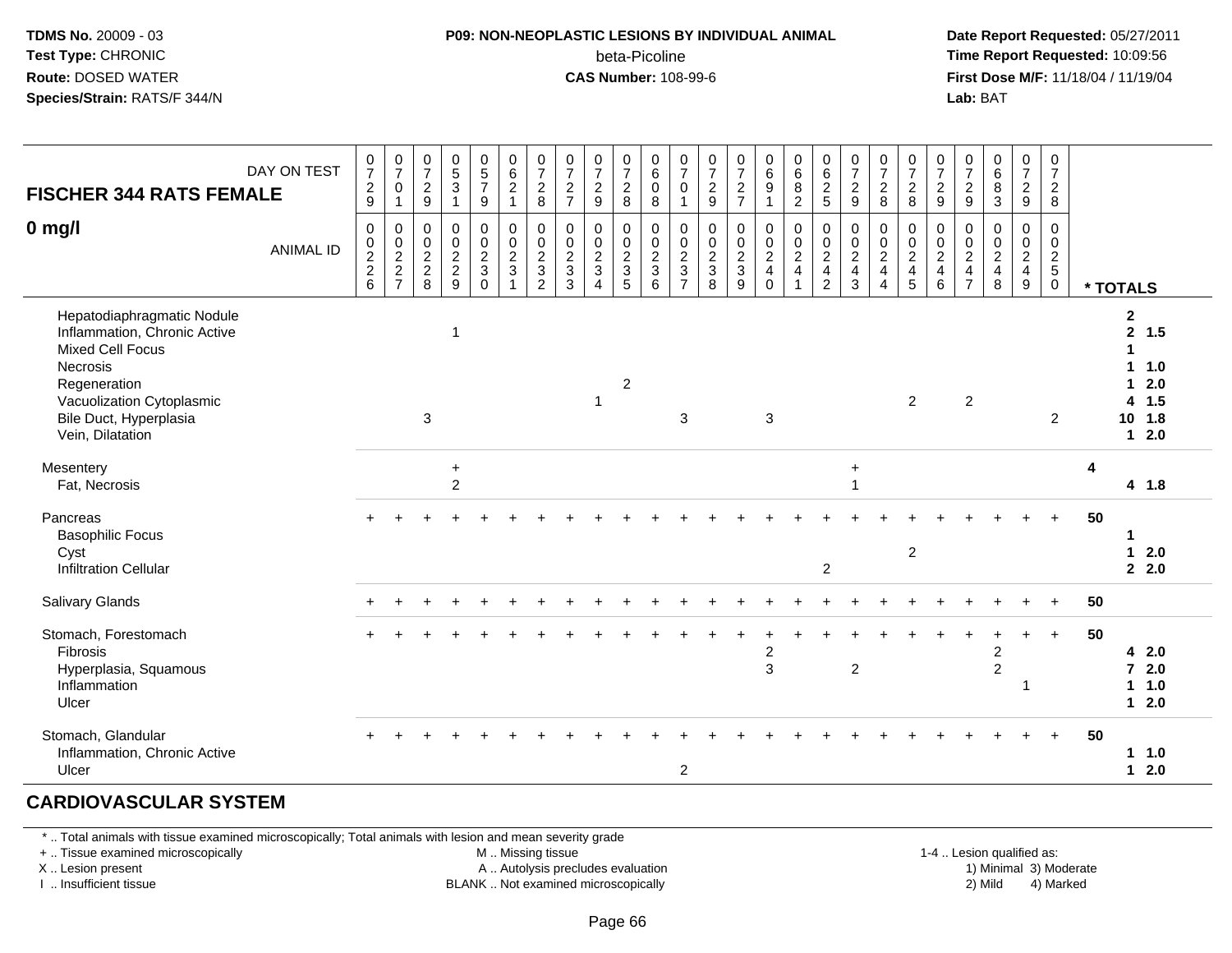### **P09: NON-NEOPLASTIC LESIONS BY INDIVIDUAL ANIMAL** beta-Picoline**beta-Picoline**<br> **CAS Number:** 108-99-6<br> **CAS Number:** 108-99-6<br> **CAS Number:** 108-99-6

 **Date Report Requested:** 05/27/2011 **First Dose M/F:** 11/18/04 / 11/19/04 Lab: BAT **Lab:** BAT

| DAY ON TEST<br><b>FISCHER 344 RATS FEMALE</b>                                                                             | $\frac{0}{7}$<br>$\frac{2}{9}$   | $\frac{0}{7}$<br>$\mathbf 0$<br>$\mathbf{1}$ | $\frac{0}{7}$<br>$\frac{2}{9}$              | $\begin{array}{c} 0 \\ 5 \\ 3 \end{array}$<br>$\mathbf{1}$                          | $\begin{array}{c} 0 \\ 5 \\ 7 \end{array}$<br>$\boldsymbol{9}$    | $\begin{array}{c} 0 \\ 6 \end{array}$<br>$\frac{2}{1}$                    | $\frac{0}{7}$<br>$_{\rm 8}^2$                                                   | $\frac{0}{7}$<br>$\frac{2}{7}$                            | $\frac{0}{7}$<br>$\frac{2}{9}$                             | $\frac{0}{7}$<br>$_{\rm 8}^2$                  | $\begin{array}{c} 0 \\ 6 \end{array}$<br>0<br>8     | $\frac{0}{7}$<br>$\mathbf 0$                      | $\frac{0}{7}$<br>$\frac{2}{9}$ | $\frac{0}{7}$<br>$\frac{2}{7}$                               | $\begin{array}{c} 0 \\ 6 \end{array}$<br>$\boldsymbol{9}$<br>$\overline{1}$ | $\begin{array}{c} 0 \\ 6 \end{array}$<br>$\bf8$<br>$\overline{2}$ | $\begin{array}{c} 0 \\ 6 \end{array}$<br>$\frac{2}{5}$          | $\begin{smallmatrix}0\\7\end{smallmatrix}$<br>$\frac{2}{9}$ | $\frac{0}{7}$<br>$\frac{2}{8}$                                            | $\frac{0}{7}$<br>$_{8}^{\rm 2}$     | $\frac{0}{7}$<br>$\frac{2}{9}$                            | $\frac{0}{7}$<br>$\frac{2}{9}$                                                          | $_{6}^{\rm 0}$<br>$\bf 8$<br>$\overline{3}$ | $\frac{0}{7}$<br>$\frac{2}{9}$                          | $\frac{0}{7}$<br>$\frac{2}{8}$                             |    |                                                      |
|---------------------------------------------------------------------------------------------------------------------------|----------------------------------|----------------------------------------------|---------------------------------------------|-------------------------------------------------------------------------------------|-------------------------------------------------------------------|---------------------------------------------------------------------------|---------------------------------------------------------------------------------|-----------------------------------------------------------|------------------------------------------------------------|------------------------------------------------|-----------------------------------------------------|---------------------------------------------------|--------------------------------|--------------------------------------------------------------|-----------------------------------------------------------------------------|-------------------------------------------------------------------|-----------------------------------------------------------------|-------------------------------------------------------------|---------------------------------------------------------------------------|-------------------------------------|-----------------------------------------------------------|-----------------------------------------------------------------------------------------|---------------------------------------------|---------------------------------------------------------|------------------------------------------------------------|----|------------------------------------------------------|
| $0$ mg/l<br><b>ANIMAL ID</b>                                                                                              | $\mathbf 0$<br>$0$<br>$2$<br>$6$ | $\mathbf 0$<br>$\frac{0}{2}$<br>7            | $\pmb{0}$<br>$_{2}^{\rm 0}$<br>$_{\rm 8}^2$ | $\begin{smallmatrix} 0\\0\\2 \end{smallmatrix}$<br>$\overline{c}$<br>$\overline{9}$ | $\begin{array}{c} 0 \\ 0 \\ 2 \\ 3 \end{array}$<br>$\overline{0}$ | $\begin{matrix} 0 \\ 0 \\ 2 \end{matrix}$<br>$\sqrt{3}$<br>$\overline{1}$ | $\mathbf 0$<br>$\overline{0}$<br>$\overline{c}$<br>$\sqrt{3}$<br>$\overline{c}$ | $\mathsf{O}\xspace$<br>$\frac{0}{2}$<br>3<br>$\mathbf{3}$ | 0<br>$\frac{0}{2}$<br>$\sqrt{3}$<br>$\boldsymbol{\Lambda}$ | $\mathbf 0$<br>$\frac{0}{2}$<br>$\overline{5}$ | $\pmb{0}$<br>$\frac{0}{2}$<br>$\sqrt{3}$<br>$\,6\,$ | 0<br>$\pmb{0}$<br>$\frac{2}{3}$<br>$\overline{7}$ | 0<br>0<br>2<br>3<br>8          | $\pmb{0}$<br>$\begin{array}{c} 0 \\ 2 \\ 3 \end{array}$<br>9 | $\mathbf 0$<br>$\frac{0}{2}$<br>$\overline{4}$<br>$\mathbf 0$               | $\pmb{0}$<br>$\frac{0}{2}$<br>$\overline{4}$<br>$\overline{1}$    | 0<br>$\frac{0}{2}$<br>$\overline{\mathbf{4}}$<br>$\overline{2}$ | $\begin{array}{c} 0 \\ 0 \\ 2 \\ 4 \\ 3 \end{array}$        | $\pmb{0}$<br>$\begin{array}{c} 0 \\ 2 \\ 4 \end{array}$<br>$\overline{4}$ | 0<br>$\frac{0}{2}$<br>$\frac{4}{5}$ | $\mathbf 0$<br>$\frac{0}{2}$<br>$\overline{4}$<br>$\,6\,$ | $\mathbf 0$<br>$\pmb{0}$<br>$\overline{c}$<br>$\overline{\mathbf{4}}$<br>$\overline{7}$ | $\mathbf 0$<br>$\frac{0}{2}$<br>8           | $\mathsf 0$<br>$\frac{0}{2}$<br>$\overline{4}$<br>$9\,$ | $\mathbf 0$<br>$\mathbf 0$<br>$\frac{2}{5}$<br>$\mathbf 0$ |    | * TOTALS                                             |
| <b>Blood Vessel</b>                                                                                                       |                                  |                                              |                                             |                                                                                     |                                                                   |                                                                           |                                                                                 |                                                           |                                                            |                                                |                                                     |                                                   |                                |                                                              |                                                                             |                                                                   |                                                                 |                                                             |                                                                           |                                     |                                                           |                                                                                         |                                             |                                                         | $+$                                                        | 50 |                                                      |
| Heart<br>Cardiomyopathy<br>Artery, Infiltration Cellular, Mononuclear Cell<br>Atrium, Thrombosis                          | 2                                |                                              |                                             |                                                                                     |                                                                   | 3                                                                         | 3                                                                               | 2                                                         | 3                                                          | $\overline{2}$<br>$\mathbf{2}$                 | $\mathcal{P}$                                       |                                                   | 3                              | 3                                                            | 3                                                                           | 3                                                                 | $\mathfrak{p}$                                                  | 2                                                           | 3                                                                         | 3                                   | 3                                                         | 3                                                                                       | $\overline{2}$                              | $\overline{2}$                                          | $\ddot{}$<br>3                                             | 50 | 48 2.3<br>2.0<br>$\mathbf{1}$<br>2.0<br>$\mathbf{1}$ |
| <b>ENDOCRINE SYSTEM</b>                                                                                                   |                                  |                                              |                                             |                                                                                     |                                                                   |                                                                           |                                                                                 |                                                           |                                                            |                                                |                                                     |                                                   |                                |                                                              |                                                                             |                                                                   |                                                                 |                                                             |                                                                           |                                     |                                                           |                                                                                         |                                             |                                                         |                                                            |    |                                                      |
| <b>Adrenal Cortex</b><br><b>Accessory Adrenal Cortical Nodule</b><br>Hyperplasia<br>Necrosis<br>Vacuolization Cytoplasmic | $\overline{2}$                   |                                              | 1                                           |                                                                                     |                                                                   | $\overline{2}$                                                            | $\mathbf{3}$                                                                    |                                                           | $\sqrt{3}$                                                 |                                                | $\overline{2}$                                      | 1                                                 | $\mathbf 1$                    | 3                                                            |                                                                             |                                                                   | 1                                                               | $\overline{1}$                                              |                                                                           | $\overline{1}$                      |                                                           | 3                                                                                       |                                             | $\overline{2}$                                          | $\overline{\phantom{0}}$ 1                                 | 50 | 11.0<br>26<br>1.7<br>$2 \quad 2.0$<br>2.0            |
| Adrenal Medulla<br>Hyperplasia                                                                                            | $+$                              |                                              |                                             |                                                                                     |                                                                   |                                                                           |                                                                                 |                                                           |                                                            |                                                |                                                     |                                                   |                                |                                                              |                                                                             |                                                                   | -1                                                              |                                                             |                                                                           |                                     |                                                           | 1                                                                                       |                                             |                                                         | $+$                                                        | 50 | 5 1.0                                                |
| Islets, Pancreatic                                                                                                        |                                  |                                              |                                             |                                                                                     |                                                                   |                                                                           |                                                                                 |                                                           |                                                            |                                                |                                                     |                                                   |                                |                                                              |                                                                             |                                                                   |                                                                 |                                                             |                                                                           |                                     |                                                           |                                                                                         |                                             |                                                         |                                                            | 50 |                                                      |
| Parathyroid Gland                                                                                                         |                                  |                                              |                                             |                                                                                     |                                                                   |                                                                           |                                                                                 |                                                           |                                                            |                                                |                                                     |                                                   |                                |                                                              |                                                                             |                                                                   |                                                                 |                                                             |                                                                           |                                     |                                                           |                                                                                         |                                             |                                                         | $+$                                                        | 47 |                                                      |
| <b>Pituitary Gland</b><br>Pars Distalis, Cyst<br>Pars Distalis, Hyperplasia<br>Pars Intermedia, Hyperplasia               | 2                                |                                              |                                             |                                                                                     |                                                                   |                                                                           |                                                                                 |                                                           | $\mathbf{3}$                                               | X                                              | $\overline{1}$                                      |                                                   | 3                              | 3                                                            |                                                                             | $\overline{1}$                                                    | 3                                                               |                                                             | 3                                                                         | $\mathbf{3}$                        |                                                           |                                                                                         |                                             |                                                         | $\overline{2}$                                             | 50 | -1<br>19<br>2.3<br>$1 1.0$                           |
| <b>Thyroid Gland</b><br>C-cell, Hyperplasia                                                                               |                                  |                                              |                                             |                                                                                     |                                                                   |                                                                           |                                                                                 |                                                           |                                                            |                                                |                                                     |                                                   |                                | $\overline{2}$                                               |                                                                             |                                                                   |                                                                 |                                                             |                                                                           |                                     |                                                           | 3                                                                                       |                                             | $\ddot{}$                                               | $\ddot{}$<br>$\overline{2}$                                | 50 | $8$ 1.5                                              |

\* .. Total animals with tissue examined microscopically; Total animals with lesion and mean severity grade

+ .. Tissue examined microscopically

X .. Lesion present

I .. Insufficient tissue

M .. Missing tissue

A .. Autolysis precludes evaluation

BLANK .. Not examined microscopically 2) Mild 4) Marked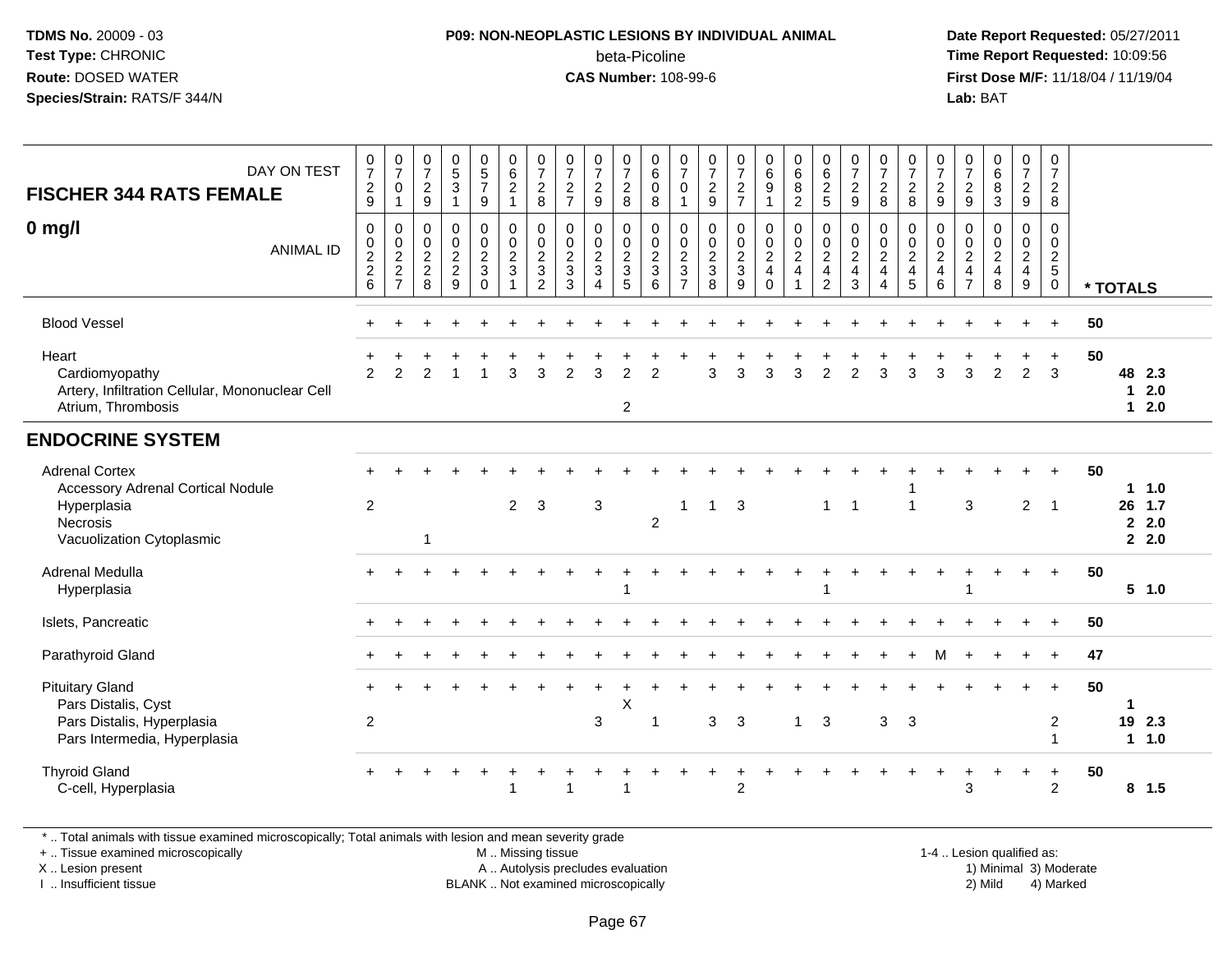### **P09: NON-NEOPLASTIC LESIONS BY INDIVIDUAL ANIMAL** beta-Picoline**beta-Picoline**<br> **CAS Number:** 108-99-6<br> **CAS Number:** 108-99-6<br> **CAS Number:** 108-99-6

 **Date Report Requested:** 05/27/2011 **First Dose M/F:** 11/18/04 / 11/19/04 Lab: BAT **Lab:** BAT

| DAY ON TEST<br><b>FISCHER 344 RATS FEMALE</b> | U<br>$\epsilon$<br>9                            | 0<br>0                                                 | 0<br><u>_</u><br>9                       | 0<br>G<br>3                     | υ<br>ັ      |   | v<br><u>.</u><br>۰                                      | υ<br>∼             | 0<br>9                                   | ν<br><u>_</u>      | 0<br>6<br>0<br>8                  |   | 0<br>∠                                 | U<br>6<br>9   | 0<br>6<br>8<br>n | U<br>6<br><u>_</u><br>ູບ | 0<br>ົ<br>9           |   |   | v<br>∼<br>9 | <u>_</u><br>9 | 0<br>6<br>$\circ$<br>3                 | 0<br>ົ<br><u>_</u><br>9                | v<br>ົ<br>-<br>8 |          |
|-----------------------------------------------|-------------------------------------------------|--------------------------------------------------------|------------------------------------------|---------------------------------|-------------|---|---------------------------------------------------------|--------------------|------------------------------------------|--------------------|-----------------------------------|---|----------------------------------------|---------------|------------------|--------------------------|-----------------------|---|---|-------------|---------------|----------------------------------------|----------------------------------------|------------------|----------|
| $0 \text{ mg/l}$<br>ANIMAL ID                 | 0<br>υ<br>◠<br><u>_</u><br>ົ<br>$\epsilon$<br>6 | 0<br>0<br><u>_</u><br>ി<br>$\epsilon$<br>$\rightarrow$ | 0<br><u>_</u><br>$\sim$<br><u>_</u><br>8 | 0<br>0<br>ົ<br>_<br>ົ<br>∼<br>9 | $\sim$<br>ັ | ▵ | υ<br>ν<br>⌒<br><u>_</u><br>$\sim$<br>P<br>ົ<br><u>.</u> | 0<br>_<br>$\Omega$ | 0<br>0<br>$\Omega$<br><u>_</u><br>3<br>4 | <u>_</u><br>P<br>C | 0<br>0<br>റ<br><u>_</u><br>3<br>6 | ັ | 0<br>υ<br>ົ<br><u>.</u><br>◠<br>د<br>9 | ν<br><u>_</u> | 0<br>4           | v<br>ν<br><u>_</u>       | 0<br>0<br>ົ<br>4<br>3 | 4 | ວ | υ<br>u<br>6 | u             | $\mathbf 0$<br>0<br>$\Omega$<br>4<br>8 | 0<br>0<br>$\sim$<br><u>_</u><br>4<br>9 | υ<br>ົ<br>.5     | * TOTALS |

### **GENERAL BODY SYSTEM**

NONE

### **GENITAL SYSTEM**

| <b>Clitoral Gland</b><br>Cyst<br>Fibrosis<br>Hyperplasia<br>Inflammation | $+$<br>$\overline{2}$ | $\ddot{}$ | $\overline{+}$ | $\pm$ | $\boldsymbol{2}$ |   |   |   |   | $\overline{2}$ |   | $\mathbf{3}$ |   | 3         |   |   |   |   |   |   | $\pm$ | $+$<br>2<br>$\overline{2}$<br>$\overline{2}$ | $+$<br>$\overline{1}$ | $+$       | 50              | 2.0<br>$\mathbf 1$<br>2.0<br>1.<br>2.0<br>92.0 |  |
|--------------------------------------------------------------------------|-----------------------|-----------|----------------|-------|------------------|---|---|---|---|----------------|---|--------------|---|-----------|---|---|---|---|---|---|-------|----------------------------------------------|-----------------------|-----------|-----------------|------------------------------------------------|--|
| Ovary<br>Cyst                                                            | $+$                   |           |                |       |                  |   |   |   |   |                |   |              |   |           |   |   |   |   |   |   |       |                                              | $\ddot{}$             | $+$       | 50              | 4 1.5                                          |  |
| Uterus<br>Cervix, Cyst<br>Endometrium, Hyperplasia, Cystic               | $+$                   | 2         | ÷              |       |                  |   |   |   | 3 |                |   |              | 3 | 3         |   |   |   |   |   |   |       |                                              | $\ddot{}$             | $+$       | 50              | 42.8<br>3.0<br>$\mathbf{1}$                    |  |
| Vagina                                                                   |                       |           |                |       |                  |   |   |   |   | $\ddot{}$      |   |              |   |           |   |   |   |   |   |   |       |                                              |                       |           |                 |                                                |  |
| <b>HEMATOPOIETIC SYSTEM</b>                                              |                       |           |                |       |                  |   |   |   |   |                |   |              |   |           |   |   |   |   |   |   |       |                                              |                       |           |                 |                                                |  |
| <b>Bone Marrow</b>                                                       | $+$                   |           | $\ddot{}$      |       |                  |   |   |   |   |                |   |              |   |           |   |   |   |   |   |   |       |                                              | $\ddot{}$             | $\ddot{}$ | 50              |                                                |  |
| Lymph Node<br>Pancreatic, Ectasia                                        |                       |           |                |       |                  |   |   |   |   | $\ddot{}$      |   |              |   | $\ddot{}$ |   |   |   |   |   |   |       |                                              |                       |           | $5\phantom{.0}$ | 3.0<br>1                                       |  |
| Lymph Node, Mandibular                                                   | M                     | М         | M              | M     | M                | м | M | м | м |                | M | м            | м | М         | M | M | M | M | м | м | M     | м                                            | M                     | М         | $\bf{0}$        |                                                |  |
|                                                                          |                       |           |                |       |                  |   |   |   |   |                |   |              |   |           |   |   |   |   |   |   |       |                                              |                       |           |                 |                                                |  |

\* .. Total animals with tissue examined microscopically; Total animals with lesion and mean severity grade

+ .. Tissue examined microscopically

X .. Lesion present

I .. Insufficient tissue

 M .. Missing tissueA .. Autolysis precludes evaluation

BLANK .. Not examined microscopically 2) Mild 4) Marked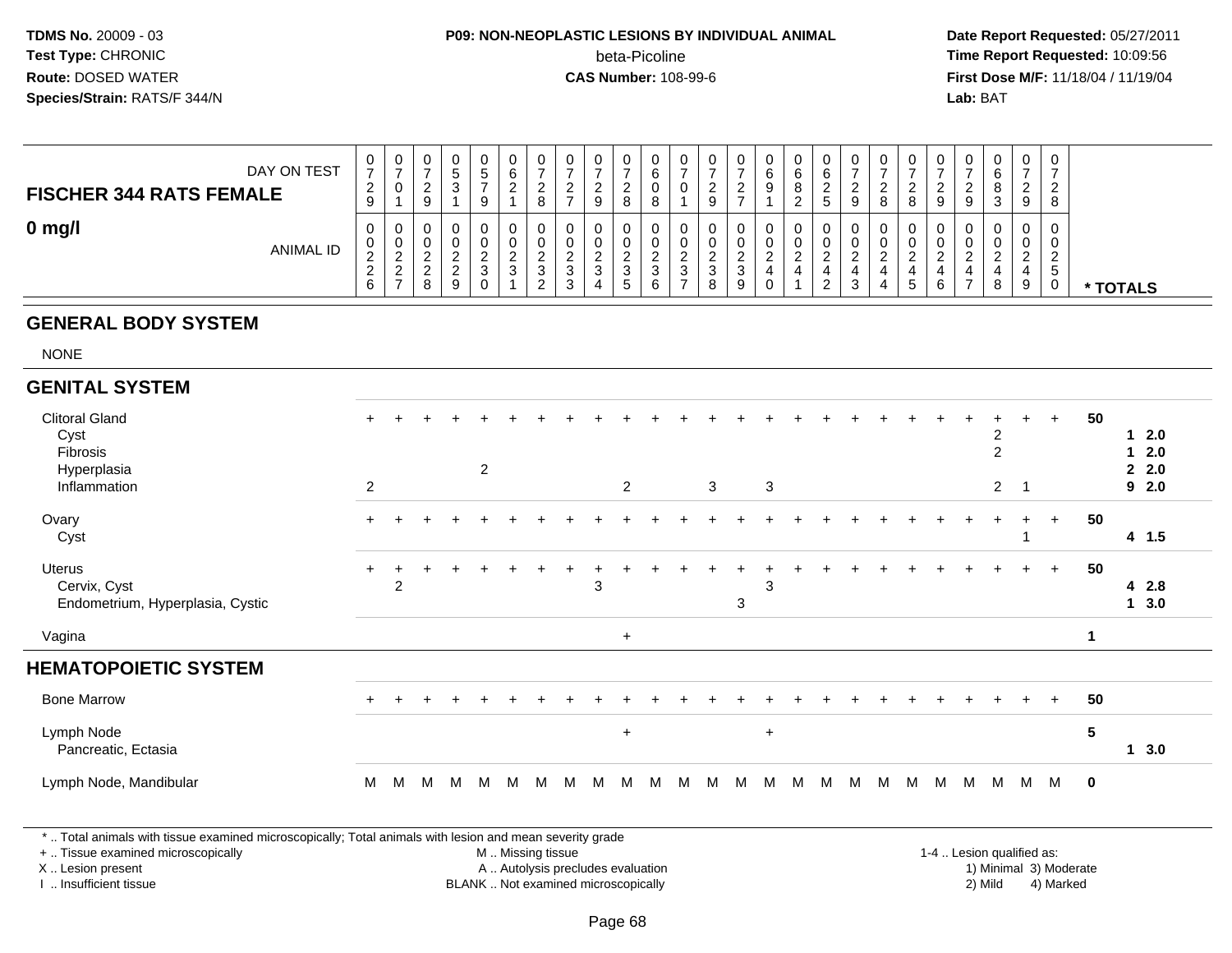## **P09: NON-NEOPLASTIC LESIONS BY INDIVIDUAL ANIMAL**beta-Picoline<br>CAS Number: 108-99-6

 **Date Report Requested:** 05/27/2011 **Time Report Requested:** 10:09:56 **First Dose M/F:** 11/18/04 / 11/19/04<br>**Lab:** BAT **Lab:** BAT

| <b>FISCHER 344 RATS FEMALE</b>                                                                                                                                      | DAY ON TEST      | $\frac{0}{7}$<br>$\frac{2}{9}$                        | $\begin{array}{c} 0 \\ 7 \end{array}$<br>0<br>$\mathbf{1}$ | $\frac{0}{7}$<br>$\overline{c}$<br>9                 | $\begin{array}{c} 0 \\ 5 \\ 3 \end{array}$<br>$\mathbf{1}$ | $\begin{array}{c} 0 \\ 5 \\ 7 \end{array}$<br>$\boldsymbol{9}$         | $\begin{array}{c} 0 \\ 6 \end{array}$<br>$\overline{2}$<br>$\mathbf{1}$    | $\frac{0}{7}$<br>$\overline{c}$<br>8                               | $\frac{0}{7}$<br>$\frac{2}{7}$                  | $\frac{0}{7}$<br>$\overline{c}$<br>9                | $\frac{0}{7}$<br>$\overline{c}$<br>8                    | $\mathbf 0$<br>$\overline{6}$<br>$\pmb{0}$<br>$\,8\,$ | $\frac{0}{7}$<br>0<br>$\overline{1}$                | $\frac{0}{7}$<br>$\frac{2}{9}$                    | $\frac{0}{7}$<br>$\frac{2}{7}$                        | $_{6}^{\rm 0}$<br>$\boldsymbol{9}$<br>$\mathbf{1}$ | $_{6}^{\rm 0}$<br>8<br>$\overline{a}$                |                                   | $\frac{0}{7}$<br>$\overline{c}$<br>9   | $\begin{array}{c} 0 \\ 7 \end{array}$<br>$\frac{2}{8}$ | $\frac{0}{7}$<br>$\boldsymbol{2}$<br>8                          | $\frac{0}{7}$<br>$\overline{c}$<br>$\overline{9}$                                | $\frac{0}{7}$<br>$\overline{c}$<br>$9\,$                                                     | $\begin{array}{c} 0 \\ 6 \end{array}$<br>$\overline{8}$<br>3       | $\begin{smallmatrix}0\\7\end{smallmatrix}$<br>$\overline{2}$<br>9                | 0<br>$\overline{7}$<br>$\overline{2}$<br>8                     |                        |          |                         |
|---------------------------------------------------------------------------------------------------------------------------------------------------------------------|------------------|-------------------------------------------------------|------------------------------------------------------------|------------------------------------------------------|------------------------------------------------------------|------------------------------------------------------------------------|----------------------------------------------------------------------------|--------------------------------------------------------------------|-------------------------------------------------|-----------------------------------------------------|---------------------------------------------------------|-------------------------------------------------------|-----------------------------------------------------|---------------------------------------------------|-------------------------------------------------------|----------------------------------------------------|------------------------------------------------------|-----------------------------------|----------------------------------------|--------------------------------------------------------|-----------------------------------------------------------------|----------------------------------------------------------------------------------|----------------------------------------------------------------------------------------------|--------------------------------------------------------------------|----------------------------------------------------------------------------------|----------------------------------------------------------------|------------------------|----------|-------------------------|
| $0$ mg/l                                                                                                                                                            | <b>ANIMAL ID</b> | $\pmb{0}$<br>$\pmb{0}$<br>$\sqrt{2}$<br>$\frac{2}{6}$ | 0<br>0<br>$\boldsymbol{2}$<br>$\frac{2}{7}$                | $\mathbf 0$<br>0<br>$\boldsymbol{2}$<br>$_{\rm 8}^2$ | $\pmb{0}$<br>0<br>$\sqrt{2}$<br>$\frac{2}{9}$              | $\mathbf 0$<br>$\mathbf 0$<br>$\sqrt{2}$<br>$\sqrt{3}$<br>$\mathbf{0}$ | $\mathbf 0$<br>$\mathbf 0$<br>$\overline{c}$<br>$\sqrt{3}$<br>$\mathbf{1}$ | 0<br>$\mathbf 0$<br>$\overline{\mathbf{c}}$<br>3<br>$\overline{2}$ | $\mathbf 0$<br>0<br>$\sqrt{2}$<br>$\frac{3}{3}$ | $\mathbf 0$<br>0<br>$\overline{c}$<br>3<br>$\Delta$ | $\mathbf 0$<br>$\pmb{0}$<br>$\sqrt{2}$<br>$\frac{3}{5}$ | $\mathbf 0$<br>0<br>$\sqrt{2}$<br>$\sqrt{3}$<br>6     | $\mathbf 0$<br>0<br>$\frac{2}{3}$<br>$\overline{7}$ | $\mathbf 0$<br>0<br>$\sqrt{2}$<br>$\sqrt{3}$<br>8 | $\mathbf 0$<br>0<br>$\sqrt{2}$<br>$\overline{3}$<br>9 | $\mathbf 0$<br>0<br>$\frac{2}{4}$<br>$\Omega$      | $\mathbf 0$<br>0<br>$\overline{c}$<br>$\overline{4}$ | $\mathbf 0$<br>0<br>$\frac{2}{4}$ | $\mathbf 0$<br>0<br>$\frac{2}{4}$<br>3 | 0<br>0<br>$\frac{2}{4}$<br>$\overline{4}$              | $\mathbf 0$<br>$\mathbf 0$<br>$\sqrt{2}$<br>$\overline{4}$<br>5 | $\mathbf 0$<br>$\mathbf 0$<br>$\overline{c}$<br>$\overline{4}$<br>$6\phantom{a}$ | $\Omega$<br>$\Omega$<br>$\overline{\mathbf{c}}$<br>$\overline{\mathbf{4}}$<br>$\overline{7}$ | $\mathbf 0$<br>0<br>$\overline{a}$<br>$\overline{\mathbf{4}}$<br>8 | $\mathbf 0$<br>$\mathbf 0$<br>$\overline{2}$<br>$\overline{4}$<br>$\overline{9}$ | $\mathbf 0$<br>0<br>$\sqrt{2}$<br>$5\phantom{.0}$<br>$\pmb{0}$ |                        | * TOTALS |                         |
| Lymph Node, Mesenteric                                                                                                                                              |                  |                                                       | $\ddot{}$                                                  | ÷                                                    | $\overline{1}$                                             | $\ddot{}$                                                              | $\ddot{}$                                                                  | $\ddot{}$                                                          |                                                 | $\div$                                              |                                                         | ÷.                                                    |                                                     |                                                   | $\div$                                                |                                                    | $\div$                                               |                                   | +                                      |                                                        |                                                                 |                                                                                  |                                                                                              |                                                                    | $\ddot{}$                                                                        | $+$                                                            | 50                     |          |                         |
| Spleen<br>Hyperplasia, Lymphoid                                                                                                                                     |                  |                                                       |                                                            |                                                      |                                                            |                                                                        |                                                                            |                                                                    |                                                 |                                                     |                                                         |                                                       |                                                     |                                                   |                                                       |                                                    |                                                      |                                   |                                        |                                                        |                                                                 |                                                                                  |                                                                                              | 3                                                                  | $+$                                                                              | $\ddot{}$                                                      | 50                     |          | 43.8                    |
| Thymus<br>Cyst<br>Hyperplasia, Lymphoid                                                                                                                             |                  |                                                       |                                                            |                                                      |                                                            |                                                                        |                                                                            |                                                                    |                                                 |                                                     |                                                         |                                                       |                                                     |                                                   |                                                       |                                                    |                                                      |                                   | $\overline{4}$                         |                                                        |                                                                 |                                                                                  |                                                                                              |                                                                    |                                                                                  | $\ddot{}$                                                      | 49                     |          | $12.0$<br>14.0          |
| <b>INTEGUMENTARY SYSTEM</b>                                                                                                                                         |                  |                                                       |                                                            |                                                      |                                                            |                                                                        |                                                                            |                                                                    |                                                 |                                                     |                                                         |                                                       |                                                     |                                                   |                                                       |                                                    |                                                      |                                   |                                        |                                                        |                                                                 |                                                                                  |                                                                                              |                                                                    |                                                                                  |                                                                |                        |          |                         |
| <b>Mammary Gland</b><br>Galactocele<br>Hyperplasia<br>Inflammation                                                                                                  |                  |                                                       |                                                            | 1                                                    |                                                            |                                                                        |                                                                            |                                                                    |                                                 |                                                     | $\overline{2}$                                          |                                                       | 1                                                   |                                                   |                                                       |                                                    |                                                      | $\mathbf{1}$                      |                                        | -1                                                     |                                                                 |                                                                                  |                                                                                              |                                                                    |                                                                                  |                                                                | 50                     |          | 12 1.8<br>4 1.3<br>11.0 |
| <b>Skin</b><br>Fibrosis                                                                                                                                             |                  |                                                       |                                                            |                                                      |                                                            |                                                                        |                                                                            |                                                                    |                                                 |                                                     |                                                         |                                                       |                                                     |                                                   |                                                       |                                                    |                                                      |                                   |                                        |                                                        |                                                                 |                                                                                  |                                                                                              |                                                                    |                                                                                  | $+$                                                            | 50                     |          | $1 \t1.0$               |
| <b>MUSCULOSKELETAL SYSTEM</b>                                                                                                                                       |                  |                                                       |                                                            |                                                      |                                                            |                                                                        |                                                                            |                                                                    |                                                 |                                                     |                                                         |                                                       |                                                     |                                                   |                                                       |                                                    |                                                      |                                   |                                        |                                                        |                                                                 |                                                                                  |                                                                                              |                                                                    |                                                                                  |                                                                |                        |          |                         |
| Bone<br>Hyperostosis<br>Inflammation, Chronic Active                                                                                                                |                  |                                                       |                                                            |                                                      |                                                            |                                                                        |                                                                            |                                                                    |                                                 |                                                     |                                                         |                                                       |                                                     |                                                   |                                                       |                                                    |                                                      |                                   |                                        |                                                        | 3                                                               |                                                                                  |                                                                                              |                                                                    |                                                                                  | $\ddot{}$                                                      | 50                     |          | $1 \quad 3.0$<br>13.0   |
| <b>NERVOUS SYSTEM</b>                                                                                                                                               |                  |                                                       |                                                            |                                                      |                                                            |                                                                        |                                                                            |                                                                    |                                                 |                                                     |                                                         |                                                       |                                                     |                                                   |                                                       |                                                    |                                                      |                                   |                                        |                                                        |                                                                 |                                                                                  |                                                                                              |                                                                    |                                                                                  |                                                                |                        |          |                         |
| <b>Brain</b><br>Compression                                                                                                                                         |                  |                                                       | $\overline{4}$                                             |                                                      | -1                                                         |                                                                        |                                                                            |                                                                    | $\overline{c}$                                  |                                                     |                                                         |                                                       | 3                                                   |                                                   |                                                       |                                                    |                                                      |                                   |                                        |                                                        |                                                                 |                                                                                  | 1                                                                                            | $\overline{4}$                                                     | +<br>$\boldsymbol{2}$                                                            | $\ddot{}$                                                      | 50                     | 13 2.3   |                         |
| *  Total animals with tissue examined microscopically; Total animals with lesion and mean severity grade<br>+  Tissue examined microscopically<br>X  Lesion present |                  |                                                       |                                                            |                                                      |                                                            |                                                                        | M  Missing tissue<br>A  Autolysis precludes evaluation                     |                                                                    |                                                 |                                                     |                                                         |                                                       |                                                     |                                                   |                                                       |                                                    |                                                      |                                   |                                        |                                                        |                                                                 |                                                                                  |                                                                                              | 1-4  Lesion qualified as:                                          |                                                                                  |                                                                | 1) Minimal 3) Moderate |          |                         |

I .. Insufficient tissue

BLANK .. Not examined microscopically 2) Mild 4) Marked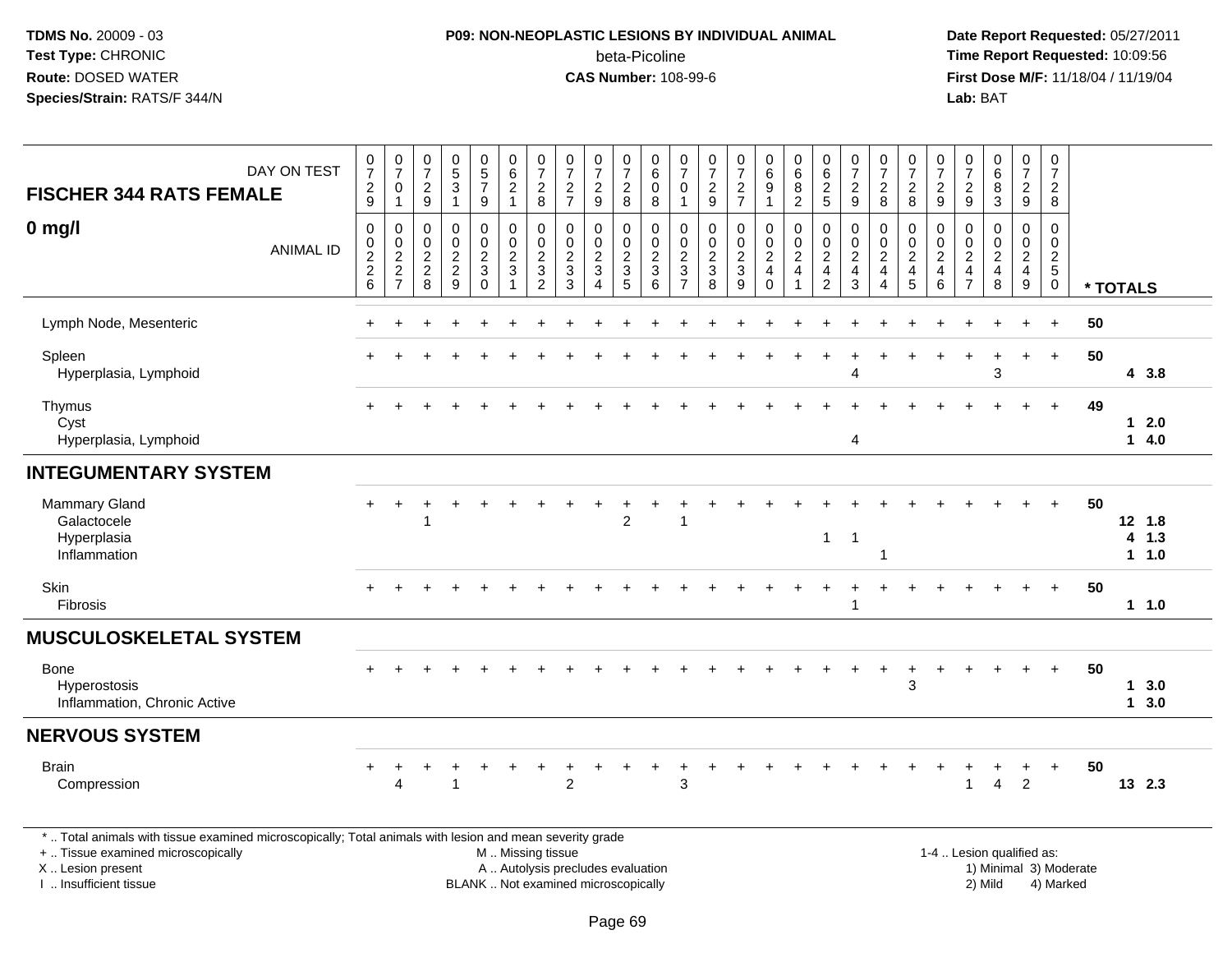## **P09: NON-NEOPLASTIC LESIONS BY INDIVIDUAL ANIMAL**beta-Picoline<br>CAS Number: 108-99-6

 **Date Report Requested:** 05/27/2011 **Time Report Requested:** 10:09:56 **First Dose M/F:** 11/18/04 / 11/19/04<br>**Lab:** BAT **Lab:** BAT

| DAY ON TEST<br><b>FISCHER 344 RATS FEMALE</b>                                                                                                                                                 | $\frac{0}{7}$<br>$\frac{2}{9}$         | $\begin{array}{c} 0 \\ 7 \end{array}$<br>0<br>$\mathbf{1}$  | $\frac{0}{7}$<br>$\frac{2}{9}$                   | $\begin{array}{c} 0 \\ 5 \end{array}$<br>$\overline{3}$<br>$\overline{1}$ | $\begin{array}{c} 0 \\ 5 \\ 7 \end{array}$<br>$\boldsymbol{9}$         | $\pmb{0}$<br>6<br>$\overline{2}$<br>$\mathbf{1}$                   | $\frac{0}{7}$<br>$\boldsymbol{2}$<br>8                        | 0<br>$\overline{7}$<br>$\frac{2}{7}$                          | $\begin{array}{c} 0 \\ 7 \end{array}$<br>$\overline{c}$<br>$\boldsymbol{9}$              | 0<br>$\overline{7}$<br>$\boldsymbol{2}$<br>8                 | 0<br>$6\phantom{1}6$<br>$\mathbf 0$<br>8                    | 0<br>$\overline{7}$<br>0<br>$\overline{1}$ | $\frac{0}{7}$<br>$\frac{2}{9}$                   | $\frac{0}{7}$<br>$\frac{2}{7}$                                    | $_{6}^{\rm 0}$<br>$\overline{9}$<br>$\mathbf{1}$           | 0<br>6<br>$\overline{8}$<br>$\overline{a}$               | 0<br>$\begin{array}{c} 6 \\ 2 \\ 5 \end{array}$                          | 0<br>$\overline{7}$<br>$\overline{c}$<br>9                       | $\frac{0}{7}$<br>$\frac{2}{8}$                                              | 0<br>$\overline{7}$<br>$\frac{2}{8}$                   | 0<br>$\overline{7}$<br>$\overline{2}$<br>9                       | $\frac{0}{7}$<br>$\overline{c}$<br>9                                       | 0<br>6<br>$\overline{8}$<br>3                                    | $\begin{smallmatrix}0\\7\end{smallmatrix}$<br>$\overline{a}$<br>9 | 0<br>$\overline{7}$<br>$\overline{2}$<br>8                     |                        |                |                                                  |
|-----------------------------------------------------------------------------------------------------------------------------------------------------------------------------------------------|----------------------------------------|-------------------------------------------------------------|--------------------------------------------------|---------------------------------------------------------------------------|------------------------------------------------------------------------|--------------------------------------------------------------------|---------------------------------------------------------------|---------------------------------------------------------------|------------------------------------------------------------------------------------------|--------------------------------------------------------------|-------------------------------------------------------------|--------------------------------------------|--------------------------------------------------|-------------------------------------------------------------------|------------------------------------------------------------|----------------------------------------------------------|--------------------------------------------------------------------------|------------------------------------------------------------------|-----------------------------------------------------------------------------|--------------------------------------------------------|------------------------------------------------------------------|----------------------------------------------------------------------------|------------------------------------------------------------------|-------------------------------------------------------------------|----------------------------------------------------------------|------------------------|----------------|--------------------------------------------------|
| $0$ mg/l<br><b>ANIMAL ID</b>                                                                                                                                                                  | 0<br>$\mathbf 0$<br>$\frac{2}{2}$<br>6 | $\pmb{0}$<br>$\mathsf 0$<br>$\frac{2}{2}$<br>$\overline{7}$ | $\mathbf 0$<br>$\mathbf 0$<br>$\frac{2}{2}$<br>8 | $\mathbf 0$<br>$\Omega$<br>$\overline{2}$<br>$\sqrt{2}$<br>9              | $\mathbf 0$<br>$\mathbf 0$<br>$\overline{2}$<br>$\sqrt{3}$<br>$\Omega$ | 0<br>$\mathbf 0$<br>$\overline{2}$<br>$\sqrt{3}$<br>$\overline{1}$ | $\mathbf 0$<br>$\mathbf 0$<br>$\frac{2}{3}$<br>$\overline{2}$ | $\Omega$<br>$\mathbf{0}$<br>$\overline{c}$<br>$\sqrt{3}$<br>3 | $\mathbf 0$<br>$\mathbf 0$<br>$\overline{2}$<br>$\mathfrak{Z}$<br>$\boldsymbol{\Lambda}$ | $\mathbf 0$<br>$\Omega$<br>$\overline{2}$<br>$\sqrt{3}$<br>5 | $\mathbf 0$<br>$\mathbf 0$<br>$\sqrt{2}$<br>$\sqrt{3}$<br>6 | 0<br>$\Omega$<br>$\frac{2}{3}$             | $\mathbf 0$<br>$\mathbf 0$<br>$\frac{2}{3}$<br>8 | $\mathbf 0$<br>$\mathbf 0$<br>$\overline{a}$<br>$\mathbf{3}$<br>9 | $\mathbf 0$<br>$\mathbf 0$<br>$\frac{2}{4}$<br>$\mathbf 0$ | $\Omega$<br>$\Omega$<br>$\overline{2}$<br>$\overline{4}$ | $\mathbf 0$<br>$\mathbf 0$<br>$\begin{array}{c} 2 \\ 4 \\ 2 \end{array}$ | $\mathbf 0$<br>$\Omega$<br>$\overline{2}$<br>$\overline{4}$<br>3 | 0<br>$\Omega$<br>$\overline{2}$<br>$\overline{4}$<br>$\boldsymbol{\Lambda}$ | 0<br>$\mathbf{0}$<br>$\sqrt{2}$<br>$\overline{4}$<br>5 | $\mathbf 0$<br>$\Omega$<br>$\overline{2}$<br>$\overline{4}$<br>6 | $\Omega$<br>$\Omega$<br>$\overline{c}$<br>$\overline{4}$<br>$\overline{7}$ | $\mathbf 0$<br>$\Omega$<br>$\overline{2}$<br>$\overline{4}$<br>8 | $\mathbf 0$<br>$\mathbf 0$<br>$\overline{a}$<br>$\frac{4}{9}$     | $\Omega$<br>$\Omega$<br>$\overline{2}$<br>$5\phantom{.0}$<br>0 |                        | * TOTALS       |                                                  |
| <b>RESPIRATORY SYSTEM</b>                                                                                                                                                                     |                                        |                                                             |                                                  |                                                                           |                                                                        |                                                                    |                                                               |                                                               |                                                                                          |                                                              |                                                             |                                            |                                                  |                                                                   |                                                            |                                                          |                                                                          |                                                                  |                                                                             |                                                        |                                                                  |                                                                            |                                                                  |                                                                   |                                                                |                        |                |                                                  |
| Lung<br>Foreign Body<br>Inflammation, Granulomatous<br>Inflammation, Chronic Active<br>Metaplasia, Squamous<br>Pigmentation<br>Alveolar Epithelium, Hyperplasia                               |                                        |                                                             |                                                  |                                                                           |                                                                        |                                                                    |                                                               |                                                               |                                                                                          | 1                                                            |                                                             |                                            | $\mathbf{1}$                                     |                                                                   |                                                            |                                                          | $\overline{c}$                                                           |                                                                  |                                                                             |                                                        | 1                                                                |                                                                            |                                                                  |                                                                   |                                                                | 50                     | 1.<br>1.<br>1. | $1 \t1.0$<br>11.0<br>3.0<br>2.0<br>2.0<br>7, 1.3 |
| Nose<br>Foreign Body<br>Inflammation<br>Nasolacrimal Duct, Foreign Body<br>Nasolacrimal Duct, Inflammation<br>Respiratory Epithelium, Hyperplasia                                             |                                        |                                                             | 1<br>$\overline{c}$                              | -1                                                                        |                                                                        |                                                                    |                                                               |                                                               |                                                                                          |                                                              |                                                             |                                            |                                                  |                                                                   |                                                            | 1                                                        |                                                                          |                                                                  |                                                                             |                                                        |                                                                  |                                                                            |                                                                  |                                                                   |                                                                | 50                     |                | 2 1.0<br>$3 - 1.0$<br>11.0<br>2, 1.0<br>3, 1.7   |
| Trachea                                                                                                                                                                                       |                                        |                                                             |                                                  |                                                                           |                                                                        |                                                                    |                                                               |                                                               |                                                                                          |                                                              |                                                             |                                            |                                                  |                                                                   |                                                            |                                                          |                                                                          |                                                                  |                                                                             |                                                        |                                                                  |                                                                            |                                                                  |                                                                   |                                                                | 50                     |                |                                                  |
| <b>SPECIAL SENSES SYSTEM</b>                                                                                                                                                                  |                                        |                                                             |                                                  |                                                                           |                                                                        |                                                                    |                                                               |                                                               |                                                                                          |                                                              |                                                             |                                            |                                                  |                                                                   |                                                            |                                                          |                                                                          |                                                                  |                                                                             |                                                        |                                                                  |                                                                            |                                                                  |                                                                   |                                                                |                        |                |                                                  |
| Eye<br>Atrophy<br>Cataract<br>Cornea, Inflammation, Chronic Active<br>Retina, Degeneration                                                                                                    |                                        | $\overline{2}$                                              |                                                  |                                                                           |                                                                        |                                                                    |                                                               |                                                               |                                                                                          |                                                              |                                                             |                                            |                                                  | 3                                                                 |                                                            |                                                          |                                                                          |                                                                  |                                                                             |                                                        |                                                                  |                                                                            |                                                                  |                                                                   |                                                                | 50                     | $\mathbf 1$    | 3.0<br>82.3<br>2.5<br>14.0                       |
| <b>Harderian Gland</b><br>Inflammation, Granulomatous<br>Inflammation, Chronic Active                                                                                                         |                                        |                                                             |                                                  |                                                                           |                                                                        |                                                                    |                                                               |                                                               |                                                                                          |                                                              |                                                             |                                            |                                                  |                                                                   |                                                            |                                                          |                                                                          |                                                                  |                                                                             | 2                                                      |                                                                  |                                                                            |                                                                  |                                                                   |                                                                | 50                     |                | 1 1.0<br>2.2.0                                   |
| *  Total animals with tissue examined microscopically; Total animals with lesion and mean severity grade<br>+  Tissue examined microscopically<br>X  Lesion present<br>I  Insufficient tissue |                                        |                                                             |                                                  |                                                                           |                                                                        | M  Missing tissue<br>A  Autolysis precludes evaluation             |                                                               | BLANK  Not examined microscopically                           |                                                                                          |                                                              |                                                             |                                            |                                                  |                                                                   |                                                            |                                                          |                                                                          |                                                                  |                                                                             |                                                        | 1-4  Lesion qualified as:                                        |                                                                            | 2) Mild                                                          |                                                                   | 4) Marked                                                      | 1) Minimal 3) Moderate |                |                                                  |

I .. Insufficient tissue

Page 70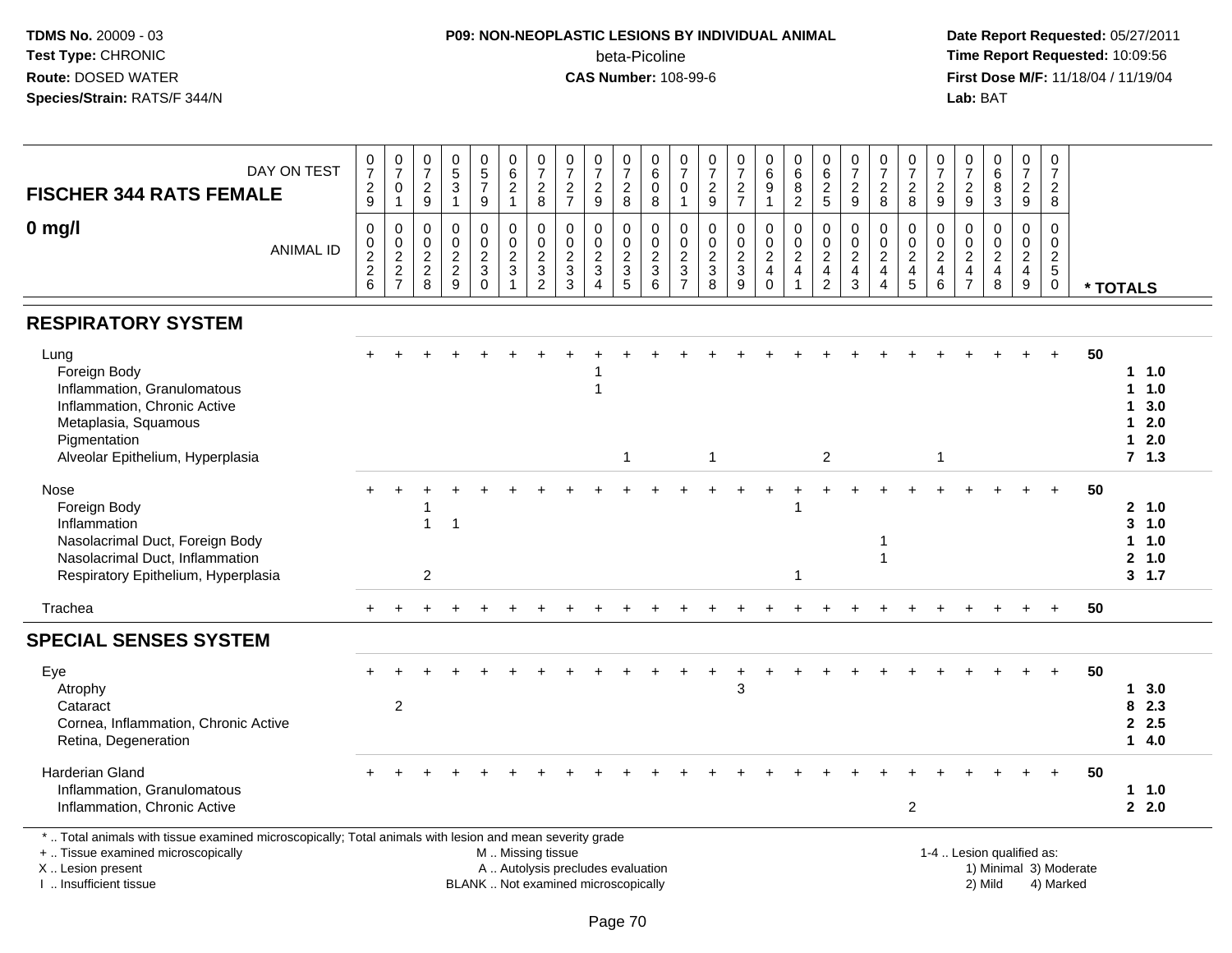### **P09: NON-NEOPLASTIC LESIONS BY INDIVIDUAL ANIMAL** beta-Picoline**beta-Picoline**<br> **CAS Number:** 108-99-6<br> **CAS Number:** 108-99-6<br> **CAS Number:** 108-99-6

 **Date Report Requested:** 05/27/2011 **First Dose M/F:** 11/18/04 / 11/19/04 Lab: BAT **Lab:** BAT

| DAY ON TEST<br><b>FISCHER 344 RATS FEMALE</b>                                                                                             | 0<br>$\overline{ }$<br>$\frac{2}{9}$                        | $\pmb{0}$<br>$\overline{ }$<br>$\pmb{0}$          | $\overline{0}$<br>$\overline{ }$<br>$\overline{c}$<br>9        | 0<br>$\sqrt{5}$<br>$\mathbf{3}$                  | $\begin{array}{c} 0 \\ 5 \end{array}$<br>$\overline{7}$<br>$9\,$ | $_{6}^{\rm 0}$<br>$\frac{2}{4}$                | $\begin{array}{c} 0 \\ 7 \end{array}$<br>$\frac{2}{8}$            | 0<br>$\overline{ }$<br>$\frac{2}{7}$              | $\overline{ }$<br>$\frac{2}{9}$                | $\mathbf 0$<br>$\overline{ }$<br>$\overline{c}$<br>8 | 0<br>6<br>0<br>8             | $\frac{0}{7}$<br>$\mathbf 0$                                        | $\frac{0}{7}$<br>$\frac{2}{9}$ | $\boldsymbol{0}$<br>$\boldsymbol{7}$<br>$\frac{2}{7}$          | 0<br>6<br>9                           | 0<br>$\,6\,$<br>$\bf8$<br>$\overline{c}$ | $\begin{array}{c} 0 \\ 6 \end{array}$<br>$rac{2}{5}$ | 0<br>$\overline{7}$<br>$\frac{2}{9}$                             | $\overline{ }$<br>$^2_{\bf 8}$                                              | $\frac{0}{7}$<br>$_{\rm 8}^2$                             | 0<br>$\overline{ }$<br>$\frac{2}{9}$                          | 0<br>$\overline{ }$<br>$\frac{2}{9}$      | 0<br>$\,6$<br>8<br>$\overline{3}$                               | 0<br>$\overline{ }$<br>$\frac{2}{9}$            | $\mathbf 0$<br>$\overline{7}$<br>$\frac{2}{8}$               |                                                          |
|-------------------------------------------------------------------------------------------------------------------------------------------|-------------------------------------------------------------|---------------------------------------------------|----------------------------------------------------------------|--------------------------------------------------|------------------------------------------------------------------|------------------------------------------------|-------------------------------------------------------------------|---------------------------------------------------|------------------------------------------------|------------------------------------------------------|------------------------------|---------------------------------------------------------------------|--------------------------------|----------------------------------------------------------------|---------------------------------------|------------------------------------------|------------------------------------------------------|------------------------------------------------------------------|-----------------------------------------------------------------------------|-----------------------------------------------------------|---------------------------------------------------------------|-------------------------------------------|-----------------------------------------------------------------|-------------------------------------------------|--------------------------------------------------------------|----------------------------------------------------------|
| $0$ mg/l<br><b>ANIMAL ID</b>                                                                                                              | 0<br>$\pmb{0}$<br>$\boldsymbol{2}$<br>$\boldsymbol{2}$<br>6 | 0<br>$\pmb{0}$<br>$\frac{2}{2}$<br>$\overline{ }$ | 0<br>$\boldsymbol{0}$<br>$\overline{c}$<br>$\overline{c}$<br>8 | $\mathbf 0$<br>$\frac{2}{2}$<br>$\boldsymbol{9}$ | 0<br>$\pmb{0}$<br>$\frac{2}{3}$<br>$\mathbf 0$                   | $\begin{matrix} 0 \\ 0 \\ 2 \\ 3 \end{matrix}$ | $\begin{array}{c} 0 \\ 0 \\ 2 \\ 3 \end{array}$<br>$\overline{c}$ | $\pmb{0}$<br>$\boldsymbol{2}$<br>$\mathbf 3$<br>3 | $\mathbf 0$<br>$\boldsymbol{2}$<br>$\mathbf 3$ | 0<br>0<br>$\overline{2}$<br>$\mathbf{3}$<br>5        | 0<br>0<br>$\frac{2}{3}$<br>6 | $\begin{matrix}0\\0\end{matrix}$<br>$\frac{2}{3}$<br>$\overline{ }$ | 0<br>$\frac{2}{3}$<br>8        | 0<br>$\pmb{0}$<br>$\sqrt{2}$<br>$\ensuremath{\mathsf{3}}$<br>9 | 0<br>$\overline{a}$<br>$\overline{4}$ | $\mathbf 0$<br>$\overline{c}$            | 0<br>$\pmb{0}$<br>$\sqrt{2}$<br>4<br>C               | 0<br>$\pmb{0}$<br>$\overline{2}$<br>$\overline{\mathbf{4}}$<br>3 | 0<br>$\mathbf 0$<br>$\sqrt{2}$<br>$\overline{\mathbf{4}}$<br>$\overline{4}$ | 0<br>$\mathbf 0$<br>$\overline{c}$<br>$\overline{4}$<br>5 | $\mathbf 0$<br>$\overline{c}$<br>$\overline{\mathbf{4}}$<br>6 | 0<br>$\overline{c}$<br>4<br>$\rightarrow$ | $\mathbf 0$<br>$\boldsymbol{2}$<br>$\overline{\mathbf{4}}$<br>8 | 0<br>0<br>$\overline{2}$<br>$\overline{4}$<br>9 | 0<br>$\pmb{0}$<br>$\overline{c}$<br>$\,$ 5 $\,$<br>$\pmb{0}$ | * TOTALS                                                 |
| <b>URINARY SYSTEM</b>                                                                                                                     |                                                             |                                                   |                                                                |                                                  |                                                                  |                                                |                                                                   |                                                   |                                                |                                                      |                              |                                                                     |                                |                                                                |                                       |                                          |                                                      |                                                                  |                                                                             |                                                           |                                                               |                                           |                                                                 |                                                 |                                                              |                                                          |
| Kidney<br>Degeneration, Fatty<br><b>Fibrosis</b><br>Infarct<br>Nephropathy<br>Papilla, Hemorrhage<br>Pelvis, Inflammation, Chronic Active | 2                                                           |                                                   |                                                                |                                                  | $\overline{2}$<br>$\overline{2}$                                 | 2<br>2<br>2                                    |                                                                   |                                                   |                                                |                                                      |                              |                                                                     |                                | 2                                                              |                                       |                                          |                                                      |                                                                  |                                                                             | 3                                                         |                                                               |                                           |                                                                 | 2<br>$\mathcal{P}$                              | $+$                                                          | 49<br>2.0<br>2.1<br>8<br>1.9<br>47<br>1.7<br>1.0<br>82.4 |
| <b>Urinary Bladder</b>                                                                                                                    |                                                             |                                                   |                                                                |                                                  |                                                                  |                                                |                                                                   |                                                   |                                                |                                                      |                              |                                                                     |                                |                                                                |                                       |                                          |                                                      |                                                                  |                                                                             |                                                           |                                                               |                                           |                                                                 |                                                 |                                                              | 50                                                       |

\* .. Total animals with tissue examined microscopically; Total animals with lesion and mean severity grade

+ .. Tissue examined microscopically

X .. Lesion present

I .. Insufficient tissue

 M .. Missing tissueA .. Autolysis precludes evaluation

1-4 .. Lesion qualified as:<br>1) Minimal 3) Moderate BLANK .. Not examined microscopically 2) Mild 4) Marked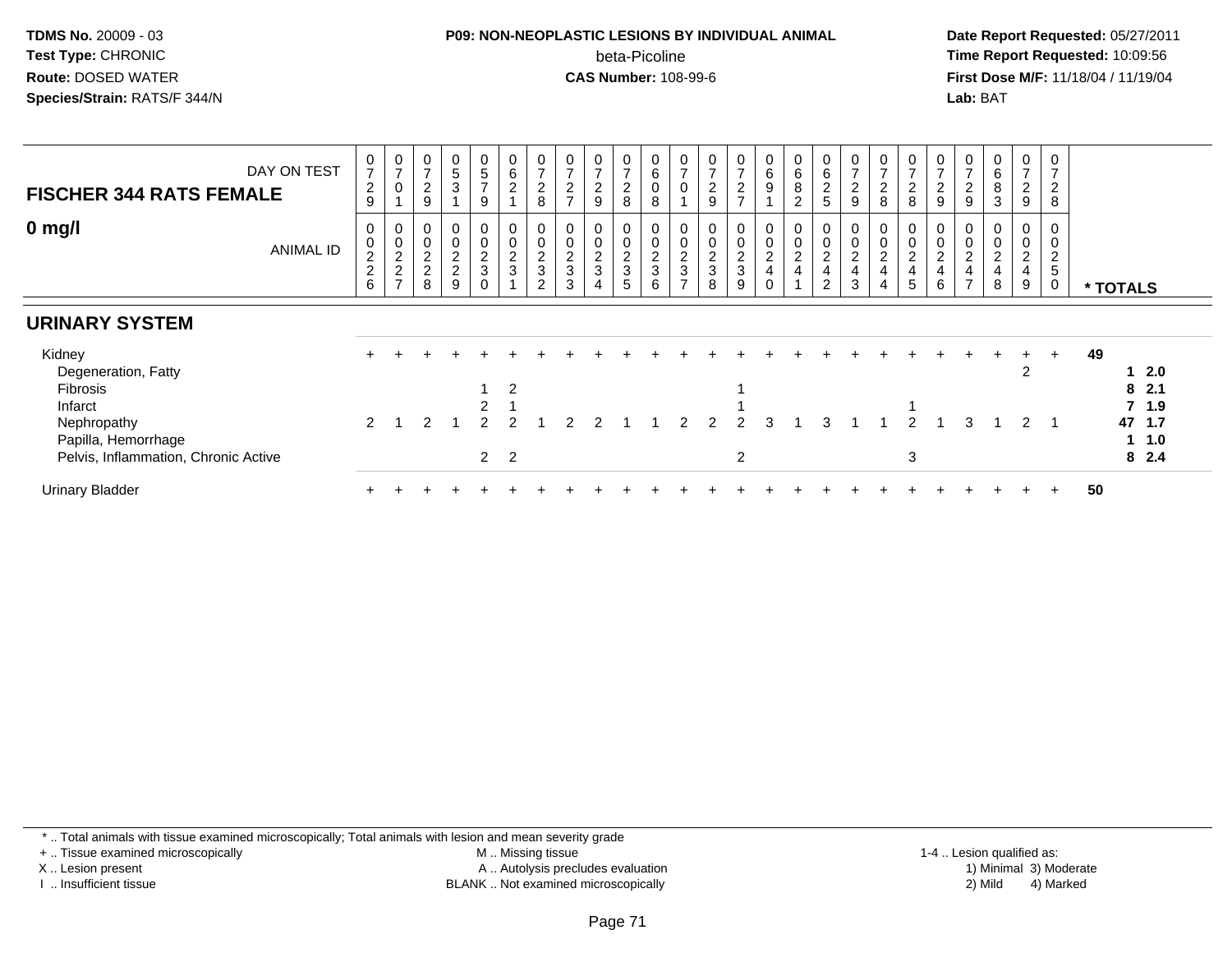### **P09: NON-NEOPLASTIC LESIONS BY INDIVIDUAL ANIMAL** beta-Picoline**beta-Picoline**<br> **CAS Number:** 108-99-6<br> **CAS Number:** 108-99-6<br> **CAS Number:** 108-99-6

 **Date Report Requested:** 05/27/2011 **First Dose M/F:** 11/18/04 / 11/19/04 Lab: BAT **Lab:** BAT

| <b>FISCHER 344 RATS FEMALE</b>                                                                                                                                                              | DAY ON TEST                                                                 | $\begin{matrix} 0 \\ 6 \end{matrix}$<br>$\overline{1}$<br>$\overline{4}$ | $\frac{0}{7}$<br>$\mathbf 0$<br>6                   | $\begin{array}{c} 0 \\ 5 \end{array}$<br>$\mathsf 3$<br>$\mathbf{1}$ | $\frac{0}{7}$<br>$\overline{2}$<br>9                              | $\frac{0}{7}$<br>$\overline{2}$<br>9                     | $\begin{array}{c} 0 \\ 6 \end{array}$<br>$\mathbf{1}$<br>6 | $\frac{0}{7}$<br>$\sqrt{2}$<br>9             | $\frac{0}{7}$<br>$\overline{c}$<br>$\overline{7}$ | $\frac{0}{7}$<br>$\sqrt{2}$<br>$\overline{7}$    | $\frac{0}{7}$<br>$\overline{2}$<br>8                                     | $\begin{array}{c} 0 \\ 7 \\ 2 \end{array}$<br>8  | $\frac{0}{7}$<br>$\overline{c}$<br>9                          | $\frac{0}{7}$<br>$\mathbf 0$<br>$\,6\,$                    | $\frac{0}{7}$<br>$\mathbf{1}$<br>$\overline{2}$      | $\begin{array}{c} 0 \\ 7 \\ 2 \end{array}$<br>9 | $\begin{array}{c} 0 \\ 7 \\ 2 \end{array}$<br>8 | $\frac{0}{7}$<br>$\overline{2}$<br>8                                            | $\frac{0}{7}$<br>$\overline{2}$<br>$\overline{7}$                    | $\begin{array}{c} 0 \\ 6 \end{array}$<br>$\mathbf{1}$<br>6 | $\frac{0}{7}$<br>$\overline{c}$<br>$\overline{7}$            | $\frac{0}{7}$<br>$\sqrt{2}$<br>8  | $\frac{0}{7}$<br>$\overline{c}$<br>8                                  | $\frac{0}{7}$<br>$\sqrt{2}$<br>$\overline{7}$  | $\begin{array}{c} 0 \\ 6 \end{array}$<br>$\overline{4}$<br>$\overline{2}$ | $\mathbf 0$<br>$\overline{7}$<br>$\overline{2}$<br>8        |                   |
|---------------------------------------------------------------------------------------------------------------------------------------------------------------------------------------------|-----------------------------------------------------------------------------|--------------------------------------------------------------------------|-----------------------------------------------------|----------------------------------------------------------------------|-------------------------------------------------------------------|----------------------------------------------------------|------------------------------------------------------------|----------------------------------------------|---------------------------------------------------|--------------------------------------------------|--------------------------------------------------------------------------|--------------------------------------------------|---------------------------------------------------------------|------------------------------------------------------------|------------------------------------------------------|-------------------------------------------------|-------------------------------------------------|---------------------------------------------------------------------------------|----------------------------------------------------------------------|------------------------------------------------------------|--------------------------------------------------------------|-----------------------------------|-----------------------------------------------------------------------|------------------------------------------------|---------------------------------------------------------------------------|-------------------------------------------------------------|-------------------|
| 156.25 mg/l                                                                                                                                                                                 | <b>ANIMAL ID</b>                                                            | $\mathbf 0$<br>$\mathbf 0$<br>$\frac{2}{5}$                              | $\boldsymbol{0}$<br>$\frac{0}{2}$<br>$\overline{2}$ | $\Omega$<br>$\mathbf 0$<br>$\overline{2}$<br>$\overline{5}$<br>3     | $\Omega$<br>$\pmb{0}$<br>$\overline{2}$<br>$\sqrt{5}$<br>$\Delta$ | $\mathbf 0$<br>$\mathsf{O}\xspace$<br>$\frac{2}{5}$<br>5 | 0<br>$\mathsf{O}\xspace$<br>$\overline{2}$<br>5<br>6       | $\pmb{0}$<br>$\frac{0}{2}$<br>$\overline{7}$ | $\Omega$<br>$\mathbf 0$<br>$\frac{2}{5}$<br>8     | $\mathbf 0$<br>$\mathsf 0$<br>$\frac{2}{5}$<br>9 | 0<br>$\mathsf{O}\xspace$<br>$\overline{2}$<br>$6\phantom{1}$<br>$\Omega$ | $\Omega$<br>$\frac{0}{2}$<br>6<br>$\overline{1}$ | $\mathbf 0$<br>$\mathsf 0$<br>$\frac{2}{6}$<br>$\overline{2}$ | $\mathbf 0$<br>$\pmb{0}$<br>$\overline{2}$<br>$\,6\,$<br>3 | 0<br>$\begin{array}{c} 0 \\ 2 \\ 6 \end{array}$<br>4 | 0<br>$\frac{0}{2}$<br>6<br>$5\phantom{.0}$      | $\mathbf 0$<br>$\frac{0}{2}$ 6<br>6             | $\mathbf 0$<br>$\pmb{0}$<br>$\overline{2}$<br>$6\phantom{1}6$<br>$\overline{7}$ | $\mathbf 0$<br>$\ddot{\mathbf{0}}$<br>$\overline{2}$<br>$\,6\,$<br>8 | $\mathbf 0$<br>$\mathbf 0$<br>$\frac{2}{6}$<br>9           | $\Omega$<br>$\mathsf{O}\xspace$<br>$\frac{2}{7}$<br>$\Omega$ | $\mathbf 0$<br>$\frac{0}{2}$<br>7 | $\mathbf 0$<br>$\mathsf{O}\xspace$<br>$\frac{2}{7}$<br>$\overline{2}$ | $\mathbf 0$<br>$\pmb{0}$<br>$\frac{2}{7}$<br>3 | $\mathbf 0$<br>$\mathsf{O}\xspace$<br>$rac{2}{7}$<br>$\overline{4}$       | $\Omega$<br>$\mathbf 0$<br>$\frac{2}{7}$<br>$5\phantom{.0}$ | females<br>(cont) |
| <b>ALIMENTARY SYSTEM</b>                                                                                                                                                                    |                                                                             |                                                                          |                                                     |                                                                      |                                                                   |                                                          |                                                            |                                              |                                                   |                                                  |                                                                          |                                                  |                                                               |                                                            |                                                      |                                                 |                                                 |                                                                                 |                                                                      |                                                            |                                                              |                                   |                                                                       |                                                |                                                                           |                                                             |                   |
| Esophagus                                                                                                                                                                                   |                                                                             |                                                                          |                                                     |                                                                      |                                                                   |                                                          |                                                            |                                              |                                                   |                                                  |                                                                          |                                                  |                                                               |                                                            |                                                      |                                                 |                                                 |                                                                                 |                                                                      |                                                            |                                                              |                                   |                                                                       |                                                |                                                                           |                                                             |                   |
| Intestine Large, Cecum                                                                                                                                                                      |                                                                             |                                                                          |                                                     |                                                                      |                                                                   |                                                          |                                                            |                                              |                                                   |                                                  |                                                                          |                                                  |                                                               |                                                            |                                                      |                                                 |                                                 |                                                                                 |                                                                      |                                                            |                                                              |                                   |                                                                       |                                                | A                                                                         | $+$                                                         |                   |
| Intestine Large, Colon<br>Inflammation, Chronic Active<br>Parasite Metazoan                                                                                                                 |                                                                             |                                                                          |                                                     |                                                                      |                                                                   |                                                          |                                                            |                                              |                                                   |                                                  |                                                                          |                                                  |                                                               |                                                            |                                                      |                                                 |                                                 |                                                                                 |                                                                      |                                                            |                                                              |                                   |                                                                       |                                                |                                                                           |                                                             |                   |
| Intestine Large, Rectum<br>Inflammation, Chronic Active<br>Parasite Metazoan                                                                                                                |                                                                             |                                                                          |                                                     |                                                                      |                                                                   |                                                          |                                                            | $\overline{1}$                               |                                                   |                                                  |                                                                          |                                                  |                                                               |                                                            |                                                      |                                                 |                                                 | $\sqrt{2}$                                                                      |                                                                      |                                                            |                                                              |                                   | $\boldsymbol{\mathsf{X}}$                                             |                                                | A                                                                         | $+$                                                         |                   |
| Intestine Small, Duodenum                                                                                                                                                                   |                                                                             |                                                                          |                                                     |                                                                      |                                                                   |                                                          |                                                            |                                              |                                                   |                                                  |                                                                          |                                                  |                                                               |                                                            |                                                      |                                                 |                                                 |                                                                                 |                                                                      |                                                            |                                                              |                                   |                                                                       |                                                | A                                                                         | $+$                                                         |                   |
| Intestine Small, Ileum<br>Inflammation, Chronic Active                                                                                                                                      |                                                                             |                                                                          |                                                     |                                                                      |                                                                   |                                                          |                                                            |                                              |                                                   |                                                  |                                                                          |                                                  |                                                               |                                                            |                                                      |                                                 |                                                 |                                                                                 |                                                                      |                                                            |                                                              |                                   |                                                                       |                                                |                                                                           |                                                             |                   |
| Intestine Small, Jejunum                                                                                                                                                                    |                                                                             |                                                                          |                                                     |                                                                      |                                                                   |                                                          |                                                            |                                              |                                                   |                                                  |                                                                          |                                                  |                                                               |                                                            |                                                      |                                                 |                                                 |                                                                                 |                                                                      |                                                            |                                                              |                                   |                                                                       |                                                | A                                                                         | $+$                                                         |                   |
| Liver<br>Angiectasis<br><b>Basophilic Focus</b><br>Clear Cell Focus<br>Congestion                                                                                                           |                                                                             |                                                                          | X<br>$\times$                                       |                                                                      |                                                                   |                                                          |                                                            |                                              | X X X X X X X X                                   | $\overline{1}$                                   |                                                                          | $\mathsf{X}$<br>$\mathsf{X}$                     | $\mathsf{X}$<br>$\mathsf{X}$                                  |                                                            |                                                      | $\mathsf{X}^-$<br>X                             | $X$ $X$                                         |                                                                                 |                                                                      |                                                            | $X$ $X$                                                      | $\mathsf{X}$<br>X                 | $\overline{2}$<br>$\mathsf{X}$                                        | X<br>X                                         | $+$                                                                       | $+$<br>X                                                    |                   |
| <b>Eosinophilic Focus</b><br>Fatty Change<br>Fatty Change, Focal<br>Hepatodiaphragmatic Nodule<br>$\star$ . There is no invariant contribution of a construction of the contract of $\star$ | بمردونه ويروحه ويحاجموا الرواح واحتجاجها والمتردد والموجود المفحال والمحترم |                                                                          |                                                     | $\mathsf{X}$                                                         |                                                                   | X<br>X                                                   | $\overline{2}$                                             | X<br>3                                       |                                                   | 1<br>$\sqrt{3}$                                  | X                                                                        |                                                  |                                                               | X                                                          |                                                      | $\mathbf{1}$                                    | $\mathbf{3}$                                    | $\overline{1}$                                                                  |                                                                      | $\overline{2}$<br>X                                        | X                                                            | $\mathsf{X}$                      | $\mathbf{1}$                                                          | $X$ $X$<br>2                                   |                                                                           | $\overline{2}$                                              |                   |

\* .. Total animals with tissue examined microscopically; Total animals with lesion and mean severity grade

+ .. Tissue examined microscopically

X .. Lesion present

I .. Insufficient tissue

 M .. Missing tissueA .. Autolysis precludes evaluation

1-4 .. Lesion qualified as:<br>1) Minimal 3) Moderate BLANK .. Not examined microscopically 2) Mild 4) Marked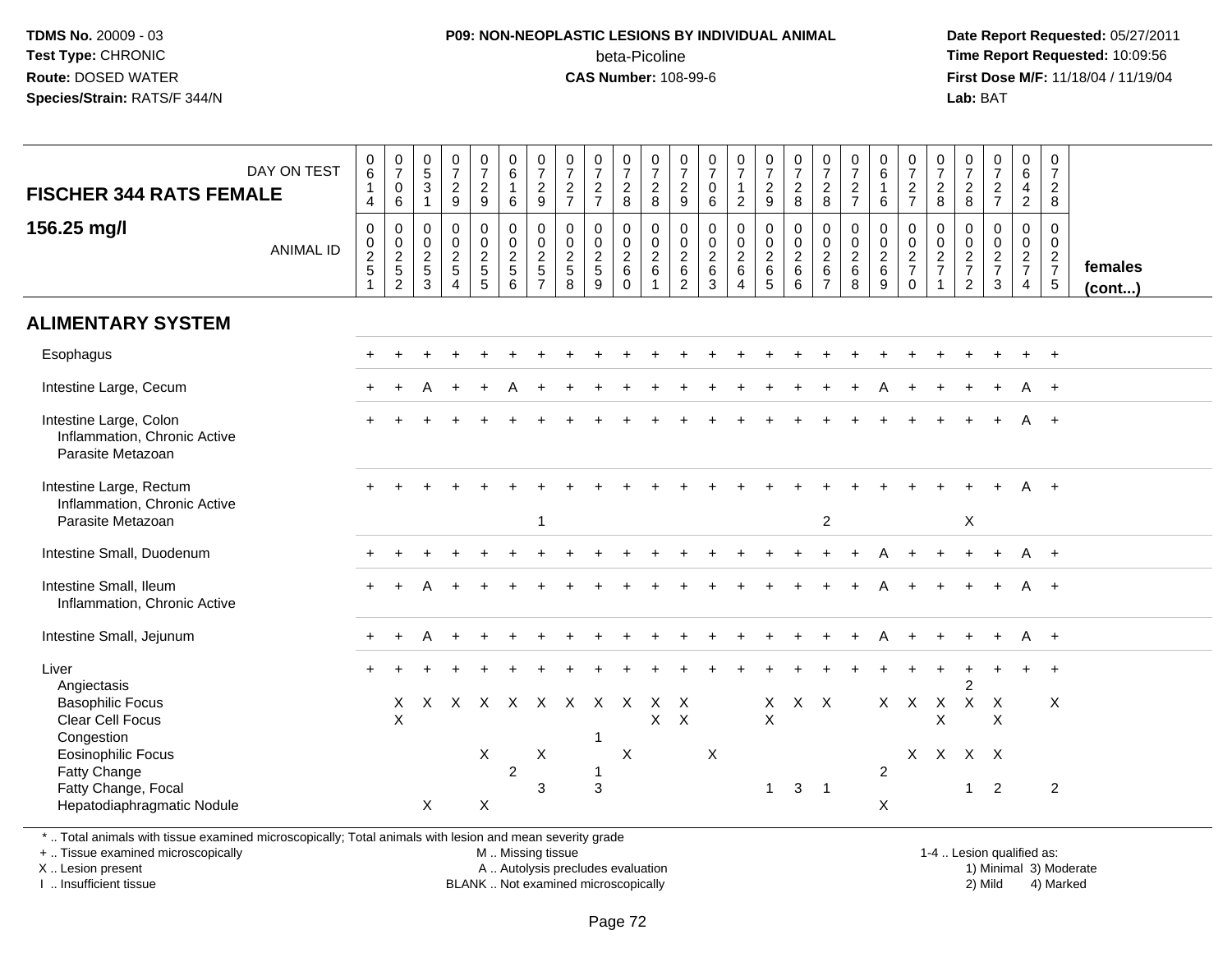### **P09: NON-NEOPLASTIC LESIONS BY INDIVIDUAL ANIMAL**beta-Picoline<br>CAS Number: 108-99-6

 **Date Report Requested:** 05/27/2011 **Time Report Requested:** 10:09:56 **First Dose M/F:** 11/18/04 / 11/19/04 Lab: BAT **Lab:** BAT

| <b>FISCHER 344 RATS FEMALE</b>                                                                                                                            | DAY ON TEST      | 0<br>6<br>$\mathbf{1}$<br>$\overline{4}$ | $\frac{0}{7}$<br>$\mathsf{O}$<br>6                   | $\begin{smallmatrix}0\\5\end{smallmatrix}$<br>$\mathbf{3}$<br>$\mathbf{1}$ | 0<br>$\boldsymbol{7}$<br>$\overline{a}$<br>9 | $\frac{0}{7}$<br>$\frac{2}{9}$        | $\begin{array}{c} 0 \\ 6 \end{array}$<br>$\mathbf{1}$<br>$6\phantom{1}6$ | $\frac{0}{7}$<br>$\overline{2}$<br>9    | $\frac{0}{7}$<br>$\overline{\mathbf{c}}$<br>$\overline{7}$ | $\frac{0}{7}$<br>$\frac{2}{7}$                   | $\frac{0}{7}$<br>$\overline{c}$<br>8        | 0<br>$\overline{7}$<br>$^2_{\bf 8}$         | $\frac{0}{7}$<br>$\frac{2}{9}$ | 0<br>$\overline{7}$<br>$\mathbf 0$<br>6                       | $\frac{0}{7}$<br>$\mathbf{1}$<br>$\overline{a}$                         | $\frac{0}{7}$<br>$\frac{2}{9}$          | $\frac{0}{7}$<br>$\overline{2}$<br>8  | $\frac{0}{7}$<br>$^2_8$                   | $\frac{0}{7}$<br>$\frac{2}{7}$                    | $\begin{array}{c} 0 \\ 6 \end{array}$<br>$\mathbf{1}$<br>6 | $\frac{0}{7}$<br>$\frac{2}{7}$                   | 0<br>$\overline{7}$<br>$\overline{a}$<br>8                | $\frac{0}{7}$<br>$\overline{a}$<br>8                | 0<br>$\boldsymbol{7}$<br>$\frac{2}{7}$            | $\begin{array}{c} 0 \\ 6 \end{array}$<br>4<br>$\overline{2}$ | $\mathbf 0$<br>$\overline{7}$<br>$\overline{c}$<br>8      |                         |
|-----------------------------------------------------------------------------------------------------------------------------------------------------------|------------------|------------------------------------------|------------------------------------------------------|----------------------------------------------------------------------------|----------------------------------------------|---------------------------------------|--------------------------------------------------------------------------|-----------------------------------------|------------------------------------------------------------|--------------------------------------------------|---------------------------------------------|---------------------------------------------|--------------------------------|---------------------------------------------------------------|-------------------------------------------------------------------------|-----------------------------------------|---------------------------------------|-------------------------------------------|---------------------------------------------------|------------------------------------------------------------|--------------------------------------------------|-----------------------------------------------------------|-----------------------------------------------------|---------------------------------------------------|--------------------------------------------------------------|-----------------------------------------------------------|-------------------------|
| 156.25 mg/l                                                                                                                                               | <b>ANIMAL ID</b> | 0<br>0<br>$\frac{2}{5}$                  | 0<br>$\begin{array}{c} 0 \\ 2 \\ 5 \\ 2 \end{array}$ | $\pmb{0}$<br>$\mathsf{O}\xspace$<br>$\frac{2}{5}$<br>$\overline{3}$        | 0<br>0<br>$\frac{2}{5}$<br>$\overline{A}$    | $\pmb{0}$<br>$0$<br>$2$<br>$5$<br>$5$ | 0<br>$\overline{0}$<br>$\frac{2}{5}$<br>6                                | $\pmb{0}$<br>$\mathsf 0$<br>$rac{2}{5}$ | 0<br>$\pmb{0}$<br>$\frac{2}{5}$<br>8                       | $\mathbf 0$<br>$\mathbf 0$<br>$\frac{2}{5}$<br>9 | 0<br>$\pmb{0}$<br>$\frac{2}{6}$<br>$\Omega$ | $\mathbf 0$<br>$\mathbf 0$<br>$\frac{2}{6}$ | $\mathbf 0$<br>0, 2, 6, 2      | $\mathbf 0$<br>$\mathbf 0$<br>$\frac{2}{6}$<br>$\overline{3}$ | $\pmb{0}$<br>$\mathbf 0$<br>$\overline{2}$<br>$\,6\,$<br>$\overline{4}$ | 0<br>$\mathsf{O}\xspace$<br>$rac{2}{6}$ | $\boldsymbol{0}$<br>$0$<br>$6$<br>$6$ | $\pmb{0}$<br>$\frac{0}{2}$<br>$rac{6}{7}$ | 0<br>$\pmb{0}$<br>$\frac{2}{6}$<br>$\overline{8}$ | $\mathbf 0$<br>$\mathbf 0$<br>$\frac{2}{6}$<br>9           | 0<br>$\mathbf 0$<br>$\frac{2}{7}$<br>$\mathbf 0$ | 0<br>$\mathsf{O}\xspace$<br>$\frac{2}{7}$<br>$\mathbf{1}$ | 0<br>$\mathbf 0$<br>$\frac{2}{7}$<br>$\overline{2}$ | $\mathbf 0$<br>0<br>$\frac{2}{7}$<br>$\mathbf{3}$ | $\mathbf 0$<br>$\frac{0}{2}$<br>$\overline{4}$               | $\mathbf 0$<br>$\mathbf 0$<br>$\frac{2}{7}$<br>$\sqrt{5}$ | females<br>$($ cont $)$ |
| Inflammation, Chronic Active<br><b>Mixed Cell Focus</b><br>Vacuolization Cytoplasmic<br>Bile Duct, Hyperplasia<br>Vein, Infiltration Cellular, Mixed Cell |                  |                                          |                                                      |                                                                            |                                              |                                       |                                                                          |                                         |                                                            |                                                  |                                             | X                                           |                                |                                                               |                                                                         |                                         |                                       |                                           |                                                   | $\overline{2}$                                             |                                                  |                                                           |                                                     |                                                   |                                                              |                                                           |                         |
| Mesentery<br>Fat, Necrosis                                                                                                                                |                  | $\ddot{}$<br>$\overline{1}$              |                                                      |                                                                            | $\ddot{}$<br>$\overline{2}$                  |                                       |                                                                          |                                         |                                                            |                                                  |                                             |                                             |                                | +<br>$\overline{2}$                                           | $\ddot{}$<br>$\overline{2}$                                             |                                         |                                       |                                           |                                                   | $\ddot{}$<br>$\overline{1}$                                |                                                  |                                                           |                                                     |                                                   |                                                              |                                                           |                         |
| Pancreas<br>Cyst                                                                                                                                          |                  |                                          |                                                      |                                                                            |                                              |                                       |                                                                          |                                         |                                                            |                                                  |                                             |                                             |                                |                                                               |                                                                         |                                         |                                       |                                           |                                                   |                                                            |                                                  |                                                           | $\overline{2}$                                      |                                                   |                                                              | $\ddot{}$                                                 |                         |
| Salivary Glands<br>Atrophy                                                                                                                                |                  |                                          |                                                      |                                                                            |                                              |                                       |                                                                          |                                         |                                                            |                                                  |                                             |                                             |                                |                                                               |                                                                         |                                         |                                       |                                           |                                                   |                                                            |                                                  |                                                           |                                                     |                                                   |                                                              | $\ddot{+}$                                                |                         |
| Stomach, Forestomach<br>Fibrosis<br>Hyperplasia, Squamous<br>Ulcer                                                                                        |                  |                                          |                                                      |                                                                            |                                              |                                       | $\overline{c}$                                                           |                                         |                                                            |                                                  |                                             |                                             |                                |                                                               |                                                                         |                                         |                                       |                                           |                                                   |                                                            |                                                  |                                                           |                                                     |                                                   | $\overline{2}$<br>$\sqrt{3}$<br>2                            | $\ddot{}$                                                 |                         |
| Stomach, Glandular<br>Inflammation, Chronic Active                                                                                                        |                  |                                          |                                                      |                                                                            |                                              |                                       |                                                                          |                                         |                                                            |                                                  |                                             |                                             |                                |                                                               |                                                                         |                                         |                                       |                                           |                                                   |                                                            |                                                  |                                                           |                                                     |                                                   |                                                              | $\ddot{}$                                                 |                         |
| <b>CARDIOVASCULAR SYSTEM</b>                                                                                                                              |                  |                                          |                                                      |                                                                            |                                              |                                       |                                                                          |                                         |                                                            |                                                  |                                             |                                             |                                |                                                               |                                                                         |                                         |                                       |                                           |                                                   |                                                            |                                                  |                                                           |                                                     |                                                   |                                                              |                                                           |                         |
| <b>Blood Vessel</b>                                                                                                                                       |                  |                                          |                                                      |                                                                            |                                              |                                       |                                                                          |                                         |                                                            |                                                  |                                             |                                             |                                |                                                               |                                                                         |                                         |                                       |                                           |                                                   |                                                            |                                                  |                                                           |                                                     |                                                   |                                                              | $+$                                                       |                         |
| Heart<br>Cardiomyopathy<br>Atrium, Thrombosis                                                                                                             |                  | 2                                        | 3                                                    | $\overline{1}$                                                             | $\overline{2}$                               | 3                                     | 3                                                                        | $\overline{2}$                          | 3                                                          | 3                                                | 3                                           | 3                                           | 3                              | $\overline{2}$                                                | 3                                                                       | $\mathbf{3}$                            | 3                                     | 3                                         | 3                                                 | 3                                                          | 3                                                | $\mathbf{3}$                                              | 2                                                   | $\overline{2}$                                    | 3                                                            | +<br>3                                                    |                         |
| *  Total animals with tissue examined microscopically; Total animals with lesion and mean severity grade                                                  |                  |                                          |                                                      |                                                                            |                                              |                                       |                                                                          |                                         |                                                            |                                                  |                                             |                                             |                                |                                                               |                                                                         |                                         |                                       |                                           |                                                   |                                                            |                                                  |                                                           |                                                     |                                                   |                                                              |                                                           |                         |

+ .. Tissue examined microscopically

X .. Lesion present

I .. Insufficient tissue

M .. Missing tissue

BLANK .. Not examined microscopically

 1-4 .. Lesion qualified as: A .. Autolysis precludes evaluation 19 and 10 minimal 3) Moderate 1 and 20 minimal 3) Moderate 19 minimal 3) Moderat<br>19 and 19 and 19 and 19 and 19 and 19 and 19 and 19 and 19 and 19 and 19 and 19 and 19 and 19 and 19 and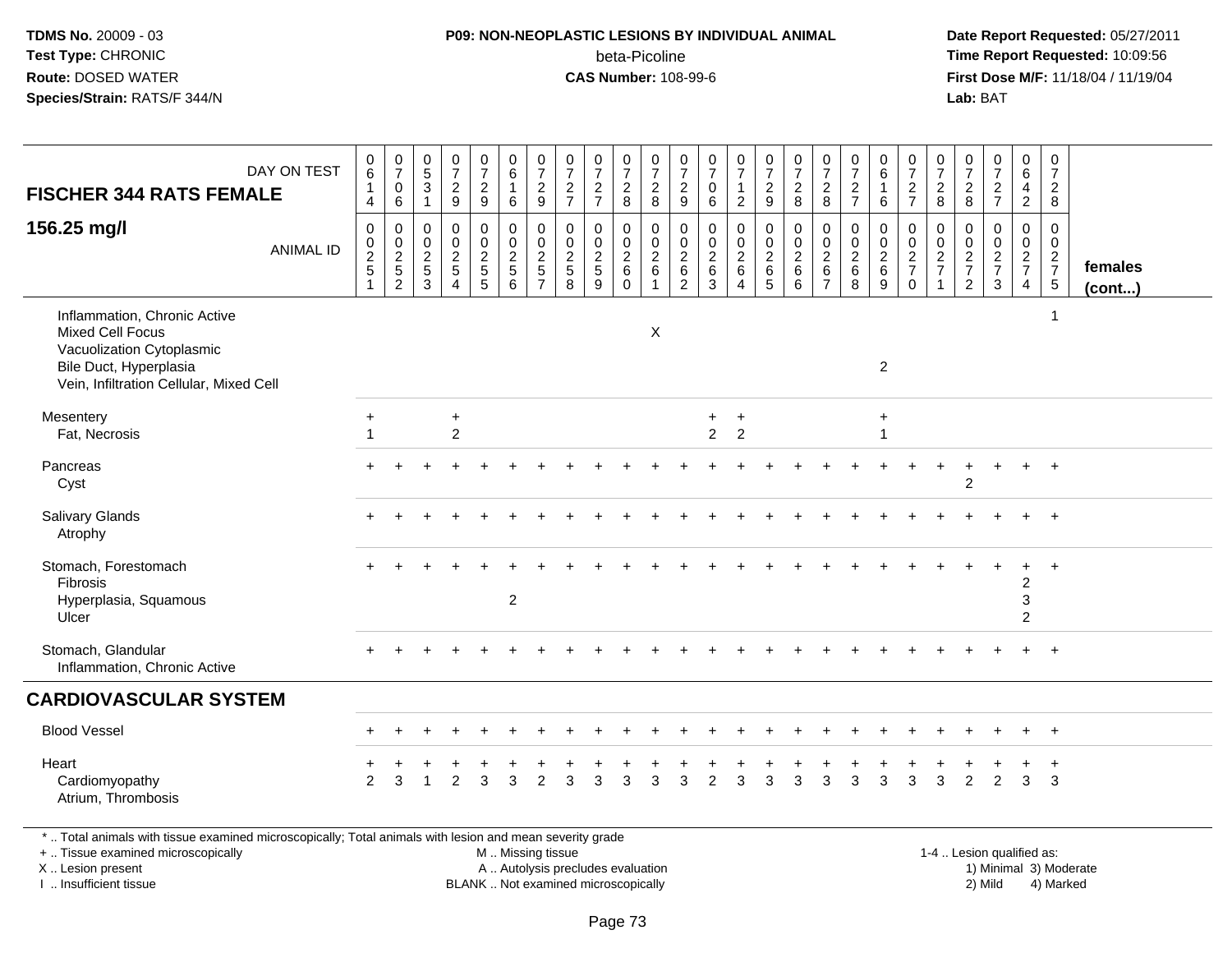#### **P09: NON-NEOPLASTIC LESIONS BY INDIVIDUAL ANIMAL** beta-Picoline**beta-Picoline**<br> **CAS Number:** 108-99-6<br> **CAS Number:** 108-99-6<br> **CAS Number:** 108-99-6

 **Date Report Requested:** 05/27/2011 **First Dose M/F:** 11/18/04 / 11/19/04<br>**Lab:** BAT **Lab:** BAT

| DAY ON TEST<br><b>FISCHER 344 RATS FEMALE</b><br>156.25 mg/l<br><b>ANIMAL ID</b>                                                                       | 0<br>6<br>4<br>0<br>$\frac{0}{2}$ | $\begin{array}{c} 0 \\ 7 \end{array}$<br>$\pmb{0}$<br>$\,6\,$<br>$\begin{array}{c} 0 \\ 0 \\ 2 \\ 5 \end{array}$<br>$\overline{2}$ | $\frac{0}{5}$<br>$\mathbf{3}$<br>$\mathbf{1}$<br>0<br>$\mathbf 0$<br>$\frac{2}{5}$<br>3 | $\frac{0}{7}$<br>$\overline{c}$<br>$9\,$<br>$\mathbf 0$<br>$\pmb{0}$<br>$\frac{2}{5}$<br>$\overline{4}$ | $\frac{0}{7}$<br>$\overline{c}$<br>9<br>$\pmb{0}$<br>$\mathbf 0$<br>$\frac{2}{5}$<br>$\overline{5}$ | $\begin{array}{c} 0 \\ 6 \end{array}$<br>$\mathbf{1}$<br>6<br>$\begin{smallmatrix} 0\\0 \end{smallmatrix}$<br>$\frac{2}{5}$<br>6 | $\frac{0}{7}$<br>$\overline{c}$<br>9<br>000257 | $\frac{0}{7}$<br>$\overline{2}$<br>$\overline{7}$<br>$\mathbf 0$<br>$\mathbf 0$<br>$\frac{2}{5}$<br>8 | $\frac{0}{7}$<br>$\frac{2}{7}$<br>$\mathbf 0$<br>$\frac{0}{2}$<br>9 | $\frac{0}{7}$<br>$\boldsymbol{2}$<br>$\bf 8$<br>0<br>$\mathsf{O}\xspace$<br>$\frac{2}{6}$<br>$\Omega$ | $\frac{0}{7}$<br>$\boldsymbol{2}$<br>8<br>$\mathbf 0$<br>$\frac{0}{2}$ 6<br>$\mathbf{1}$ | $\frac{0}{7}$<br>$\overline{c}$<br>9<br>0<br>$\mathbf 0$<br>$^2\phantom{1}6$<br>$\overline{2}$ | $\frac{0}{7}$<br>0<br>$\,6\,$<br>0<br>$\frac{0}{2}$<br>$\mathbf{3}$ | $\frac{0}{7}$<br>$\mathbf{1}$<br>$\boldsymbol{2}$<br>0<br>$\frac{0}{2}$<br>$\overline{4}$ | $\begin{smallmatrix}0\\7\end{smallmatrix}$<br>$\frac{2}{9}$<br>000265 | $\frac{0}{7}$<br>$\overline{c}$<br>8<br>$\pmb{0}$<br>$\overline{0}$<br>$\frac{2}{6}$<br>$6\phantom{1}$ | $\frac{0}{7}$<br>$\overline{2}$<br>$\bf8$<br>$\pmb{0}$<br>$\mathbf 0$<br>$\frac{2}{6}$<br>$\overline{7}$ | $\frac{0}{7}$<br>$\sqrt{2}$<br>$\overline{7}$<br>$\pmb{0}$<br>$\mathbf 0$<br>$\frac{2}{6}$<br>8 | $_6^0$<br>6<br>0<br>0<br>$\frac{2}{6}$<br>9 | $\frac{0}{7}$<br>$\frac{2}{7}$<br>$\begin{array}{c} 0 \\ 0 \\ 2 \\ 7 \end{array}$<br>$\mathbf 0$ | $\frac{0}{7}$<br>$\sqrt{2}$<br>8<br>0<br>$\frac{0}{2}$ | $\frac{0}{7}$<br>$_{\rm 8}^2$<br>$\mathbf 0$<br>$\begin{array}{c} 0 \\ 2 \\ 7 \end{array}$<br>$\overline{2}$ | $\frac{0}{7}$<br>$\frac{2}{7}$<br>0<br>$\begin{array}{c} 0 \\ 2 \\ 7 \end{array}$<br>$\mathbf{3}$ | $\begin{array}{c} 0 \\ 6 \end{array}$<br>$\overline{\mathbf{4}}$<br>$\overline{a}$<br>0<br>$\mathbf 0$<br>$rac{2}{7}$<br>$\overline{4}$ | $\begin{smallmatrix}0\\7\end{smallmatrix}$<br>$\overline{c}$<br>8<br>$\pmb{0}$<br>$\boldsymbol{0}$<br>$\frac{2}{7}$ | females<br>$($ cont $)$ |
|--------------------------------------------------------------------------------------------------------------------------------------------------------|-----------------------------------|------------------------------------------------------------------------------------------------------------------------------------|-----------------------------------------------------------------------------------------|---------------------------------------------------------------------------------------------------------|-----------------------------------------------------------------------------------------------------|----------------------------------------------------------------------------------------------------------------------------------|------------------------------------------------|-------------------------------------------------------------------------------------------------------|---------------------------------------------------------------------|-------------------------------------------------------------------------------------------------------|------------------------------------------------------------------------------------------|------------------------------------------------------------------------------------------------|---------------------------------------------------------------------|-------------------------------------------------------------------------------------------|-----------------------------------------------------------------------|--------------------------------------------------------------------------------------------------------|----------------------------------------------------------------------------------------------------------|-------------------------------------------------------------------------------------------------|---------------------------------------------|--------------------------------------------------------------------------------------------------|--------------------------------------------------------|--------------------------------------------------------------------------------------------------------------|---------------------------------------------------------------------------------------------------|-----------------------------------------------------------------------------------------------------------------------------------------|---------------------------------------------------------------------------------------------------------------------|-------------------------|
| <b>ENDOCRINE SYSTEM</b>                                                                                                                                |                                   |                                                                                                                                    |                                                                                         |                                                                                                         |                                                                                                     |                                                                                                                                  |                                                |                                                                                                       |                                                                     |                                                                                                       |                                                                                          |                                                                                                |                                                                     |                                                                                           |                                                                       |                                                                                                        |                                                                                                          |                                                                                                 |                                             |                                                                                                  |                                                        |                                                                                                              |                                                                                                   |                                                                                                                                         |                                                                                                                     |                         |
| <b>Adrenal Cortex</b><br><b>Accessory Adrenal Cortical Nodule</b><br>Amyloid Deposition<br>Hyperplasia<br><b>Necrosis</b><br>Vacuolization Cytoplasmic | $\mathbf{1}$                      |                                                                                                                                    | $\overline{\mathbf{1}}$                                                                 |                                                                                                         |                                                                                                     |                                                                                                                                  |                                                | $\mathbf{1}$                                                                                          | $\boldsymbol{2}$<br>$\mathbf{3}$                                    |                                                                                                       |                                                                                          |                                                                                                | 1                                                                   |                                                                                           | 2 <sup>7</sup>                                                        | $\overline{2}$                                                                                         |                                                                                                          | $\overline{2}$                                                                                  |                                             |                                                                                                  | $\ddot{}$<br>$\overline{2}$                            | $\overline{1}$                                                                                               | $\overline{1}$                                                                                    | $\ddot{}$                                                                                                                               | $^{+}$<br>$\mathbf{1}$                                                                                              |                         |
| Adrenal Medulla<br>Hyperplasia                                                                                                                         |                                   |                                                                                                                                    |                                                                                         |                                                                                                         |                                                                                                     |                                                                                                                                  |                                                |                                                                                                       |                                                                     |                                                                                                       |                                                                                          |                                                                                                |                                                                     |                                                                                           |                                                                       |                                                                                                        |                                                                                                          |                                                                                                 |                                             |                                                                                                  |                                                        |                                                                                                              |                                                                                                   |                                                                                                                                         |                                                                                                                     |                         |
| Islets, Pancreatic                                                                                                                                     |                                   |                                                                                                                                    |                                                                                         |                                                                                                         |                                                                                                     |                                                                                                                                  |                                                |                                                                                                       |                                                                     |                                                                                                       |                                                                                          |                                                                                                |                                                                     |                                                                                           |                                                                       |                                                                                                        |                                                                                                          |                                                                                                 |                                             |                                                                                                  |                                                        |                                                                                                              |                                                                                                   |                                                                                                                                         | $+$                                                                                                                 |                         |
| Parathyroid Gland                                                                                                                                      |                                   |                                                                                                                                    |                                                                                         |                                                                                                         |                                                                                                     |                                                                                                                                  |                                                |                                                                                                       |                                                                     |                                                                                                       |                                                                                          |                                                                                                |                                                                     |                                                                                           |                                                                       |                                                                                                        |                                                                                                          |                                                                                                 |                                             |                                                                                                  |                                                        |                                                                                                              |                                                                                                   |                                                                                                                                         | $+$                                                                                                                 |                         |
| <b>Pituitary Gland</b><br>Angiectasis<br>Pars Distalis, Cyst<br>Pars Distalis, Hyperplasia                                                             |                                   |                                                                                                                                    |                                                                                         |                                                                                                         |                                                                                                     |                                                                                                                                  |                                                |                                                                                                       | $\overline{1}$                                                      | $\mathbf{3}$                                                                                          |                                                                                          | $\overline{1}$                                                                                 |                                                                     |                                                                                           | 1                                                                     | $\overline{2}$                                                                                         |                                                                                                          | 3 <sub>2</sub>                                                                                  |                                             |                                                                                                  | $\overline{2}$                                         |                                                                                                              | $\mathbf{1}$                                                                                      | $\overline{1}$                                                                                                                          | X                                                                                                                   |                         |
| <b>Thyroid Gland</b><br>C-cell, Hyperplasia<br>Follicle, Cyst                                                                                          |                                   |                                                                                                                                    |                                                                                         | $\overline{2}$                                                                                          |                                                                                                     | A                                                                                                                                | 3                                              |                                                                                                       | -1                                                                  |                                                                                                       |                                                                                          |                                                                                                |                                                                     |                                                                                           |                                                                       |                                                                                                        |                                                                                                          |                                                                                                 |                                             |                                                                                                  |                                                        |                                                                                                              |                                                                                                   |                                                                                                                                         |                                                                                                                     |                         |
| <b>GENERAL BODY SYSTEM</b>                                                                                                                             |                                   |                                                                                                                                    |                                                                                         |                                                                                                         |                                                                                                     |                                                                                                                                  |                                                |                                                                                                       |                                                                     |                                                                                                       |                                                                                          |                                                                                                |                                                                     |                                                                                           |                                                                       |                                                                                                        |                                                                                                          |                                                                                                 |                                             |                                                                                                  |                                                        |                                                                                                              |                                                                                                   |                                                                                                                                         |                                                                                                                     |                         |

Peritoneum

### **GENITAL SYSTEM**

\* .. Total animals with tissue examined microscopically; Total animals with lesion and mean severity grade

+ .. Tissue examined microscopically

X .. Lesion present

I .. Insufficient tissue

 M .. Missing tissueA .. Autolysis precludes evaluation

1-4 .. Lesion qualified as:<br>1) Minimal 3) Moderate BLANK .. Not examined microscopically 2) Mild 4) Marked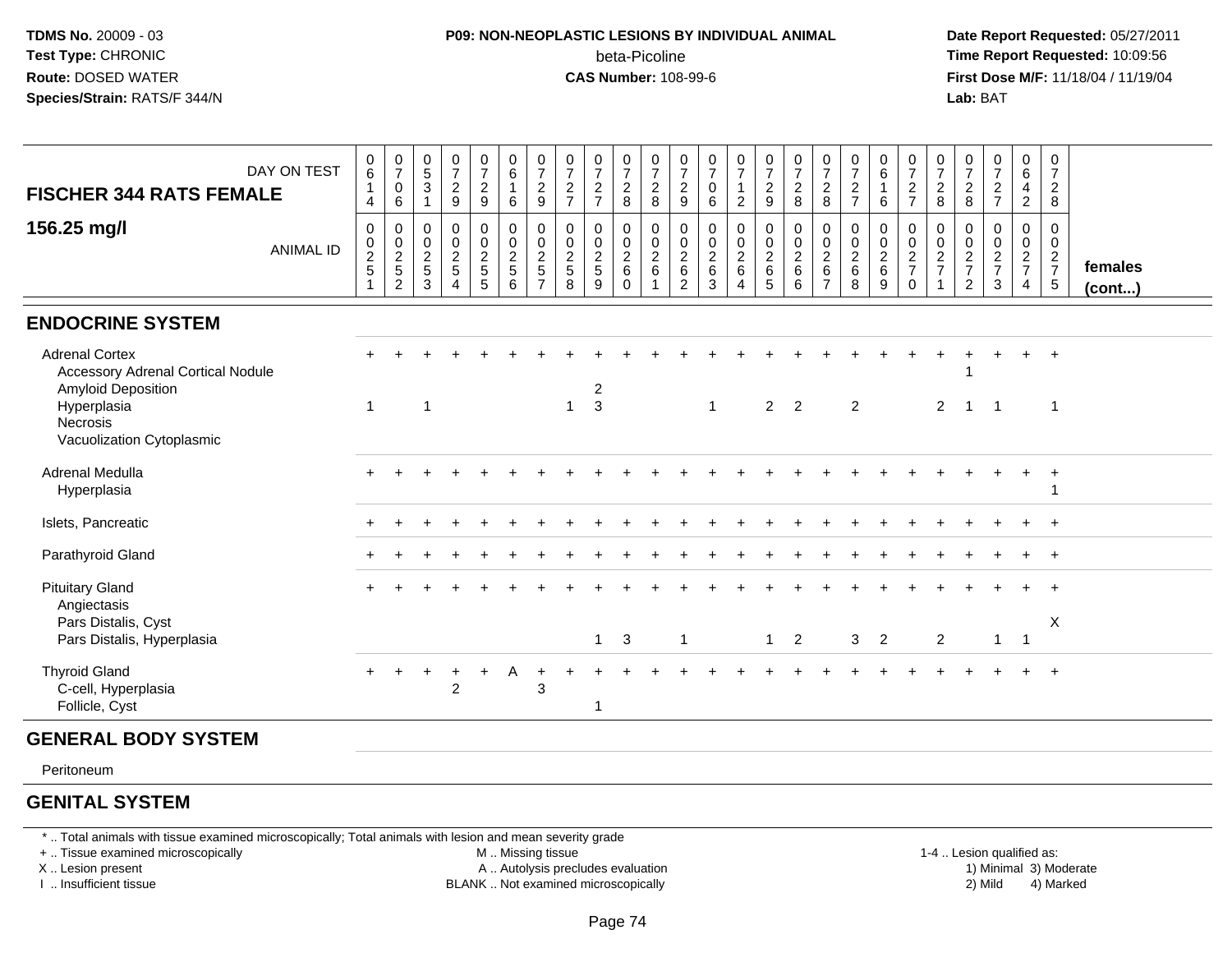I .. Insufficient tissue

### **P09: NON-NEOPLASTIC LESIONS BY INDIVIDUAL ANIMAL**beta-Picoline<br>CAS Number: 108-99-6

 **Date Report Requested:** 05/27/2011 **Time Report Requested:** 10:09:56 **First Dose M/F:** 11/18/04 / 11/19/04<br>Lab: BAT **Lab:** BAT

| DAY ON TEST<br><b>FISCHER 344 RATS FEMALE</b>                                                                                                                                                | 0<br>$\,6\,$<br>$\mathbf{1}$<br>$\overline{4}$                  | $\pmb{0}$<br>$\overline{7}$<br>$\mathbf 0$<br>6                               | $\mathbf 0$<br>$\overline{5}$<br>$\ensuremath{\mathsf{3}}$<br>$\mathbf{1}$ | $\frac{0}{7}$<br>$\overline{c}$<br>$\boldsymbol{9}$               | $\frac{0}{7}$<br>$\overline{c}$<br>9                                                | $\mathbf 0$<br>6<br>$\mathbf{1}$<br>$\,6\,$                            | $\pmb{0}$<br>$\overline{7}$<br>$\overline{2}$<br>9 | $\frac{0}{7}$<br>$\sqrt{2}$<br>$\overline{7}$            | $\frac{0}{7}$<br>$\frac{2}{7}$                         | $\frac{0}{7}$<br>$\overline{c}$<br>8                           | $\frac{0}{7}$<br>$\overline{c}$<br>8 | 0<br>$\overline{7}$<br>$\overline{c}$<br>$\boldsymbol{9}$       | $\begin{array}{c} 0 \\ 7 \end{array}$<br>0<br>$\,6\,$                     | $\pmb{0}$<br>$\overline{7}$<br>$\mathbf{1}$<br>$\boldsymbol{2}$        | $\begin{array}{c} 0 \\ 7 \end{array}$<br>$\boldsymbol{2}$<br>$9\,$             | $\frac{0}{7}$<br>$\overline{c}$<br>8                  | $\pmb{0}$<br>$\overline{7}$<br>$\overline{c}$<br>8                     | $\frac{0}{7}$<br>$\overline{c}$<br>$\overline{7}$ | $\mathbf 0$<br>$6\phantom{1}$<br>1<br>$6\phantom{1}$        | $\pmb{0}$<br>$\overline{7}$<br>$\frac{2}{7}$                    | 0<br>$\overline{7}$<br>$\overline{c}$<br>8                                    | 0<br>$\overline{7}$<br>$\overline{c}$<br>8                                      | $\frac{0}{7}$<br>$\frac{2}{7}$       | 0<br>6<br>$\overline{4}$<br>$\overline{2}$                    | $\pmb{0}$<br>$\overline{7}$<br>$\overline{2}$<br>8 |                         |
|----------------------------------------------------------------------------------------------------------------------------------------------------------------------------------------------|-----------------------------------------------------------------|-------------------------------------------------------------------------------|----------------------------------------------------------------------------|-------------------------------------------------------------------|-------------------------------------------------------------------------------------|------------------------------------------------------------------------|----------------------------------------------------|----------------------------------------------------------|--------------------------------------------------------|----------------------------------------------------------------|--------------------------------------|-----------------------------------------------------------------|---------------------------------------------------------------------------|------------------------------------------------------------------------|--------------------------------------------------------------------------------|-------------------------------------------------------|------------------------------------------------------------------------|---------------------------------------------------|-------------------------------------------------------------|-----------------------------------------------------------------|-------------------------------------------------------------------------------|---------------------------------------------------------------------------------|--------------------------------------|---------------------------------------------------------------|----------------------------------------------------|-------------------------|
| 156.25 mg/l<br><b>ANIMAL ID</b>                                                                                                                                                              | $\Omega$<br>0<br>$\overline{c}$<br>$\sqrt{5}$<br>$\overline{1}$ | $\mathbf 0$<br>$\mathbf 0$<br>$\overline{2}$<br>$\mathbf 5$<br>$\overline{c}$ | $\mathbf 0$<br>$\mathbf 0$<br>$\boldsymbol{2}$<br>$\,$ 5 $\,$<br>3         | 0<br>$\mathbf 0$<br>$\overline{c}$<br>5<br>$\boldsymbol{\Lambda}$ | $\pmb{0}$<br>$\mathsf 0$<br>$\overline{2}$<br>$\begin{array}{c} 5 \\ 5 \end{array}$ | $\mathbf 0$<br>$\pmb{0}$<br>$\boldsymbol{2}$<br>$\,$ 5 $\,$<br>$\,6\,$ | 0<br>$\mathbf 0$<br>$\boldsymbol{2}$<br>$\sqrt{5}$ | $\Omega$<br>$\mathbf 0$<br>$\sqrt{2}$<br>$\sqrt{5}$<br>8 | 0<br>$\mathbf 0$<br>$\overline{c}$<br>$\,$ 5 $\,$<br>9 | 0<br>$\mathsf{O}\xspace$<br>$\overline{2}$<br>6<br>$\mathbf 0$ | 0<br>0<br>$\overline{c}$<br>$\,6$    | 0<br>$\mathbf 0$<br>$\overline{c}$<br>$\,6\,$<br>$\overline{2}$ | $\mathbf 0$<br>$\mathbf 0$<br>$\boldsymbol{2}$<br>$\,6\,$<br>$\mathbf{3}$ | 0<br>$\mathbf 0$<br>$\overline{c}$<br>$6\phantom{a}$<br>$\overline{4}$ | $\Omega$<br>$\mathsf{O}\xspace$<br>$\overline{c}$<br>$\,6\,$<br>$\overline{5}$ | $\Omega$<br>$\mathbf 0$<br>$\boldsymbol{2}$<br>6<br>6 | $\Omega$<br>$\mathbf 0$<br>$\overline{c}$<br>$\,6\,$<br>$\overline{7}$ | $\Omega$<br>0<br>$\overline{c}$<br>$\,6\,$<br>8   | $\Omega$<br>$\mathbf 0$<br>$\boldsymbol{2}$<br>$\,6\,$<br>9 | $\Omega$<br>$\mathsf{O}\xspace$<br>$\frac{2}{7}$<br>$\mathbf 0$ | $\Omega$<br>$\mathbf 0$<br>$\boldsymbol{2}$<br>$\overline{7}$<br>$\mathbf{1}$ | $\Omega$<br>$\mathbf 0$<br>$\boldsymbol{2}$<br>$\overline{7}$<br>$\overline{2}$ | 0<br>0<br>$\frac{2}{7}$<br>3         | $\mathsf 0$<br>$\mathbf 0$<br>$\frac{2}{7}$<br>$\overline{4}$ | $\Omega$<br>0<br>$\frac{2}{7}$<br>$5\,$            | females<br>$($ cont $)$ |
| <b>Clitoral Gland</b><br>Cyst<br>Hyperplasia<br>Inflammation<br>Duct, Dilatation                                                                                                             |                                                                 |                                                                               |                                                                            |                                                                   |                                                                                     |                                                                        |                                                    |                                                          | 1                                                      |                                                                |                                      | $\overline{c}$                                                  |                                                                           |                                                                        |                                                                                |                                                       |                                                                        |                                                   |                                                             | 4                                                               |                                                                               | 4                                                                               |                                      |                                                               | $\ddot{}$                                          |                         |
| Ovary<br>Atrophy<br>Cyst                                                                                                                                                                     |                                                                 |                                                                               |                                                                            |                                                                   |                                                                                     |                                                                        |                                                    |                                                          |                                                        |                                                                |                                      |                                                                 | $\overline{c}$                                                            |                                                                        |                                                                                |                                                       |                                                                        | 3                                                 |                                                             |                                                                 |                                                                               |                                                                                 |                                      |                                                               |                                                    |                         |
| Uterus<br>Hemorrhage<br>Inflammation, Suppurative<br>Cervix, Cyst<br>Endometrium, Hyperplasia, Cystic                                                                                        |                                                                 |                                                                               |                                                                            |                                                                   |                                                                                     |                                                                        |                                                    |                                                          |                                                        |                                                                |                                      |                                                                 |                                                                           |                                                                        |                                                                                |                                                       |                                                                        |                                                   |                                                             |                                                                 |                                                                               |                                                                                 |                                      | $\mathbf{1}$                                                  |                                                    |                         |
| Vagina                                                                                                                                                                                       | $+$                                                             |                                                                               |                                                                            |                                                                   |                                                                                     |                                                                        |                                                    |                                                          |                                                        |                                                                |                                      |                                                                 |                                                                           |                                                                        |                                                                                |                                                       |                                                                        |                                                   |                                                             |                                                                 |                                                                               |                                                                                 |                                      |                                                               |                                                    |                         |
| <b>HEMATOPOIETIC SYSTEM</b>                                                                                                                                                                  |                                                                 |                                                                               |                                                                            |                                                                   |                                                                                     |                                                                        |                                                    |                                                          |                                                        |                                                                |                                      |                                                                 |                                                                           |                                                                        |                                                                                |                                                       |                                                                        |                                                   |                                                             |                                                                 |                                                                               |                                                                                 |                                      |                                                               |                                                    |                         |
| <b>Bone Marrow</b><br>Fibrosis                                                                                                                                                               |                                                                 |                                                                               |                                                                            |                                                                   |                                                                                     |                                                                        |                                                    |                                                          |                                                        |                                                                |                                      |                                                                 |                                                                           |                                                                        |                                                                                |                                                       |                                                                        |                                                   |                                                             |                                                                 |                                                                               |                                                                                 |                                      |                                                               |                                                    |                         |
| Lymph Node<br>Deep Cervical, Hemorrhage<br>Mediastinal, Ectasia<br>Mediastinal, Hemorrhage<br>Mediastinal, Hyperplasia                                                                       | $+$                                                             |                                                                               |                                                                            |                                                                   |                                                                                     |                                                                        |                                                    |                                                          |                                                        |                                                                |                                      |                                                                 |                                                                           |                                                                        |                                                                                |                                                       |                                                                        |                                                   | $\ddot{}$                                                   |                                                                 |                                                                               |                                                                                 |                                      | $+$                                                           |                                                    |                         |
| Lymph Node, Mandibular                                                                                                                                                                       | M                                                               |                                                                               |                                                                            | M M M                                                             |                                                                                     |                                                                        |                                                    |                                                          | M M M M M M                                            |                                                                | M                                    |                                                                 |                                                                           |                                                                        | M M M M M M M M M M M M M M                                                    |                                                       |                                                                        |                                                   |                                                             |                                                                 |                                                                               |                                                                                 |                                      |                                                               |                                                    |                         |
| *  Total animals with tissue examined microscopically; Total animals with lesion and mean severity grade<br>+  Tissue examined microscopically<br>X Lesion present<br>I  Insufficient tissue |                                                                 |                                                                               |                                                                            |                                                                   |                                                                                     | M  Missing tissue                                                      |                                                    | BLANK  Not examined microscopically                      | A  Autolysis precludes evaluation                      |                                                                |                                      |                                                                 |                                                                           |                                                                        |                                                                                |                                                       |                                                                        |                                                   |                                                             |                                                                 |                                                                               |                                                                                 | 1-4  Lesion qualified as:<br>2) Mild |                                                               | 1) Minimal 3) Moderate<br>4) Marked                |                         |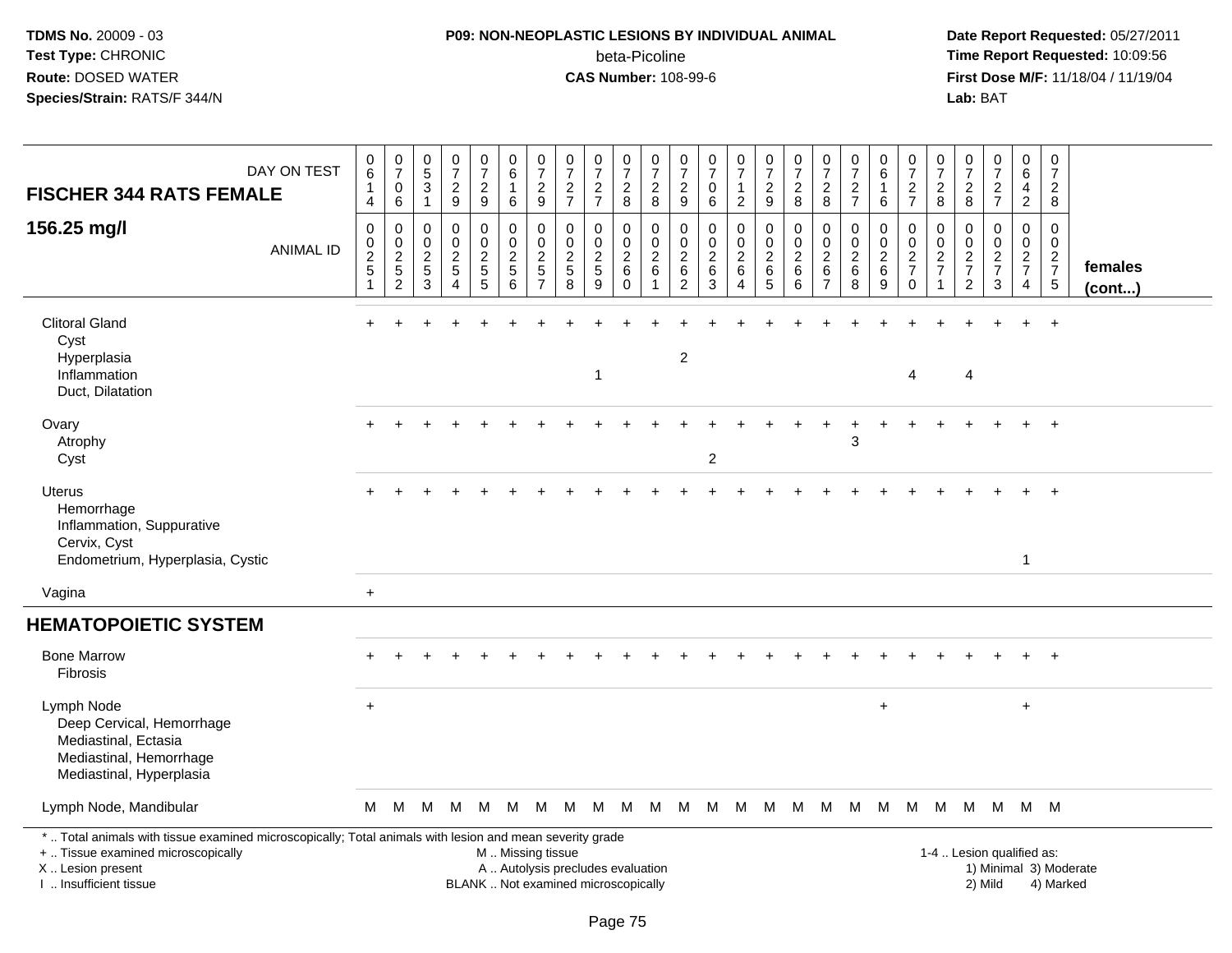# **P09: NON-NEOPLASTIC LESIONS BY INDIVIDUAL ANIMAL**beta-Picoline<br>CAS Number: 108-99-6

 **Date Report Requested:** 05/27/2011 **Time Report Requested:** 10:09:56 **First Dose M/F:** 11/18/04 / 11/19/04<br>Lab: BAT **Lab:** BAT

| DAY ON TEST<br><b>FISCHER 344 RATS FEMALE</b>                                                                                                                                                | 0<br>$6\phantom{1}$<br>$\mathbf{1}$<br>$\overline{4}$             | $\frac{0}{7}$<br>$\mathbf 0$<br>6                           | $\begin{array}{c} 0 \\ 5 \end{array}$<br>3<br>$\mathbf{1}$          | $\frac{0}{7}$<br>$\frac{2}{9}$                                    | $\frac{0}{7}$<br>$\frac{2}{9}$                    | $\begin{array}{c} 0 \\ 6 \end{array}$<br>$\mathbf{1}$<br>$\,6\,$                              | $\frac{0}{7}$<br>$\frac{2}{9}$                                               | $\frac{0}{7}$<br>$rac{2}{7}$                                    | $\frac{0}{7}$<br>$\frac{2}{7}$         | $\frac{0}{7}$<br>$\frac{2}{8}$         | $\frac{0}{7}$<br>$_{\rm 8}^2$                | 0<br>$\overline{7}$<br>$\frac{2}{9}$       | $\begin{array}{c} 0 \\ 7 \end{array}$<br>$\pmb{0}$<br>6 | $\frac{0}{7}$<br>$\mathbf{1}$<br>$\overline{2}$                 | $\frac{0}{7}$<br>$\frac{2}{9}$                                       | $\frac{0}{7}$<br>$\frac{2}{8}$                 | $\frac{0}{7}$<br>$_{\rm 8}^2$                                         | $\frac{0}{7}$<br>$\frac{2}{7}$                 | 0<br>$6^{\circ}$<br>1<br>$6\phantom{1}$            | $\frac{0}{7}$<br>$\frac{2}{7}$                      | $\pmb{0}$<br>$\overline{7}$<br>$\frac{2}{8}$                  | 0<br>$\overline{7}$<br>$_{8}^2$                     | $\frac{0}{7}$<br>$\frac{2}{7}$         | $\pmb{0}$<br>$\,6\,$<br>$\frac{4}{2}$             | $\pmb{0}$<br>$\overline{7}$<br>$\overline{2}$<br>8 |                                     |
|----------------------------------------------------------------------------------------------------------------------------------------------------------------------------------------------|-------------------------------------------------------------------|-------------------------------------------------------------|---------------------------------------------------------------------|-------------------------------------------------------------------|---------------------------------------------------|-----------------------------------------------------------------------------------------------|------------------------------------------------------------------------------|-----------------------------------------------------------------|----------------------------------------|----------------------------------------|----------------------------------------------|--------------------------------------------|---------------------------------------------------------|-----------------------------------------------------------------|----------------------------------------------------------------------|------------------------------------------------|-----------------------------------------------------------------------|------------------------------------------------|----------------------------------------------------|-----------------------------------------------------|---------------------------------------------------------------|-----------------------------------------------------|----------------------------------------|---------------------------------------------------|----------------------------------------------------|-------------------------------------|
| 156.25 mg/l<br><b>ANIMAL ID</b>                                                                                                                                                              | $\mathbf 0$<br>$\pmb{0}$<br>$\overline{c}$<br>5<br>$\overline{1}$ | $\mathbf 0$<br>$\pmb{0}$<br>$\frac{2}{5}$<br>$\overline{c}$ | $\mathbf 0$<br>$\mathbf 0$<br>$\overline{c}$<br>$\overline{5}$<br>3 | 0<br>$\mathbf 0$<br>$\overline{a}$<br>5<br>$\boldsymbol{\Lambda}$ | $\pmb{0}$<br>$\frac{0}{2}$<br>$\overline{5}$<br>5 | $\pmb{0}$<br>$\ddot{\mathbf{0}}$<br>$\frac{2}{5}$<br>6                                        | $\mathbf 0$<br>$\mathbf 0$<br>$\overline{c}$<br>$\sqrt{5}$<br>$\overline{7}$ | $\mathbf 0$<br>$\mathbf 0$<br>$\sqrt{2}$<br>$\overline{5}$<br>8 | 0<br>$\mathbf 0$<br>$\frac{2}{5}$<br>9 | 0<br>$\frac{0}{2}$<br>6<br>$\mathbf 0$ | 0<br>$\mathbf 0$<br>$\overline{c}$<br>6<br>1 | 0<br>0<br>$\boldsymbol{2}$<br>$\,6\,$<br>2 | $\mathbf 0$<br>$\frac{0}{2}$ 6<br>$\overline{3}$        | 0<br>$\mathbf 0$<br>$\overline{2}$<br>$\,6\,$<br>$\overline{4}$ | $\mathbf 0$<br>$\ddot{\mathbf{0}}$<br>$\overline{c}$<br>$\,6\,$<br>5 | 0<br>$\mathbf 0$<br>$\boldsymbol{2}$<br>6<br>6 | $\mathbf 0$<br>$\mathbf 0$<br>$\sqrt{2}$<br>$\,6\,$<br>$\overline{7}$ | 0<br>$\pmb{0}$<br>$\overline{c}$<br>$\,6$<br>8 | 0<br>$\mathbf 0$<br>$\overline{c}$<br>$\,6\,$<br>9 | 0<br>$\overline{0}$<br>$\frac{2}{7}$<br>$\mathbf 0$ | $\mathbf 0$<br>$\mathbf 0$<br>$\frac{2}{7}$<br>$\overline{1}$ | 0<br>$\mathsf 0$<br>$\frac{2}{7}$<br>$\overline{2}$ | 0<br>$\mathbf 0$<br>$\frac{2}{7}$<br>3 | $\pmb{0}$<br>$\frac{0}{2}$<br>7<br>$\overline{4}$ | $\mathbf 0$<br>$\mathbf 0$<br>$\frac{2}{7}$<br>5   | females<br>(cont)                   |
| Lymph Node, Mesenteric                                                                                                                                                                       |                                                                   |                                                             |                                                                     |                                                                   |                                                   |                                                                                               |                                                                              |                                                                 |                                        |                                        |                                              |                                            |                                                         |                                                                 |                                                                      |                                                |                                                                       |                                                |                                                    |                                                     |                                                               |                                                     |                                        |                                                   | $\ddot{}$                                          |                                     |
| Spleen<br>Hyperplasia, Lymphoid<br><b>Necrosis</b>                                                                                                                                           |                                                                   |                                                             |                                                                     |                                                                   |                                                   |                                                                                               |                                                                              |                                                                 |                                        |                                        |                                              |                                            |                                                         |                                                                 |                                                                      | -1                                             |                                                                       |                                                |                                                    |                                                     |                                                               |                                                     |                                        |                                                   | $\ddot{}$                                          |                                     |
| Thymus                                                                                                                                                                                       |                                                                   |                                                             |                                                                     |                                                                   |                                                   |                                                                                               |                                                                              |                                                                 |                                        |                                        |                                              |                                            |                                                         |                                                                 |                                                                      |                                                |                                                                       |                                                |                                                    |                                                     |                                                               |                                                     |                                        |                                                   | $+$                                                |                                     |
| <b>INTEGUMENTARY SYSTEM</b>                                                                                                                                                                  |                                                                   |                                                             |                                                                     |                                                                   |                                                   |                                                                                               |                                                                              |                                                                 |                                        |                                        |                                              |                                            |                                                         |                                                                 |                                                                      |                                                |                                                                       |                                                |                                                    |                                                     |                                                               |                                                     |                                        |                                                   |                                                    |                                     |
| <b>Mammary Gland</b><br>Galactocele<br>Hyperplasia                                                                                                                                           |                                                                   |                                                             |                                                                     | -1                                                                |                                                   |                                                                                               |                                                                              |                                                                 |                                        |                                        |                                              |                                            |                                                         | 3                                                               |                                                                      |                                                |                                                                       |                                                |                                                    |                                                     |                                                               | 2                                                   |                                        |                                                   |                                                    |                                     |
| Skin<br>Inflammation, Chronic Active<br>Ulcer                                                                                                                                                |                                                                   |                                                             | 3                                                                   |                                                                   | $\overline{2}$                                    |                                                                                               |                                                                              |                                                                 |                                        |                                        |                                              |                                            |                                                         |                                                                 |                                                                      |                                                |                                                                       |                                                |                                                    |                                                     |                                                               |                                                     |                                        |                                                   | $\ddot{}$                                          |                                     |
| <b>MUSCULOSKELETAL SYSTEM</b>                                                                                                                                                                |                                                                   |                                                             |                                                                     |                                                                   |                                                   |                                                                                               |                                                                              |                                                                 |                                        |                                        |                                              |                                            |                                                         |                                                                 |                                                                      |                                                |                                                                       |                                                |                                                    |                                                     |                                                               |                                                     |                                        |                                                   |                                                    |                                     |
| <b>Bone</b>                                                                                                                                                                                  |                                                                   |                                                             |                                                                     |                                                                   |                                                   |                                                                                               |                                                                              |                                                                 |                                        |                                        |                                              |                                            |                                                         |                                                                 |                                                                      |                                                |                                                                       |                                                |                                                    |                                                     |                                                               |                                                     |                                        | $+$                                               | $+$                                                |                                     |
| <b>Skeletal Muscle</b>                                                                                                                                                                       |                                                                   |                                                             |                                                                     |                                                                   |                                                   |                                                                                               |                                                                              |                                                                 |                                        |                                        |                                              |                                            |                                                         |                                                                 |                                                                      |                                                |                                                                       |                                                |                                                    |                                                     |                                                               |                                                     |                                        |                                                   |                                                    |                                     |
| <b>NERVOUS SYSTEM</b>                                                                                                                                                                        |                                                                   |                                                             |                                                                     |                                                                   |                                                   |                                                                                               |                                                                              |                                                                 |                                        |                                        |                                              |                                            |                                                         |                                                                 |                                                                      |                                                |                                                                       |                                                |                                                    |                                                     |                                                               |                                                     |                                        |                                                   |                                                    |                                     |
| <b>Brain</b><br>Compression<br>Hemorrhage<br>Inflammation, Chronic Active                                                                                                                    | 2                                                                 | 2                                                           | 3                                                                   |                                                                   |                                                   |                                                                                               | $\overline{2}$                                                               |                                                                 |                                        |                                        |                                              |                                            | 3                                                       |                                                                 |                                                                      |                                                | $\overline{2}$                                                        |                                                |                                                    |                                                     |                                                               |                                                     |                                        | $+$                                               | $^{+}$                                             |                                     |
| *  Total animals with tissue examined microscopically; Total animals with lesion and mean severity grade<br>+  Tissue examined microscopically<br>X Lesion present<br>I  Insufficient tissue |                                                                   |                                                             |                                                                     |                                                                   |                                                   | M  Missing tissue<br>A  Autolysis precludes evaluation<br>BLANK  Not examined microscopically |                                                                              |                                                                 |                                        |                                        |                                              |                                            |                                                         |                                                                 |                                                                      |                                                |                                                                       |                                                |                                                    |                                                     |                                                               | 1-4  Lesion qualified as:                           | 2) Mild                                |                                                   |                                                    | 1) Minimal 3) Moderate<br>4) Marked |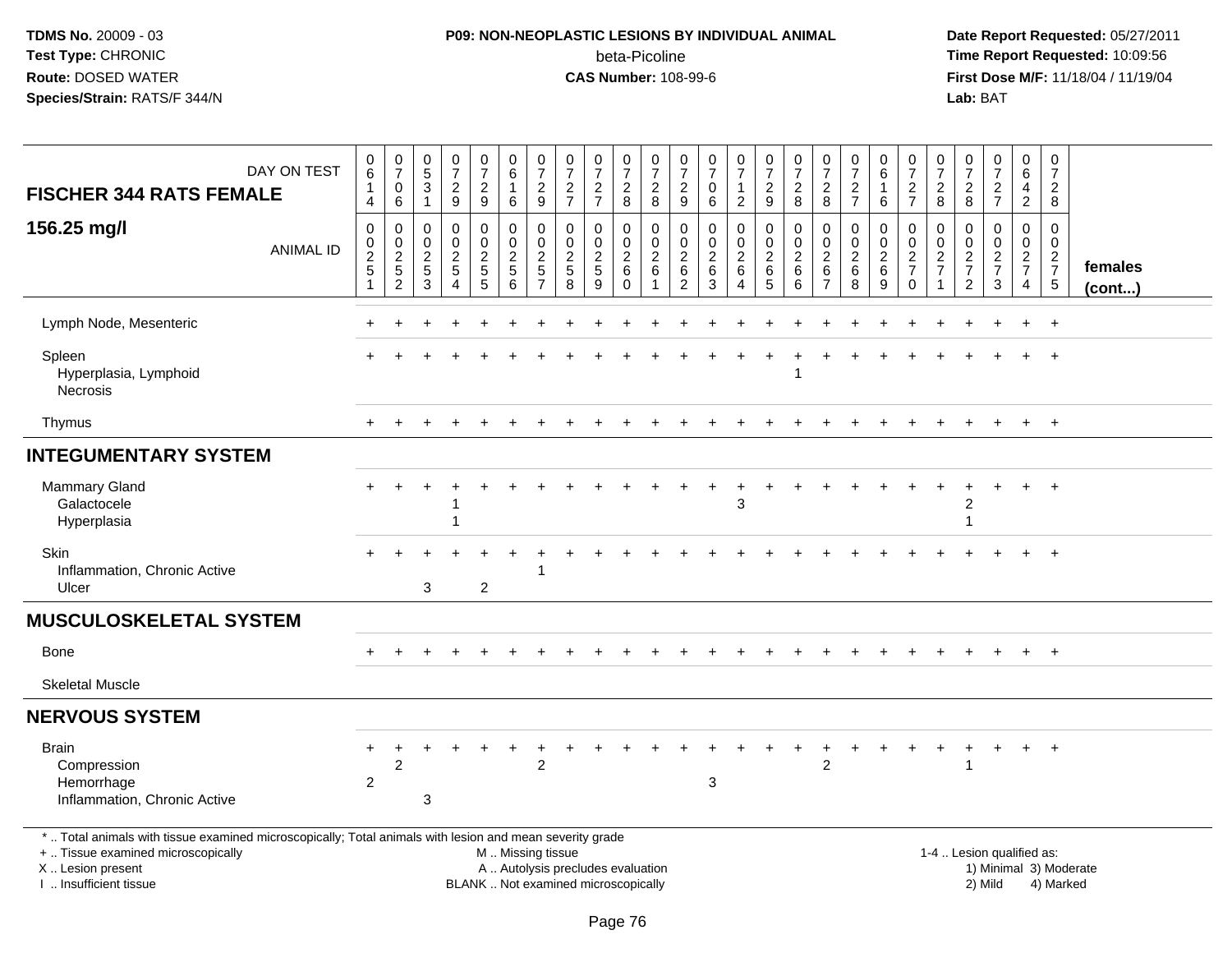#### **P09: NON-NEOPLASTIC LESIONS BY INDIVIDUAL ANIMAL** beta-Picoline**beta-Picoline**<br> **CAS Number:** 108-99-6<br> **CAS Number:** 108-99-6<br> **CAS Number:** 108-99-6

 **Date Report Requested:** 05/27/2011 **First Dose M/F:** 11/18/04 / 11/19/04 Lab: BAT **Lab:** BAT

| DAY ON TEST<br><b>FISCHER 344 RATS FEMALE</b>                                                                                                                                  | $\begin{matrix} 0 \\ 6 \end{matrix}$<br>$\mathbf{1}$<br>4      | $\frac{0}{7}$<br>$\mathbf 0$<br>6                         | $\begin{array}{c} 0 \\ 5 \end{array}$<br>$\mathbf{3}$<br>$\mathbf{1}$ | $\frac{0}{7}$<br>$\boldsymbol{2}$<br>$9\,$                             | $\frac{0}{7}$<br>$\boldsymbol{2}$<br>$9\,$                                   | $\begin{array}{c} 0 \\ 6 \end{array}$<br>$\mathbf{1}$<br>$\,6\,$      | $\frac{0}{7}$<br>$\overline{c}$<br>9                                | $\frac{0}{7}$<br>$\overline{2}$<br>$\overline{7}$               | $\frac{0}{7}$<br>$\overline{c}$<br>$\overline{7}$ | $\frac{0}{7}$<br>$\overline{c}$<br>8      | $\frac{0}{7}$<br>$\boldsymbol{2}$<br>$\,8\,$ | 0<br>$\overline{7}$<br>$\overline{c}$<br>$\boldsymbol{9}$ | $\frac{0}{7}$<br>$\mathbf 0$<br>6                      | $\frac{0}{7}$<br>$\overline{2}$                              | $\begin{array}{c} 0 \\ 7 \\ 2 \end{array}$<br>9 | $\frac{0}{7}$<br>$\overline{c}$<br>8                        | 0<br>$\overline{7}$<br>$\overline{c}$<br>8 | $\frac{0}{7}$<br>$\boldsymbol{2}$<br>$\overline{7}$  | 0<br>$6\phantom{a}$<br>$\mathbf{1}$<br>$6\phantom{1}$ | $\frac{0}{7}$<br>$\frac{2}{7}$                                             | 0<br>$\overline{7}$<br>$\overline{2}$<br>8            | $\frac{0}{7}$<br>$_{\rm 8}^2$                          | $\frac{0}{7}$<br>$\frac{2}{7}$                            | 0<br>$6\overline{6}$<br>4<br>$\overline{2}$        | 0<br>$\overline{7}$<br>$\overline{c}$<br>8                |                         |
|--------------------------------------------------------------------------------------------------------------------------------------------------------------------------------|----------------------------------------------------------------|-----------------------------------------------------------|-----------------------------------------------------------------------|------------------------------------------------------------------------|------------------------------------------------------------------------------|-----------------------------------------------------------------------|---------------------------------------------------------------------|-----------------------------------------------------------------|---------------------------------------------------|-------------------------------------------|----------------------------------------------|-----------------------------------------------------------|--------------------------------------------------------|--------------------------------------------------------------|-------------------------------------------------|-------------------------------------------------------------|--------------------------------------------|------------------------------------------------------|-------------------------------------------------------|----------------------------------------------------------------------------|-------------------------------------------------------|--------------------------------------------------------|-----------------------------------------------------------|----------------------------------------------------|-----------------------------------------------------------|-------------------------|
| 156.25 mg/l<br><b>ANIMAL ID</b>                                                                                                                                                | $\mathbf 0$<br>$\begin{array}{c} 0 \\ 2 \\ 5 \end{array}$<br>1 | $\mathbf 0$<br>0<br>$\overline{2}$<br>5<br>$\overline{2}$ | $\mathbf 0$<br>0<br>$\overline{c}$<br>$\,$ 5 $\,$<br>3                | $\mathsf 0$<br>$\mathbf 0$<br>$\overline{2}$<br>$\sqrt{5}$<br>$\Delta$ | $\mathbf 0$<br>$\mathbf 0$<br>$\overline{c}$<br>$\sqrt{5}$<br>$5\phantom{1}$ | $\pmb{0}$<br>$\ddot{\mathbf{0}}$<br>$\overline{2}$<br>$\sqrt{5}$<br>6 | $\mathbf 0$<br>$\mathbf 0$<br>$\overline{2}$<br>5<br>$\overline{7}$ | $\mathbf 0$<br>$\mathbf 0$<br>$\overline{2}$<br>$\sqrt{5}$<br>8 | 0<br>0<br>$\overline{2}$<br>5<br>9                | 0<br>0<br>$\overline{2}$<br>6<br>$\Omega$ | 0<br>$\pmb{0}$<br>$\overline{2}$<br>6        | 0<br>$\mathbf 0$<br>$\overline{2}$<br>6<br>2              | $\mathbf 0$<br>$\mathbf 0$<br>$\overline{2}$<br>6<br>3 | 0<br>0<br>$\overline{2}$<br>$6\phantom{a}$<br>$\overline{A}$ | $\mathbf 0$<br>$\frac{0}{2}$<br>$\,6\,$<br>5    | $\pmb{0}$<br>$\overline{0}$<br>$\overline{c}$<br>$\,6$<br>6 | $\mathbf 0$<br>0<br>$\overline{c}$<br>6    | 0<br>$\mathbf 0$<br>$\boldsymbol{2}$<br>$\,6\,$<br>8 | 0<br>0<br>$\overline{2}$<br>$6\phantom{1}$<br>9       | $\mathbf 0$<br>$\mathbf 0$<br>$\overline{c}$<br>$\overline{7}$<br>$\Omega$ | 0<br>$\mathbf{0}$<br>$\overline{2}$<br>$\overline{7}$ | $\Omega$<br>0<br>$\overline{c}$<br>$\overline{7}$<br>2 | 0<br>$\mathbf 0$<br>$\overline{c}$<br>$\overline{7}$<br>3 | $\mathbf{0}$<br>0<br>$rac{2}{7}$<br>$\overline{4}$ | $\mathbf 0$<br>0<br>$\overline{c}$<br>$\overline{7}$<br>5 | females<br>$($ cont $)$ |
| <b>RESPIRATORY SYSTEM</b>                                                                                                                                                      |                                                                |                                                           |                                                                       |                                                                        |                                                                              |                                                                       |                                                                     |                                                                 |                                                   |                                           |                                              |                                                           |                                                        |                                                              |                                                 |                                                             |                                            |                                                      |                                                       |                                                                            |                                                       |                                                        |                                                           |                                                    |                                                           |                         |
| Lung<br>Alveolar Epithelium, Hyperplasia<br>Alveolar Epithelium, Metaplasia, Squamous<br>Serosa, Fibrosis                                                                      |                                                                | -1                                                        |                                                                       |                                                                        |                                                                              |                                                                       |                                                                     |                                                                 |                                                   |                                           |                                              |                                                           | 1                                                      |                                                              |                                                 |                                                             |                                            |                                                      | 1                                                     |                                                                            |                                                       |                                                        |                                                           |                                                    |                                                           |                         |
| <b>Nose</b><br>Foreign Body<br>Inflammation<br>Glands, Hyperplasia<br>Olfactory Epithelium, Atrophy<br>Olfactory Epithelium, Metaplasia<br>Respiratory Epithelium, Hyperplasia |                                                                |                                                           |                                                                       |                                                                        |                                                                              |                                                                       |                                                                     |                                                                 |                                                   |                                           |                                              |                                                           | 1                                                      |                                                              |                                                 |                                                             |                                            |                                                      |                                                       |                                                                            |                                                       |                                                        |                                                           |                                                    |                                                           |                         |
| Trachea<br>Infiltration Cellular, Mixed Cell                                                                                                                                   |                                                                |                                                           |                                                                       |                                                                        |                                                                              |                                                                       |                                                                     |                                                                 |                                                   |                                           |                                              |                                                           |                                                        |                                                              |                                                 |                                                             |                                            |                                                      |                                                       |                                                                            |                                                       |                                                        |                                                           |                                                    |                                                           |                         |
| <b>SPECIAL SENSES SYSTEM</b>                                                                                                                                                   |                                                                |                                                           |                                                                       |                                                                        |                                                                              |                                                                       |                                                                     |                                                                 |                                                   |                                           |                                              |                                                           |                                                        |                                                              |                                                 |                                                             |                                            |                                                      |                                                       |                                                                            |                                                       |                                                        |                                                           |                                                    |                                                           |                         |
| Eye<br>Cataract<br>Anterior Chamber, Inflammation, Suppurative<br>Cornea, Hyperplasia<br>Retina, Degeneration                                                                  |                                                                |                                                           |                                                                       |                                                                        |                                                                              | $\overline{1}$                                                        | $\overline{4}$<br>4                                                 |                                                                 |                                                   |                                           |                                              |                                                           |                                                        |                                                              |                                                 |                                                             |                                            | $\overline{2}$                                       | $\overline{2}$                                        |                                                                            |                                                       |                                                        | 3<br>$\mathbf{3}$                                         | $\overline{2}$                                     | $\overline{ }$                                            |                         |
| Harderian Gland<br>Inflammation, Chronic Active                                                                                                                                |                                                                |                                                           |                                                                       |                                                                        |                                                                              |                                                                       |                                                                     |                                                                 |                                                   |                                           |                                              |                                                           |                                                        |                                                              |                                                 |                                                             |                                            |                                                      |                                                       |                                                                            |                                                       |                                                        |                                                           |                                                    |                                                           |                         |
| <b>IBILLA BV/AVATELL</b>                                                                                                                                                       |                                                                |                                                           |                                                                       |                                                                        |                                                                              |                                                                       |                                                                     |                                                                 |                                                   |                                           |                                              |                                                           |                                                        |                                                              |                                                 |                                                             |                                            |                                                      |                                                       |                                                                            |                                                       |                                                        |                                                           |                                                    |                                                           |                         |

#### **URINARY SYSTEM**

\* .. Total animals with tissue examined microscopically; Total animals with lesion and mean severity grade

+ .. Tissue examined microscopically

X .. Lesion present

I .. Insufficient tissue

M .. Missing tissue

A .. Autolysis precludes evaluation

BLANK .. Not examined microscopically 2) Mild 4) Marked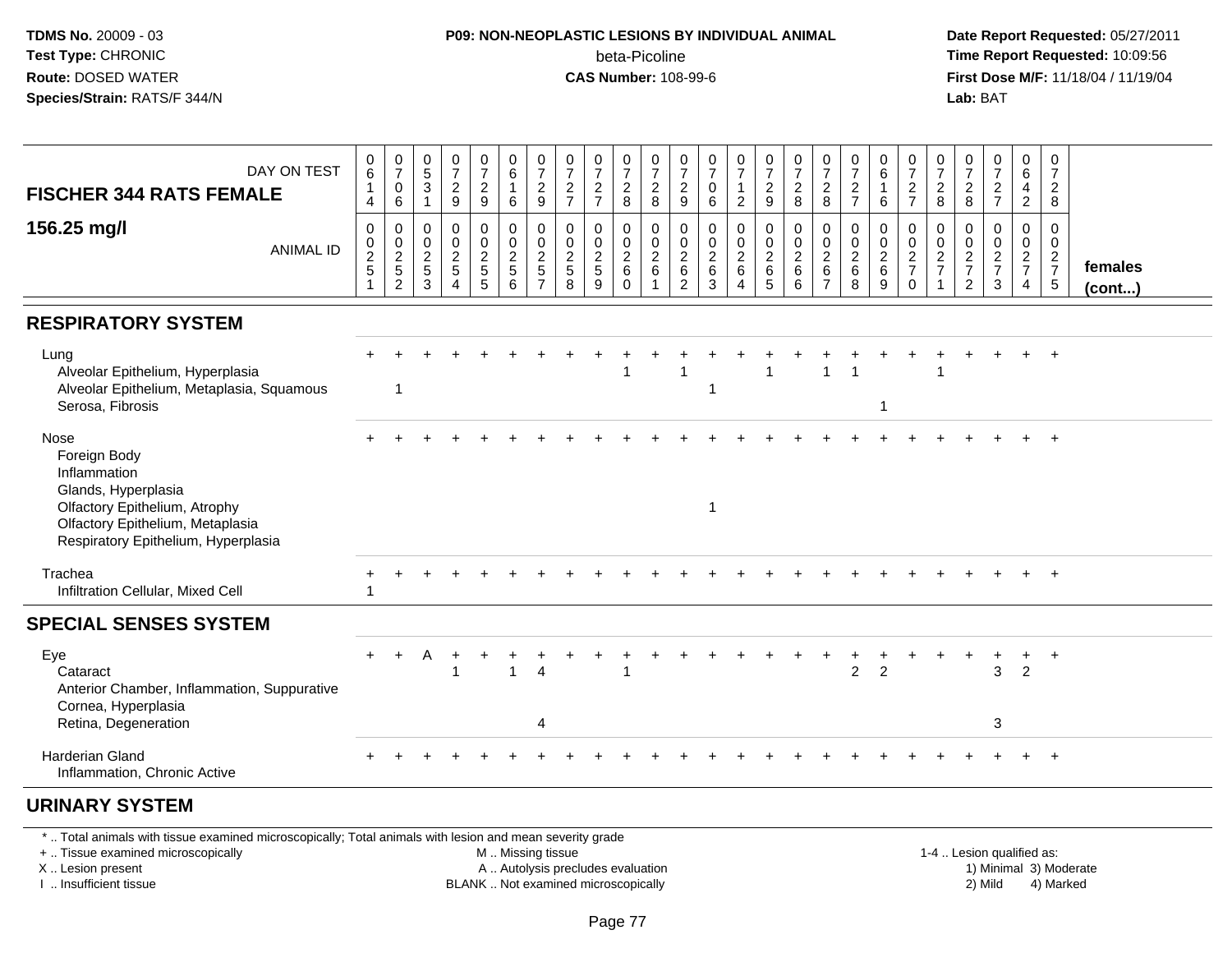#### **P09: NON-NEOPLASTIC LESIONS BY INDIVIDUAL ANIMAL** beta-Picoline**beta-Picoline**<br> **CAS Number:** 108-99-6<br> **CAS Number:** 108-99-6<br> **CAS Number:** 108-99-6

 **Date Report Requested:** 05/27/2011 **First Dose M/F:** 11/18/04 / 11/19/04 Lab: BAT **Lab:** BAT

| DAY ON TEST<br><b>FISCHER 344 RATS FEMALE</b>                                               | 0<br>$\,6\,$<br>$\overline{A}$<br>$\overline{4}$ | 0<br>$\rightarrow$<br>$\pmb{0}$<br>6    | 0<br>$\sqrt{5}$<br>$\mathbf 3$  | $\overline{0}$<br>$\frac{2}{9}$           | 0<br>$\rightarrow$<br>$\overline{\mathbf{c}}$<br>9 | 0<br>$\,6\,$<br>$\,6\,$                     | 0<br>$\overline{ }$<br>$\overline{c}$<br>$9\,$   | 0<br>$\overline{ }$<br>$\overline{c}$<br>$\rightarrow$ | 0<br>$\rightarrow$<br>$\frac{2}{7}$ | $\frac{0}{7}$<br>$_{8}^2$                        | 0<br>$\rightarrow$<br>$\overline{c}$<br>$\,8\,$ | 0<br>$\overline{ }$<br>$\frac{2}{9}$              | 0<br>$\overline{ }$<br>$\mathbf 0$<br>6 | $\mathbf{0}$<br>$\overline{2}$                 | 0<br>$\overline{ }$<br>$\frac{2}{9}$ | 0<br>$\overline{\mathbf{c}}$<br>8 | $\mathbf{0}$<br>ົ<br>$\epsilon$<br>8                 | 0<br>$\overline{ }$<br>$\overline{2}$<br>$\overline{ }$ | 0<br>6<br>6                                  | 0<br>$\overline{ }$<br>$\frac{2}{7}$ | $\mathbf{0}$<br>$\rightarrow$<br>$\overline{c}$<br>8 | U<br>$\epsilon$<br>8                              | $\mathbf{0}$<br>$\rightarrow$<br>∠<br>$\rightarrow$             | $\mathbf{0}$<br>6<br>4<br>2                     | 0<br>$\overline{ }$<br>2<br>8                             |                         |
|---------------------------------------------------------------------------------------------|--------------------------------------------------|-----------------------------------------|---------------------------------|-------------------------------------------|----------------------------------------------------|---------------------------------------------|--------------------------------------------------|--------------------------------------------------------|-------------------------------------|--------------------------------------------------|-------------------------------------------------|---------------------------------------------------|-----------------------------------------|------------------------------------------------|--------------------------------------|-----------------------------------|------------------------------------------------------|---------------------------------------------------------|----------------------------------------------|--------------------------------------|------------------------------------------------------|---------------------------------------------------|-----------------------------------------------------------------|-------------------------------------------------|-----------------------------------------------------------|-------------------------|
| 156.25 mg/l<br>ANIMAL ID                                                                    | 0<br>$\pmb{0}$<br>$\boldsymbol{2}$<br>$\sqrt{5}$ | 0<br>$\pmb{0}$<br>$\sim$<br>∠<br>5<br>ົ | $\pmb{0}$<br>$\frac{2}{5}$<br>3 | 0<br>0<br>$\frac{2}{5}$<br>$\overline{4}$ | 0<br>0<br>$rac{2}{5}$<br>5                         | $\begin{matrix}0\\0\\2\\5\end{matrix}$<br>6 | 0<br>$\pmb{0}$<br>$\frac{2}{5}$<br>$\rightarrow$ | $\mathbf 0$<br>$\frac{2}{5}$<br>8                      | 0<br>0<br>$rac{2}{5}$<br>9          | $\mathbf 0$<br>$\frac{0}{2}$ 6<br>$\overline{O}$ | 0<br>$\pmb{0}$<br>$^2\phantom{1}6$              | 0<br>$\pmb{0}$<br>$\frac{2}{6}$<br>$\overline{2}$ | $\boldsymbol{0}$<br>$\frac{0}{2}$<br>3  | 0<br>$\pmb{0}$<br>$\Omega$<br>$rac{2}{6}$<br>4 | $\mathsf{O}$<br>$\frac{2}{6}$<br>5   | 0<br>0<br>$\frac{2}{6}$<br>6      | 0<br>$\pmb{0}$<br>$^2\phantom{1}6$<br>$\overline{ }$ | 0<br>$\pmb{0}$<br>$^{\,2}_{\,6}$<br>8                   | 0<br>$\mathbf 0$<br>$\overline{a}$<br>6<br>9 | $\mathbf 0$<br>$\frac{2}{7}$         | 0<br>0<br>$\overline{c}$<br>$\overline{ }$           | 0<br>$\Omega$<br>$\epsilon$<br>$\rightarrow$<br>2 | 0<br>$\pmb{0}$<br>$\Omega$<br>$\epsilon$<br>$\overline{ }$<br>3 | 0<br>0<br>$\overline{c}$<br>$\overline{ }$<br>4 | 0<br>0<br>$\overline{c}$<br>$\overline{\phantom{a}}$<br>5 | females<br>$($ cont $)$ |
| Kidney<br><b>Fibrosis</b><br>Infarct<br>Nephropathy<br>Pelvis, Inflammation, Chronic Active | $+$                                              |                                         |                                 | 3<br>3                                    |                                                    |                                             | $\overline{2}$<br>2<br>4                         | 3<br>3<br>3                                            |                                     |                                                  |                                                 |                                                   |                                         |                                                |                                      |                                   | 4<br>3<br>3                                          | っ                                                       |                                              |                                      |                                                      | 3                                                 |                                                                 | $+$<br>$1\quad 2$                               | $+$                                                       |                         |
| <b>Urinary Bladder</b>                                                                      |                                                  |                                         |                                 |                                           |                                                    |                                             |                                                  |                                                        |                                     |                                                  |                                                 |                                                   |                                         |                                                |                                      |                                   |                                                      |                                                         |                                              |                                      |                                                      |                                                   |                                                                 |                                                 | $\pm$                                                     |                         |

\* .. Total animals with tissue examined microscopically; Total animals with lesion and mean severity grade

+ .. Tissue examined microscopically

X .. Lesion present

I .. Insufficient tissue

 M .. Missing tissueA .. Autolysis precludes evaluation

BLANK .. Not examined microscopically 2) Mild 4) Marked

1-4 .. Lesion qualified as: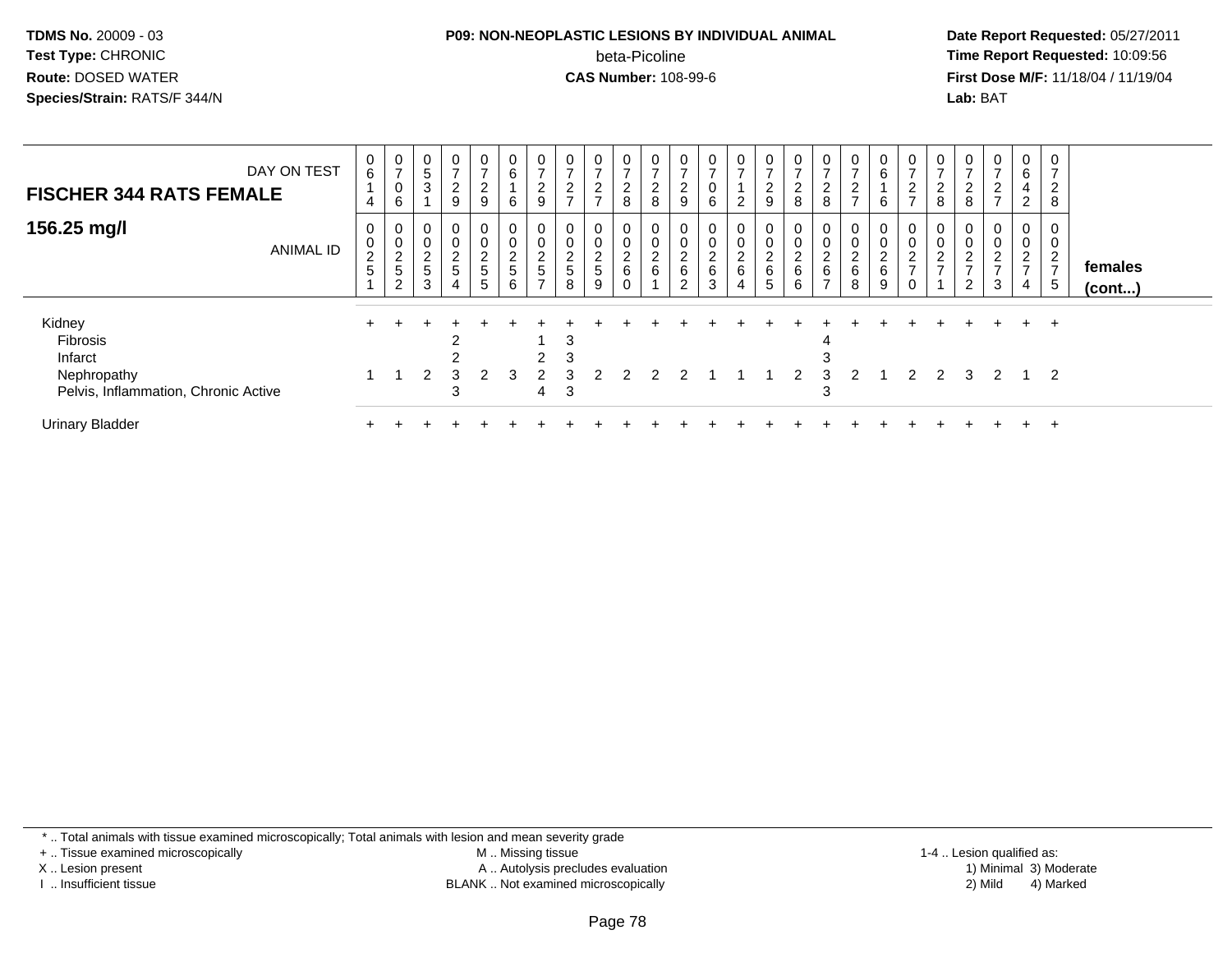#### **P09: NON-NEOPLASTIC LESIONS BY INDIVIDUAL ANIMAL** beta-Picoline**beta-Picoline**<br> **CAS Number:** 108-99-6<br> **CAS Number:** 108-99-6<br> **CAS Number:** 108-99-6

 **Date Report Requested:** 05/27/2011 **First Dose M/F:** 11/18/04 / 11/19/04 Lab: BAT **Lab:** BAT

| <b>FISCHER 344 RATS FEMALE</b>                                                                                                                               | DAY ON TEST      | $\begin{array}{c} 0 \\ 5 \end{array}$<br>$\frac{2}{6}$ | $\frac{0}{7}$<br>$\frac{2}{7}$                                            | $\frac{0}{7}$<br>$\frac{2}{7}$                   | $\frac{0}{7}$<br>$\frac{2}{9}$                      | $\frac{0}{7}$<br>$\frac{2}{9}$                         | $\frac{0}{7}$<br>$\mathbf{1}$<br>$5\phantom{.0}$          | $\frac{0}{7}$<br>$\frac{2}{9}$                                | $\begin{array}{c} 0 \\ 5 \\ 8 \end{array}$<br>$\overline{8}$ | $\frac{0}{7}$<br>$\frac{2}{8}$                                        | $\frac{0}{7}$<br>$_{\rm 8}^2$                                      | $\frac{0}{7}$<br>$\frac{2}{9}$                              | $\frac{0}{7}$<br>$\frac{2}{7}$                              | $\frac{0}{7}$<br>8                                                | $\begin{array}{c} 0 \\ 6 \\ 7 \end{array}$<br>$\pmb{0}$ | $\frac{0}{7}$<br>$\frac{2}{7}$                                             | $\frac{0}{7}$<br>$\frac{2}{8}$                                  | $\frac{0}{7}$<br>$\frac{2}{8}$                              | 0<br>6<br>$\overline{4}$<br>5                | $\frac{0}{7}$<br>$\pmb{0}$<br>6                                     | $\frac{0}{7}$<br>$\frac{2}{8}$               | $\begin{matrix} 0 \\ 6 \end{matrix}$<br>$\overline{4}$<br>5 | $\frac{0}{7}$<br>$_{8}^{\rm 2}$   | $\begin{array}{c} 0 \\ 4 \\ 7 \end{array}$<br>$\overline{4}$ | 0<br>$\overline{4}$<br>$\,8\,$<br>$\overline{8}$                         | 0<br>$\sqrt{5}$<br>$\overline{a}$<br>$\,6\,$                  |    |                                                        |                                       |  |
|--------------------------------------------------------------------------------------------------------------------------------------------------------------|------------------|--------------------------------------------------------|---------------------------------------------------------------------------|--------------------------------------------------|-----------------------------------------------------|--------------------------------------------------------|-----------------------------------------------------------|---------------------------------------------------------------|--------------------------------------------------------------|-----------------------------------------------------------------------|--------------------------------------------------------------------|-------------------------------------------------------------|-------------------------------------------------------------|-------------------------------------------------------------------|---------------------------------------------------------|----------------------------------------------------------------------------|-----------------------------------------------------------------|-------------------------------------------------------------|----------------------------------------------|---------------------------------------------------------------------|----------------------------------------------|-------------------------------------------------------------|-----------------------------------|--------------------------------------------------------------|--------------------------------------------------------------------------|---------------------------------------------------------------|----|--------------------------------------------------------|---------------------------------------|--|
| 156.25 mg/l                                                                                                                                                  | <b>ANIMAL ID</b> | $\mathbf 0$<br>0<br>$\frac{2}{7}$<br>6                 | $\pmb{0}$<br>$\begin{array}{c} 0 \\ 2 \\ 7 \end{array}$<br>$\overline{7}$ | $\mathbf 0$<br>$\mathbf 0$<br>$\frac{2}{7}$<br>8 | $\pmb{0}$<br>$\boldsymbol{0}$<br>$\frac{2}{7}$<br>9 | $\pmb{0}$<br>$\pmb{0}$<br>$\frac{2}{8}$<br>$\mathbf 0$ | $\pmb{0}$<br>$\mathbf 0$<br>$\frac{2}{8}$<br>$\mathbf{1}$ | $\mathbf 0$<br>$\mathbf 0$<br>$\frac{2}{8}$<br>$\overline{2}$ | $\pmb{0}$<br>$\pmb{0}$<br>$\frac{2}{8}$<br>$\mathbf{3}$      | $\mathsf 0$<br>$\mathsf{O}\xspace$<br>$\frac{2}{8}$<br>$\overline{4}$ | $\boldsymbol{0}$<br>$\mathbf 0$<br>$\frac{2}{8}$<br>$\overline{5}$ | $\pmb{0}$<br>$\mathbf 0$<br>$\frac{2}{8}$<br>$6\phantom{1}$ | $\pmb{0}$<br>$\mathbf 0$<br>$\frac{2}{8}$<br>$\overline{7}$ | $\begin{array}{c} 0 \\ 0 \\ 2 \\ 8 \end{array}$<br>$\overline{8}$ | $\begin{array}{c} 0 \\ 0 \\ 2 \\ 8 \end{array}$<br>9    | $\mathbf 0$<br>$\mathsf{O}\xspace$<br>$\frac{2}{9}$<br>$\ddot{\mathbf{0}}$ | $\begin{array}{c} 0 \\ 0 \\ 2 \\ 9 \end{array}$<br>$\mathbf{1}$ | $\pmb{0}$<br>$\mathbf 0$<br>$\frac{2}{9}$<br>$\overline{2}$ | $\pmb{0}$<br>$\pmb{0}$<br>$\frac{2}{9}$<br>3 | $\mathbf 0$<br>$\mathbf 0$<br>$\overline{c}$<br>9<br>$\overline{4}$ | $\pmb{0}$<br>$\frac{0}{2}$<br>$\overline{5}$ | $\pmb{0}$<br>$\pmb{0}$<br>$\frac{2}{9}$<br>$\,6$            | 0<br>$\mathbf 0$<br>$\frac{2}{9}$ | 000000                                                       | 0<br>$\mathbf 0$<br>$\overline{2}$<br>$\boldsymbol{9}$<br>$\overline{9}$ | $\mathbf 0$<br>$\mathbf 0$<br>3<br>$\mathbf 0$<br>$\mathbf 0$ |    | * TOTALS                                               |                                       |  |
| <b>ALIMENTARY SYSTEM</b>                                                                                                                                     |                  |                                                        |                                                                           |                                                  |                                                     |                                                        |                                                           |                                                               |                                                              |                                                                       |                                                                    |                                                             |                                                             |                                                                   |                                                         |                                                                            |                                                                 |                                                             |                                              |                                                                     |                                              |                                                             |                                   |                                                              |                                                                          |                                                               |    |                                                        |                                       |  |
| Esophagus                                                                                                                                                    |                  |                                                        |                                                                           |                                                  |                                                     |                                                        |                                                           |                                                               |                                                              |                                                                       |                                                                    |                                                             |                                                             |                                                                   |                                                         |                                                                            |                                                                 |                                                             |                                              |                                                                     |                                              |                                                             |                                   |                                                              |                                                                          |                                                               | 50 |                                                        |                                       |  |
| Intestine Large, Cecum                                                                                                                                       |                  |                                                        |                                                                           |                                                  |                                                     |                                                        |                                                           |                                                               |                                                              |                                                                       |                                                                    |                                                             |                                                             |                                                                   |                                                         |                                                                            |                                                                 |                                                             |                                              |                                                                     |                                              |                                                             |                                   |                                                              |                                                                          |                                                               | 45 |                                                        |                                       |  |
| Intestine Large, Colon<br>Inflammation, Chronic Active<br>Parasite Metazoan                                                                                  |                  |                                                        |                                                                           |                                                  |                                                     |                                                        |                                                           | $\mathbf{1}$                                                  |                                                              |                                                                       | $\overline{2}$                                                     |                                                             |                                                             |                                                                   |                                                         |                                                                            |                                                                 |                                                             |                                              |                                                                     |                                              |                                                             |                                   |                                                              |                                                                          | $+$<br>1                                                      | 48 |                                                        | $1 \t1.0$<br>2, 1.5                   |  |
| Intestine Large, Rectum<br>Inflammation, Chronic Active<br>Parasite Metazoan                                                                                 |                  |                                                        |                                                                           | $\overline{2}$                                   | $\overline{2}$                                      |                                                        |                                                           |                                                               |                                                              |                                                                       |                                                                    |                                                             |                                                             | $\ensuremath{\mathsf{3}}$                                         |                                                         |                                                                            |                                                                 | 1                                                           | $\overline{1}$                               |                                                                     |                                              |                                                             |                                   |                                                              |                                                                          |                                                               | 48 |                                                        | $1 \t1.0$<br>$8$ 1.7                  |  |
| Intestine Small, Duodenum                                                                                                                                    |                  |                                                        |                                                                           |                                                  |                                                     |                                                        |                                                           |                                                               |                                                              |                                                                       |                                                                    |                                                             |                                                             |                                                                   |                                                         |                                                                            |                                                                 |                                                             |                                              |                                                                     |                                              |                                                             |                                   |                                                              |                                                                          |                                                               | 47 |                                                        |                                       |  |
| Intestine Small, Ileum<br>Inflammation, Chronic Active                                                                                                       |                  | $+$                                                    | $\ddot{}$                                                                 | $\overline{2}$                                   |                                                     |                                                        |                                                           |                                                               |                                                              |                                                                       |                                                                    |                                                             |                                                             |                                                                   |                                                         |                                                                            |                                                                 |                                                             |                                              |                                                                     |                                              |                                                             |                                   |                                                              |                                                                          |                                                               | 46 |                                                        | $12.0$                                |  |
| Intestine Small, Jejunum                                                                                                                                     |                  |                                                        |                                                                           |                                                  |                                                     |                                                        |                                                           |                                                               |                                                              |                                                                       |                                                                    |                                                             |                                                             |                                                                   |                                                         |                                                                            |                                                                 |                                                             |                                              |                                                                     |                                              |                                                             |                                   |                                                              |                                                                          |                                                               | 46 |                                                        |                                       |  |
| Liver<br>Angiectasis<br><b>Basophilic Focus</b><br><b>Clear Cell Focus</b><br>Congestion<br><b>Eosinophilic Focus</b><br>Fatty Change<br>Fatty Change, Focal |                  | $\times$<br>3                                          | X<br>X                                                                    | $\times$                                         | $\boldsymbol{\mathsf{X}}$                           | $\times$<br>X                                          | 3                                                         | X<br>X<br>X                                                   | X                                                            | X<br>$\sf X$<br>$\times$<br>$\overline{1}$<br>$\Delta$                | $\mathsf{X}$<br>$\mathsf{X}$                                       | $\mathsf{X}$                                                | $\mathsf{X}$                                                | $\mathsf{X}$<br>X<br>$\mathbf{1}$                                 | $\sf X$                                                 | X<br>Χ                                                                     | $\mathsf{X}$                                                    | X<br>X<br>3                                                 | $\mathsf{X}$                                 | X                                                                   | $\mathsf{X}$<br>$\overline{1}$               | $X$ $X$                                                     |                                   | 3                                                            |                                                                          | $+$<br>$X$ $X$                                                | 50 | 3 <sup>1</sup><br>41<br>12<br>$\mathbf{1}$<br>14<br>13 | 1.3<br>1.0<br>7 <sub>1.6</sub><br>2.3 |  |
| Hepatodiaphragmatic Nodule                                                                                                                                   |                  |                                                        |                                                                           |                                                  |                                                     |                                                        |                                                           |                                                               |                                                              |                                                                       | X                                                                  |                                                             |                                                             | X                                                                 |                                                         | X                                                                          |                                                                 |                                                             |                                              |                                                                     |                                              |                                                             | X                                 |                                                              |                                                                          |                                                               |    | $\overline{7}$                                         |                                       |  |

\* .. Total animals with tissue examined microscopically; Total animals with lesion and mean severity grade

+ .. Tissue examined microscopically

X .. Lesion present

I .. Insufficient tissue

M .. Missing tissue

 Lesion present A .. Autolysis precludes evaluation 1) Minimal 3) ModerateBLANK .. Not examined microscopically 2) Mild 4) Marked

1-4 .. Lesion qualified as: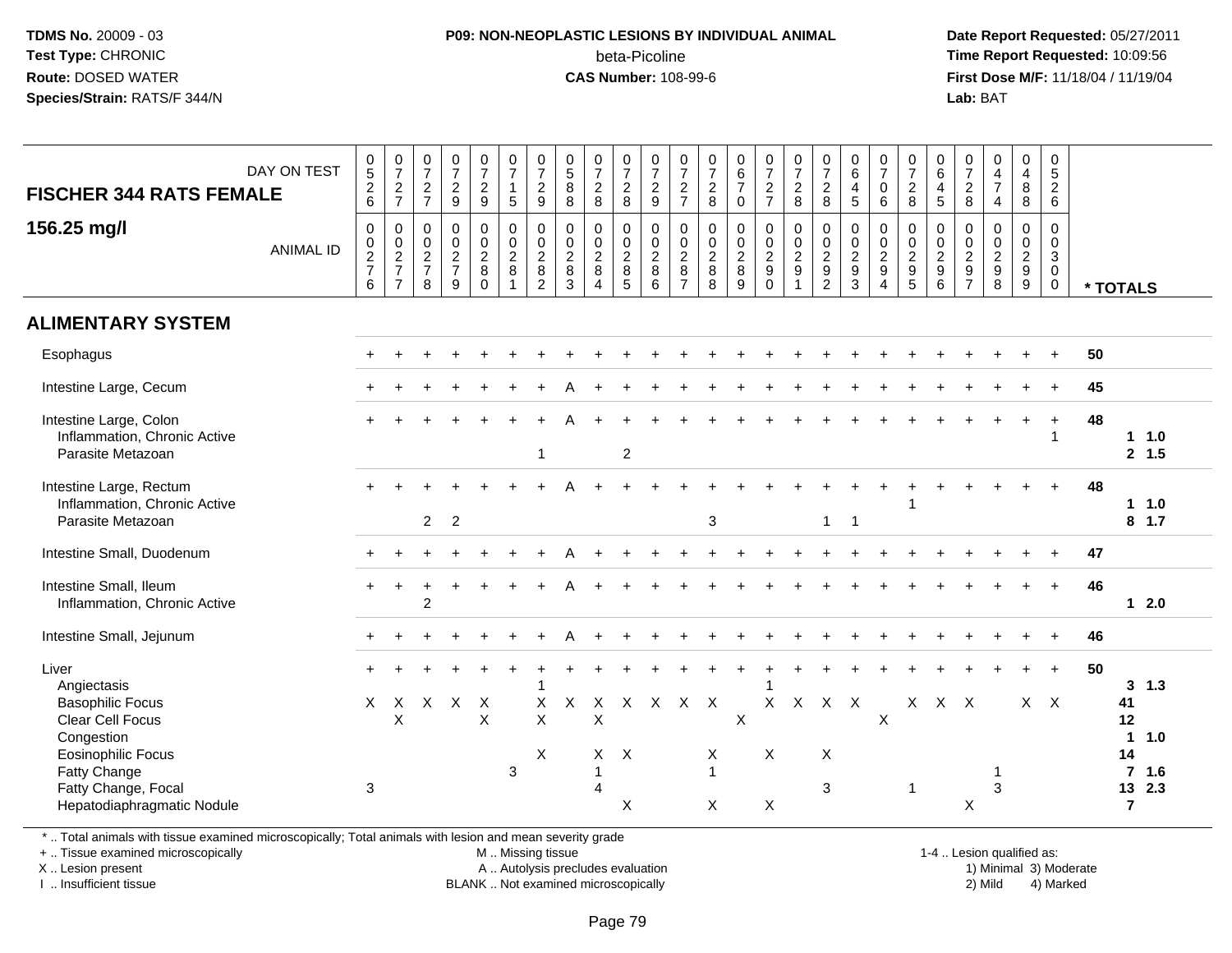### **P09: NON-NEOPLASTIC LESIONS BY INDIVIDUAL ANIMAL**beta-Picoline<br>CAS Number: 108-99-6

 **Date Report Requested:** 05/27/2011 **Time Report Requested:** 10:09:56 **First Dose M/F:** 11/18/04 / 11/19/04 Lab: BAT **Lab:** BAT

|                                                                                                                                                    | DAY ON TEST      | $\begin{array}{c} 0 \\ 5 \end{array}$ | $\frac{0}{7}$                                | $\frac{0}{7}$                                   | $\frac{0}{7}$                                               | $\frac{0}{7}$                                                  | $\frac{0}{7}$                           | $\frac{0}{7}$                                                | $\begin{array}{c} 0 \\ 5 \end{array}$                                 | $\frac{0}{7}$                                                             | $\frac{0}{7}$                        | $\frac{0}{7}$                                   | $\frac{0}{7}$                       | $\frac{0}{7}$                                | $\begin{array}{c} 0 \\ 6 \end{array}$<br>$\overline{7}$ | $\frac{0}{7}$                                            | $\frac{0}{7}$                                                        | $\frac{0}{7}$                                        | $_{6}^{\rm 0}$                   | $\frac{0}{7}$                                  | $\frac{0}{7}$                                        | 0<br>$6\overline{6}$                              | $\frac{0}{7}$                                             | $_4^{\rm 0}$                                                                   | $\begin{smallmatrix}0\0\4\end{smallmatrix}$                           | $\begin{array}{c} 0 \\ 5 \end{array}$                                               |                         |                                                                  |               |
|----------------------------------------------------------------------------------------------------------------------------------------------------|------------------|---------------------------------------|----------------------------------------------|-------------------------------------------------|-------------------------------------------------------------|----------------------------------------------------------------|-----------------------------------------|--------------------------------------------------------------|-----------------------------------------------------------------------|---------------------------------------------------------------------------|--------------------------------------|-------------------------------------------------|-------------------------------------|----------------------------------------------|---------------------------------------------------------|----------------------------------------------------------|----------------------------------------------------------------------|------------------------------------------------------|----------------------------------|------------------------------------------------|------------------------------------------------------|---------------------------------------------------|-----------------------------------------------------------|--------------------------------------------------------------------------------|-----------------------------------------------------------------------|-------------------------------------------------------------------------------------|-------------------------|------------------------------------------------------------------|---------------|
| <b>FISCHER 344 RATS FEMALE</b>                                                                                                                     |                  | $\frac{2}{6}$                         | $\frac{2}{7}$                                | $\frac{2}{7}$                                   | $\frac{2}{9}$                                               | $\frac{2}{9}$                                                  | $\mathbf{1}$<br>$5\,$                   | $\frac{2}{9}$                                                | $\,8\,$<br>$\,8\,$                                                    | $\overline{c}$<br>8                                                       | $_{\rm 2}^2$                         | $\frac{2}{9}$                                   | $\frac{2}{7}$                       | $\frac{2}{8}$                                | $\mathbf 0$                                             | $\frac{2}{7}$                                            | $\frac{2}{8}$                                                        | $_{8}^2$                                             | $\overline{4}$<br>$\overline{5}$ | $\pmb{0}$<br>$\,6$                             | $_{\rm 8}^2$                                         | $\overline{4}$<br>$\overline{5}$                  | $\sqrt{2}$<br>$\,8\,$                                     | $\overline{7}$<br>$\overline{4}$                                               | 8<br>8                                                                | $\frac{2}{6}$                                                                       |                         |                                                                  |               |
| 156.25 mg/l                                                                                                                                        | <b>ANIMAL ID</b> | 0<br>0<br>$\frac{2}{7}$<br>6          | $\pmb{0}$<br>$\frac{0}{2}$<br>$\overline{7}$ | 0<br>0<br>$\overline{2}$<br>$\overline{7}$<br>8 | 0<br>$\mathbf 0$<br>$\overline{2}$<br>$\boldsymbol{7}$<br>9 | 0<br>$\begin{array}{c} 0 \\ 2 \\ 8 \end{array}$<br>$\mathbf 0$ | $\mathbf 0$<br>$\frac{0}{2}$<br>$\bf 8$ | $\pmb{0}$<br>$\begin{array}{c} 0 \\ 2 \\ 8 \\ 2 \end{array}$ | $\mathbf 0$<br>$\mathbf 0$<br>$\overline{2}$<br>$\bf 8$<br>$\sqrt{3}$ | $\mathbf 0$<br>$\mathsf 0$<br>$\overline{2}$<br>$\bf 8$<br>$\overline{4}$ | 0<br>$\pmb{0}$<br>$\frac{2}{8}$<br>5 | 0<br>$\frac{0}{2}$<br>$\bf 8$<br>$6\phantom{1}$ | 0<br>$\frac{0}{2}$<br>$\frac{8}{7}$ | 0<br>$\mathsf 0$<br>$\frac{2}{8}$<br>$\,8\,$ | $\mathbf 0$<br>$\mathbf 0$<br>$\frac{2}{8}$<br>9        | 0<br>$\mathsf{O}\xspace$<br>$\frac{2}{9}$<br>$\mathbf 0$ | 0<br>$\pmb{0}$<br>$\overline{2}$<br>$\boldsymbol{9}$<br>$\mathbf{1}$ | 0<br>$\begin{array}{c} 0 \\ 2 \\ 9 \\ 2 \end{array}$ | 0<br>$\pmb{0}$<br>$\frac{2}{3}$  | $\mathbf 0$<br>$\frac{0}{2}$<br>$\overline{4}$ | 0<br>$\begin{array}{c} 0 \\ 2 \\ 9 \\ 5 \end{array}$ | 0<br>$\boldsymbol{0}$<br>$\frac{2}{9}$<br>$\,6\,$ | $\mathbf 0$<br>$\mathbf 0$<br>$\sqrt{2}$<br>$\frac{1}{7}$ | $\mathbf 0$<br>$\mathbf 0$<br>$\begin{array}{c}\n 2 \\  9 \\  8\n \end{array}$ | 0<br>$\boldsymbol{0}$<br>$\begin{array}{c}\n 2 \\  9 \\  \end{array}$ | 0<br>$\mathsf{O}\xspace$<br>$\overline{3}$<br>$\overline{0}$<br>$\mathsf{O}\xspace$ |                         | * TOTALS                                                         |               |
| Inflammation, Chronic Active<br>Mixed Cell Focus<br>Vacuolization Cytoplasmic<br>Bile Duct, Hyperplasia<br>Vein, Infiltration Cellular, Mixed Cell |                  | $\overline{c}$<br>$\overline{c}$      |                                              |                                                 | X<br>$\overline{2}$                                         |                                                                |                                         |                                                              |                                                                       |                                                                           |                                      |                                                 |                                     |                                              | -1                                                      |                                                          |                                                                      |                                                      |                                  |                                                |                                                      |                                                   | $\overline{2}$                                            | $\overline{c}$                                                                 |                                                                       |                                                                                     |                         | 4 1.5<br>$\mathbf{2}$<br>$\mathbf{1}$<br>$2 \quad 2.0$<br>$12.0$ | 2.0           |
| Mesentery<br>Fat, Necrosis                                                                                                                         |                  |                                       |                                              |                                                 |                                                             |                                                                |                                         |                                                              |                                                                       |                                                                           |                                      |                                                 |                                     |                                              |                                                         |                                                          |                                                                      |                                                      |                                  |                                                |                                                      |                                                   | $\ddot{}$<br>$\overline{2}$                               |                                                                                | $\ddot{}$                                                             |                                                                                     | $\overline{\mathbf{r}}$ | $6$ 1.7                                                          |               |
| Pancreas<br>Cyst                                                                                                                                   |                  |                                       |                                              |                                                 |                                                             |                                                                |                                         |                                                              |                                                                       |                                                                           |                                      |                                                 |                                     |                                              |                                                         |                                                          |                                                                      |                                                      |                                  |                                                |                                                      |                                                   |                                                           |                                                                                |                                                                       | $+$                                                                                 | 50                      |                                                                  | 2, 1.5        |
| <b>Salivary Glands</b><br>Atrophy                                                                                                                  |                  | $+$                                   |                                              |                                                 |                                                             | $\ddot{}$                                                      | $\overline{c}$                          |                                                              |                                                                       |                                                                           |                                      |                                                 |                                     |                                              |                                                         |                                                          |                                                                      |                                                      |                                  |                                                |                                                      |                                                   |                                                           |                                                                                |                                                                       | $+$                                                                                 | 50                      |                                                                  | $12.0$        |
| Stomach, Forestomach<br>Fibrosis<br>Hyperplasia, Squamous<br>Ulcer                                                                                 |                  |                                       |                                              |                                                 |                                                             |                                                                | 3                                       | $\overline{c}$                                               |                                                                       | -1                                                                        |                                      |                                                 |                                     |                                              |                                                         |                                                          |                                                                      |                                                      |                                  |                                                |                                                      |                                                   |                                                           |                                                                                | 3                                                                     |                                                                                     | 50                      | 5<br>2.5                                                         | $12.0$<br>2.2 |
| Stomach, Glandular<br>Inflammation, Chronic Active                                                                                                 |                  |                                       |                                              |                                                 |                                                             | 1                                                              |                                         |                                                              |                                                                       |                                                                           |                                      |                                                 |                                     |                                              |                                                         |                                                          |                                                                      |                                                      |                                  |                                                |                                                      |                                                   |                                                           |                                                                                |                                                                       |                                                                                     | 50                      |                                                                  | 11.0          |
| <b>CARDIOVASCULAR SYSTEM</b>                                                                                                                       |                  |                                       |                                              |                                                 |                                                             |                                                                |                                         |                                                              |                                                                       |                                                                           |                                      |                                                 |                                     |                                              |                                                         |                                                          |                                                                      |                                                      |                                  |                                                |                                                      |                                                   |                                                           |                                                                                |                                                                       |                                                                                     |                         |                                                                  |               |
| <b>Blood Vessel</b>                                                                                                                                |                  |                                       |                                              |                                                 |                                                             |                                                                |                                         |                                                              |                                                                       |                                                                           |                                      |                                                 |                                     |                                              |                                                         |                                                          |                                                                      |                                                      |                                  |                                                |                                                      |                                                   |                                                           |                                                                                |                                                                       |                                                                                     | 50                      |                                                                  |               |
| Heart<br>Cardiomyopathy<br>Atrium, Thrombosis                                                                                                      |                  | $\overline{1}$                        | $\overline{c}$                               | 3                                               | 3                                                           | $\mathbf{3}$                                                   | $\sqrt{3}$<br>$\overline{2}$            | 3                                                            | $\overline{2}$                                                        | $\overline{2}$                                                            | 3                                    | 3                                               | 3                                   | $\overline{2}$                               | -1                                                      | 3                                                        | 3                                                                    | 3                                                    | $\overline{2}$                   | $\overline{2}$                                 | $\mathsf 3$                                          | 3                                                 | 3                                                         |                                                                                | $\mathbf{1}$                                                          | $\overline{1}$                                                                      | 50                      | 50 2.5<br>$\mathbf{1}$                                           | 2.0           |
| *  Total animals with tissue examined microscopically; Total animals with lesion and mean severity grade                                           |                  |                                       |                                              |                                                 |                                                             |                                                                |                                         |                                                              |                                                                       |                                                                           |                                      |                                                 |                                     |                                              |                                                         |                                                          |                                                                      |                                                      |                                  |                                                |                                                      |                                                   |                                                           |                                                                                |                                                                       |                                                                                     |                         |                                                                  |               |

+ .. Tissue examined microscopically

X .. Lesion present

I .. Insufficient tissue

M .. Missing tissue

BLANK .. Not examined microscopically

 1-4 .. Lesion qualified as: A .. Autolysis precludes evaluation 19 and 10 minimal 3) Moderate 1 and 20 minimal 3) Moderate 19 minimal 3) Moderat<br>19 and 19 and 19 and 19 and 19 and 19 and 19 and 19 and 19 and 19 and 19 and 19 and 19 and 19 and 19 and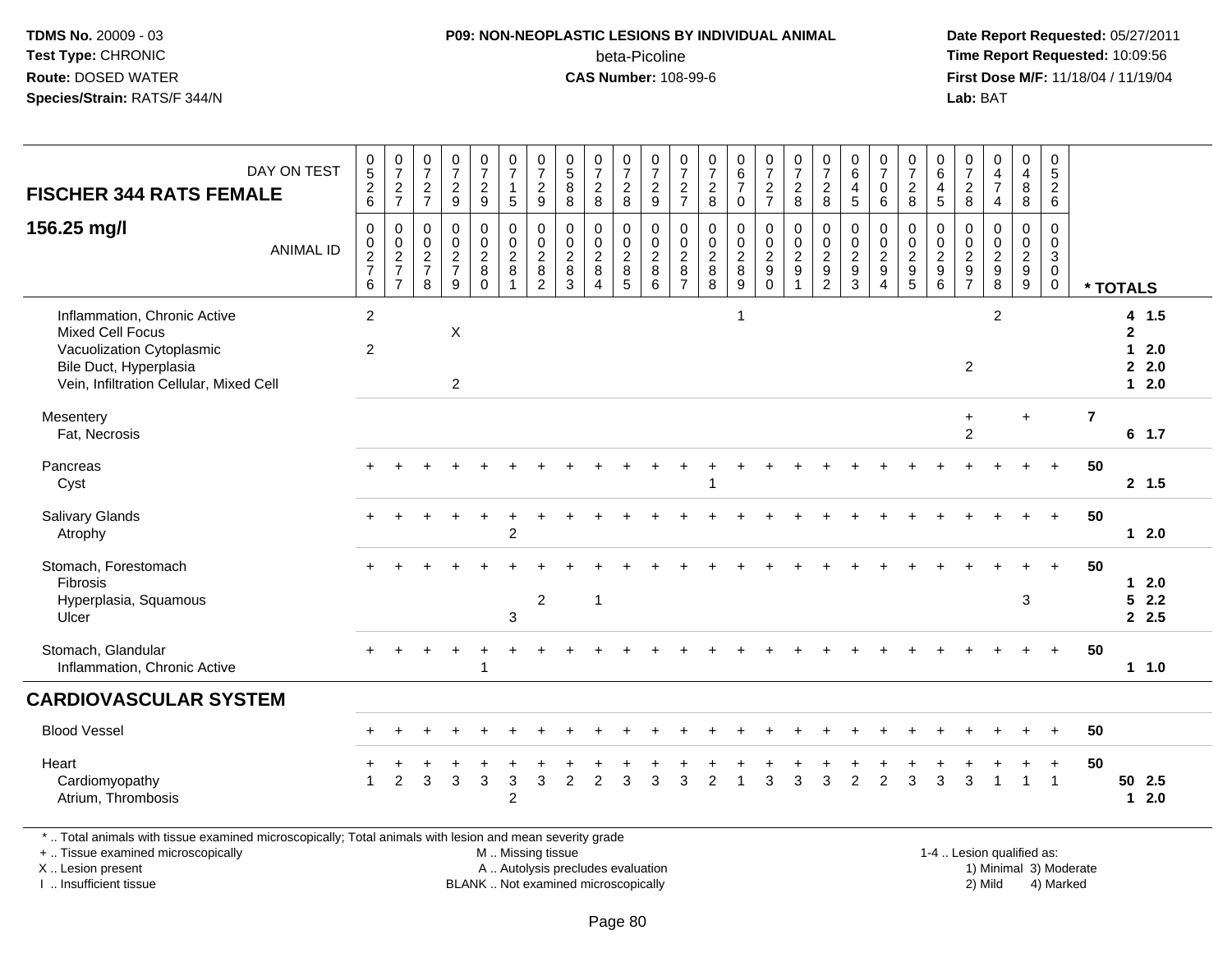#### **P09: NON-NEOPLASTIC LESIONS BY INDIVIDUAL ANIMAL** beta-Picoline**beta-Picoline**<br> **CAS Number:** 108-99-6<br> **CAS Number:** 108-99-6<br> **CAS Number:** 108-99-6

 **Date Report Requested:** 05/27/2011 **First Dose M/F:** 11/18/04 / 11/19/04 Lab: BAT **Lab:** BAT

| DAY ON TEST<br><b>FISCHER 344 RATS FEMALE</b>                                                                                                   | $\begin{array}{c} 0 \\ 5 \end{array}$<br>$\frac{2}{6}$ | $\frac{0}{7}$<br>$\frac{2}{7}$                          | $\frac{0}{7}$<br>$\frac{2}{7}$                          | $\frac{0}{7}$<br>$\frac{2}{9}$                    | $\frac{0}{7}$<br>$\frac{2}{9}$                      | $\begin{smallmatrix}0\\7\end{smallmatrix}$<br>$\mathbf{1}$<br>$\sqrt{5}$ | $\frac{0}{7}$<br>$\sqrt{2}$<br>$\boldsymbol{9}$         | $\begin{array}{c} 0 \\ 5 \\ 8 \end{array}$<br>8   | $\frac{0}{7}$<br>$_{8}^{2}$                  | $\frac{0}{7}$<br>$\frac{2}{8}$ | $\frac{0}{7}$<br>$\frac{2}{9}$                  | $\frac{0}{7}$<br>$\frac{2}{7}$                       | $\frac{0}{7}$<br>$\frac{2}{8}$                                  | $\begin{array}{c} 0 \\ 6 \end{array}$<br>$\overline{7}$<br>$\mathsf 0$ | $\frac{0}{7}$<br>$\frac{2}{7}$                 | $\begin{smallmatrix}0\\7\end{smallmatrix}$<br>$\begin{array}{c} 2 \\ 8 \end{array}$ | $\frac{0}{7}$<br>$_{\rm 8}^2$                                    | $_6^0$<br>$\overline{4}$<br>5             | $\frac{0}{7}$<br>$_{6}^{\rm 0}$ | $\frac{0}{7}$<br>$^{\,2}_{\,8}$                                  | $\begin{array}{c} 0 \\ 6 \end{array}$<br>$\begin{array}{c} 4 \\ 5 \end{array}$ | $\frac{0}{7}$<br>$\frac{2}{8}$                        | $\begin{array}{c} 0 \\ 4 \\ 7 \end{array}$<br>$\overline{\mathbf{4}}$ | 0<br>$\overline{4}$<br>8<br>8          | 0<br>$5\phantom{.0}$<br>$\overline{\mathbf{c}}$<br>6 |              |                                                    |            |
|-------------------------------------------------------------------------------------------------------------------------------------------------|--------------------------------------------------------|---------------------------------------------------------|---------------------------------------------------------|---------------------------------------------------|-----------------------------------------------------|--------------------------------------------------------------------------|---------------------------------------------------------|---------------------------------------------------|----------------------------------------------|--------------------------------|-------------------------------------------------|------------------------------------------------------|-----------------------------------------------------------------|------------------------------------------------------------------------|------------------------------------------------|-------------------------------------------------------------------------------------|------------------------------------------------------------------|-------------------------------------------|---------------------------------|------------------------------------------------------------------|--------------------------------------------------------------------------------|-------------------------------------------------------|-----------------------------------------------------------------------|----------------------------------------|------------------------------------------------------|--------------|----------------------------------------------------|------------|
| 156.25 mg/l<br><b>ANIMAL ID</b>                                                                                                                 | $\pmb{0}$<br>$\frac{0}{2}$<br>6                        | 0<br>$_{2}^{\rm 0}$<br>$\overline{7}$<br>$\overline{7}$ | 0<br>$\pmb{0}$<br>$\overline{2}$<br>$\overline{7}$<br>8 | $\pmb{0}$<br>$\frac{0}{2}$<br>$\overline{7}$<br>9 | $\pmb{0}$<br>$\frac{0}{2}$<br>$\bf8$<br>$\mathbf 0$ | $\mathbf 0$<br>$\frac{0}{2}$<br>8<br>$\overline{1}$                      | 0<br>$\pmb{0}$<br>$\overline{2}$<br>8<br>$\overline{2}$ | $\mathbf 0$<br>$\frac{0}{2}$<br>8<br>$\mathbf{3}$ | 0<br>$\mathbf 0$<br>$\overline{2}$<br>8<br>4 | 0<br>$\frac{0}{2}$<br>8<br>5   | 0<br>$\frac{0}{2}$<br>$\bf 8$<br>$6\phantom{1}$ | $\mathbf 0$<br>$_{2}^{\rm 0}$<br>8<br>$\overline{7}$ | $\begin{smallmatrix} 0\\0\\2 \end{smallmatrix}$<br>$\bf 8$<br>8 | 0<br>$\frac{0}{2}$<br>8<br>9                                           | $\pmb{0}$<br>$\frac{0}{2}$<br>9<br>$\mathbf 0$ | 0<br>$\frac{0}{2}$<br>9                                                             | $\pmb{0}$<br>$\frac{0}{2}$<br>$\boldsymbol{9}$<br>$\overline{2}$ | 0<br>$\frac{0}{2}$<br>9<br>$\overline{3}$ | 0<br>$\frac{0}{2}$<br>9<br>4    | $\pmb{0}$<br>$\frac{0}{2}$<br>$\boldsymbol{9}$<br>$\overline{5}$ | 0<br>$\frac{0}{2}$<br>$\begin{array}{c} 9 \\ 6 \end{array}$                    | $\pmb{0}$<br>$\frac{0}{2}$<br>$9\,$<br>$\overline{7}$ | 0<br>$\frac{0}{2}$<br>$\boldsymbol{9}$<br>8                           | $\mathbf 0$<br>$\frac{0}{2}$<br>9<br>9 | 0<br>0<br>3<br>$\mathbf 0$<br>0                      |              | * TOTALS                                           |            |
| <b>ENDOCRINE SYSTEM</b>                                                                                                                         |                                                        |                                                         |                                                         |                                                   |                                                     |                                                                          |                                                         |                                                   |                                              |                                |                                                 |                                                      |                                                                 |                                                                        |                                                |                                                                                     |                                                                  |                                           |                                 |                                                                  |                                                                                |                                                       |                                                                       |                                        |                                                      |              |                                                    |            |
| <b>Adrenal Cortex</b><br><b>Accessory Adrenal Cortical Nodule</b><br>Amyloid Deposition<br>Hyperplasia<br>Necrosis<br>Vacuolization Cytoplasmic |                                                        | $\mathbf{1}$                                            |                                                         | $\overline{1}$                                    |                                                     | $\overline{2}$                                                           | $\mathbf{1}$                                            |                                                   | $\mathbf{1}$                                 | $\mathbf{1}$                   |                                                 | $1 \quad 1 \quad 3$                                  |                                                                 |                                                                        |                                                |                                                                                     | $\mathbf{1}$                                                     |                                           | $\mathbf{1}$                    | 2                                                                |                                                                                | 1                                                     | $\overline{\phantom{0}}$                                              |                                        |                                                      | 50           | $1 \t1.0$<br>1.<br>25 1.4<br>$\mathbf 1$<br>$12.0$ | 2.0<br>1.0 |
| <b>Adrenal Medulla</b><br>Hyperplasia                                                                                                           |                                                        |                                                         |                                                         |                                                   |                                                     |                                                                          |                                                         |                                                   |                                              |                                |                                                 |                                                      |                                                                 |                                                                        |                                                |                                                                                     |                                                                  |                                           |                                 |                                                                  |                                                                                |                                                       |                                                                       |                                        | $+$                                                  | 50           | $3 - 1.0$                                          |            |
| Islets, Pancreatic                                                                                                                              |                                                        |                                                         |                                                         |                                                   |                                                     |                                                                          |                                                         |                                                   |                                              |                                |                                                 |                                                      |                                                                 |                                                                        |                                                |                                                                                     |                                                                  |                                           |                                 |                                                                  |                                                                                |                                                       | $\ddot{}$                                                             | M                                      | $+$                                                  | 49           |                                                    |            |
| Parathyroid Gland                                                                                                                               |                                                        |                                                         |                                                         |                                                   |                                                     |                                                                          |                                                         |                                                   |                                              |                                |                                                 |                                                      |                                                                 |                                                                        |                                                |                                                                                     |                                                                  | M                                         |                                 |                                                                  |                                                                                |                                                       |                                                                       |                                        |                                                      | 49           |                                                    |            |
| <b>Pituitary Gland</b><br>Angiectasis<br>Pars Distalis, Cyst<br>Pars Distalis, Hyperplasia                                                      |                                                        | $\pm$                                                   |                                                         | $\overline{2}$                                    |                                                     |                                                                          | $\boldsymbol{2}$                                        |                                                   |                                              |                                |                                                 | $\overline{1}$                                       |                                                                 |                                                                        |                                                | $\mathbf{1}$                                                                        |                                                                  | $\overline{a}$                            | $\overline{1}$                  |                                                                  | $\overline{1}$                                                                 | $\mathbf{3}$                                          |                                                                       | $\overline{2}$                         | $\ddot{+}$<br>$\overline{1}$                         | 49           | 1<br>1<br>19 1.6                                   | 2.0        |
| <b>Thyroid Gland</b><br>C-cell, Hyperplasia<br>Follicle, Cyst                                                                                   |                                                        |                                                         |                                                         |                                                   |                                                     |                                                                          |                                                         |                                                   | $\overline{1}$                               |                                | $\overline{1}$                                  |                                                      |                                                                 |                                                                        |                                                |                                                                                     |                                                                  |                                           |                                 |                                                                  | 1                                                                              | $\overline{1}$                                        |                                                                       |                                        | $\ddot{}$                                            | 48           | 6 1.5<br>11.0                                      |            |
| <b>GENERAL BODY SYSTEM</b>                                                                                                                      |                                                        |                                                         |                                                         |                                                   |                                                     |                                                                          |                                                         |                                                   |                                              |                                |                                                 |                                                      |                                                                 |                                                                        |                                                |                                                                                     |                                                                  |                                           |                                 |                                                                  |                                                                                |                                                       |                                                                       |                                        |                                                      |              |                                                    |            |
| Peritoneum                                                                                                                                      |                                                        |                                                         |                                                         |                                                   |                                                     |                                                                          |                                                         |                                                   |                                              |                                |                                                 |                                                      |                                                                 |                                                                        |                                                |                                                                                     |                                                                  |                                           |                                 |                                                                  |                                                                                |                                                       |                                                                       | $+$                                    |                                                      | $\mathbf{1}$ |                                                    |            |

### **GENITAL SYSTEM**

\* .. Total animals with tissue examined microscopically; Total animals with lesion and mean severity grade

+ .. Tissue examined microscopically

X .. Lesion present

I .. Insufficient tissue

M .. Missing tissue

A .. Autolysis precludes evaluation

1-4 .. Lesion qualified as:<br>1) Minimal 3) Moderate BLANK .. Not examined microscopically 2) Mild 4) Marked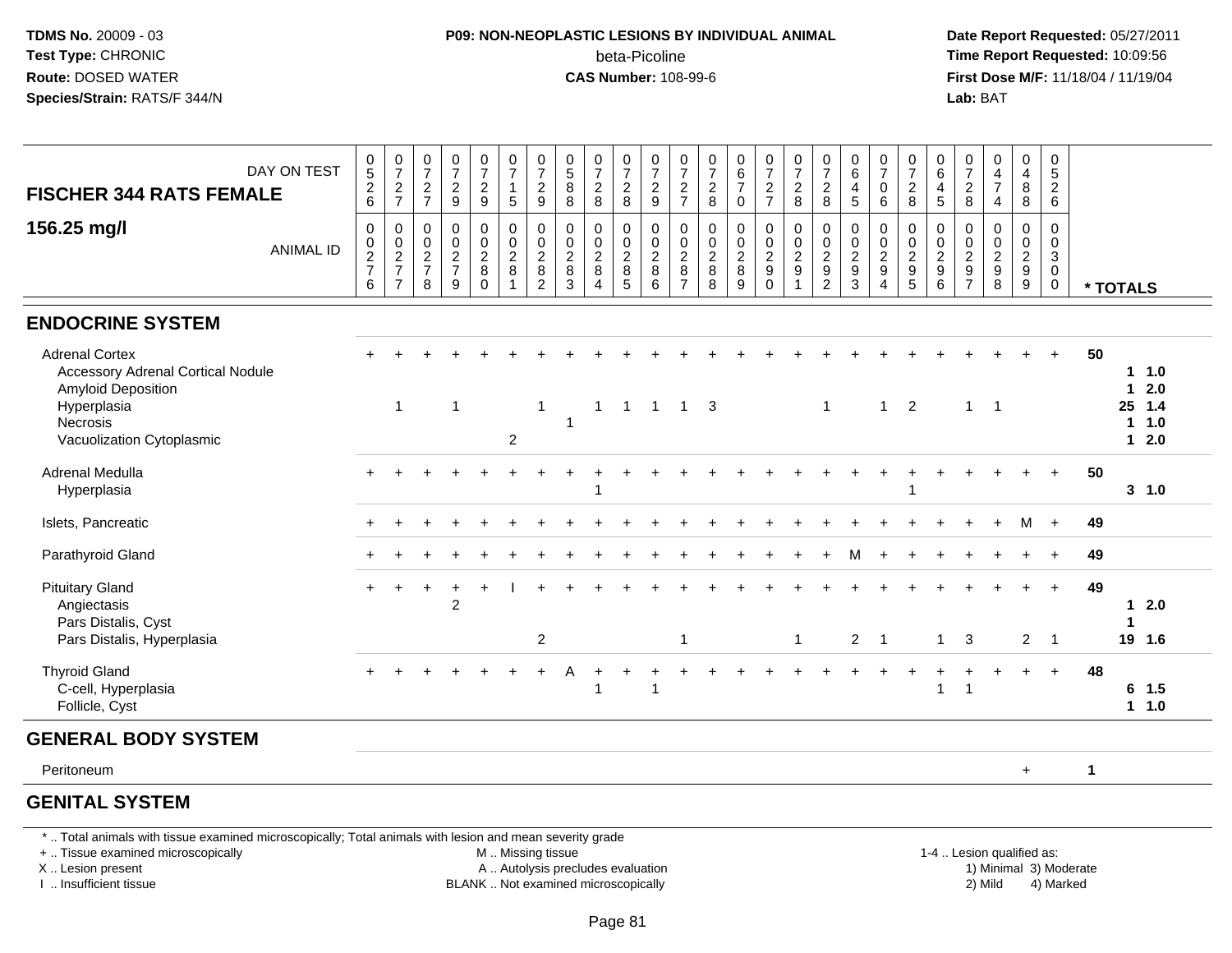### **P09: NON-NEOPLASTIC LESIONS BY INDIVIDUAL ANIMAL**beta-Picoline<br>CAS Number: 108-99-6

 **Date Report Requested:** 05/27/2011 **Time Report Requested:** 10:09:56 **First Dose M/F:** 11/18/04 / 11/19/04<br>Lab: BAT **Lab:** BAT

| DAY ON TEST<br><b>FISCHER 344 RATS FEMALE</b>                                                                                                 | $^{\rm 0}_{\rm 5}$<br>$\frac{2}{6}$    | $\frac{0}{7}$<br>$\frac{2}{7}$               | $\frac{0}{7}$<br>$\frac{2}{7}$               | $\begin{array}{c} 0 \\ 7 \end{array}$<br>$\frac{2}{9}$ | $\begin{array}{c} 0 \\ 7 \end{array}$<br>$\frac{2}{9}$ | $\begin{array}{c} 0 \\ 7 \end{array}$<br>$\mathbf{1}$<br>$\sqrt{5}$     | $\frac{0}{7}$<br>$\overline{c}$<br>9                | $\begin{array}{c} 0 \\ 5 \end{array}$<br>$\bf 8$<br>8    | $\frac{0}{7}$<br>$\overline{c}$<br>8               | $\frac{0}{7}$<br>$_{\rm 8}^2$                                          | $\frac{0}{7}$<br>$\frac{2}{9}$                                            | $\frac{0}{7}$<br>$\frac{2}{7}$                                | $\frac{0}{7}$<br>$\overline{c}$<br>8           | $\begin{array}{c} 0 \\ 6 \\ 7 \end{array}$<br>$\mathbf 0$         | $\begin{array}{c} 0 \\ 7 \end{array}$<br>$\frac{2}{7}$ | $\frac{0}{7}$<br>$\frac{2}{8}$             | $\begin{array}{c} 0 \\ 7 \end{array}$<br>$\frac{2}{8}$ | $\begin{array}{c} 0 \\ 6 \end{array}$<br>$\overline{4}$<br>$5\phantom{1}$ | $\frac{0}{7}$<br>$\mathbf 0$<br>6      | $\frac{0}{7}$<br>$_{8}^2$            | $\begin{array}{c} 0 \\ 6 \end{array}$<br>4<br>5 | $\frac{0}{7}$<br>$_{\rm 8}^2$ | $\begin{smallmatrix}0\\4\end{smallmatrix}$<br>$\overline{7}$<br>$\overline{4}$ | $\pmb{0}$<br>$\overline{4}$<br>$\bf 8$<br>8                                      | $\pmb{0}$<br>$\sqrt{5}$<br>$\overline{c}$<br>6      |                |                            |                              |
|-----------------------------------------------------------------------------------------------------------------------------------------------|----------------------------------------|----------------------------------------------|----------------------------------------------|--------------------------------------------------------|--------------------------------------------------------|-------------------------------------------------------------------------|-----------------------------------------------------|----------------------------------------------------------|----------------------------------------------------|------------------------------------------------------------------------|---------------------------------------------------------------------------|---------------------------------------------------------------|------------------------------------------------|-------------------------------------------------------------------|--------------------------------------------------------|--------------------------------------------|--------------------------------------------------------|---------------------------------------------------------------------------|----------------------------------------|--------------------------------------|-------------------------------------------------|-------------------------------|--------------------------------------------------------------------------------|----------------------------------------------------------------------------------|-----------------------------------------------------|----------------|----------------------------|------------------------------|
| 156.25 mg/l<br><b>ANIMAL ID</b>                                                                                                               | $\mathbf 0$<br>0<br>$\frac{2}{7}$<br>6 | $\pmb{0}$<br>$\frac{0}{2}$<br>$\overline{7}$ | $\pmb{0}$<br>$\pmb{0}$<br>$\frac{2}{7}$<br>8 | $\pmb{0}$<br>$\frac{0}{2}$<br>$\boldsymbol{9}$         | $\pmb{0}$<br>$\frac{0}{2}$<br>$\mathbf 0$              | $\pmb{0}$<br>$\begin{array}{c} 0 \\ 2 \\ 8 \end{array}$<br>$\mathbf{1}$ | 0<br>$\mathbf 0$<br>$\frac{2}{8}$<br>$\overline{c}$ | $\mathbf 0$<br>$\mathsf{O}\xspace$<br>$\frac{2}{8}$<br>3 | 0<br>$\pmb{0}$<br>$_{8}^{\rm 2}$<br>$\overline{4}$ | 0<br>$\begin{smallmatrix} 0\\2\\8 \end{smallmatrix}$<br>$\overline{5}$ | $\boldsymbol{0}$<br>$\begin{array}{c} 0 \\ 2 \\ 8 \end{array}$<br>$\,6\,$ | $\mathbf 0$<br>$\mathbf 0$<br>$\frac{2}{8}$<br>$\overline{7}$ | $\pmb{0}$<br>$\mathbf 0$<br>$\frac{2}{8}$<br>8 | 0<br>$\begin{array}{c} 0 \\ 2 \\ 8 \end{array}$<br>$\overline{9}$ | $\pmb{0}$<br>$\frac{0}{2}$<br>$\ddot{\mathbf{0}}$      | $\pmb{0}$<br>$\frac{0}{2}$<br>$\mathbf{1}$ | 0<br>$\pmb{0}$<br>$\frac{2}{9}$<br>$\overline{2}$      | $\pmb{0}$<br>$\mathbf 0$<br>$\frac{2}{9}$<br>3                            | 0<br>$\mathbf 0$<br>$\frac{2}{9}$<br>4 | 0<br>$\frac{0}{2}$<br>$\overline{5}$ | $\mathbf 0$<br>$\frac{0}{2}$<br>6               | 0<br>0<br>$\frac{2}{9}$       | $\pmb{0}$<br>$\frac{0}{2}$<br>$\overline{8}$                                   | $\mathbf 0$<br>$\begin{smallmatrix} 0\\2\\9 \end{smallmatrix}$<br>$\overline{9}$ | 0<br>$\mathbf 0$<br>3<br>$\mathbf 0$<br>$\mathbf 0$ | * TOTALS       |                            |                              |
| <b>Clitoral Gland</b><br>Cyst<br>Hyperplasia<br>Inflammation<br>Duct, Dilatation                                                              |                                        | $\overline{4}$                               | $\overline{2}$                               | -1                                                     |                                                        |                                                                         |                                                     |                                                          |                                                    |                                                                        | $\mathsf 3$                                                               | 3                                                             |                                                |                                                                   |                                                        |                                            | 4                                                      |                                                                           |                                        |                                      |                                                 |                               | $\overline{2}$                                                                 |                                                                                  | $\ddot{}$                                           | 50             | $\mathbf 1$<br>4<br>5<br>1 | 3.0<br>2.3<br>2.8<br>4.0     |
| Ovary<br>Atrophy<br>Cyst                                                                                                                      |                                        |                                              |                                              |                                                        |                                                        |                                                                         |                                                     | $\overline{2}$                                           |                                                    |                                                                        |                                                                           |                                                               | $\overline{a}$                                 |                                                                   |                                                        |                                            |                                                        |                                                                           |                                        |                                      |                                                 |                               |                                                                                |                                                                                  |                                                     | 50             | $\mathbf 1$                | 3.0<br>32.0                  |
| Uterus<br>Hemorrhage<br>Inflammation, Suppurative<br>Cervix, Cyst<br>Endometrium, Hyperplasia, Cystic                                         | $\mathbf 1$                            |                                              |                                              | $\overline{2}$                                         | $\overline{1}$                                         |                                                                         | $\mathbf{1}$                                        |                                                          |                                                    | $\mathbf{1}$                                                           | 3                                                                         | $\mathbf{1}$                                                  |                                                |                                                                   |                                                        | $\mathbf{1}$                               |                                                        |                                                                           |                                        | $\mathbf{3}$<br>$\overline{2}$       |                                                 | 4                             |                                                                                |                                                                                  |                                                     | 50             | 1<br>1<br>$\mathbf{2}$     | 2.0<br>4.0<br>3.0<br>$8$ 1.1 |
| Vagina                                                                                                                                        |                                        |                                              |                                              |                                                        |                                                        |                                                                         |                                                     |                                                          |                                                    |                                                                        |                                                                           |                                                               |                                                |                                                                   |                                                        |                                            |                                                        |                                                                           |                                        |                                      |                                                 |                               |                                                                                |                                                                                  |                                                     | $\mathbf{1}$   |                            |                              |
| <b>HEMATOPOIETIC SYSTEM</b>                                                                                                                   |                                        |                                              |                                              |                                                        |                                                        |                                                                         |                                                     |                                                          |                                                    |                                                                        |                                                                           |                                                               |                                                |                                                                   |                                                        |                                            |                                                        |                                                                           |                                        |                                      |                                                 |                               |                                                                                |                                                                                  |                                                     |                |                            |                              |
| <b>Bone Marrow</b><br>Fibrosis                                                                                                                |                                        |                                              |                                              |                                                        |                                                        | 3                                                                       |                                                     |                                                          |                                                    |                                                                        |                                                                           |                                                               |                                                |                                                                   |                                                        |                                            |                                                        |                                                                           |                                        |                                      |                                                 |                               |                                                                                |                                                                                  |                                                     | 50             |                            | 13.0                         |
| Lymph Node<br>Deep Cervical, Hemorrhage<br>Mediastinal, Ectasia<br>Mediastinal, Hemorrhage<br>Mediastinal, Hyperplasia                        |                                        | $+$<br>$\overline{2}$                        |                                              |                                                        |                                                        |                                                                         |                                                     |                                                          |                                                    |                                                                        |                                                                           |                                                               | $+$<br>1                                       | $+$<br>$\overline{2}$                                             |                                                        |                                            |                                                        |                                                                           |                                        |                                      |                                                 |                               |                                                                                | $\ddot{}$<br>3                                                                   |                                                     | $\overline{7}$ | 1<br>1<br>1                | 3.0<br>2.0<br>1.0<br>$12.0$  |
| Lymph Node, Mandibular                                                                                                                        | М                                      | M                                            | M                                            | м                                                      | м                                                      | М                                                                       | м                                                   | M                                                        | M                                                  | м                                                                      | M                                                                         | м                                                             | м                                              | M                                                                 | M                                                      | м                                          | М                                                      | M                                                                         | М                                      | M                                    | M                                               | М                             | M                                                                              | M                                                                                | M                                                   | $\mathbf 0$    |                            |                              |
| * Total animals with tissue examined microscopically; Total animals with lesion and mean severity grade<br>+  Tissue examined microscopically |                                        |                                              |                                              |                                                        |                                                        | M  Missing tissue                                                       |                                                     |                                                          |                                                    |                                                                        |                                                                           |                                                               |                                                |                                                                   |                                                        |                                            |                                                        |                                                                           |                                        |                                      |                                                 |                               | 1-4  Lesion qualified as:                                                      |                                                                                  |                                                     |                |                            |                              |

X .. Lesion present

I .. Insufficient tissue

BLANK .. Not examined microscopically and the state of the 2) Mild

A .. Autolysis precludes evaluation and the service of the service of the service of the service of the service of the service of the service of the service of the service of the service of the service of the service of th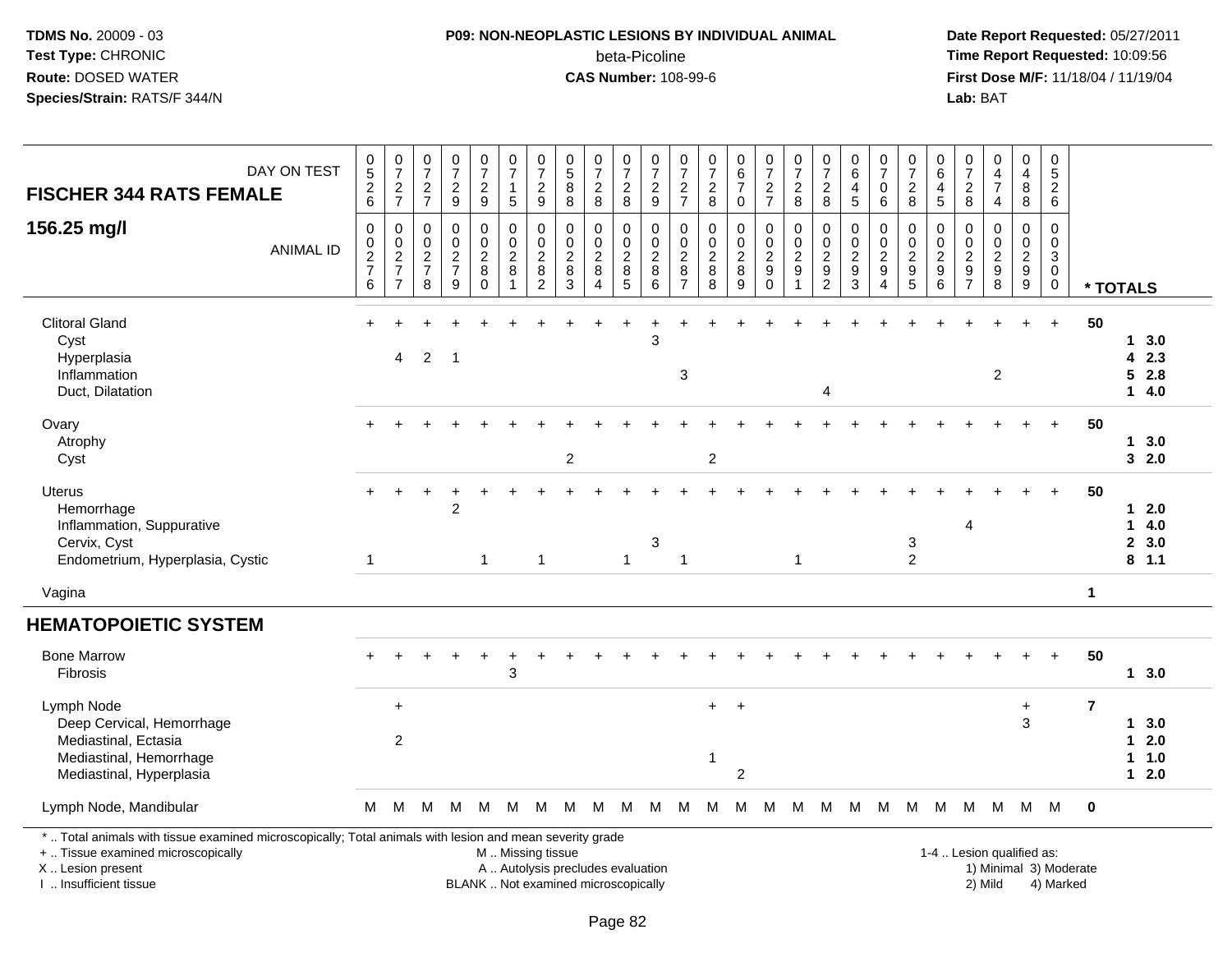# **P09: NON-NEOPLASTIC LESIONS BY INDIVIDUAL ANIMAL**beta-Picoline<br>CAS Number: 108-99-6

 **Date Report Requested:** 05/27/2011 **Time Report Requested:** 10:09:56 **First Dose M/F:** 11/18/04 / 11/19/04<br>Lab: BAT **Lab:** BAT

|                                                                                                                                                |                  |                                                           |                                                        |                                                   |                                                                |                                                              |                                                                                    |                                                         |                                |                                                               |                                                       |                                         |                                                             |                                                        |                                            |                                                  |                                                                                |                                           |                                                             |                                                           |                                 |                                              |                                 |                                                               |                                                                 | $\pmb{0}$                                                                  |              |                                        |
|------------------------------------------------------------------------------------------------------------------------------------------------|------------------|-----------------------------------------------------------|--------------------------------------------------------|---------------------------------------------------|----------------------------------------------------------------|--------------------------------------------------------------|------------------------------------------------------------------------------------|---------------------------------------------------------|--------------------------------|---------------------------------------------------------------|-------------------------------------------------------|-----------------------------------------|-------------------------------------------------------------|--------------------------------------------------------|--------------------------------------------|--------------------------------------------------|--------------------------------------------------------------------------------|-------------------------------------------|-------------------------------------------------------------|-----------------------------------------------------------|---------------------------------|----------------------------------------------|---------------------------------|---------------------------------------------------------------|-----------------------------------------------------------------|----------------------------------------------------------------------------|--------------|----------------------------------------|
| <b>FISCHER 344 RATS FEMALE</b>                                                                                                                 | DAY ON TEST      | $\begin{array}{c} 0 \\ 5 \end{array}$<br>$\frac{2}{6}$    | $\begin{array}{c} 0 \\ 7 \end{array}$<br>$\frac{2}{7}$ | $\frac{0}{7}$<br>$\frac{2}{7}$                    | $\frac{0}{7}$<br>$\frac{2}{9}$                                 | $\begin{array}{c} 0 \\ 7 \end{array}$<br>$\boldsymbol{2}$    | $\begin{array}{c} 0 \\ 7 \end{array}$<br>$\mathbf{1}$                              | $\frac{0}{7}$<br>$\overline{c}$                         | 0<br>$\overline{5}$<br>$\,8\,$ | $\frac{0}{7}$<br>$\overline{c}$                               | $\begin{array}{c} 0 \\ 7 \end{array}$<br>$_{\rm 8}^2$ | 0<br>$\overline{7}$<br>$\boldsymbol{2}$ | $\frac{0}{7}$<br>$\frac{2}{7}$                              | $\begin{array}{c} 0 \\ 7 \end{array}$<br>$\frac{2}{8}$ | $\begin{array}{c} 0 \\ 6 \\ 7 \end{array}$ | $\frac{0}{7}$<br>$\frac{2}{7}$                   | $\frac{0}{7}$<br>$\frac{2}{8}$                                                 | $\frac{0}{7}$<br>$\sqrt{2}$               | 0<br>6<br>4                                                 | $\frac{0}{7}$<br>$\mathbf 0$                              | $\frac{0}{7}$<br>$\overline{a}$ | $\boldsymbol{0}$<br>6<br>4                   | $\frac{0}{7}$<br>$_{\rm 8}^2$   | $\begin{smallmatrix}0\0\4\end{smallmatrix}$<br>$\overline{7}$ | 0<br>$\overline{\mathbf{4}}$<br>8                               | $\overline{5}$<br>$\overline{a}$                                           |              |                                        |
|                                                                                                                                                |                  |                                                           |                                                        |                                                   |                                                                | $\boldsymbol{9}$                                             | $\overline{5}$                                                                     | 9                                                       | 8                              | 8                                                             |                                                       | 9                                       |                                                             |                                                        | $\mathbf 0$                                |                                                  |                                                                                | 8                                         | 5                                                           | $6\phantom{1}$                                            | 8                               | $\sqrt{5}$                                   |                                 | $\overline{4}$                                                | 8                                                               | $6\phantom{1}$                                                             |              |                                        |
| 156.25 mg/l                                                                                                                                    | <b>ANIMAL ID</b> | 0<br>$\mathbf 0$<br>$\overline{2}$<br>$\overline{7}$<br>6 | 0<br>$\mathbf 0$<br>$\frac{2}{7}$<br>$\overline{7}$    | 0<br>0<br>$\boldsymbol{2}$<br>$\overline{7}$<br>8 | $\mathbf 0$<br>$\begin{array}{c} 0 \\ 2 \\ 7 \end{array}$<br>9 | 0<br>$\mathbf 0$<br>$\overline{2}$<br>$\bf 8$<br>$\mathbf 0$ | $\mathbf 0$<br>$\mathbf 0$<br>$\overline{2}$<br>$\boldsymbol{8}$<br>$\overline{1}$ | $\pmb{0}$<br>0<br>$\overline{c}$<br>8<br>$\overline{2}$ | 0<br>0<br>$\frac{2}{8}$<br>3   | 0<br>0<br>$\overline{2}$<br>$\bf 8$<br>$\boldsymbol{\Lambda}$ | 0<br>$\mathbf 0$<br>$\frac{2}{8}$<br>$\sqrt{5}$       | 0<br>$\mathbf 0$<br>$\frac{2}{8}$<br>6  | 0<br>$\mathbf 0$<br>$\sqrt{2}$<br>$\bf 8$<br>$\overline{7}$ | $\pmb{0}$<br>$\pmb{0}$<br>$\frac{2}{8}$<br>8           | 0<br>$\frac{0}{2}$<br>$\bf 8$<br>9         | 0<br>$\mathbf 0$<br>$\frac{2}{9}$<br>$\mathbf 0$ | $\mathbf 0$<br>$\begin{smallmatrix} 0\\2\\9 \end{smallmatrix}$<br>$\mathbf{1}$ | 0<br>0<br>$\frac{2}{9}$<br>$\overline{c}$ | $\mathbf 0$<br>0<br>$\overline{2}$<br>$\boldsymbol{9}$<br>3 | $\Omega$<br>0<br>$\frac{2}{9}$<br>$\overline{\mathbf{4}}$ | 0<br>0<br>$\frac{2}{9}$<br>5    | 0<br>$\mathbf 0$<br>$\frac{2}{9}$<br>$\,6\,$ | $\mathbf 0$<br>0<br>$rac{2}{9}$ | $\Omega$<br>0<br>$\frac{2}{9}$<br>8                           | 0<br>$\mathbf 0$<br>$\overline{2}$<br>$\boldsymbol{9}$<br>$9\,$ | $\mathbf 0$<br>$\mathbf 0$<br>$\overline{3}$<br>$\mathbf 0$<br>$\mathbf 0$ |              | * TOTALS                               |
| Lymph Node, Mesenteric                                                                                                                         |                  |                                                           |                                                        |                                                   |                                                                |                                                              |                                                                                    |                                                         |                                |                                                               |                                                       |                                         |                                                             |                                                        |                                            |                                                  |                                                                                |                                           |                                                             |                                                           |                                 |                                              |                                 |                                                               | $\ddot{}$                                                       | $\ddot{}$                                                                  | 50           |                                        |
| Spleen<br>Hyperplasia, Lymphoid<br>Necrosis                                                                                                    |                  |                                                           |                                                        |                                                   | 3                                                              |                                                              |                                                                                    |                                                         |                                |                                                               |                                                       |                                         |                                                             |                                                        |                                            |                                                  |                                                                                |                                           |                                                             |                                                           |                                 | $\overline{2}$                               |                                 |                                                               |                                                                 | $+$                                                                        | 50           | 2.2.0<br>$12.0$                        |
| Thymus                                                                                                                                         |                  |                                                           |                                                        |                                                   |                                                                |                                                              |                                                                                    |                                                         |                                |                                                               |                                                       |                                         |                                                             |                                                        |                                            |                                                  |                                                                                |                                           |                                                             |                                                           |                                 |                                              |                                 |                                                               |                                                                 |                                                                            | 50           |                                        |
| <b>INTEGUMENTARY SYSTEM</b>                                                                                                                    |                  |                                                           |                                                        |                                                   |                                                                |                                                              |                                                                                    |                                                         |                                |                                                               |                                                       |                                         |                                                             |                                                        |                                            |                                                  |                                                                                |                                           |                                                             |                                                           |                                 |                                              |                                 |                                                               |                                                                 |                                                                            |              |                                        |
| Mammary Gland<br>Galactocele<br>Hyperplasia                                                                                                    |                  | $\overline{2}$<br>3                                       |                                                        |                                                   |                                                                | ÷                                                            | $\overline{2}$                                                                     |                                                         |                                |                                                               |                                                       |                                         |                                                             | 2                                                      | -1<br>-1                                   |                                                  |                                                                                |                                           |                                                             |                                                           |                                 |                                              |                                 | 2                                                             | $\ddot{}$                                                       | $+$                                                                        | 50           | 8 1.9<br>$4$ 1.5                       |
| Skin<br>Inflammation, Chronic Active<br>Ulcer                                                                                                  |                  |                                                           |                                                        |                                                   |                                                                |                                                              |                                                                                    |                                                         |                                |                                                               |                                                       |                                         |                                                             |                                                        |                                            |                                                  |                                                                                |                                           |                                                             |                                                           |                                 |                                              |                                 |                                                               |                                                                 | $\ddot{+}$                                                                 | 50           | $1 1.0$<br>2.5                         |
| <b>MUSCULOSKELETAL SYSTEM</b>                                                                                                                  |                  |                                                           |                                                        |                                                   |                                                                |                                                              |                                                                                    |                                                         |                                |                                                               |                                                       |                                         |                                                             |                                                        |                                            |                                                  |                                                                                |                                           |                                                             |                                                           |                                 |                                              |                                 |                                                               |                                                                 |                                                                            |              |                                        |
| Bone                                                                                                                                           |                  |                                                           |                                                        |                                                   |                                                                |                                                              |                                                                                    |                                                         |                                |                                                               |                                                       |                                         |                                                             |                                                        |                                            |                                                  |                                                                                |                                           |                                                             |                                                           |                                 |                                              |                                 |                                                               |                                                                 |                                                                            | 50           |                                        |
| <b>Skeletal Muscle</b>                                                                                                                         |                  |                                                           |                                                        |                                                   |                                                                |                                                              |                                                                                    |                                                         |                                |                                                               |                                                       |                                         |                                                             |                                                        |                                            |                                                  |                                                                                |                                           |                                                             |                                                           |                                 |                                              |                                 |                                                               | $\ddot{}$                                                       |                                                                            | $\mathbf{1}$ |                                        |
| <b>NERVOUS SYSTEM</b>                                                                                                                          |                  |                                                           |                                                        |                                                   |                                                                |                                                              |                                                                                    |                                                         |                                |                                                               |                                                       |                                         |                                                             |                                                        |                                            |                                                  |                                                                                |                                           |                                                             |                                                           |                                 |                                              |                                 |                                                               |                                                                 |                                                                            |              |                                        |
| <b>Brain</b><br>Compression<br>Hemorrhage<br>Inflammation, Chronic Active                                                                      |                  | 2                                                         |                                                        |                                                   |                                                                |                                                              |                                                                                    |                                                         |                                |                                                               |                                                       |                                         |                                                             |                                                        |                                            |                                                  |                                                                                | 1                                         |                                                             |                                                           |                                 |                                              |                                 | 2                                                             | $\ddot{}$                                                       | $\ddot{}$                                                                  | 50           | 7.1.7<br>$\overline{2}$<br>2.5<br>13.0 |
| *  Total animals with tissue examined microscopically; Total animals with lesion and mean severity grade<br>+  Tissue examined microscopically |                  |                                                           |                                                        |                                                   |                                                                |                                                              | M  Missing tissue                                                                  |                                                         |                                |                                                               |                                                       |                                         |                                                             |                                                        |                                            |                                                  |                                                                                |                                           |                                                             |                                                           |                                 |                                              |                                 | 1-4  Lesion qualified as:                                     |                                                                 |                                                                            |              |                                        |

X .. Lesion present

I .. Insufficient tissue

BLANK .. Not examined microscopically and the state of the 2) Mild

A .. Autolysis precludes evaluation and the service of the service of the service of the service of the service of the service of the service of the service of the service of the service of the service of the service of th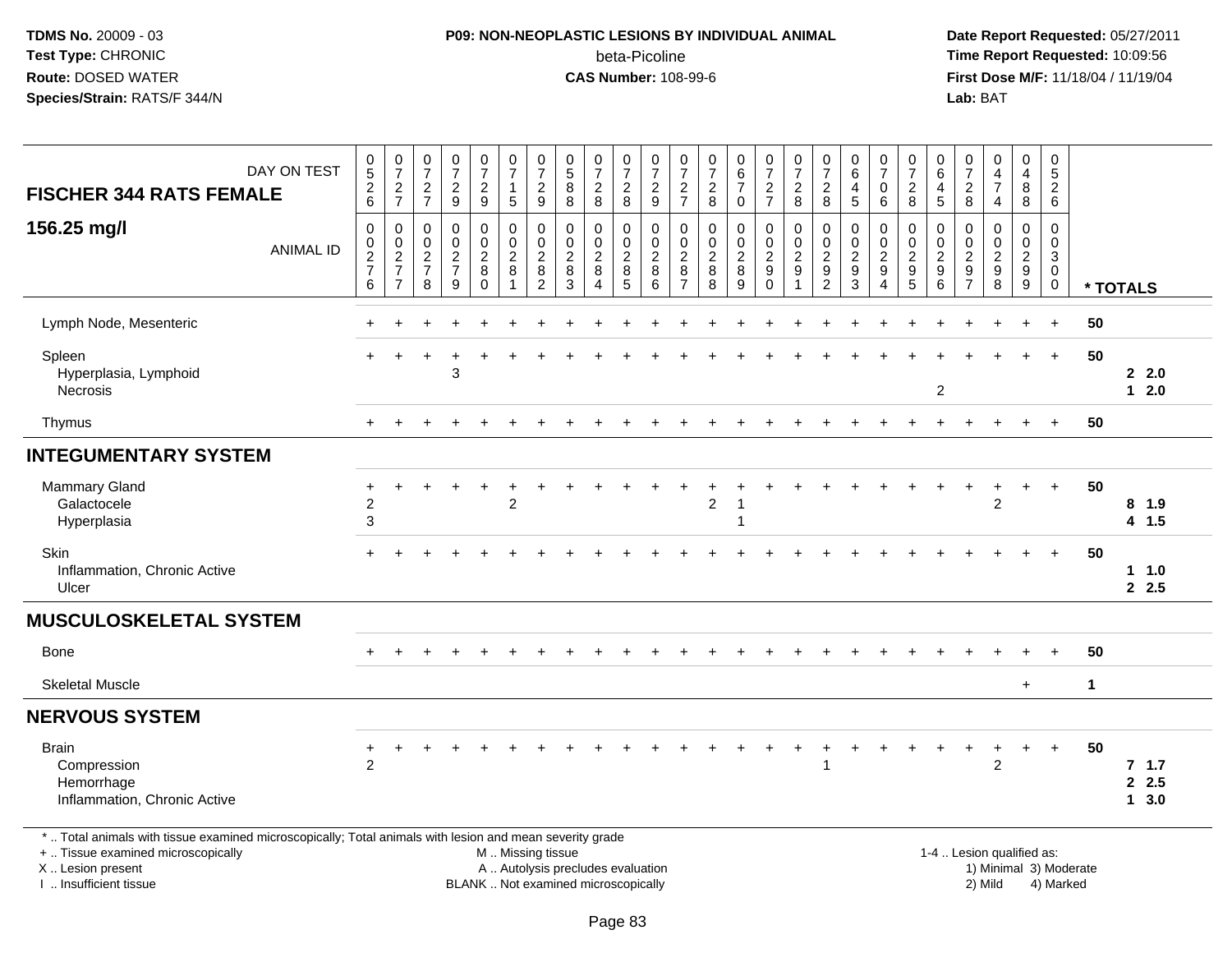#### **P09: NON-NEOPLASTIC LESIONS BY INDIVIDUAL ANIMAL** beta-Picoline**beta-Picoline**<br> **CAS Number:** 108-99-6<br> **CAS Number:** 108-99-6<br> **CAS Number:** 108-99-6

 **Date Report Requested:** 05/27/2011 **First Dose M/F:** 11/18/04 / 11/19/04 Lab: BAT **Lab:** BAT

| DAY ON TEST<br><b>FISCHER 344 RATS FEMALE</b>                                                                                                                           | 0<br>$\overline{5}$<br>$\frac{2}{6}$                 | $\frac{0}{7}$<br>$\frac{2}{7}$                                    | 0<br>$\overline{7}$<br>$\sqrt{2}$<br>$\overline{7}$       | $\frac{0}{7}$<br>$\frac{2}{9}$  | $\frac{0}{7}$<br>$\overline{2}$<br>$9\,$ | $\frac{0}{7}$<br>5      | $\frac{0}{7}$<br>$\frac{2}{9}$                                    | 0<br>$\overline{5}$<br>$\bf 8$<br>8    | $\frac{0}{7}$<br>$\boldsymbol{2}$<br>8                                          | $\frac{0}{7}$<br>$_{\rm 2}^2$                        | 0<br>$\overline{7}$<br>$\overline{c}$<br>9   | $\frac{0}{7}$<br>$\frac{2}{7}$                                                | $\frac{0}{7}$<br>$\frac{2}{8}$                       | $\begin{array}{c} 0 \\ 6 \\ 7 \end{array}$<br>$\pmb{0}$ | $\frac{0}{7}$<br>$\frac{2}{7}$                          | $\frac{0}{7}$<br>$\frac{2}{8}$             | $\frac{0}{7}$<br>$\overline{c}$<br>8                                     | 0<br>$\,6\,$<br>4<br>$\sqrt{5}$            | $\frac{0}{7}$<br>$\mathbf 0$<br>$\,6\,$ | $\frac{0}{7}$<br>$\boldsymbol{2}$<br>$\,8\,$                     | 0<br>$\,6\,$<br>$\overline{4}$<br>$\overline{5}$ | 0<br>$\overline{7}$<br>$\overline{c}$<br>8                | 0<br>$\overline{4}$<br>$\overline{7}$<br>$\overline{4}$                 | 0<br>$\overline{\mathbf{4}}$<br>$\bf 8$<br>8                                       | 0<br>$\sqrt{5}$<br>$\frac{2}{6}$                                        |    |                                         |                          |
|-------------------------------------------------------------------------------------------------------------------------------------------------------------------------|------------------------------------------------------|-------------------------------------------------------------------|-----------------------------------------------------------|---------------------------------|------------------------------------------|-------------------------|-------------------------------------------------------------------|----------------------------------------|---------------------------------------------------------------------------------|------------------------------------------------------|----------------------------------------------|-------------------------------------------------------------------------------|------------------------------------------------------|---------------------------------------------------------|---------------------------------------------------------|--------------------------------------------|--------------------------------------------------------------------------|--------------------------------------------|-----------------------------------------|------------------------------------------------------------------|--------------------------------------------------|-----------------------------------------------------------|-------------------------------------------------------------------------|------------------------------------------------------------------------------------|-------------------------------------------------------------------------|----|-----------------------------------------|--------------------------|
| 156.25 mg/l<br><b>ANIMAL ID</b>                                                                                                                                         | 0<br>$\begin{array}{c} 0 \\ 2 \\ 7 \end{array}$<br>6 | 0<br>$\begin{array}{c} 0 \\ 2 \\ 7 \end{array}$<br>$\overline{7}$ | 0<br>$\mathbf 0$<br>$\overline{2}$<br>$\overline{7}$<br>8 | $\pmb{0}$<br>$\frac{0}{2}$<br>9 | $\mathbf 0$<br>$\frac{0}{2}$<br>$\Omega$ | 0<br>$\frac{0}{2}$<br>8 | $\begin{array}{c} 0 \\ 0 \\ 2 \\ 8 \end{array}$<br>$\overline{2}$ | 0<br>$\pmb{0}$<br>$\sqrt{2}$<br>8<br>3 | $\mathbf 0$<br>$\boldsymbol{0}$<br>$\overline{2}$<br>8<br>$\boldsymbol{\Delta}$ | 0<br>$\mathsf{O}\xspace$<br>$\overline{2}$<br>8<br>5 | 0<br>$\mathbf 0$<br>$\overline{2}$<br>8<br>6 | 0<br>$\begin{smallmatrix} 0\\2 \end{smallmatrix}$<br>$\, 8$<br>$\overline{7}$ | 0<br>$\begin{array}{c} 0 \\ 2 \\ 8 \end{array}$<br>8 | $\pmb{0}$<br>$\pmb{0}$<br>$\overline{2}$<br>8<br>9      | 0<br>$\mathbf 0$<br>$\overline{2}$<br>$9\,$<br>$\Omega$ | $\pmb{0}$<br>$\frac{0}{2}$<br>$\mathbf{1}$ | 0<br>$\begin{smallmatrix} 0\\2 \end{smallmatrix}$<br>9<br>$\overline{2}$ | 0<br>$\pmb{0}$<br>$\overline{2}$<br>9<br>3 | 0<br>$\frac{0}{2}$<br>$\overline{4}$    | 0<br>$\boldsymbol{0}$<br>$\overline{2}$<br>$\boldsymbol{9}$<br>5 | 0<br>$\mathbf 0$<br>$\overline{2}$<br>$9\,$<br>6 | 0<br>$\mathbf 0$<br>$\overline{2}$<br>9<br>$\overline{7}$ | $\mathbf 0$<br>$\mathbf 0$<br>$\boldsymbol{2}$<br>$\boldsymbol{9}$<br>8 | $\mathbf 0$<br>$\pmb{0}$<br>$\overline{2}$<br>$\boldsymbol{9}$<br>$\boldsymbol{9}$ | $\mathbf 0$<br>$\mathbf 0$<br>$\mathsf 3$<br>$\mathbf 0$<br>$\mathbf 0$ |    | * TOTALS                                |                          |
| <b>RESPIRATORY SYSTEM</b>                                                                                                                                               |                                                      |                                                                   |                                                           |                                 |                                          |                         |                                                                   |                                        |                                                                                 |                                                      |                                              |                                                                               |                                                      |                                                         |                                                         |                                            |                                                                          |                                            |                                         |                                                                  |                                                  |                                                           |                                                                         |                                                                                    |                                                                         |    |                                         |                          |
| Lung<br>Alveolar Epithelium, Hyperplasia<br>Alveolar Epithelium, Metaplasia, Squamous<br>Serosa, Fibrosis                                                               |                                                      |                                                                   |                                                           |                                 |                                          | $\overline{c}$          |                                                                   |                                        |                                                                                 |                                                      | 3                                            |                                                                               | 3                                                    |                                                         |                                                         |                                            |                                                                          |                                            |                                         |                                                                  |                                                  |                                                           |                                                                         | $\boldsymbol{\Delta}$                                                              |                                                                         | 50 | 14 1.5<br>3<br>$1 1.0$                  | $1.3$                    |
| Nose<br>Foreign Body<br>Inflammation<br>Glands, Hyperplasia<br>Olfactory Epithelium, Atrophy<br>Olfactory Epithelium, Metaplasia<br>Respiratory Epithelium, Hyperplasia |                                                      |                                                                   |                                                           |                                 |                                          |                         |                                                                   |                                        |                                                                                 |                                                      |                                              | $\overline{c}$<br>2<br>$\overline{2}$                                         |                                                      |                                                         |                                                         |                                            | 1                                                                        | 2<br>$\overline{c}$                        |                                         |                                                                  |                                                  |                                                           |                                                                         | -1                                                                                 |                                                                         | 50 | $3 \t1.7$<br>5<br>1.0                   | 1.4<br>1.0<br>1.0<br>2.0 |
| Trachea<br>Infiltration Cellular, Mixed Cell                                                                                                                            |                                                      |                                                                   |                                                           |                                 |                                          |                         |                                                                   |                                        |                                                                                 |                                                      |                                              |                                                                               |                                                      |                                                         |                                                         |                                            |                                                                          |                                            |                                         |                                                                  |                                                  |                                                           |                                                                         |                                                                                    |                                                                         | 50 | 1 1.0                                   |                          |
| <b>SPECIAL SENSES SYSTEM</b>                                                                                                                                            |                                                      |                                                                   |                                                           |                                 |                                          |                         |                                                                   |                                        |                                                                                 |                                                      |                                              |                                                                               |                                                      |                                                         |                                                         |                                            |                                                                          |                                            |                                         |                                                                  |                                                  |                                                           |                                                                         |                                                                                    |                                                                         |    |                                         |                          |
| Eye<br>Cataract<br>Anterior Chamber, Inflammation, Suppurative<br>Cornea, Hyperplasia<br>Retina, Degeneration                                                           |                                                      |                                                                   |                                                           |                                 |                                          |                         | $\overline{2}$                                                    |                                        |                                                                                 | $\overline{2}$                                       |                                              |                                                                               |                                                      |                                                         | $\overline{\mathbf{c}}$<br>1                            |                                            | 3                                                                        | $\overline{c}$                             |                                         |                                                                  |                                                  |                                                           |                                                                         |                                                                                    |                                                                         | 48 | 13, 2.2<br>$\mathbf{1}$<br>-1<br>2, 3.5 | 2.0<br>1.0               |
| <b>Harderian Gland</b><br>Inflammation, Chronic Active                                                                                                                  | $\overline{2}$                                       |                                                                   |                                                           |                                 |                                          |                         |                                                                   |                                        |                                                                                 |                                                      |                                              |                                                                               |                                                      |                                                         |                                                         |                                            |                                                                          |                                            |                                         |                                                                  |                                                  |                                                           |                                                                         |                                                                                    |                                                                         | 50 | $12.0$                                  |                          |
| <b>IDINADY OVATEM</b>                                                                                                                                                   |                                                      |                                                                   |                                                           |                                 |                                          |                         |                                                                   |                                        |                                                                                 |                                                      |                                              |                                                                               |                                                      |                                                         |                                                         |                                            |                                                                          |                                            |                                         |                                                                  |                                                  |                                                           |                                                                         |                                                                                    |                                                                         |    |                                         |                          |

#### **URINARY SYSTEM**

\* .. Total animals with tissue examined microscopically; Total animals with lesion and mean severity grade

+ .. Tissue examined microscopically

X .. Lesion present

I .. Insufficient tissue

M .. Missing tissue

A .. Autolysis precludes evaluation

BLANK .. Not examined microscopically 2) Mild 4) Marked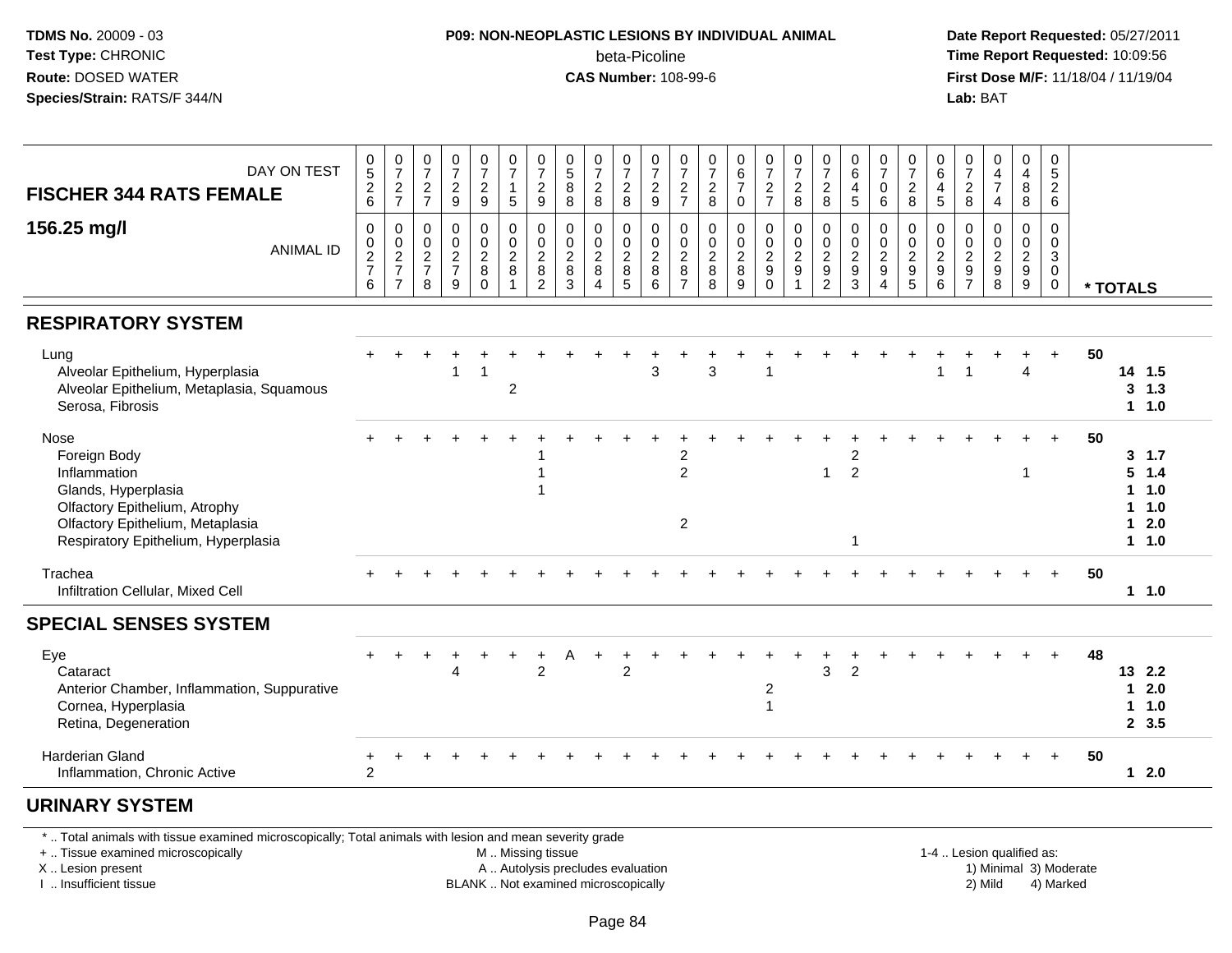#### **P09: NON-NEOPLASTIC LESIONS BY INDIVIDUAL ANIMAL** beta-Picoline**beta-Picoline**<br> **CAS Number:** 108-99-6<br> **CAS Number:** 108-99-6<br> **CAS Number:** 108-99-6

 **Date Report Requested:** 05/27/2011 **First Dose M/F:** 11/18/04 / 11/19/04 Lab: BAT **Lab:** BAT

| DAY ON TEST<br><b>FISCHER 344 RATS FEMALE</b>                                        | 0<br>$\sqrt{5}$<br>$\overline{c}$                       | 0<br>$\overline{ }$<br>$\Omega$<br>$\epsilon$<br>$\rightarrow$ | 0<br>$\rightarrow$<br>$\overline{c}$<br>$\rightarrow$   | $\mathbf{0}$<br>$\rightarrow$<br>$\overline{2}$ | $\frac{0}{7}$<br>$\overline{c}$ | 0<br>$\overline{ }$             | $\rightarrow$<br>$\Omega$<br>$\epsilon$ | $\mathbf 5$<br>8                          | 0<br>$\overline{2}$                        | $\frac{0}{7}$<br>$\overline{c}$                      | $\frac{0}{7}$<br>$\boldsymbol{2}$          | $\mathbf{0}$<br>$\rightarrow$<br><sup>o</sup><br>$\epsilon$<br>$\rightarrow$ | $\frac{0}{7}$<br>$\Omega$<br>∠         | $\overline{0}$<br>6<br>$\rightarrow$ | $\frac{0}{7}$<br>$\overline{c}$<br>$\overline{ }$ | $\frac{0}{7}$<br>$\overline{2}$ | 0<br>$\rightarrow$<br>2                           | 6<br>4                          | 0<br>$\rightarrow$<br>0      | 0<br>$\rightarrow$<br>$\overline{c}$ | $\begin{matrix} 0 \\ 6 \end{matrix}$<br>$\overline{4}$ | $\frac{0}{7}$<br>$\overline{2}$                  | 0<br>4<br>$\overline{ }$                                    | 0<br>$\overline{4}$<br>8               | 0<br>5<br>$\overline{c}$ |                                         |
|--------------------------------------------------------------------------------------|---------------------------------------------------------|----------------------------------------------------------------|---------------------------------------------------------|-------------------------------------------------|---------------------------------|---------------------------------|-----------------------------------------|-------------------------------------------|--------------------------------------------|------------------------------------------------------|--------------------------------------------|------------------------------------------------------------------------------|----------------------------------------|--------------------------------------|---------------------------------------------------|---------------------------------|---------------------------------------------------|---------------------------------|------------------------------|--------------------------------------|--------------------------------------------------------|--------------------------------------------------|-------------------------------------------------------------|----------------------------------------|--------------------------|-----------------------------------------|
|                                                                                      | 6                                                       |                                                                |                                                         | 9                                               | 9                               | 5                               | 9                                       | 8                                         | 8                                          | 8                                                    | 9                                          |                                                                              | 8                                      |                                      |                                                   | $\bf8$                          | 8                                                 | 5                               | 6                            | 8                                    | $\overline{5}$                                         | 8                                                | 4                                                           | 8                                      | 6                        |                                         |
| 156.25 mg/l<br><b>ANIMAL ID</b>                                                      | 0<br>$\pmb{0}$<br>$\overline{c}$<br>$\overline{ }$<br>6 | 0<br>0<br>$\Omega$<br>$\epsilon$<br>$\rightarrow$<br>⇁         | 0<br>$\pmb{0}$<br>$\overline{c}$<br>$\overline{z}$<br>8 | 0<br>$\mathbf 0$<br>$\frac{2}{7}$<br>9          | 0<br>0<br>$\frac{2}{8}$         | 0<br>$\pmb{0}$<br>$\frac{2}{8}$ | 0<br>$_{8}^2$<br>ົ                      | $\pmb{0}$<br>$\Omega$<br>$rac{2}{8}$<br>3 | 0<br>0<br>$_{8}^{\rm 2}$<br>$\overline{4}$ | 0<br>$\begin{array}{c} 0 \\ 2 \\ 8 \end{array}$<br>5 | 0<br>$\pmb{0}$<br>$\frac{2}{8}$<br>$\,6\,$ | 0<br>$\pmb{0}$<br>$\sim$<br>$rac{2}{8}$<br>$\rightarrow$                     | $\boldsymbol{0}$<br>$\frac{2}{8}$<br>8 | 0<br>0<br>$\frac{2}{8}$<br>9         | 0<br>$\mathsf 0$<br>$\frac{2}{9}$<br>$\mathbf 0$  | 0<br>$\pmb{0}$<br>$rac{2}{9}$   | 0<br>$\pmb{0}$<br>$\frac{2}{9}$<br>$\overline{2}$ | $\mathbf 0$<br>$rac{2}{9}$<br>3 | 0<br>0<br>$\frac{2}{9}$<br>4 | 0<br>0<br>$\overline{c}$<br>9<br>5   | 0<br>$\pmb{0}$<br>$\frac{2}{9}$<br>$\,6\,$             | 0<br>$\pmb{0}$<br>$\frac{2}{9}$<br>$\rightarrow$ | $\boldsymbol{0}$<br>$\overline{c}$<br>$\boldsymbol{9}$<br>8 | 0<br>$\mathbf 0$<br>$\frac{2}{9}$<br>9 | 0<br>0<br>3<br>0         | * TOTALS                                |
| Kidney<br>Fibrosis<br>Infarct<br>Nephropathy<br>Pelvis, Inflammation, Chronic Active |                                                         | 4                                                              |                                                         |                                                 |                                 |                                 |                                         |                                           | 4<br>4                                     |                                                      |                                            | 2<br>4                                                                       |                                        |                                      |                                                   |                                 |                                                   | 2                               |                              |                                      |                                                        |                                                  |                                                             |                                        | $+$                      | 50<br>72.9<br>8 1.9<br>50 2.0<br>9, 3.1 |
| <b>Urinary Bladder</b>                                                               |                                                         |                                                                |                                                         |                                                 |                                 |                                 |                                         |                                           |                                            |                                                      |                                            |                                                                              |                                        |                                      |                                                   |                                 |                                                   |                                 |                              |                                      |                                                        |                                                  |                                                             |                                        | ÷.                       | 50                                      |

\* .. Total animals with tissue examined microscopically; Total animals with lesion and mean severity grade

+ .. Tissue examined microscopically

X .. Lesion present

I .. Insufficient tissue

 M .. Missing tissueA .. Autolysis precludes evaluation

BLANK .. Not examined microscopically 2) Mild 4) Marked

1-4 .. Lesion qualified as: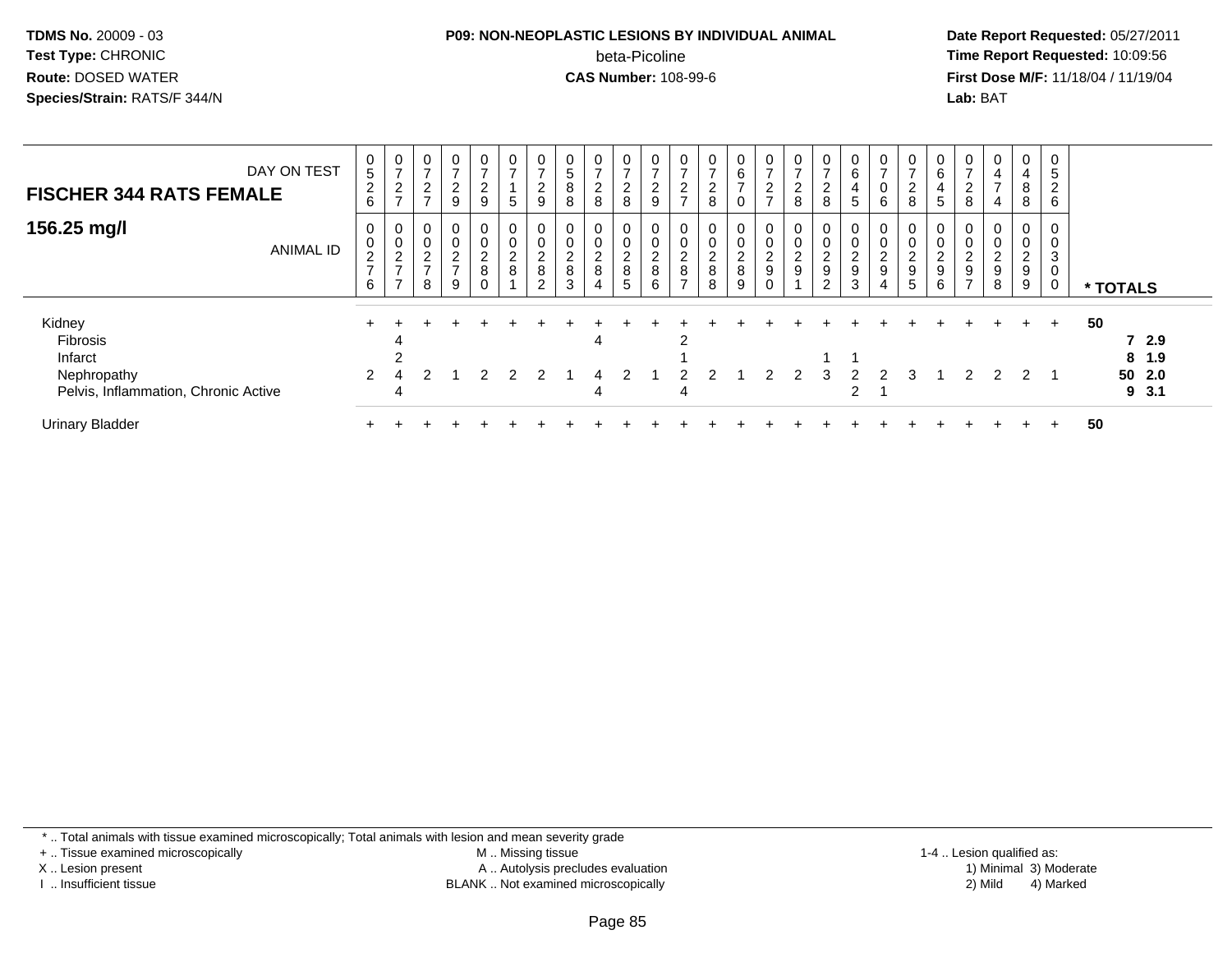#### **P09: NON-NEOPLASTIC LESIONS BY INDIVIDUAL ANIMAL** beta-Picoline**beta-Picoline**<br> **CAS Number:** 108-99-6<br> **CAS Number:** 108-99-6<br> **CAS Number:** 108-99-6

 **Date Report Requested:** 05/27/2011 **First Dose M/F:** 11/18/04 / 11/19/04 Lab: BAT **Lab:** BAT

| DAY ON TEST<br><b>FISCHER 344 RATS FEMALE</b><br>312.5 mg/l<br><b>ANIMAL ID</b>                                                               | 0<br>$\,6\,$<br>$\boldsymbol{9}$<br>$\mathbf{1}$<br>$\mathsf 0$<br>$\pmb{0}$<br>$\overline{3}$<br>$\pmb{0}$ | $\begin{array}{c} 0 \\ 7 \end{array}$<br>$\frac{2}{9}$<br>$\pmb{0}$<br>$\begin{matrix}0\\3\\0\end{matrix}$<br>$\overline{2}$ | 0<br>$\,6\,$<br>$\overline{9}$<br>0<br>0<br>$\mathbf 0$<br>$\mathbf{3}$<br>$\mathbf 0$<br>3 | $\frac{0}{7}$<br>$\frac{2}{9}$<br>$\pmb{0}$<br>$_{3}^{\rm 0}$<br>$\mathbf 0$<br>$\Delta$ | $\frac{0}{7}$<br>$\frac{2}{7}$<br>$\pmb{0}$<br>$_3^0$<br>$\pmb{0}$<br>5 | $\begin{smallmatrix}0\\7\end{smallmatrix}$<br>$\frac{2}{9}$<br>$\mathbf 0$<br>$\overline{0}$<br>$\overline{3}$<br>$\mathsf{O}\xspace$<br>6 | $\frac{0}{7}$<br>$\frac{2}{7}$<br>$\begin{smallmatrix}0\\0\\3\end{smallmatrix}$<br>$\mathsf 0$<br>$\overline{7}$ | $\frac{0}{7}$<br>$\frac{2}{9}$<br>$\pmb{0}$<br>$\mathbf 0$<br>$\mathbf{3}$<br>$\mathbf 0$<br>8 | $\frac{0}{7}$<br>$rac{2}{7}$<br>$\pmb{0}$<br>$\mathbf 0$<br>$\overline{3}$<br>$\mathbf 0$<br>9 | $\frac{0}{7}$<br>$\overline{c}$<br>$\mathbf{1}$<br>$\boldsymbol{0}$<br>$\mathbf 0$<br>$\mathbf{3}$<br>$\mathbf{1}$<br>$\Omega$ | $\begin{array}{c} 0 \\ 7 \end{array}$<br>$\frac{2}{8}$<br>$\begin{smallmatrix} 0\\0\\3 \end{smallmatrix}$<br>$\mathbf{1}$<br>$\mathbf{1}$ | $\begin{array}{c} 0 \\ 6 \end{array}$<br>$\overline{4}$<br>$\sqrt{2}$<br>$\pmb{0}$<br>$\frac{0}{3}$<br>$\mathbf{1}$<br>$\overline{2}$ | $\frac{0}{7}$<br>$\frac{2}{8}$<br>$\pmb{0}$<br>$\begin{array}{c} 0 \\ 3 \\ 1 \end{array}$<br>3 | $\begin{array}{c} 0 \\ 6 \\ 7 \end{array}$<br>$6\,$<br>$\mathsf 0$<br>$_{3}^{\rm 0}$<br>$\mathbf{1}$<br>$\overline{4}$ | $\frac{0}{7}$<br>$\frac{2}{7}$<br>0<br>$\mathbf 0$<br>3<br>$\mathbf{1}$<br>5 | $\frac{0}{7}$<br>8<br>$\begin{smallmatrix} 0\\0\\3 \end{smallmatrix}$<br>$\mathbf{1}$<br>6 | $\begin{array}{c} 0 \\ 5 \\ 2 \end{array}$<br>$\,6\,$<br>$\pmb{0}$<br>$\frac{0}{3}$<br>$\mathbf{1}$<br>$\overline{7}$ | $\frac{0}{7}$<br>$\frac{2}{8}$<br>0<br>$\mathbf 0$<br>$\mathbf{3}$<br>$\mathbf{1}$<br>8 | $\frac{0}{7}$<br>$\frac{2}{8}$<br>$\mathbf 0$<br>$\frac{0}{3}$<br>$\mathbf{1}$<br>9 | 0<br>$\,6\,$<br>$\mathbf 0$<br>3<br>0<br>$\mathbf 0$<br>$\mathbf{3}$<br>$\overline{c}$<br>$\mathbf{0}$ | $\frac{0}{7}$<br>$\overline{2}$<br>$\boldsymbol{9}$<br>$\mathbf 0$<br>$\mathbf 0$<br>$\frac{3}{2}$<br>$\overline{1}$ | $\frac{0}{7}$<br>$\frac{2}{9}$<br>0<br>$\boldsymbol{0}$<br>$\frac{3}{2}$ | $\frac{0}{7}$<br>$rac{2}{7}$<br>0<br>$\mathsf{O}\xspace$<br>$\frac{3}{2}$ | $\begin{array}{c} 0 \\ 5 \\ 8 \end{array}$<br>$\overline{2}$<br>$\pmb{0}$<br>$\mathsf{O}\xspace$<br>$\frac{3}{2}$<br>$\overline{4}$ | $\mathbf 0$<br>$\overline{7}$<br>$\frac{2}{9}$<br>$\mathbf 0$<br>$\boldsymbol{0}$<br>$\frac{3}{2}$ | females<br>$($ cont $)$ |
|-----------------------------------------------------------------------------------------------------------------------------------------------|-------------------------------------------------------------------------------------------------------------|------------------------------------------------------------------------------------------------------------------------------|---------------------------------------------------------------------------------------------|------------------------------------------------------------------------------------------|-------------------------------------------------------------------------|--------------------------------------------------------------------------------------------------------------------------------------------|------------------------------------------------------------------------------------------------------------------|------------------------------------------------------------------------------------------------|------------------------------------------------------------------------------------------------|--------------------------------------------------------------------------------------------------------------------------------|-------------------------------------------------------------------------------------------------------------------------------------------|---------------------------------------------------------------------------------------------------------------------------------------|------------------------------------------------------------------------------------------------|------------------------------------------------------------------------------------------------------------------------|------------------------------------------------------------------------------|--------------------------------------------------------------------------------------------|-----------------------------------------------------------------------------------------------------------------------|-----------------------------------------------------------------------------------------|-------------------------------------------------------------------------------------|--------------------------------------------------------------------------------------------------------|----------------------------------------------------------------------------------------------------------------------|--------------------------------------------------------------------------|---------------------------------------------------------------------------|-------------------------------------------------------------------------------------------------------------------------------------|----------------------------------------------------------------------------------------------------|-------------------------|
| <b>ALIMENTARY SYSTEM</b>                                                                                                                      |                                                                                                             |                                                                                                                              |                                                                                             |                                                                                          |                                                                         |                                                                                                                                            |                                                                                                                  |                                                                                                |                                                                                                |                                                                                                                                |                                                                                                                                           |                                                                                                                                       |                                                                                                |                                                                                                                        |                                                                              |                                                                                            |                                                                                                                       |                                                                                         |                                                                                     |                                                                                                        |                                                                                                                      |                                                                          |                                                                           |                                                                                                                                     |                                                                                                    |                         |
| Esophagus                                                                                                                                     |                                                                                                             |                                                                                                                              |                                                                                             |                                                                                          |                                                                         |                                                                                                                                            |                                                                                                                  |                                                                                                |                                                                                                |                                                                                                                                |                                                                                                                                           |                                                                                                                                       |                                                                                                |                                                                                                                        |                                                                              |                                                                                            |                                                                                                                       |                                                                                         |                                                                                     |                                                                                                        |                                                                                                                      |                                                                          |                                                                           |                                                                                                                                     | $+$                                                                                                |                         |
| Intestine Large, Cecum                                                                                                                        |                                                                                                             |                                                                                                                              |                                                                                             |                                                                                          |                                                                         |                                                                                                                                            |                                                                                                                  |                                                                                                |                                                                                                |                                                                                                                                |                                                                                                                                           |                                                                                                                                       |                                                                                                |                                                                                                                        |                                                                              |                                                                                            |                                                                                                                       |                                                                                         |                                                                                     |                                                                                                        |                                                                                                                      |                                                                          |                                                                           | A                                                                                                                                   | $+$                                                                                                |                         |
| Intestine Large, Colon<br>Parasite Metazoan                                                                                                   |                                                                                                             |                                                                                                                              |                                                                                             |                                                                                          |                                                                         |                                                                                                                                            |                                                                                                                  |                                                                                                |                                                                                                |                                                                                                                                |                                                                                                                                           |                                                                                                                                       |                                                                                                |                                                                                                                        |                                                                              |                                                                                            | $\pmb{\mathsf{X}}$                                                                                                    |                                                                                         |                                                                                     |                                                                                                        |                                                                                                                      |                                                                          |                                                                           |                                                                                                                                     |                                                                                                    |                         |
| Intestine Large, Rectum<br>Inflammation, Chronic Active<br>Parasite Metazoan                                                                  |                                                                                                             |                                                                                                                              |                                                                                             |                                                                                          |                                                                         |                                                                                                                                            |                                                                                                                  |                                                                                                |                                                                                                |                                                                                                                                |                                                                                                                                           |                                                                                                                                       |                                                                                                |                                                                                                                        |                                                                              |                                                                                            |                                                                                                                       |                                                                                         |                                                                                     |                                                                                                        |                                                                                                                      |                                                                          |                                                                           |                                                                                                                                     |                                                                                                    |                         |
| Intestine Small, Duodenum                                                                                                                     |                                                                                                             |                                                                                                                              |                                                                                             |                                                                                          |                                                                         |                                                                                                                                            |                                                                                                                  |                                                                                                |                                                                                                |                                                                                                                                |                                                                                                                                           |                                                                                                                                       |                                                                                                |                                                                                                                        |                                                                              |                                                                                            |                                                                                                                       |                                                                                         |                                                                                     |                                                                                                        |                                                                                                                      |                                                                          |                                                                           |                                                                                                                                     |                                                                                                    |                         |
| Intestine Small, Ileum<br>Inflammation, Chronic Active                                                                                        |                                                                                                             |                                                                                                                              |                                                                                             |                                                                                          |                                                                         |                                                                                                                                            |                                                                                                                  |                                                                                                |                                                                                                |                                                                                                                                |                                                                                                                                           |                                                                                                                                       |                                                                                                |                                                                                                                        |                                                                              |                                                                                            |                                                                                                                       |                                                                                         |                                                                                     |                                                                                                        |                                                                                                                      |                                                                          |                                                                           | A                                                                                                                                   | $\ddot{}$                                                                                          |                         |
| Intestine Small, Jejunum<br>Inflammation, Chronic Active                                                                                      |                                                                                                             |                                                                                                                              |                                                                                             |                                                                                          |                                                                         | $\overline{c}$                                                                                                                             |                                                                                                                  |                                                                                                |                                                                                                |                                                                                                                                |                                                                                                                                           |                                                                                                                                       |                                                                                                |                                                                                                                        |                                                                              |                                                                                            |                                                                                                                       |                                                                                         |                                                                                     |                                                                                                        |                                                                                                                      |                                                                          | $\overline{c}$                                                            | A                                                                                                                                   | $+$                                                                                                |                         |
| Liver<br>Angiectasis<br>Atypia Cellular                                                                                                       |                                                                                                             |                                                                                                                              |                                                                                             |                                                                                          |                                                                         |                                                                                                                                            |                                                                                                                  |                                                                                                |                                                                                                |                                                                                                                                |                                                                                                                                           | 2                                                                                                                                     |                                                                                                |                                                                                                                        |                                                                              |                                                                                            |                                                                                                                       |                                                                                         |                                                                                     |                                                                                                        |                                                                                                                      |                                                                          |                                                                           |                                                                                                                                     |                                                                                                    |                         |
| <b>Basophilic Focus</b><br>Clear Cell Focus<br><b>Eosinophilic Focus</b><br>Fatty Change<br>Fatty Change, Focal<br>Hepatodiaphragmatic Nodule |                                                                                                             | X.<br>$\mathsf{X}$                                                                                                           | $\mathsf{X}$<br>$\mathsf{X}$<br>$\overline{1}$                                              | $\mathsf{X}$<br>X                                                                        | X                                                                       | X X X<br>$X$ $X$                                                                                                                           |                                                                                                                  | $\mathsf{X}$                                                                                   | $\mathsf{X}$<br>X<br>1                                                                         |                                                                                                                                | X<br>X<br>X                                                                                                                               | $\mathsf{X}$<br>$\mathsf X$                                                                                                           | $\boldsymbol{\mathsf{X}}$                                                                      |                                                                                                                        | X X X X<br>3                                                                 | X                                                                                          |                                                                                                                       | X.                                                                                      | $\mathsf{X}$<br>$\boldsymbol{\mathsf{X}}$<br>$\times$                               | $\mathsf{X}$                                                                                           | $\mathsf{X}$<br>X<br>$\mathsf X$                                                                                     | $\mathsf{X}$                                                             | $\times$<br>$\sf X$<br>3                                                  | $X$ $X$<br>$\overline{c}$                                                                                                           |                                                                                                    |                         |

\* .. Total animals with tissue examined microscopically; Total animals with lesion and mean severity grade

+ .. Tissue examined microscopically

X .. Lesion present

I .. Insufficient tissue

M .. Missing tissue

A .. Autolysis precludes evaluation

BLANK .. Not examined microscopically 2) Mild 4) Marked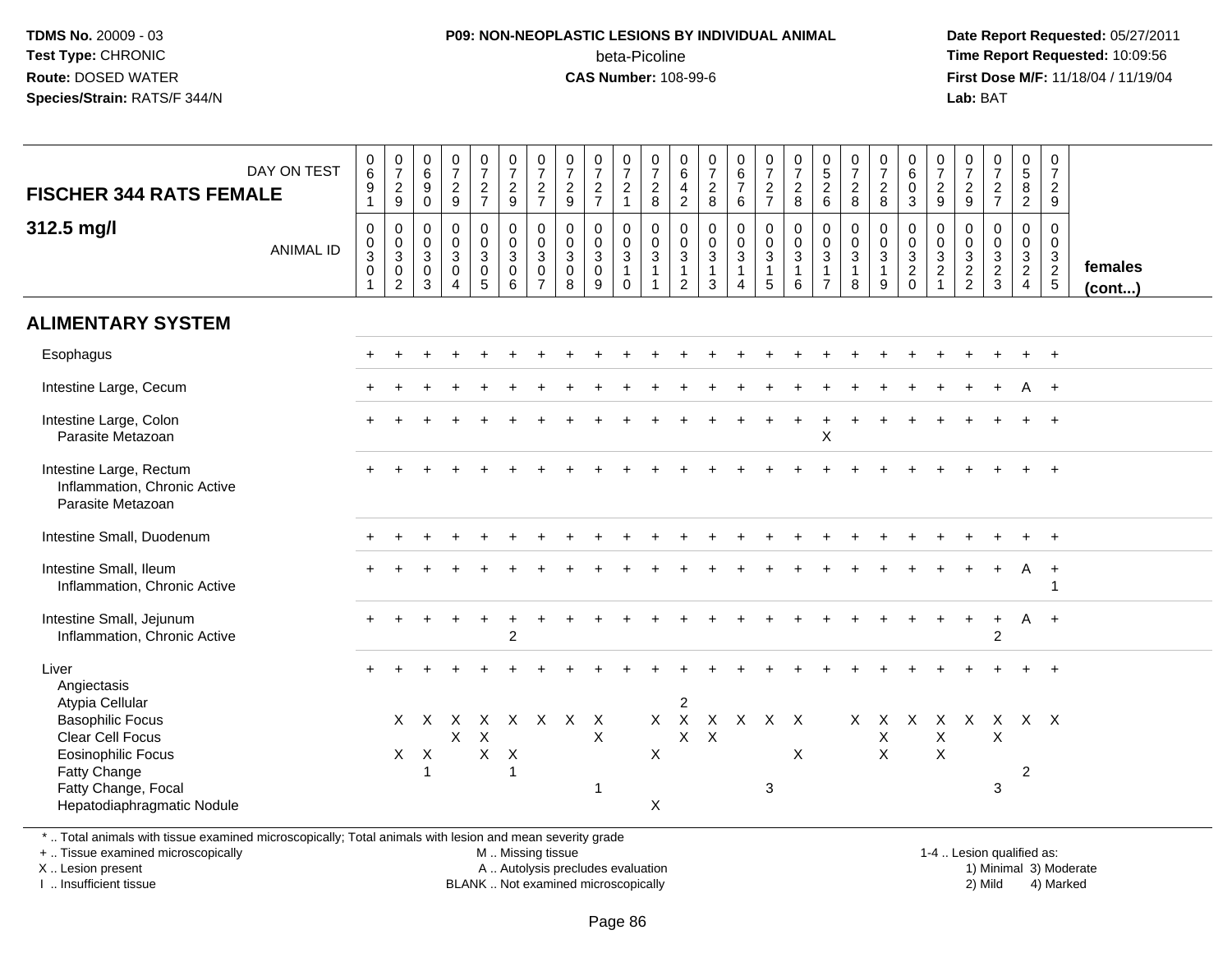### **P09: NON-NEOPLASTIC LESIONS BY INDIVIDUAL ANIMAL**beta-Picoline<br>CAS Number: 108-99-6

 **Date Report Requested:** 05/27/2011 **Time Report Requested:** 10:09:56 **First Dose M/F:** 11/18/04 / 11/19/04<br>**Lab:** BAT **Lab:** BAT

| <b>FISCHER 344 RATS FEMALE</b>                                                                                                                                      | DAY ON TEST      | 0<br>$\,6$<br>$\frac{9}{1}$                                   | $\frac{0}{7}$<br>$\frac{2}{9}$                                                 | $\begin{smallmatrix}0\0\0\end{smallmatrix}$<br>$_{0}^{9}$      | $\frac{0}{7}$<br>$\frac{2}{9}$                                 | $\frac{0}{7}$<br>$\frac{2}{7}$                                        | $\frac{0}{7}$<br>$\frac{2}{9}$                                       | $\frac{0}{7}$<br>$\frac{2}{7}$                       | $\frac{0}{7}$<br>$\frac{2}{9}$                    | $\frac{0}{7}$<br>$\frac{2}{7}$                                     | $\mathbf 0$<br>$\overline{7}$<br>$\frac{2}{1}$                   | $\frac{0}{7}$<br>$\frac{2}{8}$                                              | 0<br>$\,6\,$<br>$\overline{4}$<br>$\sqrt{2}$                                              | 0<br>$\overline{7}$<br>$\frac{2}{8}$                 | $\begin{array}{c} 0 \\ 6 \\ 7 \end{array}$<br>6                            | $\begin{smallmatrix}0\\7\end{smallmatrix}$<br>$\frac{2}{7}$ | $\frac{0}{7}$<br>$\frac{2}{8}$                    | $\begin{array}{c} 0 \\ 5 \end{array}$<br>$^2\phantom{1}6$           | $\frac{0}{7}$<br>$\overline{c}$<br>8                            | $\frac{0}{7}$<br>$_{8}^{\rm 2}$                       | 0<br>$\,6\,$<br>$\pmb{0}$<br>$\mathbf{3}$                         | 0<br>$\overline{7}$<br>$\frac{2}{9}$                | 0<br>$\boldsymbol{7}$<br>$\frac{2}{9}$ | $\frac{0}{7}$<br>$\frac{2}{7}$     | 0<br>5<br>$\frac{8}{2}$                             | $\pmb{0}$<br>$\overline{7}$<br>$\overline{c}$<br>$\mathsf g$ |                         |
|---------------------------------------------------------------------------------------------------------------------------------------------------------------------|------------------|---------------------------------------------------------------|--------------------------------------------------------------------------------|----------------------------------------------------------------|----------------------------------------------------------------|-----------------------------------------------------------------------|----------------------------------------------------------------------|------------------------------------------------------|---------------------------------------------------|--------------------------------------------------------------------|------------------------------------------------------------------|-----------------------------------------------------------------------------|-------------------------------------------------------------------------------------------|------------------------------------------------------|----------------------------------------------------------------------------|-------------------------------------------------------------|---------------------------------------------------|---------------------------------------------------------------------|-----------------------------------------------------------------|-------------------------------------------------------|-------------------------------------------------------------------|-----------------------------------------------------|----------------------------------------|------------------------------------|-----------------------------------------------------|--------------------------------------------------------------|-------------------------|
| 312.5 mg/l                                                                                                                                                          | <b>ANIMAL ID</b> | $\,0\,$<br>$_{3}^{\rm 0}$<br>$\overline{0}$<br>$\overline{1}$ | $\pmb{0}$<br>$\mathbf 0$<br>$\overline{3}$<br>$\overline{0}$<br>$\overline{c}$ | $\mathbf 0$<br>$\mathbf 0$<br>$\mathbf{3}$<br>$\mathbf 0$<br>3 | $\mathbf 0$<br>$\mathbf 0$<br>$\mathbf{3}$<br>$\mathbf 0$<br>4 | $\pmb{0}$<br>$\mathbf 0$<br>$\sqrt{3}$<br>$\pmb{0}$<br>$\overline{5}$ | $\pmb{0}$<br>$\mathbf 0$<br>$\mathbf{3}$<br>$\ddot{\mathbf{0}}$<br>6 | 0<br>$\mathbf 0$<br>3<br>$\pmb{0}$<br>$\overline{7}$ | 0<br>$\mathbf 0$<br>3<br>$\mathsf{O}\xspace$<br>8 | $\mathbf 0$<br>$\mathsf{O}\xspace$<br>$\sqrt{3}$<br>$\pmb{0}$<br>9 | 0<br>$\mathbf 0$<br>$\mathsf 3$<br>$\overline{1}$<br>$\mathbf 0$ | 0<br>$\mathbf 0$<br>$\sqrt{3}$<br>$\overline{1}$<br>$\overline{\mathbf{1}}$ | $\mathbf 0$<br>$\mathbf 0$<br>$\ensuremath{\mathsf{3}}$<br>$\mathbf{1}$<br>$\overline{2}$ | $\mathbf 0$<br>$\mathbf 0$<br>3<br>$\mathbf{1}$<br>3 | 0<br>$\mathbf 0$<br>$\mathbf{3}$<br>$\mathbf{1}$<br>$\boldsymbol{\Lambda}$ | 0<br>$\mathbf 0$<br>$\mathbf{3}$<br>$\mathbf 1$<br>5        | 0<br>$\pmb{0}$<br>$\sqrt{3}$<br>$\mathbf{1}$<br>6 | $\mathbf 0$<br>$\mathbf 0$<br>3<br>$\overline{1}$<br>$\overline{7}$ | $\mathbf 0$<br>$\mathbf 0$<br>$\mathbf{3}$<br>$\mathbf{1}$<br>8 | 0<br>$\mathbf 0$<br>$\mathbf{3}$<br>$\mathbf{1}$<br>9 | 0<br>$\mathbf 0$<br>$\mathbf{3}$<br>$\overline{2}$<br>$\mathbf 0$ | 0<br>$\mathbf 0$<br>3<br>$\sqrt{2}$<br>$\mathbf{1}$ | 0<br>0<br>3<br>$\frac{2}{2}$           | 0<br>$\mathsf{O}$<br>$\frac{3}{2}$ | 0<br>$\mathbf 0$<br>$\frac{3}{2}$<br>$\overline{4}$ | $\mathbf 0$<br>$\mathbf 0$<br>$\frac{3}{2}$                  | females<br>$($ cont $)$ |
| Inflammation, Chronic Active<br><b>Mixed Cell Focus</b><br>Necrosis<br>Vacuolization Cytoplasmic<br>Bile Duct, Hyperplasia<br>Serosa, Fibrosis                      |                  |                                                               |                                                                                | $\overline{2}$                                                 | $\overline{1}$                                                 | $\overline{2}$                                                        | $\mathbf 1$                                                          |                                                      |                                                   | $\mathbf{1}$                                                       | 2                                                                |                                                                             |                                                                                           |                                                      | $\mathbf{1}$                                                               | $\overline{c}$                                              | X                                                 |                                                                     |                                                                 | $\mathbf{1}$                                          |                                                                   |                                                     |                                        |                                    |                                                     |                                                              |                         |
| Mesentery<br>Fat, Necrosis                                                                                                                                          |                  |                                                               |                                                                                |                                                                |                                                                |                                                                       |                                                                      |                                                      | $\ddot{}$<br>$\mathbf{1}$                         |                                                                    |                                                                  |                                                                             | +<br>$\mathbf{1}$                                                                         |                                                      |                                                                            | $\ddot{}$<br>$\mathbf{1}$                                   |                                                   |                                                                     |                                                                 |                                                       |                                                                   |                                                     |                                        | $\ddot{}$<br>$\mathbf{1}$          |                                                     | $\ddot{}$<br>$\overline{1}$                                  |                         |
| Oral Mucosa<br>Gingival, Foreign Body<br>Gingival, Inflammation, Chronic Active                                                                                     |                  |                                                               |                                                                                |                                                                |                                                                |                                                                       |                                                                      |                                                      |                                                   |                                                                    |                                                                  |                                                                             |                                                                                           |                                                      |                                                                            |                                                             |                                                   |                                                                     |                                                                 |                                                       |                                                                   |                                                     |                                        |                                    |                                                     |                                                              |                         |
| Pancreas<br>Atrophy<br><b>Basophilic Focus</b>                                                                                                                      |                  |                                                               |                                                                                |                                                                | X                                                              |                                                                       |                                                                      |                                                      |                                                   |                                                                    |                                                                  |                                                                             |                                                                                           | 3                                                    |                                                                            |                                                             |                                                   |                                                                     |                                                                 |                                                       |                                                                   |                                                     |                                        |                                    | A                                                   | $+$                                                          |                         |
| Salivary Glands<br>Atrophy                                                                                                                                          |                  |                                                               |                                                                                |                                                                |                                                                |                                                                       |                                                                      |                                                      |                                                   |                                                                    |                                                                  |                                                                             |                                                                                           |                                                      |                                                                            |                                                             |                                                   |                                                                     |                                                                 |                                                       |                                                                   |                                                     |                                        |                                    |                                                     | $+$                                                          |                         |
| Stomach, Forestomach<br>Edema<br>Fibrosis<br>Hyperplasia, Basal Cell, Focal                                                                                         |                  |                                                               |                                                                                | $\overline{2}$                                                 |                                                                |                                                                       | $\overline{2}$                                                       |                                                      |                                                   |                                                                    |                                                                  |                                                                             |                                                                                           |                                                      |                                                                            |                                                             | $\overline{1}$                                    |                                                                     |                                                                 |                                                       |                                                                   |                                                     |                                        |                                    |                                                     |                                                              |                         |
| Hyperplasia, Squamous<br>Inflammation<br>Ulcer                                                                                                                      |                  |                                                               |                                                                                |                                                                | $\overline{2}$                                                 |                                                                       | $\overline{c}$                                                       |                                                      |                                                   |                                                                    |                                                                  |                                                                             |                                                                                           |                                                      |                                                                            |                                                             |                                                   |                                                                     |                                                                 |                                                       |                                                                   |                                                     |                                        |                                    | $\overline{2}$                                      |                                                              |                         |
| Stomach, Glandular                                                                                                                                                  |                  |                                                               |                                                                                |                                                                |                                                                |                                                                       |                                                                      |                                                      |                                                   |                                                                    |                                                                  |                                                                             |                                                                                           |                                                      |                                                                            |                                                             |                                                   |                                                                     |                                                                 |                                                       |                                                                   |                                                     |                                        |                                    | A                                                   | $+$                                                          |                         |
| *  Total animals with tissue examined microscopically; Total animals with lesion and mean severity grade<br>+  Tissue examined microscopically<br>X  Lesion present |                  |                                                               |                                                                                |                                                                |                                                                |                                                                       | M  Missing tissue<br>A  Autolysis precludes evaluation               |                                                      |                                                   |                                                                    |                                                                  |                                                                             |                                                                                           |                                                      |                                                                            |                                                             |                                                   |                                                                     |                                                                 |                                                       |                                                                   |                                                     |                                        | 1-4  Lesion qualified as:          |                                                     |                                                              | 1) Minimal 3) Moderate  |

I .. Insufficient tissue

Page 87

BLANK .. Not examined microscopically 2) Mild 4) Marked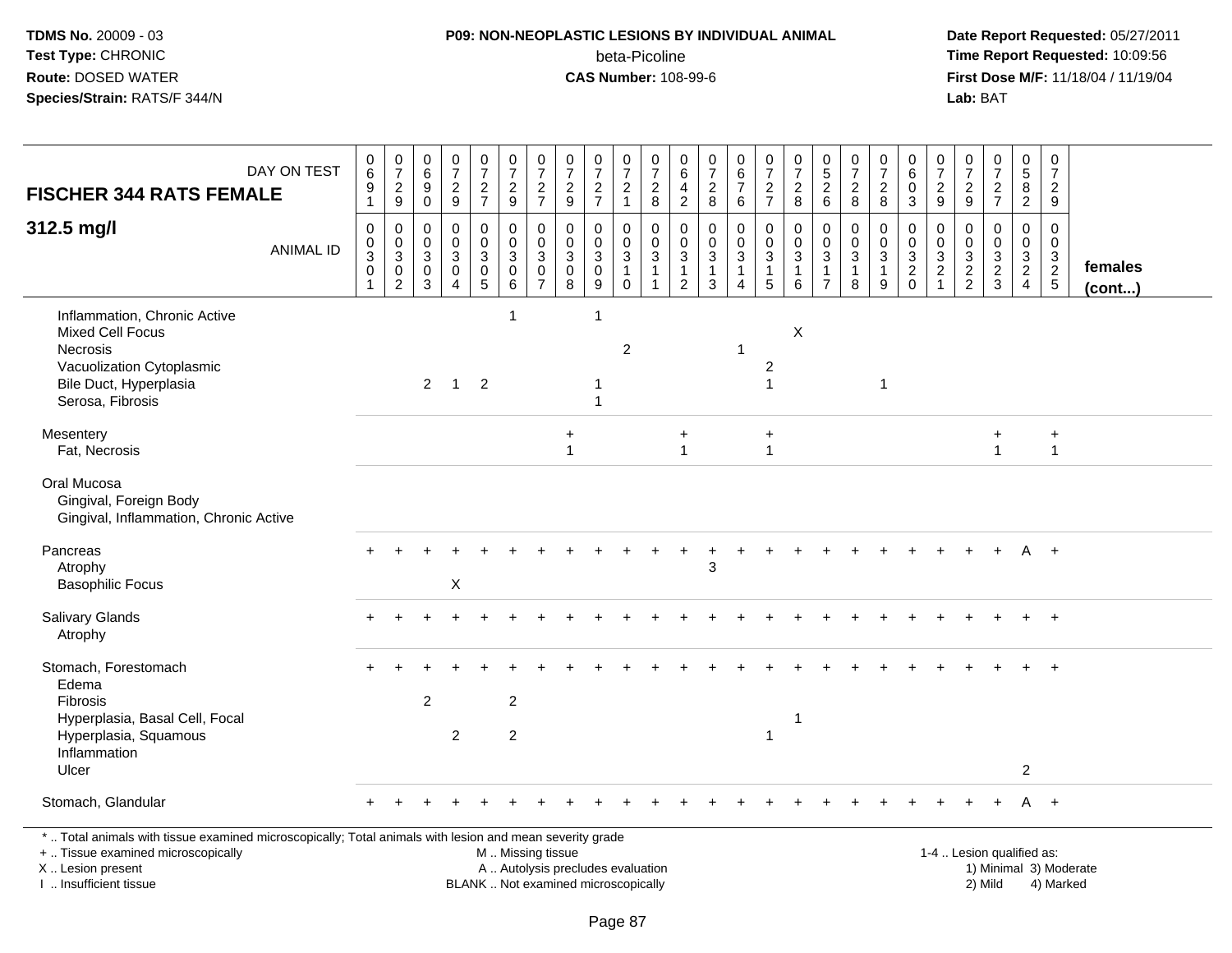#### **P09: NON-NEOPLASTIC LESIONS BY INDIVIDUAL ANIMAL** beta-Picoline**beta-Picoline**<br> **CAS Number:** 108-99-6<br> **CAS Number:** 108-99-6<br> **CAS Number:** 108-99-6

 **Date Report Requested:** 05/27/2011 **First Dose M/F:** 11/18/04 / 11/19/04<br>Lab: BAT **Lab:** BAT

| DAY ON TEST<br><b>FISCHER 344 RATS FEMALE</b>                                                                                                                          | $_{6}^{\rm 0}$<br>$\boldsymbol{9}$<br>$\mathbf{1}$                     | $\begin{array}{c} 0 \\ 7 \end{array}$<br>$\overline{\mathbf{c}}$<br>9 | 0<br>$\,6\,$<br>9<br>$\mathbf 0$ | $\begin{smallmatrix}0\\7\end{smallmatrix}$<br>$\frac{2}{9}$                   | $\begin{array}{c} 0 \\ 7 \end{array}$<br>$rac{2}{7}$                         | $\begin{array}{c} 0 \\ 7 \end{array}$<br>$\overline{2}$<br>9     | $\begin{array}{c} 0 \\ 7 \end{array}$<br>$\sqrt{2}$<br>$\overline{7}$ | $\frac{0}{7}$<br>$\sqrt{2}$<br>9                     | $\begin{array}{c} 0 \\ 7 \end{array}$<br>$\sqrt{2}$<br>$\overline{7}$ | $\begin{array}{c} 0 \\ 7 \end{array}$<br>$\sqrt{2}$<br>$\overline{1}$           | $\frac{0}{7}$<br>$\sqrt{2}$<br>8                                             | 0<br>$\,6\,$<br>$\overline{4}$<br>$\overline{c}$                  | $\frac{0}{7}$<br>$\overline{c}$<br>$\,8\,$                    | $\begin{matrix} 0 \\ 6 \end{matrix}$<br>$\overline{7}$<br>6 | $\frac{0}{7}$<br>$\frac{2}{7}$                                                 | $\frac{0}{7}$<br>$\frac{2}{8}$                              | $\begin{smallmatrix}0\0\5\end{smallmatrix}$<br>$\sqrt{2}$<br>6 | $\pmb{0}$<br>$\overline{7}$<br>$\overline{2}$<br>8           | $\frac{0}{7}$<br>$\overline{c}$<br>8 | $\begin{array}{c} 0 \\ 6 \end{array}$<br>$\mathsf 0$<br>3                   | $\frac{0}{7}$<br>$\sqrt{2}$<br>9                                         | $\pmb{0}$<br>$\overline{7}$<br>$\overline{c}$<br>9        | $\begin{smallmatrix} 0\\7 \end{smallmatrix}$<br>$\sqrt{2}$<br>$\overline{7}$ | $\begin{array}{c} 0 \\ 5 \end{array}$<br>8<br>$\overline{2}$                  | $\pmb{0}$<br>$\overline{7}$<br>$\overline{2}$<br>9 |                         |
|------------------------------------------------------------------------------------------------------------------------------------------------------------------------|------------------------------------------------------------------------|-----------------------------------------------------------------------|----------------------------------|-------------------------------------------------------------------------------|------------------------------------------------------------------------------|------------------------------------------------------------------|-----------------------------------------------------------------------|------------------------------------------------------|-----------------------------------------------------------------------|---------------------------------------------------------------------------------|------------------------------------------------------------------------------|-------------------------------------------------------------------|---------------------------------------------------------------|-------------------------------------------------------------|--------------------------------------------------------------------------------|-------------------------------------------------------------|----------------------------------------------------------------|--------------------------------------------------------------|--------------------------------------|-----------------------------------------------------------------------------|--------------------------------------------------------------------------|-----------------------------------------------------------|------------------------------------------------------------------------------|-------------------------------------------------------------------------------|----------------------------------------------------|-------------------------|
| 312.5 mg/l<br><b>ANIMAL ID</b>                                                                                                                                         | $\mathbf 0$<br>$\pmb{0}$<br>$\mathbf{3}$<br>$\mathbf 0$<br>$\mathbf 1$ | $\mathbf 0$<br>0<br>3<br>0<br>$\overline{2}$                          | $\mathbf 0$<br>0<br>3<br>0<br>3  | $\mathbf 0$<br>$\pmb{0}$<br>$\sqrt{3}$<br>$\pmb{0}$<br>$\boldsymbol{\Lambda}$ | 0<br>$\pmb{0}$<br>$\ensuremath{\mathsf{3}}$<br>$\mathsf 0$<br>$\overline{5}$ | $\mathbf 0$<br>$\mathbf 0$<br>$\mathfrak{Z}$<br>$\mathbf 0$<br>6 | 0<br>$\pmb{0}$<br>$\mathbf{3}$<br>0<br>$\overline{7}$                 | 0<br>$\mathbf 0$<br>$\mathbf{3}$<br>$\mathbf 0$<br>8 | $\mathbf 0$<br>$\pmb{0}$<br>$\sqrt{3}$<br>$\pmb{0}$<br>9              | $\mathbf 0$<br>$\mathsf{O}\xspace$<br>$\sqrt{3}$<br>$\mathbf{1}$<br>$\mathbf 0$ | $\mathbf 0$<br>$\mathbf 0$<br>$\sqrt{3}$<br>$\overline{1}$<br>$\overline{1}$ | $\mathbf 0$<br>$\mathbf 0$<br>3<br>$\mathbf{1}$<br>$\overline{2}$ | $\mathbf 0$<br>$\mathbf 0$<br>$\sqrt{3}$<br>$\mathbf{1}$<br>3 | 0<br>0<br>3<br>$\mathbf{1}$<br>4                            | $\mathbf 0$<br>$\mathsf{O}\xspace$<br>$\sqrt{3}$<br>$\mathbf{1}$<br>$\sqrt{5}$ | $\mathbf 0$<br>$\pmb{0}$<br>$\sqrt{3}$<br>$\mathbf{1}$<br>6 | 0<br>$\pmb{0}$<br>3<br>$\mathbf{1}$<br>$\overline{7}$          | $\Omega$<br>$\mathbf 0$<br>$\mathbf{3}$<br>$\mathbf{1}$<br>8 | 0<br>0<br>3<br>$\mathbf{1}$<br>9     | $\mathbf 0$<br>$\mathbf 0$<br>$\sqrt{3}$<br>$\boldsymbol{2}$<br>$\mathbf 0$ | 0<br>$\pmb{0}$<br>$\mathbf{3}$<br>$\overline{c}$<br>$\blacktriangleleft$ | $\mathbf 0$<br>$\mathbf 0$<br>$\sqrt{3}$<br>$\frac{2}{2}$ | $\mathbf 0$<br>$\mathbf 0$<br>$\mathbf{3}$<br>$\frac{2}{3}$                  | $\mathbf 0$<br>$\mathbf 0$<br>$\mathsf 3$<br>$\overline{2}$<br>$\overline{4}$ | 0<br>$\mathbf 0$<br>$\sqrt{3}$<br>$rac{2}{5}$      | females<br>$($ cont $)$ |
| Inflammation, Chronic Active                                                                                                                                           |                                                                        |                                                                       |                                  |                                                                               |                                                                              |                                                                  |                                                                       |                                                      |                                                                       |                                                                                 |                                                                              |                                                                   |                                                               |                                                             |                                                                                |                                                             |                                                                |                                                              |                                      |                                                                             |                                                                          |                                                           |                                                                              |                                                                               |                                                    |                         |
| <b>CARDIOVASCULAR SYSTEM</b>                                                                                                                                           |                                                                        |                                                                       |                                  |                                                                               |                                                                              |                                                                  |                                                                       |                                                      |                                                                       |                                                                                 |                                                                              |                                                                   |                                                               |                                                             |                                                                                |                                                             |                                                                |                                                              |                                      |                                                                             |                                                                          |                                                           |                                                                              |                                                                               |                                                    |                         |
| <b>Blood Vessel</b>                                                                                                                                                    |                                                                        |                                                                       |                                  |                                                                               |                                                                              |                                                                  |                                                                       |                                                      |                                                                       |                                                                                 |                                                                              |                                                                   |                                                               |                                                             |                                                                                |                                                             |                                                                |                                                              |                                      |                                                                             |                                                                          |                                                           |                                                                              |                                                                               | $+$                                                |                         |
| Heart<br>Cardiomyopathy<br>Endocardium, Hyperplasia                                                                                                                    | 3                                                                      | 3                                                                     | $\mathfrak{D}$                   | 3                                                                             | $\mathfrak{D}$                                                               | $\mathfrak{p}$                                                   | $\mathfrak{p}$                                                        | $\mathcal{P}$                                        | 3                                                                     | $\mathcal{P}$                                                                   | 3                                                                            | $\mathfrak{p}$                                                    | 3                                                             | 3                                                           | 3                                                                              | 3                                                           |                                                                | 3                                                            | 3                                    | $\mathcal{P}$                                                               | 3                                                                        | $\mathcal{R}$                                             | 3                                                                            | $\mathcal{S}$                                                                 | $\cdot$<br>2                                       |                         |
| <b>ENDOCRINE SYSTEM</b>                                                                                                                                                |                                                                        |                                                                       |                                  |                                                                               |                                                                              |                                                                  |                                                                       |                                                      |                                                                       |                                                                                 |                                                                              |                                                                   |                                                               |                                                             |                                                                                |                                                             |                                                                |                                                              |                                      |                                                                             |                                                                          |                                                           |                                                                              |                                                                               |                                                    |                         |
| <b>Adrenal Cortex</b><br>Hyperplasia<br>Necrosis<br>Vacuolization Cytoplasmic                                                                                          | $+$                                                                    | +                                                                     | $\overline{2}$                   | $\overline{2}$                                                                | $\mathbf{1}$                                                                 | $\overline{2}$                                                   | $\mathbf{1}$                                                          | $\overline{1}$                                       | $\overline{c}$                                                        | 2                                                                               | $\overline{1}$                                                               | $\overline{2}$                                                    | $\mathbf{1}$                                                  | $\overline{2}$                                              | $\mathbf{1}$                                                                   | $\overline{1}$                                              | $\overline{1}$                                                 | $\overline{1}$                                               | $\overline{1}$                       |                                                                             | $\mathbf{1}$                                                             | $\mathbf{1}$                                              | $\overline{1}$                                                               | $\overline{1}$                                                                | $+$                                                |                         |
| Adrenal Medulla<br>Hyperplasia                                                                                                                                         |                                                                        |                                                                       |                                  |                                                                               |                                                                              |                                                                  |                                                                       |                                                      |                                                                       |                                                                                 |                                                                              |                                                                   |                                                               |                                                             |                                                                                |                                                             |                                                                |                                                              |                                      |                                                                             |                                                                          |                                                           |                                                                              | $\ddot{}$                                                                     | $\cdot$                                            |                         |
| Islets, Pancreatic                                                                                                                                                     |                                                                        |                                                                       |                                  |                                                                               |                                                                              |                                                                  |                                                                       |                                                      |                                                                       |                                                                                 |                                                                              |                                                                   |                                                               |                                                             |                                                                                |                                                             |                                                                |                                                              |                                      |                                                                             |                                                                          |                                                           |                                                                              |                                                                               |                                                    |                         |
| Parathyroid Gland                                                                                                                                                      |                                                                        |                                                                       |                                  |                                                                               |                                                                              |                                                                  |                                                                       |                                                      |                                                                       |                                                                                 |                                                                              |                                                                   |                                                               |                                                             |                                                                                |                                                             |                                                                |                                                              |                                      |                                                                             |                                                                          |                                                           |                                                                              |                                                                               |                                                    |                         |
| <b>Pituitary Gland</b><br>Cyst<br>Pars Distalis, Hyperplasia                                                                                                           | -1                                                                     |                                                                       |                                  | $\overline{2}$                                                                |                                                                              | 3                                                                |                                                                       |                                                      | $\overline{2}$                                                        | $\overline{2}$                                                                  |                                                                              |                                                                   |                                                               | 1                                                           |                                                                                |                                                             | $\overline{2}$                                                 |                                                              |                                      | $\overline{2}$                                                              | $\overline{1}$                                                           |                                                           | $\overline{1}$                                                               | $\overline{1}$                                                                |                                                    |                         |
|                                                                                                                                                                        |                                                                        |                                                                       |                                  |                                                                               |                                                                              |                                                                  |                                                                       |                                                      |                                                                       |                                                                                 |                                                                              |                                                                   |                                                               |                                                             |                                                                                |                                                             |                                                                |                                                              |                                      |                                                                             |                                                                          |                                                           |                                                                              |                                                                               |                                                    |                         |
| <b>Thyroid Gland</b><br>C-cell, Hyperplasia<br>Follicle, Cyst<br>Total animals with tissue examined microscopically: Total animals with lesion and mean severity grade |                                                                        |                                                                       |                                  |                                                                               |                                                                              |                                                                  | $\overline{c}$                                                        |                                                      | $\boldsymbol{\Lambda}$                                                |                                                                                 | -1                                                                           | -1                                                                |                                                               |                                                             |                                                                                |                                                             |                                                                |                                                              |                                      |                                                                             |                                                                          |                                                           |                                                                              |                                                                               | $\overline{+}$                                     |                         |

\* .. Total animals with tissue examined microscopically; Total animals with lesion and mean severity grade

+ .. Tissue examined microscopically

X .. Lesion present

I .. Insufficient tissue

M .. Missing tissue

BLANK .. Not examined microscopically

 1-4 .. Lesion qualified as: A .. Autolysis precludes evaluation 19 and 10 minimal 3) Moderate 1 and 20 minimal 3) Moderate 19 minimal 3) Moderat<br>19 and 19 and 19 and 19 and 19 and 19 and 19 and 19 and 19 and 19 and 19 and 19 and 19 and 19 and 19 and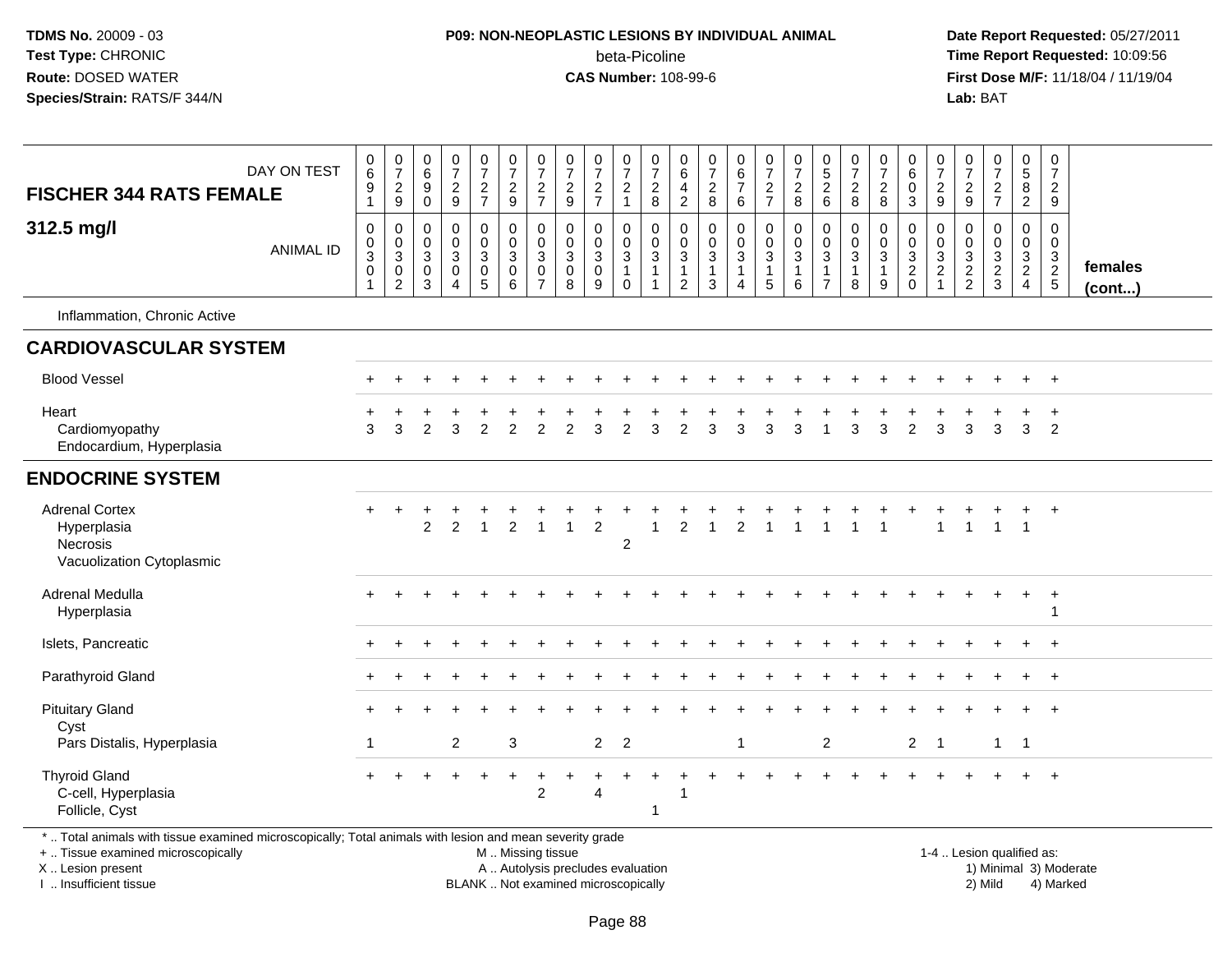### **P09: NON-NEOPLASTIC LESIONS BY INDIVIDUAL ANIMAL**beta-Picoline<br>CAS Number: 108-99-6

 **Date Report Requested:** 05/27/2011 **Time Report Requested:** 10:09:56 **First Dose M/F:** 11/18/04 / 11/19/04 Lab: BAT **Lab:** BAT

| DAY ON TEST<br><b>FISCHER 344 RATS FEMALE</b> | v<br>6<br>9           | 0<br>-<br><u>_</u><br>9            | 0<br>O<br>a<br>0                | 0<br>ി<br>9           |  | v<br>⌒<br><u>.</u> | <u>.</u><br>o | 0<br>റ<br><u>_</u><br>- | U<br><sup>o</sup><br><u>_</u> | ◡<br>-<br>8 |  | v<br>6<br>⌒      | ν<br><u>_</u> | U<br>-<br>ົ<br><u>_</u> | U<br>.5<br>ົ<br><u>_</u><br>6 | v<br>8            |  | v<br>9             | U                    | 0<br>-<br>ົ<br><u>_</u><br>$\rightarrow$ | 0<br>ັບ<br>8<br>ົ<br><u>_</u>           | v<br>າ<br><u>.</u><br>9      |                         |
|-----------------------------------------------|-----------------------|------------------------------------|---------------------------------|-----------------------|--|--------------------|---------------|-------------------------|-------------------------------|-------------|--|------------------|---------------|-------------------------|-------------------------------|-------------------|--|--------------------|----------------------|------------------------------------------|-----------------------------------------|------------------------------|-------------------------|
| 312.5 mg/l<br><b>ANIMAL ID</b>                | U<br>J<br>◠<br>ں<br>◡ | U<br>0<br>-3<br>U<br>ົ<br><u>_</u> | U<br>U<br>◠<br>ັ<br>U<br>◠<br>د | 0<br>0<br>ີ<br>J<br>4 |  | ν<br>u<br>۰J<br>υ  |               | 3<br>9                  | U<br>U<br>ົ<br>ັ<br>ັ         | ◡<br>ാ<br>ں |  | υ<br>u<br>ົ<br>J |               | U<br>U<br>3<br>6        | U<br>U<br>ົ<br>◡              | $\sim$<br>J.<br>8 |  | ν<br>U<br><b>N</b> | <u>_</u><br><u>_</u> | 0<br>0<br>3<br>ົ<br><u>_</u><br>3        | 0<br>0<br>C.<br>◡<br>ົ<br><u>_</u><br>4 | $\sim$<br>Ñ<br>$\cdot$<br>ົວ | females<br>$($ cont $)$ |

### **GENERAL BODY SYSTEM**

NONE

| <b>GENITAL SYSTEM</b>                                                                                                                          |           |   |   |   |   |   |   |                                     |                |   |   |   |   |   |                |   |   |   |                |   |                           |                     |   |                        |  |
|------------------------------------------------------------------------------------------------------------------------------------------------|-----------|---|---|---|---|---|---|-------------------------------------|----------------|---|---|---|---|---|----------------|---|---|---|----------------|---|---------------------------|---------------------|---|------------------------|--|
| <b>Clitoral Gland</b><br>Cyst<br><b>Fibrosis</b>                                                                                               | $+$       |   |   |   |   |   |   |                                     |                |   |   |   |   |   |                |   |   |   | $\overline{2}$ |   |                           |                     | + | $+$                    |  |
| Hyperplasia<br>Inflammation                                                                                                                    |           |   |   |   |   |   |   |                                     |                |   |   |   |   |   |                | 2 |   |   | $\overline{c}$ |   |                           | 3<br>$\overline{2}$ |   |                        |  |
| Ovary                                                                                                                                          |           |   |   |   |   |   |   |                                     |                |   |   |   |   |   |                |   |   |   |                |   |                           |                     |   |                        |  |
| Uterus<br>Cervix, Cyst                                                                                                                         | $\ddot{}$ |   |   |   |   |   |   |                                     | 3              |   |   |   |   |   |                |   |   |   |                |   |                           |                     |   |                        |  |
| Endometrium, Hyperplasia, Cystic                                                                                                               |           |   | 1 |   |   |   |   |                                     |                |   |   |   |   |   | $\overline{2}$ |   |   |   |                |   |                           |                     |   |                        |  |
| <b>HEMATOPOIETIC SYSTEM</b>                                                                                                                    |           |   |   |   |   |   |   |                                     |                |   |   |   |   |   |                |   |   |   |                |   |                           |                     |   |                        |  |
| <b>Bone Marrow</b>                                                                                                                             |           |   |   |   |   |   |   |                                     |                |   |   |   |   |   |                |   |   |   |                |   |                           |                     |   |                        |  |
| Lymph Node<br>Deep Cervical, Ectasia                                                                                                           | $\ddot{}$ |   |   |   |   |   |   |                                     | $+$            |   |   |   |   |   |                |   |   |   |                |   |                           |                     |   |                        |  |
| Deep Cervical, Infiltration Cellular, Histiocyte<br>Mediastinal, Infiltration Cellular, Mixed Cell                                             |           |   |   |   |   |   |   |                                     | $\overline{2}$ |   |   |   |   |   |                |   |   |   |                |   |                           |                     |   |                        |  |
| Lymph Node, Mandibular                                                                                                                         | M         | M | M | M | M | M | M | M                                   | M              | M | M | M | M | M | M              | M | M | M | M              | M | M                         | M M M M             |   |                        |  |
| Lymph Node, Mesenteric<br>Ectasia                                                                                                              |           |   |   |   |   |   |   |                                     |                |   |   |   |   |   |                |   |   |   |                |   |                           |                     |   |                        |  |
| *  Total animals with tissue examined microscopically; Total animals with lesion and mean severity grade<br>+  Tissue examined microscopically |           |   |   |   |   |   |   | M  Missing tissue                   |                |   |   |   |   |   |                |   |   |   |                |   | 1-4  Lesion qualified as: |                     |   |                        |  |
| X  Lesion present                                                                                                                              |           |   |   |   |   |   |   | A  Autolysis precludes evaluation   |                |   |   |   |   |   |                |   |   |   |                |   |                           |                     |   | 1) Minimal 3) Moderate |  |
| Insufficient tissue                                                                                                                            |           |   |   |   |   |   |   | BLANK  Not examined microscopically |                |   |   |   |   |   |                |   |   |   |                |   |                           | 2) Mild             |   | 4) Marked              |  |

I .. Insufficient tissue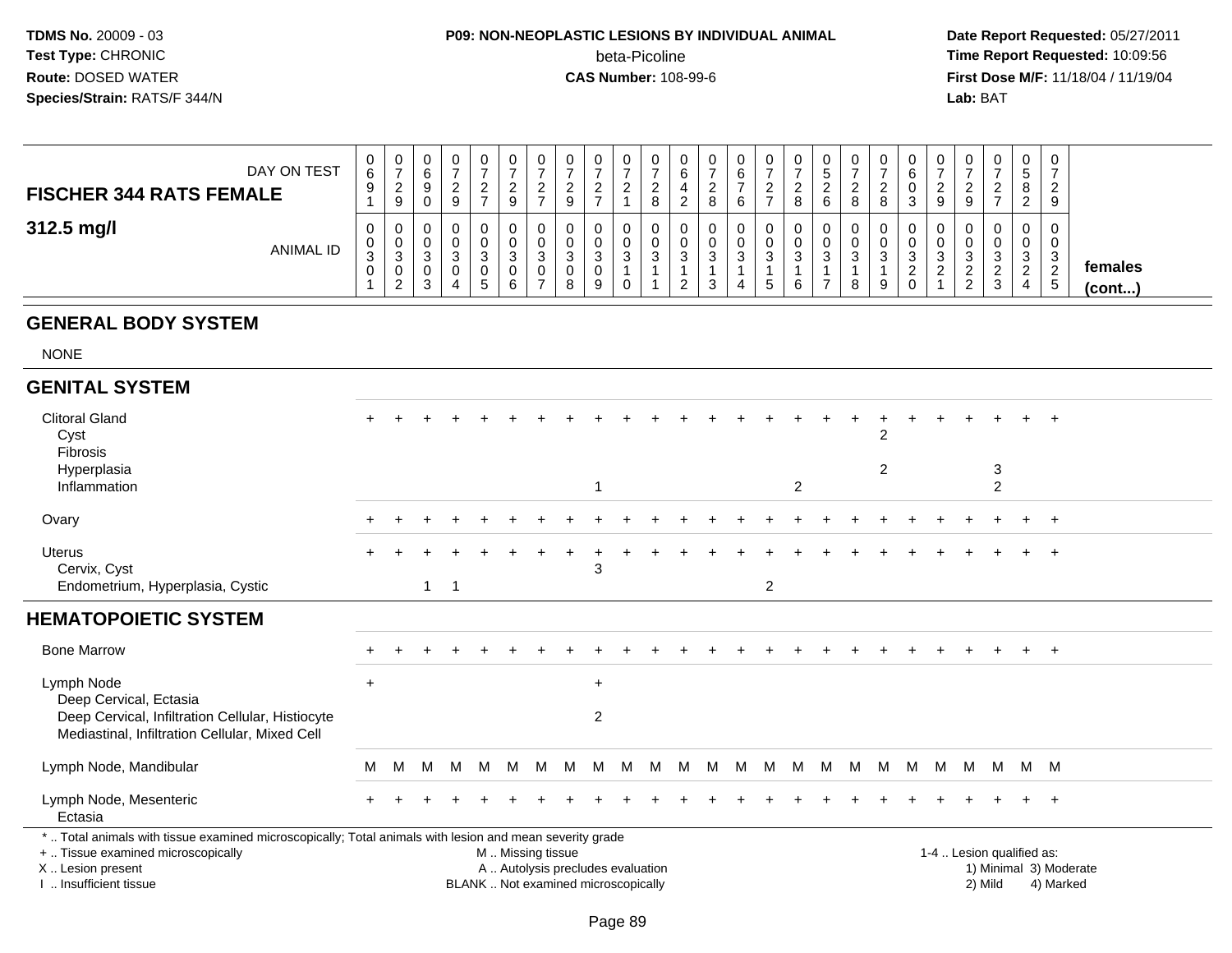# **P09: NON-NEOPLASTIC LESIONS BY INDIVIDUAL ANIMAL**beta-Picoline<br>CAS Number: 108-99-6

 **Date Report Requested:** 05/27/2011 **Time Report Requested:** 10:09:56 **First Dose M/F:** 11/18/04 / 11/19/04<br>Lab: BAT **Lab:** BAT

| <b>FISCHER 344 RATS FEMALE</b>                                                                                                                                                                | DAY ON TEST      | 0<br>$6\overline{6}$<br>9<br>$\mathbf{1}$ | $\frac{0}{7}$<br>$\frac{2}{9}$                            | $\boldsymbol{0}$<br>$\,6\,$<br>9<br>$\Omega$    | 0<br>$\overline{7}$<br>$\frac{2}{9}$                                   | $\frac{0}{7}$<br>$\frac{2}{7}$                                      | $\frac{0}{7}$<br>$\frac{2}{9}$                                         | $\begin{array}{c} 0 \\ 7 \end{array}$<br>$\frac{2}{7}$                        | $\frac{0}{7}$<br>$\frac{2}{9}$                                           | $\frac{0}{7}$<br>$\frac{2}{7}$                                     | $\frac{0}{7}$<br>$\frac{2}{1}$                    | $\frac{0}{7}$<br>$\frac{2}{8}$                                                 | 0<br>$\,6$<br>4<br>$\overline{2}$                                    | $\frac{0}{7}$<br>$_{8}^{\rm 2}$                             | $_{\rm 6}^{\rm 0}$<br>$\overline{7}$<br>$6\phantom{1}$                                  | $\begin{smallmatrix}0\\7\end{smallmatrix}$<br>$\frac{2}{7}$                  | $\begin{array}{c} 0 \\ 7 \end{array}$<br>$\frac{2}{8}$ | $\begin{array}{c} 0 \\ 5 \end{array}$<br>$\begin{array}{c} 2 \\ 6 \end{array}$            | 0<br>$\overline{7}$<br>$\overline{\mathbf{c}}$<br>8           | $\frac{0}{7}$<br>$\overline{a}$<br>8          | $\pmb{0}$<br>$\,6\,$<br>$\mathsf{O}$<br>$\overline{3}$         | $\frac{0}{7}$<br>$\frac{2}{9}$         | $\frac{0}{7}$<br>$\frac{2}{9}$              | $\frac{0}{7}$<br>$\frac{2}{7}$             | $\begin{array}{c} 0 \\ 5 \end{array}$<br>8<br>$\overline{2}$ | 0<br>$\boldsymbol{7}$<br>$\frac{2}{9}$      |                         |
|-----------------------------------------------------------------------------------------------------------------------------------------------------------------------------------------------|------------------|-------------------------------------------|-----------------------------------------------------------|-------------------------------------------------|------------------------------------------------------------------------|---------------------------------------------------------------------|------------------------------------------------------------------------|-------------------------------------------------------------------------------|--------------------------------------------------------------------------|--------------------------------------------------------------------|---------------------------------------------------|--------------------------------------------------------------------------------|----------------------------------------------------------------------|-------------------------------------------------------------|-----------------------------------------------------------------------------------------|------------------------------------------------------------------------------|--------------------------------------------------------|-------------------------------------------------------------------------------------------|---------------------------------------------------------------|-----------------------------------------------|----------------------------------------------------------------|----------------------------------------|---------------------------------------------|--------------------------------------------|--------------------------------------------------------------|---------------------------------------------|-------------------------|
| 312.5 mg/l                                                                                                                                                                                    | <b>ANIMAL ID</b> | $\pmb{0}$<br>$_{3}^{\rm 0}$<br>$\pmb{0}$  | $\pmb{0}$<br>$\frac{0}{3}$<br>$\pmb{0}$<br>$\overline{2}$ | 0<br>$\Omega$<br>$\mathbf{3}$<br>$\pmb{0}$<br>3 | $\pmb{0}$<br>$\Omega$<br>$\mathbf{3}$<br>$\mathbf 0$<br>$\overline{4}$ | $\boldsymbol{0}$<br>$\mathbf 0$<br>$\mathbf{3}$<br>$\mathbf 0$<br>5 | 0<br>$\overline{0}$<br>$\mathfrak{Z}$<br>$\mathbf 0$<br>$6\phantom{1}$ | $\pmb{0}$<br>$\ddot{\mathbf{0}}$<br>$\sqrt{3}$<br>$\pmb{0}$<br>$\overline{7}$ | $\mathbf 0$<br>$\Omega$<br>$\mathbf{3}$<br>$\mathbf 0$<br>8              | $\mathbf 0$<br>$\mathbf 0$<br>$\mathbf 3$<br>$\boldsymbol{0}$<br>9 | 0<br>$\mathbf 0$<br>3<br>$\mathbf{1}$<br>$\Omega$ | $\mathbf 0$<br>$\mathbf 0$<br>$\mathbf{3}$<br>$\overline{1}$<br>$\overline{1}$ | 0<br>$\mathbf 0$<br>$\mathfrak{S}$<br>$\mathbf{1}$<br>$\overline{2}$ | $\pmb{0}$<br>$\mathbf 0$<br>$\sqrt{3}$<br>$\mathbf{1}$<br>3 | $\pmb{0}$<br>$\mathbf 0$<br>$\ensuremath{\mathsf{3}}$<br>$\mathbf{1}$<br>$\overline{4}$ | $\mathbf 0$<br>$\mathbf 0$<br>$\ensuremath{\mathsf{3}}$<br>$\mathbf{1}$<br>5 | 0<br>$\mathbf 0$<br>$\frac{3}{1}$<br>$6\phantom{1}6$   | $\mathbf 0$<br>$\mathbf 0$<br>$\ensuremath{\mathsf{3}}$<br>$\mathbf{1}$<br>$\overline{7}$ | $\mathbf 0$<br>$\mathbf 0$<br>$\sqrt{3}$<br>$\mathbf{1}$<br>8 | 0<br>$\overline{0}$<br>3<br>$\mathbf{1}$<br>9 | $\pmb{0}$<br>$\ddot{\mathbf{0}}$<br>$\frac{3}{2}$ <sub>0</sub> | 0<br>$\mathbf 0$<br>$\frac{3}{2}$<br>1 | $\mathbf 0$<br>$\mathbf 0$<br>$\frac{3}{2}$ | $\pmb{0}$<br>$\mathbf{0}$<br>$\frac{3}{2}$ | 0<br>$\mathbf 0$<br>$\frac{3}{2}$<br>$\overline{4}$          | $\mathbf 0$<br>$\mathbf 0$<br>$\frac{3}{2}$ | females<br>$($ cont $)$ |
| Infiltration Cellular, Mast Cell<br>Infiltration Cellular, Mononuclear Cell                                                                                                                   |                  |                                           |                                                           |                                                 |                                                                        |                                                                     |                                                                        |                                                                               |                                                                          |                                                                    |                                                   |                                                                                |                                                                      |                                                             |                                                                                         |                                                                              |                                                        | $\mathbf{1}$                                                                              |                                                               |                                               |                                                                |                                        |                                             |                                            |                                                              |                                             |                         |
| Spleen<br>Angiectasis<br>Atrophy<br>Degeneration, Cystic, Focal<br>Hyperplasia, Lymphoid                                                                                                      |                  |                                           |                                                           |                                                 |                                                                        |                                                                     |                                                                        |                                                                               |                                                                          |                                                                    |                                                   |                                                                                |                                                                      |                                                             | $\overline{c}$                                                                          |                                                                              |                                                        | $\mathbf{1}$                                                                              |                                                               |                                               |                                                                |                                        |                                             |                                            |                                                              | $\overline{+}$                              |                         |
| Thymus                                                                                                                                                                                        |                  | $+$                                       |                                                           |                                                 |                                                                        |                                                                     |                                                                        |                                                                               |                                                                          |                                                                    |                                                   |                                                                                |                                                                      |                                                             |                                                                                         |                                                                              |                                                        |                                                                                           |                                                               |                                               |                                                                |                                        |                                             |                                            | $\ddot{}$                                                    | $+$                                         |                         |
| <b>INTEGUMENTARY SYSTEM</b>                                                                                                                                                                   |                  |                                           |                                                           |                                                 |                                                                        |                                                                     |                                                                        |                                                                               |                                                                          |                                                                    |                                                   |                                                                                |                                                                      |                                                             |                                                                                         |                                                                              |                                                        |                                                                                           |                                                               |                                               |                                                                |                                        |                                             |                                            |                                                              |                                             |                         |
| Mammary Gland<br>Galactocele<br>Hyperplasia                                                                                                                                                   |                  |                                           |                                                           |                                                 |                                                                        |                                                                     |                                                                        |                                                                               |                                                                          |                                                                    |                                                   |                                                                                |                                                                      | -1                                                          |                                                                                         |                                                                              |                                                        | 1                                                                                         |                                                               | $\overline{2}$                                |                                                                |                                        |                                             |                                            | $+$                                                          | $+$                                         |                         |
| Skin<br>Fibrosis<br>Hyperplasia, Squamous<br>Ulcer                                                                                                                                            |                  |                                           |                                                           |                                                 |                                                                        |                                                                     |                                                                        |                                                                               |                                                                          |                                                                    |                                                   |                                                                                | $\overline{4}$                                                       |                                                             |                                                                                         |                                                                              |                                                        |                                                                                           |                                                               |                                               |                                                                |                                        |                                             |                                            |                                                              |                                             |                         |
| <b>MUSCULOSKELETAL SYSTEM</b>                                                                                                                                                                 |                  |                                           |                                                           |                                                 |                                                                        |                                                                     |                                                                        |                                                                               |                                                                          |                                                                    |                                                   |                                                                                |                                                                      |                                                             |                                                                                         |                                                                              |                                                        |                                                                                           |                                                               |                                               |                                                                |                                        |                                             |                                            |                                                              |                                             |                         |
| <b>Bone</b>                                                                                                                                                                                   |                  |                                           |                                                           |                                                 |                                                                        |                                                                     |                                                                        |                                                                               |                                                                          |                                                                    |                                                   |                                                                                |                                                                      |                                                             |                                                                                         |                                                                              |                                                        |                                                                                           |                                                               |                                               |                                                                |                                        |                                             |                                            | $\ddot{}$                                                    | $+$                                         |                         |
| <b>NERVOUS SYSTEM</b>                                                                                                                                                                         |                  |                                           |                                                           |                                                 |                                                                        |                                                                     |                                                                        |                                                                               |                                                                          |                                                                    |                                                   |                                                                                |                                                                      |                                                             |                                                                                         |                                                                              |                                                        |                                                                                           |                                                               |                                               |                                                                |                                        |                                             |                                            |                                                              |                                             |                         |
| <b>Brain</b><br>Compression                                                                                                                                                                   |                  | $+$                                       | $\ddot{}$<br>$\overline{1}$                               | 3                                               |                                                                        |                                                                     |                                                                        | +<br>$\overline{2}$                                                           |                                                                          |                                                                    |                                                   |                                                                                |                                                                      |                                                             |                                                                                         |                                                                              |                                                        |                                                                                           |                                                               | $\ddot{}$<br>3                                | $\ddot{}$                                                      |                                        |                                             |                                            |                                                              | $+$                                         |                         |
| *  Total animals with tissue examined microscopically; Total animals with lesion and mean severity grade<br>+  Tissue examined microscopically<br>X  Lesion present<br>I. Insufficient tissue |                  |                                           |                                                           |                                                 |                                                                        |                                                                     | M  Missing tissue                                                      |                                                                               | A  Autolysis precludes evaluation<br>BLANK  Not examined microscopically |                                                                    |                                                   |                                                                                |                                                                      |                                                             |                                                                                         |                                                                              |                                                        |                                                                                           |                                                               |                                               |                                                                |                                        |                                             | 1-4  Lesion qualified as:<br>2) Mild       |                                                              | 4) Marked                                   | 1) Minimal 3) Moderate  |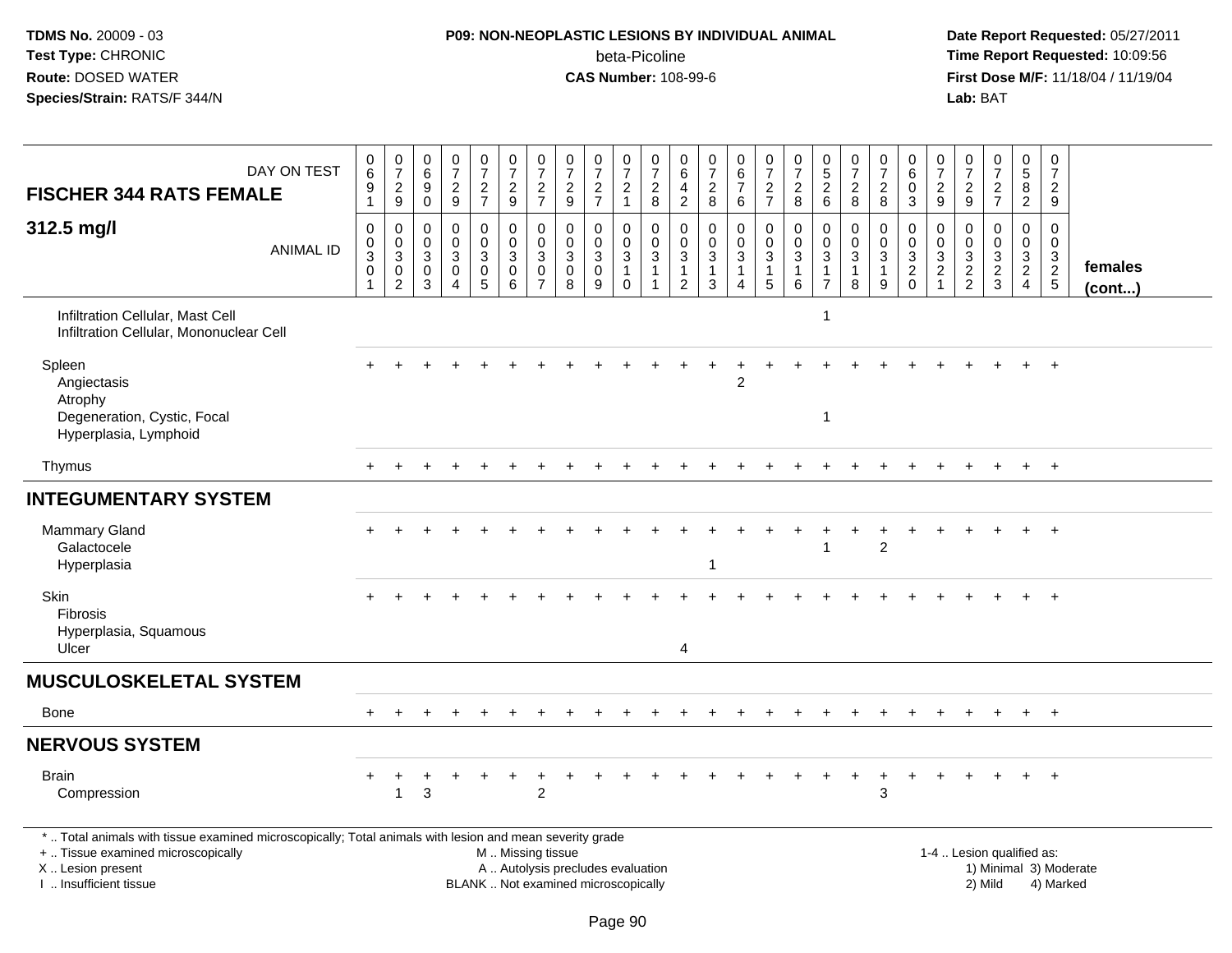### **P09: NON-NEOPLASTIC LESIONS BY INDIVIDUAL ANIMAL**beta-Picoline<br>CAS Number: 108-99-6

 **Date Report Requested:** 05/27/2011 **Time Report Requested:** 10:09:56 **First Dose M/F:** 11/18/04 / 11/19/04<br>**Lab:** BAT **Lab:** BAT

| DAY ON TEST<br><b>FISCHER 344 RATS FEMALE</b>                                                                                                                         | $_6^0$<br>9                                              | $\frac{0}{7}$<br>$\overline{c}$<br>9                                                | 0<br>$\,6\,$<br>9<br>$\mathbf 0$            | $\frac{0}{7}$<br>$\overline{c}$<br>$\boldsymbol{9}$                     | $\frac{0}{7}$<br>$\boldsymbol{2}$<br>$\overline{7}$                         | $\frac{0}{7}$<br>$\overline{c}$<br>9                           | 0<br>$\overline{7}$<br>$\overline{c}$<br>$\overline{7}$           | $\frac{0}{7}$<br>$\overline{2}$<br>9                             | $\frac{0}{7}$<br>$\overline{a}$<br>$\overline{7}$      | $\frac{0}{7}$<br>$\overline{c}$<br>$\overline{1}$                      | $\frac{0}{7}$<br>$\overline{c}$<br>8                       | 0<br>$\,6\,$<br>4<br>$\overline{2}$                            | $\frac{0}{7}$<br>$\sqrt{2}$<br>8                 | 0<br>$rac{6}{7}$<br>$\,6\,$                             | $\frac{0}{7}$<br>$\overline{c}$<br>$\overline{7}$                 | 0<br>$\overline{7}$<br>$\overline{c}$<br>8 | $\frac{0}{5}$<br>6                                                             | $\frac{0}{7}$<br>$\overline{2}$<br>8                     | $\frac{0}{7}$<br>$\overline{2}$<br>8    | 0<br>$6\overline{6}$<br>$\mathbf 0$<br>$\mathbf{3}$                     | 0<br>$\overline{7}$<br>$\overline{c}$<br>9                    | 0<br>$\overline{7}$<br>$\boldsymbol{2}$<br>9               | $\frac{0}{7}$<br>$\overline{c}$<br>$\overline{7}$ | 0<br>$\overline{5}$<br>8<br>$\overline{2}$                | 0<br>$\overline{7}$<br>2<br>9                 |                   |
|-----------------------------------------------------------------------------------------------------------------------------------------------------------------------|----------------------------------------------------------|-------------------------------------------------------------------------------------|---------------------------------------------|-------------------------------------------------------------------------|-----------------------------------------------------------------------------|----------------------------------------------------------------|-------------------------------------------------------------------|------------------------------------------------------------------|--------------------------------------------------------|------------------------------------------------------------------------|------------------------------------------------------------|----------------------------------------------------------------|--------------------------------------------------|---------------------------------------------------------|-------------------------------------------------------------------|--------------------------------------------|--------------------------------------------------------------------------------|----------------------------------------------------------|-----------------------------------------|-------------------------------------------------------------------------|---------------------------------------------------------------|------------------------------------------------------------|---------------------------------------------------|-----------------------------------------------------------|-----------------------------------------------|-------------------|
| 312.5 mg/l<br><b>ANIMAL ID</b>                                                                                                                                        | $\mathbf 0$<br>$\mathbf 0$<br>$\overline{3}$<br>$\Omega$ | $\mathbf 0$<br>$\mathsf{O}\xspace$<br>$\overline{3}$<br>$\pmb{0}$<br>$\overline{2}$ | $\mathbf{0}$<br>0<br>$\mathbf{3}$<br>0<br>3 | $\mathbf 0$<br>$\mathbf 0$<br>$\overline{3}$<br>$\mathbf 0$<br>$\Delta$ | $\mathbf 0$<br>$\mathbf 0$<br>$\overline{3}$<br>$\pmb{0}$<br>$\overline{5}$ | $\mathbf 0$<br>$\mathbf 0$<br>$\overline{3}$<br>$\pmb{0}$<br>6 | $\mathbf 0$<br>$\mathbf 0$<br>$\mathbf{3}$<br>0<br>$\overline{7}$ | $\mathbf 0$<br>$\mathbf 0$<br>$\overline{3}$<br>$\mathbf 0$<br>8 | 0<br>$\mathbf 0$<br>$\overline{3}$<br>$\mathbf 0$<br>9 | 0<br>$\mathsf{O}\xspace$<br>$\overline{3}$<br>$\mathbf{1}$<br>$\Omega$ | $\mathbf 0$<br>$\pmb{0}$<br>$\overline{3}$<br>$\mathbf{1}$ | $\Omega$<br>$\mathbf 0$<br>$\mathbf{3}$<br>$\overline{1}$<br>2 | $\mathbf 0$<br>$\frac{0}{3}$<br>$\mathbf 1$<br>3 | 0<br>$\mathbf 0$<br>$\overline{3}$<br>$\mathbf{1}$<br>4 | $\mathbf 0$<br>$\mathbf 0$<br>$\overline{3}$<br>$\mathbf{1}$<br>5 | $\Omega$<br>0<br>3<br>1<br>6               | $\mathbf 0$<br>$\mathbf 0$<br>$\overline{3}$<br>$\mathbf{1}$<br>$\overline{7}$ | 0<br>$\mathsf{O}$<br>$\overline{3}$<br>$\mathbf{1}$<br>8 | 0<br>$\frac{0}{3}$<br>$\mathbf{1}$<br>9 | $\Omega$<br>$\mathsf 0$<br>$\overline{3}$<br>$\overline{2}$<br>$\Omega$ | $\mathbf 0$<br>$\mathbf 0$<br>$\overline{3}$<br>$\frac{2}{1}$ | $\mathbf{0}$<br>$\mathbf 0$<br>$\sqrt{3}$<br>$\frac{2}{2}$ | $\mathbf 0$<br>$\mathbf 0$<br>$\frac{3}{2}$       | $\Omega$<br>$\mathbf{0}$<br>$\mathbf{3}$<br>$\frac{2}{4}$ | $\Omega$<br>$\mathbf 0$<br>3<br>$\frac{2}{5}$ | females<br>(cont) |
| <b>RESPIRATORY SYSTEM</b>                                                                                                                                             |                                                          |                                                                                     |                                             |                                                                         |                                                                             |                                                                |                                                                   |                                                                  |                                                        |                                                                        |                                                            |                                                                |                                                  |                                                         |                                                                   |                                            |                                                                                |                                                          |                                         |                                                                         |                                                               |                                                            |                                                   |                                                           |                                               |                   |
| Lung<br>Inflammation, Suppurative<br>Inflammation, Granulomatous<br>Alveolar Epithelium, Hyperplasia                                                                  |                                                          |                                                                                     |                                             | 2                                                                       |                                                                             |                                                                |                                                                   |                                                                  | 3 <sub>1</sub>                                         |                                                                        |                                                            |                                                                |                                                  |                                                         |                                                                   |                                            |                                                                                |                                                          | -1                                      |                                                                         |                                                               |                                                            |                                                   |                                                           | 3                                             |                   |
| Alveolar Epithelium, Metaplasia, Squamous<br>Bronchiole, Inflammation, Suppurative<br>Bronchiole, Inflammation, Chronic Active<br>Serosa, Inflammation, Granulomatous |                                                          |                                                                                     |                                             | 2                                                                       |                                                                             |                                                                |                                                                   |                                                                  |                                                        |                                                                        |                                                            |                                                                |                                                  |                                                         | 1                                                                 |                                            |                                                                                |                                                          |                                         |                                                                         |                                                               |                                                            | 1                                                 |                                                           |                                               |                   |
| Nose<br>Foreign Body<br>Inflammation<br>Respiratory Epithelium, Hyperplasia                                                                                           |                                                          |                                                                                     |                                             |                                                                         |                                                                             |                                                                |                                                                   |                                                                  |                                                        |                                                                        |                                                            |                                                                |                                                  |                                                         |                                                                   |                                            |                                                                                |                                                          |                                         | $\overline{1}$                                                          |                                                               |                                                            |                                                   |                                                           |                                               |                   |
| Trachea                                                                                                                                                               |                                                          |                                                                                     |                                             |                                                                         |                                                                             |                                                                |                                                                   |                                                                  |                                                        |                                                                        |                                                            |                                                                |                                                  |                                                         |                                                                   |                                            |                                                                                |                                                          |                                         |                                                                         |                                                               |                                                            |                                                   |                                                           | $+$                                           |                   |
| <b>SPECIAL SENSES SYSTEM</b>                                                                                                                                          |                                                          |                                                                                     |                                             |                                                                         |                                                                             |                                                                |                                                                   |                                                                  |                                                        |                                                                        |                                                            |                                                                |                                                  |                                                         |                                                                   |                                            |                                                                                |                                                          |                                         |                                                                         |                                                               |                                                            |                                                   |                                                           |                                               |                   |
| Eye<br>Cataract<br>Cornea, Edema<br>Cornea, Inflammation, Chronic Active                                                                                              |                                                          |                                                                                     |                                             |                                                                         |                                                                             |                                                                |                                                                   |                                                                  | $\mathbf{1}$                                           |                                                                        |                                                            |                                                                | $\overline{1}$                                   | 4                                                       | 1                                                                 |                                            |                                                                                | З                                                        |                                         |                                                                         |                                                               |                                                            | $\ddot{}$<br>$\mathfrak{p}$                       | A                                                         | $+$<br>3                                      |                   |
| Retina, Degeneration                                                                                                                                                  |                                                          |                                                                                     |                                             |                                                                         |                                                                             |                                                                |                                                                   |                                                                  |                                                        |                                                                        |                                                            |                                                                |                                                  | 4                                                       |                                                                   |                                            |                                                                                | 4                                                        |                                         |                                                                         |                                                               |                                                            |                                                   |                                                           | 3                                             |                   |
| <b>Harderian Gland</b><br>Hyperplasia                                                                                                                                 |                                                          |                                                                                     |                                             |                                                                         |                                                                             |                                                                |                                                                   |                                                                  |                                                        |                                                                        |                                                            |                                                                |                                                  |                                                         |                                                                   |                                            |                                                                                |                                                          |                                         |                                                                         |                                                               |                                                            |                                                   |                                                           |                                               |                   |
| Zymbal's Gland                                                                                                                                                        |                                                          |                                                                                     |                                             |                                                                         |                                                                             |                                                                |                                                                   |                                                                  |                                                        |                                                                        |                                                            |                                                                |                                                  |                                                         |                                                                   |                                            |                                                                                |                                                          |                                         |                                                                         |                                                               |                                                            |                                                   |                                                           |                                               |                   |
| *  Total animals with tissue examined microscopically; Total animals with lesion and mean severity grade<br>+  Tissue examined microscopically                        |                                                          |                                                                                     |                                             |                                                                         |                                                                             | M  Missing tissue                                              |                                                                   |                                                                  |                                                        |                                                                        |                                                            |                                                                |                                                  |                                                         |                                                                   |                                            |                                                                                |                                                          |                                         |                                                                         | 1-4  Lesion qualified as:                                     |                                                            |                                                   |                                                           |                                               |                   |

X .. Lesion present

I .. Insufficient tissue

M .. Missing tissue

A .. Autolysis precludes evaluation

BLANK .. Not examined microscopically 2) Mild 4) Marked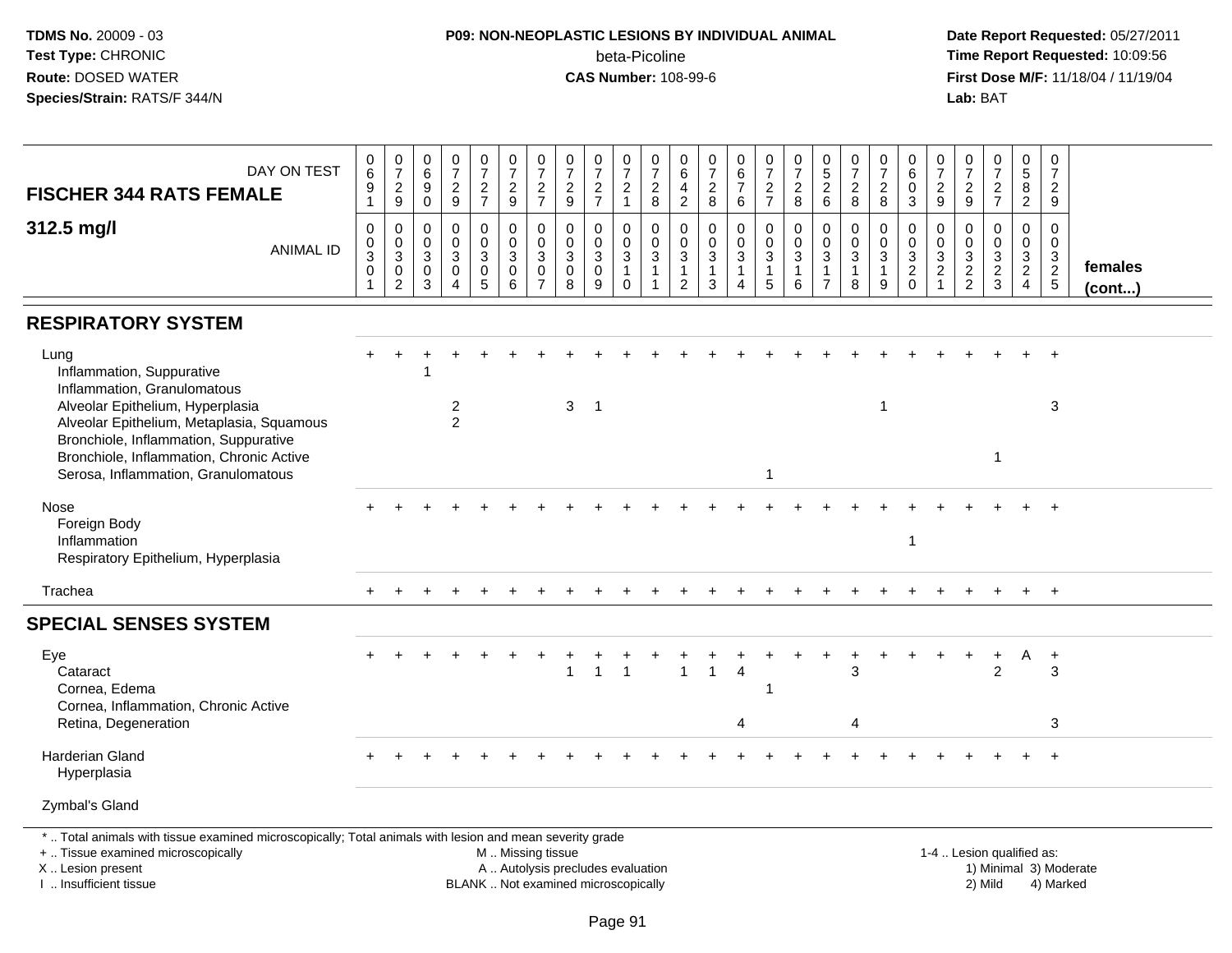#### **P09: NON-NEOPLASTIC LESIONS BY INDIVIDUAL ANIMAL** beta-Picoline**beta-Picoline**<br> **CAS Number:** 108-99-6<br> **CAS Number:** 108-99-6<br> **CAS Number:** 108-99-6

 **Date Report Requested:** 05/27/2011 **First Dose M/F:** 11/18/04 / 11/19/04 Lab: BAT **Lab:** BAT

| DAY ON TEST<br><b>FISCHER 344 RATS FEMALE</b><br>312.5 mg/l<br><b>ANIMAL ID</b>                         | $\begin{array}{c} 0 \\ 6 \end{array}$<br>9<br>0<br>$_{3}^{\rm 0}$<br>0 | $\begin{array}{c} 0 \\ 7 \\ 2 \end{array}$<br>9<br>$\begin{smallmatrix}0\\0\\3\end{smallmatrix}$<br>$\pmb{0}$<br>$\overline{2}$ | 0<br>$\,6$<br>$\boldsymbol{9}$<br>$\Omega$<br>0<br>$\mathsf 0$<br>3<br>0<br>3 | $\overline{\mathbf{7}}$<br>$\boldsymbol{2}$<br>9<br>$\mathbf 0$<br>$\sqrt{3}$<br>$\pmb{0}$ | $\frac{0}{7}$<br>$\frac{2}{7}$<br>0<br>$\pmb{0}$<br>$\mathbf 3$<br>$\pmb{0}$<br>5 | $\frac{0}{7}$<br>$\frac{2}{9}$<br>0<br>$\frac{0}{3}$<br>$\mathbf 0$<br>6 | $\frac{0}{7}$<br>$\frac{2}{7}$<br>$\begin{matrix} 0 \\ 0 \\ 3 \end{matrix}$<br>$\pmb{0}$<br>$\overline{ }$ | $\frac{0}{7}$<br>$\frac{2}{9}$<br>0<br>$_{3}^{\rm 0}$<br>$\mathbf 0$<br>8 | $\overline{7}$<br>$\boldsymbol{2}$<br>$\overline{7}$<br>$\frac{0}{3}$<br>$\mathbf 0$<br>9 | $\overline{7}$<br>$\overline{a}$<br>0<br>$\mathsf{O}\xspace$<br>3 | $\frac{0}{7}$<br>$\overline{c}$<br>8<br>0<br>$_{3}^{\rm 0}$ | $\begin{matrix} 0 \\ 6 \end{matrix}$<br>$\overline{4}$<br>$\overline{2}$<br>$\mathbf 0$<br>$_{3}^{\rm 0}$<br>$\Omega$ | $\overline{c}$<br>$\,8\,$<br>$\pmb{0}$<br>$\sqrt{3}$<br>3 | $\begin{array}{c} 0 \\ 6 \\ 7 \end{array}$<br>6<br>$\pmb{0}$<br>$\frac{0}{3}$ | $\frac{0}{7}$<br>$\frac{2}{7}$<br>0<br>$\frac{0}{3}$<br>5 | $\overline{7}$<br>$\overline{c}$<br>8<br>0<br>$_{3}^{\rm 0}$<br>$\mathbf{1}$<br>6 | $\frac{0}{5}$<br>6<br>0<br>$\frac{0}{3}$<br>$\overline{ }$ | $\frac{0}{7}$<br>$\overline{c}$<br>$\,8\,$<br>$_0^0$<br>$\sqrt{3}$<br>8 | $\overline{7}$<br>$\sqrt{2}$<br>8<br>0<br>$_{3}^{\rm 0}$<br>9 | $\begin{matrix} 0 \\ 6 \\ 0 \end{matrix}$<br>3<br>$\begin{smallmatrix}0\0\0\3\end{smallmatrix}$<br>$\frac{2}{0}$ | 0<br>$\overline{7}$<br>$\boldsymbol{2}$<br>$\boldsymbol{9}$<br>0<br>$_{3}^{\rm 0}$<br>$\overline{c}$ | 0<br>$\overline{7}$<br>$\overline{c}$<br>$\boldsymbol{9}$<br>0<br>$\pmb{0}$<br>$\sqrt{3}$<br>$\boldsymbol{2}$<br>$\overline{2}$ | $\boldsymbol{2}$<br>$\overline{7}$<br>$\pmb{0}$<br>$\ensuremath{\mathsf{3}}$<br>$\overline{c}$<br>3 | 0<br>5<br>8<br>$\overline{2}$<br>0<br>0<br>$\frac{3}{2}$<br>$\overline{4}$ | 0<br>$\overline{7}$<br>$\boldsymbol{2}$<br>$\boldsymbol{9}$<br>0<br>0<br>$\sqrt{3}$<br>$\overline{a}$<br>$\,$ 5 $\,$ | females<br>(cont) |
|---------------------------------------------------------------------------------------------------------|------------------------------------------------------------------------|---------------------------------------------------------------------------------------------------------------------------------|-------------------------------------------------------------------------------|--------------------------------------------------------------------------------------------|-----------------------------------------------------------------------------------|--------------------------------------------------------------------------|------------------------------------------------------------------------------------------------------------|---------------------------------------------------------------------------|-------------------------------------------------------------------------------------------|-------------------------------------------------------------------|-------------------------------------------------------------|-----------------------------------------------------------------------------------------------------------------------|-----------------------------------------------------------|-------------------------------------------------------------------------------|-----------------------------------------------------------|-----------------------------------------------------------------------------------|------------------------------------------------------------|-------------------------------------------------------------------------|---------------------------------------------------------------|------------------------------------------------------------------------------------------------------------------|------------------------------------------------------------------------------------------------------|---------------------------------------------------------------------------------------------------------------------------------|-----------------------------------------------------------------------------------------------------|----------------------------------------------------------------------------|----------------------------------------------------------------------------------------------------------------------|-------------------|
|                                                                                                         |                                                                        |                                                                                                                                 |                                                                               |                                                                                            |                                                                                   |                                                                          |                                                                                                            |                                                                           |                                                                                           |                                                                   |                                                             |                                                                                                                       |                                                           |                                                                               |                                                           |                                                                                   |                                                            |                                                                         |                                                               |                                                                                                                  |                                                                                                      |                                                                                                                                 |                                                                                                     |                                                                            |                                                                                                                      |                   |
| <b>URINARY SYSTEM</b>                                                                                   |                                                                        |                                                                                                                                 |                                                                               |                                                                                            |                                                                                   |                                                                          |                                                                                                            |                                                                           |                                                                                           |                                                                   |                                                             |                                                                                                                       |                                                           |                                                                               |                                                           |                                                                                   |                                                            |                                                                         |                                                               |                                                                                                                  |                                                                                                      |                                                                                                                                 |                                                                                                     |                                                                            |                                                                                                                      |                   |
| Kidney<br>Cyst                                                                                          |                                                                        |                                                                                                                                 |                                                                               |                                                                                            |                                                                                   |                                                                          |                                                                                                            |                                                                           |                                                                                           |                                                                   |                                                             |                                                                                                                       |                                                           |                                                                               |                                                           |                                                                                   |                                                            |                                                                         |                                                               |                                                                                                                  |                                                                                                      |                                                                                                                                 |                                                                                                     |                                                                            | $\div$                                                                                                               |                   |
| Fibrosis<br>Infarct                                                                                     |                                                                        |                                                                                                                                 |                                                                               |                                                                                            |                                                                                   |                                                                          |                                                                                                            |                                                                           |                                                                                           |                                                                   |                                                             |                                                                                                                       |                                                           |                                                                               |                                                           |                                                                                   | 3                                                          |                                                                         |                                                               | 4                                                                                                                |                                                                                                      |                                                                                                                                 |                                                                                                     | 4                                                                          |                                                                                                                      |                   |
| Nephropathy<br>Papilla, Hemorrhage                                                                      |                                                                        | $\mathcal{P}$                                                                                                                   | 3                                                                             | $\mathcal{P}$                                                                              | $\mathcal{P}$                                                                     |                                                                          |                                                                                                            |                                                                           |                                                                                           |                                                                   | 2                                                           |                                                                                                                       |                                                           | 2                                                                             | 2                                                         |                                                                                   | 2                                                          | 2                                                                       | 3                                                             | 4                                                                                                                | -1                                                                                                   |                                                                                                                                 | $\overline{2}$                                                                                      | 4                                                                          | 2                                                                                                                    |                   |
| Pelvis, Inflammation, Chronic Active<br>Pelvis, Metaplasia, Squamous                                    |                                                                        |                                                                                                                                 |                                                                               |                                                                                            |                                                                                   |                                                                          |                                                                                                            |                                                                           |                                                                                           |                                                                   | 3                                                           |                                                                                                                       |                                                           |                                                                               |                                                           |                                                                                   | 3                                                          |                                                                         |                                                               | 3                                                                                                                |                                                                                                      |                                                                                                                                 |                                                                                                     | 4                                                                          |                                                                                                                      |                   |
| <b>Urinary Bladder</b><br>Infiltration Cellular, Chronic Active<br>Transitional Epithelium, Hyperplasia |                                                                        |                                                                                                                                 |                                                                               |                                                                                            |                                                                                   |                                                                          |                                                                                                            |                                                                           |                                                                                           |                                                                   |                                                             | 4                                                                                                                     |                                                           |                                                                               |                                                           |                                                                                   |                                                            |                                                                         |                                                               |                                                                                                                  |                                                                                                      |                                                                                                                                 |                                                                                                     |                                                                            | $\div$                                                                                                               |                   |

\* .. Total animals with tissue examined microscopically; Total animals with lesion and mean severity grade

+ .. Tissue examined microscopically

X .. Lesion present

I .. Insufficient tissue

 M .. Missing tissueA .. Autolysis precludes evaluation

 1-4 .. Lesion qualified as: BLANK .. Not examined microscopically 2) Mild 4) Marked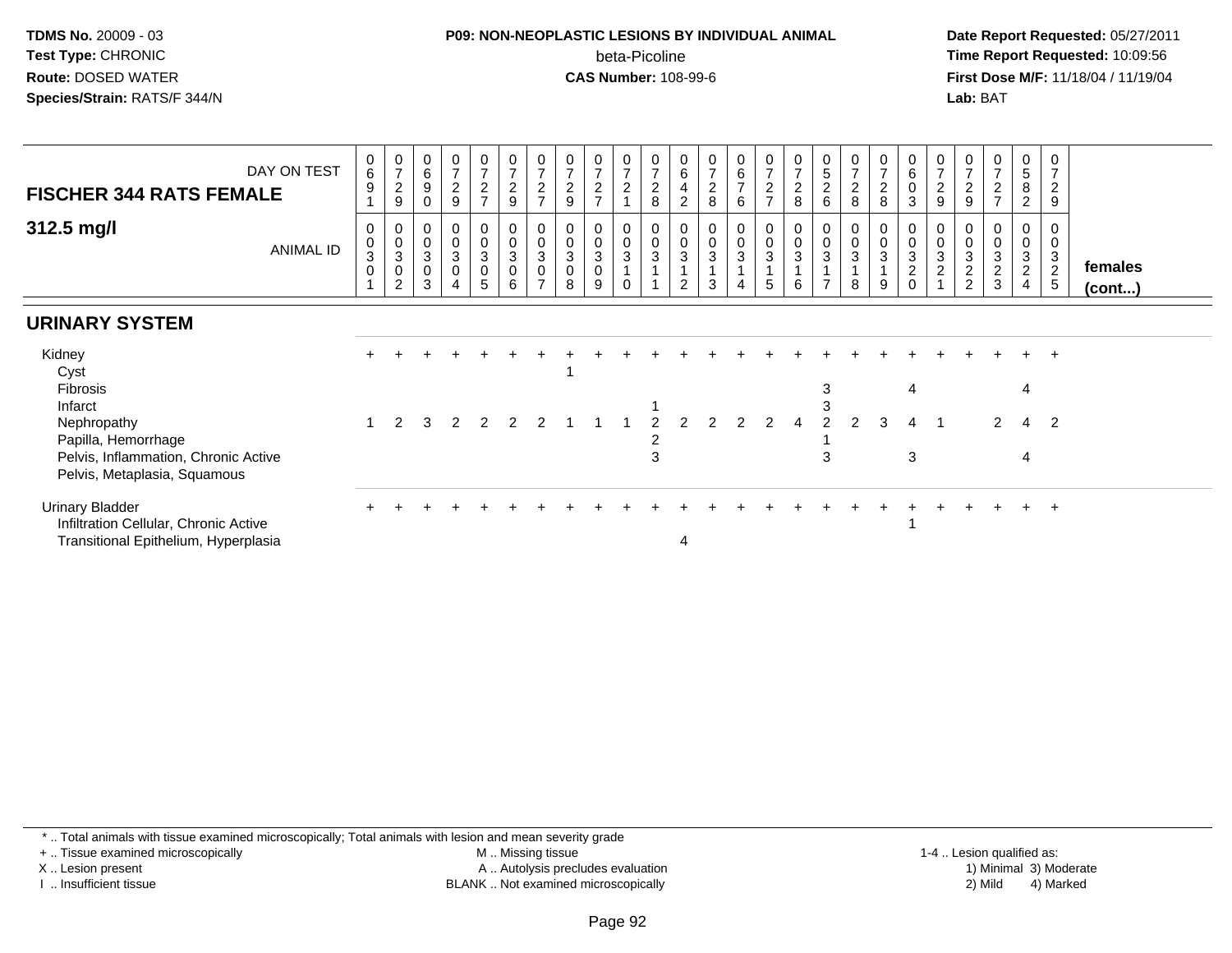#### **P09: NON-NEOPLASTIC LESIONS BY INDIVIDUAL ANIMAL** beta-Picoline**beta-Picoline**<br> **CAS Number:** 108-99-6<br> **CAS Number:** 108-99-6<br> **CAS Number:** 108-99-6

 **Date Report Requested:** 05/27/2011 **First Dose M/F:** 11/18/04 / 11/19/04 Lab: BAT **Lab:** BAT

| <b>FISCHER 344 RATS FEMALE</b>                                                           | DAY ON TEST      | $\frac{0}{7}$<br>$\frac{2}{8}$                               | $\begin{array}{c} 0 \\ 7 \end{array}$<br>$\overline{2}$<br>$\overline{7}$ | $_{6}^{\rm 0}$<br>$\,6\,$<br>$6\overline{6}$         | $\begin{array}{c} 0 \\ 7 \end{array}$<br>$\overline{a}$<br>$\boldsymbol{9}$ | $\begin{array}{c} 0 \\ 7 \\ 2 \end{array}$<br>$\overline{7}$ | $\begin{array}{c} 0 \\ 5 \\ 7 \end{array}$<br>9             | $\begin{array}{c} 0 \\ 7 \end{array}$<br>$\overline{2}$<br>9          | $\frac{0}{7}$<br>$\sqrt{2}$<br>$9\,$             | $\begin{array}{c} 0 \\ 6 \\ 7 \end{array}$<br>$\mathbf 0$ | $\begin{array}{c} 0 \\ 6 \end{array}$<br>$\bf 8$<br>$\mathbf{3}$ | $\begin{array}{c} 0 \\ 6 \end{array}$<br>9<br>$\mathbf{1}$      | $\begin{matrix} 0 \\ 7 \\ 2 \end{matrix}$<br>9       | $\frac{0}{7}$<br>$\frac{2}{9}$              | $0$<br>5<br>2<br>7 | $\frac{0}{7}$<br>$\mathbf 0$<br>$\overline{1}$                        | $\begin{array}{c} 0 \\ 6 \\ 7 \end{array}$<br>$\overline{7}$ | $072$<br>$727$                                                   | $\frac{0}{7}$<br>$\overline{2}$<br>8      | $\begin{array}{c} 0 \\ 6 \\ 6 \end{array}$<br>$6\phantom{1}$                 | $\begin{array}{c} 0 \\ 7 \\ 2 \end{array}$<br>8                | $\frac{0}{7}$<br>$\overline{2}$<br>8                    | $\frac{0}{7}$<br>$\frac{2}{9}$                 | $\begin{array}{c} 0 \\ 7 \\ 2 \end{array}$<br>$9\,$      | $\begin{array}{c} 0 \\ 7 \\ 2 \end{array}$<br>8     | 0<br>$\overline{7}$<br>$\overline{2}$<br>8 |    |                     |                        |  |
|------------------------------------------------------------------------------------------|------------------|--------------------------------------------------------------|---------------------------------------------------------------------------|------------------------------------------------------|-----------------------------------------------------------------------------|--------------------------------------------------------------|-------------------------------------------------------------|-----------------------------------------------------------------------|--------------------------------------------------|-----------------------------------------------------------|------------------------------------------------------------------|-----------------------------------------------------------------|------------------------------------------------------|---------------------------------------------|--------------------|-----------------------------------------------------------------------|--------------------------------------------------------------|------------------------------------------------------------------|-------------------------------------------|------------------------------------------------------------------------------|----------------------------------------------------------------|---------------------------------------------------------|------------------------------------------------|----------------------------------------------------------|-----------------------------------------------------|--------------------------------------------|----|---------------------|------------------------|--|
| 312.5 mg/l                                                                               | <b>ANIMAL ID</b> | $\pmb{0}$<br>$\begin{array}{c} 0 \\ 3 \\ 2 \\ 6 \end{array}$ | $\mathbf 0$<br>$_{3}^{\rm 0}$<br>$\overline{a}$<br>$\overline{7}$         | 0<br>$\begin{array}{c} 0 \\ 3 \\ 2 \\ 8 \end{array}$ | $\mathbf 0$<br>$\begin{array}{c} 0 \\ 3 \\ 2 \\ 9 \end{array}$              | $\begin{matrix}0\\0\\3\\3\\0\end{matrix}$                    | $\pmb{0}$<br>$\frac{0}{3}$<br>$\mathbf 3$<br>$\overline{1}$ | $\pmb{0}$<br>$\pmb{0}$<br>$\sqrt{3}$<br>$\mathbf 3$<br>$\overline{2}$ | $\pmb{0}$<br>$_{3}^{\rm 0}$<br>$\mathbf{3}$<br>3 | 0<br>$\mathbf 0$<br>$\overline{3}$<br>3<br>4              | $\mathsf 0$<br>$\frac{0}{3}$<br>$\sqrt{3}$<br>5                  | $\mathsf{O}\xspace$<br>$\overline{0}$<br>3<br>$\mathbf{3}$<br>6 | 0<br>$\begin{array}{c} 0 \\ 3 \\ 3 \\ 7 \end{array}$ | $\begin{matrix}0\\0\\3\\3\end{matrix}$<br>8 | $0003$<br>$33$     | $\mathsf{O}\xspace$<br>$\frac{0}{3}$<br>$\overline{4}$<br>$\mathbf 0$ | $\pmb{0}$<br>$_{3}^{\rm 0}$<br>$\overline{4}$<br>1           | $\mathbf 0$<br>$\frac{0}{3}$<br>$\overline{4}$<br>$\overline{2}$ | 0<br>$\frac{0}{3}$<br>$\overline{4}$<br>3 | $\pmb{0}$<br>$\overline{0}$<br>3<br>$\overline{4}$<br>$\boldsymbol{\Lambda}$ | $\pmb{0}$<br>$\frac{0}{3}$<br>$\overline{4}$<br>$\overline{5}$ | 0<br>$_{3}^{\rm 0}$<br>$\overline{4}$<br>$6\phantom{1}$ | $\mathbf 0$<br>$\frac{0}{3}$<br>$\overline{7}$ | 0<br>$\overline{0}$<br>3<br>$\overline{\mathbf{4}}$<br>8 | $\mathbf 0$<br>$\frac{0}{3}$<br>$\overline{4}$<br>9 | 0<br>$\mathbf 0$<br>3<br>5<br>0            |    | * TOTALS            |                        |  |
| <b>ALIMENTARY SYSTEM</b>                                                                 |                  |                                                              |                                                                           |                                                      |                                                                             |                                                              |                                                             |                                                                       |                                                  |                                                           |                                                                  |                                                                 |                                                      |                                             |                    |                                                                       |                                                              |                                                                  |                                           |                                                                              |                                                                |                                                         |                                                |                                                          |                                                     |                                            |    |                     |                        |  |
| Esophagus                                                                                |                  |                                                              |                                                                           |                                                      |                                                                             |                                                              |                                                             |                                                                       |                                                  |                                                           |                                                                  |                                                                 |                                                      |                                             |                    |                                                                       |                                                              |                                                                  |                                           |                                                                              |                                                                |                                                         |                                                |                                                          |                                                     |                                            | 50 |                     |                        |  |
| Intestine Large, Cecum                                                                   |                  |                                                              |                                                                           |                                                      |                                                                             |                                                              |                                                             |                                                                       |                                                  |                                                           |                                                                  |                                                                 |                                                      |                                             |                    |                                                                       |                                                              |                                                                  |                                           |                                                                              |                                                                |                                                         |                                                |                                                          |                                                     |                                            | 47 |                     |                        |  |
| Intestine Large, Colon<br>Parasite Metazoan                                              |                  |                                                              |                                                                           |                                                      |                                                                             |                                                              |                                                             |                                                                       |                                                  |                                                           |                                                                  |                                                                 |                                                      |                                             |                    |                                                                       |                                                              |                                                                  |                                           |                                                                              |                                                                |                                                         |                                                |                                                          |                                                     | $\ddot{}$                                  | 50 |                     | 2 1.0                  |  |
| Intestine Large, Rectum<br>Inflammation, Chronic Active<br>Parasite Metazoan             |                  |                                                              |                                                                           |                                                      |                                                                             |                                                              |                                                             |                                                                       |                                                  |                                                           |                                                                  |                                                                 |                                                      |                                             |                    |                                                                       |                                                              |                                                                  |                                           |                                                                              | $\overline{2}$                                                 |                                                         |                                                |                                                          |                                                     |                                            | 50 |                     | 1 1.0<br>$1 \quad 2.0$ |  |
| Intestine Small, Duodenum                                                                |                  |                                                              |                                                                           |                                                      |                                                                             |                                                              |                                                             |                                                                       |                                                  |                                                           |                                                                  |                                                                 |                                                      |                                             |                    |                                                                       |                                                              |                                                                  |                                           |                                                                              |                                                                |                                                         |                                                |                                                          |                                                     |                                            | 50 |                     |                        |  |
| Intestine Small, Ileum<br>Inflammation, Chronic Active                                   |                  |                                                              |                                                                           |                                                      |                                                                             |                                                              |                                                             |                                                                       |                                                  |                                                           |                                                                  |                                                                 |                                                      |                                             |                    |                                                                       |                                                              |                                                                  |                                           |                                                                              |                                                                |                                                         |                                                |                                                          |                                                     | $\ddot{}$                                  | 49 |                     | 1 1.0                  |  |
| Intestine Small, Jejunum<br>Inflammation, Chronic Active                                 |                  |                                                              |                                                                           |                                                      |                                                                             |                                                              |                                                             |                                                                       |                                                  |                                                           |                                                                  |                                                                 |                                                      |                                             |                    |                                                                       |                                                              |                                                                  |                                           |                                                                              |                                                                |                                                         |                                                |                                                          |                                                     |                                            | 47 |                     | 2.2.0                  |  |
| Liver<br>Angiectasis<br>Atypia Cellular                                                  |                  |                                                              |                                                                           |                                                      |                                                                             |                                                              |                                                             |                                                                       |                                                  |                                                           |                                                                  |                                                                 |                                                      |                                             |                    |                                                                       |                                                              |                                                                  |                                           |                                                                              |                                                                |                                                         |                                                |                                                          |                                                     |                                            | 50 | $\mathbf 1$         | 1 1.0<br>2.0           |  |
| <b>Basophilic Focus</b><br>Clear Cell Focus<br><b>Eosinophilic Focus</b><br>Fatty Change |                  |                                                              | X X                                                                       | $\mathsf{X}$<br>X                                    |                                                                             | X                                                            |                                                             | $\boldsymbol{\mathsf{X}}$                                             | X X X X X X X X                                  |                                                           |                                                                  | $\mathbf 1$                                                     | $\mathsf{X}$<br>X                                    | $X \times$                                  |                    | $\overline{2}$                                                        | $X \times$                                                   |                                                                  | $\mathsf{X}$<br>X<br>X                    | X X                                                                          |                                                                | X<br>$\overline{c}$                                     |                                                | X                                                        | x x x x x<br>$\overline{1}$                         |                                            |    | 46<br>12<br>12      | $8$ 1.4                |  |
| Fatty Change, Focal<br>Hepatodiaphragmatic Nodule                                        |                  |                                                              |                                                                           |                                                      |                                                                             | X                                                            |                                                             |                                                                       |                                                  |                                                           |                                                                  |                                                                 |                                                      |                                             |                    |                                                                       |                                                              | X                                                                | 3                                         |                                                                              |                                                                | $\overline{4}$                                          |                                                |                                                          |                                                     |                                            |    | $\overline{7}$<br>3 | 2.3                    |  |

\* .. Total animals with tissue examined microscopically; Total animals with lesion and mean severity grade

+ .. Tissue examined microscopically

X .. Lesion present

I .. Insufficient tissue

M .. Missing tissue

Lesion present A .. Autolysis precludes evaluation 1) Minimal 3) Moderate

BLANK .. Not examined microscopically 2) Mild 4) Marked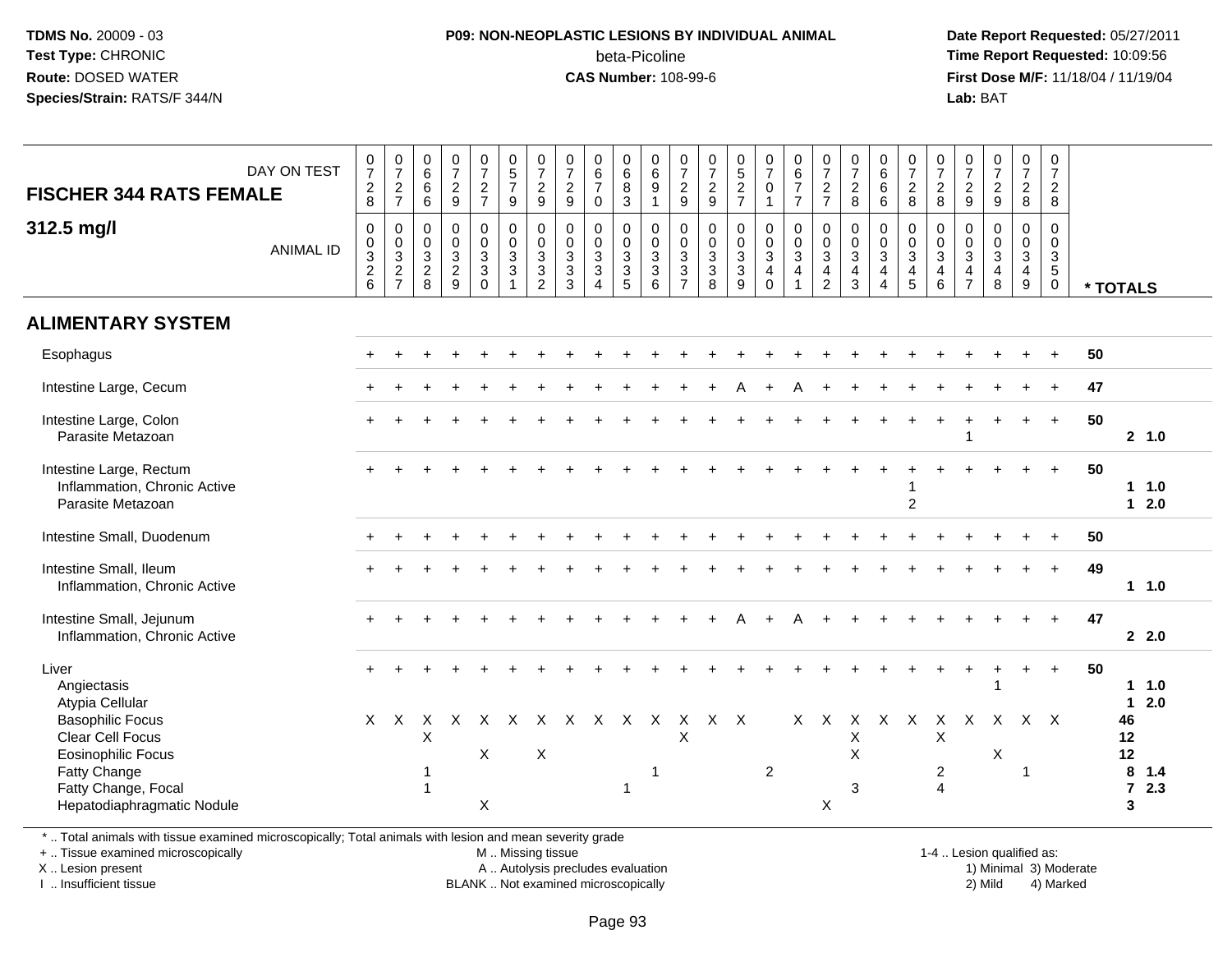### **P09: NON-NEOPLASTIC LESIONS BY INDIVIDUAL ANIMAL**beta-Picoline<br>CAS Number: 108-99-6

 **Date Report Requested:** 05/27/2011 **Time Report Requested:** 10:09:56 **First Dose M/F:** 11/18/04 / 11/19/04 Lab: BAT **Lab:** BAT

| DAY ON TEST                                                                                                                                           | $\frac{0}{7}$                                               | $\begin{array}{c} 0 \\ 7 \end{array}$                          | 0<br>$\,6$<br>$\,6$            | $\frac{0}{7}$                     | $\frac{0}{7}$<br>$\overline{a}$                                                 | $\begin{array}{c} 0 \\ 5 \\ 7 \end{array}$ | $\frac{0}{7}$<br>$\overline{c}$                                        | $\frac{0}{7}$                   | 0<br>$6\phantom{a}$<br>$\overline{7}$                               | 0<br>$6\phantom{1}6$<br>$\, 8$                                                 | 0<br>$\,6\,$<br>$\boldsymbol{9}$                                    | 0<br>$\overline{7}$                                                   | 0<br>$\overline{7}$<br>$\overline{a}$               | $\begin{array}{c} 0 \\ 5 \\ 2 \end{array}$ | $\frac{0}{7}$<br>$\mathbf 0$                                          | 0<br>$6\phantom{a}$<br>$\overline{7}$                | 0<br>$\overline{7}$<br>$\overline{c}$                                | $\frac{0}{7}$<br>$\overline{c}$                                                           | 0<br>$6\phantom{a}$<br>6                                         | $\frac{0}{7}$                                        | $\frac{0}{7}$<br>$\overline{2}$ | $\frac{0}{7}$<br>$\overline{c}$                      | $\begin{array}{c} 0 \\ 7 \end{array}$<br>$\overline{c}$ | 0<br>$\overline{7}$                                                                   | 0<br>$\overline{7}$<br>$\overline{2}$                                    |                |                                 |                                           |
|-------------------------------------------------------------------------------------------------------------------------------------------------------|-------------------------------------------------------------|----------------------------------------------------------------|--------------------------------|-----------------------------------|---------------------------------------------------------------------------------|--------------------------------------------|------------------------------------------------------------------------|---------------------------------|---------------------------------------------------------------------|--------------------------------------------------------------------------------|---------------------------------------------------------------------|-----------------------------------------------------------------------|-----------------------------------------------------|--------------------------------------------|-----------------------------------------------------------------------|------------------------------------------------------|----------------------------------------------------------------------|-------------------------------------------------------------------------------------------|------------------------------------------------------------------|------------------------------------------------------|---------------------------------|------------------------------------------------------|---------------------------------------------------------|---------------------------------------------------------------------------------------|--------------------------------------------------------------------------|----------------|---------------------------------|-------------------------------------------|
| <b>FISCHER 344 RATS FEMALE</b>                                                                                                                        | $_{\rm 8}^2$                                                | $\frac{2}{7}$                                                  | 6                              | $\frac{2}{9}$                     | $\overline{7}$                                                                  | 9                                          | $\boldsymbol{9}$                                                       | $\frac{2}{9}$                   | $\mathbf 0$                                                         | $\mathsf 3$                                                                    | $\mathbf{1}$                                                        | $\frac{2}{9}$                                                         | $\boldsymbol{9}$                                    | $\overline{7}$                             | $\mathbf 1$                                                           | $\overline{7}$                                       | $\overline{7}$                                                       | 8                                                                                         | 6                                                                | $_{8}^2$                                             | 8                               | 9                                                    | $\boldsymbol{9}$                                        | $\frac{2}{8}$                                                                         | 8                                                                        |                |                                 |                                           |
| 312.5 mg/l<br><b>ANIMAL ID</b>                                                                                                                        | $\mathbf 0$<br>$\pmb{0}$<br>$\overline{3}$<br>$\frac{2}{6}$ | $\mathbf 0$<br>$\begin{array}{c} 0 \\ 3 \\ 2 \\ 7 \end{array}$ | 0<br>0<br>$\sqrt{3}$<br>$^2_8$ | 0<br>$\mathbf 0$<br>$\frac{3}{2}$ | $\mathbf 0$<br>$\boldsymbol{0}$<br>$\overline{3}$<br>$\overline{3}$<br>$\Omega$ | 0<br>$\frac{0}{3}$<br>$\overline{1}$       | $\mathbf 0$<br>$\pmb{0}$<br>$\begin{array}{c} 3 \\ 3 \\ 2 \end{array}$ | 0<br>$\pmb{0}$<br>$\frac{3}{3}$ | $\mathbf{0}$<br>$\mathbf 0$<br>$\sqrt{3}$<br>$\sqrt{3}$<br>$\Delta$ | $\mathbf 0$<br>$\pmb{0}$<br>$\overline{3}$<br>$\overline{3}$<br>$\overline{5}$ | $\mathbf 0$<br>$\mathbf 0$<br>$\overline{3}$<br>$\overline{3}$<br>6 | $\mathbf 0$<br>$\mathsf{O}\xspace$<br>$\frac{3}{3}$<br>$\overline{7}$ | 0<br>$\mathbf 0$<br>$\frac{3}{3}$<br>$\overline{8}$ | 0<br>$\frac{0}{3}$<br>$\overline{9}$       | $\mathbf{0}$<br>$\overline{0}$<br>$\overline{3}$<br>4<br>$\mathbf{0}$ | $\mathbf 0$<br>$_{3}^{\rm 0}$<br>4<br>$\overline{1}$ | 0<br>$\mathbf 0$<br>$\mathbf{3}$<br>$\overline{4}$<br>$\overline{2}$ | $\mathbf 0$<br>$\mathbf 0$<br>$\overline{3}$<br>$\overline{\mathbf{4}}$<br>$\overline{3}$ | 0<br>$\mathsf{O}$<br>$\mathbf{3}$<br>4<br>$\boldsymbol{\Lambda}$ | 0<br>$\begin{array}{c} 0 \\ 3 \\ 4 \\ 5 \end{array}$ | 0<br>0<br>3<br>4<br>6           | 0<br>0<br>$\ensuremath{\mathsf{3}}$<br>$\frac{4}{7}$ | $\mathbf 0$<br>$_{3}^{\rm 0}$<br>$\overline{4}$<br>8    | $\mathbf 0$<br>$\mathbf 0$<br>$\overline{3}$<br>$\begin{array}{c} 4 \\ 9 \end{array}$ | $\mathbf 0$<br>$\mathbf 0$<br>$\mathbf{3}$<br>$\,$ 5 $\,$<br>$\mathbf 0$ | * TOTALS       |                                 |                                           |
| Inflammation, Chronic Active<br><b>Mixed Cell Focus</b><br><b>Necrosis</b><br>Vacuolization Cytoplasmic<br>Bile Duct, Hyperplasia<br>Serosa, Fibrosis |                                                             |                                                                |                                |                                   |                                                                                 |                                            |                                                                        |                                 |                                                                     | 2<br>$\mathbf{1}$                                                              |                                                                     |                                                                       | -1                                                  |                                            | $\mathbf{1}$                                                          |                                                      |                                                                      |                                                                                           | $\mathbf{3}$                                                     |                                                      |                                 |                                                      |                                                         |                                                                                       |                                                                          |                | 1<br>$\overline{2}$<br>9        | 3, 1.0<br>2, 1.5<br>2.0<br>1.4<br>$1 1.0$ |
| Mesentery<br>Fat, Necrosis                                                                                                                            |                                                             |                                                                | $\ddot{}$                      |                                   |                                                                                 |                                            |                                                                        |                                 |                                                                     |                                                                                |                                                                     |                                                                       |                                                     | $+$<br>$\overline{2}$                      |                                                                       |                                                      |                                                                      |                                                                                           |                                                                  |                                                      |                                 |                                                      |                                                         |                                                                                       |                                                                          | $\overline{7}$ |                                 | $6$ 1.2                                   |
| Oral Mucosa<br>Gingival, Foreign Body<br>Gingival, Inflammation, Chronic Active                                                                       |                                                             |                                                                |                                |                                   |                                                                                 |                                            |                                                                        |                                 |                                                                     |                                                                                |                                                                     |                                                                       |                                                     |                                            |                                                                       | $\ddot{}$<br>$\sqrt{2}$<br>2                         |                                                                      |                                                                                           |                                                                  |                                                      |                                 |                                                      |                                                         |                                                                                       |                                                                          | 1              |                                 | $12.0$<br>$12.0$                          |
| Pancreas<br>Atrophy<br><b>Basophilic Focus</b>                                                                                                        |                                                             |                                                                |                                |                                   |                                                                                 |                                            |                                                                        |                                 |                                                                     |                                                                                |                                                                     |                                                                       |                                                     |                                            |                                                                       |                                                      |                                                                      |                                                                                           |                                                                  |                                                      |                                 | $\boldsymbol{\mathsf{X}}$                            |                                                         |                                                                                       | $+$                                                                      | 49             | 1<br>$\boldsymbol{2}$           | 3.0                                       |
| Salivary Glands<br>Atrophy                                                                                                                            | $+$                                                         | $\ddot{}$                                                      | 2                              |                                   |                                                                                 |                                            |                                                                        |                                 |                                                                     |                                                                                |                                                                     |                                                                       |                                                     |                                            |                                                                       |                                                      |                                                                      |                                                                                           |                                                                  |                                                      |                                 |                                                      |                                                         |                                                                                       | $\ddot{}$                                                                | 50             |                                 | $12.0$                                    |
| Stomach, Forestomach<br>Edema<br>Fibrosis<br>Hyperplasia, Basal Cell, Focal<br>Hyperplasia, Squamous<br>Inflammation<br>Ulcer                         |                                                             |                                                                |                                |                                   | 1<br>$\mathbf{1}$                                                               |                                            | -1                                                                     |                                 |                                                                     |                                                                                | 3<br>4<br>$\overline{c}$<br>3                                       |                                                                       |                                                     |                                            | $\overline{2}$<br>$\overline{2}$                                      |                                                      |                                                                      |                                                                                           |                                                                  |                                                      |                                 |                                                      |                                                         |                                                                                       | ÷                                                                        | 50             | $\mathbf 1$<br>4<br>1<br>6<br>1 | 2.0<br>2.0<br>1.0<br>1.8<br>2.0<br>32.3   |
| Stomach, Glandular                                                                                                                                    |                                                             |                                                                |                                |                                   |                                                                                 |                                            |                                                                        |                                 |                                                                     |                                                                                |                                                                     |                                                                       |                                                     |                                            |                                                                       |                                                      |                                                                      |                                                                                           |                                                                  |                                                      |                                 |                                                      |                                                         |                                                                                       |                                                                          | 49             |                                 |                                           |

+ .. Tissue examined microscopically

X .. Lesion present

I .. Insufficient tissue

BLANK .. Not examined microscopically

 1-4 .. Lesion qualified as: A .. Autolysis precludes evaluation 19 (1999) 1999 10: 12 (1999) 1999 10: 12 (1999) A .. Autolysis precludes evaluation 1999 10: 13 (1999) 1999 10: 13 (1999) 1999 10: 13 (1999) 1999 10: 13 (1999) 1999 10: 13 (1999) 1999 10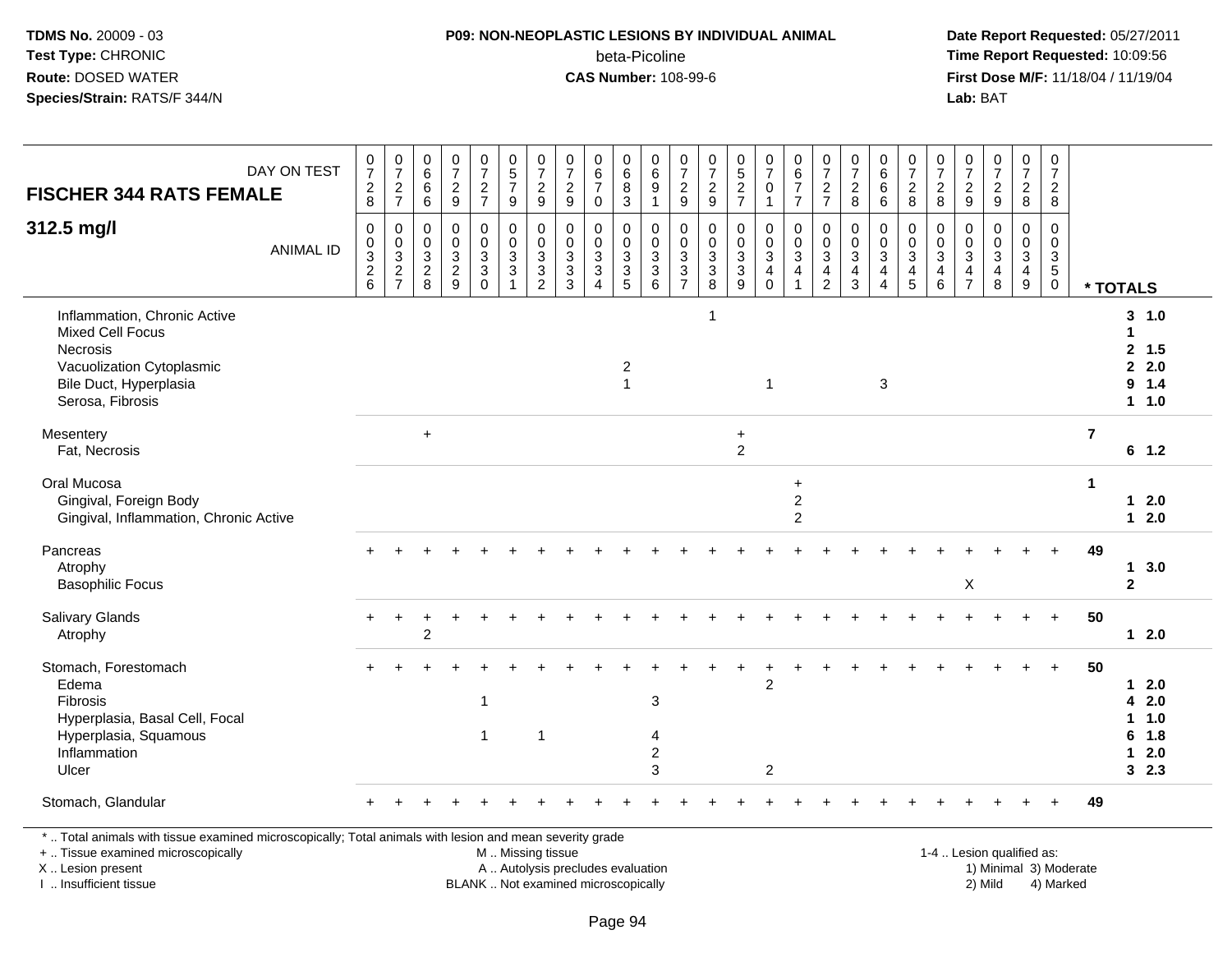### **P09: NON-NEOPLASTIC LESIONS BY INDIVIDUAL ANIMAL**beta-Picoline<br>CAS Number: 108-99-6

 **Date Report Requested:** 05/27/2011 **Time Report Requested:** 10:09:56 **First Dose M/F:** 11/18/04 / 11/19/04<br>Lab: BAT **Lab:** BAT

| DAY ON TEST<br><b>FISCHER 344 RATS FEMALE</b>                                 | $\frac{0}{7}$<br>$_{8}^{\rm 2}$                      | $\frac{0}{7}$<br>$\frac{2}{7}$                                 | $\begin{array}{c} 0 \\ 6 \end{array}$<br>$\,6\,$<br>$\,6\,$     | $\frac{0}{7}$<br>$\sqrt{2}$<br>9                        | $\frac{0}{7}$<br>$\frac{2}{7}$                                  | $\begin{array}{c} 0 \\ 5 \\ 7 \end{array}$<br>9                                         | $\frac{0}{7}$<br>$\frac{2}{9}$                                                    | $\boldsymbol{0}$<br>$\overline{7}$<br>$\frac{2}{9}$     | $\begin{array}{c} 0 \\ 6 \end{array}$<br>$\overline{7}$<br>$\mathbf 0$                   | $\begin{array}{c} 0 \\ 6 \end{array}$<br>$\bf 8$<br>$\mathbf{3}$       | 0<br>$\,6\,$<br>$9\,$<br>$\overline{1}$                   | $\frac{0}{7}$<br>$\frac{2}{9}$                                       | $\frac{0}{7}$<br>$\frac{2}{9}$                              | $0$<br>5<br>2<br>7                                                        | $\begin{smallmatrix}0\\7\end{smallmatrix}$<br>$\mathbf 0$<br>$\overline{1}$      | $\begin{array}{c} 0 \\ 6 \end{array}$<br>$\frac{7}{7}$                                 | $\frac{0}{7}$<br>$\frac{2}{7}$                                   | $\begin{array}{c} 0 \\ 7 \end{array}$<br>$_{\rm 8}^2$                     | $_{6}^{\rm 0}$<br>$\,6\,$<br>$\,6\,$                              | $\frac{0}{7}$<br>$_{\rm 8}^2$                                                  | $\frac{0}{7}$<br>$_{\rm 8}^2$                   | $\frac{0}{7}$<br>$\frac{2}{9}$                                              | $\begin{smallmatrix}0\\7\end{smallmatrix}$<br>$\frac{2}{9}$            | $\begin{smallmatrix}0\\7\end{smallmatrix}$<br>$\frac{2}{8}$                 | $\frac{0}{7}$<br>$\overline{c}$<br>8                                                   |          |                            |             |
|-------------------------------------------------------------------------------|------------------------------------------------------|----------------------------------------------------------------|-----------------------------------------------------------------|---------------------------------------------------------|-----------------------------------------------------------------|-----------------------------------------------------------------------------------------|-----------------------------------------------------------------------------------|---------------------------------------------------------|------------------------------------------------------------------------------------------|------------------------------------------------------------------------|-----------------------------------------------------------|----------------------------------------------------------------------|-------------------------------------------------------------|---------------------------------------------------------------------------|----------------------------------------------------------------------------------|----------------------------------------------------------------------------------------|------------------------------------------------------------------|---------------------------------------------------------------------------|-------------------------------------------------------------------|--------------------------------------------------------------------------------|-------------------------------------------------|-----------------------------------------------------------------------------|------------------------------------------------------------------------|-----------------------------------------------------------------------------|----------------------------------------------------------------------------------------|----------|----------------------------|-------------|
| 312.5 mg/l<br><b>ANIMAL ID</b>                                                | 0<br>$\begin{array}{c} 0 \\ 3 \\ 2 \\ 6 \end{array}$ | $\pmb{0}$<br>$\begin{array}{c}\n0 \\ 3 \\ 2 \\ 7\n\end{array}$ | 0<br>$\mathbf 0$<br>$\mathbf{3}$<br>$\boldsymbol{2}$<br>$\,8\,$ | 0<br>$\pmb{0}$<br>$\overline{3}$<br>$\overline{2}$<br>9 | 0<br>$\pmb{0}$<br>$\mathbf{3}$<br>$\overline{3}$<br>$\mathbf 0$ | 0<br>$\ddot{\mathbf{0}}$<br>$\overline{3}$<br>$\overline{3}$<br>$\overline{\mathbf{1}}$ | $\pmb{0}$<br>$\overline{0}$<br>$\overline{3}$<br>$\overline{3}$<br>$\overline{c}$ | 0<br>$\mathbf 0$<br>$\overline{3}$<br>$\mathbf{3}$<br>3 | $\mathbf 0$<br>$\mathsf 0$<br>$\overline{3}$<br>$\overline{3}$<br>$\boldsymbol{\Lambda}$ | 0<br>$\mathbf 0$<br>$\overline{3}$<br>$\overline{3}$<br>$\overline{5}$ | $\mathbf 0$<br>$\overline{0}$<br>$\frac{3}{3}$<br>$\,6\,$ | 0<br>$\pmb{0}$<br>$\overline{3}$<br>$\overline{3}$<br>$\overline{7}$ | $\mathbf 0$<br>$\pmb{0}$<br>$\frac{3}{3}$<br>$\overline{8}$ | $\pmb{0}$<br>$\begin{array}{c} 0 \\ 3 \\ 3 \end{array}$<br>$\overline{9}$ | $\mathbf 0$<br>$\overline{0}$<br>$\overline{3}$<br>$\overline{a}$<br>$\mathbf 0$ | $\overline{0}$<br>$\overline{0}$<br>$\overline{3}$<br>$\overline{4}$<br>$\overline{1}$ | 0<br>$\pmb{0}$<br>$\sqrt{3}$<br>$\overline{4}$<br>$\overline{c}$ | $\pmb{0}$<br>$\ddot{\mathbf{0}}$<br>$\overline{3}$<br>$\overline{4}$<br>3 | 0<br>$\mathsf{O}\xspace$<br>$\overline{3}$<br>$\overline{4}$<br>4 | 0<br>$\ddot{\mathbf{0}}$<br>$\overline{3}$<br>$\overline{4}$<br>$\overline{5}$ | 0<br>$\overline{0}$<br>3<br>$\overline{4}$<br>6 | $\mathbf 0$<br>$\mathsf{O}\xspace$<br>$\overline{3}$<br>4<br>$\overline{7}$ | $\mathbf 0$<br>$\overline{0}$<br>$\overline{3}$<br>$\overline{4}$<br>8 | 0<br>$\mathsf{O}\xspace$<br>$\overline{3}$<br>$\overline{4}$<br>$\mathsf g$ | 0<br>$\mathsf{O}\xspace$<br>$\ensuremath{\mathsf{3}}$<br>$\overline{5}$<br>$\mathbf 0$ | * TOTALS |                            |             |
| Inflammation, Chronic Active                                                  |                                                      |                                                                |                                                                 |                                                         |                                                                 |                                                                                         |                                                                                   |                                                         |                                                                                          |                                                                        | $\overline{c}$                                            |                                                                      |                                                             |                                                                           |                                                                                  |                                                                                        |                                                                  |                                                                           |                                                                   |                                                                                |                                                 |                                                                             |                                                                        |                                                                             |                                                                                        |          |                            | $12.0$      |
| <b>CARDIOVASCULAR SYSTEM</b>                                                  |                                                      |                                                                |                                                                 |                                                         |                                                                 |                                                                                         |                                                                                   |                                                         |                                                                                          |                                                                        |                                                           |                                                                      |                                                             |                                                                           |                                                                                  |                                                                                        |                                                                  |                                                                           |                                                                   |                                                                                |                                                 |                                                                             |                                                                        |                                                                             |                                                                                        |          |                            |             |
| <b>Blood Vessel</b>                                                           |                                                      |                                                                |                                                                 |                                                         |                                                                 |                                                                                         |                                                                                   |                                                         |                                                                                          |                                                                        |                                                           |                                                                      |                                                             |                                                                           |                                                                                  |                                                                                        |                                                                  |                                                                           |                                                                   |                                                                                |                                                 |                                                                             |                                                                        |                                                                             | $\ddot{}$                                                                              | 50       |                            |             |
| Heart<br>Cardiomyopathy<br>Endocardium, Hyperplasia                           | 3                                                    | 3                                                              | 3                                                               | 3                                                       | 3                                                               | $\overline{2}$                                                                          | 3                                                                                 | 3                                                       | 2                                                                                        | $\overline{2}$                                                         | 3                                                         | $\overline{2}$                                                       | 3                                                           | $\overline{ }$                                                            | $\overline{2}$                                                                   | $\overline{2}$                                                                         | 3                                                                | 3                                                                         | 3                                                                 | $\overline{c}$<br>3                                                            | 3                                               | 3                                                                           | 3                                                                      | 3                                                                           | $\ddot{}$<br>$\overline{2}$                                                            | 50       | 50 2.6                     | 13.0        |
| <b>ENDOCRINE SYSTEM</b>                                                       |                                                      |                                                                |                                                                 |                                                         |                                                                 |                                                                                         |                                                                                   |                                                         |                                                                                          |                                                                        |                                                           |                                                                      |                                                             |                                                                           |                                                                                  |                                                                                        |                                                                  |                                                                           |                                                                   |                                                                                |                                                 |                                                                             |                                                                        |                                                                             |                                                                                        |          |                            |             |
| <b>Adrenal Cortex</b><br>Hyperplasia<br>Necrosis<br>Vacuolization Cytoplasmic |                                                      |                                                                |                                                                 | 1                                                       | $\overline{2}$                                                  |                                                                                         | $\mathbf{3}$                                                                      | $\mathbf{3}$                                            |                                                                                          | 3                                                                      |                                                           |                                                                      |                                                             |                                                                           |                                                                                  |                                                                                        |                                                                  |                                                                           |                                                                   |                                                                                |                                                 |                                                                             | $\overline{1}$                                                         | $\mathbf{1}$                                                                | 3                                                                                      | 50       | 34 1.4<br>1<br>$\mathbf 1$ | 2.0<br>3.0  |
| Adrenal Medulla<br>Hyperplasia                                                |                                                      |                                                                |                                                                 |                                                         |                                                                 |                                                                                         |                                                                                   |                                                         |                                                                                          |                                                                        |                                                           |                                                                      |                                                             |                                                                           |                                                                                  |                                                                                        |                                                                  |                                                                           |                                                                   |                                                                                |                                                 |                                                                             |                                                                        |                                                                             | $+$                                                                                    | 50       |                            | $1 1.0$     |
| Islets, Pancreatic                                                            |                                                      |                                                                |                                                                 |                                                         |                                                                 |                                                                                         |                                                                                   |                                                         |                                                                                          |                                                                        |                                                           |                                                                      |                                                             |                                                                           |                                                                                  |                                                                                        |                                                                  |                                                                           |                                                                   |                                                                                |                                                 |                                                                             |                                                                        |                                                                             | $\div$                                                                                 | 50       |                            |             |
| Parathyroid Gland                                                             |                                                      |                                                                |                                                                 |                                                         |                                                                 |                                                                                         |                                                                                   |                                                         |                                                                                          |                                                                        |                                                           |                                                                      |                                                             |                                                                           |                                                                                  |                                                                                        |                                                                  |                                                                           |                                                                   |                                                                                |                                                 |                                                                             |                                                                        |                                                                             |                                                                                        | 48       |                            |             |
| <b>Pituitary Gland</b><br>Cyst<br>Pars Distalis, Hyperplasia                  | $+$<br>-1                                            | 2                                                              | $\overline{1}$                                                  |                                                         |                                                                 | 1                                                                                       | $\overline{4}$                                                                    |                                                         |                                                                                          |                                                                        | $\mathbf 1$                                               |                                                                      | -1                                                          |                                                                           |                                                                                  |                                                                                        | 3                                                                |                                                                           | 3                                                                 |                                                                                |                                                 |                                                                             |                                                                        |                                                                             |                                                                                        | 49       | 20 1.8                     | 1 1.0       |
| <b>Thyroid Gland</b><br>C-cell, Hyperplasia<br>Follicle, Cyst                 | $+$                                                  |                                                                |                                                                 |                                                         |                                                                 |                                                                                         |                                                                                   |                                                         |                                                                                          |                                                                        |                                                           | $\ddot{}$                                                            | 3                                                           | $\ddot{}$                                                                 |                                                                                  |                                                                                        |                                                                  |                                                                           |                                                                   |                                                                                |                                                 |                                                                             | $\overline{c}$                                                         | $\ddot{}$                                                                   | $\ddot{}$                                                                              | 50       |                            | 52.4<br>1.0 |

\* .. Total animals with tissue examined microscopically; Total animals with lesion and mean severity grade

+ .. Tissue examined microscopically

X .. Lesion present

I .. Insufficient tissue

 M .. Missing tissueA .. Autolysis precludes evaluation

BLANK .. Not examined microscopically 2) Mild 4) Marked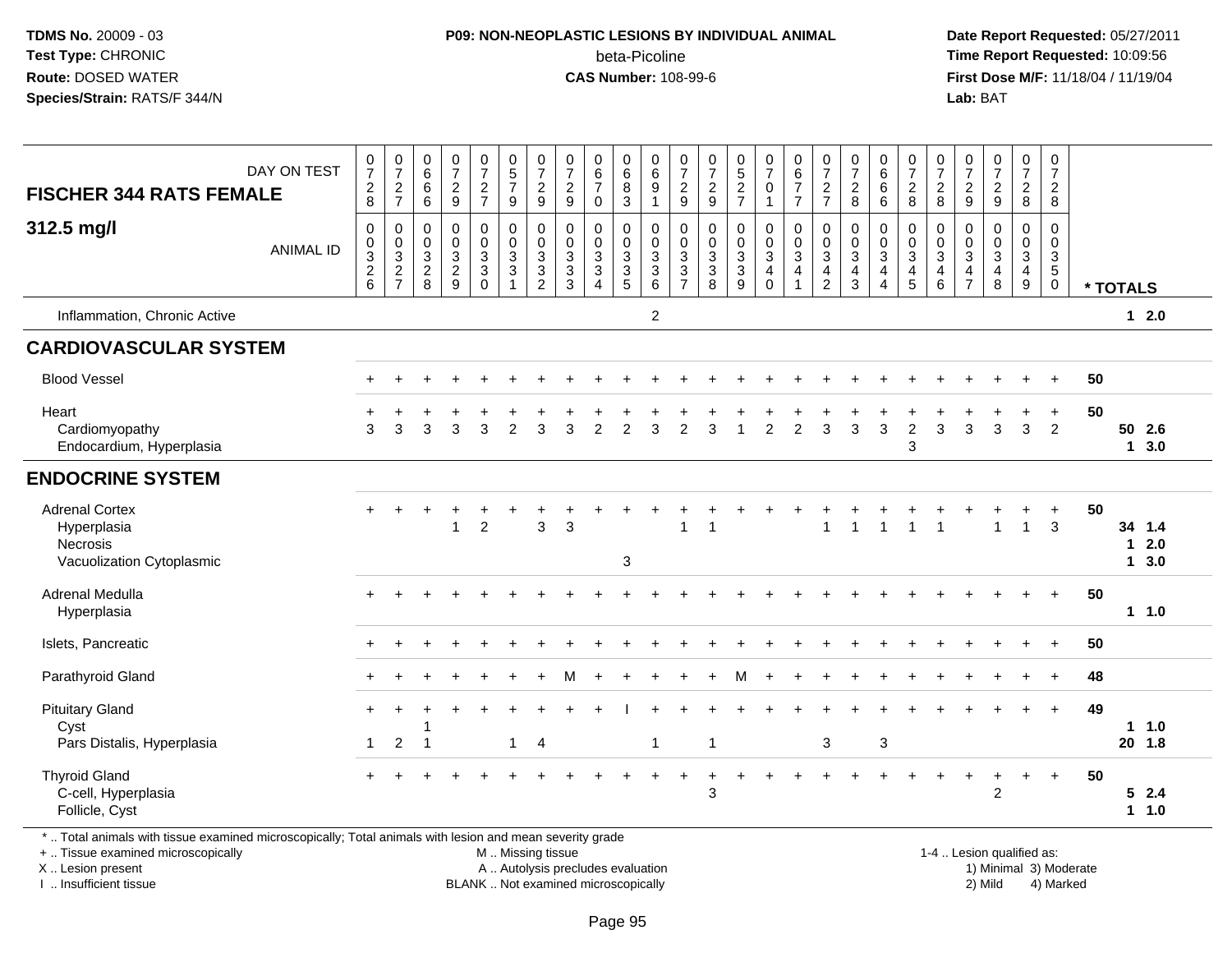### **P09: NON-NEOPLASTIC LESIONS BY INDIVIDUAL ANIMAL**beta-Picoline<br>CAS Number: 108-99-6

 **Date Report Requested:** 05/27/2011 **Time Report Requested:** 10:09:56 **First Dose M/F:** 11/18/04 / 11/19/04<br>Lab: BAT **Lab:** BAT

| DAY ON TEST<br><b>FISCHER 344 RATS FEMALE</b> | v<br>$\epsilon$<br>8              | v<br>∼                    | 0<br>⌒<br>ь<br>6<br>⌒<br>ь                   | υ<br><u>_</u><br>9      | 0<br>-<br>റ<br><u>_</u><br>$\rightarrow$ | 0<br>G<br>9                | ັບ<br><u>_</u><br>$\Omega$ | -      | v<br>6           | $\mathbf{0}$<br>6<br>8<br>3 | U<br>6            | 0<br>9           |        | -<br>-      | O                | 0<br>6<br>- | U<br>-<br><u>_</u><br>$\rightarrow$ | 0<br>$\sim$<br>8                           | c  | 0<br>-<br>$\sim$<br>8                         | U<br>ົ<br><u>_</u><br>8 | -9                  | v<br>9                  | $\mathbf 0$<br>ົ<br>-<br>8   | _           |          |
|-----------------------------------------------|-----------------------------------|---------------------------|----------------------------------------------|-------------------------|------------------------------------------|----------------------------|----------------------------|--------|------------------|-----------------------------|-------------------|------------------|--------|-------------|------------------|-------------|-------------------------------------|--------------------------------------------|----|-----------------------------------------------|-------------------------|---------------------|-------------------------|------------------------------|-------------|----------|
| 312.5 mg/l<br><b>ANIMAL ID</b>                | 0<br>U<br>ົ<br>ັ<br><u>_</u><br>6 | v<br>U<br>- 0<br><u>_</u> | υ<br>0<br>د<br><sup>o</sup><br><u>_</u><br>8 | ◠<br>J<br><u>_</u><br>9 | 3<br>3<br>$\mathbf 0$                    | 0<br>0<br>ົ<br>ັ<br>ົ<br>◡ | ັ<br>◠<br>ູບ<br>っ          | P<br>ت | U<br>J<br>◠<br>P | 0<br>3<br>3<br>5            | υ<br>J<br>J.<br>6 | U<br>U<br>3<br>3 | ັ<br>8 | 3<br>P<br>9 | U<br>U<br>3<br>0 | 0<br>ົ<br>◡ | U<br>U<br>3<br>4<br>っ               | 0<br>0<br><sup>o</sup><br>ٮ<br>$\sim$<br>ٮ | ۰J | 0<br>0<br>3<br>$\overline{ }$<br><sub>5</sub> | ົ<br>J<br>6             | -3<br>$\rightarrow$ | ັບ<br>ັບ<br>ົ<br>ັ<br>8 | υ<br>$\Omega$<br>ت<br>4<br>9 | $\sim$<br>G | * TOTALS |

### **GENERAL BODY SYSTEM**

NONE

### **GENITAL SYSTEM**

| <b>Clitoral Gland</b><br>Cyst<br><b>Fibrosis</b><br>Hyperplasia<br>Inflammation                                                                                                               |        |   |   |   |                                     |                   |   | 3 | 2 |   |                                   | $\overline{c}$ |   |   |   |   |   |                |   |   | 3 <sup>1</sup> | $\overline{2}$ |                                      |   |                                     | 50              | 2.2.0<br>2.0<br>32.7<br>6 1.8                       |  |
|-----------------------------------------------------------------------------------------------------------------------------------------------------------------------------------------------|--------|---|---|---|-------------------------------------|-------------------|---|---|---|---|-----------------------------------|----------------|---|---|---|---|---|----------------|---|---|----------------|----------------|--------------------------------------|---|-------------------------------------|-----------------|-----------------------------------------------------|--|
|                                                                                                                                                                                               |        |   |   |   |                                     |                   |   |   |   |   |                                   |                |   |   |   |   |   |                |   |   |                |                |                                      |   |                                     |                 |                                                     |  |
| Ovary                                                                                                                                                                                         |        |   |   |   |                                     |                   |   |   |   |   |                                   |                |   |   |   |   |   |                |   |   |                |                |                                      |   |                                     | 50              |                                                     |  |
| <b>Uterus</b><br>Cervix, Cyst                                                                                                                                                                 |        |   |   | 3 |                                     |                   |   |   |   |   |                                   |                |   |   |   |   |   |                |   |   |                |                |                                      |   | $\pm$<br>$\overline{2}$             | 50              | 32.7                                                |  |
| Endometrium, Hyperplasia, Cystic                                                                                                                                                              | 2      |   |   |   |                                     |                   |   |   |   |   |                                   |                |   |   |   |   |   | $\overline{2}$ |   | 2 |                |                |                                      |   |                                     |                 | 7 <sub>1.6</sub>                                    |  |
| <b>HEMATOPOIETIC SYSTEM</b>                                                                                                                                                                   |        |   |   |   |                                     |                   |   |   |   |   |                                   |                |   |   |   |   |   |                |   |   |                |                |                                      |   |                                     |                 |                                                     |  |
| <b>Bone Marrow</b>                                                                                                                                                                            |        |   |   |   |                                     |                   |   |   |   |   |                                   |                |   |   |   |   |   |                |   |   |                |                |                                      |   |                                     | 50              |                                                     |  |
| Lymph Node<br>Deep Cervical, Ectasia<br>Deep Cervical, Infiltration Cellular, Histiocyte<br>Mediastinal, Infiltration Cellular, Mixed Cell                                                    | +<br>3 |   |   |   | $\ddot{}$                           |                   |   |   |   |   |                                   |                |   |   |   |   |   |                |   |   |                |                | $+$<br>$\overline{2}$                |   |                                     | $5\phantom{.0}$ | 3.0<br>$\overline{1}$<br>2.0<br>1.<br>$1 \quad 2.0$ |  |
| Lymph Node, Mandibular                                                                                                                                                                        | M      | M | M | M | M                                   | M                 | м | м | M | м | M                                 | м              | M | M | м | M | м | м              | M | M | м              | М              | M                                    | M | M                                   | $\mathbf 0$     |                                                     |  |
| Lymph Node, Mesenteric<br>Ectasia                                                                                                                                                             |        |   |   |   |                                     |                   |   |   |   |   |                                   |                |   |   |   |   | 2 |                |   |   |                |                |                                      |   | $\ddot{}$                           | 50              | $1 \quad 2.0$                                       |  |
| *  Total animals with tissue examined microscopically; Total animals with lesion and mean severity grade<br>+  Tissue examined microscopically<br>X  Lesion present<br>I. Insufficient tissue |        |   |   |   | BLANK  Not examined microscopically | M  Missing tissue |   |   |   |   | A  Autolysis precludes evaluation |                |   |   |   |   |   |                |   |   |                |                | 1-4  Lesion qualified as:<br>2) Mild |   | 1) Minimal 3) Moderate<br>4) Marked |                 |                                                     |  |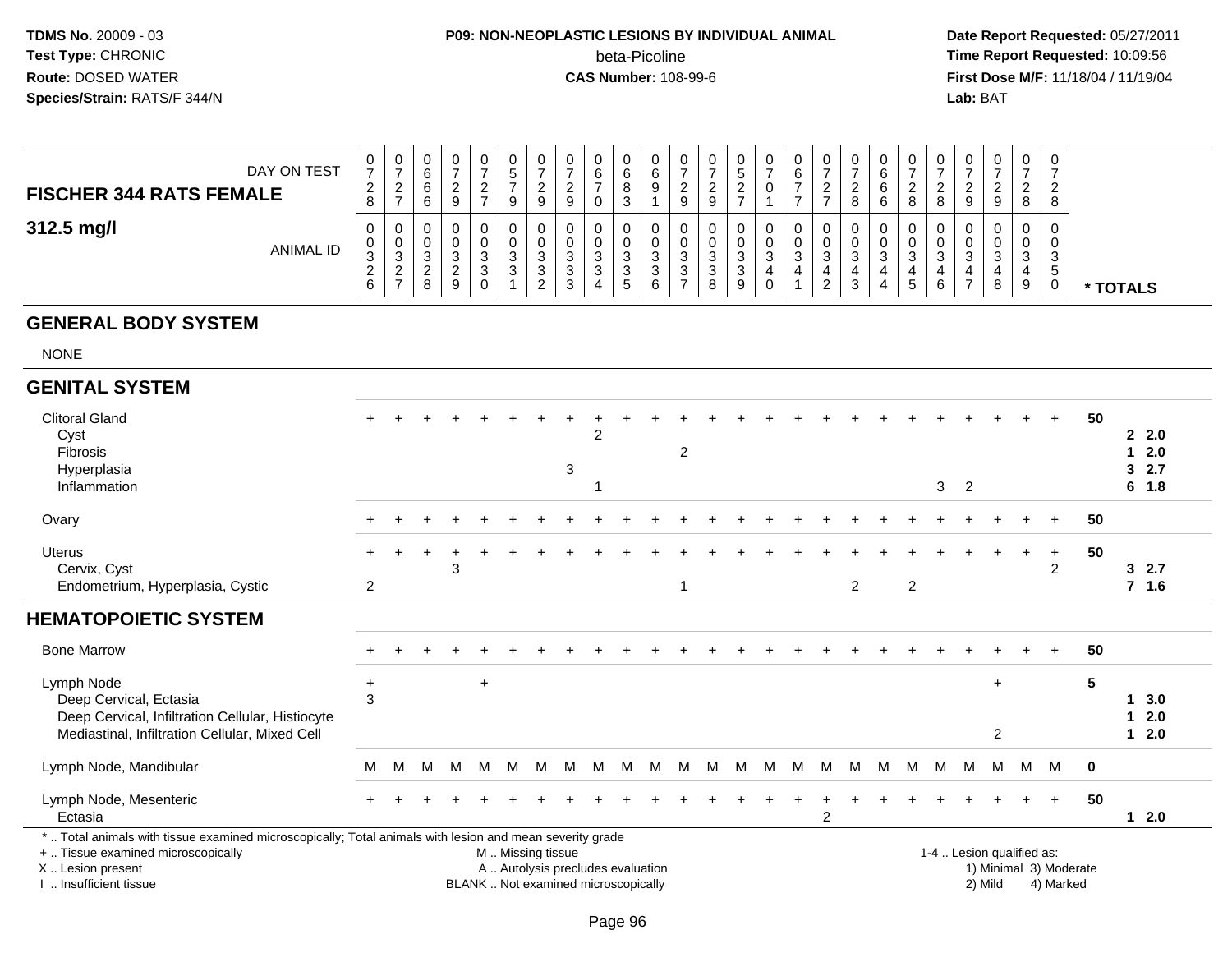### **P09: NON-NEOPLASTIC LESIONS BY INDIVIDUAL ANIMAL**beta-Picoline<br>CAS Number: 108-99-6

 **Date Report Requested:** 05/27/2011 **Time Report Requested:** 10:09:56 **First Dose M/F:** 11/18/04 / 11/19/04 Lab: BAT **Lab:** BAT

| <b>FISCHER 344 RATS FEMALE</b>                                                                                                                                                                | DAY ON TEST      | $\frac{0}{7}$<br>$_{8}^2$           | $\frac{0}{7}$<br>$\frac{2}{7}$                | $\pmb{0}$<br>$\,6\,$<br>$6\phantom{1}6$<br>$\,6\,$        | 0<br>$\overline{7}$<br>$\frac{2}{9}$             | $\frac{0}{7}$<br>$\frac{2}{7}$                 | $\begin{array}{c} 0 \\ 5 \end{array}$<br>$\boldsymbol{7}$<br>$\mathsf g$ | $\frac{0}{7}$<br>$\overline{c}$<br>$\boldsymbol{9}$                    | $\frac{0}{7}$<br>$\frac{2}{9}$                                           | $\pmb{0}$<br>$6\phantom{a}$<br>$\overline{7}$<br>$\mathbf 0$                      | 0<br>$6\phantom{a}$<br>$\bf 8$<br>3    | 0<br>$6\overline{6}$<br>$\boldsymbol{9}$<br>$\mathbf{1}$ | 0<br>$\overline{7}$<br>$\frac{2}{9}$         | 0<br>$\overline{7}$<br>$\frac{2}{9}$   | $0$<br>5<br>2<br>7                                       | $\frac{0}{7}$<br>$\boldsymbol{0}$<br>$\mathbf{1}$  | 0<br>6<br>$\boldsymbol{7}$<br>$\overline{7}$                                           | 0<br>$\overline{7}$<br>$\frac{2}{7}$                                 | 0<br>$\overline{7}$<br>$\boldsymbol{2}$<br>8                      | 0<br>6<br>$\,6$<br>$6\phantom{1}$                                              | 0<br>$\overline{7}$<br>$^2_{\bf 8}$                   | 0<br>$\overline{7}$<br>$\frac{2}{8}$                              | 0<br>$\overline{7}$<br>$\frac{2}{9}$                             | $\frac{0}{7}$<br>$\frac{2}{9}$                                        | $\frac{0}{7}$<br>$\frac{2}{8}$                            | $\boldsymbol{0}$<br>$\overline{7}$<br>$\overline{a}$<br>$\bf 8$ |    |             |                                 |  |
|-----------------------------------------------------------------------------------------------------------------------------------------------------------------------------------------------|------------------|-------------------------------------|-----------------------------------------------|-----------------------------------------------------------|--------------------------------------------------|------------------------------------------------|--------------------------------------------------------------------------|------------------------------------------------------------------------|--------------------------------------------------------------------------|-----------------------------------------------------------------------------------|----------------------------------------|----------------------------------------------------------|----------------------------------------------|----------------------------------------|----------------------------------------------------------|----------------------------------------------------|----------------------------------------------------------------------------------------|----------------------------------------------------------------------|-------------------------------------------------------------------|--------------------------------------------------------------------------------|-------------------------------------------------------|-------------------------------------------------------------------|------------------------------------------------------------------|-----------------------------------------------------------------------|-----------------------------------------------------------|-----------------------------------------------------------------|----|-------------|---------------------------------|--|
| 312.5 mg/l                                                                                                                                                                                    | <b>ANIMAL ID</b> | 0<br>$\mathbf 0$<br>$\frac{3}{2}$ 6 | $\mathbf 0$<br>$\frac{0}{2}$<br>$\frac{3}{7}$ | $\mathbf 0$<br>$\mathbf 0$<br>$\sqrt{3}$<br>$\frac{2}{8}$ | $\mathbf 0$<br>$\mathbf 0$<br>3<br>$\frac{2}{9}$ | 0<br>$\ddot{\mathbf{0}}$<br>3<br>3<br>$\Omega$ | $\mathbf 0$<br>$\boldsymbol{0}$<br>$\frac{3}{3}$<br>$\overline{1}$       | 0<br>$\ddot{\mathbf{0}}$<br>$\ensuremath{\mathsf{3}}$<br>$\frac{3}{2}$ | $\mathbf 0$<br>$\mathbf 0$<br>$\ensuremath{\mathsf{3}}$<br>$\frac{3}{3}$ | $\mathbf 0$<br>$\mathbf 0$<br>$\ensuremath{\mathsf{3}}$<br>$\sqrt{3}$<br>$\Delta$ | 0<br>$\mathbf 0$<br>3<br>$\frac{3}{5}$ | 0<br>$\overline{0}$<br>$\frac{3}{6}$                     | 0<br>$\mathbf 0$<br>3<br>3<br>$\overline{7}$ | 0<br>$\mathbf 0$<br>3<br>$\frac{3}{8}$ | $\mathbf 0$<br>$\ddot{\mathbf{0}}$<br>$\frac{3}{3}$<br>9 | 0<br>$\mathsf{O}$<br>$\mathbf{3}$<br>4<br>$\Omega$ | $\mathbf 0$<br>$\ddot{\mathbf{0}}$<br>$\mathbf{3}$<br>$\overline{a}$<br>$\overline{1}$ | 0<br>$\mathbf 0$<br>$\mathbf{3}$<br>$\overline{4}$<br>$\overline{2}$ | $\mathbf 0$<br>$\mathbf 0$<br>$\mathbf{3}$<br>$\overline{4}$<br>3 | $\mathbf 0$<br>$\mathsf{O}\xspace$<br>$\sqrt{3}$<br>$\overline{4}$<br>$\Delta$ | 0<br>$\mathbf 0$<br>$\sqrt{3}$<br>$\overline{4}$<br>5 | $\mathbf 0$<br>$\mathbf 0$<br>$\mathbf{3}$<br>$\overline{a}$<br>6 | $\mathbf 0$<br>$\Omega$<br>3<br>$\overline{4}$<br>$\overline{7}$ | $\mathbf 0$<br>$\Omega$<br>$\sqrt{3}$<br>$\overline{\mathbf{4}}$<br>8 | $\mathbf 0$<br>$\overline{0}$<br>3<br>$\overline{4}$<br>9 | $\mathsf 0$<br>$\pmb{0}$<br>$\frac{3}{5}$<br>$\mathbf 0$        |    | * TOTALS    |                                 |  |
| Infiltration Cellular, Mast Cell<br>Infiltration Cellular, Mononuclear Cell                                                                                                                   |                  |                                     |                                               |                                                           |                                                  |                                                |                                                                          |                                                                        |                                                                          |                                                                                   |                                        |                                                          |                                              |                                        |                                                          |                                                    |                                                                                        |                                                                      |                                                                   |                                                                                |                                                       | 2                                                                 |                                                                  |                                                                       |                                                           |                                                                 |    |             | 11.0<br>$12.0$                  |  |
| Spleen<br>Angiectasis<br>Atrophy<br>Degeneration, Cystic, Focal<br>Hyperplasia, Lymphoid                                                                                                      |                  |                                     |                                               |                                                           |                                                  |                                                |                                                                          |                                                                        |                                                                          |                                                                                   |                                        |                                                          |                                              |                                        |                                                          |                                                    | $\boldsymbol{2}$                                                                       |                                                                      |                                                                   |                                                                                |                                                       |                                                                   | 3                                                                |                                                                       |                                                           | $\div$                                                          | 50 | $\mathbf 1$ | $12.0$<br>$12.0$<br>1.0<br>13.0 |  |
| Thymus                                                                                                                                                                                        |                  | $+$                                 |                                               |                                                           |                                                  |                                                |                                                                          |                                                                        |                                                                          |                                                                                   |                                        |                                                          |                                              |                                        |                                                          |                                                    |                                                                                        |                                                                      |                                                                   |                                                                                |                                                       |                                                                   |                                                                  |                                                                       | $+$                                                       | $+$                                                             | 50 |             |                                 |  |
| <b>INTEGUMENTARY SYSTEM</b>                                                                                                                                                                   |                  |                                     |                                               |                                                           |                                                  |                                                |                                                                          |                                                                        |                                                                          |                                                                                   |                                        |                                                          |                                              |                                        |                                                          |                                                    |                                                                                        |                                                                      |                                                                   |                                                                                |                                                       |                                                                   |                                                                  |                                                                       |                                                           |                                                                 |    |             |                                 |  |
| <b>Mammary Gland</b><br>Galactocele<br>Hyperplasia                                                                                                                                            |                  | $\mathbf{1}$                        |                                               |                                                           | $\overline{c}$                                   |                                                |                                                                          |                                                                        |                                                                          |                                                                                   |                                        | 2                                                        |                                              |                                        |                                                          | 1                                                  |                                                                                        | 3                                                                    |                                                                   |                                                                                |                                                       | $\overline{c}$                                                    |                                                                  |                                                                       |                                                           | $\ddot{}$                                                       | 50 |             | 3, 1.3<br>$6 \t1.8$             |  |
| <b>Skin</b><br><b>Fibrosis</b><br>Hyperplasia, Squamous<br>Ulcer                                                                                                                              |                  |                                     |                                               |                                                           |                                                  |                                                | 3                                                                        |                                                                        |                                                                          |                                                                                   |                                        |                                                          | $\mathbf 1$                                  |                                        |                                                          |                                                    |                                                                                        | $\ddot{}$<br>3                                                       |                                                                   |                                                                                |                                                       |                                                                   |                                                                  |                                                                       | $\ddot{}$                                                 | $+$                                                             | 50 |             | $1 \quad 3.0$<br>11.0<br>2, 3.5 |  |
| <b>MUSCULOSKELETAL SYSTEM</b>                                                                                                                                                                 |                  |                                     |                                               |                                                           |                                                  |                                                |                                                                          |                                                                        |                                                                          |                                                                                   |                                        |                                                          |                                              |                                        |                                                          |                                                    |                                                                                        |                                                                      |                                                                   |                                                                                |                                                       |                                                                   |                                                                  |                                                                       |                                                           |                                                                 |    |             |                                 |  |
| Bone                                                                                                                                                                                          |                  |                                     |                                               |                                                           |                                                  |                                                |                                                                          |                                                                        |                                                                          |                                                                                   |                                        |                                                          |                                              |                                        |                                                          |                                                    |                                                                                        |                                                                      |                                                                   |                                                                                |                                                       |                                                                   |                                                                  |                                                                       |                                                           |                                                                 | 50 |             |                                 |  |
| <b>NERVOUS SYSTEM</b>                                                                                                                                                                         |                  |                                     |                                               |                                                           |                                                  |                                                |                                                                          |                                                                        |                                                                          |                                                                                   |                                        |                                                          |                                              |                                        |                                                          |                                                    |                                                                                        |                                                                      |                                                                   |                                                                                |                                                       |                                                                   |                                                                  |                                                                       |                                                           |                                                                 |    |             |                                 |  |
| Brain<br>Compression                                                                                                                                                                          |                  |                                     |                                               |                                                           |                                                  |                                                |                                                                          |                                                                        |                                                                          |                                                                                   |                                        |                                                          | $\blacktriangleleft$                         |                                        |                                                          | $\ddot{}$<br>$\overline{2}$                        |                                                                                        |                                                                      |                                                                   |                                                                                |                                                       |                                                                   |                                                                  |                                                                       | $\ddot{}$                                                 | $+$                                                             | 50 |             | $7$ 1.9                         |  |
| *  Total animals with tissue examined microscopically; Total animals with lesion and mean severity grade<br>+  Tissue examined microscopically<br>X  Lesion present<br>I  Insufficient tissue |                  |                                     |                                               |                                                           |                                                  |                                                | M  Missing tissue                                                        |                                                                        | A  Autolysis precludes evaluation<br>BLANK  Not examined microscopically |                                                                                   |                                        |                                                          |                                              |                                        |                                                          |                                                    |                                                                                        |                                                                      |                                                                   |                                                                                |                                                       |                                                                   |                                                                  | 1-4  Lesion qualified as:<br>1) Minimal 3) Moderate<br>2) Mild        |                                                           | 4) Marked                                                       |    |             |                                 |  |

I .. Insufficient tissue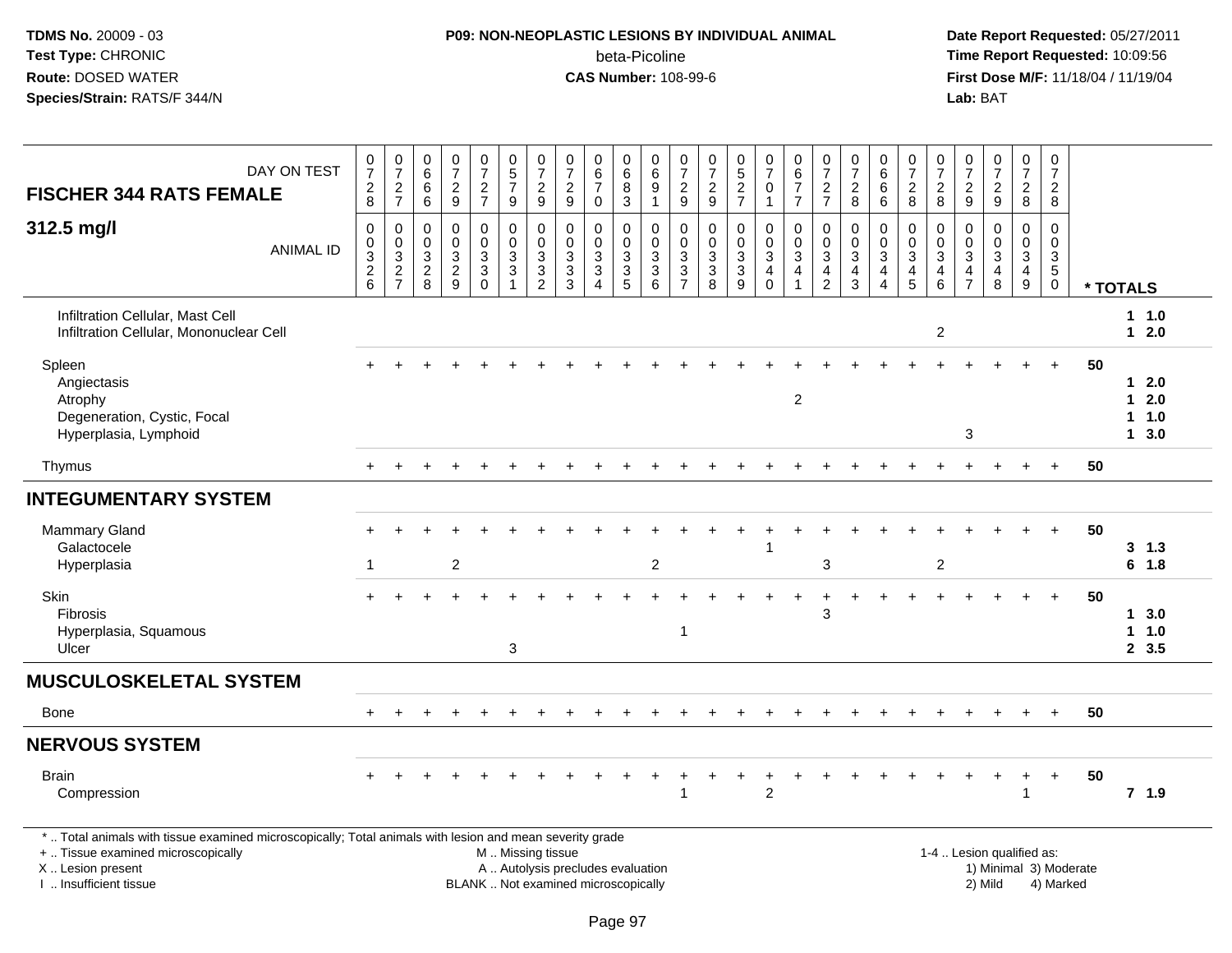### **P09: NON-NEOPLASTIC LESIONS BY INDIVIDUAL ANIMAL**beta-Picoline<br>CAS Number: 108-99-6

 **Date Report Requested:** 05/27/2011 **Time Report Requested:** 10:09:56 **First Dose M/F:** 11/18/04 / 11/19/04<br>Lab: BAT **Lab:** BAT

| DAY ON TEST<br><b>FISCHER 344 RATS FEMALE</b>                                                                                                                                                                                                                                 | $\frac{0}{7}$<br>$_{\rm 8}^2$                                     | $\begin{array}{c} 0 \\ 7 \end{array}$<br>$\frac{2}{7}$        | $\begin{array}{c} 0 \\ 6 \end{array}$<br>6<br>6            | $\begin{array}{c} 0 \\ 7 \end{array}$<br>$\sqrt{2}$<br>9 | $\frac{0}{7}$<br>$\sqrt{2}$<br>$\overline{7}$                             | 0<br>5<br>$\overline{7}$<br>9                                                                 | $\frac{0}{7}$<br>$\boldsymbol{2}$<br>9              | 0<br>$\overline{7}$<br>$\sqrt{2}$<br>9                          | 0<br>$\overline{6}$<br>$\overline{7}$<br>$\Omega$                                    | $\begin{array}{c} 0 \\ 6 \end{array}$<br>$\bf 8$<br>3                                     | 0<br>6<br>$\boldsymbol{9}$<br>$\mathbf{1}$               | 0<br>$\overline{7}$<br>$\sqrt{2}$<br>$\overline{9}$          | $\frac{0}{7}$<br>$\overline{c}$<br>9                                                   | 0<br>5<br>2<br>7                                        | $\begin{smallmatrix}0\\7\end{smallmatrix}$<br>$\mathsf 0$<br>$\mathbf{1}$ | 0<br>$\overline{6}$<br>$\overline{7}$<br>$\overline{7}$ | $\frac{0}{7}$<br>$\sqrt{2}$<br>$\overline{7}$              | $\frac{0}{7}$<br>$\sqrt{2}$<br>8                          | 0<br>6<br>$\,6\,$<br>6                                   | 0<br>$\overline{7}$<br>$\sqrt{2}$<br>8                         | 0<br>$\overline{7}$<br>$\overline{c}$<br>8   | 0<br>$\overline{7}$<br>$\sqrt{2}$<br>9                                   | $\frac{0}{7}$<br>$\frac{2}{9}$                                       | $\mathbf 0$<br>$\overline{7}$<br>$\frac{2}{8}$                  | $\mathbf 0$<br>$\overline{7}$<br>$\boldsymbol{2}$<br>8              |                                     |                       |                                                                 |
|-------------------------------------------------------------------------------------------------------------------------------------------------------------------------------------------------------------------------------------------------------------------------------|-------------------------------------------------------------------|---------------------------------------------------------------|------------------------------------------------------------|----------------------------------------------------------|---------------------------------------------------------------------------|-----------------------------------------------------------------------------------------------|-----------------------------------------------------|-----------------------------------------------------------------|--------------------------------------------------------------------------------------|-------------------------------------------------------------------------------------------|----------------------------------------------------------|--------------------------------------------------------------|----------------------------------------------------------------------------------------|---------------------------------------------------------|---------------------------------------------------------------------------|---------------------------------------------------------|------------------------------------------------------------|-----------------------------------------------------------|----------------------------------------------------------|----------------------------------------------------------------|----------------------------------------------|--------------------------------------------------------------------------|----------------------------------------------------------------------|-----------------------------------------------------------------|---------------------------------------------------------------------|-------------------------------------|-----------------------|-----------------------------------------------------------------|
| 312.5 mg/l<br><b>ANIMAL ID</b>                                                                                                                                                                                                                                                | $\mathbf 0$<br>$\pmb{0}$<br>$\overline{3}$<br>$\overline{c}$<br>6 | $\mathbf 0$<br>$\mathsf 0$<br>$\overline{3}$<br>$\frac{2}{7}$ | $\mathbf 0$<br>$\mathbf 0$<br>$\mathsf 3$<br>$\frac{2}{8}$ | $\Omega$<br>$\Omega$<br>$\sqrt{3}$<br>$\sqrt{2}$<br>9    | $\mathbf 0$<br>0<br>$\mathbf{3}$<br>$\ensuremath{\mathsf{3}}$<br>$\Omega$ | $\mathbf 0$<br>$\mathbf 0$<br>$\ensuremath{\mathsf{3}}$<br>$\ensuremath{\mathsf{3}}$<br>1     | $\Omega$<br>$\mathbf 0$<br>3<br>3<br>$\overline{2}$ | $\mathbf{0}$<br>0<br>$\ensuremath{\mathsf{3}}$<br>$\frac{3}{3}$ | $\Omega$<br>$\mathbf 0$<br>$\ensuremath{\mathsf{3}}$<br>$\sqrt{3}$<br>$\overline{4}$ | $\mathbf 0$<br>$\mathbf 0$<br>$\ensuremath{\mathsf{3}}$<br>$\ensuremath{\mathsf{3}}$<br>5 | $\mathbf 0$<br>$\Omega$<br>$\sqrt{3}$<br>$\sqrt{3}$<br>6 | $\mathbf 0$<br>$\Omega$<br>3<br>$\sqrt{3}$<br>$\overline{7}$ | $\Omega$<br>$\mathbf 0$<br>$\ensuremath{\mathsf{3}}$<br>$\ensuremath{\mathsf{3}}$<br>8 | 0<br>$\mathbf 0$<br>$\overline{3}$<br>$\mathbf{3}$<br>9 | $\Omega$<br>0<br>$\ensuremath{\mathsf{3}}$<br>$\overline{4}$<br>$\Omega$  | $\Omega$<br>$\mathbf 0$<br>$\sqrt{3}$<br>$\overline{4}$ | $\mathbf{0}$<br>$\mathbf 0$<br>$\sqrt{3}$<br>$\frac{4}{2}$ | $\Omega$<br>$\Omega$<br>$\sqrt{3}$<br>$\overline{4}$<br>3 | 0<br>0<br>$\sqrt{3}$<br>$\overline{4}$<br>$\overline{4}$ | $\Omega$<br>$\mathbf 0$<br>$\ensuremath{\mathsf{3}}$<br>4<br>5 | $\Omega$<br>$\Omega$<br>$\sqrt{3}$<br>4<br>6 | $\Omega$<br>$\Omega$<br>$\ensuremath{\mathsf{3}}$<br>4<br>$\overline{7}$ | $\Omega$<br>$\mathbf 0$<br>$\ensuremath{\mathsf{3}}$<br>4<br>$\,8\,$ | $\Omega$<br>$\mathbf{0}$<br>$\mathbf{3}$<br>$\overline{4}$<br>9 | $\Omega$<br>$\Omega$<br>$\sqrt{3}$<br>$\overline{5}$<br>$\mathbf 0$ |                                     | * TOTALS              |                                                                 |
| <b>RESPIRATORY SYSTEM</b>                                                                                                                                                                                                                                                     |                                                                   |                                                               |                                                            |                                                          |                                                                           |                                                                                               |                                                     |                                                                 |                                                                                      |                                                                                           |                                                          |                                                              |                                                                                        |                                                         |                                                                           |                                                         |                                                            |                                                           |                                                          |                                                                |                                              |                                                                          |                                                                      |                                                                 |                                                                     |                                     |                       |                                                                 |
| Lung<br>Inflammation, Suppurative<br>Inflammation, Granulomatous<br>Alveolar Epithelium, Hyperplasia<br>Alveolar Epithelium, Metaplasia, Squamous<br>Bronchiole, Inflammation, Suppurative<br>Bronchiole, Inflammation, Chronic Active<br>Serosa, Inflammation, Granulomatous | $\mathbf{1}$<br>$\mathbf{1}$                                      |                                                               | -1<br>1                                                    |                                                          |                                                                           |                                                                                               |                                                     |                                                                 | 3                                                                                    |                                                                                           | 4                                                        | $\overline{2}$                                               |                                                                                        |                                                         |                                                                           | $\mathbf{1}$                                            | $4 \quad$                                                  | 3                                                         |                                                          | -1                                                             |                                              | $\overline{2}$                                                           |                                                                      |                                                                 |                                                                     | 50                                  | 1<br>1<br>$\mathbf 1$ | $1 \t1.0$<br>2.0<br>14 2.1<br>2.0<br>1.0<br>2, 1.0<br>$1 \t1.0$ |
| Nose<br>Foreign Body<br>Inflammation<br>Respiratory Epithelium, Hyperplasia                                                                                                                                                                                                   |                                                                   |                                                               | 3<br>3                                                     |                                                          |                                                                           |                                                                                               |                                                     |                                                                 |                                                                                      |                                                                                           |                                                          | 2<br>$\overline{c}$<br>$\overline{2}$                        |                                                                                        |                                                         |                                                                           |                                                         |                                                            |                                                           |                                                          |                                                                |                                              | 2<br>$\overline{c}$                                                      |                                                                      |                                                                 | $+$                                                                 | 50                                  | 4<br>$\mathbf{1}$     | 32.3<br>2.0<br>2.0                                              |
| Trachea                                                                                                                                                                                                                                                                       |                                                                   |                                                               |                                                            |                                                          |                                                                           |                                                                                               |                                                     |                                                                 |                                                                                      |                                                                                           |                                                          |                                                              |                                                                                        |                                                         |                                                                           |                                                         |                                                            |                                                           |                                                          |                                                                |                                              |                                                                          |                                                                      |                                                                 |                                                                     | 50                                  |                       |                                                                 |
| <b>SPECIAL SENSES SYSTEM</b>                                                                                                                                                                                                                                                  |                                                                   |                                                               |                                                            |                                                          |                                                                           |                                                                                               |                                                     |                                                                 |                                                                                      |                                                                                           |                                                          |                                                              |                                                                                        |                                                         |                                                                           |                                                         |                                                            |                                                           |                                                          |                                                                |                                              |                                                                          |                                                                      |                                                                 |                                                                     |                                     |                       |                                                                 |
| Eye<br>Cataract<br>Cornea, Edema<br>Cornea, Inflammation, Chronic Active<br>Retina, Degeneration                                                                                                                                                                              | $\ddot{}$                                                         | ٠<br>$\overline{\Lambda}$<br>3                                |                                                            |                                                          |                                                                           | $\overline{2}$                                                                                | $\overline{2}$                                      |                                                                 |                                                                                      |                                                                                           |                                                          |                                                              |                                                                                        |                                                         | 4                                                                         |                                                         |                                                            |                                                           |                                                          |                                                                |                                              |                                                                          |                                                                      |                                                                 |                                                                     | 48                                  | 1                     | 14 2.1<br>$1 \t1.0$<br>4.0<br>43.5                              |
| Harderian Gland<br>Hyperplasia                                                                                                                                                                                                                                                |                                                                   |                                                               |                                                            |                                                          |                                                                           |                                                                                               |                                                     |                                                                 |                                                                                      |                                                                                           |                                                          |                                                              |                                                                                        |                                                         |                                                                           |                                                         |                                                            |                                                           |                                                          |                                                                |                                              |                                                                          |                                                                      |                                                                 | $+$                                                                 | 50                                  |                       | 2 1.0                                                           |
| Zymbal's Gland                                                                                                                                                                                                                                                                |                                                                   |                                                               |                                                            |                                                          |                                                                           |                                                                                               |                                                     |                                                                 | $+$                                                                                  | $+$                                                                                       |                                                          |                                                              |                                                                                        |                                                         |                                                                           |                                                         |                                                            |                                                           |                                                          |                                                                |                                              |                                                                          |                                                                      |                                                                 |                                                                     | $\mathbf{2}$                        |                       |                                                                 |
| *  Total animals with tissue examined microscopically; Total animals with lesion and mean severity grade<br>+  Tissue examined microscopically<br>X  Lesion present<br>I  Insufficient tissue                                                                                 |                                                                   |                                                               |                                                            |                                                          |                                                                           | M  Missing tissue<br>A  Autolysis precludes evaluation<br>BLANK  Not examined microscopically |                                                     |                                                                 |                                                                                      |                                                                                           |                                                          |                                                              |                                                                                        |                                                         |                                                                           |                                                         |                                                            |                                                           |                                                          |                                                                |                                              |                                                                          | 1-4  Lesion qualified as:<br>2) Mild                                 |                                                                 |                                                                     | 1) Minimal 3) Moderate<br>4) Marked |                       |                                                                 |

I .. Insufficient tissue

Page 98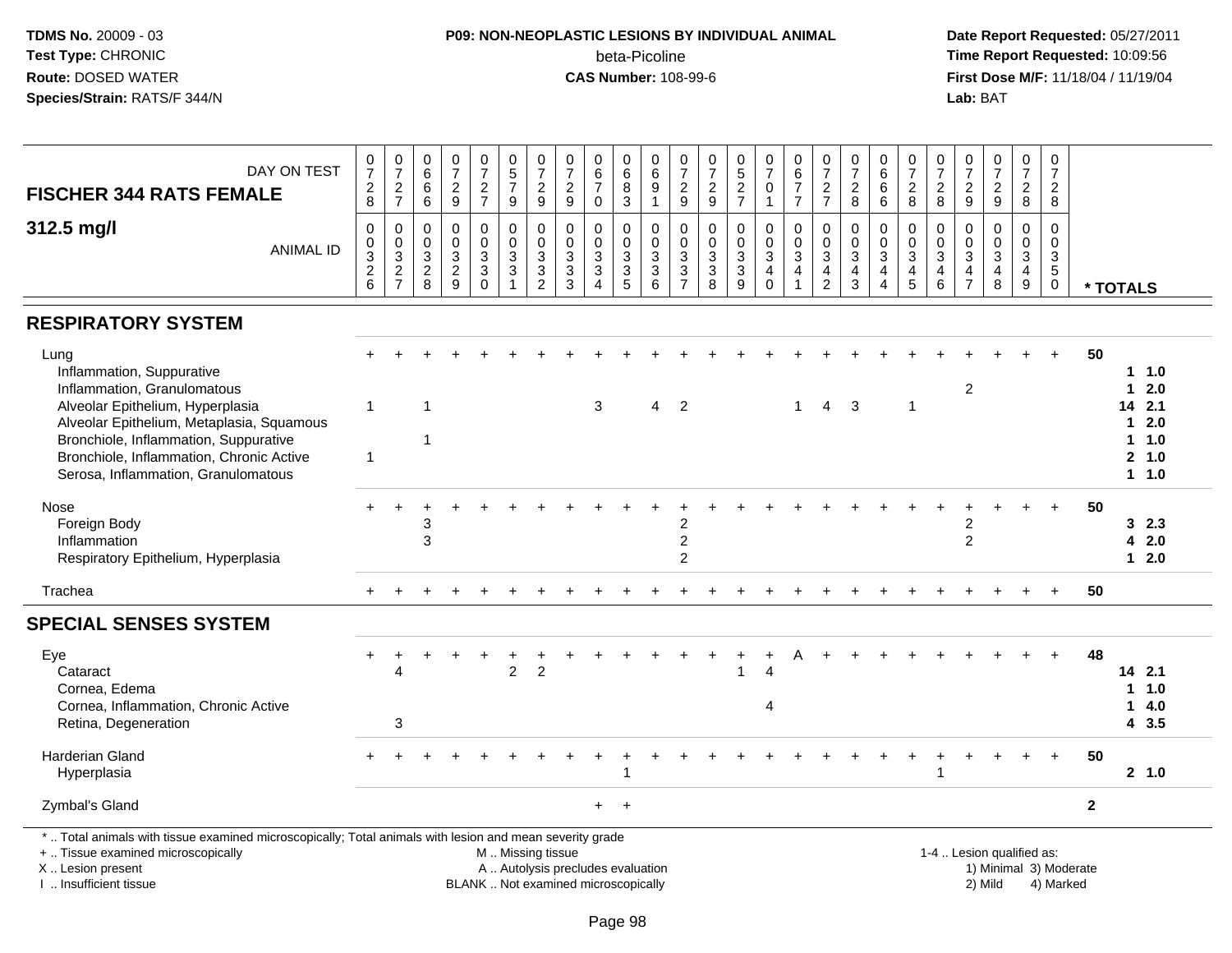#### **P09: NON-NEOPLASTIC LESIONS BY INDIVIDUAL ANIMAL** beta-Picoline**beta-Picoline**<br> **CAS Number:** 108-99-6<br> **CAS Number:** 108-99-6<br> **CAS Number:** 108-99-6

 **Date Report Requested:** 05/27/2011 **First Dose M/F:** 11/18/04 / 11/19/04 Lab: BAT **Lab:** BAT

| DAY ON TEST<br><b>FISCHER 344 RATS FEMALE</b>                                                              | $\frac{0}{7}$<br>$_{\rm 8}^2$                                | $\frac{0}{7}$<br>$\overline{c}$<br>$\rightarrow$                                  | $0$<br>6<br>6<br>6                                  | $\frac{0}{7}$<br>$\overline{c}$<br>9                 | $\frac{0}{7}$<br>$\frac{2}{7}$ | $\,$ 5 $\,$<br>$\overline{7}$<br>9                          | $\frac{0}{7}$<br>$\overline{c}$<br>9       | $\overline{7}$<br>$\boldsymbol{2}$<br>9        | $\begin{matrix} 0 \\ 6 \end{matrix}$<br>$\overline{ }$ | 0<br>$\,6\,$<br>8<br>3        | $\begin{matrix} 0 \\ 6 \\ 9 \end{matrix}$   | $\frac{0}{7}$<br>$\overline{c}$<br>9                                 | $\begin{array}{c} 0 \\ 7 \\ 2 \end{array}$<br>9      | $\begin{array}{c} 0 \\ 5 \\ 2 \end{array}$<br>$\overline{ }$ | $\frac{0}{7}$<br>$\pmb{0}$                                                 | $\begin{array}{c} 0 \\ 6 \\ 7 \end{array}$<br>$\overline{ }$    | $\overline{7}$<br>$\overline{\mathbf{c}}$<br>$\rightarrow$ | $\begin{array}{c} 0 \\ 7 \\ 2 \end{array}$<br>8                                                           | $\begin{matrix} 0 \\ 6 \\ 6 \end{matrix}$<br>$6\phantom{1}$ | $\frac{0}{7}$<br>$\overline{c}$<br>8                                   | $\frac{0}{7}$<br>$\overline{c}$<br>8                         | $\overline{\mathbf{7}}$<br>$\boldsymbol{2}$<br>9 | $\frac{0}{7}$<br>$\overline{a}$<br>9 | $\frac{0}{7}$<br>$\frac{2}{8}$                                     | 0<br>$\overline{ }$<br>$\overline{c}$<br>8          |    |                     |                   |
|------------------------------------------------------------------------------------------------------------|--------------------------------------------------------------|-----------------------------------------------------------------------------------|-----------------------------------------------------|------------------------------------------------------|--------------------------------|-------------------------------------------------------------|--------------------------------------------|------------------------------------------------|--------------------------------------------------------|-------------------------------|---------------------------------------------|----------------------------------------------------------------------|------------------------------------------------------|--------------------------------------------------------------|----------------------------------------------------------------------------|-----------------------------------------------------------------|------------------------------------------------------------|-----------------------------------------------------------------------------------------------------------|-------------------------------------------------------------|------------------------------------------------------------------------|--------------------------------------------------------------|--------------------------------------------------|--------------------------------------|--------------------------------------------------------------------|-----------------------------------------------------|----|---------------------|-------------------|
| 312.5 mg/l<br><b>ANIMAL ID</b>                                                                             | $\pmb{0}$<br>$\begin{array}{c} 0 \\ 3 \\ 2 \\ 6 \end{array}$ | 0<br>$\pmb{0}$<br>$\ensuremath{\mathsf{3}}$<br>$\boldsymbol{2}$<br>$\overline{ }$ | $\begin{matrix} 0 \\ 0 \\ 3 \\ 2 \end{matrix}$<br>8 | $\begin{array}{c} 0 \\ 0 \\ 3 \\ 2 \end{array}$<br>9 | 0<br>$\frac{0}{3}$<br>$\Omega$ | 0<br>$\pmb{0}$<br>$\ensuremath{\mathsf{3}}$<br>$\mathbf{3}$ | 0<br>$\pmb{0}$<br>$_3^3$<br>$\overline{2}$ | $\mathbf 0$<br>$\mathbf{3}$<br>$\sqrt{3}$<br>3 | 0<br>0<br>$\ensuremath{\mathsf{3}}$<br>$\sqrt{3}$      | 0<br>$\pmb{0}$<br>3<br>3<br>5 | $\begin{matrix}0\\0\\3\\3\end{matrix}$<br>6 | 0<br>$\mathsf 0$<br>$\ensuremath{\mathsf{3}}$<br>3<br>$\overline{ }$ | $\begin{array}{c} 0 \\ 0 \\ 3 \\ 3 \end{array}$<br>8 | 0<br>$\pmb{0}$<br>$\mathbf{3}$<br>$\mathbf{3}$<br>9          | $\begin{smallmatrix} 0\\0\\3 \end{smallmatrix}$<br>$\overline{\mathbf{4}}$ | $\begin{smallmatrix} 0\\0 \end{smallmatrix}$<br>$\sqrt{3}$<br>4 | $\mathsf 0$<br>3<br>2                                      | $\begin{smallmatrix} 0\\0 \end{smallmatrix}$<br>$\ensuremath{\mathsf{3}}$<br>$\overline{\mathbf{4}}$<br>3 | $\begin{smallmatrix} 0\\0\\3 \end{smallmatrix}$<br>4<br>4   | $_{\rm 0}^{\rm 0}$<br>$\ensuremath{\mathsf{3}}$<br>$\overline{4}$<br>5 | 0<br>$\boldsymbol{0}$<br>$\ensuremath{\mathsf{3}}$<br>4<br>6 | $\pmb{0}$<br>$\mathbf{3}$<br>4                   | 0<br>0<br>3<br>4<br>8                | $\pmb{0}$<br>0<br>$\ensuremath{\mathsf{3}}$<br>$\overline{4}$<br>9 | 0<br>$\mathbf 0$<br>$\mathbf{3}$<br>$\sqrt{5}$<br>0 |    | * TOTALS            |                   |
| <b>URINARY SYSTEM</b>                                                                                      |                                                              |                                                                                   |                                                     |                                                      |                                |                                                             |                                            |                                                |                                                        |                               |                                             |                                                                      |                                                      |                                                              |                                                                            |                                                                 |                                                            |                                                                                                           |                                                             |                                                                        |                                                              |                                                  |                                      |                                                                    |                                                     |    |                     |                   |
| Kidney<br>Cyst<br><b>Fibrosis</b><br>Infarct                                                               |                                                              | $\overline{4}$                                                                    |                                                     |                                                      |                                |                                                             | 2                                          |                                                |                                                        |                               | 3                                           |                                                                      |                                                      |                                                              |                                                                            | 4                                                               | 2                                                          |                                                                                                           | 2                                                           |                                                                        |                                                              |                                                  |                                      | $+$                                                                | $+$                                                 | 50 | $2 \t1.5$<br>8<br>4 | 3.8<br>2.0        |
| Nephropathy<br>Papilla, Hemorrhage<br>Pelvis, Inflammation, Chronic Active<br>Pelvis, Metaplasia, Squamous | 2                                                            | 3                                                                                 |                                                     |                                                      |                                |                                                             |                                            |                                                |                                                        |                               |                                             |                                                                      | $\mathcal{P}$                                        | $\overline{2}$                                               |                                                                            | 3<br>$\boldsymbol{2}$<br>$\overline{4}$                         | 4<br>3<br>4                                                | 3                                                                                                         | 3                                                           |                                                                        | 2                                                            |                                                  | 3                                    | 4                                                                  | 3                                                   |    | 48 2.3<br>5<br>8    | 1.4<br>3.4<br>4.0 |
| <b>Urinary Bladder</b><br>Infiltration Cellular, Chronic Active<br>Transitional Epithelium, Hyperplasia    |                                                              |                                                                                   |                                                     |                                                      |                                |                                                             |                                            |                                                |                                                        |                               |                                             |                                                                      |                                                      |                                                              |                                                                            |                                                                 |                                                            |                                                                                                           |                                                             |                                                                        |                                                              |                                                  |                                      |                                                                    | $+$                                                 | 50 |                     | 1.0<br>4.0        |

\* .. Total animals with tissue examined microscopically; Total animals with lesion and mean severity grade

+ .. Tissue examined microscopically

X .. Lesion present

I .. Insufficient tissue

 M .. Missing tissueA .. Autolysis precludes evaluation

BLANK .. Not examined microscopically 2) Mild 4) Marked

1-4 .. Lesion qualified as: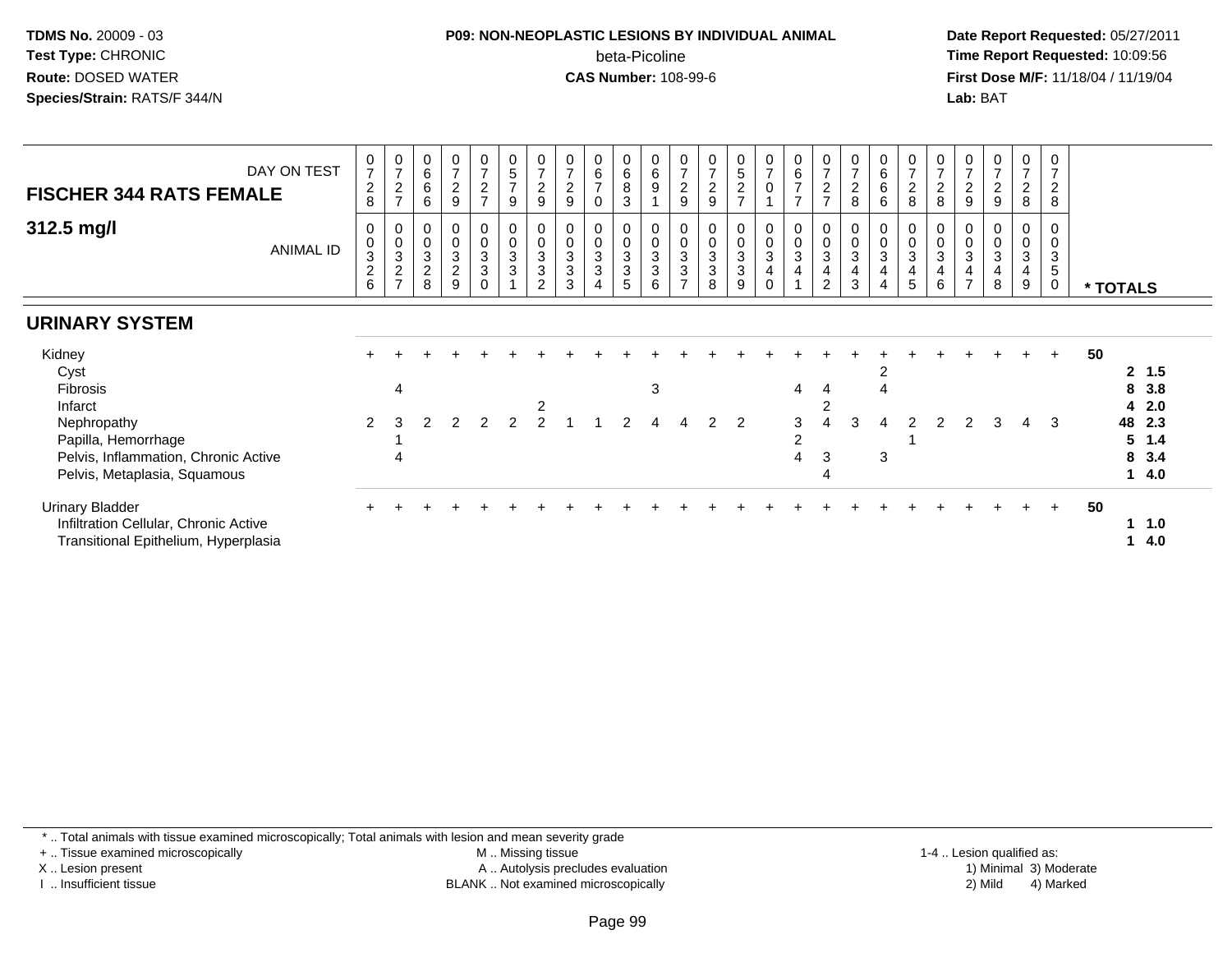#### **P09: NON-NEOPLASTIC LESIONS BY INDIVIDUAL ANIMAL** beta-Picoline**beta-Picoline**<br> **CAS Number:** 108-99-6<br> **CAS Number:** 108-99-6<br> **CAS Number:** 108-99-6

 **Date Report Requested:** 05/27/2011 **First Dose M/F:** 11/18/04 / 11/19/04 Lab: BAT **Lab:** BAT

| <b>FISCHER 344 RATS FEMALE</b>                                                          | DAY ON TEST      | $\frac{0}{7}$<br>$_{\rm 2}^2$        | $\frac{0}{7}$<br>$\frac{2}{8}$                                    | $\begin{matrix} 0 \\ 6 \\ 6 \end{matrix}$<br>$6\phantom{1}$    | $\begin{array}{c} 0 \\ 5 \\ 7 \end{array}$<br>9                        | $\begin{array}{c} 0 \\ 5 \end{array}$<br>$\boldsymbol{9}$<br>8                 | $\frac{0}{7}$<br>$\frac{2}{7}$                               | $\begin{array}{c} 0 \\ 6 \\ 8 \end{array}$<br>$\overline{5}$                             | $\frac{0}{7}$<br>$\overline{c}$<br>8                          | 0729                                                | $\frac{0}{7}$<br>$\frac{2}{9}$                                    | $\frac{0}{7}$<br>8                                             | $\frac{0}{7}$<br>$\frac{2}{9}$                                | $\frac{0}{7}$<br>$\frac{2}{7}$                                  | $\begin{array}{c} 0 \\ 5 \\ 4 \end{array}$<br>$\mathbf 0$ | $\begin{array}{c} 0 \\ 6 \\ 3 \\ 2 \end{array}$         | $\frac{0}{7}$<br>$\frac{2}{7}$    | $\frac{0}{7}$<br>$\sqrt{2}$<br>8                                  | $\frac{0}{7}$<br>$\mathbf{1}$<br>$9$         | $\begin{array}{c} 0 \\ 5 \\ 2 \end{array}$<br>$\overline{7}$                | $\frac{0}{7}$<br>$\frac{2}{9}$                                              | $\frac{0}{7}$<br>$\frac{2}{7}$ | $\begin{matrix} 0 \\ 6 \\ 5 \end{matrix}$<br>$6\phantom{1}$ | $\begin{array}{c} 0 \\ 7 \end{array}$<br>$\mathbf{1}$<br>9 | $\begin{array}{c} 0 \\ 7 \\ 2 \\ 8 \end{array}$     | $\begin{array}{c} 0 \\ 5 \end{array}$<br>$\mathbf{1}$<br>$\sqrt{5}$ |                   |
|-----------------------------------------------------------------------------------------|------------------|--------------------------------------|-------------------------------------------------------------------|----------------------------------------------------------------|------------------------------------------------------------------------|--------------------------------------------------------------------------------|--------------------------------------------------------------|------------------------------------------------------------------------------------------|---------------------------------------------------------------|-----------------------------------------------------|-------------------------------------------------------------------|----------------------------------------------------------------|---------------------------------------------------------------|-----------------------------------------------------------------|-----------------------------------------------------------|---------------------------------------------------------|-----------------------------------|-------------------------------------------------------------------|----------------------------------------------|-----------------------------------------------------------------------------|-----------------------------------------------------------------------------|--------------------------------|-------------------------------------------------------------|------------------------------------------------------------|-----------------------------------------------------|---------------------------------------------------------------------|-------------------|
| 625 mg/l                                                                                | <b>ANIMAL ID</b> | 0<br>$\frac{0}{3}$<br>$\overline{1}$ | 0<br>$\begin{array}{c} 0 \\ 3 \\ 5 \end{array}$<br>$\overline{2}$ | $\mathbf 0$<br>$\begin{array}{c} 0 \\ 3 \\ 5 \\ 3 \end{array}$ | $\pmb{0}$<br>$\frac{0}{3}$<br>$\overline{5}$<br>$\boldsymbol{\Lambda}$ | 0<br>$\mathsf{O}\xspace$<br>$\overline{3}$<br>$\overline{5}$<br>$\overline{5}$ | $\pmb{0}$<br>$\begin{array}{c} 0 \\ 3 \\ 5 \\ 6 \end{array}$ | $\mathbf 0$<br>$\ddot{\mathbf{0}}$<br>$\overline{3}$<br>$\overline{5}$<br>$\overline{7}$ | $\mathbf 0$<br>$\pmb{0}$<br>$\overline{3}$<br>$\sqrt{5}$<br>8 | $\mathbf 0$<br>$\frac{0}{3}$<br>$\overline{5}$<br>9 | 0<br>$\mathsf{O}\xspace$<br>$\overline{3}$<br>$\,6\,$<br>$\Omega$ | $\boldsymbol{0}$<br>$\frac{0}{3}$<br>6<br>$\blacktriangleleft$ | 0<br>$\mathbf 0$<br>$\overline{3}$<br>$\,6$<br>$\overline{2}$ | $\mathbf 0$<br>$\overline{0}$<br>3<br>$\,6\,$<br>$\overline{3}$ | 0<br>$\frac{0}{3}$<br>$\overline{4}$                      | 0<br>$\frac{0}{3}$<br>$6\phantom{a}$<br>$5\phantom{.0}$ | $\mathbf 0$<br>$\frac{0}{3}$<br>6 | $\mathbf 0$<br>$\pmb{0}$<br>$\overline{3}$<br>6<br>$\overline{7}$ | $\mathbf 0$<br>$\frac{0}{3}$<br>$\,6\,$<br>8 | $\mathbf 0$<br>$\mathsf{O}\xspace$<br>$\overline{3}$<br>$6\phantom{a}$<br>9 | $\mathbf 0$<br>$\mathsf{O}\xspace$<br>$\overline{3}$<br>$\overline{7}$<br>0 | $\mathbf 0$<br>$\frac{0}{3}$   | $\mathbf 0$<br>$\frac{0}{3}$<br>$\overline{2}$              | $\mathbf 0$<br>$\mathbf 0$<br>$\frac{3}{7}$<br>3           | 0<br>$\mathbf 0$<br>$\frac{3}{7}$<br>$\overline{4}$ | 0<br>$\ddot{\mathbf{0}}$<br>$\frac{3}{7}$                           | females<br>(cont) |
| <b>ALIMENTARY SYSTEM</b>                                                                |                  |                                      |                                                                   |                                                                |                                                                        |                                                                                |                                                              |                                                                                          |                                                               |                                                     |                                                                   |                                                                |                                                               |                                                                 |                                                           |                                                         |                                   |                                                                   |                                              |                                                                             |                                                                             |                                |                                                             |                                                            |                                                     |                                                                     |                   |
| Esophagus                                                                               |                  |                                      |                                                                   |                                                                |                                                                        |                                                                                |                                                              |                                                                                          |                                                               |                                                     |                                                                   |                                                                |                                                               |                                                                 |                                                           |                                                         |                                   |                                                                   |                                              |                                                                             |                                                                             |                                |                                                             |                                                            |                                                     |                                                                     |                   |
| Intestine Large, Cecum                                                                  |                  |                                      |                                                                   |                                                                |                                                                        |                                                                                |                                                              | А                                                                                        |                                                               |                                                     |                                                                   |                                                                |                                                               |                                                                 |                                                           |                                                         |                                   |                                                                   |                                              |                                                                             |                                                                             |                                |                                                             |                                                            |                                                     | A                                                                   |                   |
| Intestine Large, Colon<br>Parasite Metazoan                                             |                  |                                      |                                                                   |                                                                |                                                                        |                                                                                |                                                              |                                                                                          | $\overline{2}$                                                |                                                     |                                                                   |                                                                |                                                               |                                                                 |                                                           |                                                         |                                   |                                                                   |                                              |                                                                             |                                                                             |                                |                                                             |                                                            |                                                     |                                                                     |                   |
| Intestine Large, Rectum<br>Parasite Metazoan                                            |                  |                                      |                                                                   |                                                                |                                                                        |                                                                                |                                                              |                                                                                          |                                                               |                                                     |                                                                   |                                                                |                                                               |                                                                 | X                                                         |                                                         |                                   | $\overline{c}$                                                    | ÷<br>X                                       | Α                                                                           | $+$                                                                         |                                |                                                             |                                                            |                                                     |                                                                     |                   |
| Intestine Small, Duodenum                                                               |                  |                                      |                                                                   |                                                                |                                                                        |                                                                                |                                                              |                                                                                          |                                                               |                                                     |                                                                   |                                                                |                                                               |                                                                 |                                                           |                                                         |                                   |                                                                   |                                              |                                                                             |                                                                             |                                |                                                             |                                                            |                                                     |                                                                     |                   |
| Intestine Small, Ileum<br>Parasite Metazoan                                             |                  |                                      |                                                                   |                                                                |                                                                        |                                                                                |                                                              |                                                                                          |                                                               |                                                     |                                                                   | 1                                                              |                                                               |                                                                 |                                                           |                                                         |                                   |                                                                   |                                              |                                                                             |                                                                             |                                |                                                             |                                                            |                                                     |                                                                     |                   |
| Intestine Small, Jejunum<br>Inflammation, Chronic Active                                |                  |                                      | $\overline{c}$                                                    |                                                                |                                                                        |                                                                                |                                                              |                                                                                          |                                                               |                                                     |                                                                   |                                                                |                                                               |                                                                 |                                                           |                                                         |                                   |                                                                   |                                              |                                                                             |                                                                             |                                |                                                             |                                                            |                                                     |                                                                     |                   |
| Liver<br><b>Basophilic Focus</b><br>Clear Cell Focus<br>Congestion                      |                  | X                                    | $\mathsf{X}$                                                      |                                                                | $X$ $X$                                                                |                                                                                | X<br>X                                                       | $\mathsf X$                                                                              | X<br>X                                                        | X                                                   | X                                                                 | X<br>X                                                         | $\times$                                                      | $\mathsf{X}$                                                    | $\mathsf{X}$                                              | $\mathsf{X}$                                            | $\mathsf{X}$                      | X<br>X                                                            | $\boldsymbol{\mathsf{X}}$                    |                                                                             | X<br>X                                                                      | $\mathsf{X}$                   | $\mathsf{X}$                                                | 1                                                          | $X$ $X$                                             |                                                                     |                   |
| Eosinophilic Focus<br>Fatty Change<br>Fatty Change, Focal<br>Hepatodiaphragmatic Nodule |                  |                                      | $\mathsf{X}$                                                      | -1                                                             | $\mathbf{1}$                                                           |                                                                                |                                                              | $\overline{1}$                                                                           |                                                               | X                                                   | $\mathsf{X}$<br>$\overline{1}$                                    | $\mathsf{X}$                                                   |                                                               | -1                                                              |                                                           |                                                         |                                   | 2                                                                 |                                              |                                                                             |                                                                             | X                              | $\mathbf{1}$<br>$\overline{2}$                              | $\overline{\mathbf{1}}$                                    | $\boldsymbol{\mathsf{X}}$                           |                                                                     |                   |
| Mixed Cell Focus<br>Bile Duct, Hyperplasia                                              |                  | $\overline{2}$                       |                                                                   |                                                                |                                                                        |                                                                                |                                                              |                                                                                          |                                                               | $\overline{1}$                                      |                                                                   | $\times$                                                       |                                                               |                                                                 |                                                           |                                                         |                                   |                                                                   |                                              |                                                                             |                                                                             | $\mathbf{3}$                   |                                                             | $\overline{2}$                                             |                                                     |                                                                     |                   |

\* .. Total animals with tissue examined microscopically; Total animals with lesion and mean severity grade

+ .. Tissue examined microscopically

X .. Lesion present

I .. Insufficient tissue

M .. Missing tissue

A .. Autolysis precludes evaluation

BLANK .. Not examined microscopically 2) Mild 4) Marked

1-4 .. Lesion qualified as: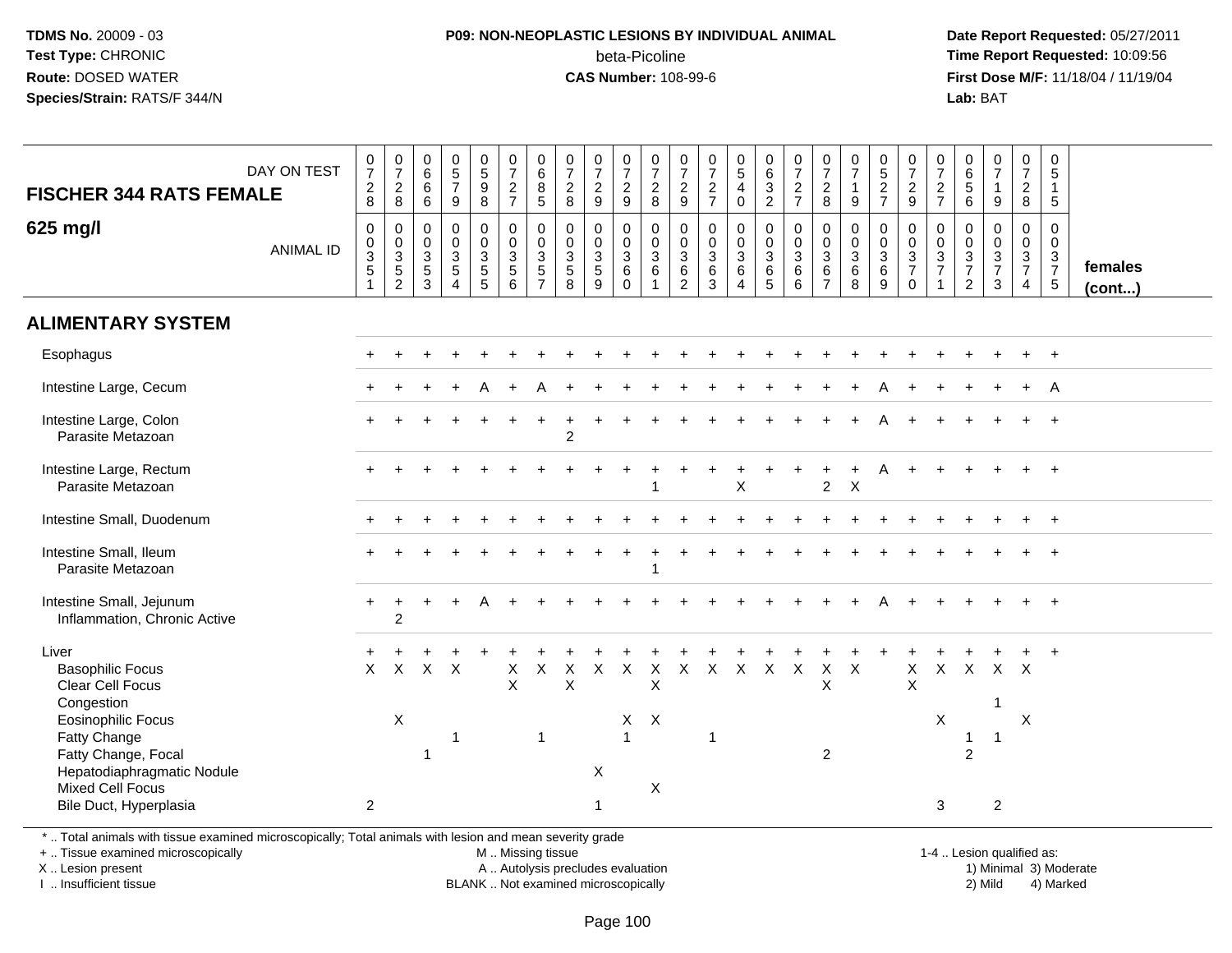## **P09: NON-NEOPLASTIC LESIONS BY INDIVIDUAL ANIMAL**beta-Picoline<br>CAS Number: 108-99-6

 **Date Report Requested:** 05/27/2011 **Time Report Requested:** 10:09:56 **First Dose M/F:** 11/18/04 / 11/19/04<br>Lab: BAT **Lab:** BAT

| <b>FISCHER 344 RATS FEMALE</b>                                                                                                                                      | DAY ON TEST | $\frac{0}{7}$<br>$\frac{2}{8}$                                   | $\frac{0}{7}$<br>$^2_8$                                        | $\begin{array}{c} 0 \\ 6 \end{array}$<br>$\,6\,$<br>6 | $\begin{array}{c} 0 \\ 5 \\ 7 \end{array}$<br>$\overline{9}$                                    | $\begin{array}{c} 0 \\ 5 \\ 9 \end{array}$<br>$\overline{8}$           | $\frac{0}{7}$<br>$\frac{2}{7}$                                   | $\begin{matrix} 0 \\ 6 \end{matrix}$<br>$\bf8$<br>5   | $\frac{0}{7}$<br>$_{8}^2$                                                     | $\frac{0}{7}$<br>$\overline{c}$<br>9    | $\frac{0}{7}$<br>$\frac{2}{9}$           | $\frac{0}{7}$<br>$\begin{array}{c} 2 \\ 8 \end{array}$   | $\frac{0}{7}$<br>$\frac{2}{9}$                           | $\frac{0}{7}$<br>$\frac{2}{7}$                             | $\begin{array}{c} 0 \\ 5 \end{array}$<br>4<br>$\mathbf 0$ | $\begin{array}{c} 0 \\ 6 \end{array}$<br>$\mathbf{3}$<br>$\overline{2}$ | $\frac{0}{7}$<br>$\frac{2}{7}$                               | $\frac{0}{7}$<br>$_{8}^{\rm 2}$                                             | $\frac{0}{7}$<br>$\overline{1}$<br>9       | $\begin{array}{c} 0 \\ 5 \end{array}$<br>$\frac{2}{7}$                     | 0<br>$\overline{7}$<br>$\overline{a}$<br>9                                     | $\frac{0}{7}$<br>$\frac{2}{7}$                                  | 0<br>6<br>$\overline{5}$<br>$6\phantom{a}$                                                  | $\frac{0}{7}$<br>$\mathbf{1}$<br>$\overline{9}$                                         | $\begin{smallmatrix}0\\7\end{smallmatrix}$<br>$\frac{2}{8}$ | 0<br>$\sqrt{5}$<br>$\mathbf{1}$<br>$\sqrt{5}$                      |                         |
|---------------------------------------------------------------------------------------------------------------------------------------------------------------------|-------------|------------------------------------------------------------------|----------------------------------------------------------------|-------------------------------------------------------|-------------------------------------------------------------------------------------------------|------------------------------------------------------------------------|------------------------------------------------------------------|-------------------------------------------------------|-------------------------------------------------------------------------------|-----------------------------------------|------------------------------------------|----------------------------------------------------------|----------------------------------------------------------|------------------------------------------------------------|-----------------------------------------------------------|-------------------------------------------------------------------------|--------------------------------------------------------------|-----------------------------------------------------------------------------|--------------------------------------------|----------------------------------------------------------------------------|--------------------------------------------------------------------------------|-----------------------------------------------------------------|---------------------------------------------------------------------------------------------|-----------------------------------------------------------------------------------------|-------------------------------------------------------------|--------------------------------------------------------------------|-------------------------|
| 625 mg/l                                                                                                                                                            | ANIMAL ID   | 0<br>0<br>$\ensuremath{\mathsf{3}}$<br>5<br>$\blacktriangleleft$ | 0<br>$\mathbf 0$<br>$\ensuremath{\mathsf{3}}$<br>$\frac{5}{2}$ | $\mathbf 0$<br>0<br>$\sqrt{3}$<br>$\frac{5}{3}$       | $\pmb{0}$<br>$\pmb{0}$<br>$\ensuremath{\mathsf{3}}$<br>$\overline{5}$<br>$\boldsymbol{\Lambda}$ | $\mathbf 0$<br>$\pmb{0}$<br>$\ensuremath{\mathsf{3}}$<br>$\frac{5}{5}$ | $\pmb{0}$<br>$\mathbf 0$<br>$\mathbf{3}$<br>$5\phantom{.0}$<br>6 | 0<br>$\mathbf 0$<br>3<br>$\sqrt{5}$<br>$\overline{7}$ | 0<br>$\mathbf 0$<br>$\ensuremath{\mathsf{3}}$<br>$\sqrt{5}$<br>$\overline{8}$ | 0<br>0<br>$\mathbf{3}$<br>$\frac{5}{9}$ | 0<br>0<br>$\sqrt{3}$<br>6<br>$\mathbf 0$ | $\mathbf 0$<br>$\mathbf 0$<br>$\sqrt{3}$<br>$\,6\,$<br>1 | 0<br>$\Omega$<br>$\sqrt{3}$<br>$\,6\,$<br>$\overline{c}$ | $\mathbf 0$<br>$\mathbf 0$<br>$\mathbf{3}$<br>$\,6\,$<br>3 | 0<br>$\mathbf 0$<br>$\mathbf{3}$<br>$6\phantom{1}6$<br>4  | 0<br>$\mathbf 0$<br>$\mathbf{3}$<br>$\,6\,$<br>$\overline{5}$           | 0<br>$\mathbf 0$<br>$\sqrt{3}$<br>$\,6\,$<br>$6\overline{6}$ | $\mathbf 0$<br>$\Omega$<br>$\mathbf{3}$<br>$6\phantom{1}$<br>$\overline{7}$ | 0<br>$\mathbf 0$<br>$\mathbf{3}$<br>6<br>8 | 0<br>$\mathbf 0$<br>$\ensuremath{\mathsf{3}}$<br>$\,6\,$<br>$\overline{9}$ | 0<br>$\mathbf 0$<br>$\ensuremath{\mathsf{3}}$<br>$\overline{7}$<br>$\mathbf 0$ | 0<br>$\mathbf 0$<br>$\ensuremath{\mathsf{3}}$<br>$\overline{7}$ | $\mathbf 0$<br>$\mathbf 0$<br>$\ensuremath{\mathsf{3}}$<br>$\overline{7}$<br>$\overline{2}$ | $\mathbf 0$<br>$\mathbf 0$<br>$\ensuremath{\mathsf{3}}$<br>$\overline{7}$<br>$\sqrt{3}$ | 0<br>$\mathbf 0$<br>$\frac{3}{7}$<br>4                      | 0<br>$\mathbf 0$<br>$\sqrt{3}$<br>$\overline{7}$<br>$\overline{5}$ | females<br>$($ cont $)$ |
| Serosa, Fibrosis<br>Vein, Dilatation                                                                                                                                |             |                                                                  |                                                                |                                                       |                                                                                                 |                                                                        |                                                                  |                                                       |                                                                               |                                         |                                          |                                                          |                                                          |                                                            |                                                           |                                                                         |                                                              |                                                                             |                                            |                                                                            |                                                                                |                                                                 |                                                                                             | $\overline{2}$                                                                          |                                                             |                                                                    |                         |
| Mesentery<br>Fibrosis<br>Fat, Necrosis                                                                                                                              |             |                                                                  | $+$<br>$\mathbf{1}$                                            | $+$<br>$\overline{1}$                                 |                                                                                                 |                                                                        |                                                                  |                                                       |                                                                               |                                         |                                          |                                                          | $\ddot{}$<br>$\overline{2}$                              |                                                            |                                                           |                                                                         |                                                              |                                                                             |                                            |                                                                            |                                                                                |                                                                 |                                                                                             |                                                                                         |                                                             |                                                                    |                         |
| Oral Mucosa<br>Gingival, Foreign Body                                                                                                                               |             |                                                                  |                                                                |                                                       |                                                                                                 |                                                                        |                                                                  |                                                       |                                                                               |                                         |                                          |                                                          |                                                          |                                                            |                                                           |                                                                         |                                                              |                                                                             |                                            |                                                                            |                                                                                |                                                                 |                                                                                             |                                                                                         |                                                             |                                                                    |                         |
| Pancreas<br>Atrophy<br><b>Infiltration Cellular</b>                                                                                                                 |             |                                                                  |                                                                |                                                       |                                                                                                 |                                                                        |                                                                  |                                                       |                                                                               |                                         |                                          |                                                          |                                                          |                                                            |                                                           |                                                                         | -1                                                           |                                                                             |                                            |                                                                            |                                                                                |                                                                 |                                                                                             |                                                                                         | $+$                                                         | $+$                                                                |                         |
| Salivary Glands                                                                                                                                                     |             |                                                                  |                                                                |                                                       |                                                                                                 |                                                                        |                                                                  |                                                       |                                                                               |                                         |                                          |                                                          |                                                          |                                                            |                                                           |                                                                         |                                                              |                                                                             |                                            |                                                                            |                                                                                |                                                                 |                                                                                             |                                                                                         |                                                             | $\ddot{}$                                                          |                         |
| Stomach, Forestomach<br>Fibrosis<br>Hyperplasia, Squamous                                                                                                           |             |                                                                  |                                                                |                                                       |                                                                                                 | $\overline{2}$                                                         |                                                                  | $\boldsymbol{2}$                                      |                                                                               |                                         |                                          |                                                          |                                                          |                                                            |                                                           |                                                                         |                                                              |                                                                             |                                            |                                                                            | 1                                                                              |                                                                 |                                                                                             |                                                                                         |                                                             | $\overline{1}$                                                     |                         |
| Stomach, Glandular<br>Inflammation, Chronic Active<br>Mineralization                                                                                                |             |                                                                  |                                                                |                                                       |                                                                                                 | $\overline{2}$                                                         |                                                                  | $\overline{2}$                                        |                                                                               |                                         |                                          |                                                          |                                                          |                                                            |                                                           |                                                                         |                                                              |                                                                             |                                            |                                                                            |                                                                                |                                                                 |                                                                                             |                                                                                         |                                                             | $+$                                                                |                         |
| Tongue                                                                                                                                                              |             |                                                                  |                                                                |                                                       |                                                                                                 |                                                                        |                                                                  |                                                       |                                                                               |                                         |                                          |                                                          |                                                          |                                                            |                                                           |                                                                         |                                                              |                                                                             |                                            |                                                                            |                                                                                |                                                                 |                                                                                             |                                                                                         |                                                             |                                                                    |                         |
| <b>CARDIOVASCULAR SYSTEM</b>                                                                                                                                        |             |                                                                  |                                                                |                                                       |                                                                                                 |                                                                        |                                                                  |                                                       |                                                                               |                                         |                                          |                                                          |                                                          |                                                            |                                                           |                                                                         |                                                              |                                                                             |                                            |                                                                            |                                                                                |                                                                 |                                                                                             |                                                                                         |                                                             |                                                                    |                         |
| <b>Blood Vessel</b><br>Aorta, Mineralization                                                                                                                        |             |                                                                  |                                                                |                                                       |                                                                                                 | $\overline{c}$                                                         |                                                                  |                                                       |                                                                               |                                         |                                          |                                                          |                                                          |                                                            |                                                           |                                                                         |                                                              |                                                                             |                                            |                                                                            |                                                                                |                                                                 |                                                                                             |                                                                                         |                                                             | $+$                                                                |                         |
| *  Total animals with tissue examined microscopically; Total animals with lesion and mean severity grade<br>+  Tissue examined microscopically<br>X  Lesion present |             |                                                                  |                                                                |                                                       |                                                                                                 |                                                                        | M  Missing tissue                                                |                                                       |                                                                               | A  Autolysis precludes evaluation       |                                          |                                                          |                                                          |                                                            |                                                           |                                                                         |                                                              |                                                                             |                                            |                                                                            |                                                                                |                                                                 |                                                                                             | 1-4  Lesion qualified as:                                                               |                                                             |                                                                    | 1) Minimal 3) Moderate  |

I .. Insufficient tissue

BLANK .. Not examined microscopically 2) Mild 4) Marked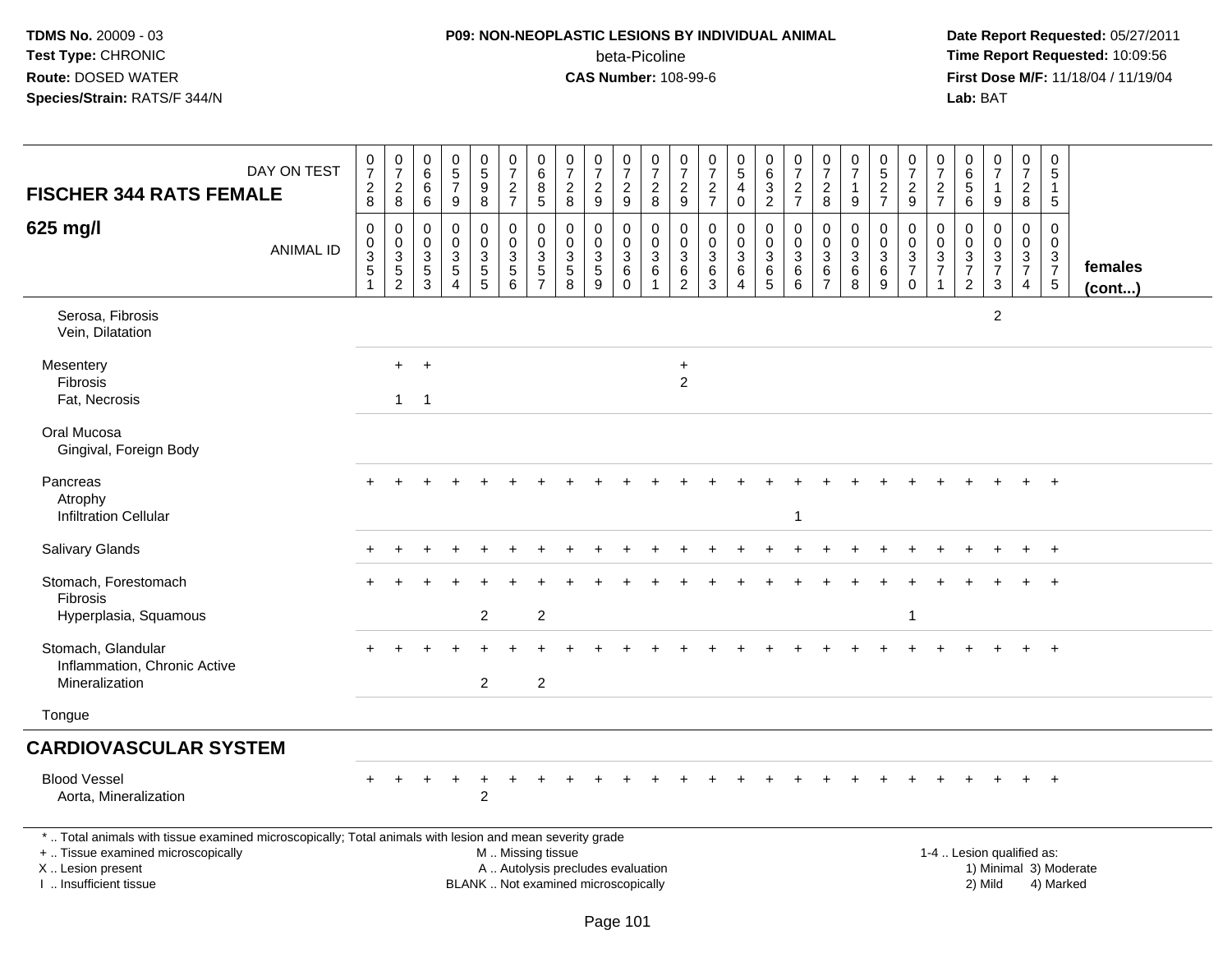#### **P09: NON-NEOPLASTIC LESIONS BY INDIVIDUAL ANIMAL** beta-Picoline**beta-Picoline**<br> **CAS Number:** 108-99-6<br> **CAS Number:** 108-99-6<br> **CAS Number:** 108-99-6

 **Date Report Requested:** 05/27/2011 **First Dose M/F:** 11/18/04 / 11/19/04<br>**Lab:** BAT **Lab:** BAT

| DAY ON TEST<br><b>FISCHER 344 RATS FEMALE</b>                                    | $\begin{smallmatrix}0\\7\end{smallmatrix}$<br>$\frac{2}{8}$ | $\frac{0}{7}$<br>$\overline{2}$<br>8                | $\begin{array}{c} 0 \\ 6 \end{array}$<br>$\,6$<br>6 | $\begin{array}{c} 0 \\ 5 \\ 7 \end{array}$<br>9 | $\begin{array}{c} 0 \\ 5 \\ 9 \end{array}$<br>$\overline{8}$ | $\frac{0}{7}$<br>$\frac{2}{7}$                              | $\begin{matrix}0\\6\\8\end{matrix}$<br>$\overline{5}$  | $\frac{0}{7}$<br>$\overline{2}$<br>$\boldsymbol{8}$              | $\frac{0}{7}$<br>$\overline{2}$<br>9         | $\frac{0}{7}$<br>$\frac{2}{9}$                                 | $\frac{0}{7}$<br>$_{\rm 8}^2$        | $\frac{0}{7}$<br>$\frac{2}{9}$                            | $\frac{0}{7}$<br>$\frac{2}{7}$                                | $\frac{0}{5}$<br>$\overline{4}$<br>$\pmb{0}$               | $_{6}^{\rm 0}$<br>$\mathbf{3}$<br>$\overline{2}$     | $\frac{0}{7}$<br>$\frac{2}{7}$                             | $\frac{0}{7}$<br>$\frac{2}{8}$                                | $\frac{0}{7}$<br>$\boldsymbol{9}$               | $0,52$<br>7                          | $\frac{0}{7}$<br>$\frac{2}{9}$                             | $\frac{0}{7}$<br>$\overline{2}$<br>$\overline{7}$ | $\begin{array}{c} 0 \\ 6 \\ 5 \end{array}$<br>$\,6\,$                | $\frac{0}{7}$<br>$\mathbf{1}$<br>9   | $\frac{0}{7}$<br>$\frac{2}{8}$                                            | 0<br>$\overline{5}$<br>$\mathbf{1}$<br>$5\phantom{.0}$ |                         |
|----------------------------------------------------------------------------------|-------------------------------------------------------------|-----------------------------------------------------|-----------------------------------------------------|-------------------------------------------------|--------------------------------------------------------------|-------------------------------------------------------------|--------------------------------------------------------|------------------------------------------------------------------|----------------------------------------------|----------------------------------------------------------------|--------------------------------------|-----------------------------------------------------------|---------------------------------------------------------------|------------------------------------------------------------|------------------------------------------------------|------------------------------------------------------------|---------------------------------------------------------------|-------------------------------------------------|--------------------------------------|------------------------------------------------------------|---------------------------------------------------|----------------------------------------------------------------------|--------------------------------------|---------------------------------------------------------------------------|--------------------------------------------------------|-------------------------|
| 625 mg/l<br><b>ANIMAL ID</b>                                                     | 0<br>$_{3}^{\rm 0}$<br>$\overline{5}$                       | 0<br>$_{3}^{\rm 0}$<br>$\sqrt{5}$<br>$\overline{2}$ | 0<br>$\pmb{0}$<br>$\overline{3}$<br>5<br>3          | 0<br>$\mathbf 0$<br>$\overline{3}$<br>5         | $\pmb{0}$<br>$\frac{0}{3}$<br>$\sqrt{5}$<br>$\overline{5}$   | $\pmb{0}$<br>$\pmb{0}$<br>$\overline{3}$<br>$\sqrt{5}$<br>6 | $\bf{0}$<br>$\pmb{0}$<br>$\overline{3}$<br>$\,$ 5 $\,$ | 0<br>$\mathbf 0$<br>$\overline{3}$<br>$\sqrt{5}$<br>$\mathbf{8}$ | 0<br>$\mathbf 0$<br>$\overline{3}$<br>5<br>9 | $\begin{smallmatrix}0\\0\\3\end{smallmatrix}$<br>6<br>$\Omega$ | $\pmb{0}$<br>$_{3}^{\rm 0}$<br>$\,6$ | 0<br>$\mathbf 0$<br>$\overline{3}$<br>6<br>$\overline{2}$ | $\begin{smallmatrix}0\\0\\3\end{smallmatrix}$<br>$\,6\,$<br>3 | 0<br>$\mathbf 0$<br>$\overline{3}$<br>$6\phantom{1}6$<br>4 | $\pmb{0}$<br>$\mathsf 0$<br>$\overline{3}$<br>6<br>5 | 0<br>$\mathsf{O}\xspace$<br>$\overline{3}$<br>$\,6\,$<br>6 | 0<br>$\pmb{0}$<br>$\overline{3}$<br>$\,6\,$<br>$\overline{7}$ | 0<br>$\frac{0}{3}$<br>$\,6\,$<br>$\overline{8}$ | $\pmb{0}$<br>$\frac{0}{3}$<br>6<br>9 | $\begin{matrix} 0 \\ 0 \\ 3 \\ 7 \end{matrix}$<br>$\Omega$ | 0<br>0<br>$\overline{3}$<br>$\overline{7}$        | 0<br>$\pmb{0}$<br>$\overline{3}$<br>$\overline{7}$<br>$\overline{2}$ | 0<br>$\pmb{0}$<br>$\frac{3}{7}$<br>3 | 0<br>$\overline{0}$<br>$\overline{3}$<br>$\overline{7}$<br>$\overline{4}$ | 0<br>$\mathbf 0$<br>$\frac{3}{7}$<br>$\overline{5}$    | females<br>$($ cont $)$ |
| Heart<br>Cardiomyopathy<br>Mineralization                                        | 2                                                           | 3                                                   | 3                                                   | $\overline{2}$                                  | $\overline{4}$                                               | 3                                                           | 3<br>$\overline{4}$                                    | 3                                                                | $\mathbf{3}$                                 | 3                                                              | 2                                    | 3                                                         | 2                                                             | $\overline{1}$                                             | $\mathcal{P}$                                        | 3                                                          | 3                                                             |                                                 | 3                                    | 3                                                          | 3                                                 | 3                                                                    | 3                                    | $\overline{2}$                                                            | $\overline{+}$<br>$\overline{2}$                       |                         |
| <b>ENDOCRINE SYSTEM</b>                                                          |                                                             |                                                     |                                                     |                                                 |                                                              |                                                             |                                                        |                                                                  |                                              |                                                                |                                      |                                                           |                                                               |                                                            |                                                      |                                                            |                                                               |                                                 |                                      |                                                            |                                                   |                                                                      |                                      |                                                                           |                                                        |                         |
| <b>Adrenal Cortex</b><br><b>Accessory Adrenal Cortical Nodule</b><br>Hyperplasia | $\mathbf{1}$                                                | $\overline{c}$                                      | 3                                                   |                                                 |                                                              | $\mathbf{1}$                                                |                                                        |                                                                  | 1                                            |                                                                | $\mathbf{1}$                         | $\overline{2}$                                            | $\overline{1}$                                                |                                                            |                                                      | $\overline{1}$                                             |                                                               |                                                 |                                      | $\mathbf{1}$                                               | $\overline{2}$                                    |                                                                      |                                      |                                                                           | $\overline{\mathbf{1}}$                                |                         |
| <b>Necrosis</b><br>Vacuolization Cytoplasmic                                     |                                                             |                                                     |                                                     |                                                 |                                                              |                                                             |                                                        |                                                                  |                                              |                                                                |                                      |                                                           | $\overline{2}$                                                |                                                            | 2                                                    |                                                            |                                                               |                                                 |                                      |                                                            |                                                   |                                                                      |                                      |                                                                           |                                                        |                         |
| Adrenal Medulla<br>Hyperplasia                                                   |                                                             |                                                     |                                                     |                                                 |                                                              |                                                             |                                                        |                                                                  |                                              |                                                                |                                      |                                                           |                                                               |                                                            |                                                      |                                                            |                                                               |                                                 |                                      |                                                            |                                                   |                                                                      |                                      |                                                                           | $\ddot{}$                                              |                         |
| Islets, Pancreatic<br>Hyperplasia                                                |                                                             |                                                     |                                                     |                                                 |                                                              |                                                             |                                                        |                                                                  |                                              |                                                                |                                      |                                                           |                                                               |                                                            |                                                      |                                                            |                                                               |                                                 |                                      |                                                            |                                                   |                                                                      |                                      |                                                                           | $+$                                                    |                         |
| Parathyroid Gland<br>Hyperplasia                                                 |                                                             |                                                     |                                                     |                                                 |                                                              | м                                                           |                                                        |                                                                  |                                              |                                                                |                                      |                                                           |                                                               |                                                            |                                                      |                                                            |                                                               |                                                 |                                      |                                                            |                                                   |                                                                      | м                                    | $+$                                                                       | $+$                                                    |                         |
| <b>Pituitary Gland</b><br>Pars Distalis, Cyst<br>Pars Distalis, Hyperplasia      |                                                             |                                                     |                                                     |                                                 | $\mathbf 1$                                                  |                                                             | $\overline{2}$                                         |                                                                  | Χ                                            | 3                                                              |                                      |                                                           |                                                               | $\mathbf{1}$                                               |                                                      |                                                            |                                                               |                                                 |                                      | 1                                                          | $\overline{4}$                                    |                                                                      |                                      | $\overline{2}$                                                            |                                                        |                         |
|                                                                                  |                                                             |                                                     |                                                     |                                                 |                                                              |                                                             |                                                        |                                                                  |                                              |                                                                |                                      |                                                           |                                                               |                                                            | $\overline{2}$                                       |                                                            |                                                               |                                                 |                                      |                                                            |                                                   |                                                                      |                                      |                                                                           |                                                        |                         |
| <b>Thyroid Gland</b><br>Mineralization<br>C-cell, Hyperplasia                    |                                                             |                                                     |                                                     |                                                 | +<br>$\overline{2}$                                          |                                                             |                                                        | $\mathbf{1}$                                                     | 3                                            |                                                                |                                      |                                                           |                                                               |                                                            |                                                      |                                                            | $\mathbf 1$                                                   |                                                 |                                      |                                                            | $\mathbf 1$                                       | -1                                                                   |                                      |                                                                           | $+$                                                    |                         |

### **GENERAL BODY SYSTEM**

\* .. Total animals with tissue examined microscopically; Total animals with lesion and mean severity grade

+ .. Tissue examined microscopically

X .. Lesion present

I .. Insufficient tissue

M .. Missing tissue

A .. Autolysis precludes evaluation

BLANK .. Not examined microscopically 2) Mild 4) Marked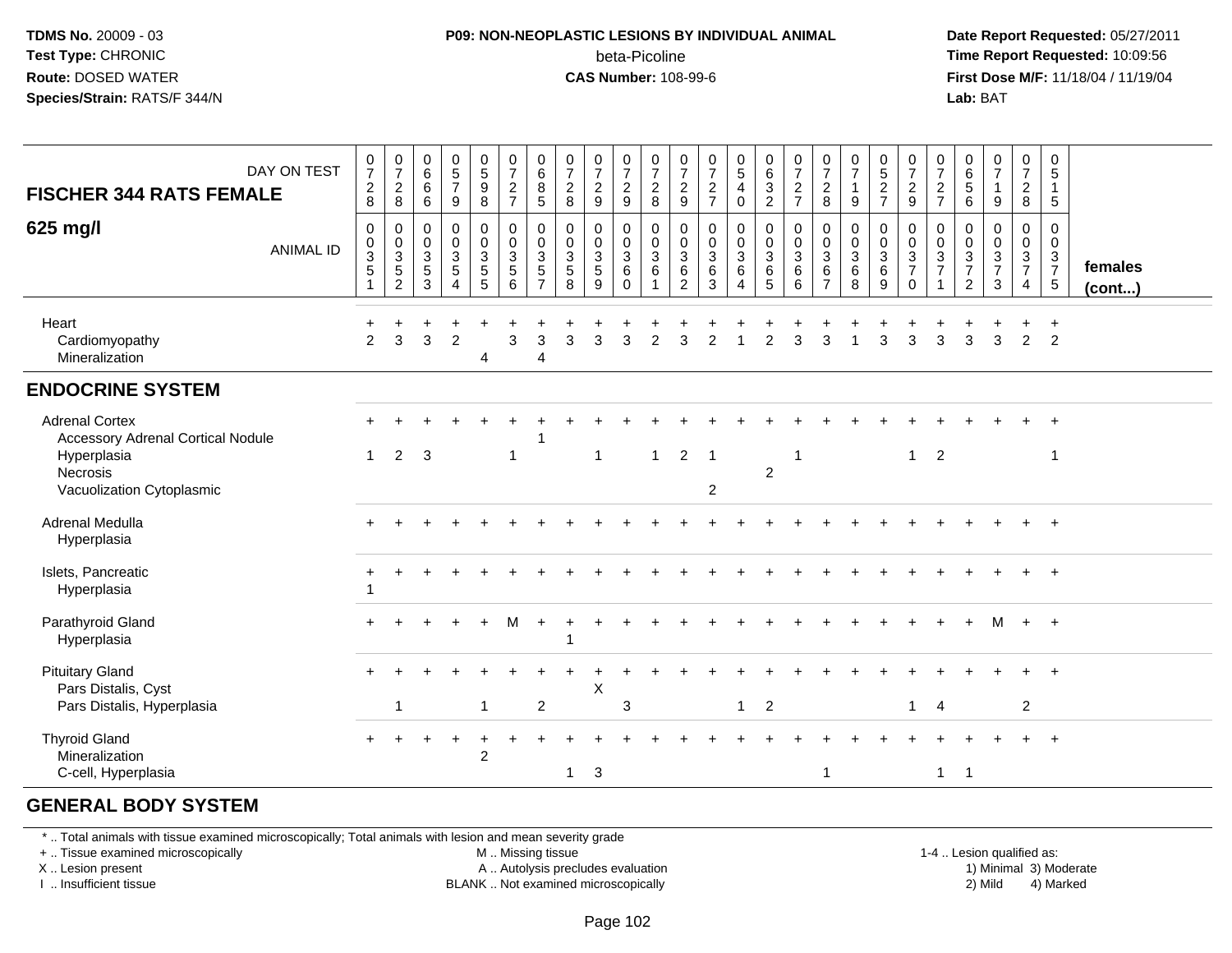# **P09: NON-NEOPLASTIC LESIONS BY INDIVIDUAL ANIMAL**beta-Picoline<br>CAS Number: 108-99-6

 **Date Report Requested:** 05/27/2011 **Time Report Requested:** 10:09:56 **First Dose M/F:** 11/18/04 / 11/19/04<br>Lab: BAT **Lab:** BAT

| DAY ON TEST<br><b>FISCHER 344 RATS FEMALE</b>                                                                                                                                                 | $\frac{0}{7}$<br>$\sqrt{2}$<br>8                                   | $\begin{array}{c} 0 \\ 7 \end{array}$<br>$\overline{c}$<br>8        | $\pmb{0}$<br>6<br>6<br>6                | $\begin{array}{c} 0 \\ 5 \\ 7 \end{array}$<br>9                            | $\begin{array}{c} 0 \\ 5 \\ 9 \end{array}$<br>8          | $\frac{0}{7}$<br>$\frac{2}{7}$                            | 0<br>$\,6\,$<br>8<br>$\sqrt{5}$              | $\frac{0}{7}$<br>$\sqrt{2}$<br>8                                         | $\frac{0}{7}$<br>$\overline{c}$<br>9         | $\begin{smallmatrix}0\\7\end{smallmatrix}$<br>$\overline{c}$<br>9 | $\frac{0}{7}$<br>$\sqrt{2}$<br>8                                    | $\frac{0}{7}$<br>$\sqrt{2}$<br>$\mathsf g$        | $\begin{array}{c} 0 \\ 7 \end{array}$<br>$\sqrt{2}$<br>$\overline{7}$ | $\begin{array}{c} 0 \\ 5 \end{array}$<br>4<br>$\mathbf 0$ | $\begin{array}{c} 0 \\ 6 \end{array}$<br>$\overline{3}$<br>$\overline{2}$ | $\begin{array}{c} 0 \\ 7 \end{array}$<br>$\overline{2}$<br>$\overline{7}$ | $\pmb{0}$<br>$\overline{7}$<br>$\boldsymbol{2}$<br>8    | $\frac{0}{7}$<br>$\mathbf{1}$<br>9                     | $\begin{array}{c} 0 \\ 5 \\ 2 \end{array}$<br>$\overline{7}$        | $\frac{0}{7}$<br>$\sqrt{2}$<br>9                           | $\frac{0}{7}$<br>$\sqrt{2}$<br>$\overline{7}$                             | $\pmb{0}$<br>$\,6$<br>$\overline{5}$<br>$\,6$     | $\frac{0}{7}$<br>$\mathbf 1$<br>9            | $\begin{array}{c} 0 \\ 7 \end{array}$<br>$\overline{2}$<br>8  | $\pmb{0}$<br>$\sqrt{5}$<br>$\mathbf{1}$<br>$5\phantom{.0}$ |                         |
|-----------------------------------------------------------------------------------------------------------------------------------------------------------------------------------------------|--------------------------------------------------------------------|---------------------------------------------------------------------|-----------------------------------------|----------------------------------------------------------------------------|----------------------------------------------------------|-----------------------------------------------------------|----------------------------------------------|--------------------------------------------------------------------------|----------------------------------------------|-------------------------------------------------------------------|---------------------------------------------------------------------|---------------------------------------------------|-----------------------------------------------------------------------|-----------------------------------------------------------|---------------------------------------------------------------------------|---------------------------------------------------------------------------|---------------------------------------------------------|--------------------------------------------------------|---------------------------------------------------------------------|------------------------------------------------------------|---------------------------------------------------------------------------|---------------------------------------------------|----------------------------------------------|---------------------------------------------------------------|------------------------------------------------------------|-------------------------|
| 625 mg/l<br><b>ANIMAL ID</b>                                                                                                                                                                  | 0<br>$\pmb{0}$<br>$\overline{3}$<br>$\overline{5}$<br>$\mathbf{1}$ | $\mathbf 0$<br>$\mathbf 0$<br>$\overline{3}$<br>5<br>$\overline{c}$ | 0<br>0<br>$\mathbf{3}$<br>$\frac{5}{3}$ | $\mathbf 0$<br>$\pmb{0}$<br>$\sqrt{3}$<br>$\overline{5}$<br>$\overline{4}$ | 0<br>$\mathsf{O}\xspace$<br>$\sqrt{3}$<br>$\overline{5}$ | 0<br>$\mathbf 0$<br>$\mathbf{3}$<br>$\sqrt{5}$<br>$\,6\,$ | 0<br>$\mathbf 0$<br>3<br>5<br>$\overline{7}$ | 0<br>$\pmb{0}$<br>$\ensuremath{\mathsf{3}}$<br>$\overline{5}$<br>8       | 0<br>$\mathbf 0$<br>3<br>$\overline{5}$<br>9 | 0<br>$\mathsf{O}$<br>$\frac{3}{6}$<br>$\mathbf 0$                 | $\mathbf 0$<br>$\mathsf 0$<br>$\sqrt{3}$<br>$\,6\,$<br>$\mathbf{1}$ | 0<br>$\mathbf 0$<br>$\mathbf{3}$<br>$\frac{6}{2}$ | $\mathbf 0$<br>$\mathbf 0$<br>$\mathbf{3}$<br>$\,6\,$<br>3            | 0<br>$\mathbf 0$<br>3<br>6<br>4                           | 0<br>$\mathbf 0$<br>$\ensuremath{\mathsf{3}}$<br>$\overline{6}$<br>5      | $\mathbf 0$<br>$\mathsf 0$<br>3<br>6<br>6                                 | $\mathbf 0$<br>0<br>$\mathbf{3}$<br>6<br>$\overline{7}$ | $\mathbf 0$<br>$\pmb{0}$<br>$\sqrt{3}$<br>$\,6\,$<br>8 | $\mathbf 0$<br>$\mathbf 0$<br>$\sqrt{3}$<br>$6\phantom{a}$<br>$9\,$ | $\mathbf 0$<br>$\mathbf 0$<br>$\frac{3}{7}$<br>$\mathsf 0$ | $\mathbf 0$<br>$\mathbf 0$<br>$\ensuremath{\mathsf{3}}$<br>$\overline{7}$ | 0<br>$\pmb{0}$<br>$\frac{3}{7}$<br>$\overline{2}$ | 0<br>$\mathbf 0$<br>3<br>$\overline{7}$<br>3 | $\mathbf 0$<br>$\mathbf 0$<br>$\frac{3}{7}$<br>$\overline{4}$ | $\mathbf 0$<br>$\mathbf 0$<br>$\frac{3}{7}$<br>$\sqrt{5}$  | females<br>$($ cont $)$ |
| <b>NONE</b>                                                                                                                                                                                   |                                                                    |                                                                     |                                         |                                                                            |                                                          |                                                           |                                              |                                                                          |                                              |                                                                   |                                                                     |                                                   |                                                                       |                                                           |                                                                           |                                                                           |                                                         |                                                        |                                                                     |                                                            |                                                                           |                                                   |                                              |                                                               |                                                            |                         |
| <b>GENITAL SYSTEM</b>                                                                                                                                                                         |                                                                    |                                                                     |                                         |                                                                            |                                                          |                                                           |                                              |                                                                          |                                              |                                                                   |                                                                     |                                                   |                                                                       |                                                           |                                                                           |                                                                           |                                                         |                                                        |                                                                     |                                                            |                                                                           |                                                   |                                              |                                                               |                                                            |                         |
| <b>Clitoral Gland</b><br>Cyst<br>Fibrosis                                                                                                                                                     |                                                                    |                                                                     |                                         |                                                                            |                                                          |                                                           |                                              |                                                                          |                                              |                                                                   |                                                                     |                                                   |                                                                       |                                                           |                                                                           |                                                                           |                                                         |                                                        |                                                                     |                                                            |                                                                           |                                                   |                                              |                                                               |                                                            |                         |
| Hyperplasia<br>Inflammation                                                                                                                                                                   |                                                                    |                                                                     |                                         |                                                                            |                                                          |                                                           |                                              |                                                                          |                                              | $2^{\circ}$                                                       | $\overline{\mathbf{3}}$                                             |                                                   |                                                                       |                                                           |                                                                           | $\mathbf{1}$                                                              |                                                         |                                                        |                                                                     |                                                            |                                                                           |                                                   |                                              |                                                               |                                                            |                         |
| Ovary<br>Atrophy<br>Cyst                                                                                                                                                                      |                                                                    |                                                                     |                                         |                                                                            |                                                          |                                                           |                                              |                                                                          |                                              |                                                                   |                                                                     |                                                   |                                                                       |                                                           |                                                                           |                                                                           |                                                         |                                                        | 3                                                                   |                                                            |                                                                           | 1                                                 |                                              |                                                               |                                                            |                         |
| <b>Uterus</b><br>Cervix, Cyst<br>Endometrium, Hyperplasia, Cystic                                                                                                                             |                                                                    |                                                                     |                                         |                                                                            |                                                          |                                                           |                                              |                                                                          |                                              |                                                                   |                                                                     |                                                   |                                                                       |                                                           |                                                                           |                                                                           |                                                         |                                                        | -1                                                                  |                                                            |                                                                           |                                                   |                                              |                                                               | $\overline{+}$                                             |                         |
| Vagina                                                                                                                                                                                        |                                                                    |                                                                     |                                         |                                                                            |                                                          |                                                           |                                              |                                                                          |                                              |                                                                   |                                                                     |                                                   |                                                                       |                                                           |                                                                           |                                                                           |                                                         |                                                        |                                                                     |                                                            |                                                                           |                                                   |                                              |                                                               |                                                            |                         |
| <b>HEMATOPOIETIC SYSTEM</b>                                                                                                                                                                   |                                                                    |                                                                     |                                         |                                                                            |                                                          |                                                           |                                              |                                                                          |                                              |                                                                   |                                                                     |                                                   |                                                                       |                                                           |                                                                           |                                                                           |                                                         |                                                        |                                                                     |                                                            |                                                                           |                                                   |                                              |                                                               |                                                            |                         |
| <b>Bone Marrow</b>                                                                                                                                                                            |                                                                    |                                                                     |                                         |                                                                            |                                                          |                                                           |                                              |                                                                          |                                              |                                                                   |                                                                     |                                                   |                                                                       |                                                           |                                                                           |                                                                           |                                                         |                                                        |                                                                     |                                                            |                                                                           |                                                   |                                              |                                                               | $^{+}$                                                     |                         |
| Lymph Node<br>Mediastinal, Hemorrhage<br>Mediastinal, Infiltration Cellular, Histiocyte                                                                                                       |                                                                    |                                                                     |                                         |                                                                            | $\ddot{}$<br>$\overline{2}$                              |                                                           |                                              |                                                                          |                                              |                                                                   |                                                                     |                                                   |                                                                       |                                                           |                                                                           |                                                                           |                                                         |                                                        |                                                                     |                                                            |                                                                           |                                                   |                                              |                                                               |                                                            |                         |
| Lymph Node, Mandibular                                                                                                                                                                        | M                                                                  | M                                                                   | M                                       | M                                                                          | M                                                        | M                                                         | M                                            | M                                                                        | M                                            | M                                                                 | М                                                                   | М                                                 | M                                                                     | M                                                         | М                                                                         | M                                                                         | M                                                       | M                                                      | M                                                                   | M                                                          | M                                                                         | M                                                 | M                                            |                                                               | M M                                                        |                         |
| Lymph Node, Mesenteric                                                                                                                                                                        |                                                                    |                                                                     |                                         |                                                                            | $\ddot{}$                                                |                                                           | $\ddot{}$                                    | $+$                                                                      | $\ddot{}$                                    | $+$                                                               | $\ddot{}$                                                           | $+$                                               | $\ddot{}$                                                             | $\ddot{}$                                                 |                                                                           |                                                                           |                                                         |                                                        | $\ddot{}$                                                           |                                                            |                                                                           |                                                   | $\ddot{}$                                    | $+$                                                           | $+$                                                        |                         |
| *  Total animals with tissue examined microscopically; Total animals with lesion and mean severity grade<br>+  Tissue examined microscopically<br>X  Lesion present<br>I. Insufficient tissue |                                                                    |                                                                     |                                         |                                                                            |                                                          | M  Missing tissue                                         |                                              | A  Autolysis precludes evaluation<br>BLANK  Not examined microscopically |                                              |                                                                   |                                                                     |                                                   |                                                                       |                                                           |                                                                           |                                                                           |                                                         |                                                        |                                                                     |                                                            |                                                                           |                                                   | 1-4  Lesion qualified as:<br>2) Mild         |                                                               | 4) Marked                                                  | 1) Minimal 3) Moderate  |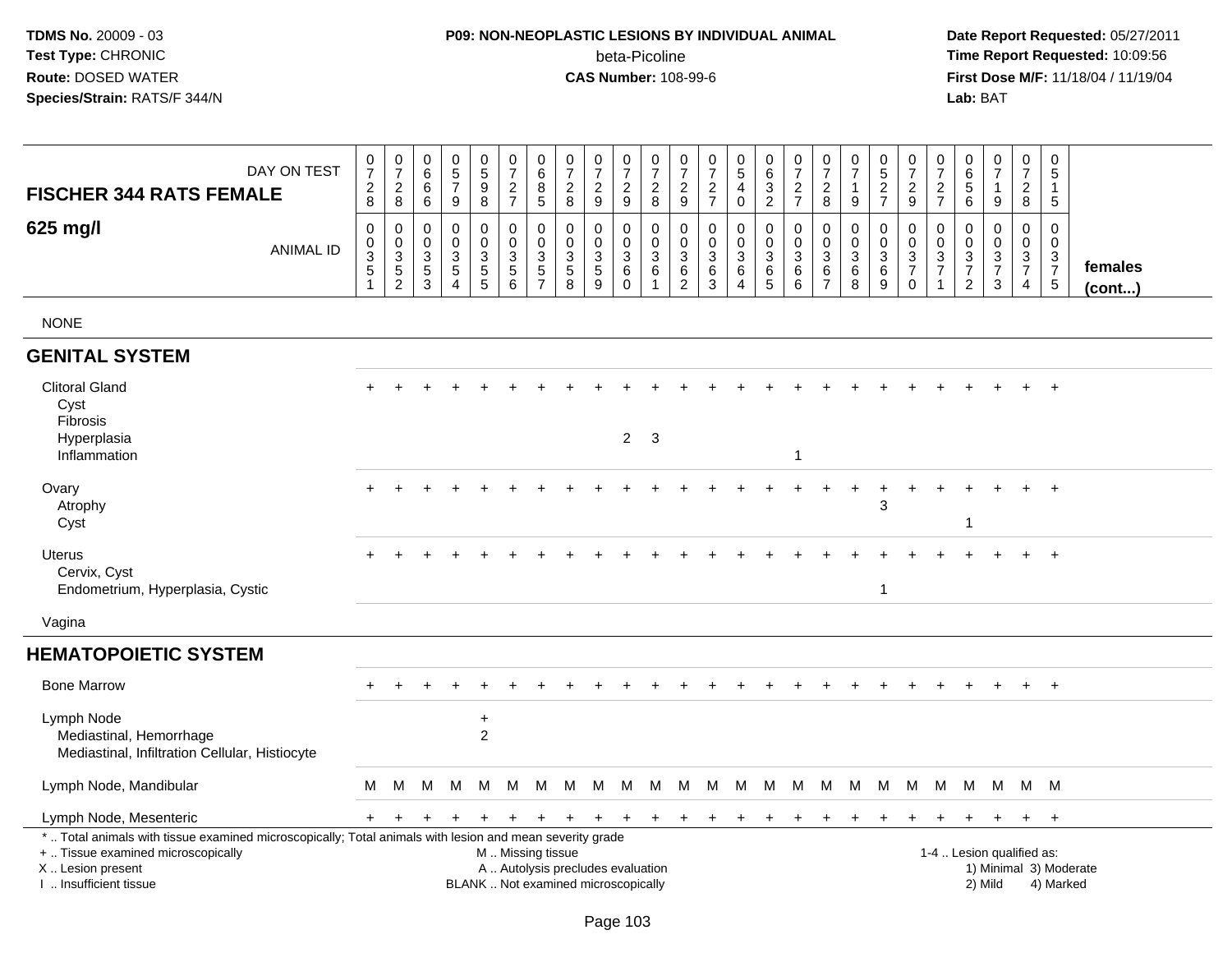# **P09: NON-NEOPLASTIC LESIONS BY INDIVIDUAL ANIMAL**beta-Picoline<br>CAS Number: 108-99-6

 **Date Report Requested:** 05/27/2011 **Time Report Requested:** 10:09:56 **First Dose M/F:** 11/18/04 / 11/19/04<br>Lab: BAT **Lab:** BAT

| DAY ON TEST<br><b>FISCHER 344 RATS FEMALE</b>                                                                                                                                                 |                  | $\frac{0}{7}$<br>$_{\rm 8}^2$                                           | $\frac{0}{7}$<br>$_{\rm 8}^2$    | $\begin{array}{c} 0 \\ 6 \end{array}$<br>6<br>$6\phantom{1}$    | $\begin{array}{c} 0 \\ 5 \\ 7 \end{array}$<br>9                | $\begin{array}{c} 0 \\ 5 \\ 9 \end{array}$<br>8 | $\frac{0}{7}$<br>$rac{2}{7}$                                 | $\pmb{0}$<br>$\overline{6}$<br>8<br>5                             | $\pmb{0}$<br>$\boldsymbol{7}$<br>$\overline{c}$<br>$\,8\,$               | $\frac{0}{7}$<br>$\frac{2}{9}$            | $\frac{0}{7}$<br>$\frac{2}{9}$                                    | $\frac{0}{7}$<br>$\frac{2}{8}$                                | $\frac{0}{7}$<br>$\frac{2}{9}$                     | $\frac{0}{7}$<br>$\frac{2}{7}$                                                   | $\begin{array}{c} 0 \\ 5 \end{array}$<br>$\overline{4}$<br>$\mathbf 0$ | $\pmb{0}$<br>$\,6\,$<br>$\frac{3}{2}$                                                       | $\frac{0}{7}$<br>$\frac{2}{7}$                                                | $\frac{0}{7}$<br>$\frac{2}{8}$                     | $\frac{0}{7}$<br>$\mathbf{1}$<br>9               | $\begin{array}{c} 0 \\ 5 \end{array}$<br>$\frac{2}{7}$      | $\frac{0}{7}$<br>$\frac{2}{9}$                                         | $\frac{0}{7}$<br>$\frac{2}{7}$                                     | 0<br>$\,6$<br>$\begin{array}{c} 5 \\ 6 \end{array}$ | $\begin{smallmatrix}0\\7\end{smallmatrix}$<br>9           | $\pmb{0}$<br>$\overline{7}$<br>$\frac{2}{8}$        | $\pmb{0}$<br>$\sqrt{5}$<br>$\mathbf{1}$<br>$\sqrt{5}$          |                        |
|-----------------------------------------------------------------------------------------------------------------------------------------------------------------------------------------------|------------------|-------------------------------------------------------------------------|----------------------------------|-----------------------------------------------------------------|----------------------------------------------------------------|-------------------------------------------------|--------------------------------------------------------------|-------------------------------------------------------------------|--------------------------------------------------------------------------|-------------------------------------------|-------------------------------------------------------------------|---------------------------------------------------------------|----------------------------------------------------|----------------------------------------------------------------------------------|------------------------------------------------------------------------|---------------------------------------------------------------------------------------------|-------------------------------------------------------------------------------|----------------------------------------------------|--------------------------------------------------|-------------------------------------------------------------|------------------------------------------------------------------------|--------------------------------------------------------------------|-----------------------------------------------------|-----------------------------------------------------------|-----------------------------------------------------|----------------------------------------------------------------|------------------------|
| 625 mg/l                                                                                                                                                                                      | <b>ANIMAL ID</b> | $\pmb{0}$<br>$\begin{array}{c} 0 \\ 3 \\ 5 \end{array}$<br>$\mathbf{1}$ | $\pmb{0}$<br>$\frac{0}{3}$<br>52 | $\mathbf 0$<br>$\boldsymbol{0}$<br>$\mathsf 3$<br>$\frac{5}{3}$ | $\pmb{0}$<br>$\mathbf 0$<br>3<br>$\,$ 5 $\,$<br>$\overline{4}$ | 0<br>$\mathbf 0$<br>3<br>$\frac{5}{5}$          | $\pmb{0}$<br>$\begin{array}{c} 0 \\ 3 \\ 5 \\ 6 \end{array}$ | 0<br>$\mathsf{O}\xspace$<br>3<br>$\overline{5}$<br>$\overline{7}$ | 0<br>0<br>$\ensuremath{\mathsf{3}}$<br>$\sqrt{5}$<br>8                   | $\pmb{0}$<br>$\mathbf 0$<br>$\frac{3}{5}$ | 0<br>$\mathsf{O}\xspace$<br>$\mathsf 3$<br>$\,6\,$<br>$\mathbf 0$ | 0<br>$\mathsf 0$<br>$\mathbf{3}$<br>$\,6\,$<br>$\overline{1}$ | 0<br>$\mathbf 0$<br>3<br>$\,6\,$<br>$\overline{2}$ | $\mathbf 0$<br>$\mathbf 0$<br>$\ensuremath{\mathsf{3}}$<br>$\,6$<br>$\mathbf{3}$ | 0<br>$\mathbf 0$<br>3<br>6<br>$\overline{4}$                           | $\pmb{0}$<br>$\mathsf{O}\xspace$<br>$\overline{3}$<br>$\begin{array}{c} 6 \\ 5 \end{array}$ | $\pmb{0}$<br>$\pmb{0}$<br>$\sqrt{3}$<br>$\begin{array}{c} 6 \\ 6 \end{array}$ | 0<br>$\mathbf 0$<br>3<br>$\,6\,$<br>$\overline{7}$ | 0<br>$\mathbf 0$<br>$\mathbf{3}$<br>$\,6\,$<br>8 | 0<br>$\mathbf 0$<br>$\ensuremath{\mathsf{3}}$<br>$\,6$<br>9 | $\pmb{0}$<br>$\begin{array}{c} 0 \\ 3 \\ 7 \end{array}$<br>$\mathbf 0$ | 0<br>$\mathbf 0$<br>$\mathbf{3}$<br>$\overline{7}$<br>$\mathbf{1}$ | 0<br>$\mathbf 0$<br>$\frac{3}{7}$<br>$\overline{2}$ | 0<br>$\mathsf{O}\xspace$<br>$\frac{3}{7}$<br>$\mathbf{3}$ | 0<br>$\mathbf 0$<br>$\frac{3}{7}$<br>$\overline{4}$ | 0<br>$\mathsf 0$<br>$\begin{array}{c} 3 \\ 7 \\ 5 \end{array}$ | females<br>(cont)      |
| Infiltration Cellular, Plasma Cell                                                                                                                                                            |                  |                                                                         |                                  |                                                                 |                                                                |                                                 |                                                              |                                                                   |                                                                          |                                           |                                                                   |                                                               |                                                    |                                                                                  |                                                                        |                                                                                             |                                                                               |                                                    |                                                  |                                                             |                                                                        |                                                                    |                                                     | 2                                                         |                                                     |                                                                |                        |
| Spleen<br>Atrophy<br><b>Necrosis</b>                                                                                                                                                          |                  |                                                                         |                                  |                                                                 |                                                                | 3                                               |                                                              | 3                                                                 |                                                                          |                                           |                                                                   |                                                               |                                                    |                                                                                  |                                                                        | $\overline{2}$                                                                              |                                                                               |                                                    |                                                  |                                                             |                                                                        |                                                                    |                                                     |                                                           |                                                     | $+$                                                            |                        |
| Thymus<br>Cyst<br>Fibrosis<br>Inflammation, Suppurative                                                                                                                                       |                  |                                                                         |                                  |                                                                 |                                                                |                                                 | $\mathbf{3}$                                                 |                                                                   |                                                                          |                                           |                                                                   |                                                               | $\overline{c}$                                     |                                                                                  |                                                                        |                                                                                             |                                                                               |                                                    |                                                  |                                                             |                                                                        |                                                                    |                                                     |                                                           |                                                     | $\overline{+}$                                                 |                        |
| <b>INTEGUMENTARY SYSTEM</b>                                                                                                                                                                   |                  |                                                                         |                                  |                                                                 |                                                                |                                                 |                                                              |                                                                   |                                                                          |                                           |                                                                   |                                                               |                                                    |                                                                                  |                                                                        |                                                                                             |                                                                               |                                                    |                                                  |                                                             |                                                                        |                                                                    |                                                     |                                                           |                                                     |                                                                |                        |
| Mammary Gland<br>Galactocele<br>Hyperplasia                                                                                                                                                   |                  |                                                                         |                                  | 2<br>$\boldsymbol{2}$                                           | $\overline{c}$                                                 |                                                 |                                                              |                                                                   |                                                                          |                                           |                                                                   |                                                               | $\overline{c}$                                     |                                                                                  |                                                                        |                                                                                             |                                                                               |                                                    |                                                  |                                                             |                                                                        |                                                                    |                                                     | $\overline{c}$                                            |                                                     |                                                                |                        |
| Skin<br>Ulcer<br>Lip, Inflammation, Suppurative                                                                                                                                               |                  |                                                                         | $\overline{1}$                   |                                                                 |                                                                |                                                 |                                                              |                                                                   |                                                                          |                                           |                                                                   |                                                               |                                                    |                                                                                  |                                                                        |                                                                                             |                                                                               |                                                    |                                                  |                                                             |                                                                        |                                                                    |                                                     |                                                           |                                                     | $+$                                                            |                        |
| <b>MUSCULOSKELETAL SYSTEM</b>                                                                                                                                                                 |                  |                                                                         |                                  |                                                                 |                                                                |                                                 |                                                              |                                                                   |                                                                          |                                           |                                                                   |                                                               |                                                    |                                                                                  |                                                                        |                                                                                             |                                                                               |                                                    |                                                  |                                                             |                                                                        |                                                                    |                                                     |                                                           |                                                     |                                                                |                        |
| <b>Bone</b><br>Cyst<br>Inflammation, Chronic Active                                                                                                                                           |                  |                                                                         |                                  |                                                                 |                                                                |                                                 |                                                              |                                                                   |                                                                          |                                           |                                                                   |                                                               |                                                    |                                                                                  |                                                                        |                                                                                             |                                                                               |                                                    |                                                  |                                                             |                                                                        |                                                                    |                                                     |                                                           |                                                     | $^{+}$                                                         |                        |
| <b>NERVOUS SYSTEM</b>                                                                                                                                                                         |                  |                                                                         |                                  |                                                                 |                                                                |                                                 |                                                              |                                                                   |                                                                          |                                           |                                                                   |                                                               |                                                    |                                                                                  |                                                                        |                                                                                             |                                                                               |                                                    |                                                  |                                                             |                                                                        |                                                                    |                                                     |                                                           |                                                     |                                                                |                        |
| <b>Brain</b><br>Compression                                                                                                                                                                   |                  |                                                                         |                                  | 4                                                               |                                                                |                                                 |                                                              |                                                                   |                                                                          |                                           |                                                                   |                                                               |                                                    | 3                                                                                |                                                                        |                                                                                             |                                                                               |                                                    |                                                  |                                                             |                                                                        | 1                                                                  | $\overline{4}$                                      | $\mathbf{3}$                                              | $\ddot{}$                                           | $+$                                                            |                        |
| *  Total animals with tissue examined microscopically; Total animals with lesion and mean severity grade<br>+  Tissue examined microscopically<br>X  Lesion present<br>I. Insufficient tissue |                  |                                                                         |                                  |                                                                 |                                                                |                                                 | M  Missing tissue                                            |                                                                   | A  Autolysis precludes evaluation<br>BLANK  Not examined microscopically |                                           |                                                                   |                                                               |                                                    |                                                                                  |                                                                        |                                                                                             |                                                                               |                                                    |                                                  |                                                             |                                                                        |                                                                    |                                                     | 1-4  Lesion qualified as:<br>2) Mild                      |                                                     | 4) Marked                                                      | 1) Minimal 3) Moderate |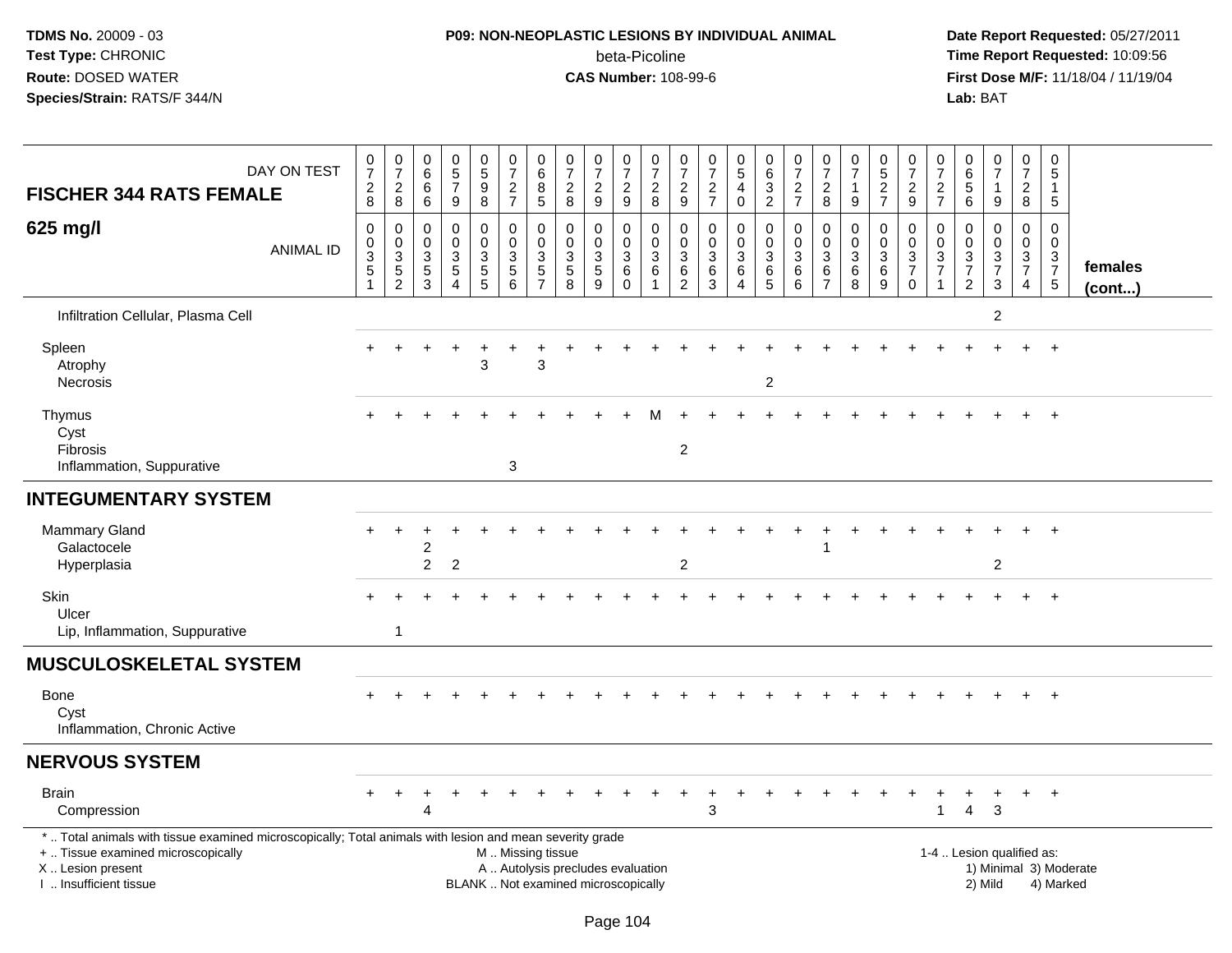### **P09: NON-NEOPLASTIC LESIONS BY INDIVIDUAL ANIMAL**beta-Picoline<br>CAS Number: 108-99-6

 **Date Report Requested:** 05/27/2011 **Time Report Requested:** 10:09:56 **First Dose M/F:** 11/18/04 / 11/19/04<br>Lab: BAT **Lab:** BAT

| DAY ON TEST<br><b>FISCHER 344 RATS FEMALE</b>                                                                                                  | $\frac{0}{7}$<br>$_{8}^2$ | $\frac{0}{7}$<br>$\frac{2}{8}$                                 | $\pmb{0}$<br>$\,6\,$<br>$\,6\,$<br>6                                | $\begin{smallmatrix} 0\\5 \end{smallmatrix}$<br>$\overline{7}$<br>9 | $\begin{array}{c} 0 \\ 5 \\ 9 \end{array}$<br>$\overline{8}$ | $\begin{smallmatrix}0\\7\end{smallmatrix}$<br>$\frac{2}{7}$ | $_{6}^{\rm 0}$<br>$\bf 8$<br>$\overline{5}$                          | $\frac{0}{7}$<br>$\frac{2}{8}$                                                       | $\frac{0}{7}$<br>$\frac{2}{9}$                                 | $\frac{0}{7}$<br>$\frac{2}{9}$                                            | $\frac{0}{7}$<br>8                              | $\frac{0}{7}$<br>$\frac{2}{9}$            | $\frac{0}{7}$<br>$\frac{2}{7}$                        | $\begin{array}{c} 0 \\ 5 \\ 4 \end{array}$<br>$\mathbf 0$ | $\begin{matrix} 0 \\ 6 \\ 3 \end{matrix}$<br>$\overline{2}$              | $\frac{0}{7}$<br>$\frac{2}{7}$                            | $\frac{0}{7}$<br>$\frac{2}{8}$                         | $\frac{0}{7}$<br>$\mathbf{1}$<br>9                                | $0$<br>5<br>2<br>7                                                               | $\frac{0}{7}$<br>$\frac{2}{9}$                                                         | $\frac{0}{7}$<br>$\frac{2}{7}$                       | 0<br>$\,6\,$<br>$\overline{5}$<br>6                                            | $\frac{0}{7}$<br>$\mathbf{1}$<br>9                                         | 0<br>$\overline{7}$<br>$\overline{a}$<br>8          | $\begin{array}{c} 0 \\ 5 \end{array}$<br>$\mathbf{1}$<br>$5\phantom{.0}$ |                         |
|------------------------------------------------------------------------------------------------------------------------------------------------|---------------------------|----------------------------------------------------------------|---------------------------------------------------------------------|---------------------------------------------------------------------|--------------------------------------------------------------|-------------------------------------------------------------|----------------------------------------------------------------------|--------------------------------------------------------------------------------------|----------------------------------------------------------------|---------------------------------------------------------------------------|-------------------------------------------------|-------------------------------------------|-------------------------------------------------------|-----------------------------------------------------------|--------------------------------------------------------------------------|-----------------------------------------------------------|--------------------------------------------------------|-------------------------------------------------------------------|----------------------------------------------------------------------------------|----------------------------------------------------------------------------------------|------------------------------------------------------|--------------------------------------------------------------------------------|----------------------------------------------------------------------------|-----------------------------------------------------|--------------------------------------------------------------------------|-------------------------|
| 625 mg/l<br><b>ANIMAL ID</b>                                                                                                                   | 0<br>0<br>3<br>5          | $\mathbf 0$<br>$\begin{array}{c} 0 \\ 3 \\ 5 \\ 2 \end{array}$ | $\mathbf 0$<br>$\mathbf 0$<br>3<br>$\overline{5}$<br>$\overline{3}$ | $\mathbf 0$<br>$\mathbf 0$<br>$\mathbf{3}$<br>5<br>4                | 0<br>$\boldsymbol{0}$<br>$\sqrt{3}$<br>$\frac{5}{5}$         | $\pmb{0}$<br>$\pmb{0}$<br>$\frac{3}{5}$                     | $\pmb{0}$<br>$\pmb{0}$<br>$\ensuremath{\mathsf{3}}$<br>$\frac{5}{7}$ | 0<br>$\pmb{0}$<br>$\ensuremath{\mathsf{3}}$<br>$\begin{array}{c} 5 \\ 8 \end{array}$ | 0<br>$\pmb{0}$<br>$\ensuremath{\mathsf{3}}$<br>$\sqrt{5}$<br>9 | 0<br>$\mathsf{O}$<br>$\ensuremath{\mathsf{3}}$<br>$\,6$<br>$\overline{0}$ | 0<br>$\pmb{0}$<br>$\frac{3}{6}$<br>$\mathbf{1}$ | 0<br>$\mathbf 0$<br>$\mathsf 3$<br>$^6_2$ | 0<br>$\pmb{0}$<br>$\ensuremath{\mathsf{3}}$<br>$^6_3$ | $\mathbf 0$<br>$\frac{0}{3}$<br>$\overline{4}$            | 0<br>$\pmb{0}$<br>$\ensuremath{\mathsf{3}}$<br>$\,6\,$<br>$\overline{5}$ | $\mathbf 0$<br>$\boldsymbol{0}$<br>$\mathbf{3}$<br>6<br>6 | $\mathbf 0$<br>$\mathbf 0$<br>3<br>6<br>$\overline{7}$ | $\mathbf 0$<br>$\mathbf 0$<br>$\ensuremath{\mathsf{3}}$<br>6<br>8 | $\mathbf 0$<br>$\pmb{0}$<br>$\ensuremath{\mathsf{3}}$<br>$\,6$<br>$\overline{9}$ | 0<br>$\mathsf{O}\xspace$<br>$\ensuremath{\mathsf{3}}$<br>$\overline{7}$<br>$\mathbf 0$ | 0<br>$\frac{0}{3}$<br>$\overline{7}$<br>$\mathbf{1}$ | $\mathbf 0$<br>$\mathbf 0$<br>$\mathbf{3}$<br>$\overline{7}$<br>$\overline{2}$ | $\mathbf 0$<br>$\mathbf 0$<br>$\sqrt{3}$<br>$\overline{7}$<br>$\mathbf{3}$ | 0<br>$\mathbf 0$<br>$\frac{3}{7}$<br>$\overline{4}$ | $\pmb{0}$<br>$\mathbf 0$<br>$\frac{3}{7}$<br>$\overline{5}$              | females<br>$($ cont $)$ |
| Hemorrhage                                                                                                                                     |                           |                                                                |                                                                     |                                                                     |                                                              |                                                             |                                                                      |                                                                                      |                                                                |                                                                           |                                                 |                                           |                                                       |                                                           | 3                                                                        |                                                           |                                                        |                                                                   |                                                                                  |                                                                                        |                                                      |                                                                                |                                                                            |                                                     |                                                                          |                         |
| <b>RESPIRATORY SYSTEM</b>                                                                                                                      |                           |                                                                |                                                                     |                                                                     |                                                              |                                                             |                                                                      |                                                                                      |                                                                |                                                                           |                                                 |                                           |                                                       |                                                           |                                                                          |                                                           |                                                        |                                                                   |                                                                                  |                                                                                        |                                                      |                                                                                |                                                                            |                                                     |                                                                          |                         |
| Lung<br>Fibrosis<br>Thrombosis<br>Alveolar Epithelium, Hyperplasia<br>Alveolar Epithelium, Metaplasia, Squamous<br>Serosa, Fibrosis            |                           | -1                                                             |                                                                     |                                                                     |                                                              |                                                             | $\overline{2}$                                                       |                                                                                      | 1                                                              | $\overline{1}$                                                            |                                                 |                                           | $\mathbf{3}$                                          |                                                           |                                                                          |                                                           |                                                        | $\mathbf{1}$                                                      |                                                                                  |                                                                                        |                                                      |                                                                                |                                                                            |                                                     | $\overline{+}$                                                           |                         |
| Nose<br>Foreign Body<br>Inflammation<br>Respiratory Epithelium, Hyperplasia<br>Turbinate, Cyst                                                 |                           |                                                                |                                                                     |                                                                     | $\overline{c}$<br>3<br>$\overline{2}$                        |                                                             |                                                                      |                                                                                      |                                                                |                                                                           |                                                 |                                           |                                                       |                                                           |                                                                          |                                                           |                                                        |                                                                   |                                                                                  |                                                                                        |                                                      |                                                                                |                                                                            |                                                     | $\overline{2}$                                                           |                         |
| Trachea                                                                                                                                        |                           |                                                                |                                                                     |                                                                     |                                                              |                                                             |                                                                      |                                                                                      |                                                                |                                                                           |                                                 |                                           |                                                       |                                                           |                                                                          |                                                           |                                                        |                                                                   |                                                                                  |                                                                                        |                                                      |                                                                                |                                                                            |                                                     | $+$                                                                      |                         |
| <b>SPECIAL SENSES SYSTEM</b>                                                                                                                   |                           |                                                                |                                                                     |                                                                     |                                                              |                                                             |                                                                      |                                                                                      |                                                                |                                                                           |                                                 |                                           |                                                       |                                                           |                                                                          |                                                           |                                                        |                                                                   |                                                                                  |                                                                                        |                                                      |                                                                                |                                                                            |                                                     |                                                                          |                         |
| Eye<br>Cataract<br>Anterior Chamber, Inflammation, Suppurative<br>Retina, Degeneration                                                         |                           |                                                                |                                                                     |                                                                     |                                                              | $\overline{2}$<br>$\overline{2}$                            | $\overline{2}$                                                       |                                                                                      |                                                                |                                                                           |                                                 |                                           |                                                       | $\overline{2}$                                            | $\overline{1}$                                                           | 3<br>3                                                    |                                                        |                                                                   |                                                                                  |                                                                                        |                                                      |                                                                                |                                                                            |                                                     | +<br>$\overline{c}$                                                      |                         |
| <b>Harderian Gland</b><br>Hyperplasia                                                                                                          |                           |                                                                |                                                                     |                                                                     |                                                              |                                                             |                                                                      |                                                                                      |                                                                |                                                                           |                                                 |                                           |                                                       |                                                           |                                                                          |                                                           |                                                        |                                                                   |                                                                                  |                                                                                        |                                                      |                                                                                |                                                                            |                                                     | $\overline{+}$                                                           |                         |
| Zymbal's Gland                                                                                                                                 |                           |                                                                |                                                                     |                                                                     | $\boldsymbol{+}$                                             |                                                             |                                                                      |                                                                                      |                                                                |                                                                           |                                                 |                                           |                                                       |                                                           |                                                                          |                                                           |                                                        |                                                                   |                                                                                  |                                                                                        |                                                      |                                                                                |                                                                            |                                                     |                                                                          |                         |
| *  Total animals with tissue examined microscopically; Total animals with lesion and mean severity grade<br>+  Tissue examined microscopically |                           |                                                                |                                                                     |                                                                     |                                                              | M  Missing tissue                                           |                                                                      |                                                                                      |                                                                |                                                                           |                                                 |                                           |                                                       |                                                           |                                                                          |                                                           |                                                        |                                                                   |                                                                                  |                                                                                        |                                                      |                                                                                | 1-4  Lesion qualified as:                                                  |                                                     |                                                                          |                         |

X .. Lesion present

I .. Insufficient tissue

BLANK .. Not examined microscopically

A .. Autolysis precludes evaluation and the series of the series of the series of the series of the series of the series of the series of the series of the series of the series of the series of the series of the series of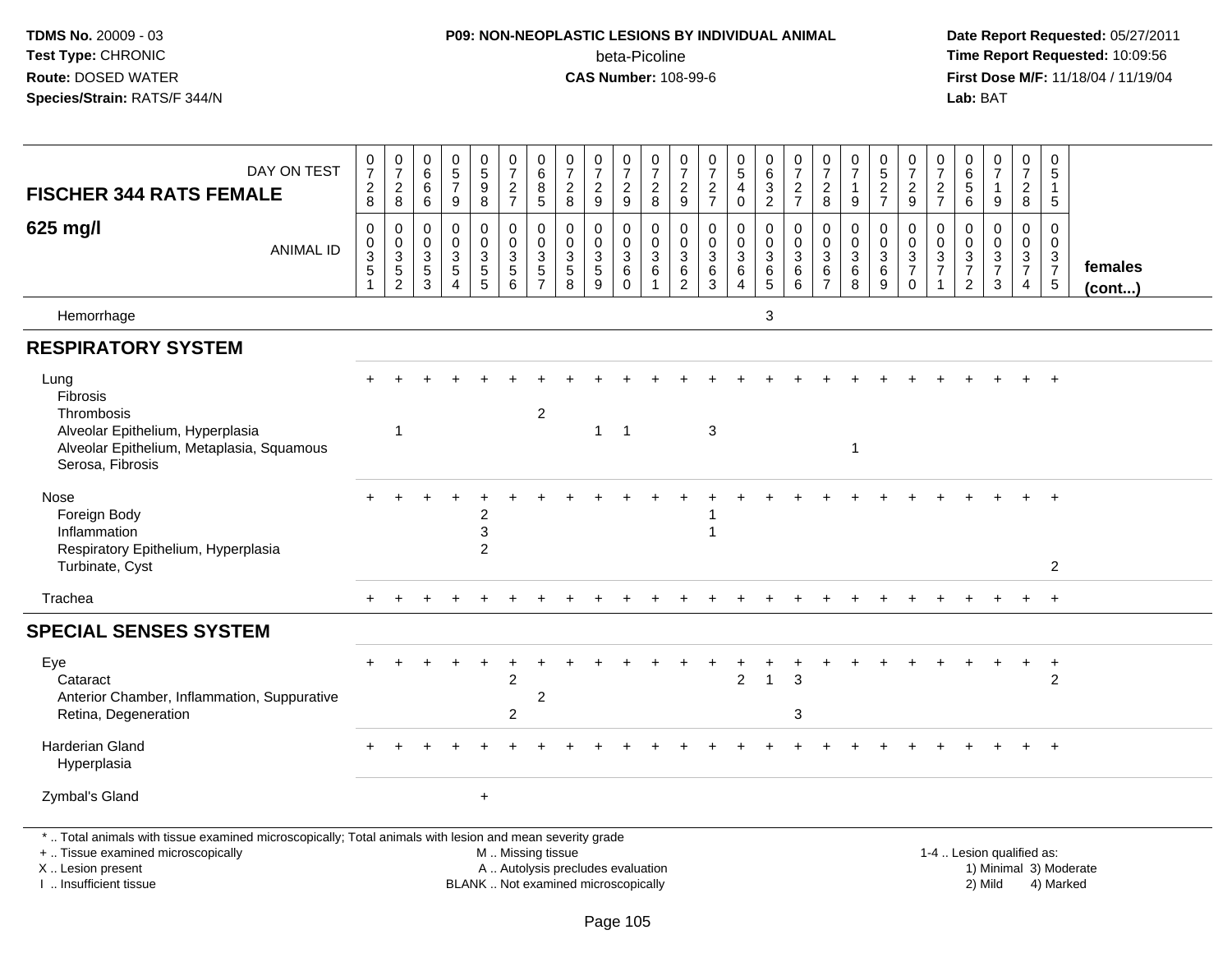#### **P09: NON-NEOPLASTIC LESIONS BY INDIVIDUAL ANIMAL** beta-Picoline**beta-Picoline**<br> **CAS Number:** 108-99-6<br> **CAS Number:** 108-99-6<br> **CAS Number:** 108-99-6

 **Date Report Requested:** 05/27/2011 **First Dose M/F:** 11/18/04 / 11/19/04 Lab: BAT **Lab:** BAT

| <b>FISCHER 344 RATS FEMALE</b>                       | DAY ON TEST | $\frac{0}{7}$<br>$_{\rm 2}^2$      | $\frac{0}{7}$<br>$\overline{2}$<br>8                | $\begin{matrix} 0 \\ 6 \end{matrix}$<br>$6\phantom{1}$<br>6        | 0<br>$\sqrt{5}$<br>$\overline{7}$<br>9                                          | $\begin{array}{c} 0 \\ 5 \end{array}$<br>$\boldsymbol{9}$<br>8 | $\boldsymbol{0}$<br>$\overline{7}$<br>$\frac{2}{7}$ | $_6^0$<br>8<br>5                                       | $\overline{7}$<br>$\overline{c}$<br>8 | $\overline{ }$<br>$\boldsymbol{2}$<br>9          | $\frac{0}{7}$<br>$\overline{c}$<br>9       | $\frac{0}{7}$<br>$\frac{2}{8}$ | $\frac{0}{7}$<br>$\overline{c}$<br>$\boldsymbol{9}$                    | $\overline{7}$<br>$\boldsymbol{2}$<br>$\overline{ }$ | 0<br>5<br>4<br>0 | 0<br>$\,6$<br>$\mathbf{3}$<br>$\overline{2}$          | 0<br>$\overline{ }$<br>$\overline{c}$<br>$\rightarrow$      | $\overline{c}$<br>8 | 0<br>$\overline{ }$<br>9                                  | 0<br>$\sqrt{5}$<br>$\frac{2}{7}$ | $\frac{0}{7}$<br>$\overline{2}$<br>$9\,$                | $\overline{ }$<br>2<br>$\overline{ }$ | 6<br>6                                     | 0<br>$\overline{ }$<br>9                                             | 0<br>$\overline{ }$<br>$\overline{a}$<br>8      | 0<br>5<br>5                                     |                         |
|------------------------------------------------------|-------------|------------------------------------|-----------------------------------------------------|--------------------------------------------------------------------|---------------------------------------------------------------------------------|----------------------------------------------------------------|-----------------------------------------------------|--------------------------------------------------------|---------------------------------------|--------------------------------------------------|--------------------------------------------|--------------------------------|------------------------------------------------------------------------|------------------------------------------------------|------------------|-------------------------------------------------------|-------------------------------------------------------------|---------------------|-----------------------------------------------------------|----------------------------------|---------------------------------------------------------|---------------------------------------|--------------------------------------------|----------------------------------------------------------------------|-------------------------------------------------|-------------------------------------------------|-------------------------|
| 625 mg/l                                             | ANIMAL ID   | 0<br>$_{3}^{\rm 0}$<br>$\,$ 5 $\,$ | 0<br>$_{3}^{\rm 0}$<br>$\sqrt{5}$<br>$\overline{2}$ | $\begin{smallmatrix} 0\\0\\3 \end{smallmatrix}$<br>$\sqrt{5}$<br>3 | $\begin{smallmatrix} 0\\0\\3 \end{smallmatrix}$<br>$\sqrt{5}$<br>$\overline{4}$ | 0<br>$_{3}^{\rm 0}$<br>$\sqrt{5}$<br>5                         | $\pmb{0}$<br>$\pmb{0}$<br>$\overline{3}$<br>5<br>6  | 0<br>$\mathbf 0$<br>3<br>5<br>$\overline{\phantom{0}}$ | $\pmb{0}$<br>3<br>$\sqrt{5}$<br>8     | $\pmb{0}$<br>$\ensuremath{\mathsf{3}}$<br>5<br>9 | 0<br>$_{3}^{\rm 0}$<br>$\,6\,$<br>$\Omega$ | 0<br>$_{3}^{\rm 0}$<br>$\,6\,$ | 0<br>$\pmb{0}$<br>$\ensuremath{\mathsf{3}}$<br>$\,6$<br>$\overline{2}$ | $\ensuremath{\mathsf{3}}$<br>$\,6$<br>3              | 0<br>3<br>6<br>4 | 0<br>$\pmb{0}$<br>$\ensuremath{\mathsf{3}}$<br>6<br>5 | 0<br>$\pmb{0}$<br>$\ensuremath{\mathsf{3}}$<br>$\,6\,$<br>6 | $\mathbf{3}$<br>6   | 0<br>$\pmb{0}$<br>$\ensuremath{\mathsf{3}}$<br>$\,6$<br>8 | 0<br>0<br>3<br>6<br>9            | $\pmb{0}$<br>$\mathbf{3}$<br>$\overline{7}$<br>$\Omega$ | $\mathbf 0$<br>3<br>$\rightarrow$     | 0<br>3<br>$\overline{7}$<br>$\overline{2}$ | 0<br>$\mathbf 0$<br>$\ensuremath{\mathsf{3}}$<br>$\overline{ }$<br>3 | 0<br>0<br>3<br>$\overline{ }$<br>$\overline{4}$ | 0<br>$\mathbf 0$<br>$\frac{3}{7}$<br>$\sqrt{5}$ | females<br>$($ cont $)$ |
| <b>URINARY SYSTEM</b>                                |             |                                    |                                                     |                                                                    |                                                                                 |                                                                |                                                     |                                                        |                                       |                                                  |                                            |                                |                                                                        |                                                      |                  |                                                       |                                                             |                     |                                                           |                                  |                                                         |                                       |                                            |                                                                      |                                                 |                                                 |                         |
| Kidney<br>Dilatation                                 |             | ÷                                  |                                                     |                                                                    |                                                                                 |                                                                |                                                     |                                                        |                                       |                                                  |                                            |                                |                                                                        |                                                      |                  |                                                       |                                                             |                     |                                                           |                                  |                                                         |                                       |                                            | $\pm$                                                                | $+$                                             | $+$                                             |                         |
| <b>Fibrosis</b><br>Infarct                           |             |                                    |                                                     |                                                                    |                                                                                 | 4                                                              |                                                     | 4                                                      |                                       |                                                  |                                            | 4<br>2                         | 4                                                                      |                                                      |                  |                                                       |                                                             |                     |                                                           |                                  |                                                         |                                       |                                            |                                                                      |                                                 | 2<br>2                                          |                         |
| Mineralization<br>Nephropathy<br>Papilla, Hemorrhage |             | $\mathcal{P}$                      |                                                     | $\mathcal{P}$                                                      | $\mathcal{P}$                                                                   | 3                                                              |                                                     | 3                                                      |                                       |                                                  |                                            |                                |                                                                        |                                                      |                  |                                                       |                                                             |                     |                                                           | 2.                               |                                                         |                                       |                                            |                                                                      | 3                                               | 3                                               |                         |
| Pelvis, Inflammation, Chronic Active                 |             |                                    |                                                     |                                                                    |                                                                                 | 1                                                              |                                                     | $\overline{4}$                                         |                                       |                                                  |                                            | $\overline{4}$                 | $\overline{4}$                                                         |                                                      |                  |                                                       |                                                             |                     |                                                           |                                  |                                                         |                                       |                                            |                                                                      |                                                 |                                                 |                         |
| <b>Urinary Bladder</b>                               |             |                                    |                                                     |                                                                    |                                                                                 |                                                                |                                                     |                                                        |                                       |                                                  |                                            |                                |                                                                        |                                                      |                  |                                                       |                                                             |                     |                                                           |                                  |                                                         |                                       |                                            |                                                                      |                                                 |                                                 |                         |

\* .. Total animals with tissue examined microscopically; Total animals with lesion and mean severity grade

+ .. Tissue examined microscopically

X .. Lesion present

I .. Insufficient tissue

 M .. Missing tissueA .. Autolysis precludes evaluation

 1-4 .. Lesion qualified as: BLANK .. Not examined microscopically 2) Mild 4) Marked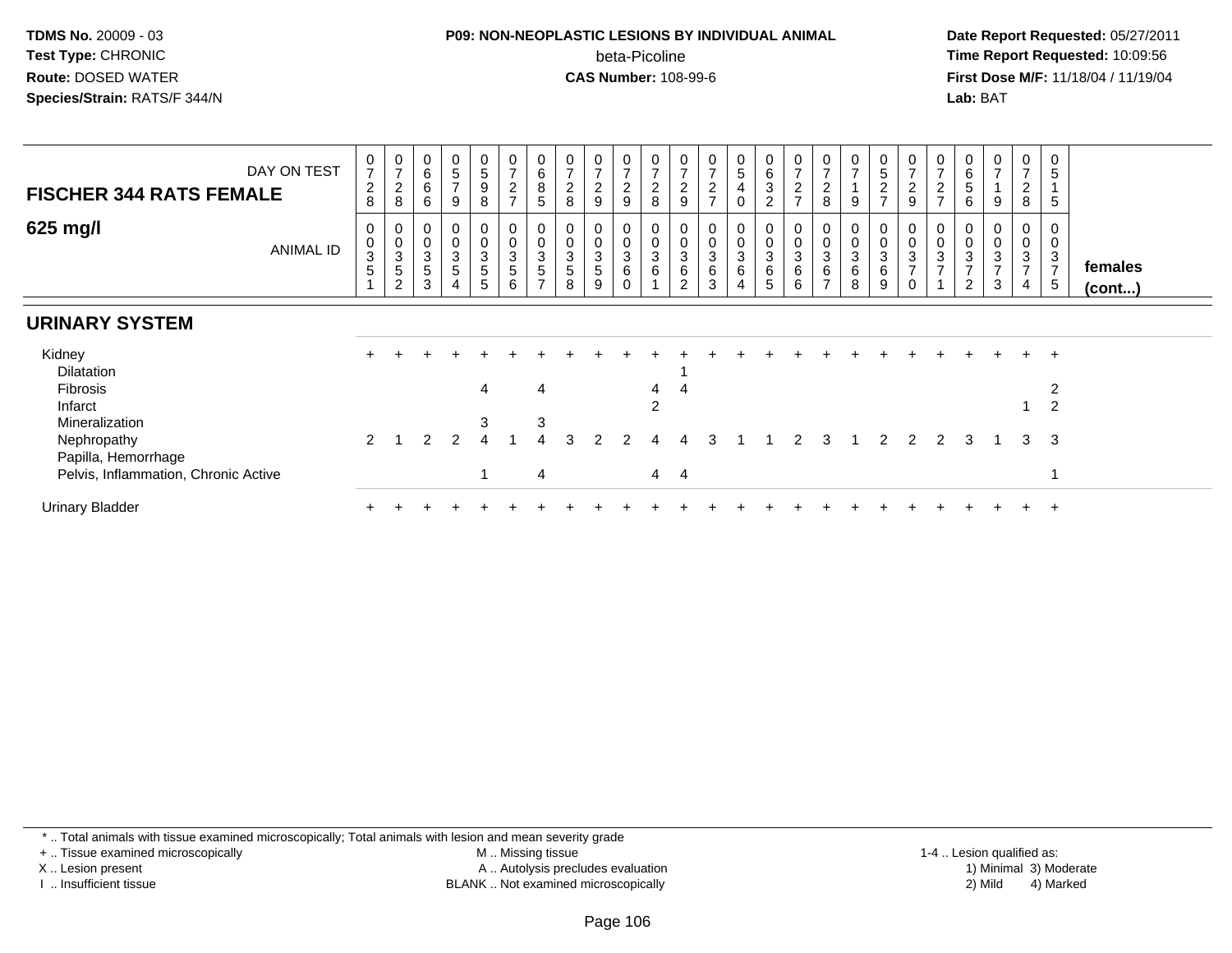#### **P09: NON-NEOPLASTIC LESIONS BY INDIVIDUAL ANIMAL** beta-Picoline**beta-Picoline**<br> **CAS Number:** 108-99-6<br> **CAS Number:** 108-99-6<br> **CAS Number:** 108-99-6

 **Date Report Requested:** 05/27/2011 **First Dose M/F:** 11/18/04 / 11/19/04 Lab: BAT **Lab:** BAT

| <b>FISCHER 344 RATS FEMALE</b><br>625 mg/l                                                                                                                                                                                       | DAY ON TEST<br><b>ANIMAL ID</b> | $\frac{0}{7}$<br>$\overline{c}$<br>$\,8\,$<br>$\mathbf 0$<br>$\pmb{0}$<br>$\frac{3}{7}$<br>$\,6\,$ | $\begin{array}{c} 0 \\ 6 \end{array}$<br>$\mathbf 0$<br>$\overline{7}$<br>0<br>$\begin{array}{c} 0 \\ 3 \\ 7 \end{array}$<br>$\overline{7}$ | $\frac{0}{7}$<br>$_{\rm 8}^2$<br>0<br>$\begin{array}{c} 0 \\ 3 \\ 7 \end{array}$<br>8 | $\begin{array}{c} 0 \\ 5 \\ 8 \end{array}$<br>9<br>$\boldsymbol{0}$<br>$\frac{0}{3}$<br>9 | $\frac{0}{7}$<br>$\overline{a}$<br>8<br>0<br>$\frac{0}{3}$<br>$\bf 8$<br>$\mathbf 0$ | $\frac{0}{7}$<br>$\mathsf 0$<br>$\mathbf 0$<br>$\begin{matrix} 0 \\ 0 \\ 3 \\ 8 \end{matrix}$<br>$\mathbf{1}$ | $\begin{array}{c} 0 \\ 5 \\ 5 \end{array}$<br>$\overline{1}$<br>0<br>$\pmb{0}$<br>$\sqrt{3}$<br>$\overline{8}$<br>$\overline{2}$ | $\frac{0}{7}$<br>$\sqrt{2}$<br>9<br>$\mathbf 0$<br>$_{3}^{\rm 0}$<br>$\bf8$<br>3 | 0<br>$\,6\,$<br>$\bf 8$<br>4<br>0<br>$\pmb{0}$<br>$\sqrt{3}$<br>$\bf 8$<br>4 | $\frac{0}{7}$<br>$\frac{2}{9}$<br>$\begin{smallmatrix}0\\0\\3\end{smallmatrix}$<br>$\bf 8$<br>5 | $\begin{array}{c} 0 \\ 6 \end{array}$<br>$\overline{9}$<br>$\overline{3}$<br>0<br>$\pmb{0}$<br>$\sqrt{3}$<br>$\bf 8$<br>$6\phantom{1}$ | $\frac{0}{7}$<br>$\frac{2}{9}$<br>$\pmb{0}$<br>$\pmb{0}$<br>$\frac{3}{8}$ | $\frac{0}{7}$<br>$\overline{2}$<br>8<br>$\pmb{0}$<br>$\frac{0}{3}$<br>8 | $\begin{smallmatrix}0\\7\end{smallmatrix}$<br>$\overline{c}$<br>8<br>$\begin{smallmatrix} 0\\0\\3 \end{smallmatrix}$<br>$\bf 8$<br>9 | $\frac{0}{7}$<br>$\frac{2}{9}$<br>$\begin{array}{c} 0 \\ 0 \\ 3 \end{array}$<br>$\mathbf 0$ | $\pmb{0}$<br>$\,6\,$<br>$\boldsymbol{9}$<br>$\sqrt{5}$<br>0<br>$\mathbf 0$<br>$\mathbf{3}$<br>$9\,$<br>$\mathbf{1}$ | $\frac{0}{7}$<br>$\overline{2}$<br>9<br>$\pmb{0}$<br>$\mathbf 0$<br>$\mathbf 3$<br>$9\,$<br>$\overline{2}$ | $\frac{0}{7}$<br>$\overline{a}$<br>9<br>0<br>$\pmb{0}$<br>$\mathbf{3}$<br>9<br>3 | $072$<br>$727$<br>$\begin{array}{c} 0 \\ 0 \\ 3 \\ 9 \end{array}$<br>$\overline{4}$ | $\pmb{0}$<br>$\overline{4}$<br>$\overline{7}$<br>$\overline{4}$<br>0<br>$\pmb{0}$<br>$\frac{3}{9}$ | $\frac{0}{7}$<br>$\frac{2}{9}$<br>0<br>$\pmb{0}$<br>$\frac{3}{9}$ | 0<br>0<br>0<br>0<br>0<br>$0003$<br>$97$ | $\frac{0}{7}$<br>$\frac{2}{8}$<br>0<br>0<br>0<br>0<br>0<br>0 | $\frac{0}{7}$<br>$\sqrt{2}$<br>9<br>$\mathbf 0$<br>$\frac{0}{3}$<br>9 | 0<br>$\overline{7}$<br>$\overline{2}$<br>8<br>0<br>$\mathbf 0$<br>$\overline{4}$<br>$\mathbf 0$<br>$\mathbf 0$ |    | * TOTALS                                   |                         |
|----------------------------------------------------------------------------------------------------------------------------------------------------------------------------------------------------------------------------------|---------------------------------|----------------------------------------------------------------------------------------------------|---------------------------------------------------------------------------------------------------------------------------------------------|---------------------------------------------------------------------------------------|-------------------------------------------------------------------------------------------|--------------------------------------------------------------------------------------|---------------------------------------------------------------------------------------------------------------|----------------------------------------------------------------------------------------------------------------------------------|----------------------------------------------------------------------------------|------------------------------------------------------------------------------|-------------------------------------------------------------------------------------------------|----------------------------------------------------------------------------------------------------------------------------------------|---------------------------------------------------------------------------|-------------------------------------------------------------------------|--------------------------------------------------------------------------------------------------------------------------------------|---------------------------------------------------------------------------------------------|---------------------------------------------------------------------------------------------------------------------|------------------------------------------------------------------------------------------------------------|----------------------------------------------------------------------------------|-------------------------------------------------------------------------------------|----------------------------------------------------------------------------------------------------|-------------------------------------------------------------------|-----------------------------------------|--------------------------------------------------------------|-----------------------------------------------------------------------|----------------------------------------------------------------------------------------------------------------|----|--------------------------------------------|-------------------------|
| <b>ALIMENTARY SYSTEM</b>                                                                                                                                                                                                         |                                 |                                                                                                    |                                                                                                                                             |                                                                                       |                                                                                           |                                                                                      |                                                                                                               |                                                                                                                                  |                                                                                  |                                                                              |                                                                                                 |                                                                                                                                        |                                                                           |                                                                         |                                                                                                                                      |                                                                                             |                                                                                                                     |                                                                                                            |                                                                                  |                                                                                     |                                                                                                    |                                                                   |                                         |                                                              |                                                                       |                                                                                                                |    |                                            |                         |
| Esophagus                                                                                                                                                                                                                        |                                 |                                                                                                    |                                                                                                                                             |                                                                                       |                                                                                           |                                                                                      |                                                                                                               |                                                                                                                                  |                                                                                  |                                                                              |                                                                                                 |                                                                                                                                        |                                                                           |                                                                         |                                                                                                                                      |                                                                                             |                                                                                                                     |                                                                                                            |                                                                                  |                                                                                     |                                                                                                    |                                                                   |                                         |                                                              |                                                                       |                                                                                                                | 50 |                                            |                         |
| Intestine Large, Cecum                                                                                                                                                                                                           |                                 |                                                                                                    |                                                                                                                                             |                                                                                       |                                                                                           |                                                                                      |                                                                                                               |                                                                                                                                  |                                                                                  |                                                                              |                                                                                                 |                                                                                                                                        |                                                                           |                                                                         |                                                                                                                                      |                                                                                             |                                                                                                                     |                                                                                                            |                                                                                  |                                                                                     |                                                                                                    |                                                                   |                                         |                                                              |                                                                       |                                                                                                                | 45 |                                            |                         |
| Intestine Large, Colon<br>Parasite Metazoan                                                                                                                                                                                      |                                 |                                                                                                    |                                                                                                                                             |                                                                                       |                                                                                           |                                                                                      |                                                                                                               |                                                                                                                                  |                                                                                  |                                                                              |                                                                                                 |                                                                                                                                        |                                                                           |                                                                         |                                                                                                                                      |                                                                                             |                                                                                                                     |                                                                                                            |                                                                                  |                                                                                     |                                                                                                    |                                                                   |                                         |                                                              |                                                                       | $+$                                                                                                            | 49 |                                            | $12.0$                  |
| Intestine Large, Rectum<br>Parasite Metazoan                                                                                                                                                                                     |                                 | -1                                                                                                 |                                                                                                                                             |                                                                                       | $\overline{c}$                                                                            |                                                                                      |                                                                                                               |                                                                                                                                  |                                                                                  |                                                                              |                                                                                                 |                                                                                                                                        |                                                                           |                                                                         |                                                                                                                                      |                                                                                             |                                                                                                                     |                                                                                                            |                                                                                  |                                                                                     |                                                                                                    |                                                                   |                                         |                                                              |                                                                       | $+$                                                                                                            | 49 |                                            | $7 \quad 1.4$           |
| Intestine Small, Duodenum                                                                                                                                                                                                        |                                 |                                                                                                    |                                                                                                                                             |                                                                                       |                                                                                           |                                                                                      |                                                                                                               |                                                                                                                                  |                                                                                  |                                                                              |                                                                                                 |                                                                                                                                        |                                                                           |                                                                         |                                                                                                                                      |                                                                                             |                                                                                                                     |                                                                                                            |                                                                                  |                                                                                     |                                                                                                    |                                                                   |                                         |                                                              |                                                                       |                                                                                                                | 50 |                                            |                         |
| Intestine Small, Ileum<br>Parasite Metazoan                                                                                                                                                                                      |                                 |                                                                                                    |                                                                                                                                             |                                                                                       |                                                                                           |                                                                                      |                                                                                                               |                                                                                                                                  |                                                                                  |                                                                              |                                                                                                 |                                                                                                                                        |                                                                           |                                                                         |                                                                                                                                      |                                                                                             |                                                                                                                     |                                                                                                            |                                                                                  |                                                                                     |                                                                                                    |                                                                   |                                         |                                                              |                                                                       | $+$                                                                                                            | 50 |                                            | 11.0                    |
| Intestine Small, Jejunum<br>Inflammation, Chronic Active                                                                                                                                                                         |                                 |                                                                                                    |                                                                                                                                             |                                                                                       |                                                                                           |                                                                                      |                                                                                                               |                                                                                                                                  |                                                                                  |                                                                              |                                                                                                 |                                                                                                                                        |                                                                           |                                                                         |                                                                                                                                      |                                                                                             |                                                                                                                     |                                                                                                            |                                                                                  |                                                                                     |                                                                                                    |                                                                   |                                         |                                                              |                                                                       |                                                                                                                | 48 |                                            | $12.0$                  |
| Liver<br><b>Basophilic Focus</b><br><b>Clear Cell Focus</b><br>Congestion<br><b>Eosinophilic Focus</b><br>Fatty Change<br>Fatty Change, Focal<br>Hepatodiaphragmatic Nodule<br><b>Mixed Cell Focus</b><br>Bile Duct, Hyperplasia |                                 | $\times$<br>$\mathsf{X}$                                                                           | X                                                                                                                                           | X<br>$\boldsymbol{\mathsf{X}}$                                                        | $\sf X$                                                                                   | $\mathsf{X}$                                                                         | $\mathsf{X}$                                                                                                  | $\mathsf{X}$<br>-1<br>3                                                                                                          | $\mathsf{X}$<br>$\sqrt{2}$<br>$\overline{4}$                                     | $\boldsymbol{\mathsf{X}}$                                                    | $\boldsymbol{\mathsf{X}}$<br>X<br>$\boldsymbol{\mathsf{X}}$                                     | $\overline{c}$<br>$\overline{3}$                                                                                                       | X<br>$\pmb{\times}$<br>2                                                  | X<br>$X$ $X$                                                            | $\mathsf{X}$                                                                                                                         | X<br>$\boldsymbol{\mathsf{X}}$<br>$\overline{1}$<br>$\mathbf{1}$                            | $\sf X$<br>$\overline{1}$<br>$\overline{1}$                                                                         | $\mathsf{X}$<br>$X$ $X$                                                                                    | $\mathsf{X}$                                                                     | $\mathsf{X}$<br>$\overline{2}$                                                      | $\mathsf{X}$<br>2                                                                                  | $\mathsf{X}$<br>X                                                 |                                         | $\pmb{\times}$<br>X<br>$X$ $X$                               | $\mathsf{X}$                                                          | $+$<br>$\boldsymbol{\mathsf{X}}$<br>X                                                                          | 50 | 45<br>10<br>13<br>$11$ 1.2<br>8<br>-1<br>3 | $1 1.0$<br>2.4<br>7.1.7 |

\* .. Total animals with tissue examined microscopically; Total animals with lesion and mean severity grade

+ .. Tissue examined microscopically

X .. Lesion present

I .. Insufficient tissue

M .. Missing tissue

Lesion present A .. Autolysis precludes evaluation 1) Minimal 3) Moderate

BLANK .. Not examined microscopically 2) Mild 4) Marked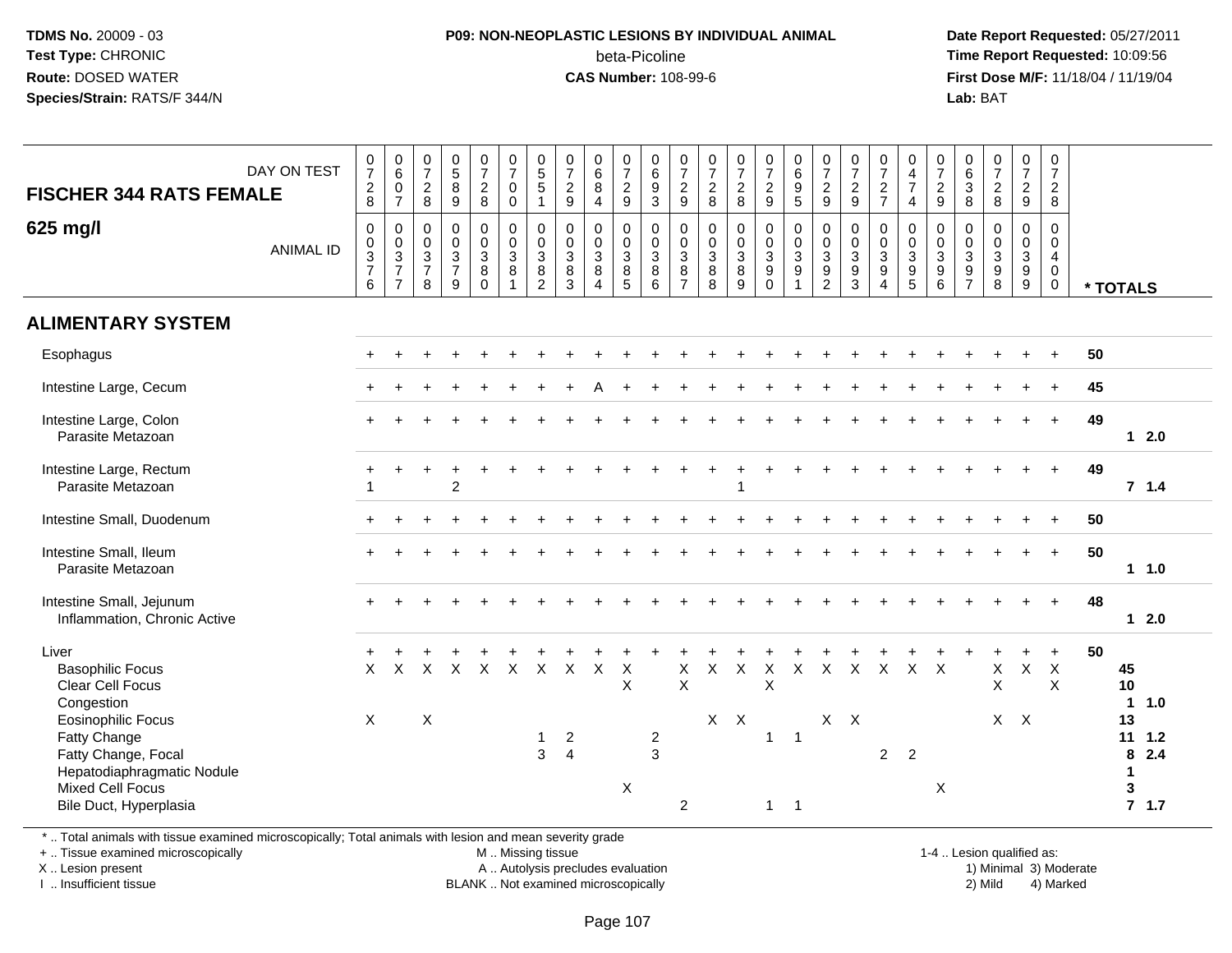### **P09: NON-NEOPLASTIC LESIONS BY INDIVIDUAL ANIMAL**beta-Picoline<br>CAS Number: 108-99-6

 **Date Report Requested:** 05/27/2011 **Time Report Requested:** 10:09:56 **First Dose M/F:** 11/18/04 / 11/19/04<br>**Lab:** BAT **Lab:** BAT

| <b>FISCHER 344 RATS FEMALE</b>                                       | DAY ON TEST                                                                                                                   | 0<br>$\overline{7}$<br>$_{\rm 8}^2$               | $\begin{array}{c} 0 \\ 6 \end{array}$<br>$\pmb{0}$<br>$\overline{7}$ | $\frac{0}{7}$<br>$\boldsymbol{2}$<br>8                     | $\begin{array}{c} 0 \\ 5 \end{array}$<br>$\bf8$<br>$\boldsymbol{9}$          | $\begin{array}{c} 0 \\ 7 \end{array}$<br>$\frac{2}{8}$               | $\begin{array}{c} 0 \\ 7 \end{array}$<br>$\pmb{0}$<br>$\mathbf 0$ | $\begin{array}{c} 0 \\ 5 \end{array}$<br>$\sqrt{5}$<br>$\mathbf{1}$   | $\frac{0}{7}$<br>$\frac{2}{9}$         | $\begin{array}{c} 0 \\ 6 \end{array}$<br>$\bf 8$<br>$\overline{4}$       | $\frac{0}{7}$<br>$\overline{2}$<br>9             | $\pmb{0}$<br>$\,6\,$<br>$\frac{9}{3}$            | $\frac{0}{7}$<br>$\frac{2}{9}$                            | $\frac{0}{7}$<br>$\frac{2}{8}$                  | $\begin{array}{c} 0 \\ 7 \end{array}$<br>$\frac{2}{8}$ | $\frac{0}{7}$<br>$\frac{2}{9}$                          | 0<br>$\,6\,$<br>$\begin{array}{c} 9 \\ 5 \end{array}$                               | $\frac{0}{7}$<br>$\frac{2}{9}$                            | $\mathbf 0$<br>$\overline{7}$<br>$\frac{2}{9}$                                   | $\begin{array}{c} 0 \\ 7 \end{array}$<br>$\frac{2}{7}$     | $\,0\,$<br>$\frac{4}{7}$<br>$\overline{4}$                       | $\begin{array}{c} 0 \\ 7 \end{array}$<br>$\overline{c}$<br>9              | $_{6}^{\rm 0}$<br>3<br>8                     | $\begin{array}{c} 0 \\ 7 \end{array}$<br>$\frac{2}{8}$            | $\frac{0}{7}$<br>$\frac{2}{9}$                                      | $\pmb{0}$<br>$\overline{7}$<br>$\frac{2}{8}$                                       |                |          |                  |
|----------------------------------------------------------------------|-------------------------------------------------------------------------------------------------------------------------------|---------------------------------------------------|----------------------------------------------------------------------|------------------------------------------------------------|------------------------------------------------------------------------------|----------------------------------------------------------------------|-------------------------------------------------------------------|-----------------------------------------------------------------------|----------------------------------------|--------------------------------------------------------------------------|--------------------------------------------------|--------------------------------------------------|-----------------------------------------------------------|-------------------------------------------------|--------------------------------------------------------|---------------------------------------------------------|-------------------------------------------------------------------------------------|-----------------------------------------------------------|----------------------------------------------------------------------------------|------------------------------------------------------------|------------------------------------------------------------------|---------------------------------------------------------------------------|----------------------------------------------|-------------------------------------------------------------------|---------------------------------------------------------------------|------------------------------------------------------------------------------------|----------------|----------|------------------|
| 625 mg/l                                                             | <b>ANIMAL ID</b>                                                                                                              | 0<br>0<br>$\overline{3}$<br>$\boldsymbol{7}$<br>6 | $\mathbf 0$<br>$\pmb{0}$<br>$\frac{3}{7}$<br>$\overline{7}$          | 0<br>0<br>$\ensuremath{\mathsf{3}}$<br>$\overline{7}$<br>8 | $\pmb{0}$<br>$\mathbf 0$<br>$\ensuremath{\mathsf{3}}$<br>$\overline{7}$<br>9 | $\pmb{0}$<br>$\mathbf 0$<br>$\overline{3}$<br>$\bf 8$<br>$\mathbf 0$ | $\mathbf 0$<br>$\mathbf 0$<br>$\frac{3}{8}$<br>$\overline{1}$     | $\mathbf 0$<br>$\mathbf 0$<br>$\sqrt{3}$<br>$\,8\,$<br>$\overline{2}$ | $\mathbf 0$<br>$\Omega$<br>3<br>8<br>3 | $\mathbf 0$<br>$\mathbf 0$<br>$\overline{3}$<br>$\bf8$<br>$\overline{4}$ | 0<br>$\mathbf 0$<br>$\mathbf{3}$<br>$\bf 8$<br>5 | 0<br>$\pmb{0}$<br>$\overline{3}$<br>$\bf 8$<br>6 | $\pmb{0}$<br>$\pmb{0}$<br>$\frac{3}{8}$<br>$\overline{7}$ | 0<br>$\mathbf 0$<br>$\mathbf 3$<br>$\bf 8$<br>8 | $\pmb{0}$<br>$\mathbf 0$<br>$\sqrt{3}$<br>$\, 8$<br>9  | 0<br>0<br>$\sqrt{3}$<br>$\boldsymbol{9}$<br>$\mathbf 0$ | 0<br>$\mathbf 0$<br>$\ensuremath{\mathsf{3}}$<br>$\boldsymbol{9}$<br>$\overline{1}$ | $\pmb{0}$<br>$\pmb{0}$<br>$\frac{3}{9}$<br>$\overline{2}$ | $\mathbf 0$<br>$\mathbf 0$<br>$\ensuremath{\mathsf{3}}$<br>$\boldsymbol{9}$<br>3 | 0<br>$\mathbf 0$<br>$\mathbf 3$<br>$9\,$<br>$\overline{4}$ | 0<br>$\mathbf 0$<br>$\sqrt{3}$<br>$\boldsymbol{9}$<br>$\sqrt{5}$ | 0<br>$\overline{0}$<br>$\ensuremath{\mathsf{3}}$<br>$\boldsymbol{9}$<br>6 | 0<br>$\mathbf 0$<br>$_9^3$<br>$\overline{7}$ | $\mathbf 0$<br>$\mathbf 0$<br>$\sqrt{3}$<br>$\boldsymbol{9}$<br>8 | $\mathbf 0$<br>$\pmb{0}$<br>$\overline{3}$<br>$\boldsymbol{9}$<br>9 | $\mathbf 0$<br>$\mathbf 0$<br>$\overline{4}$<br>$\mathbf 0$<br>$\mathsf{O}\xspace$ |                | * TOTALS |                  |
| Serosa, Fibrosis<br>Vein, Dilatation                                 |                                                                                                                               |                                                   |                                                                      |                                                            |                                                                              |                                                                      |                                                                   |                                                                       |                                        |                                                                          |                                                  |                                                  |                                                           |                                                 |                                                        |                                                         | $\overline{2}$                                                                      |                                                           |                                                                                  |                                                            |                                                                  |                                                                           |                                              |                                                                   |                                                                     |                                                                                    |                |          | 2, 1.5<br>$12.0$ |
| Mesentery<br>Fibrosis<br>Fat, Necrosis                               |                                                                                                                               | $\ddot{}$<br>$\mathbf{1}$                         |                                                                      |                                                            |                                                                              |                                                                      |                                                                   |                                                                       |                                        |                                                                          |                                                  |                                                  |                                                           |                                                 | $\ddot{}$<br>$\mathbf{1}$                              |                                                         |                                                                                     |                                                           | $\ddot{}$<br>$\mathbf{1}$                                                        |                                                            |                                                                  |                                                                           | $\ddot{}$<br>$\overline{2}$                  |                                                                   | $\ddot{}$<br>$\mathbf{1}$                                           |                                                                                    | 8              |          | $12.0$<br>7, 1.1 |
| Oral Mucosa<br>Gingival, Foreign Body                                |                                                                                                                               |                                                   |                                                                      |                                                            |                                                                              |                                                                      |                                                                   |                                                                       |                                        |                                                                          |                                                  | $+$<br>$\overline{2}$                            |                                                           |                                                 |                                                        |                                                         |                                                                                     |                                                           |                                                                                  |                                                            |                                                                  |                                                                           |                                              |                                                                   |                                                                     | $+$                                                                                | $\overline{2}$ |          | $12.0$           |
| Pancreas<br>Atrophy<br><b>Infiltration Cellular</b>                  |                                                                                                                               |                                                   |                                                                      |                                                            |                                                                              |                                                                      |                                                                   |                                                                       |                                        |                                                                          |                                                  | +<br>3                                           |                                                           |                                                 |                                                        |                                                         |                                                                                     |                                                           |                                                                                  |                                                            |                                                                  |                                                                           |                                              |                                                                   |                                                                     | $+$                                                                                | 50             |          | 13.0<br>$1 1.0$  |
| Salivary Glands                                                      |                                                                                                                               |                                                   |                                                                      |                                                            |                                                                              |                                                                      |                                                                   |                                                                       |                                        |                                                                          |                                                  |                                                  |                                                           |                                                 |                                                        |                                                         |                                                                                     |                                                           |                                                                                  |                                                            |                                                                  |                                                                           |                                              |                                                                   |                                                                     |                                                                                    | 50             |          |                  |
| Stomach, Forestomach<br>Fibrosis<br>Hyperplasia, Squamous            |                                                                                                                               |                                                   |                                                                      |                                                            |                                                                              |                                                                      | 3<br>3                                                            |                                                                       |                                        |                                                                          |                                                  | $\mathbf{3}$                                     |                                                           |                                                 |                                                        |                                                         | $\overline{2}$                                                                      |                                                           |                                                                                  | -1                                                         |                                                                  |                                                                           |                                              |                                                                   |                                                                     | $+$                                                                                | 50             |          | 13.0<br>$72.0$   |
| Stomach, Glandular<br>Inflammation, Chronic Active<br>Mineralization |                                                                                                                               |                                                   |                                                                      |                                                            |                                                                              |                                                                      |                                                                   |                                                                       |                                        |                                                                          |                                                  |                                                  |                                                           |                                                 |                                                        |                                                         |                                                                                     |                                                           |                                                                                  |                                                            |                                                                  |                                                                           |                                              |                                                                   |                                                                     | $+$                                                                                | 50             |          | $1 1.0$<br>2.2.0 |
| Tongue                                                               |                                                                                                                               |                                                   |                                                                      |                                                            |                                                                              |                                                                      |                                                                   |                                                                       |                                        |                                                                          |                                                  |                                                  |                                                           | $\ddot{}$                                       |                                                        |                                                         |                                                                                     |                                                           |                                                                                  |                                                            |                                                                  |                                                                           |                                              |                                                                   |                                                                     |                                                                                    | $\mathbf{1}$   |          |                  |
| <b>CARDIOVASCULAR SYSTEM</b>                                         |                                                                                                                               |                                                   |                                                                      |                                                            |                                                                              |                                                                      |                                                                   |                                                                       |                                        |                                                                          |                                                  |                                                  |                                                           |                                                 |                                                        |                                                         |                                                                                     |                                                           |                                                                                  |                                                            |                                                                  |                                                                           |                                              |                                                                   |                                                                     |                                                                                    |                |          |                  |
| <b>Blood Vessel</b><br>Aorta, Mineralization                         |                                                                                                                               |                                                   |                                                                      |                                                            |                                                                              |                                                                      |                                                                   |                                                                       |                                        |                                                                          |                                                  |                                                  |                                                           |                                                 |                                                        |                                                         |                                                                                     |                                                           |                                                                                  |                                                            |                                                                  |                                                                           |                                              |                                                                   |                                                                     | $+$                                                                                | 50             |          | $12.0$           |
| +  Tissue examined microscopically                                   | *  Total animals with tissue examined microscopically; Total animals with lesion and mean severity grade<br>M  Missing tissue |                                                   |                                                                      |                                                            |                                                                              |                                                                      |                                                                   |                                                                       |                                        |                                                                          |                                                  |                                                  | 1-4  Lesion qualified as:                                 |                                                 |                                                        |                                                         |                                                                                     |                                                           |                                                                                  |                                                            |                                                                  |                                                                           |                                              |                                                                   |                                                                     |                                                                                    |                |          |                  |

X .. Lesion present

I .. Insufficient tissue

A .. Autolysis precludes evaluation

BLANK .. Not examined microscopically 2) Mild 4) Marked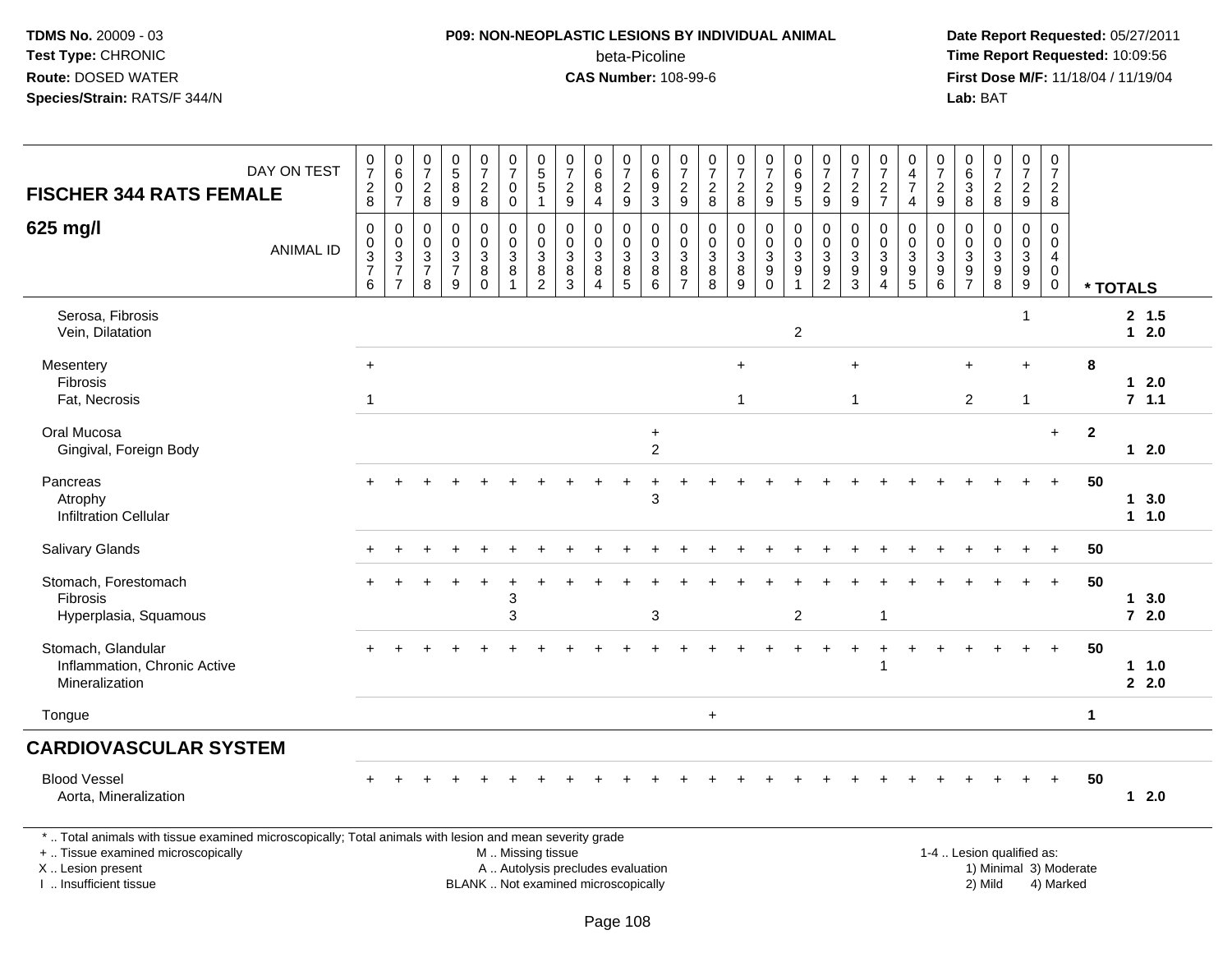#### **P09: NON-NEOPLASTIC LESIONS BY INDIVIDUAL ANIMAL** beta-Picoline**beta-Picoline**<br> **CAS Number:** 108-99-6<br> **CAS Number:** 108-99-6<br> **CAS Number:** 108-99-6

 **Date Report Requested:** 05/27/2011 **First Dose M/F:** 11/18/04 / 11/19/04 Lab: BAT **Lab:** BAT

| DAY ON TEST<br><b>FISCHER 344 RATS FEMALE</b><br>625 mg/l<br><b>ANIMAL ID</b>                                             | $\begin{array}{c} 0 \\ 7 \end{array}$<br>$\begin{array}{c} 2 \\ 8 \end{array}$<br>$\mathbf 0$<br>$\pmb{0}$<br>$\frac{3}{7}$<br>$6\phantom{1}$ | $\begin{array}{c} 0 \\ 6 \end{array}$<br>$\pmb{0}$<br>$\overline{7}$<br>$\mathbf 0$<br>$\pmb{0}$<br>$\overline{3}$<br>$\overline{7}$<br>$\overline{7}$ | 0728<br>$\mathbf 0$<br>$\begin{array}{c} 0 \\ 3 \\ 7 \end{array}$<br>8 | $\begin{array}{c} 0 \\ 5 \\ 8 \end{array}$<br>$\mathsf g$<br>$\mathsf{O}\xspace$<br>$\frac{0}{3}$<br>9 | $\frac{0}{7}$<br>$\frac{2}{8}$<br>0<br>$\overline{0}$<br>$\overline{3}$<br>8<br>$\overline{0}$ | $\frac{0}{7}$<br>$\pmb{0}$<br>$\mathsf{O}\xspace$<br>$_{\rm 0}^{\rm 0}$<br>$\frac{3}{8}$<br>-1 | $\begin{array}{c} 0 \\ 5 \end{array}$<br>$\sqrt{5}$<br>$\mathbf{1}$<br>0<br>$\mathbf 0$<br>$\sqrt{3}$<br>$\bf 8$<br>$\overline{2}$ | $\frac{0}{7}$<br>$\boldsymbol{2}$<br>$\boldsymbol{9}$<br>$\mathbf 0$<br>$\boldsymbol{0}$<br>$\overline{3}$<br>8<br>3 | $\begin{matrix}0\6\8\end{matrix}$<br>4<br>0<br>$\mathbf 0$<br>$\overline{3}$<br>$\bf 8$<br>4 | $\begin{array}{c} 0 \\ 7 \end{array}$<br>$\frac{2}{9}$<br>0<br>$\mathbf 0$<br>$\overline{3}$<br>$\bf 8$<br>$\overline{5}$ | $\begin{matrix} 0 \\ 6 \\ 9 \end{matrix}$<br>$\overline{3}$<br>0<br>$_{3}^{\rm 0}$<br>$\bf 8$<br>$\overline{6}$ | $\frac{0}{7}$<br>9<br>$\mathbf 0$<br>$_{3}^{\rm 0}$<br>$\, 8$<br>$\overline{7}$ | $\begin{array}{c} 0 \\ 7 \end{array}$<br>$\boldsymbol{2}$<br>$\,8\,$<br>$\mathsf 0$<br>$\mathbf 0$<br>$\overline{3}$<br>$\bf 8$<br>$\overline{8}$ | $\frac{0}{7}$<br>$\overline{a}$<br>8<br>0<br>$\mathbf 0$<br>$\overline{3}$<br>$\bf 8$<br>$\overline{9}$ | 0729<br>$\begin{smallmatrix}0\0\0\end{smallmatrix}$<br>$\frac{3}{9}$ | 0<br>0<br>0<br>5<br>$\pmb{0}$<br>$\frac{0}{3}$<br>$\boldsymbol{9}$<br>1 | $\frac{0}{7}$<br>$\frac{2}{9}$<br>0<br>$\mathbf 0$<br>$\overline{3}$<br>$\boldsymbol{9}$<br>$\overline{2}$ | $\begin{array}{c} 0 \\ 7 \end{array}$<br>$\frac{2}{9}$<br>$\mathbf 0$<br>$\mathbf 0$<br>$\overline{3}$<br>$\frac{9}{3}$ | $\frac{0}{7}$<br>$\frac{2}{7}$<br>0<br>$\mathbf 0$<br>$\overline{3}$<br>$\boldsymbol{9}$<br>$\overline{4}$ | 0<br>$\frac{4}{7}$<br>$\overline{4}$<br>$\mathbf 0$<br>$\mathsf{O}\xspace$<br>$\overline{3}$<br>$\boldsymbol{9}$<br>$\overline{5}$ | $\frac{0}{7}$<br>$\frac{2}{9}$<br>0<br>$\mathbf 0$<br>$\mathbf{3}$<br>$\boldsymbol{9}$<br>$6^{\circ}$ | 0<br>0<br>0<br>3<br>8<br>0<br>0<br>$\frac{3}{9}$ | $\begin{smallmatrix}0\\7\end{smallmatrix}$<br>$\frac{2}{8}$<br>0<br>$_{3}^{\rm 0}$<br>$\frac{9}{8}$ | $\begin{array}{c} 0 \\ 7 \end{array}$<br>$\frac{2}{9}$<br>$\mathbf 0$<br>$\mathbf 0$<br>$\frac{3}{9}$ | $\pmb{0}$<br>$\overline{7}$<br>$\overline{2}$<br>$\,8\,$<br>$\mathbf 0$<br>$\mathbf 0$<br>4<br>$\boldsymbol{0}$<br>$\mathbf 0$ |    | * TOTALS                                |                            |
|---------------------------------------------------------------------------------------------------------------------------|-----------------------------------------------------------------------------------------------------------------------------------------------|--------------------------------------------------------------------------------------------------------------------------------------------------------|------------------------------------------------------------------------|--------------------------------------------------------------------------------------------------------|------------------------------------------------------------------------------------------------|------------------------------------------------------------------------------------------------|------------------------------------------------------------------------------------------------------------------------------------|----------------------------------------------------------------------------------------------------------------------|----------------------------------------------------------------------------------------------|---------------------------------------------------------------------------------------------------------------------------|-----------------------------------------------------------------------------------------------------------------|---------------------------------------------------------------------------------|---------------------------------------------------------------------------------------------------------------------------------------------------|---------------------------------------------------------------------------------------------------------|----------------------------------------------------------------------|-------------------------------------------------------------------------|------------------------------------------------------------------------------------------------------------|-------------------------------------------------------------------------------------------------------------------------|------------------------------------------------------------------------------------------------------------|------------------------------------------------------------------------------------------------------------------------------------|-------------------------------------------------------------------------------------------------------|--------------------------------------------------|-----------------------------------------------------------------------------------------------------|-------------------------------------------------------------------------------------------------------|--------------------------------------------------------------------------------------------------------------------------------|----|-----------------------------------------|----------------------------|
| Heart<br>Cardiomyopathy<br>Mineralization                                                                                 | +<br>3                                                                                                                                        | $\overline{2}$                                                                                                                                         | 3                                                                      | 3                                                                                                      | $\overline{2}$                                                                                 | $\overline{4}$                                                                                 | $\overline{3}$                                                                                                                     | $\overline{2}$                                                                                                       | $\overline{3}$                                                                               | 3                                                                                                                         | $\overline{2}$                                                                                                  | $\overline{2}$                                                                  | $\overline{3}$                                                                                                                                    | $\overline{4}$                                                                                          | $\mathbf{3}$                                                         | $\overline{2}$                                                          | $\overline{3}$                                                                                             | $\overline{3}$                                                                                                          | $\overline{3}$                                                                                             | 3                                                                                                                                  | $\overline{2}$                                                                                        | $\overline{1}$                                   | $\mathbf{3}$                                                                                        | $\mathbf{3}$                                                                                          | $\ddot{}$<br>$\overline{2}$                                                                                                    | 50 |                                         | 49 2.6<br>24.0             |
| <b>ENDOCRINE SYSTEM</b>                                                                                                   |                                                                                                                                               |                                                                                                                                                        |                                                                        |                                                                                                        |                                                                                                |                                                                                                |                                                                                                                                    |                                                                                                                      |                                                                                              |                                                                                                                           |                                                                                                                 |                                                                                 |                                                                                                                                                   |                                                                                                         |                                                                      |                                                                         |                                                                                                            |                                                                                                                         |                                                                                                            |                                                                                                                                    |                                                                                                       |                                                  |                                                                                                     |                                                                                                       |                                                                                                                                |    |                                         |                            |
| <b>Adrenal Cortex</b><br><b>Accessory Adrenal Cortical Nodule</b><br>Hyperplasia<br>Necrosis<br>Vacuolization Cytoplasmic |                                                                                                                                               |                                                                                                                                                        | $\mathbf{1}$                                                           | $\overline{1}$                                                                                         | $2 \quad 2$                                                                                    |                                                                                                |                                                                                                                                    |                                                                                                                      |                                                                                              |                                                                                                                           |                                                                                                                 |                                                                                 |                                                                                                                                                   | $\overline{2}$                                                                                          | -1                                                                   |                                                                         |                                                                                                            |                                                                                                                         |                                                                                                            |                                                                                                                                    | 3                                                                                                     | $\mathbf{1}$                                     | $\overline{1}$                                                                                      | $\overline{\phantom{0}}$                                                                              | $+$                                                                                                                            | 50 | $22 \,$<br>$\mathbf{1}$<br>$\mathbf{1}$ | 1 1.0<br>1.5<br>2.0<br>2.0 |
| Adrenal Medulla<br>Hyperplasia                                                                                            |                                                                                                                                               |                                                                                                                                                        |                                                                        |                                                                                                        |                                                                                                |                                                                                                |                                                                                                                                    |                                                                                                                      |                                                                                              |                                                                                                                           | $\overline{1}$                                                                                                  |                                                                                 |                                                                                                                                                   |                                                                                                         |                                                                      |                                                                         |                                                                                                            |                                                                                                                         | -1                                                                                                         |                                                                                                                                    |                                                                                                       |                                                  |                                                                                                     |                                                                                                       | $+$                                                                                                                            | 50 |                                         | 3, 1.0                     |
| Islets, Pancreatic<br>Hyperplasia                                                                                         |                                                                                                                                               |                                                                                                                                                        |                                                                        |                                                                                                        |                                                                                                |                                                                                                |                                                                                                                                    |                                                                                                                      |                                                                                              |                                                                                                                           |                                                                                                                 |                                                                                 |                                                                                                                                                   |                                                                                                         |                                                                      |                                                                         |                                                                                                            |                                                                                                                         |                                                                                                            |                                                                                                                                    |                                                                                                       |                                                  |                                                                                                     |                                                                                                       | $+$                                                                                                                            | 50 |                                         | 11.0                       |
| Parathyroid Gland<br>Hyperplasia                                                                                          |                                                                                                                                               |                                                                                                                                                        |                                                                        |                                                                                                        |                                                                                                |                                                                                                |                                                                                                                                    |                                                                                                                      |                                                                                              |                                                                                                                           |                                                                                                                 |                                                                                 |                                                                                                                                                   |                                                                                                         |                                                                      |                                                                         |                                                                                                            |                                                                                                                         |                                                                                                            |                                                                                                                                    |                                                                                                       |                                                  |                                                                                                     |                                                                                                       | $+$                                                                                                                            | 48 |                                         | 1 1.0                      |
| <b>Pituitary Gland</b><br>Pars Distalis, Cyst<br>Pars Distalis, Hyperplasia                                               | $\overline{2}$                                                                                                                                |                                                                                                                                                        |                                                                        | $\overline{2}$                                                                                         | $\overline{2}$                                                                                 |                                                                                                |                                                                                                                                    | $\overline{2}$                                                                                                       |                                                                                              |                                                                                                                           | $\mathbf{1}$                                                                                                    | 2                                                                               | $\overline{2}$                                                                                                                                    | $\overline{2}$                                                                                          | $\overline{2}$                                                       |                                                                         | $\overline{2}$                                                                                             |                                                                                                                         |                                                                                                            |                                                                                                                                    |                                                                                                       |                                                  |                                                                                                     | 3                                                                                                     | $+$                                                                                                                            | 50 | $\mathbf 1$                             | 20 2.0                     |
| <b>Thyroid Gland</b><br>Mineralization<br>C-cell, Hyperplasia                                                             |                                                                                                                                               |                                                                                                                                                        |                                                                        |                                                                                                        |                                                                                                |                                                                                                |                                                                                                                                    |                                                                                                                      |                                                                                              |                                                                                                                           |                                                                                                                 |                                                                                 |                                                                                                                                                   |                                                                                                         |                                                                      | $\mathbf{1}$                                                            |                                                                                                            | $\mathbf{3}$                                                                                                            |                                                                                                            |                                                                                                                                    |                                                                                                       |                                                  |                                                                                                     |                                                                                                       | $+$                                                                                                                            | 50 | 1                                       | 2.0<br>$7$ 1.6             |

### **GENERAL BODY SYSTEM**

\* .. Total animals with tissue examined microscopically; Total animals with lesion and mean severity grade

+ .. Tissue examined microscopically

X .. Lesion present

I .. Insufficient tissue

M .. Missing tissue

A .. Autolysis precludes evaluation

BLANK .. Not examined microscopically 2) Mild 4) Marked

1-4 .. Lesion qualified as:<br>1) Minimal 3) Moderate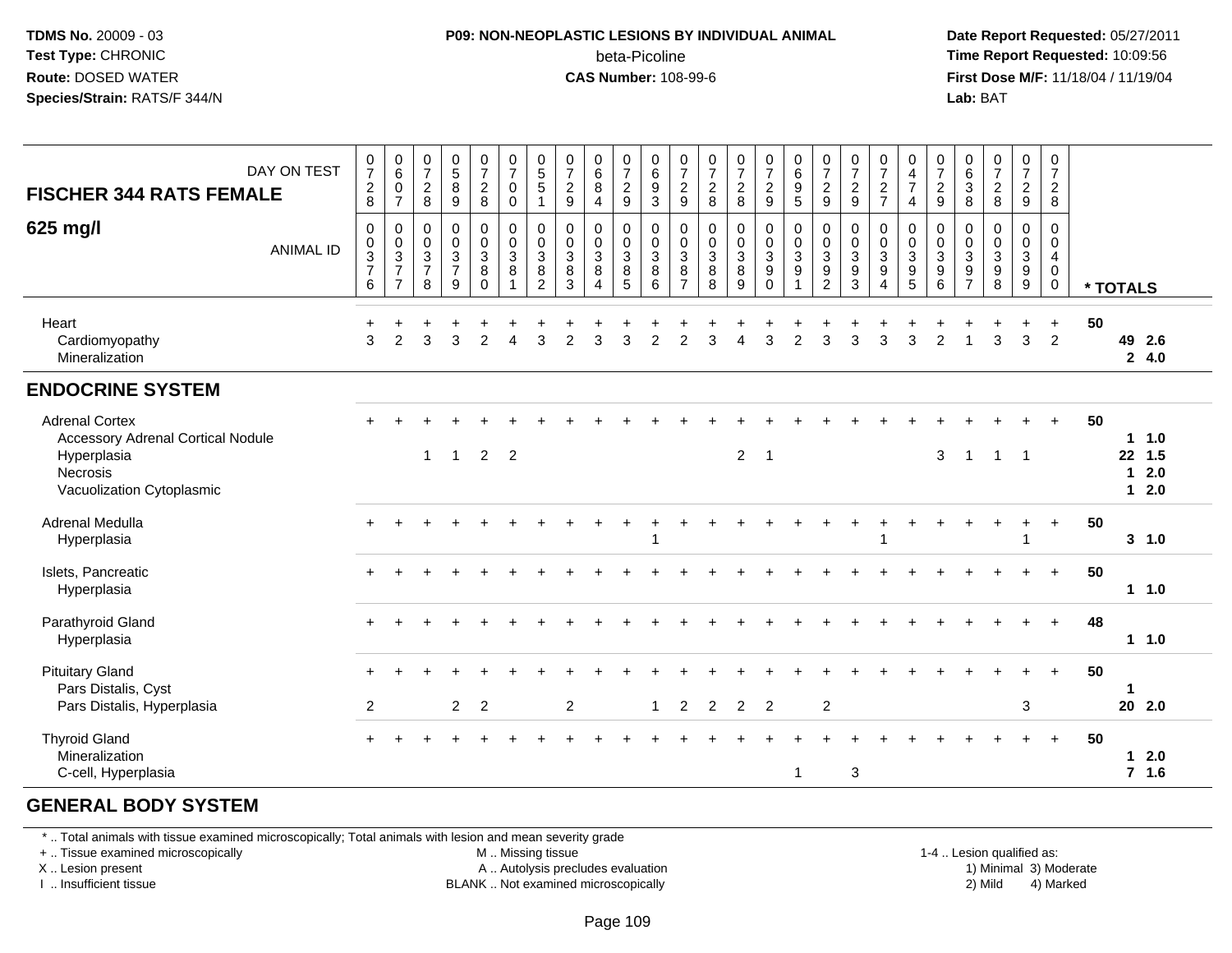# **P09: NON-NEOPLASTIC LESIONS BY INDIVIDUAL ANIMAL**beta-Picoline<br>CAS Number: 108-99-6

 **Date Report Requested:** 05/27/2011 **Time Report Requested:** 10:09:56 **First Dose M/F:** 11/18/04 / 11/19/04<br>**Lab:** BAT **Lab:** BAT

| DAY ON TEST<br><b>FISCHER 344 RATS FEMALE</b>                                                                                                                                                 | $\frac{0}{7}$<br>$_{8}^2$                                                         | $_{6}^{\rm 0}$<br>$\mathsf{O}\xspace$<br>$\overline{7}$                      | 0<br>$\overline{7}$<br>$\sqrt{2}$<br>8        | $\begin{array}{c} 0 \\ 5 \end{array}$<br>$\frac{8}{9}$          | 0<br>$\overline{7}$<br>$\frac{2}{8}$ | $\frac{0}{7}$<br>$\mathbf 0$<br>$\mathbf 0$                           | 0<br>$\overline{5}$<br>$\overline{5}$<br>1   | $\frac{0}{7}$<br>$\sqrt{2}$<br>$9\,$                                | $_6^0$<br>8<br>$\overline{4}$                                            | $\frac{0}{7}$<br>$\frac{2}{9}$   | 0<br>$6\phantom{a}$<br>$\frac{9}{3}$ | 0<br>$\overline{7}$<br>$\frac{2}{9}$                  | $\begin{array}{c} 0 \\ 7 \end{array}$<br>$\frac{2}{8}$              | $\frac{0}{7}$<br>$_{\rm 8}^2$                         | $\begin{array}{c} 0 \\ 7 \end{array}$<br>$\frac{2}{9}$ | $_{6}^{\rm 0}$<br>$\boldsymbol{9}$<br>$\overline{5}$                          | 0<br>$\overline{7}$<br>$\boldsymbol{2}$<br>$9\,$ | $\frac{0}{7}$<br>$\frac{2}{9}$                                           | $\frac{0}{7}$<br>$\frac{2}{7}$                             | $\mathbf 0$<br>$\overline{4}$<br>$\overline{7}$<br>$\overline{4}$                     | 0<br>$\overline{7}$<br>$\frac{2}{9}$         | $\begin{array}{c} 0 \\ 6 \end{array}$<br>$\overline{3}$<br>8  | $\frac{0}{7}$<br>$\frac{2}{8}$                                | $\frac{0}{7}$<br>$\frac{2}{9}$     | $\mathbf 0$<br>$\overline{7}$<br>$\sqrt{2}$<br>8              |                        |                                      |  |
|-----------------------------------------------------------------------------------------------------------------------------------------------------------------------------------------------|-----------------------------------------------------------------------------------|------------------------------------------------------------------------------|-----------------------------------------------|-----------------------------------------------------------------|--------------------------------------|-----------------------------------------------------------------------|----------------------------------------------|---------------------------------------------------------------------|--------------------------------------------------------------------------|----------------------------------|--------------------------------------|-------------------------------------------------------|---------------------------------------------------------------------|-------------------------------------------------------|--------------------------------------------------------|-------------------------------------------------------------------------------|--------------------------------------------------|--------------------------------------------------------------------------|------------------------------------------------------------|---------------------------------------------------------------------------------------|----------------------------------------------|---------------------------------------------------------------|---------------------------------------------------------------|------------------------------------|---------------------------------------------------------------|------------------------|--------------------------------------|--|
| 625 mg/l<br><b>ANIMAL ID</b>                                                                                                                                                                  | $\pmb{0}$<br>$\mathsf{O}$<br>$\overline{3}$<br>$\boldsymbol{7}$<br>$6\phantom{a}$ | $\pmb{0}$<br>$\pmb{0}$<br>$\overline{3}$<br>$\overline{7}$<br>$\overline{7}$ | 0<br>0<br>$\mathbf{3}$<br>$\overline{7}$<br>8 | $\pmb{0}$<br>$\pmb{0}$<br>$\overline{3}$<br>$\overline{7}$<br>9 | 0<br>0<br>3<br>$\bf 8$<br>$\Omega$   | $\mathbf 0$<br>$\mathbf 0$<br>$\sqrt{3}$<br>$\bf 8$<br>$\overline{1}$ | 0<br>$\mathbf 0$<br>3<br>8<br>$\overline{2}$ | $\pmb{0}$<br>$\mathbf 0$<br>$\sqrt{3}$<br>$\bf 8$<br>$\overline{3}$ | 0<br>0<br>$\mathbf{3}$<br>8<br>$\boldsymbol{\Lambda}$                    | 0<br>0<br>$\mathbf{3}$<br>$^8_5$ | 0<br>0<br>$\overline{3}$<br>$^8_6$   | 0<br>$\mathbf 0$<br>$\sqrt{3}$<br>8<br>$\overline{7}$ | $\pmb{0}$<br>$\mathbf 0$<br>$\sqrt{3}$<br>$\,8\,$<br>$\overline{8}$ | 0<br>$\mathbf 0$<br>$\sqrt{3}$<br>8<br>$\overline{9}$ | 0<br>$\mathbf 0$<br>$\overline{3}$<br>$_{0}^{9}$       | $\pmb{0}$<br>$\mathbf 0$<br>$\overline{3}$<br>$\boldsymbol{9}$<br>$\mathbf 1$ | 0<br>0<br>$\mathbf{3}$<br>$\frac{9}{2}$          | $\mathbf 0$<br>$\mathbf 0$<br>$\ensuremath{\mathsf{3}}$<br>$\frac{9}{3}$ | 0<br>0<br>$\sqrt{3}$<br>$\boldsymbol{9}$<br>$\overline{4}$ | $\mathbf 0$<br>$\mathbf 0$<br>$\overline{3}$<br>$\begin{array}{c} 9 \\ 5 \end{array}$ | 0<br>$\mathbf 0$<br>3<br>9<br>$\overline{6}$ | $\mathbf 0$<br>$\mathbf 0$<br>$\overline{3}$<br>$\frac{9}{7}$ | $\mathsf 0$<br>$\mathsf 0$<br>$\overline{3}$<br>$\frac{9}{8}$ | 0<br>0<br>$\overline{3}$<br>$^9_9$ | $\mathbf 0$<br>$\mathbf 0$<br>4<br>$\mathbf 0$<br>$\mathbf 0$ |                        | * TOTALS                             |  |
| <b>NONE</b>                                                                                                                                                                                   |                                                                                   |                                                                              |                                               |                                                                 |                                      |                                                                       |                                              |                                                                     |                                                                          |                                  |                                      |                                                       |                                                                     |                                                       |                                                        |                                                                               |                                                  |                                                                          |                                                            |                                                                                       |                                              |                                                               |                                                               |                                    |                                                               |                        |                                      |  |
| <b>GENITAL SYSTEM</b>                                                                                                                                                                         |                                                                                   |                                                                              |                                               |                                                                 |                                      |                                                                       |                                              |                                                                     |                                                                          |                                  |                                      |                                                       |                                                                     |                                                       |                                                        |                                                                               |                                                  |                                                                          |                                                            |                                                                                       |                                              |                                                               |                                                               |                                    |                                                               |                        |                                      |  |
| <b>Clitoral Gland</b><br>Cyst<br>Fibrosis<br>Hyperplasia<br>Inflammation                                                                                                                      | $\overline{c}$<br>$\overline{2}$                                                  | 2                                                                            |                                               |                                                                 | 3                                    | 3<br>2                                                                |                                              | 3                                                                   |                                                                          | 3                                |                                      |                                                       |                                                                     |                                                       |                                                        |                                                                               |                                                  |                                                                          |                                                            |                                                                                       |                                              |                                                               | 3                                                             |                                    |                                                               | 50                     | 13.0<br>2.0<br>1<br>2.8<br>4<br>62.2 |  |
| Ovary<br>Atrophy<br>Cyst                                                                                                                                                                      | $\overline{c}$                                                                    |                                                                              |                                               |                                                                 |                                      |                                                                       |                                              |                                                                     |                                                                          |                                  |                                      |                                                       |                                                                     |                                                       |                                                        |                                                                               |                                                  |                                                                          |                                                            |                                                                                       | 1                                            |                                                               |                                                               |                                    | $\overline{+}$                                                | 50                     | 3.0<br>1<br>3, 1.3                   |  |
| Uterus<br>Cervix, Cyst<br>Endometrium, Hyperplasia, Cystic                                                                                                                                    |                                                                                   | $\mathbf{1}$                                                                 | 3<br>3                                        |                                                                 |                                      | 3                                                                     |                                              |                                                                     | 2 <sub>2</sub>                                                           |                                  |                                      | 3                                                     |                                                                     |                                                       |                                                        |                                                                               |                                                  |                                                                          |                                                            |                                                                                       | $\overline{2}$                               |                                                               |                                                               | 3                                  | $\ddot{}$<br>$\overline{1}$                                   | 50                     | 32.7<br>82.0                         |  |
| Vagina                                                                                                                                                                                        |                                                                                   | $+$                                                                          |                                               | $\ddot{}$                                                       |                                      |                                                                       |                                              |                                                                     |                                                                          |                                  |                                      |                                                       |                                                                     |                                                       |                                                        |                                                                               |                                                  |                                                                          |                                                            |                                                                                       |                                              |                                                               |                                                               |                                    |                                                               | $\mathbf{2}$           |                                      |  |
| <b>HEMATOPOIETIC SYSTEM</b>                                                                                                                                                                   |                                                                                   |                                                                              |                                               |                                                                 |                                      |                                                                       |                                              |                                                                     |                                                                          |                                  |                                      |                                                       |                                                                     |                                                       |                                                        |                                                                               |                                                  |                                                                          |                                                            |                                                                                       |                                              |                                                               |                                                               |                                    |                                                               |                        |                                      |  |
| <b>Bone Marrow</b>                                                                                                                                                                            |                                                                                   |                                                                              |                                               |                                                                 |                                      |                                                                       |                                              |                                                                     |                                                                          |                                  |                                      |                                                       |                                                                     |                                                       |                                                        |                                                                               |                                                  |                                                                          |                                                            |                                                                                       |                                              |                                                               |                                                               |                                    |                                                               | 50                     |                                      |  |
| Lymph Node<br>Mediastinal, Hemorrhage<br>Mediastinal, Infiltration Cellular, Histiocyte                                                                                                       |                                                                                   |                                                                              |                                               |                                                                 |                                      |                                                                       |                                              |                                                                     |                                                                          |                                  |                                      |                                                       |                                                                     |                                                       |                                                        |                                                                               |                                                  | $\ddot{}$<br>$\overline{2}$                                              |                                                            |                                                                                       |                                              |                                                               |                                                               |                                    |                                                               | $\mathbf{2}$           | 2.0<br>$\mathbf 1$<br>$12.0$         |  |
| Lymph Node, Mandibular                                                                                                                                                                        | M                                                                                 | M                                                                            | м                                             | м                                                               | M                                    | M                                                                     | М                                            | M                                                                   | M                                                                        | M                                | M                                    | м                                                     | M                                                                   | М                                                     | M                                                      | M                                                                             | M                                                | м                                                                        | м                                                          | M                                                                                     | M                                            | M                                                             | M                                                             | M                                  | M                                                             | $\mathbf 0$            |                                      |  |
| Lymph Node, Mesenteric                                                                                                                                                                        | $+$                                                                               | $\ddot{}$                                                                    |                                               |                                                                 | $\ddot{}$                            |                                                                       | $\ddot{}$                                    | $+$                                                                 | $\overline{+}$                                                           | $+$                              | $+$                                  | $\ddot{}$                                             | +                                                                   | $\ddot{}$                                             |                                                        |                                                                               |                                                  |                                                                          |                                                            |                                                                                       |                                              |                                                               |                                                               | $\ddot{}$                          | $+$                                                           | 50                     |                                      |  |
| *  Total animals with tissue examined microscopically; Total animals with lesion and mean severity grade<br>+  Tissue examined microscopically<br>X  Lesion present<br>I  Insufficient tissue |                                                                                   |                                                                              |                                               |                                                                 |                                      | M  Missing tissue                                                     |                                              |                                                                     | A  Autolysis precludes evaluation<br>BLANK  Not examined microscopically |                                  |                                      |                                                       |                                                                     |                                                       |                                                        |                                                                               |                                                  |                                                                          |                                                            |                                                                                       |                                              |                                                               | 1-4  Lesion qualified as:<br>2) Mild                          |                                    | 4) Marked                                                     | 1) Minimal 3) Moderate |                                      |  |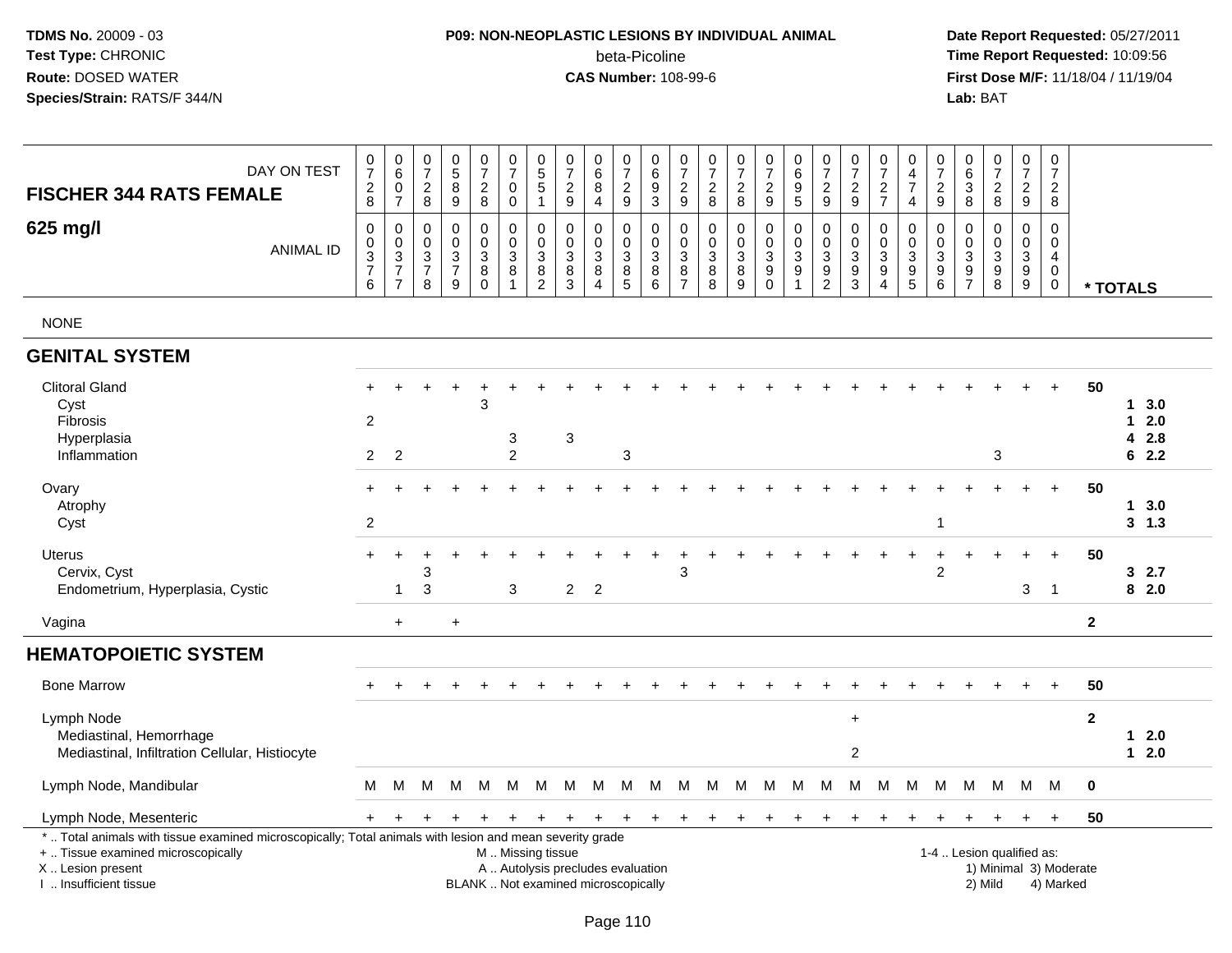## **P09: NON-NEOPLASTIC LESIONS BY INDIVIDUAL ANIMAL**beta-Picoline<br>CAS Number: 108-99-6

 **Date Report Requested:** 05/27/2011 **Time Report Requested:** 10:09:56 **First Dose M/F:** 11/18/04 / 11/19/04<br>**Lab:** BAT **Lab:** BAT

| <b>FISCHER 344 RATS FEMALE</b>                                                                                                                                                                | DAY ON TEST      | $\frac{0}{7}$<br>$_{\rm 8}^2$                                  | $\begin{array}{c} 0 \\ 6 \end{array}$<br>0<br>$\overline{7}$ | $\frac{0}{7}$<br>$\overline{c}$<br>8                             | $\begin{array}{c} 0 \\ 5 \end{array}$<br>$\, 8$<br>9                               | $\frac{0}{7}$<br>$\overline{\mathbf{c}}$<br>8   | $\frac{0}{7}$<br>$\mathbf 0$<br>0                             | $\begin{array}{c} 0 \\ 5 \end{array}$<br>$\overline{5}$<br>$\mathbf{1}$ | $\frac{0}{7}$<br>$\overline{\mathbf{c}}$<br>9                            | $\begin{array}{c} 0 \\ 6 \end{array}$<br>$\,8\,$<br>$\overline{4}$                         | $\begin{array}{c} 0 \\ 7 \end{array}$<br>$\frac{2}{9}$         | 0<br>$\overline{6}$<br>$\boldsymbol{9}$<br>3       | $\frac{0}{7}$<br>$\frac{2}{9}$                              | $\begin{array}{c} 0 \\ 7 \end{array}$<br>$\frac{2}{8}$                         | $\begin{matrix}0\\7\end{matrix}$<br>$\frac{2}{8}$ | $\begin{array}{c} 0 \\ 7 \end{array}$<br>$\frac{2}{9}$      | $\begin{array}{c} 0 \\ 6 \end{array}$<br>$\begin{array}{c} 9 \\ 5 \end{array}$           | $\frac{0}{7}$<br>$\frac{2}{9}$                                         | $\frac{0}{7}$<br>$\frac{2}{9}$                                            | $\frac{0}{7}$<br>$\frac{2}{7}$                                            | 0<br>4<br>$\overline{7}$<br>$\overline{4}$                             | $\frac{0}{7}$<br>$\frac{2}{9}$              | $\pmb{0}$<br>$\,6$<br>$\ensuremath{\mathsf{3}}$<br>8 | $\begin{array}{c} 0 \\ 7 \end{array}$<br>$\frac{2}{8}$                                        | $\begin{array}{c} 0 \\ 7 \end{array}$<br>$\frac{2}{9}$                   | $\mathbf 0$<br>$\overline{7}$<br>$\sqrt{2}$<br>8                        |                                     |                         |                   |  |
|-----------------------------------------------------------------------------------------------------------------------------------------------------------------------------------------------|------------------|----------------------------------------------------------------|--------------------------------------------------------------|------------------------------------------------------------------|------------------------------------------------------------------------------------|-------------------------------------------------|---------------------------------------------------------------|-------------------------------------------------------------------------|--------------------------------------------------------------------------|--------------------------------------------------------------------------------------------|----------------------------------------------------------------|----------------------------------------------------|-------------------------------------------------------------|--------------------------------------------------------------------------------|---------------------------------------------------|-------------------------------------------------------------|------------------------------------------------------------------------------------------|------------------------------------------------------------------------|---------------------------------------------------------------------------|---------------------------------------------------------------------------|------------------------------------------------------------------------|---------------------------------------------|------------------------------------------------------|-----------------------------------------------------------------------------------------------|--------------------------------------------------------------------------|-------------------------------------------------------------------------|-------------------------------------|-------------------------|-------------------|--|
| 625 mg/l                                                                                                                                                                                      | <b>ANIMAL ID</b> | $\mathbf 0$<br>$\begin{array}{c} 0 \\ 3 \\ 7 \end{array}$<br>6 | $\pmb{0}$<br>$\mathbf 0$<br>$\frac{3}{7}$<br>$\overline{7}$  | 0<br>0<br>$\ensuremath{\mathsf{3}}$<br>$\overline{7}$<br>$\,8\,$ | $\mathbf 0$<br>$\mathbf 0$<br>$\overline{3}$<br>$\boldsymbol{7}$<br>$\overline{9}$ | 0<br>$\mathbf 0$<br>3<br>$\bf 8$<br>$\mathbf 0$ | $\pmb{0}$<br>$\pmb{0}$<br>$\overline{3}$<br>8<br>$\mathbf{1}$ | $\pmb{0}$<br>$\Omega$<br>3<br>$\bf 8$<br>$\overline{2}$                 | 0<br>0<br>$\ensuremath{\mathsf{3}}$<br>$^8_3$                            | $\pmb{0}$<br>$\mathbf 0$<br>$\ensuremath{\mathsf{3}}$<br>$\,8\,$<br>$\boldsymbol{\Lambda}$ | 0<br>$\mathbf 0$<br>$\ensuremath{\mathsf{3}}$<br>$\frac{8}{5}$ | 0<br>$\mathbf 0$<br>$\overline{3}$<br>8<br>$\,6\,$ | $\mathbf 0$<br>$\mathbf 0$<br>3<br>$\, 8$<br>$\overline{7}$ | $\mathbf 0$<br>$\mathbf 0$<br>$\ensuremath{\mathsf{3}}$<br>8<br>$\overline{8}$ | 0<br>$\mathbf 0$<br>3<br>8<br>$\overline{9}$      | $\pmb{0}$<br>$\mathbf 0$<br>$\overline{3}$<br>$\frac{9}{0}$ | $\mathbf 0$<br>$\ddot{\mathbf{0}}$<br>$\overline{3}$<br>$\boldsymbol{9}$<br>$\mathbf{1}$ | $\pmb{0}$<br>$\mathbf 0$<br>$\ensuremath{\mathsf{3}}$<br>$\frac{9}{2}$ | $\pmb{0}$<br>$\Omega$<br>$\sqrt{3}$<br>$\boldsymbol{9}$<br>$\overline{3}$ | 0<br>0<br>$\ensuremath{\mathsf{3}}$<br>$\boldsymbol{9}$<br>$\overline{4}$ | 0<br>$\mathbf 0$<br>$\mathbf{3}$<br>$\boldsymbol{9}$<br>$\overline{5}$ | 0<br>$\Omega$<br>3<br>$\boldsymbol{9}$<br>6 | $\pmb{0}$<br>$\mathbf 0$<br>3<br>$\frac{9}{7}$       | $\mathbf 0$<br>$\mathbf 0$<br>$\ensuremath{\mathsf{3}}$<br>$\boldsymbol{9}$<br>$\overline{8}$ | $\mathbf 0$<br>$\mathbf 0$<br>$\ensuremath{\mathsf{3}}$<br>$\frac{9}{9}$ | $\Omega$<br>$\mathbf 0$<br>$\overline{4}$<br>$\mathbf 0$<br>$\mathbf 0$ |                                     | * TOTALS                |                   |  |
| Infiltration Cellular, Plasma Cell                                                                                                                                                            |                  |                                                                |                                                              |                                                                  |                                                                                    |                                                 |                                                               |                                                                         |                                                                          |                                                                                            |                                                                |                                                    |                                                             |                                                                                |                                                   |                                                             |                                                                                          |                                                                        |                                                                           |                                                                           |                                                                        |                                             |                                                      |                                                                                               |                                                                          |                                                                         |                                     |                         | $12.0$            |  |
| Spleen<br>Atrophy<br><b>Necrosis</b>                                                                                                                                                          |                  | $+$                                                            |                                                              |                                                                  |                                                                                    |                                                 |                                                               |                                                                         |                                                                          |                                                                                            |                                                                |                                                    |                                                             |                                                                                |                                                   |                                                             |                                                                                          |                                                                        |                                                                           |                                                                           |                                                                        |                                             |                                                      |                                                                                               | $\ddot{}$                                                                | $+$                                                                     | 50                                  |                         | 2, 3.0<br>$12.0$  |  |
| Thymus<br>Cyst<br>Fibrosis<br>Inflammation, Suppurative                                                                                                                                       |                  |                                                                |                                                              |                                                                  |                                                                                    |                                                 |                                                               |                                                                         | м                                                                        | $\overline{+}$                                                                             | м                                                              |                                                    |                                                             |                                                                                |                                                   |                                                             |                                                                                          |                                                                        | $\overline{2}$                                                            |                                                                           |                                                                        |                                             |                                                      |                                                                                               |                                                                          | $+$                                                                     | 47                                  | 1.<br>$\mathbf{1}$<br>1 | 2.0<br>2.0<br>3.0 |  |
| <b>INTEGUMENTARY SYSTEM</b>                                                                                                                                                                   |                  |                                                                |                                                              |                                                                  |                                                                                    |                                                 |                                                               |                                                                         |                                                                          |                                                                                            |                                                                |                                                    |                                                             |                                                                                |                                                   |                                                             |                                                                                          |                                                                        |                                                                           |                                                                           |                                                                        |                                             |                                                      |                                                                                               |                                                                          |                                                                         |                                     |                         |                   |  |
| <b>Mammary Gland</b><br>Galactocele<br>Hyperplasia                                                                                                                                            |                  |                                                                |                                                              |                                                                  | 2                                                                                  |                                                 |                                                               |                                                                         |                                                                          |                                                                                            |                                                                |                                                    |                                                             |                                                                                |                                                   |                                                             |                                                                                          |                                                                        |                                                                           |                                                                           | $\overline{c}$                                                         |                                             |                                                      |                                                                                               |                                                                          |                                                                         | 50                                  |                         | 4 1.8<br>42.0     |  |
| <b>Skin</b><br>Ulcer<br>Lip, Inflammation, Suppurative                                                                                                                                        |                  |                                                                |                                                              |                                                                  |                                                                                    |                                                 |                                                               |                                                                         |                                                                          |                                                                                            |                                                                |                                                    |                                                             |                                                                                |                                                   |                                                             |                                                                                          |                                                                        | $\overline{2}$                                                            |                                                                           |                                                                        |                                             |                                                      |                                                                                               |                                                                          | $+$                                                                     | 50                                  | 1.                      | 2.0<br>11.0       |  |
| <b>MUSCULOSKELETAL SYSTEM</b>                                                                                                                                                                 |                  |                                                                |                                                              |                                                                  |                                                                                    |                                                 |                                                               |                                                                         |                                                                          |                                                                                            |                                                                |                                                    |                                                             |                                                                                |                                                   |                                                             |                                                                                          |                                                                        |                                                                           |                                                                           |                                                                        |                                             |                                                      |                                                                                               |                                                                          |                                                                         |                                     |                         |                   |  |
| <b>Bone</b><br>Cyst<br>Inflammation, Chronic Active                                                                                                                                           |                  |                                                                |                                                              |                                                                  |                                                                                    |                                                 |                                                               |                                                                         |                                                                          |                                                                                            |                                                                | 3<br>3                                             |                                                             |                                                                                |                                                   |                                                             |                                                                                          |                                                                        |                                                                           |                                                                           |                                                                        |                                             |                                                      |                                                                                               |                                                                          | $+$                                                                     | 50                                  | $\mathbf 1$             | 3.0<br>13.0       |  |
| <b>NERVOUS SYSTEM</b>                                                                                                                                                                         |                  |                                                                |                                                              |                                                                  |                                                                                    |                                                 |                                                               |                                                                         |                                                                          |                                                                                            |                                                                |                                                    |                                                             |                                                                                |                                                   |                                                             |                                                                                          |                                                                        |                                                                           |                                                                           |                                                                        |                                             |                                                      |                                                                                               |                                                                          |                                                                         |                                     |                         |                   |  |
| <b>Brain</b><br>Compression                                                                                                                                                                   |                  |                                                                |                                                              |                                                                  |                                                                                    |                                                 |                                                               | 3                                                                       |                                                                          |                                                                                            |                                                                |                                                    |                                                             |                                                                                |                                                   |                                                             | 3                                                                                        |                                                                        |                                                                           |                                                                           |                                                                        |                                             |                                                      |                                                                                               |                                                                          | $+$                                                                     | 50                                  |                         | 929               |  |
| *  Total animals with tissue examined microscopically; Total animals with lesion and mean severity grade<br>+  Tissue examined microscopically<br>X  Lesion present<br>I  Insufficient tissue |                  |                                                                |                                                              |                                                                  |                                                                                    |                                                 | M  Missing tissue                                             |                                                                         | A  Autolysis precludes evaluation<br>BLANK  Not examined microscopically |                                                                                            |                                                                |                                                    |                                                             |                                                                                |                                                   |                                                             |                                                                                          |                                                                        |                                                                           |                                                                           |                                                                        |                                             |                                                      | 1-4  Lesion qualified as:<br>2) Mild                                                          |                                                                          |                                                                         | 1) Minimal 3) Moderate<br>4) Marked |                         |                   |  |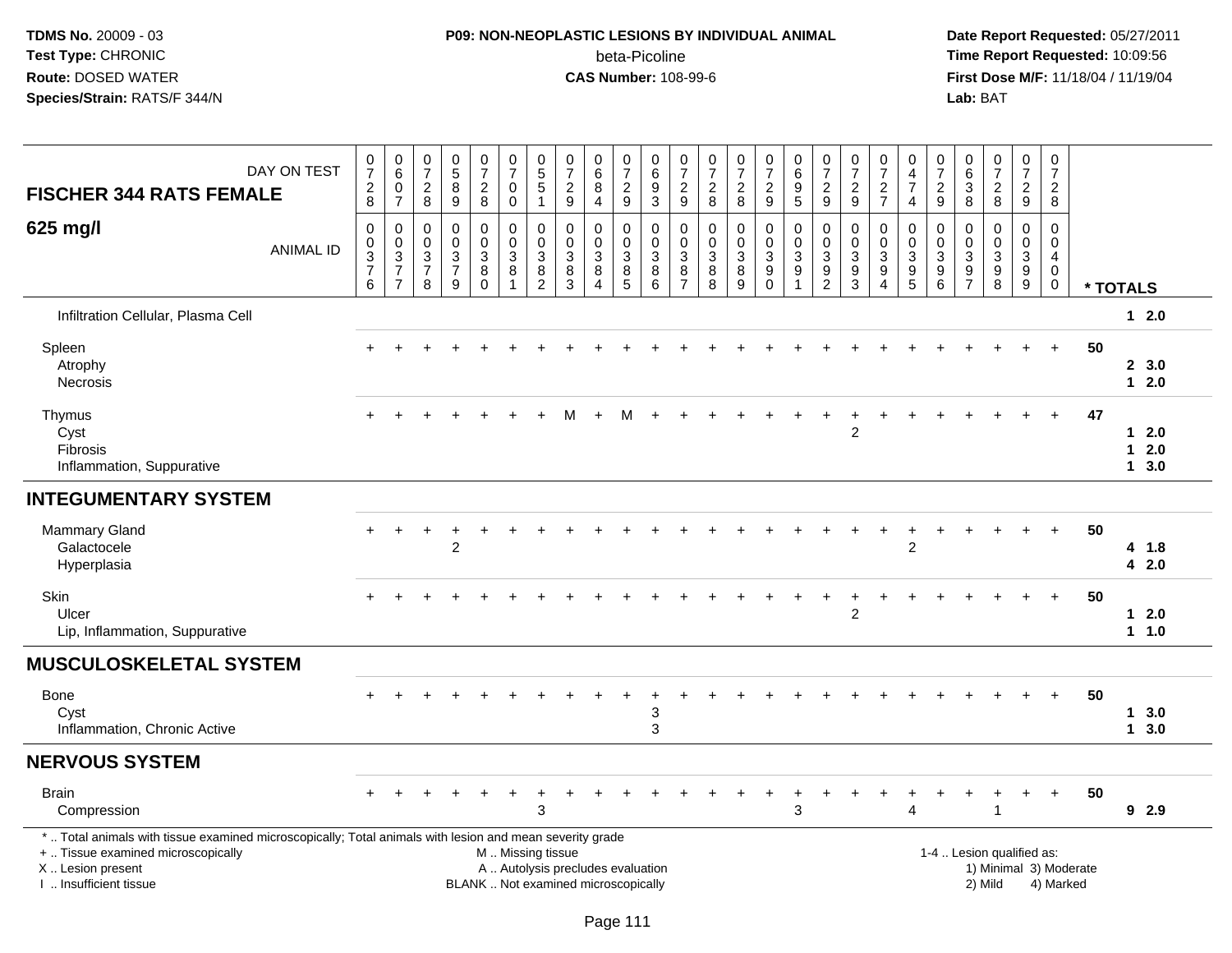## **P09: NON-NEOPLASTIC LESIONS BY INDIVIDUAL ANIMAL**beta-Picoline<br>CAS Number: 108-99-6

 **Date Report Requested:** 05/27/2011 **Time Report Requested:** 10:09:56 **First Dose M/F:** 11/18/04 / 11/19/04<br>**Lab:** BAT **Lab:** BAT

| DAY ON TEST<br><b>FISCHER 344 RATS FEMALE</b>                                                                                                                       | 0<br>$\boldsymbol{7}$<br>$_{\rm 8}^2$               | 0<br>$6\phantom{1}$<br>0<br>$\overline{7}$          | $\pmb{0}$<br>$\overline{7}$<br>$\overline{c}$<br>$\,8\,$        | $\begin{array}{c} 0 \\ 5 \end{array}$<br>8<br>$\overline{9}$ | $\frac{0}{7}$<br>$\overline{c}$<br>8                         | 0<br>$\overline{7}$<br>$\mathbf 0$<br>$\mathbf 0$ | $\begin{array}{c} 0 \\ 5 \\ 5 \end{array}$<br>$\mathbf{1}$             | 0<br>$\overline{7}$<br>$\overline{2}$<br>$\mathsf g$                  | 0<br>$6\phantom{1}$<br>8<br>$\overline{4}$                               | 0<br>$\overline{7}$<br>$\overline{c}$<br>9                 | 0<br>6<br>$\boldsymbol{9}$<br>$\overline{3}$       | 0<br>$\overline{7}$<br>$\boldsymbol{2}$<br>$\mathsf g$                 | 0<br>$\overline{7}$<br>$\frac{2}{8}$                       | $\frac{0}{7}$<br>$_{8}^{\rm 2}$           | $\frac{0}{7}$<br>$\frac{2}{9}$                                 | 0<br>$6\overline{6}$<br>$\begin{array}{c} 9 \\ 5 \end{array}$     | $\frac{0}{7}$<br>$\overline{c}$<br>9                          | 0<br>$\overline{7}$<br>$\overline{a}$<br>$\boldsymbol{9}$          | $\frac{0}{7}$<br>$\frac{2}{7}$                                                   | 0<br>$\overline{4}$<br>$\overline{7}$<br>4 | 0<br>$\frac{7}{2}$<br>$9\,$                                                      | 0<br>$\,6\,$<br>3<br>8                                      | $\frac{0}{7}$<br>$\overline{2}$<br>8                         | $\begin{array}{c} 0 \\ 7 \end{array}$<br>$\overline{2}$<br>9  | $\mathbf 0$<br>$\overline{7}$<br>$\overline{2}$<br>8                  |                        |                                        |            |
|---------------------------------------------------------------------------------------------------------------------------------------------------------------------|-----------------------------------------------------|-----------------------------------------------------|-----------------------------------------------------------------|--------------------------------------------------------------|--------------------------------------------------------------|---------------------------------------------------|------------------------------------------------------------------------|-----------------------------------------------------------------------|--------------------------------------------------------------------------|------------------------------------------------------------|----------------------------------------------------|------------------------------------------------------------------------|------------------------------------------------------------|-------------------------------------------|----------------------------------------------------------------|-------------------------------------------------------------------|---------------------------------------------------------------|--------------------------------------------------------------------|----------------------------------------------------------------------------------|--------------------------------------------|----------------------------------------------------------------------------------|-------------------------------------------------------------|--------------------------------------------------------------|---------------------------------------------------------------|-----------------------------------------------------------------------|------------------------|----------------------------------------|------------|
| 625 mg/l<br><b>ANIMAL ID</b>                                                                                                                                        | $\pmb{0}$<br>$\boldsymbol{0}$<br>$\frac{3}{7}$<br>6 | 0<br>$\mathbf 0$<br>$\frac{3}{7}$<br>$\overline{7}$ | $\mathbf 0$<br>$\mathbf 0$<br>$\sqrt{3}$<br>$\overline{7}$<br>8 | $\pmb{0}$<br>$\mathbf 0$<br>$\frac{3}{7}$<br>9               | $\pmb{0}$<br>$\mathsf{O}$<br>$\overline{3}$<br>8<br>$\Omega$ | $\mathbf 0$<br>$\mathbf 0$<br>$\overline{3}$<br>8 | $\mathbf 0$<br>$\pmb{0}$<br>$\begin{array}{c} 3 \\ 8 \\ 2 \end{array}$ | $\mathbf 0$<br>$\mathbf 0$<br>$\mathbf{3}$<br>$\bf 8$<br>$\mathbf{3}$ | $\mathbf 0$<br>$\mathbf 0$<br>$\mathbf 3$<br>8<br>$\boldsymbol{\Lambda}$ | $\mathbf 0$<br>$\pmb{0}$<br>$\overline{3}$<br>$\bf 8$<br>5 | 0<br>$\mathbf 0$<br>$\overline{3}$<br>$\,8\,$<br>6 | $\mathbf 0$<br>$\pmb{0}$<br>$\overline{3}$<br>$\bf8$<br>$\overline{7}$ | $\mathbf 0$<br>$\mathbf 0$<br>$\mathbf 3$<br>$\frac{8}{8}$ | $\mathbf 0$<br>0<br>$\mathbf 3$<br>8<br>9 | $\mathbf 0$<br>$\overline{0}$<br>$\mathbf{3}$<br>$\frac{9}{0}$ | $\pmb{0}$<br>$_{3}^{\rm 0}$<br>$\boldsymbol{9}$<br>$\overline{1}$ | $\mathbf 0$<br>$\mathbf 0$<br>$\overline{3}$<br>$\frac{9}{2}$ | $\mathbf 0$<br>0<br>$\sqrt{3}$<br>$\boldsymbol{9}$<br>$\mathbf{3}$ | $\mathbf 0$<br>$\mathbf 0$<br>$\overline{3}$<br>$\overline{9}$<br>$\overline{4}$ | 0<br>0<br>$\mathbf{3}$<br>$\frac{9}{5}$    | $\Omega$<br>$\mathbf 0$<br>$\overline{3}$<br>$\boldsymbol{9}$<br>$6\phantom{1}6$ | $\mathbf 0$<br>$\mathbf 0$<br>$\mathbf{3}$<br>$\frac{9}{7}$ | 0<br>0<br>$\ensuremath{\mathsf{3}}$<br>$\boldsymbol{9}$<br>8 | $\mathbf 0$<br>$\mathbf 0$<br>$\overline{3}$<br>$\frac{9}{9}$ | $\mathbf 0$<br>$\mathbf 0$<br>4<br>$\mathsf{O}\xspace$<br>$\mathbf 0$ | * TOTALS               |                                        |            |
| Hemorrhage                                                                                                                                                          |                                                     |                                                     |                                                                 |                                                              |                                                              |                                                   |                                                                        |                                                                       |                                                                          |                                                            |                                                    |                                                                        |                                                            |                                           |                                                                |                                                                   |                                                               |                                                                    |                                                                                  |                                            |                                                                                  |                                                             |                                                              |                                                               |                                                                       |                        | 13.0                                   |            |
| <b>RESPIRATORY SYSTEM</b>                                                                                                                                           |                                                     |                                                     |                                                                 |                                                              |                                                              |                                                   |                                                                        |                                                                       |                                                                          |                                                            |                                                    |                                                                        |                                                            |                                           |                                                                |                                                                   |                                                               |                                                                    |                                                                                  |                                            |                                                                                  |                                                             |                                                              |                                                               |                                                                       |                        |                                        |            |
| Lung<br>Fibrosis<br>Thrombosis<br>Alveolar Epithelium, Hyperplasia<br>Alveolar Epithelium, Metaplasia, Squamous                                                     |                                                     |                                                     |                                                                 |                                                              |                                                              |                                                   |                                                                        |                                                                       |                                                                          |                                                            |                                                    | $\overline{1}$                                                         |                                                            |                                           |                                                                |                                                                   | 1                                                             |                                                                    | $\overline{1}$                                                                   |                                            | $\overline{2}$<br>1                                                              |                                                             | 1                                                            | $\overline{1}$                                                | $+$<br>$\overline{\phantom{0}}$                                       | 50                     | 12.0<br>1<br>$11 \t1.2$<br>$\mathbf 1$ | 2.0<br>1.0 |
| Serosa, Fibrosis                                                                                                                                                    |                                                     |                                                     |                                                                 |                                                              |                                                              |                                                   |                                                                        |                                                                       | $\overline{c}$                                                           |                                                            |                                                    |                                                                        |                                                            |                                           |                                                                |                                                                   |                                                               | 1                                                                  |                                                                                  |                                            |                                                                                  |                                                             |                                                              |                                                               |                                                                       |                        | 2, 1.5                                 |            |
| Nose<br>Foreign Body<br>Inflammation<br>Respiratory Epithelium, Hyperplasia<br>Turbinate, Cyst                                                                      |                                                     |                                                     | 1<br>$\mathbf{1}$                                               |                                                              |                                                              |                                                   |                                                                        |                                                                       |                                                                          |                                                            |                                                    |                                                                        |                                                            | 3                                         |                                                                |                                                                   |                                                               |                                                                    |                                                                                  |                                            |                                                                                  |                                                             |                                                              |                                                               | $+$                                                                   | 50                     | 3, 1.7<br>2, 1.5<br>2.5                | 2, 1.5     |
| Trachea                                                                                                                                                             |                                                     |                                                     |                                                                 |                                                              |                                                              |                                                   |                                                                        |                                                                       |                                                                          |                                                            |                                                    |                                                                        |                                                            |                                           |                                                                |                                                                   |                                                               |                                                                    |                                                                                  |                                            |                                                                                  |                                                             |                                                              |                                                               | $\ddot{}$                                                             | 50                     |                                        |            |
| <b>SPECIAL SENSES SYSTEM</b>                                                                                                                                        |                                                     |                                                     |                                                                 |                                                              |                                                              |                                                   |                                                                        |                                                                       |                                                                          |                                                            |                                                    |                                                                        |                                                            |                                           |                                                                |                                                                   |                                                               |                                                                    |                                                                                  |                                            |                                                                                  |                                                             |                                                              |                                                               |                                                                       |                        |                                        |            |
| Eye<br>Cataract<br>Anterior Chamber, Inflammation, Suppurative<br>Retina, Degeneration                                                                              | $\pm$                                               | $\mathfrak{p}$                                      |                                                                 |                                                              | $\mathcal{P}$                                                |                                                   |                                                                        |                                                                       |                                                                          |                                                            |                                                    |                                                                        |                                                            | 3                                         |                                                                |                                                                   |                                                               | $\overline{2}$                                                     |                                                                                  |                                            |                                                                                  |                                                             |                                                              |                                                               | $+$                                                                   | 50                     | $10$ 2.1<br>$12.0$<br>32.7             |            |
| <b>Harderian Gland</b><br>Hyperplasia                                                                                                                               |                                                     |                                                     |                                                                 |                                                              |                                                              |                                                   |                                                                        |                                                                       |                                                                          |                                                            |                                                    |                                                                        |                                                            |                                           |                                                                |                                                                   |                                                               |                                                                    |                                                                                  |                                            |                                                                                  | 1                                                           |                                                              |                                                               | $+$                                                                   | 50                     | 11.0                                   |            |
| Zymbal's Gland                                                                                                                                                      |                                                     |                                                     |                                                                 |                                                              |                                                              |                                                   |                                                                        |                                                                       |                                                                          |                                                            |                                                    |                                                                        |                                                            |                                           |                                                                |                                                                   |                                                               |                                                                    |                                                                                  |                                            |                                                                                  |                                                             |                                                              |                                                               |                                                                       | $\mathbf{1}$           |                                        |            |
| *  Total animals with tissue examined microscopically; Total animals with lesion and mean severity grade<br>+  Tissue examined microscopically<br>X  Lesion present |                                                     |                                                     |                                                                 |                                                              |                                                              | M  Missing tissue                                 |                                                                        | A  Autolysis precludes evaluation                                     |                                                                          |                                                            |                                                    |                                                                        |                                                            |                                           |                                                                |                                                                   |                                                               |                                                                    |                                                                                  |                                            |                                                                                  |                                                             | 1-4  Lesion qualified as:                                    |                                                               |                                                                       | 1) Minimal 3) Moderate |                                        |            |

I .. Insufficient tissue

BLANK .. Not examined microscopically 2) Mild 4) Marked